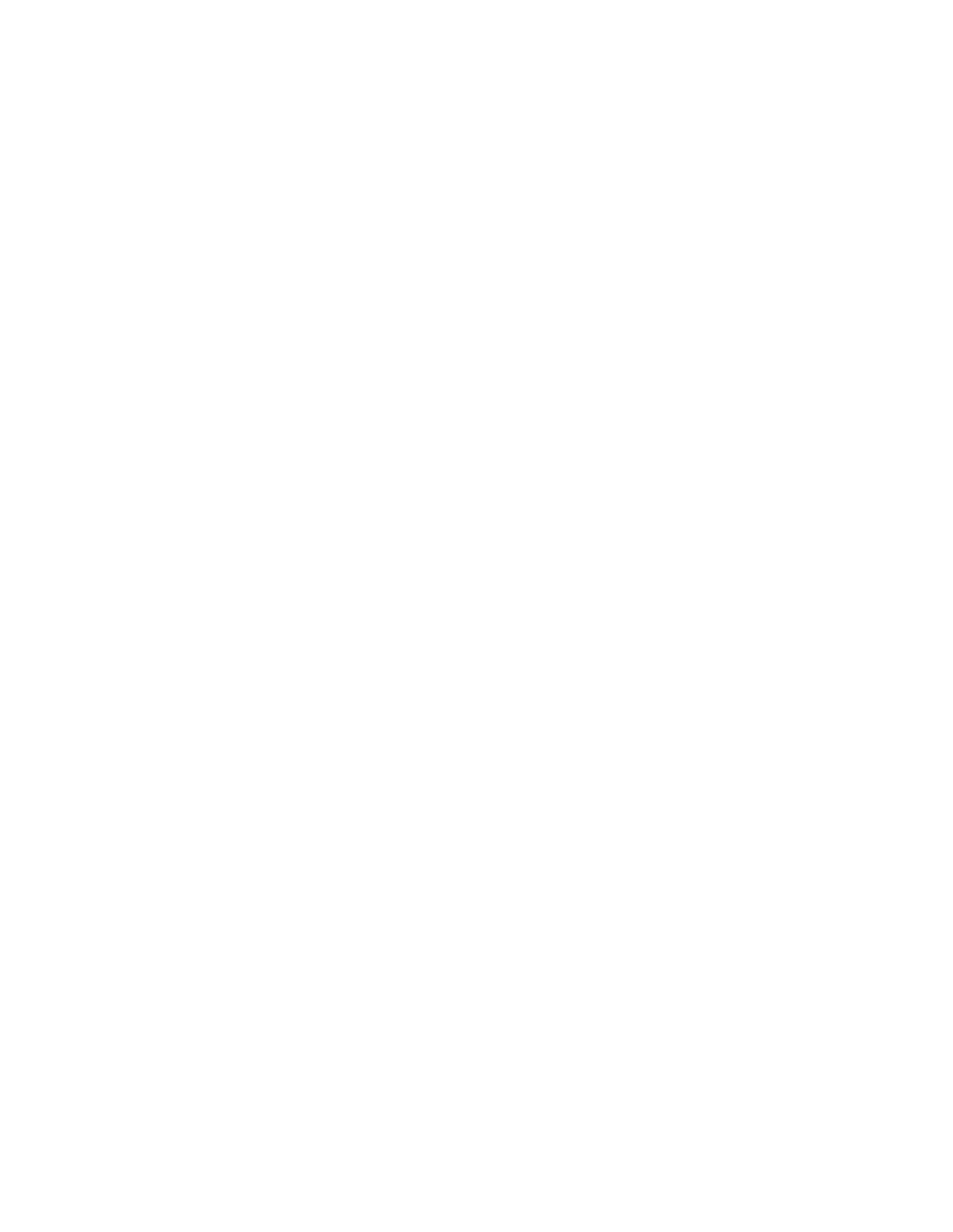September 28, 2012

The Honorable Board of Supervisors County of Los Angeles 383 Kenneth Hahn Hall of Administration 500 West Temple Street Los Angeles, CA 90012

Dear Supervisors:

 We are pleased to submit this Report of the Citizens' Commission on Jail Violence for your consideration. This Report is the culmination of many months of investigation and public hearings regarding allegations of excessive use of force in the Los Angeles County jails.

 As you know, the Board of Supervisors formed our Commission last October with a mandate "to conduct a review of the nature, depth and cause of the problem of inappropriate deputy use of force in the jails, and to recommend corrective action as necessary." In the ensuing months, we have endeavored to conduct as thorough an investigation as possible with the assistance of pro bono attorneys from some of the most respected law firms in Los Angeles, as well as staff, interns, and volunteers under the leadership of the Executive Director.

 Throughout our process, Commission staff spoke with a wide array of individuals and reviewed thousands of documents. We appreciate those individuals who were willing to share their candid perspectives and recognize that it has not been easy for many of them. We also thank the Sheriff and his staff for their cooperation throughout this investigation.

 It has been an honor for each of us to serve on the Commission. We believe that our diverse perspectives -- as well as the careful analysis and comprehensive review conducted by our staff -- have resulted in a thoughtful, objective and thorough Report. We also believe that our recommendations, if implemented, can bring about lasting and meaningful changes within the Los Angeles County jails. We urge the Board and the Sheriff to adopt our recommendations with all deliberate speed and further urge the Board to establish a mechanism periodically to assess progress in implementing our recommendations.

Very truly yours,

rdan) & Stare

Hon. Lourdes G. Baird, Chair Rev. Cecil L. Murray, Vice Chair

Hon. Robert C. Bonner Mr. Alexander Busansky (Chief Jim McDonnell)

Hon. Carlos R. Moreno **Hon. Dickran M. Tevrizian**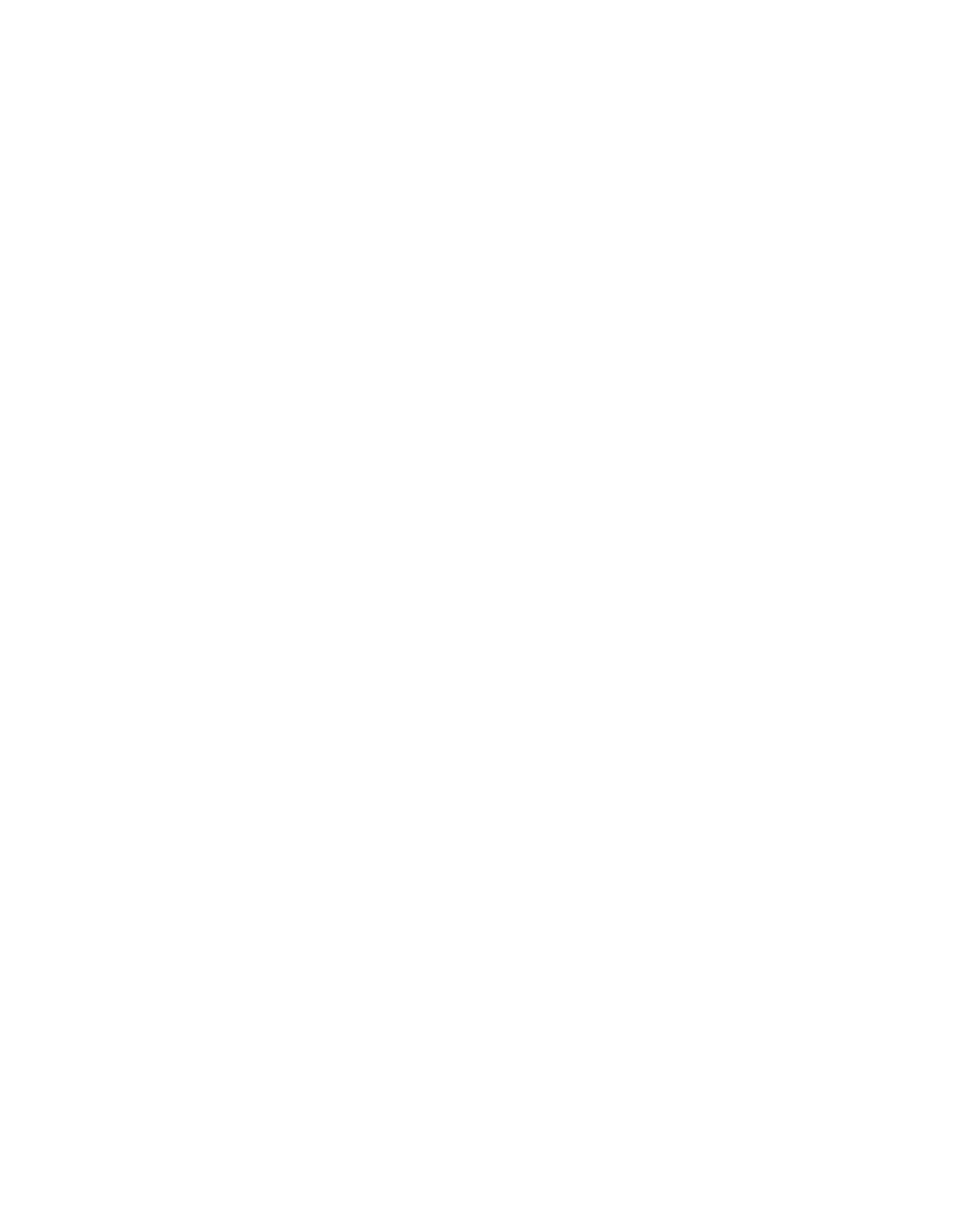# Citizens' Commission on Jail Violence

#### **COMMISSIONERS**

Hon. Lourdes G. Baird, Chair Rev. Cecil L. Murray, Vice Chair Hon. Robert C. Bonner Mr. Alexander Busansky Chief Jim McDonnell

Hon. Carlos R. Moreno Hon. Dickran M. Tevrizian

#### EXECUTIVE DIRECTOR

## GENERAL COUNSEL

Miriam Aroni Krinsky

Richard E. Drooyan

Douglas A. Axel Nancy Sher Cohen Bert H. Deixler Sharon Dolovich Kimberly A. Dunne

Seth Baglin Aaron Bloom Cristyn Chadwick Michelle Cheng Yunah Chung Rachel Feldman Lauren Fujiu Jared Goldstein Ronald K. Gorsich Michael Guitar Hilary Jay

PROJECT MANAGERS

 Julie Quinn Katherine Williams

## **COUNSEL**

Chris J. Jung Patrick E. Kennell III Poonam Kumar Shawn S. Ledingham, Jr. Matthew A. Macdonald Gabe D. Miller Molly Moeser Cisca Mok Mina Noroozkhani Kimberly Nortman Yolanda Ochoa

#### INVESTIGATOR

Adam Dawson

Cassie D. Palmer Hema Patel George E. Pence Antonio Raimundo Nicholas C. Soltman Robert M. Swerdlow Brent W. Wilner

Dan Weiss Michael H. Weiss William Yu

PROJECT ASSISTANT

Tia Britt

#### INTERNS, VOLUNTEERS AND SUPPORT STAFF

Gregory Bok Lily Bu Alicia Castro Maxwell Cohen Teresa Cotsirilos John Given Adam Grant David Issa Brie Jefferson

Joshua Krebs Nancy Leu Dustin Linden Samuel Liu Teresa Magula Melissa Nadal David Nealy Kathleen O' Connell Erica Quitana

Susan Reimers Andrew Roach Arash Sadat Ali Al-Sarraf David Simson Jonathan Soleimani Alisa Sommer Roisin Ward

Fernando L. Aenlle-Rocha

DEPUTY GENERAL COUNSEL

Tamerlin J. Godley Carolyn J. Kubota Marcellus McRae Aaron Murphy

James Sanders David Schindler

Daniel N. Shallman Maurice Suh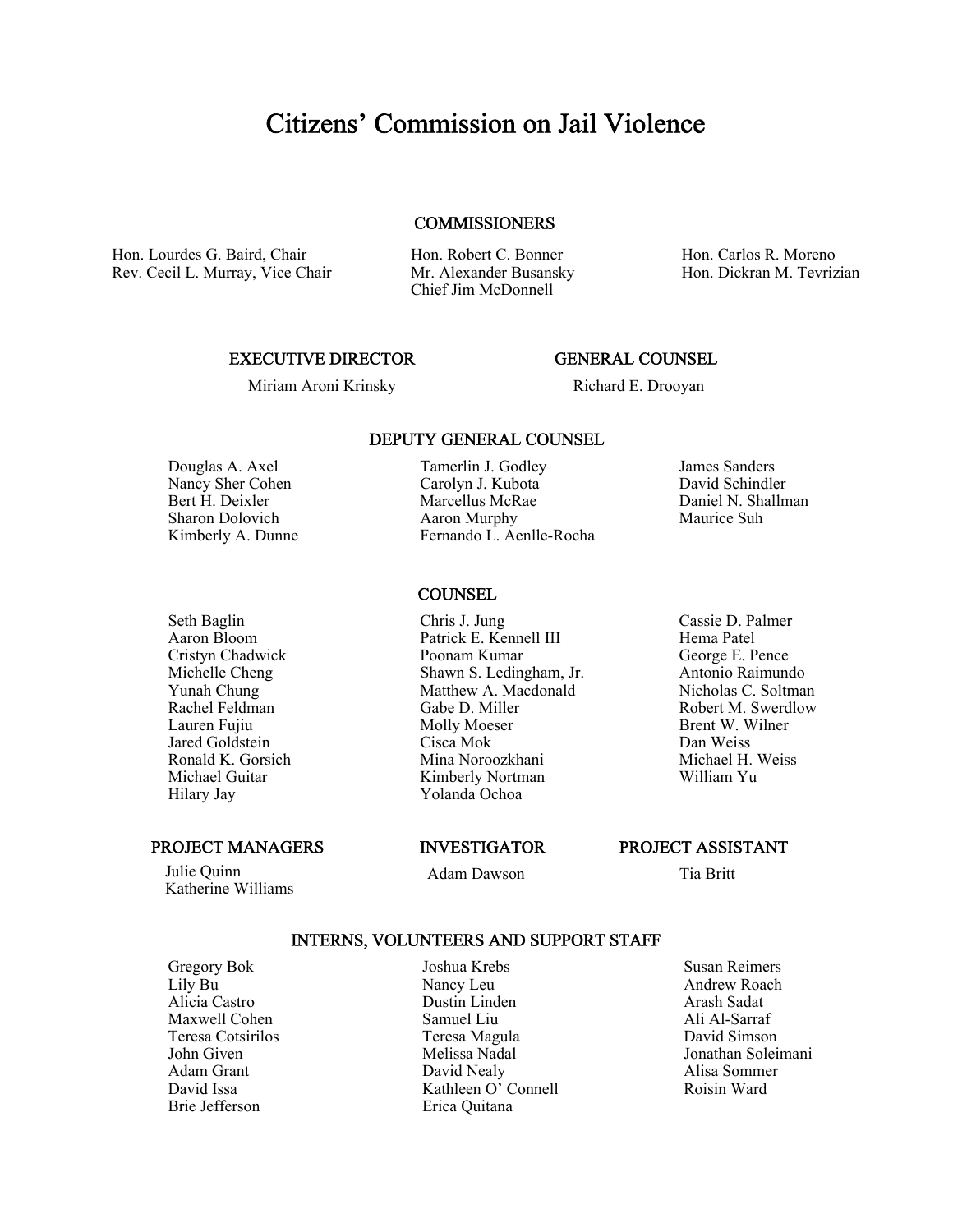# Citizens' Commission on Jail Violence

# Thanks to the following law firms

Gibson, Dunn & Crutcher LLP Kendall, Brigg &Klieger LLP Latham & Watkins LLP Munger, Tolles & Olson LLP O'Melveny & Myers LLP Proskauer Rose LLP Reed Smith LLP Sidley Austin LLP White & Case LLP

We would like to express our thanks to Munger Tolles & Olsen LLP and staff for hosting and housing the Commission and its staff.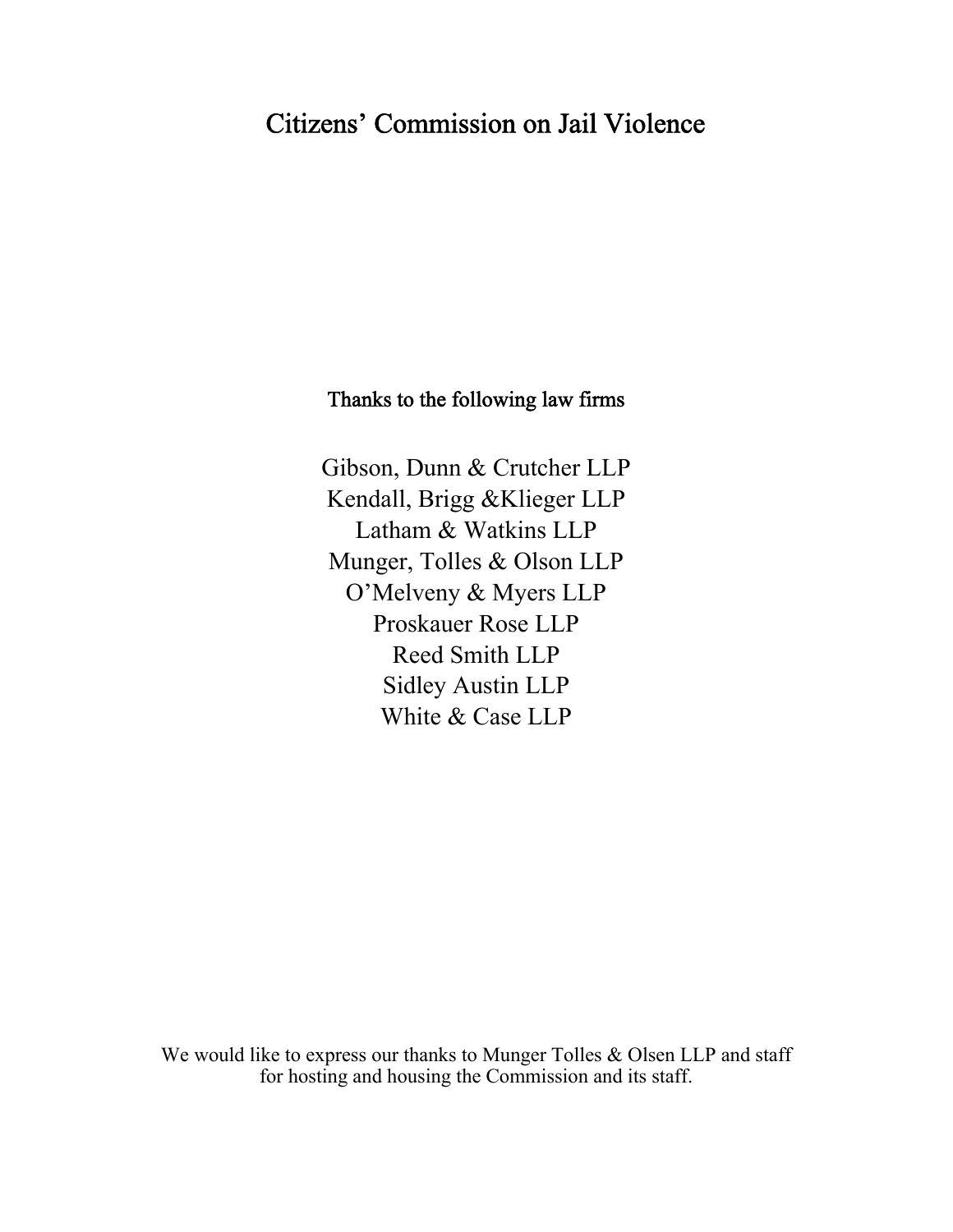# TABLE OF CONTENTS

|                                                                   | Page           |
|-------------------------------------------------------------------|----------------|
| Glossary of Terms 1                                               |                |
| CHAPTER 1: INTRODUCTION                                           | -1             |
|                                                                   | $\overline{3}$ |
|                                                                   | 6              |
| The Commission's Process and Methodology<br>9                     |                |
| CHAPTER 2: A HISTORY OF RECOMMENDED REFORMS ___________________13 |                |
|                                                                   |                |
|                                                                   |                |
| CHAPTER 3: USE OF FORCE                                           | 29             |
|                                                                   | 29             |
|                                                                   | 30             |
|                                                                   | 56             |
|                                                                   | 61             |
|                                                                   | 61             |
|                                                                   | 63             |
|                                                                   |                |
|                                                                   | 95             |
|                                                                   | 95             |
|                                                                   | 97             |
| Recommendations                                                   | 111            |
|                                                                   | 117            |
|                                                                   | 117            |
|                                                                   | 118            |
|                                                                   | 135            |
|                                                                   | 143            |
| Introduction                                                      | 143            |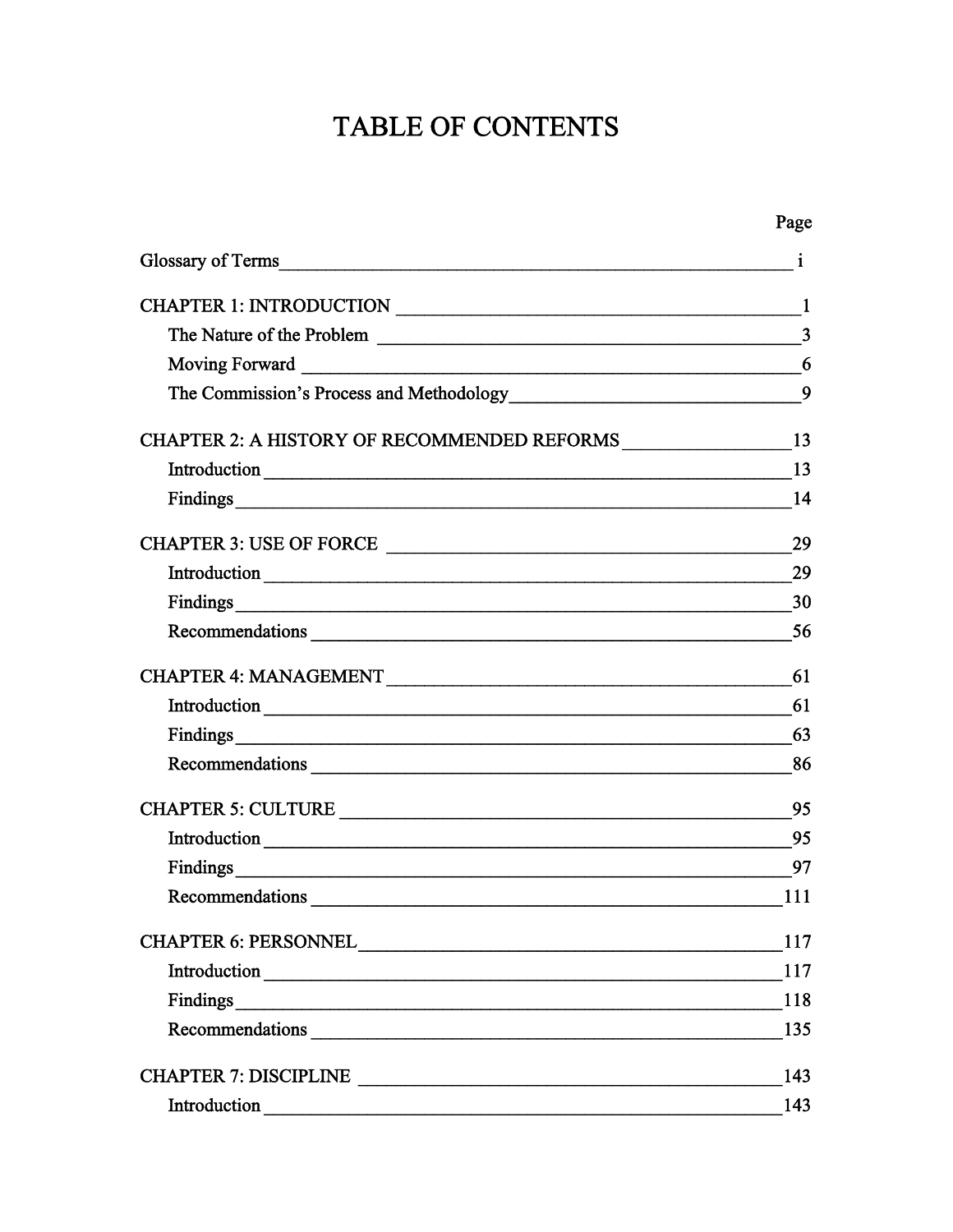| <b>Findings</b>             | 144 |
|-----------------------------|-----|
| Recommendations             | 169 |
| <b>CHAPTER 8: OVERSIGHT</b> | 177 |
| Introduction                | 177 |
| Findings                    | 179 |
| Recommendations             | 190 |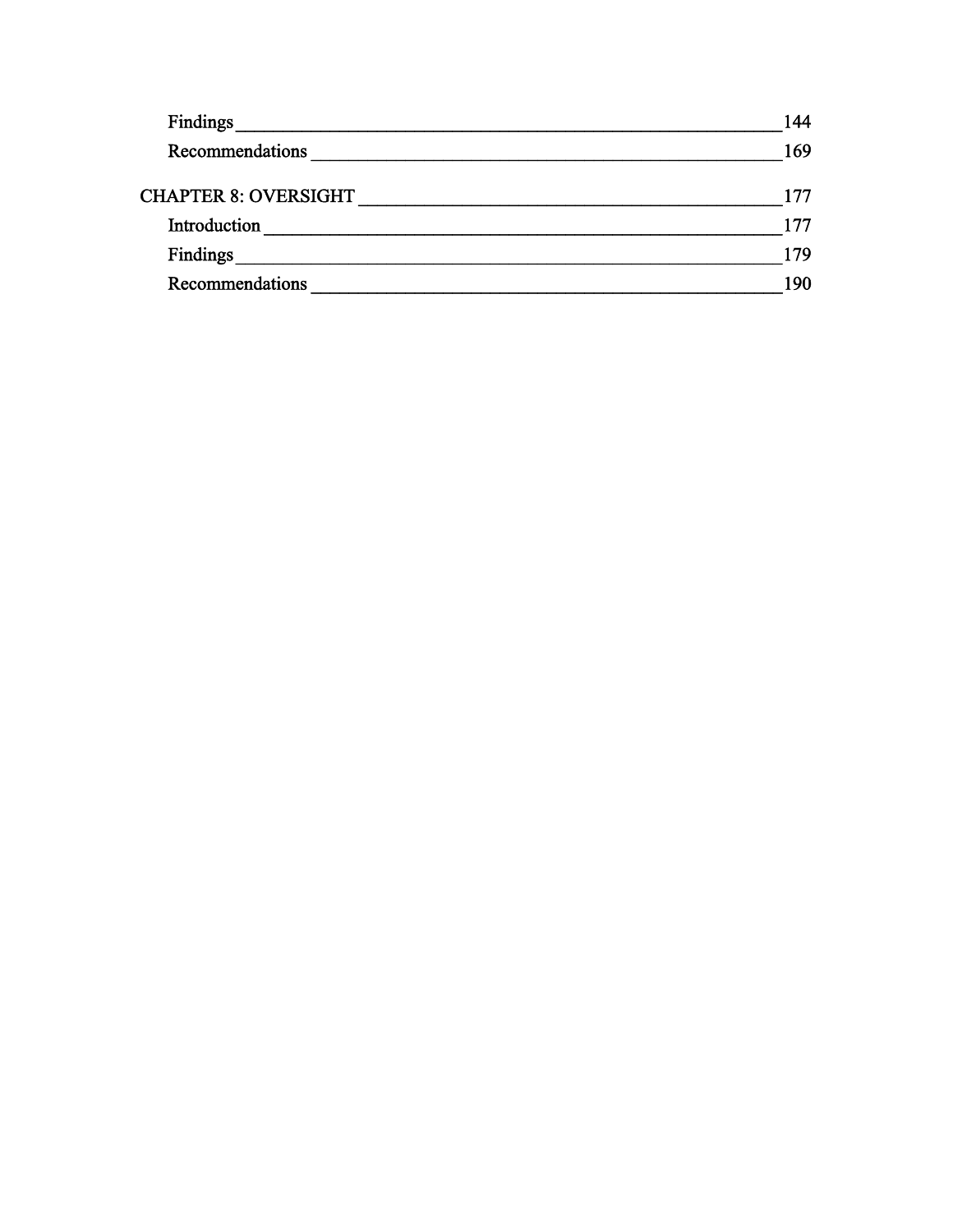# GLOSSARY OF TERMS

| <b>ACLU</b>  | American Civil Liberties Union                          |
|--------------|---------------------------------------------------------|
| <b>ADP</b>   | <b>Average Daily Inmate Population</b>                  |
| <b>ALADS</b> | <b>Association for Los Angeles Deputy Sheriffs</b>      |
| <b>BIU</b>   | <b>Background Investigation Unit</b>                    |
| CARS         | <b>Command Accountability Reporting System</b>          |
| <b>CCJV</b>  | Citizens' Commission on Jail Violence                   |
| <b>CDCR</b>  | California Department of Corrections and Rehabilitation |
| <b>CFRC</b>  | <b>Custody Force Review Committee</b>                   |
| <b>CFRT</b>  | <b>Custody Force Response Team</b>                      |
| <b>CMTF</b>  | <b>Commander Management Task Force</b>                  |
| <b>CRIPA</b> | Civil Rights of Institutionalized Persons Act           |
| <b>DOJ</b>   | United States Department of Justice                     |
| <b>EFRC</b>  | <b>Executive Force Review Committee</b>                 |
| <b>EPC</b>   | <b>Executive Planning Committee</b>                     |
| <b>ERCOM</b> | Los Angeles County Employees' Relations Committee       |
| <b>FAST</b>  | <b>Facility Automated Statistical Tracking</b>          |
| IAB          | Internal Affairs Bureau                                 |
| <b>ICIB</b>  | Internal Criminal Investigations Bureau                 |
| <b>IRC</b>   | <b>Inmate Reception Center</b>                          |
| <b>JMET</b>  | Jail Mental Health Evaluation Team                      |
| <b>LASD</b>  | Los Angeles Sheriff's Department                        |
| LJN          | Large Jail Network                                      |
| <b>MCJ</b>   | Men's Central Jail                                      |
| <b>MOA</b>   | Memorandum of Agreement                                 |
| <b>MOU</b>   | Memorandum of Understanding                             |
| <b>MPP</b>   | Manual of Policy and Procedure                          |
| <b>OIG</b>   | Office of Inspector General                             |
| <b>OIR</b>   | Office of Independent Review                            |
| <b>POST</b>  | Peace Officer Standards and Training                    |
| <b>PPI</b>   | Personnel Performance Index                             |
| <b>PPOA</b>  | Professional Peace Officers Association                 |
| <b>SCIF</b>  | Sheriff's Critical Incident Forum                       |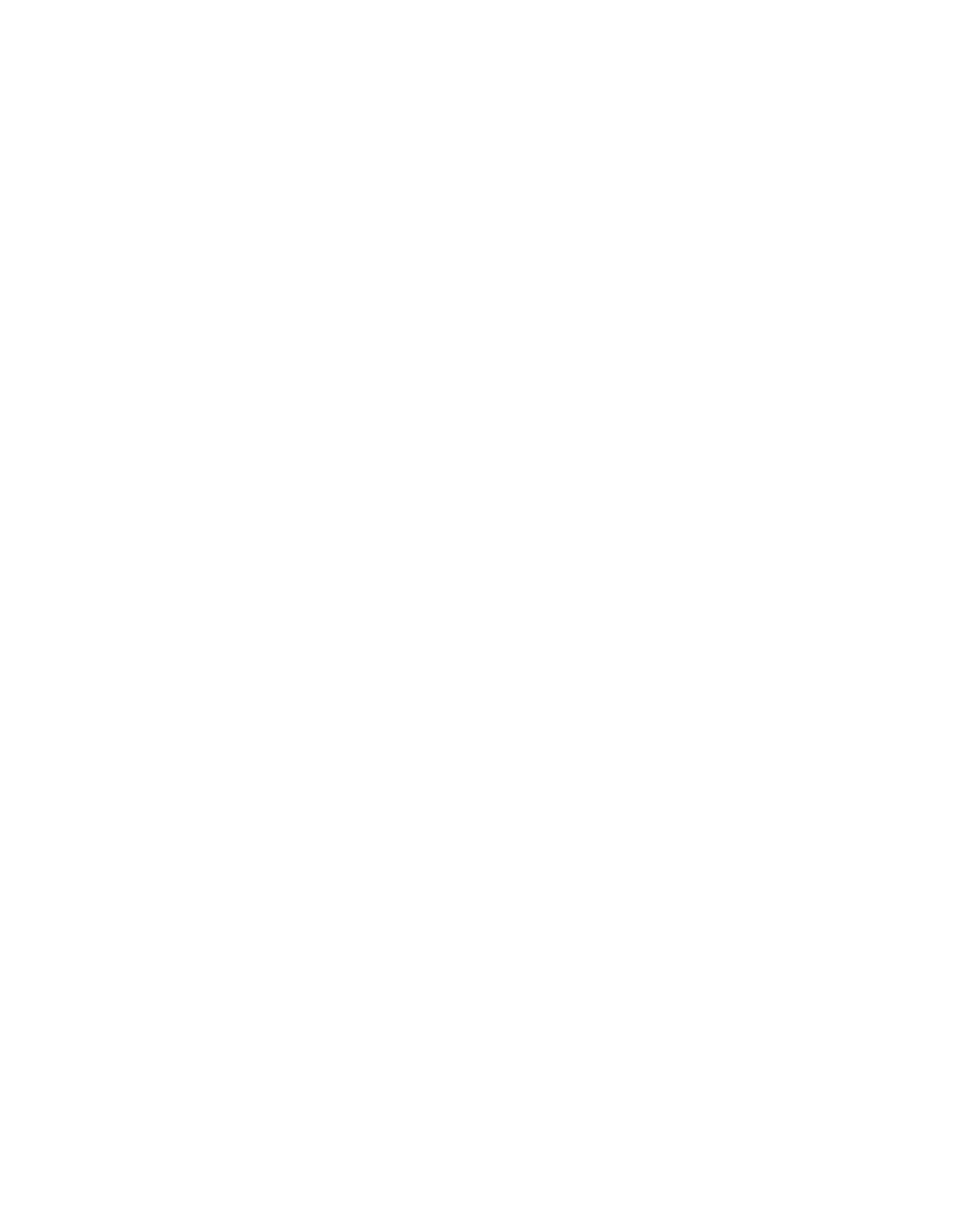#### **CHAPTER ONE INTRODUCTION**

There has been a persistent pattern of unreasonable force in the Los Angeles County jails that dates back many years. Notwithstanding a litany of reports and recommendations to address the problem of violence in the County jails issued by multiple bodies over more than two decades, it was only recently that the Los Angeles County Sheriff's Department ("LASD" or the "Department") began to implement changes that significantly reduced the level of force used by Deputy Sheriffs in the jails. Both the responsibility for, and the solutions to, the problem of excessive force in the County jails lies with the Department's leadership. Significantly, the Department failed to identify, monitor and address force problems until the Sheriff began to take action last year in the wake of a series of scathing reports, the glare of adverse publicity, actions by the County Board of Supervisors (the "Board") including creating the Citizens' Commission on Jail Violence (the "Commission" or "CCJV"), and a series of public hearings by both the Commission and the Board.

As a result of the recent attention of the Sheriff and the reforms he instituted, the number of force incidents, and in particular Significant Force incidents, in the jails has dropped dramatically. Yet even with these recent reductions, troubling indicia of a force problem remain. Whether recent force reductions will be sustained over time when public attention recedes, and whether the entire Department is truly committed to the Sheriff's stated vision for the jails and the implementation of these reforms, remains to be seen.

The Department provides a myriad of services and is a very complex organization with 17,000 sworn and non-sworn civilian employees.<sup>1</sup> It patrols the unincorporated areas of one of the largest counties in the United States with a population of over 9.8 million<sup>2</sup>, provides police services to over 40 cities in Los Angeles County plus unincorporated areas, operates the Los Angeles Regional Crime Laboratory, provides security for the courts throughout the County, and

 $<sup>1</sup>$  As of December 31, 2010, there were 18,747 budgeted positions, but only 16,989 total personnel.</sup> http://file.lacounty.gov/lasd/cms1\_171991.pdf.

<sup>&</sup>lt;sup>2</sup> Los Angeles County 2011 Population Estimate of 9,889,056 per U.S. Census Data. http://quickfacts.census.gov/qfd/states/06/06037.html.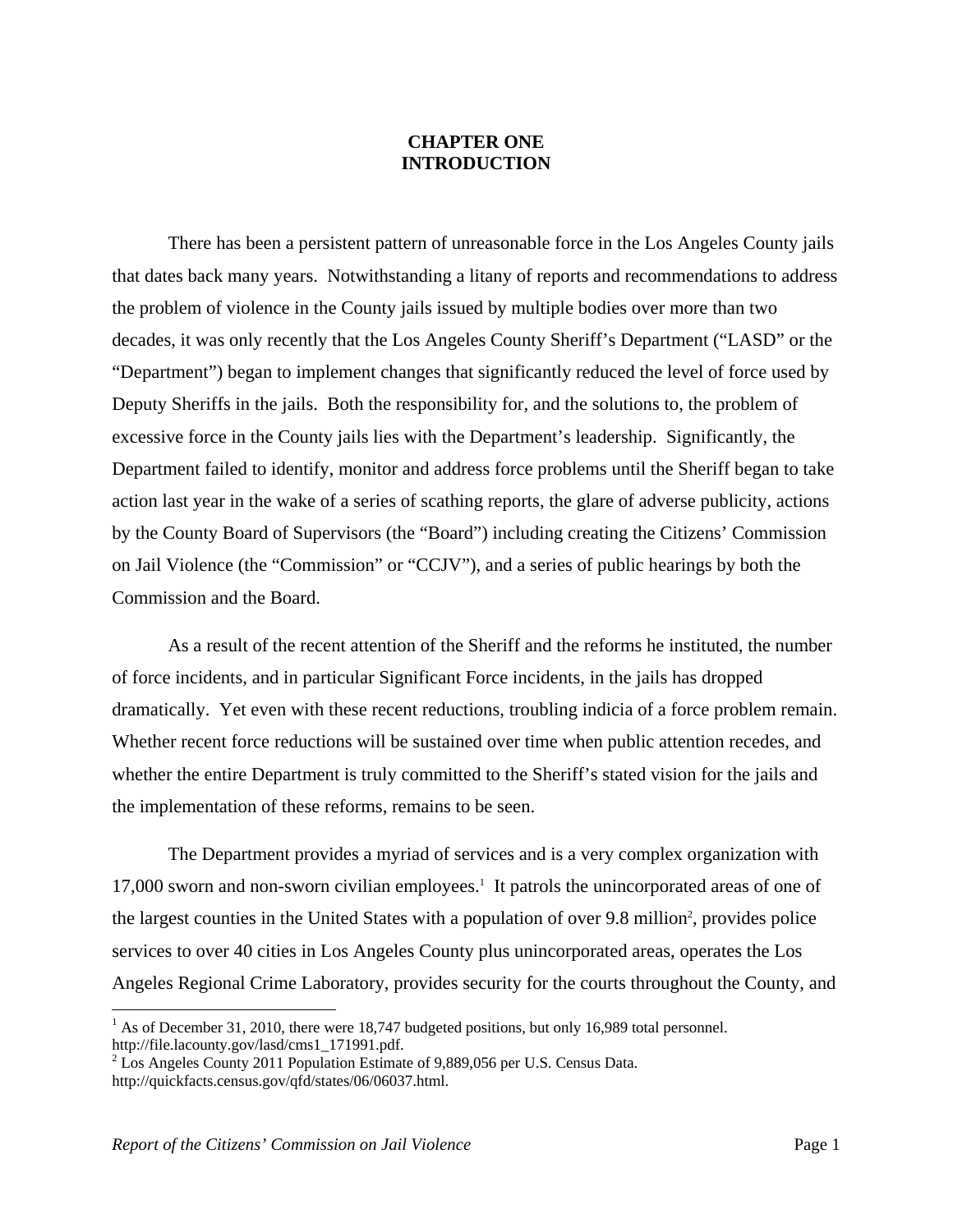runs the largest jail system in the country. The jail system includes eight geographically distant facilities that house some of the most dangerous and violent inmates and rival gang members in the nation. In addition to operating the jails, the Department transports prisoners to and from the courts and runs the Custody facilities in the courts.

The Los Angeles County jail system has been plagued by many problems over the years, from overcrowded and substandard jail conditions to allegations that deputies used excessive or unnecessary force on inmates and facilitated inmate on inmate violence. These problems have been the subject of numerous reports, starting with the Kolts Report in 1992, and detailed in periodic reports by Special Counsel Merrick Bobb and the Office of Independent Review ("OIR"). Last fall, the American Civil Liberties Union (the "ACLU") issued a scathing report entitled "Cruel and Unusual Punishment: How a Savage Gang of Deputies Control LA County Jails" detailing mounting concerns with violence in the jails. It was soon followed by a critical report from OIR, stating in no uncertain terms that "deputies sometimes use unnecessary force against inmates in the jails, to either exact punishment or to retaliate for something the inmate is perceived to have done" and expressed concern that "the times in which deputies 'get away' with using excessive force may be on the rise."3 At the same time, the *Los Angeles Times* published a series of articles recounting allegations of excessive force, a "code of silence" among Custody deputies, deputy misconduct in the jails, and the existence of an on-going federal criminal investigation into abuses in the jails.

With a bright spotlight placed squarely on the Department and its jails, the Sheriff created a Commander Management Task Force ("CMTF" or the "Task Force") last fall to "[t]ransform the culture of our custody facilities into a safe and secure learning environment for staff and inmates, and provide a level of service and professionalism consistent with our Core Values." At the same time, the Board of Supervisors created this Commission with a mandate "to conduct a review of the nature, depth and cause of the problem of inappropriate deputy use of force in the jails, and to recommend corrective action as necessary." The Board also directed the Commission to "hold[] this Board and the Sheriff accountable for their speedy and effective implementation" of necessary reforms.

<sup>&</sup>lt;sup>3</sup> "Violence in the Los Angeles County Jails: A Report on Investigations and Outcomes" (October 2011) ("OIR 2011 Violence in the Jails Report"), p. 2.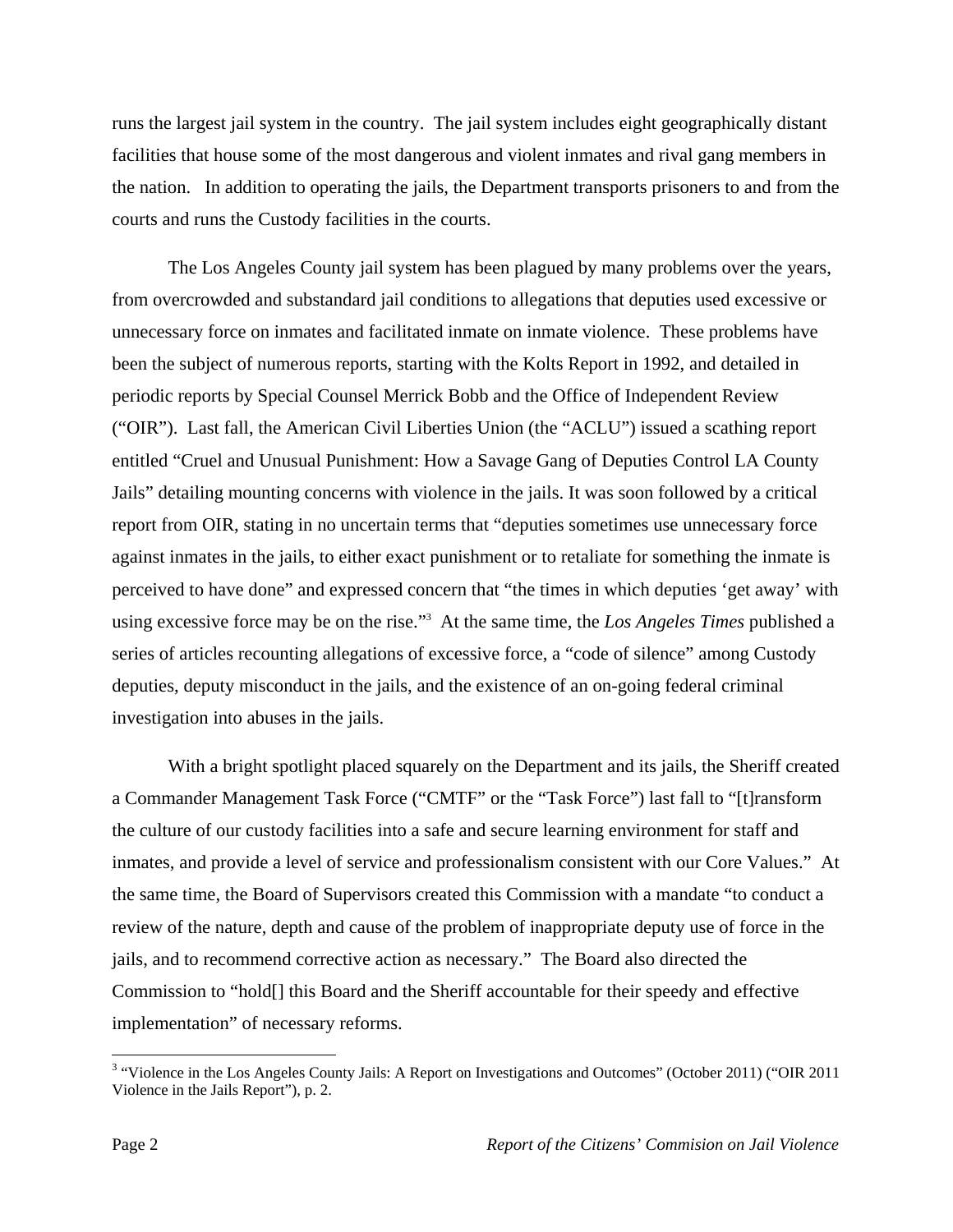It is important to note that the Commission is not charged with investigating force incidents identified by the ACLU or others to determine whether deputies used unnecessary or excessive force in specific cases; indeed, the Commission lacks the necessary authority and resources to do so. Instead, that responsibility lies with the Department itself and with investigatory bodies including federal authorities and the Los Angeles County District Attorney (in cases where there are allegations of criminal conduct).

Without subpoena power or the power to compel testimony, the Commission relied upon the cooperation of the Department and the Sheriff, and the willingness of current and former members of the Department, percipient witness, and inmates to talk voluntarily to the Commission staff and, in some limited cases, to testify publicly. The Commission staff also consulted with numerous experts and heads of correctional facilities in California and throughout the nation. Some current and former members of the Department, including some high-ranking former members, declined to speak to Commission staff, and most of them were unwilling to testify publicly. In some instances, these individuals indicated that their reluctance stemmed from fear of retaliation by high level Department officials, although it should be noted that the Sheriff personally encouraged Department personnel to talk to Commission staff.

The Commission recognizes that there are concerns about the credibility of inmates, just as in some cases the credibility of deputies involved in a force incident may also be at issue. As such, this report does not rest on the credibility of any one witness, but is based upon the totality of the information provided to the Commission, the corroboration of that information, and the common themes and patterns that emerged.

#### **A. The Nature of the Problem**

As detailed in this Report, the problem of excessive and unnecessary force in the Los Angeles County jails was the result of many factors, beginning most fundamentally with a failure of leadership in the Department. Simply stated, the Sheriff did not pay enough attention to the jails until external events forced him to do so. Further, his senior leaders failed to monitor conditions in the jails and elevate use of force issues so that they received the necessary attention by the Sheriff, and the Undersheriff engaged in conduct that undermined supervision of aggressive deputies and promoted an environment of lax and untimely discipline of deputy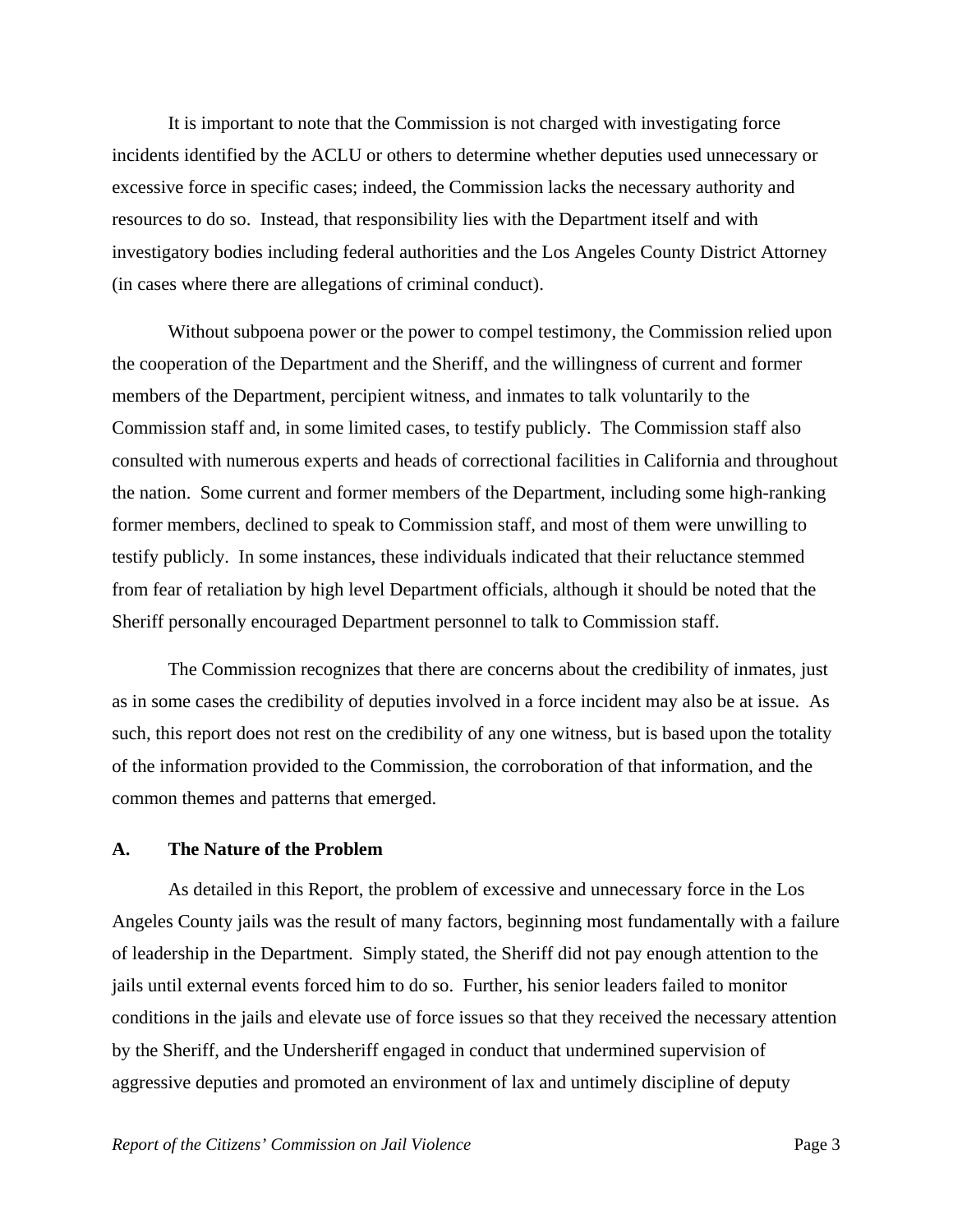misconduct. With multiple command layers between the jails and the Sheriff, there was no one in the Department who was responsible *and* accountable to the Sheriff for addressing the force problems in the jails. Nor was there an experienced, professional corrections leader in place to capably run the County's vast and challenging jail system.

Through the formation of the CMTF last fall, the Sheriff has been personally engaged in efforts to reform the jails, and the Department has now taken a number of steps to address the use of force problems, including promulgating long-overdue Force Prevention and Anti-Retaliation policies and enhancing (at least for the time being) supervision in the jails. As a result, the Department has been able to dramatically reduce the number of force incidents throughout the jails while, at the same time, reducing the number of inmate assaults on deputies. These statistics reinforce the testimony of current and former Department personnel, inmates, jail chaplains and monitors that much of the force used by deputies prior to the formation of the CMTF and over a series of years was unnecessary, excessive, and in violation of the Department's policies. As Special Counsel Merrick Bobb observed in testimony before the Commission earlier this year, when "the word went out [from the Sheriff that]… 'I want to see those numbers down'" the deputies "responded" and force incidents dropped significantly.

Notwithstanding the recent reforms, the Commission does not believe that the problem of excessive use of force in the jails has been "fixed." Some of the high level leaders who allowed force problems to continue unabated have not been held accountable, thereby sending a troubling message to a Department in need of a clear directive that accountability is expected and will be enforced at *all* levels. Ultimately, true reform of the jails will depend upon the committed leadership and engagement of the Sheriff and the Department's senior leaders, as well as institutionalized structural reforms within the Department and strong independent oversight.

From what the Commission has observed, reform will not be easy. The Sheriff himself has recognized that reform will require the Department to "transform [its] culture [.]"<sup>4</sup> Over the years, there has been a mindset among some deputies that reflects a lack of respect for inmates, views force as the preferred option to control inmates, and bristles at supervision. Management has contributed to this mindset by sending the wrong signals, in both its words and deeds, by

<sup>&</sup>lt;sup>4</sup> Commander Management Task Force Six Status Update of Jail Reform ("CMTF Six Month Report"), p. 2.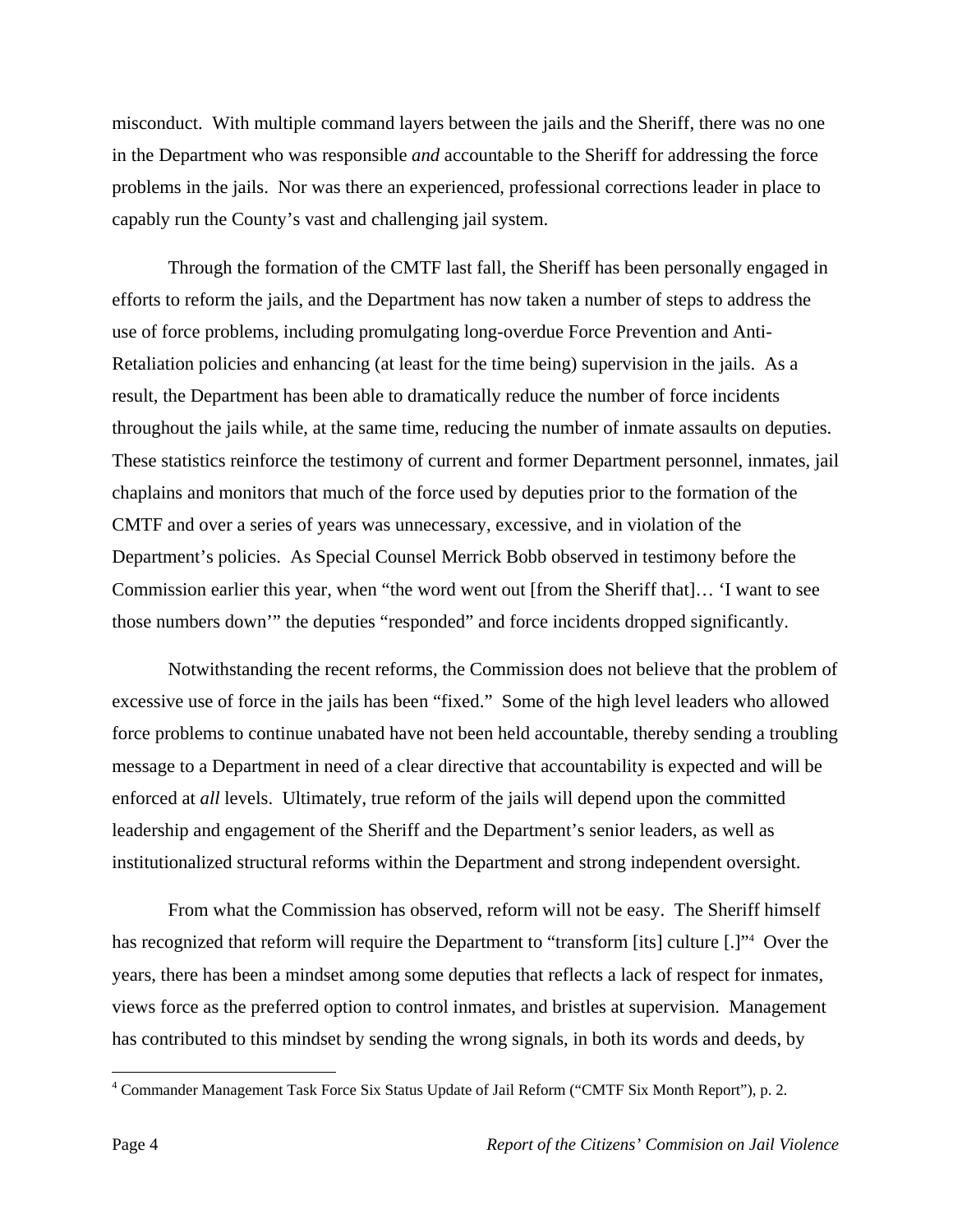failing to address long-standing problems and to reinforce respect for the Department's Core Values, and by failing in some cases to ensure prompt and appropriate consequences for misbehavior. Further, the Commission is troubled by the recent report of the Association for Los Angeles Deputy Sheriffs ("ALADS"), which indicates that deputies feel, as a result of the Sheriff's recent reforms, that they have "lost control" of the jails.<sup>5</sup> The implicit suggestion that these deputies believe they must use force to show inmates who is "running the jails" reflects a cultural mindset that can impede meaningful and lasting reform.6

This troubling culture in Custody, which has produced both on duty and off duty aggressive misconduct, is exacerbated by the Department's training, staffing, supervision, and discipline policies. The Department staffs the jails with brand new deputies who are trained for Patrol assignments, have inadequate Custody training, have little desire to be in Custody, and remain in the jails far too long as their Patrol training and skills diminish before they ever receive a Patrol assignment. The Department's Custody training is woefully inadequate, and long initial tenures in the jails for new deputies after extensive Patrol training in the Academy make little sense. Compounding the problems, most supervisors are brand new Sergeants and Lieutenants while some of the deputies they supervise have been in Custody assignments for upwards of five to seven years. The result is that senior deputies who may be disdainful of supervision can exercise undue influence over new deputies.

Another set of concerns stems from the Department's disciplinary system. The Department's discipline procedures and policies are inadequate to ensure swift and certain punishment for the improper use of force and dishonesty. The disciplinary system is complex, multi-layered and disjointed, and there have been well-documented lapses in processing use of force packages, and failures to take the necessary steps to ensure that the disciplinary system timely addresses these problems. Further, Department leaders have undermined the investigative and discipline systems by inappropriate comments and conduct and the Commission has seen evidence suggesting that acts of dishonesty are not always subject to the "zero tolerance" philosophy articulated by the Sheriff.

<sup>&</sup>lt;sup>5</sup> ALADS Custody Division Working Group (Draft) Report, dated July 19, 2012 ("ALADS Report"), p. 10. <sup>6</sup> *Id.*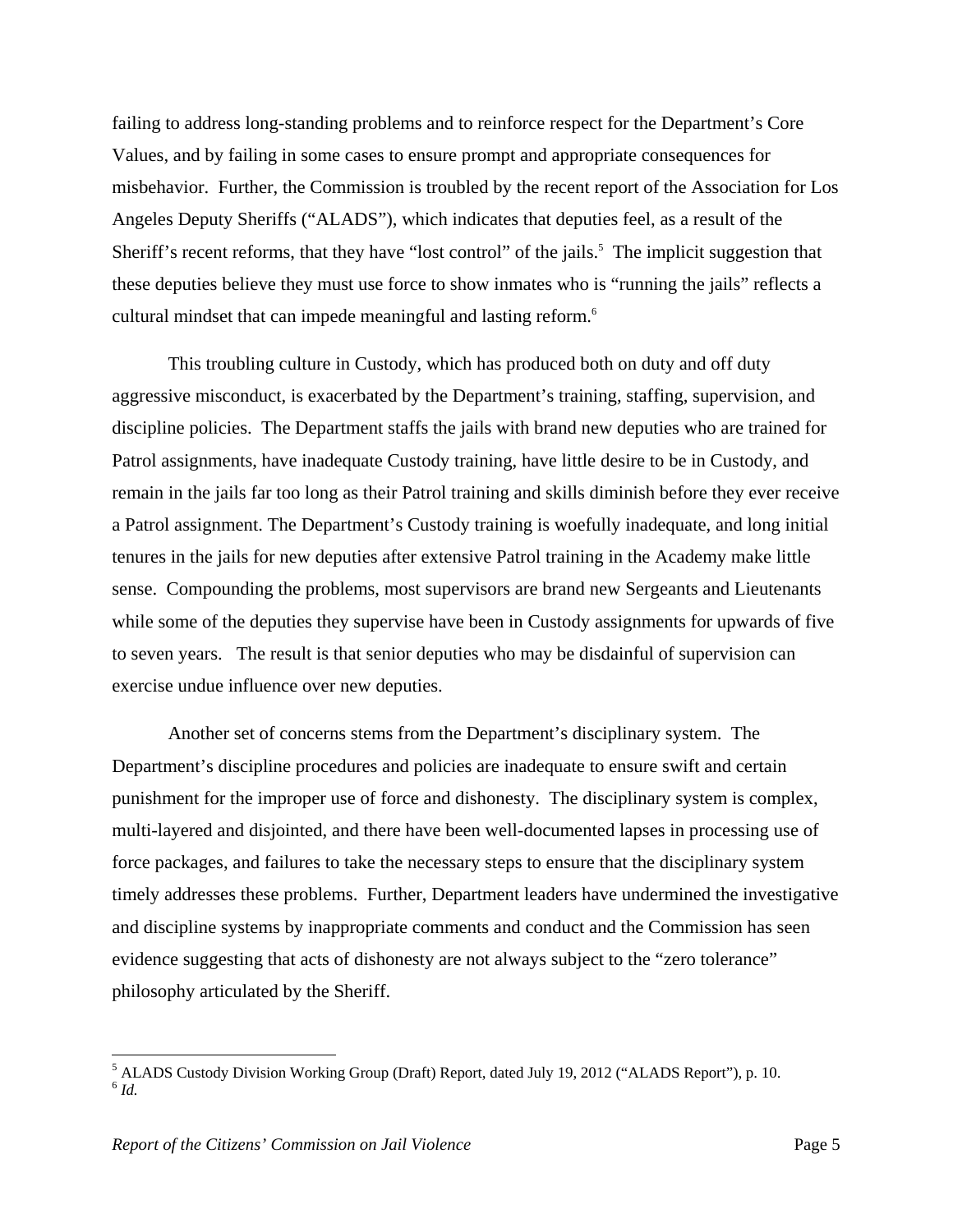#### **B. Moving Forward**

In order to have lasting reform in the jails, the Department needs to be re-structured to ensure accountability for the operation of the jails. There should be a new Assistant Sheriff for the Custody Division who is a professional and experienced corrections leader, reports directly to the Sheriff, and is directly accountable for jail operations.

The Commission considered whether the responsibility for operating the County's jails should be taken away from the Sheriff altogether, but rejected this alternative approach for two reasons: (1) it would take legislation that would require time to pass (assuming passage could be achieved); and more importantly (2) it would diffuse accountability for operating the jails. If the jails are taken away from the Sheriff, the first questions that need to be answered would be: how is the head of the new Custody Division going to be selected and to whom is that person going to report? Unless the head of the Custody Division is to be elected, which would politicize a position that requires extensive professional experience, he or she would have to be selected by the Board of Supervisors. That person would thus be accountable to five Supervisors, who need a majority vote to act and are likely to have different views on the operation of the jails, instead of reporting to a single elected County Sheriff.

As the Sheriff noted in his testimony, he is accountable to the voters who can choose not to re-elect him if they are not satisfied with how he is doing his job, including running the jails. The Commission believes that accountability is an absolute necessity and the best system would be for the Sheriff to appoint an experienced corrections expert to be accountable directly and singularly to him for running the jails while he is, in turn, accountable to the voters.

The Commission recommends that the Department adopt a "dual track" system whereby Deputy Sheriffs are recruited and trained for careers in Custody assignments with opportunities for promotions from within the Custody Division. The Commission also recommends increased use of Custody Assistants, who are less expensive than deputies and trained for Custody assignments. Establishing a stand-alone Custody Division within the Sheriff's Department under the leadership of an experienced corrections expert would expedite the necessary cultural reforms, develop a skilled workforce committed to the distinct corrections profession, and ensure that the recent reductions in use of force are sustained and ongoing problems are remediated.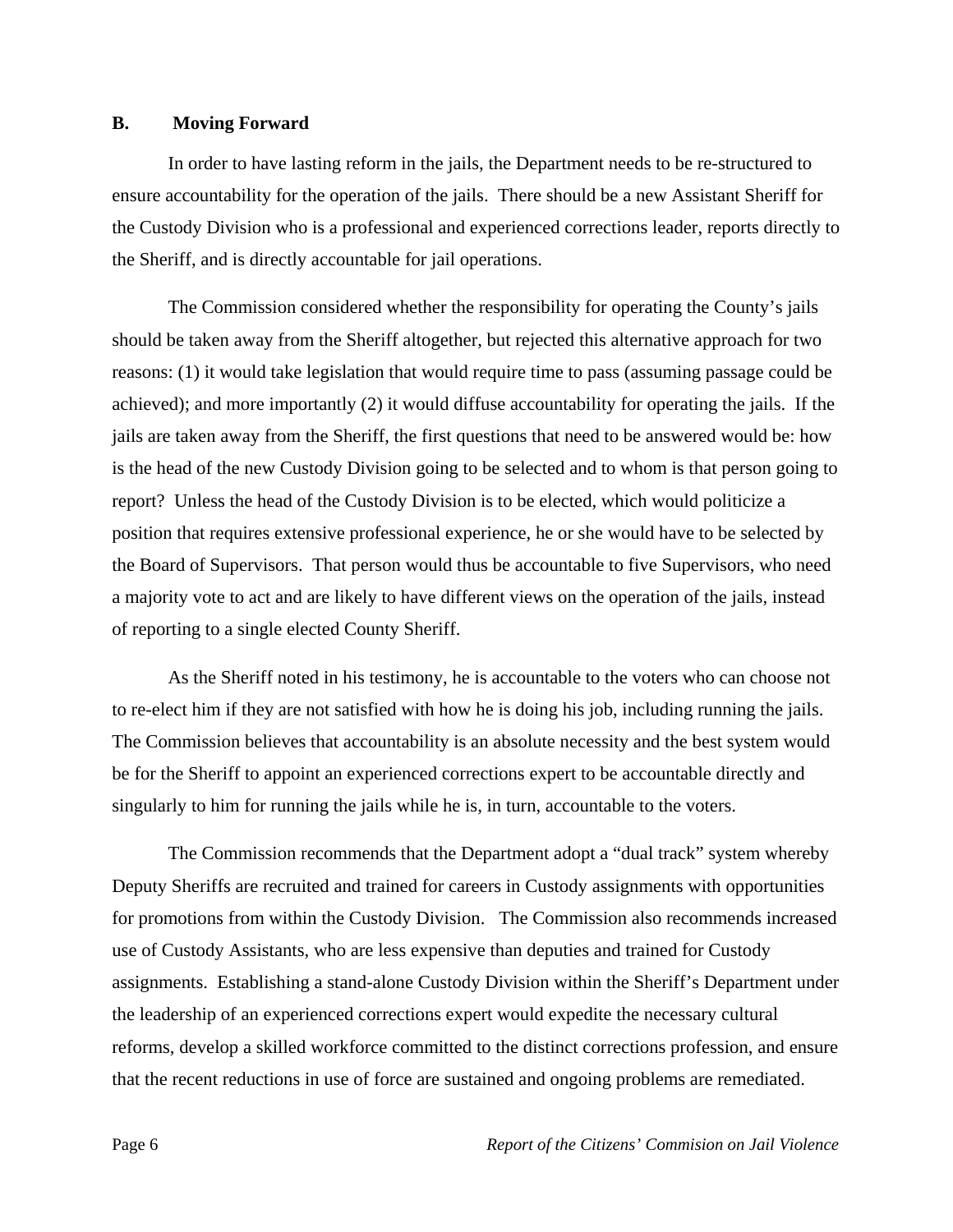The Department's disciplinary system needs to be simplified. All cases involving injuries to inmates should be investigated by trained Internal Affairs investigators (or the Internal Criminal Investigations Bureau if there are allegations of criminal conduct) in a newly created Investigations Division under the leadership of a Chief, and all but the most serious cases should be determined by Unit Commanders with oversight by their Commanders and Chiefs. Penalties for excessive use of force and dishonesty should be enhanced. There should also be a newly created Internal Audits and Inspection Division under a Chief to ensure that there is compliance with the Department's policies and procedures governing the Custody Division.

Finally, the existing oversight entities -- Special Counsel, OIR, and the Ombudsman - should be absorbed and consolidated into a single Office of Inspector General reporting to the Board of Supervisors with responsibility for providing independent oversight of the Department, including its jail operations and discipline system; conducting its own investigations in a limited number of particularly sensitive cases; monitoring jail conditions and inmate grievances; and reviewing the Department's internal audits and inspections.

The Commission considered whether the Office of Inspector General should be under an independent civilian commission, but concluded that this was not necessary as long as the Board of Supervisors remains engaged in oversight of the jails. Unlike the Board of Police Commissioners for the City of Los Angeles, which is empowered under the Los Angeles City Charter to oversee the Los Angeles Police Department, a civilian commission would not have any legal authority over the Sheriff's Department absent enabling legislation. In the City of Los Angeles, the elected Mayor appoints the Police Commissioners and also selects the Chief of Police. In the County, the Sheriff is the elected public official ultimately responsible for the Department and the jails. The Board of Supervisors, in turn, can exercise oversight through its control of the Department's budget, by receiving the reports of the Inspector General, and by requiring the Sheriff and the head of the Custody Division to address in public hearings the status of recommended reforms, trends in use of force, and other pertinent aspects of the operation of the jails. The Commission believes that a fully empowered and integrated Office of Inspector General reporting to an engaged Board of Supervisors can provide the necessary independent oversight of the Department to ensure that it implements meaningful and lasting reforms.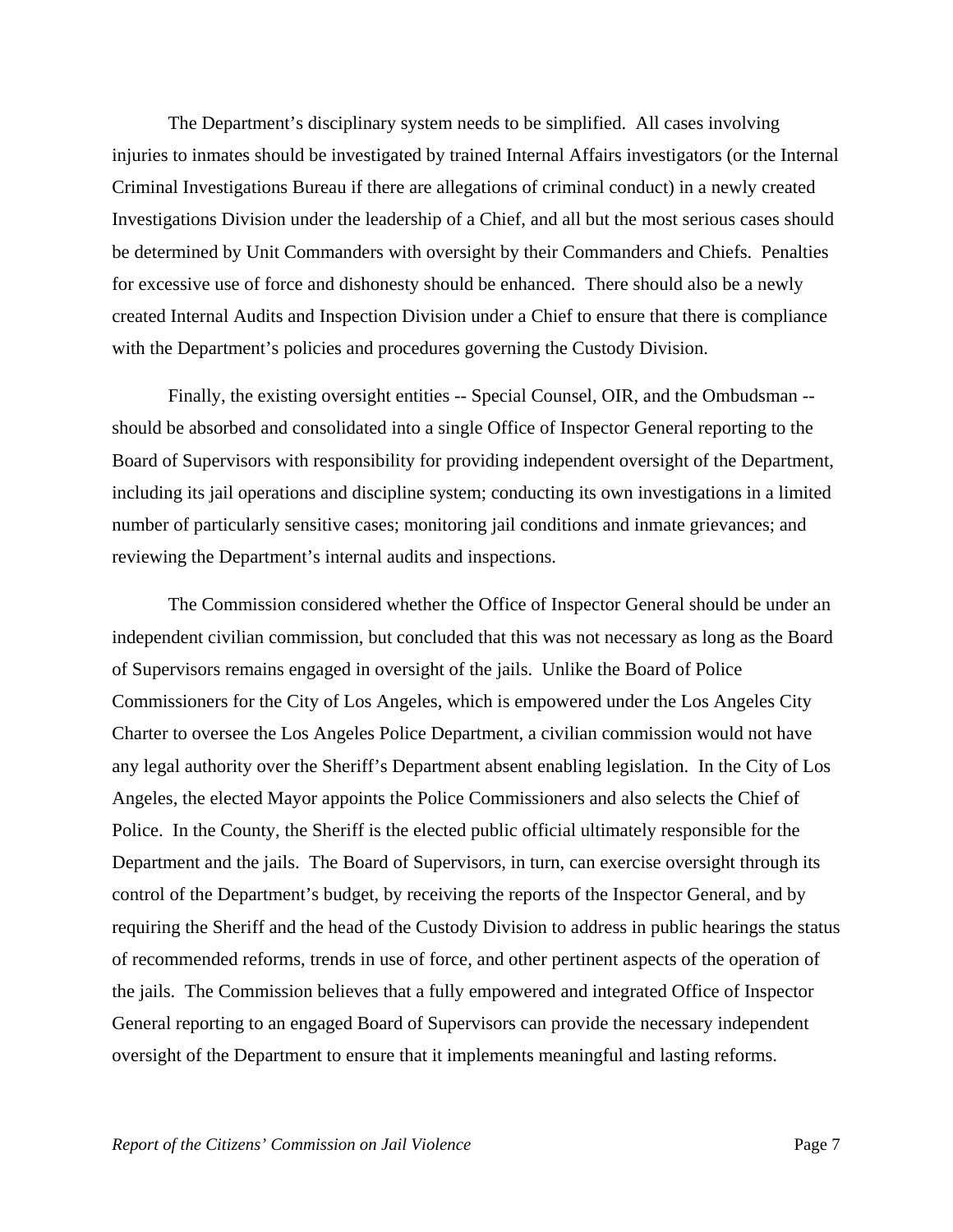While much has been accomplished by the Sheriff's Department in the last year, more remains to be done to ensure that needed reforms are implemented and the reduction in force incidents continues on into the future. The Department and the Board find themselves at a moment of immense challenges, but also have a real opportunity to move forward in a constructive and positive manner. This will require an ongoing commitment by the Sheriff, new and accountable leadership over Custody, empowered independent oversight and ongoing engagement by the Board.

 Finally, we note that there are three issues related to the operations of the jails that have been raised, but that we do not address elsewhere in this Report. First, what should be done with Men's Central Jail ("MCJ")? Virtually everyone we spoke to during our investigation, including jail monitors, outside experts, Deputy Sheriffs, advocates, and Department leadership, expressed the view that MCJ should be "torn down." The Commission agrees with this view; MCJ is an antiquated, dungeon-like facility that exacerbates force problems in the jails, makes supervision challenging, and increases the likelihood that some deputies will be tempted to engage in aggressive behavior and use force as a first response rather than a last option. But the Commission also agrees that tearing down MCJ and building a new jail will not solve the longstanding problems of excessive force that have arisen most visibly at MCJ, but that also cut across the other jail facilities. These problems will continue to plague the Department absent the necessary leadership, accountability, supervision, training, personnel, discipline, culture, and oversight changes discussed in this Report.

Second, should the County fund the installation of more cameras in the jails? The Commission agrees with the recent observation of OIR that cameras are "an invaluable tool for objective accounting and insight," and that it "is unfortunate that it took years of discussion and delay before they were installed and operational at MCJ."7 Cameras serve as a deterrent to the use of unnecessary and excessive force, enhance the reliability of the investigation of these incidents, and facilitate supervisors' ability to proactively spot check and identify personnel problems in need of correction. The Commission also agrees that the Department should complete the installation of additional cameras in Twin Towers and the Inmate Reception Center

<sup>&</sup>lt;sup>7</sup> Office of Independent Review Tenth Annual Report, September 2012 ("OIR Tenth Annual Report"), p. 6.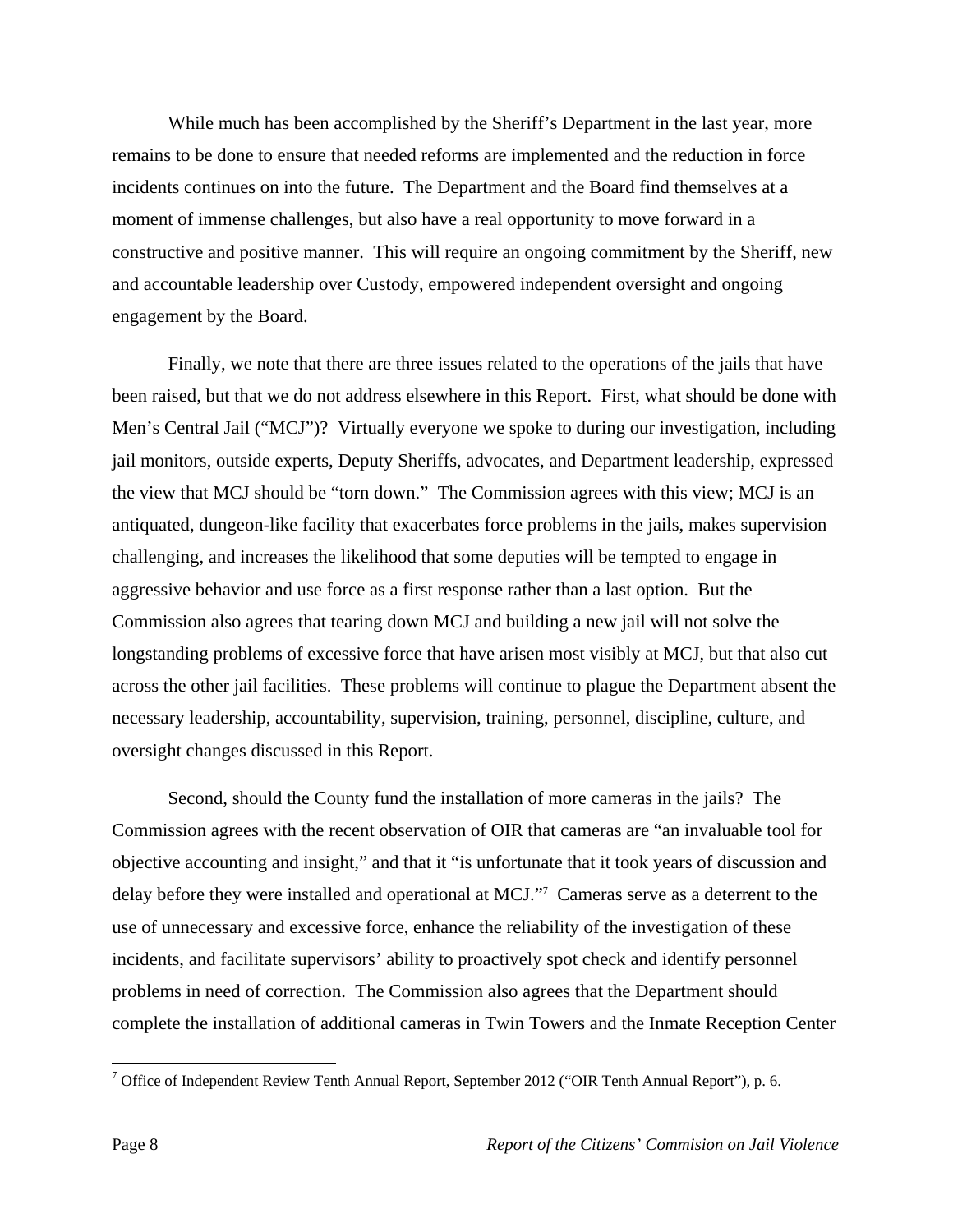with alacrity, and that the Board of Supervisors should provide funding for the installation of additional cameras at the other facilities. Videotapes should also be periodically reviewed by supervisors to spot-check the conduct of deputies. Even with these tools, however, cameras are not a cure all and cannot saturate every corridor and corner of the jails.

Third, should the Department work with the Court to expedite the release on bond of pretrial detainees charged with minor, non-violent crimes? It is open to debate whether there is a direct correlation between the number of force incidents in the jails and the number of these inmates, who are less likely to be dangerous than inmates charged with violent crimes. Historically, the greatest number of force incidents have taken place, for example, on the floors in MCJ that house the most dangerous and violent inmates or in the areas of the jail housing mentally ill inmates. In any event, reducing the inmate population will give the Department greater flexibility in housing inmates and improve the ratio of Department personnel to inmates. Experts agree that this will give Custody personnel greater control over the jails, enable them to spend more time monitoring the most problematic inmates, and make it less likely that they will use force to ensure compliance with their directives.

#### **C. The Commission's Process and Methodology**

The Commission was formed in October of last year and was fully staffed with its seven members, Executive Director and General Counsel at the beginning of this year. Since its inception, the Commission has met thirteen times; six of those meetings included testimony by 29 witnesses. Some of those individuals -- and in particular current and former Department personnel -- testified with full knowledge that their remarks would not be well received by their current and former colleagues. Indeed, one witness described his appearance and testimony before the Commission as "the hardest thing I've ever done in my life" and another witness stated that, while he was testifying voluntarily, "I did not ask to participate in these proceedings. It pains me to be here." The Commission is deeply indebted to these and other individuals who shared their insights with us.

In the course of its investigation into the nature and depth of the Department's use of force, the Commission relied on several key sources of data and information. Over the past nine months, the Commission staff, which included dozens of pro bono attorneys in nine of the most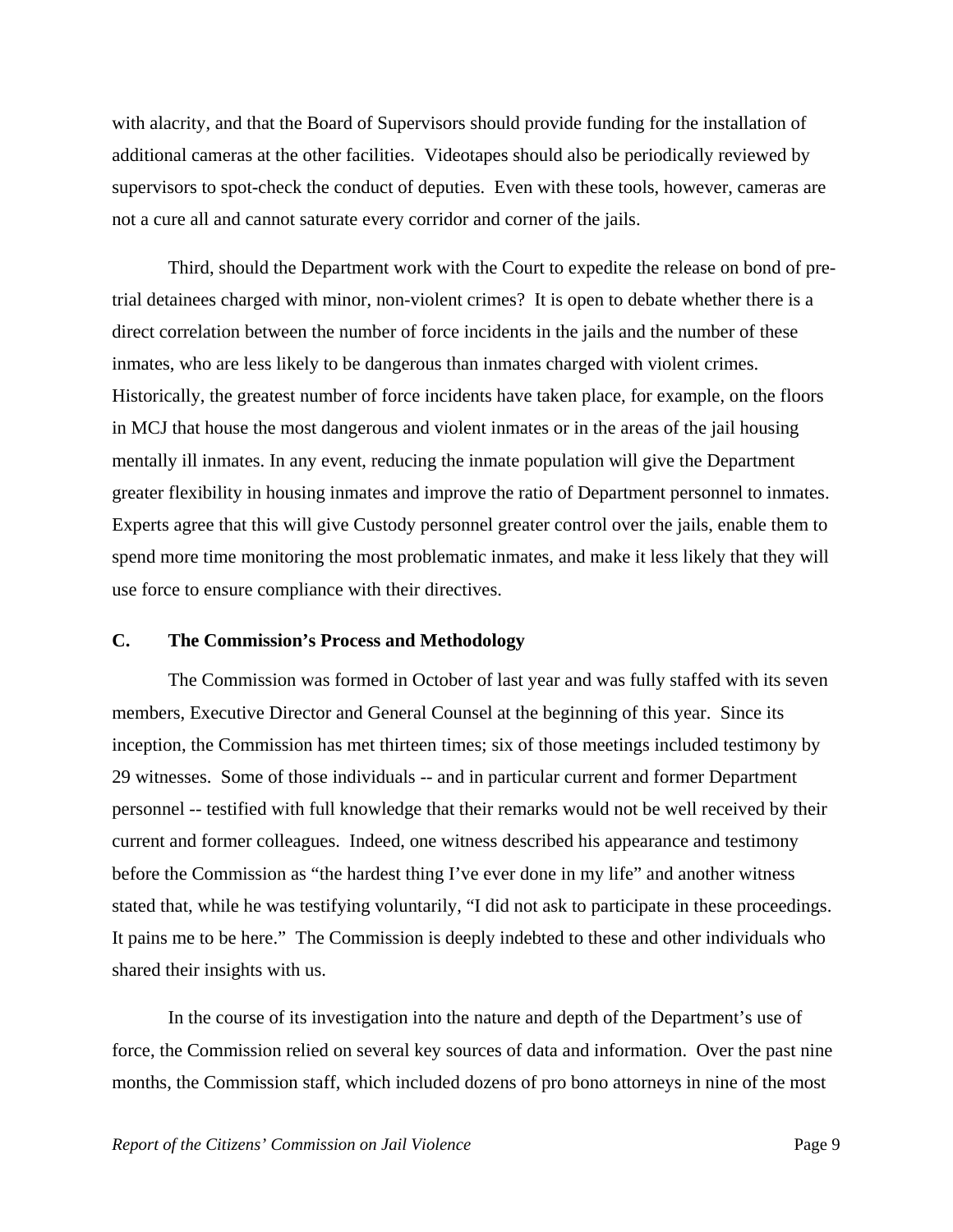respected law firms in Los Angeles, along with staff and volunteers under the Executive Director's Office, spent thousands of hours interviewing over 150 individuals. These witnesses included over 60 current and former LASD personnel throughout the chain of command - including Deputy Sheriffs, Sergeants, Lieutenants, Captains, Commanders and other highranking LASD officials. In addition, Commission staff interviewed percipient witnesses, including current and former inmates, jail clergy, and jail monitors, as well as family members of alleged victims of excessive force. Further, the staff interviewed numerous use of force experts and high ranking corrections personnel from around the nation -- including nearly two dozen jail leaders from various systems around the nation -- to better understand the implementation of the industry's best corrections practices. Commissioners and Commission staff toured MCJ, the Inmate Reception Center ("IRC"), Twin Towers and the Pitchess Detention Center, and Commission staff visited jail facilities outside of Los Angeles County and spoke with over a dozen leaders from California jails.

The Commission received over 35,000 pages of documentary evidence, including LASD internal documents and policies; investigative reports; redacted personnel records; reports from the Office of Independent Review, Special Counsel Merrick Bobb, and the ACLU; and witness statements and deposition transcripts. The Department gave us full cooperation and was responsive to all our requests, although challenges from ALADS limited our access to personnel and disciplinary records and required a time consuming process of redaction of deputy names from these records. While this information was invaluable, the Commission had no ability to compel production of information and had only limited access to internal communications among LASD personnel.

Finally, LASD maintains substantial statistical data on various aspects of the jail system, including use of force incidents. Pursuant to specific requests, LASD provided to the Commission extensive -- but in some instances conflicting -- statistical information regarding use of force trends and incidents within the jail system, which the staff analyzed as part of its investigation. In conjunction with this review, the staff interviewed key LASD personnel to understand these statistics as well as the systems the Department utilizes to track use of force.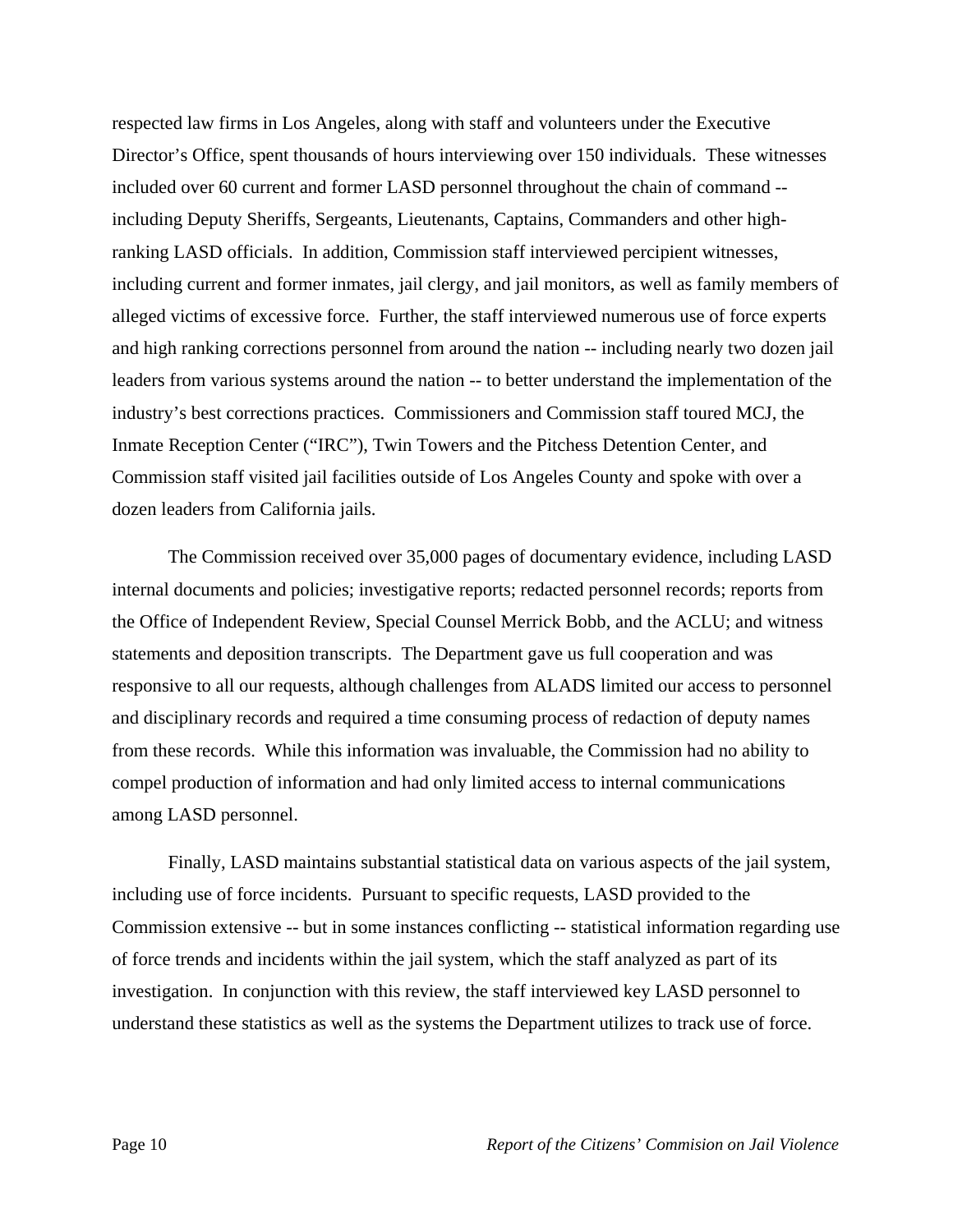The Commission conducted its investigation with the recognition that statistical, anecdotal and documentary evidence have limitations and each can only tell one part of any story. The totality of the evidence, however, provides a credible picture of the excessive force problem in the Los Angeles County jail system that has not been addressed adequately by the Department's leaders, policies and systems.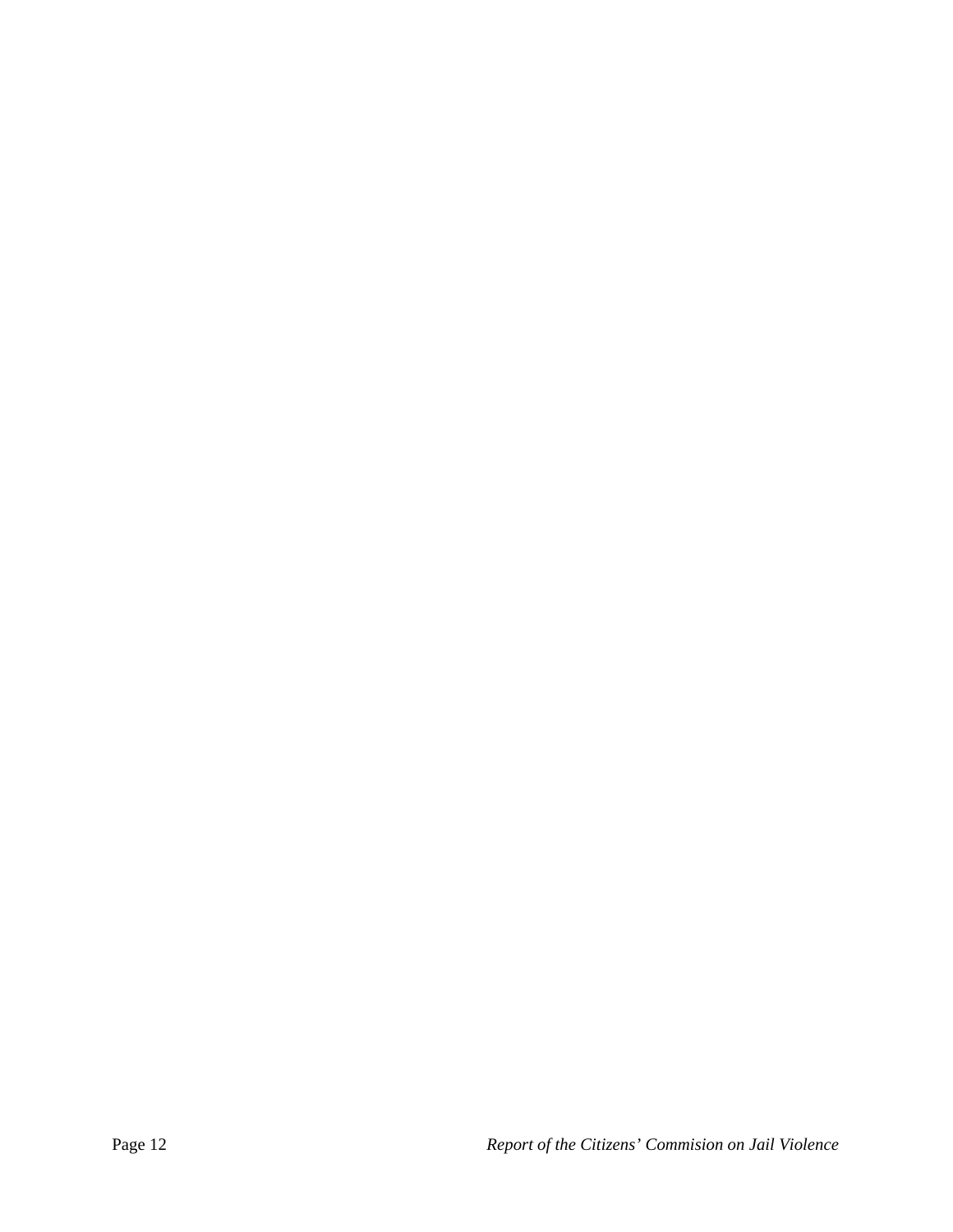#### **CHAPTER TWO A HISTORY OF RECOMMENDED REFORMS**

#### **Introduction**

The Citizens' Commission on Jail Violence is not the first body to investigate the issue of excessive force in Los Angeles County jails and recommend reforms in the operation of the Department's Custody Division. For nearly two decades, respected oversight groups, experts, and advocates have identified a broad range of troubling issues that go to the core of the Department's culture, management and operation of its jails. Some of these recommendations have cycled through numerous reports, often with nearly identical language, the same factual predicate, and at times increasing levels of frustration.

The failure to address aggressive deputy behavior within the jails has been a recurring theme in many of these reports. Over *twenty years* ago concerns about these issues were raised by the Kolts Report, which found "deeply disturbing evidence of excessive force and lax discipline."<sup>1</sup> Yet the Department continues to finds itself plagued by the same force and discipline concerns and a problematic culture that resulted in excessive force in the County jails over many years.

It is particularly troubling that suggested changes in personnel, culture, management, and discipline in the ensuing two decades have met with little response from the Department. Indeed, had these changes been implemented, even in part, the County might well have avoided years of litigation costs, injured inmates, and adversely impacted deputy careers.

At a fundamental level, the failure to heed recommendations made -- and advanced repeatedly over time -- is a failure of leadership in the Department. As the Sheriff has acknowledged, it was *his* responsibility to ensure that reforms recommended by these oversight and advocacy groups were implemented and that problems of excessive force in the County jails were addressed. Yet, his response has been insufficient.

<sup>&</sup>lt;sup>1</sup> "Los Angeles County Sheriff's Department: Report by Special Counsel James G. Kolts and Staff," July 1992 ("Kolts Report"), p. 1.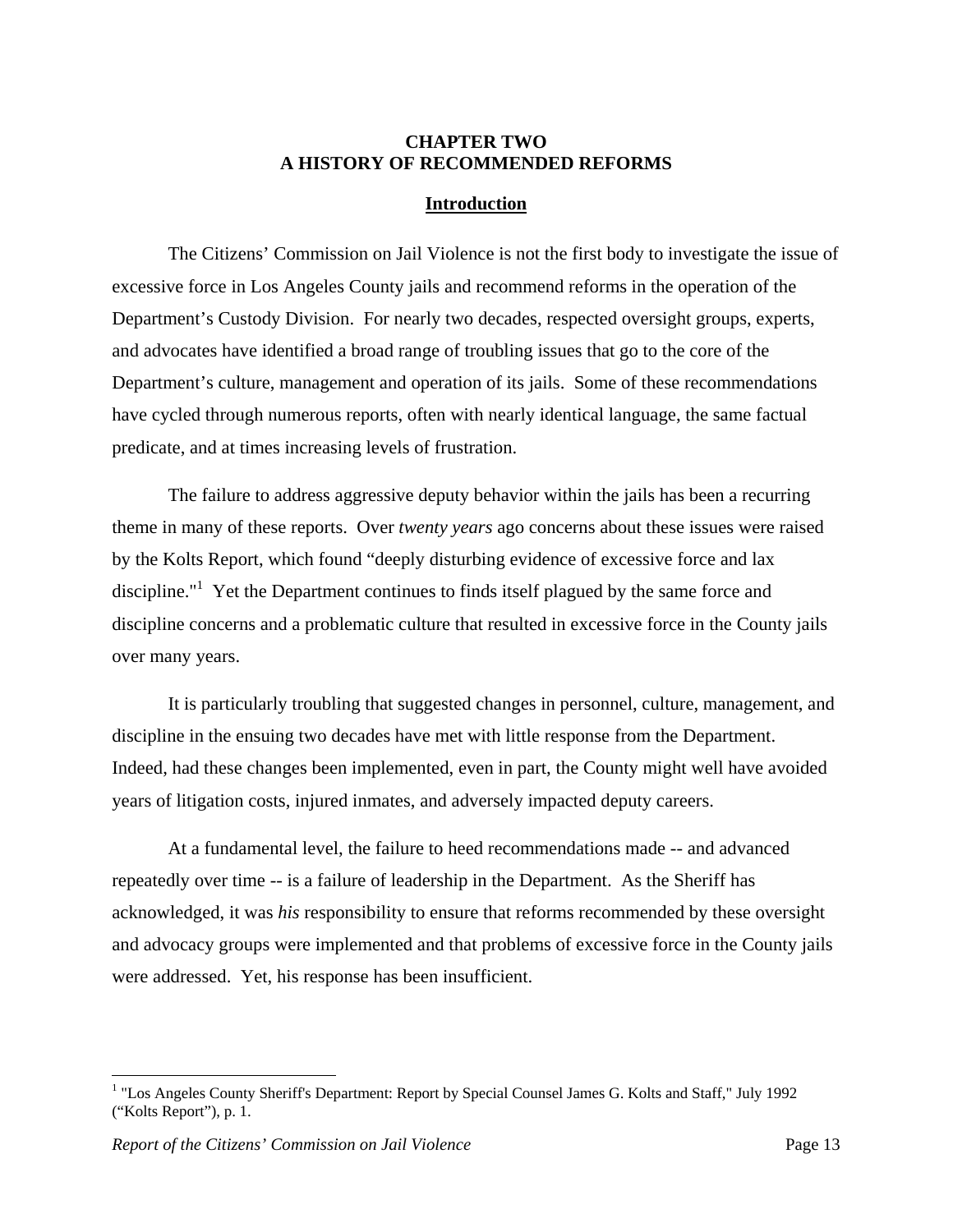#### **Findings**

#### **1. Both Special Counsel and OIR have recommended numerous reforms aimed at addressing excessive force in the jails that have not been implemented.**

 For nearly two decades, civilian oversight bodies have advanced a long list of recommendations aimed at addressing issues, including excessive force, in the County jails. The Office of Special Counsel, created in 1993 in the wake of the Kolts Report, and the Office of Independent Review ("OIR"), created in 2001 at the suggestion of Sheriff Baca, both monitor LASD and issue reports to the Board of Supervisors with detailed findings and recommendations. While each body operates under a different mandate and has a slightly different focus (as discussed in the Oversight Chapter), their work is complementary. A common thread that unites these bodies and their reports is the lack of meaningful or timely action by the Department in response to many of their proposed reforms.

#### **a. Background: Kolts, Special Counsel and OIR**

In December 1991, prompted by an increase in the number of officer-involved shootings, civil unrest in response to these events, and rising litigation costs in police misconduct cases, the Los Angeles County Board of Supervisors appointed retired Judge James Kolts to serve as Special Counsel to the Board and conduct an investigation into allegations of misconduct within LASD, including "excessive force, the community sensitivity of deputies, and the Department's citizen complaint procedure."<sup>2</sup> Judge Kolts appointed Merrick J. Bobb to serve as General Counsel of the investigation.

 The Kolts Report was issued in July 1992 and included a wide array of recommendations addressing problems arising from LASD practices, including recruitment, training, hiring, discipline, culture and complaints. Notably, the report questioned the Department's commitment to addressing and remedying use of force concerns: "The LASD has not been able to solve its own problems of excessive force in the past and has not reformed itself with adequate thoroughness and speed." $3$ 

 $\frac{1}{2}$  Kolts Report, p. 1.

<sup>3</sup> *Id.*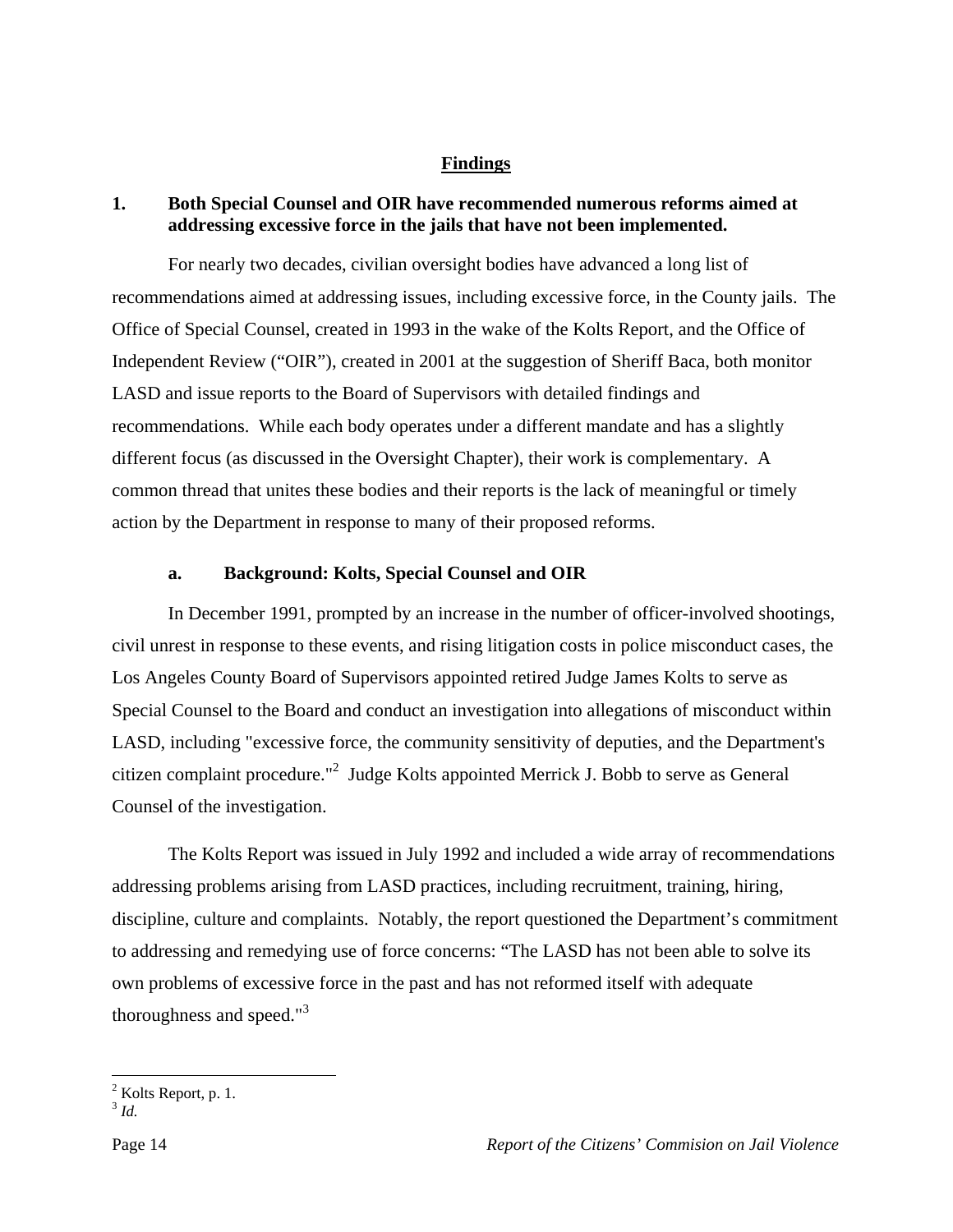The Board of Supervisors accepted the Kolts Report and agreed that the Sheriff should implement its recommendations, but was cognizant of the need for ongoing civilian oversight to ensure appropriate monitoring of Department misconduct. In particular, "there was criticism that the report had not recommended a civilian review board which would take over the LASD's power to investigate and discipline police misconduct."<sup>4</sup> As a result, the Board of Supervisors appointed Merrick Bobb to serve as Special Counsel and track the Department's implementation of the recommendations set forth in the Kolts Report. His role has shifted over time to include Department-wide issues and policies.

 Over nearly two decades, Special Counsel has issued 31 Semiannual Reports, over half of which have contained substantial discussion of issues and concerns in County jails -- ranging from excessive use of force to the suitability of Custody as a first assignment for new deputies. Threaded through these many reports are upwards of 100 detailed recommendations regarding the hiring, training, disciplining, placement and supervision of deputies in the jails, as well as recommendations concerning the treatment of inmates and use of force policies. Many of Special Counsel's recommendations have gone unheeded and others have languished for more than a decade before the Department responded.

 In 2000, at the urging of Sheriff Baca, the Board of Supervisors authorized the creation of the Office of Independent Review to critically evaluate the Department's internal investigations. OIR's mission is to "provide legal advice to ensure that allegations of officer misconduct involving LASD are investigated in thorough, fair, and effective ways."<sup>5</sup>

 While OIR's primary focus is on the adequacy and thoroughness of individual investigations, OIR has issued annual reports over the years discussing specific issues and concerns within the Department, including challenges and problems it has observed within the jails. Unlike Special Counsel, OIR's reports and recommendations tend to be more case-specific and not primarily focused on systemic problems or reforms. Even with that focus, OIR has identified a host of areas in need of reform, many of which relate to Custody operations. In recent years OIR's Custody-related concerns have become more forceful and have been accompanied by broader suggestions for reform. These recommendations echo many of the

<sup>4</sup> Special Counsel Eleventh Semiannual (October 1999), p. 1.

 $5$  OIR website, http://laoir.com/mission.html, as of  $8/8/2012$ .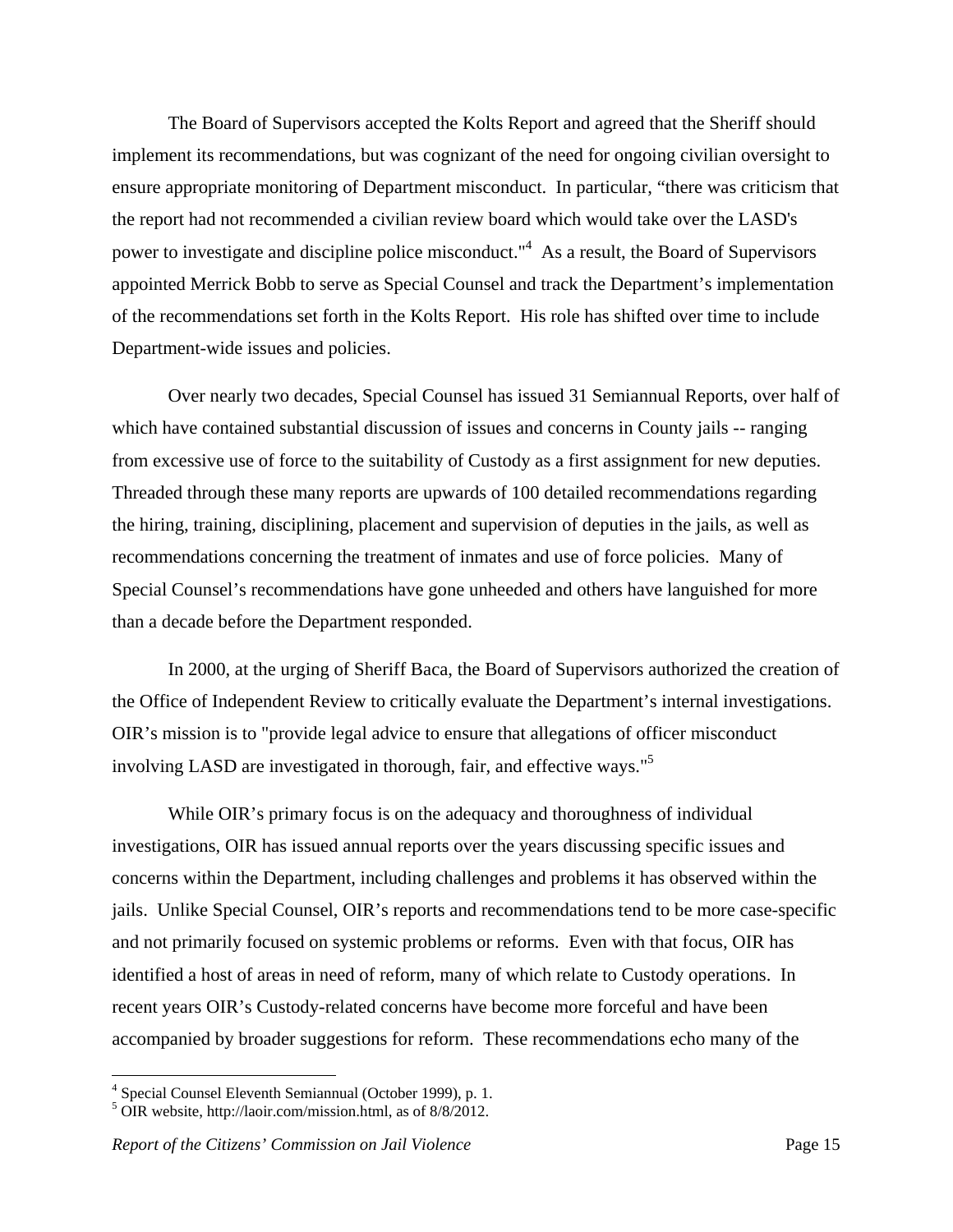themes addressed by Special Counsel and similarly have gone unaddressed by the Department for a period of years.

# **b. The Recommended Reforms**

# **(i) Staffing of the Jails**

One of the most troubling concerns raised in the Kolts Report and referenced repeatedly by Special Counsel -- and until very recently largely ignored by the Department -- relates to the nature and assignment of personnel to staff the jails. These reports reflect concerns spanning twenty years in regard to both the wisdom of placing new deputies in Custody and the protracted length of Custody assignments.

Dating back to the Kolts Report, questions were raised regarding the "thesis that the custody assignment is an appropriate placement for a young deputy so early in his or her career."<sup>6</sup> Shortly thereafter, in 1994, Special Counsel criticized the Department's failure to address this issue: "The Department promised it would look at options to at least expedite the custody rotation. We have seen none, and the length of the custody rotation continues to grow longer; estimates now put it at six years."<sup>7</sup> In urging the Department to shorten the length of time that deputies spend in Custody, Special Counsel proposed an assignment of no more than 18 months to two years.<sup>8</sup> This recommendation failed to generate any Department response, and one year later Special Counsel noted: "In the last six months, our concern about the jails has deepened, and the length of time young deputies spend in custody rotations continues to grow."<sup>9</sup> The following year, he reiterated anew:

> Stagnation in the Department makes the rotation through custody a long one. It does the deputy and the Department no good to have deputies in custody jobs for so long. Almost all of the troublesome cases we have seen recently seem to come from jail settings where deputies have been callous or lash out in anger…. But the question must be asked whether the long custody rotations unacceptably raise the risk that more deputies will lose control at one time or another and simply not keep uppermost in mind that inmates

 $<sup>6</sup>$  Kolts Report, p. 237.</sup>

<sup>7</sup> Special Counsel 2nd Semiannual Report (April 1994), p. 3.

 $8$  *Id.*, pp. 2-3.

<sup>&</sup>lt;sup>9</sup> Special Counsel 4th Semiannual Report (June 1995), p. 4.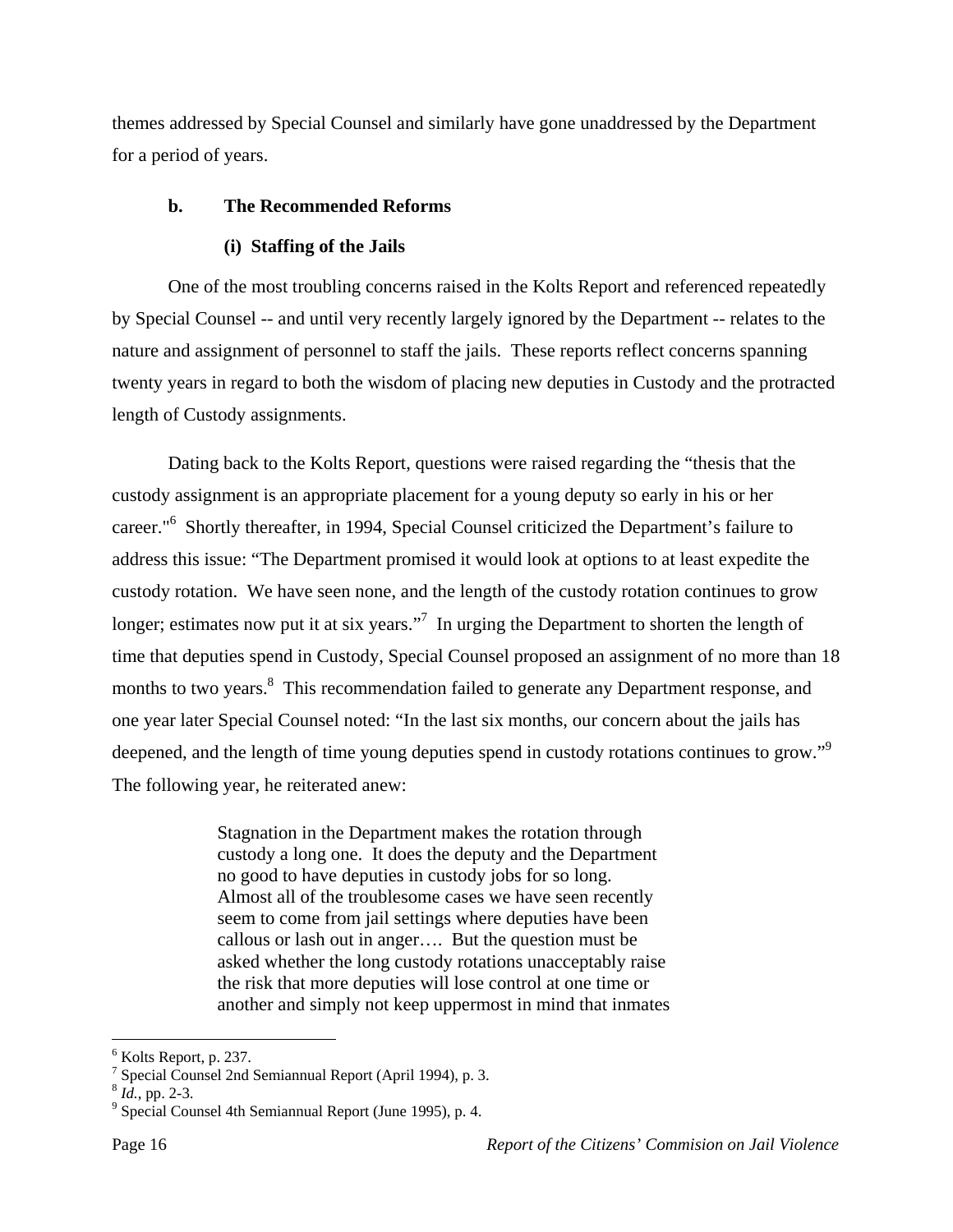are humans, not fish. We thus continue strongly to advocate that deputies interested in a patrol career be rotated out of custody assignments earlier and that greater use be made of deputies willing to make the jails their career. $^{10}$ 

In his recent 2012 Report, Special Counsel underscored once again both the seriousness of these concerns and their interrelationship with violence in the jails: "the forced jail assignment undercuts morale and may also breed abusive behavior on the part of deputies unable or unwilling to exercise reasonable restraint and self control."<sup>11</sup>

 Both Kolts and Special Counsel have suggested other reforms aimed at addressing Custody staffing issues and concerns. They urged the Department to consider a dual-track system whereby only those deputies wishing to pursue a career in Custody are assigned to the jails and deputies seeking a career in Patrol bypass Custody altogether and go directly to Patrol. This notion was raised over 20 years ago by Kolts. In 2005, Special Counsel resurrected this concept as a "promising alternative" to address plummeting deputy morale stemming from prolonged Custody assignments. He explained:

> A system with two classifications of deputies would have a number of benefits. Deputies who want to work in custody would be able to make a career of that decision, and deputies who want to work on the streets could do so after spending little or no time in the jails, depending on inmate population and staffing levels.<sup>12</sup>

Only recently have these recommendations garnered any response from the Department and even now they remain simply ideas under consideration, as opposed to reforms the Department has committed to implementing.

#### **(ii) Deputy Rotations**

 Both Kolts and Special Counsel have recommended that deputies rotate within*, and between*, facilities to avoid stagnation, increase deputies' exposure to a wider range of job assignments, and guard against the proliferation of troubling deputy cliques. Kolts suggested that each deputy work in minimum, medium and maximum security facilities, thus guaranteeing

1

 $10$  Special Counsel 5th Semiannual Report (February 1996), pp. 9-10.

<sup>&</sup>lt;sup>11</sup> Special Counsel 31st Semiannual Report (May 2012), p. 11.

<sup>&</sup>lt;sup>12</sup> Special Counsel 20th Semiannual Report (August 2005), pp. 31-32.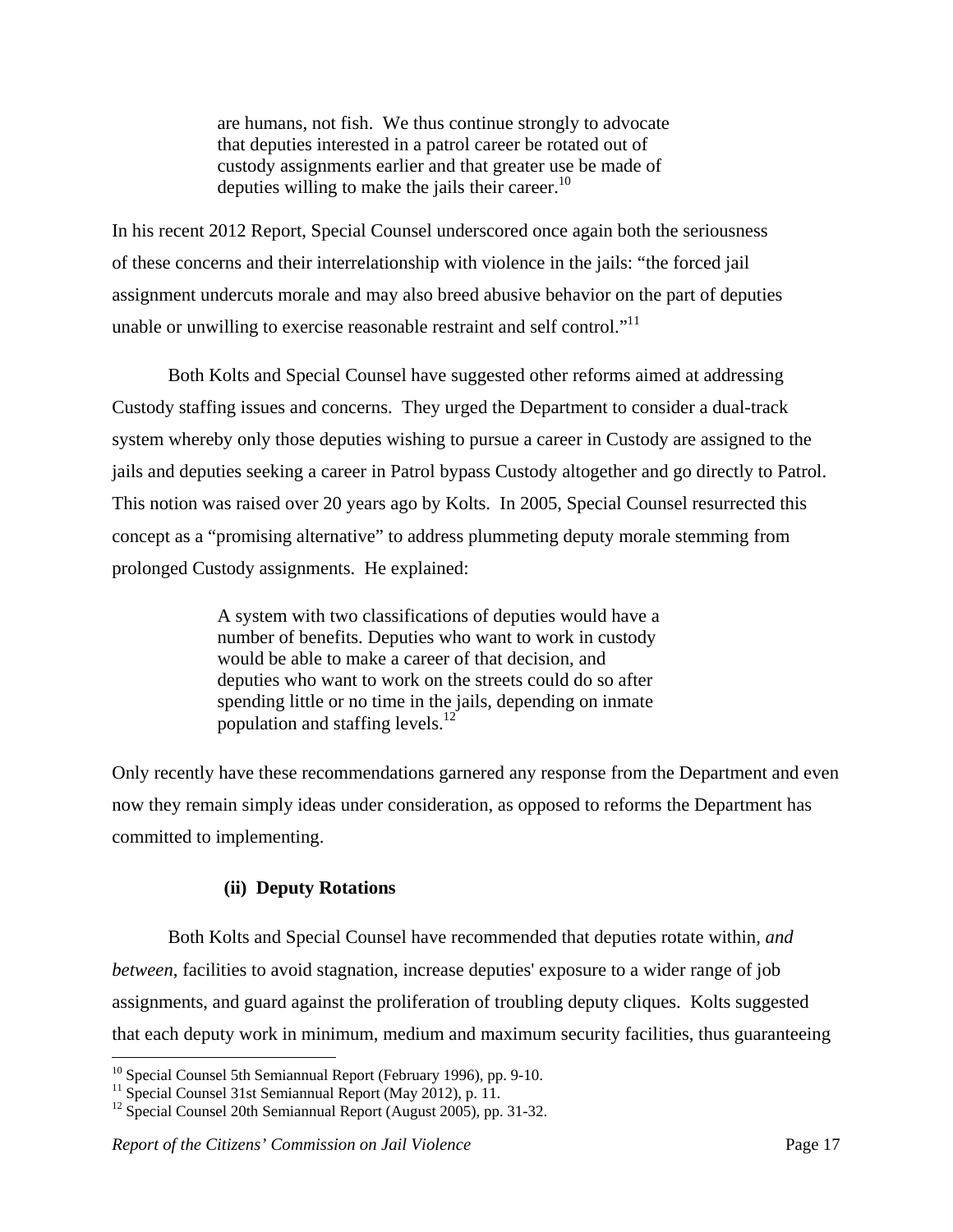that young, impressionable deputies are exposed to a variety of facilities and inmates. 13 Special Counsel has reiterated this recommendation in ongoing conversations with LASD. More recently -- and in the wake of concerns regarding aggressive deputy behavior -- Special Counsel stressed the importance of rotations not simply within facilities but also among different jails: "Stagnant assignments within the jail create opportunities for cliques to form and subcultures to develop."14

 While moving deputies to distant facilities would be more difficult, Department managers have noted that rotations could be implemented among the proximate MCJ, Twin Towers, Inmate Reception Center, and Century Regional Detention Facility jails. These facilities are very different in feel, physical layout and type of inmate and could offer a wide breadth and diversity of experience to new deputies. Yet the Department has not opted to implement this reform. Moreover, while the Department implemented in recent years a policy of deputy rotations among floors at Men's Central Jail, that reform is being undercut by *ad hoc* decisions to exempt entire sections of the jail from the rotations.

# **(iii) Disciplinary Transfers to Custody**

 OIR has raised concerns about the Department's past practice of using Custody as an assignment for disciplinary transfers, which necessarily impacts the nature and quality of Custody personnel.

In a report issued in 2009, OIR noted the troubling use of Custody as a place where the Department transferred personnel based on disciplinary concerns. That report noted:

> [W]e have always cautioned against forced transfers as a way of dealing with a particularly problematic employee by making him or her someone else's problem. The disciplinary transfer to custody is a particularly dangerous form of this practice for deputies who should be discharged, as it brings senior deputies embittered by the disciplinary process in close, direct contact with newly-hired deputies.... Rather than allowing such contamination of newer deputies

1

 $13$  Kolts Report, p. 245.

<sup>&</sup>lt;sup>14</sup> Special Counsel 31st Semiannual Report (May 2012), p. 10.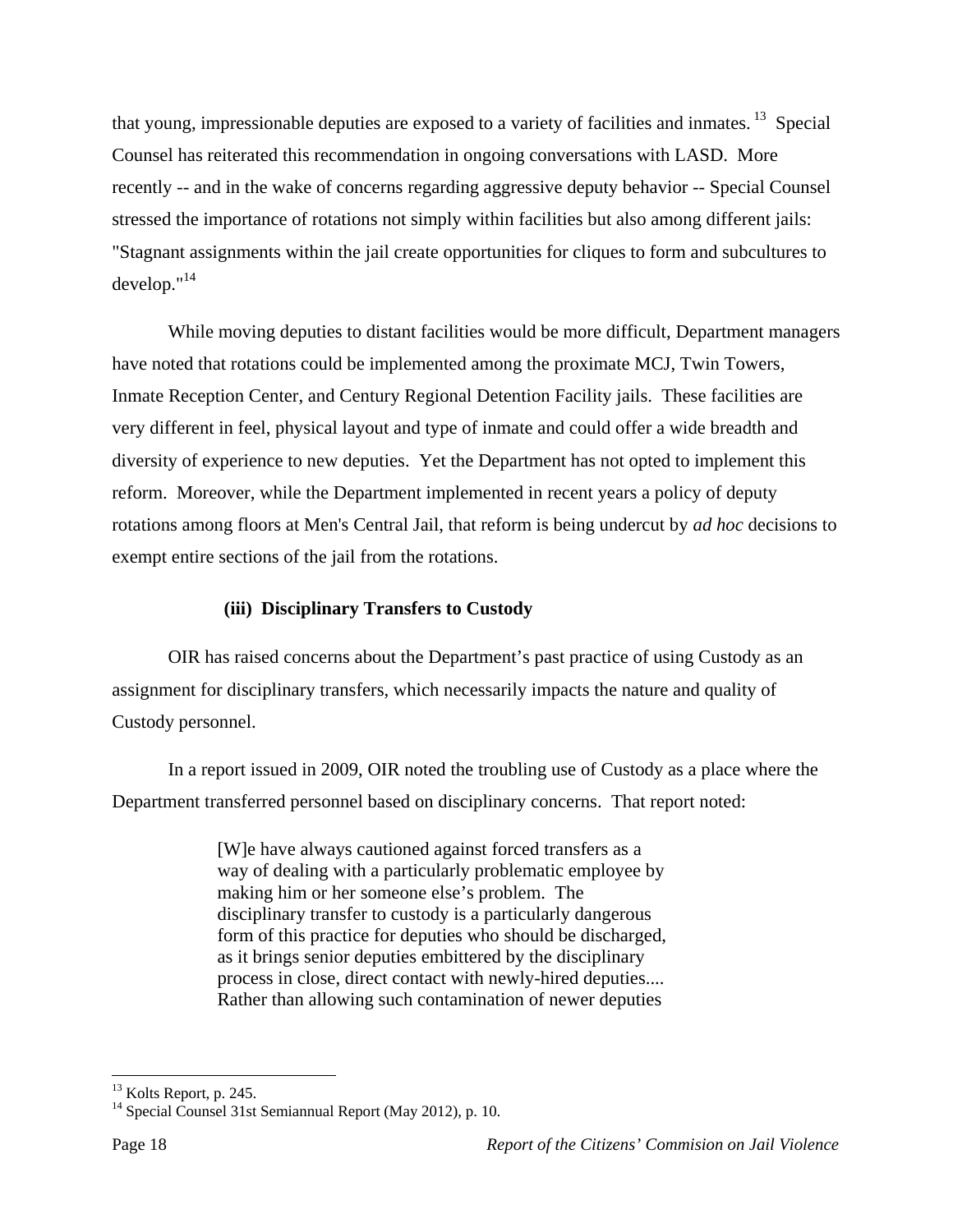by the embittered transgressing deputy, the Department would be better served by terminating such an employee.<sup>15</sup>

While Department leaders now insist that this practice is no longer in place, there is no written articulation of policies forbidding this practice from arising in the future.

#### **(iv) Problematic Use of Force and Inadequate Force Investigations**

Both OIR and Special Counsel have identified various problems over the years in regard to force practices, investigations, and policies in the jails. They have also proposed various reforms intended to address these concerns.

As early as 1994 (in his Fourth Semiannual Report), Special Counsel observed that there were "many investigations wherein deputies respond to talkative or uncooperative inmates with a slap to the face or a shove to the wall."<sup>16</sup> Three years later, Special Counsel noted that "[t]his trend has continued."<sup>17</sup>

In February 2003, Special Counsel expressed specific concerns over the large number of force incidents that involved deputies' use of flashlights as impact weapons.<sup>18</sup> He recommended that the Department stop teaching deputies to use flashlights as impact weapons and urged LASD to develop lighter and safer flashlights. Four years later, in December 2007, Special Counsel again raised the issue, this time with a more insistent and frustrated tone: "By and large, our concerns about the disproportionate and inappropriate use of flashlights as impact weapons seem to have fallen on deaf ears at LASD. The Department continues to train its personnel to use flashlights as an impact weapon."19

 The Department's response to these recommendations was that ALADS was opposed to a change in policy. It was not until the Sheriff's March 13, 2012, report to the Board of Supervisors -- some nine years after Special Counsel first raised the issue -- that the Sheriff finally agreed to make a change in policy to reduce the size and weight of flashlights in

1

<sup>&</sup>lt;sup>15</sup> OIR Seventh Annual Report (April 2009), pp. 26-27.

<sup>&</sup>lt;sup>16</sup> Special Counsel 4th Semiannual Report (June 1995), p.25.

<sup>&</sup>lt;sup>17</sup> Special Counsel 7th Semiannual Report (April 1997), p. 47.

<sup>&</sup>lt;sup>18</sup> Special Counsel 16th Semiannual Report (February 2003), pp. 61-66.

<sup>&</sup>lt;sup>19</sup> Special Counsel 24th Semiannual Report (December 2007), p. 37.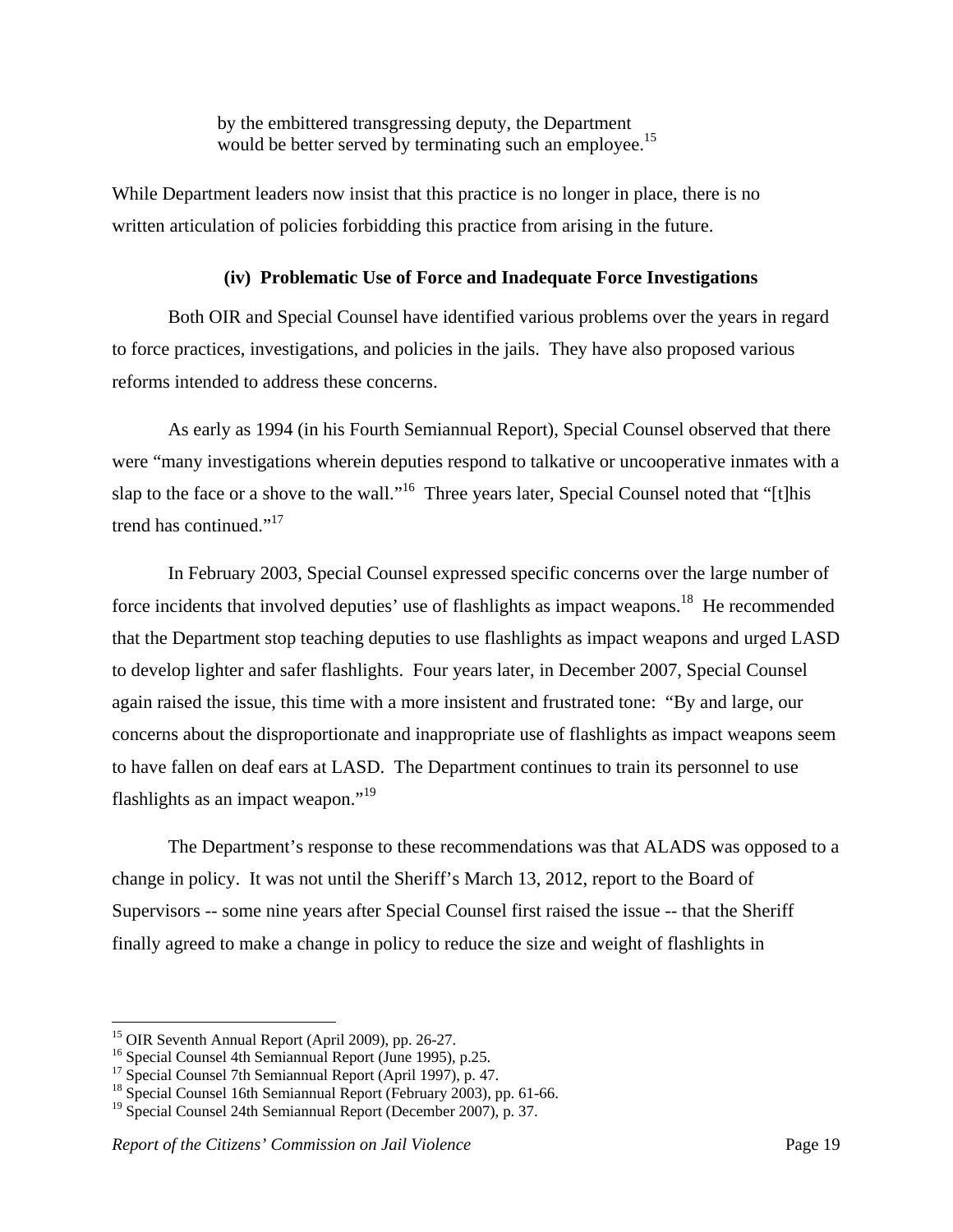Custody.20 On May 23, 2012, the Department finally memorialized this new policy in the Custody Division Manual, effective September 1, 2012.

 Beginning in 2003, OIR began to voice concerns about the quality of use of force investigations in the jails "and the legitimacy of the findings that emerged from them."<sup>21</sup> Since that time, numerous recommendations have been made by OIR and Special Counsel to ensure that the investigations are fair, thorough and robust.

In 2003, OIR noted that its examination of force investigations had revealed the use of leading questions, a failure to give credence to an inmate's account of the events and a failure to account for physical signs of injury. OIR determined that a "significant issue is a lack of training for supervisors at the jail facilities regarding how to conduct objective and thorough force investigations."<sup>22</sup> Eight years later, in 2011, OIR reiterated these concerns and again recommended that "[u]nit level investigators should receive ongoing training in conducting force interviews of inmates and witnesses." $^{23}$  OIR also recommended that any force investigation determine whether supervisorial deficiencies may have a played a role in the event. $^{24}$ 

In its most recent 2012 report, OIR echoed these concerns. Noting that it has "regularly" discussed these investigatory deficiencies during supervisory training, OIR observed that these problems nonetheless continue to arise:

> [W]hen we periodically reviewed force packages during the course of our work, we continued to note problems, including a failure to identify all relevant witnesses, deputy reports that apparently were copied and pasted from another deputy's report, biased interviews of inmates, interviews of inmates conducted at inappropriate times, and a failure to gather complete medical information regarding an inmate's injuries. $25$

#### **(v) Discipline Deficiencies**

Kolts, OIR and Special Counsel have all criticized the adequacy of Department discipline

<sup>1</sup>  $20$  Sheriff's "Status of Recommendations Report to the Board of Supervisors" (March 13, 2012), p. 2.

<sup>&</sup>lt;sup>21</sup> OIR Second Annual Report (October 2003), p. 15.<br><sup>22</sup> *Id.*, p. 16.

<sup>&</sup>lt;sup>23</sup> OIR 2011 Violence in the Jails Report, p. 23.<br><sup>24</sup> *Id.*, p. 24.

<sup>&</sup>lt;sup>25</sup> OIR Tenth Annual Report (September 2012), p. 18.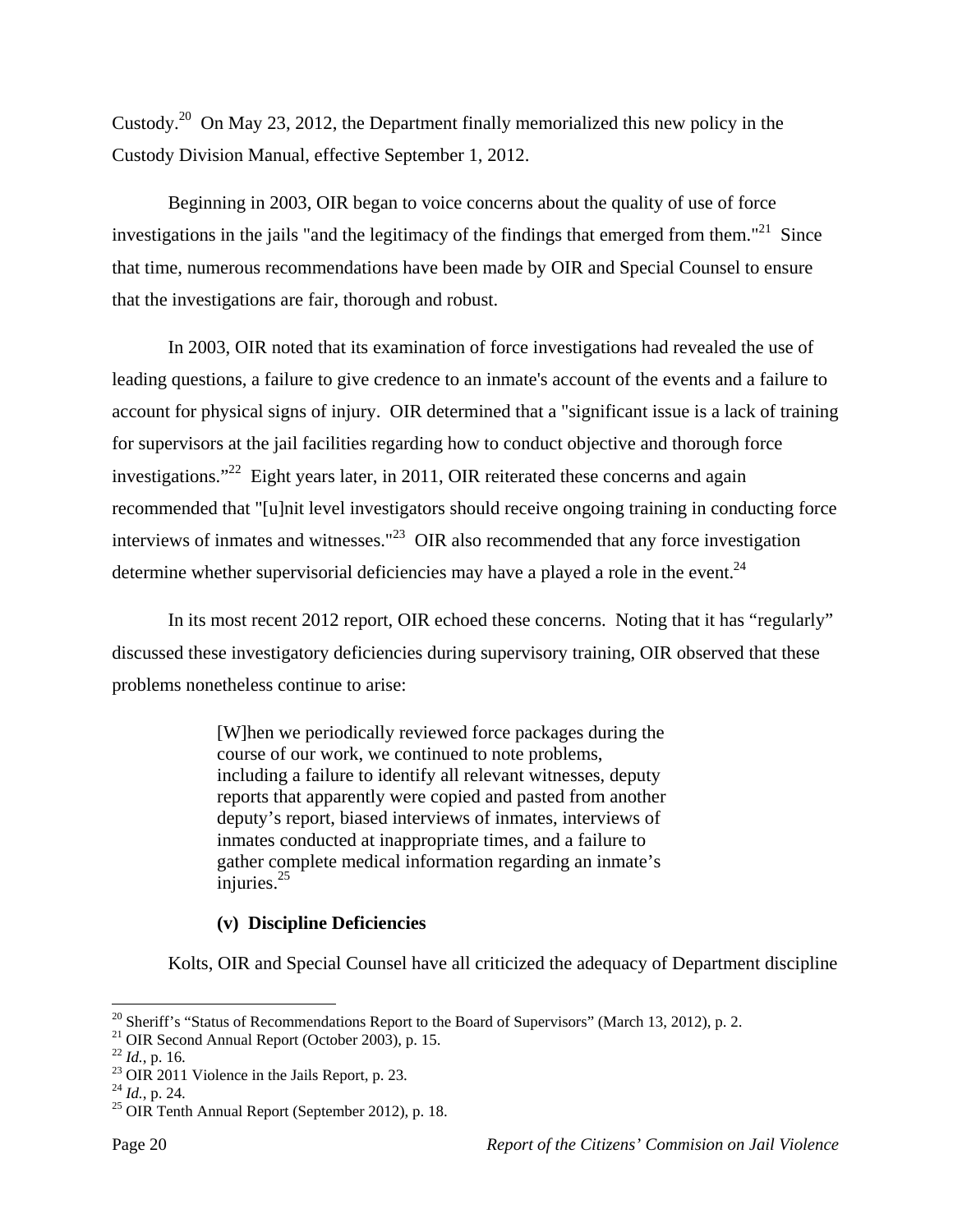and noted in particular that the Department needs to impose stricter discipline on those deputies who fail to recall an incident and/or who misrepresent a force incident in the course of a unit level inquiry or investigation. Judge Kolts noted that "at times, deputies in custody are taught to adhere to a code of silence."<sup>26</sup> Kolts recommended strict enforcement, punishment and monitoring of these instances of dishonesty.

 In 2003, OIR similarly recommended that misrepresentation of a force event be considered "a separate violation above and beyond the use of force itself and to formally charge the employee in question with false statements whenever appropriate."<sup>27</sup> Six years later, in 2009, Special Counsel raised the same concern and recommended that the Department consistently evaluate employee performance for patterns of "substandard candor."<sup>28</sup> Special Counsel also urged the Department to monitor closely those officers who are charged with allegations of "false statements" or "use of force" to ensure that the allegations are not associated with a larger trend of substandard performance.<sup>29</sup>

 Both bodies have also noted concerns with the Department's failure to vigorously scrutinize or adequately punish off duty misconduct. Those concerns played out in a 2010 Christmas party fight among Custody deputies. OIR thereafter observed "[o]ne way in which the disciplinary system can help the department maintain vigilance over the development of young deputies and jail culture is to scrutinize off-duty misconduct."<sup>30</sup>

 OIR also has been troubled by the ability of Captains to modify and reduce discipline at the end of the disciplinary procedure. OIR has also expressed concerns about LASD's failure to consult with them before reducing proposed discipline or holding penalties in abeyance, noting: "Too many times we have been chagrined to learn that a Department executive has modified a disciplinary decision without engaging in dialogue from us.<sup> $31$ </sup> This concern has yet to be addressed and OIR recently urged the creation of new Department policies memorializing OIR's

<sup>&</sup>lt;sup>26</sup> Kolts Reports, p. 244.

<sup>27</sup> OIR Second Annual Report (October 2003), p. 47.

<sup>&</sup>lt;sup>28</sup> Special Counsel 27th Semiannual Report (August 2009), p. 35.<br><sup>29</sup> Id., p. 36.

<sup>&</sup>lt;sup>30</sup> OIR 2011 Violence in the Jails Report, p. 3.

 $31$  OIR Fourth Annual Report (October 2005), pp. iv, 19.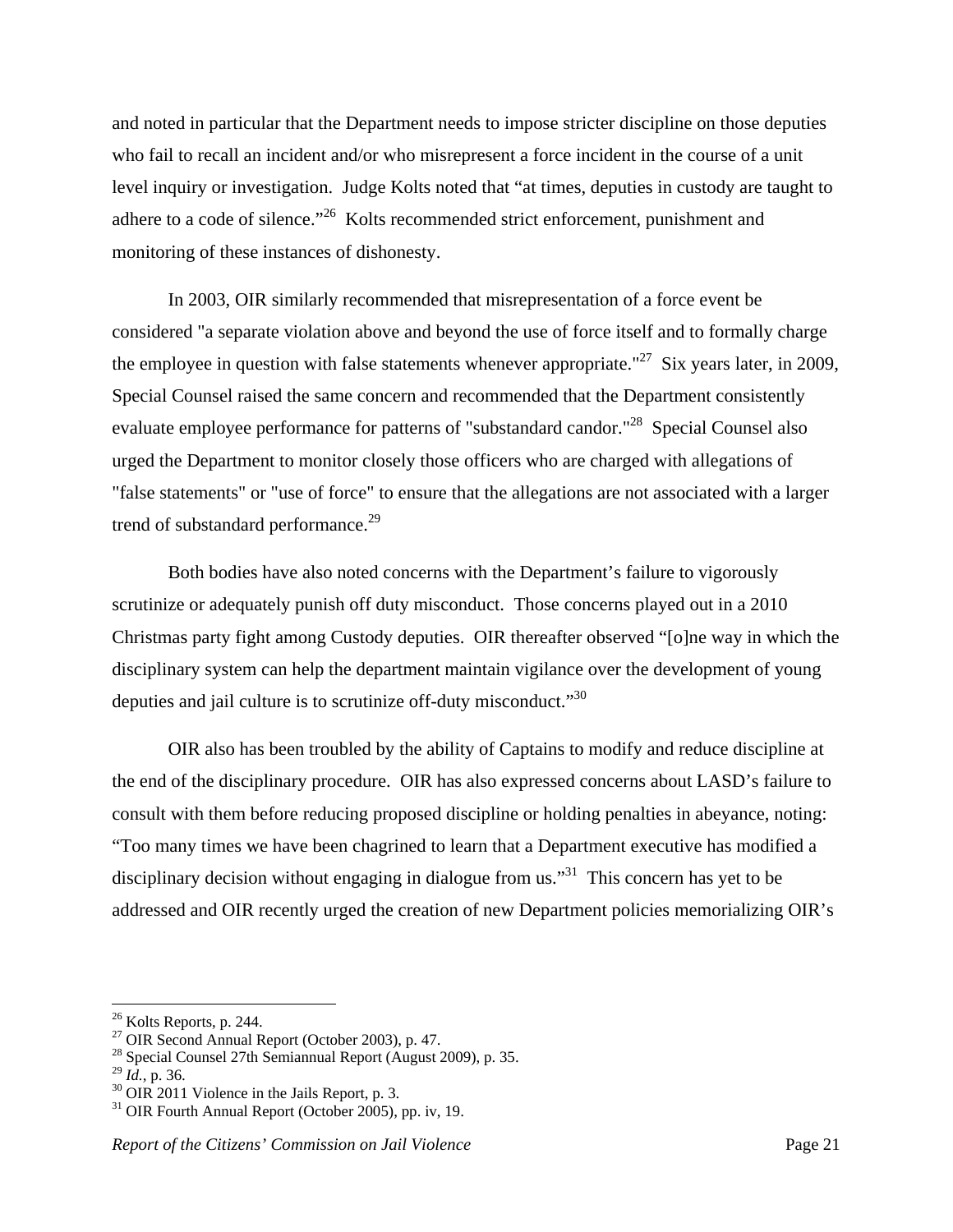input and role in the Department's disciplinary process.<sup>32</sup>

# **(vi) Inadequate Tracking of Inmate Complaints**

Both OIR and Special Counsel have identified deficiencies in the way inmate complaints are tracked. In 2004, OIR stated that it had "worked with Custody Division officials to promote improved tracking of inmate complaints of deputy misconduct."<sup>33</sup> OIR reported that the Department agreed to connect inmate complaints with the accused deputy "so that a deputy who is the subject of numerous complaints can come to the attention of supervisors as a potential 'red flag.' "<sup>34</sup> Five years later, however, Special Counsel raised the identical issue and made the same recommendation, noting that no actual progress had been made. Special Counsel underscored the importance of capturing inmate complaints within the Personal Performance Index ("PPI") database saying:

> The sheer number of complaints from inmates, regardless of the complaint's merits or the ultimate administrative outcome, might provide crucial insights into patterns of superior or substandard performance among a population of new officers who might be particularly receptive to behavioral intervention, retraining, or mentoring.<sup>35</sup>

Three years later, in its May 2012 Report, Special Counsel expressed frustration and concern that it was, yet again, revisiting the same recommendation: "We have repeatedly recommended that inmate complaints against personnel be included in the PPI and reiterate that recommendation now, particularly in view of rising concern about alleged misconduct at the Los Angeles County Jail."<sup>36</sup>

 In its most recent report, OIR has also expressed frustration with the pace of the Department's actions in this area, noting that "[f]or at least the past eight years, OIR has recognized that the failure to track inmate complaints by deputy creates a problematic gap in the Department's ability to monitor deputies' performance and hold them accountable when

<sup>32</sup> OIR Tenth Annual Report (September 2012), p. 19, fn. 8.

<sup>&</sup>lt;sup>33</sup> OIR Third Annual Report (October 2004), p.  $\overline{12}$ .<br><sup>34</sup> Id.

<sup>&</sup>lt;sup>35</sup> Special Counsel 27th Semiannual Report (August 2009), p. 42.

<sup>36</sup> Special Counsel 31st Semiannual Report (May 2012), p. 49.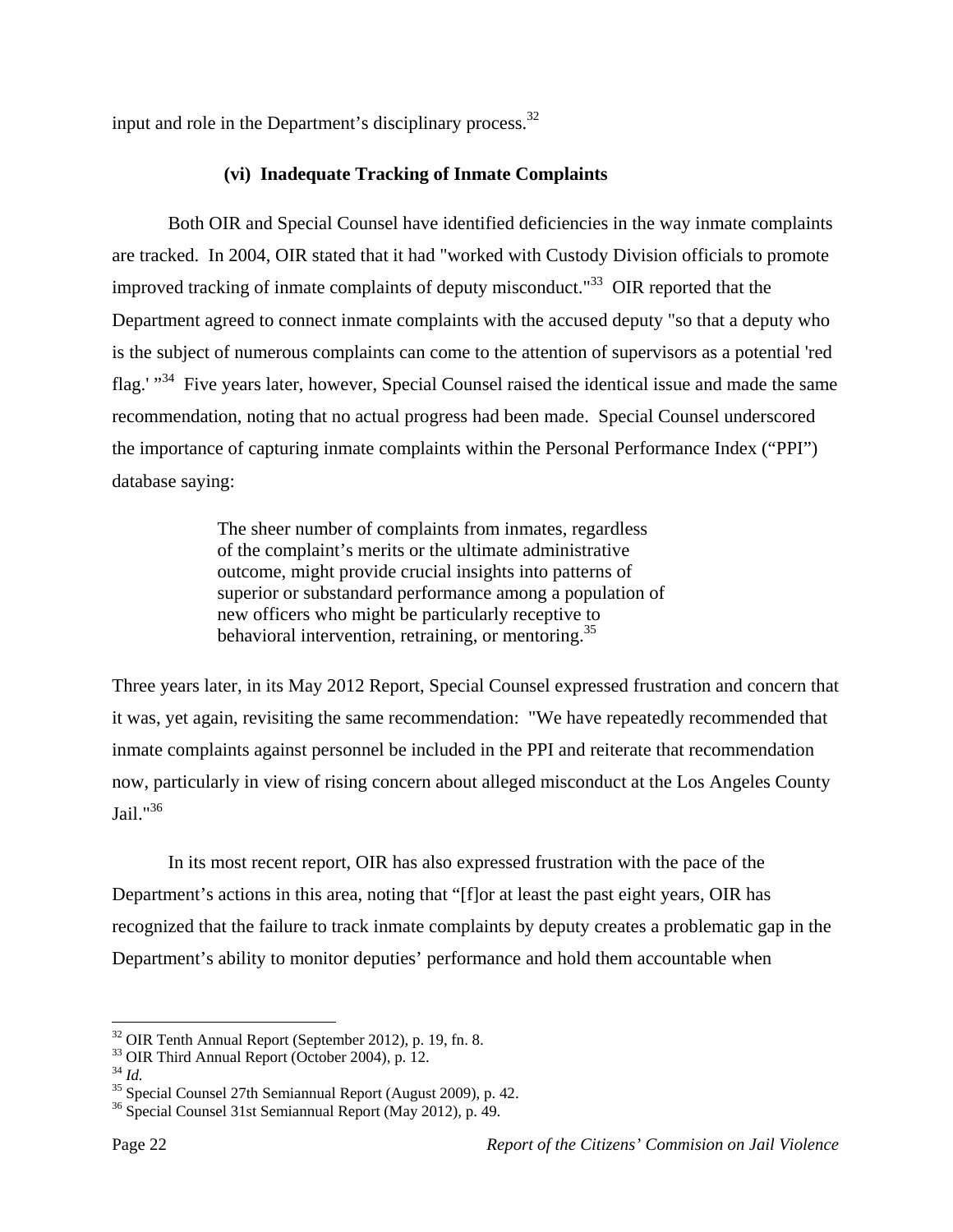necessary."<sup>37</sup> Noting its longstanding recommendation on this issue -- and the Department's promised response -- dating back to 2004, OIR observed: "[t]he Department obviously did not fulfill its 2004 representation to us, and this failure has now presented a problem for the Department in litigation that is finally being rectified."<sup>38</sup>

#### **(vii) Improvements In and Use of PPI**

Special Counsel has repeatedly identified the need to improve various aspects of PPI.<sup>39</sup> In 2003, Special Counsel observed that the reports and data sent to PPI were often error-ridden, inconsistent and delayed.<sup>40</sup>

 Special Counsel has also noted that supervisors fail to make effective use of PPI, perhaps due to a lack of knowledge regarding PPI's capabilities and/or an unwillingness to utilize it. In 2003, Special Counsel bluntly stated: "Use of the PPI for risk management has fallen. It is symptomatic of a trend that we have noted over the past four years of a reduced commitment and interest in the proactive identification and reduction of risk. We deplore it.<sup> $1$ ,41</sup>

 The Commission's investigation suggests that this problem may persist. For example, one high ranking official acknowledged that when a problem employee was administratively transferred to his facility, he failed to check the employee's profile in PPI to determine the nature of the employee's performance problems. He stated that it would have been a good idea, but that it was not mandatory. He was therefore unaware that the deputy had been involved in an offduty fight for which he received a suspension. That deputy was later demoted due to subsequent misconduct.

 Special Counsel has also identified the need to update and expand PPI. In 2003, Special Counsel recommended that performance indicators be updated to include a broader range of behaviors. In a report issued six years later, he noted that while PPI was state of the art when it was created, no updates had been made in the intervening twenty years. As a result, Special Counsel recommended anew that more data be collected and new fields added -- including

 $37$  OIR Tenth Annual Report (September 2012), p. 40.

<sup>38</sup> *Id.*

<sup>&</sup>lt;sup>39</sup> Special Counsel 31st Semiannual Report (May 2012), pp. 15-34; Special Counsel 27th Semiannual Report (August 2009), pp. 4, 11-12.

<sup>40</sup> Special Counsel 16th Semiannual Report (February 2003), p. 2.

 $^{41}$  *Id.*, p. 59.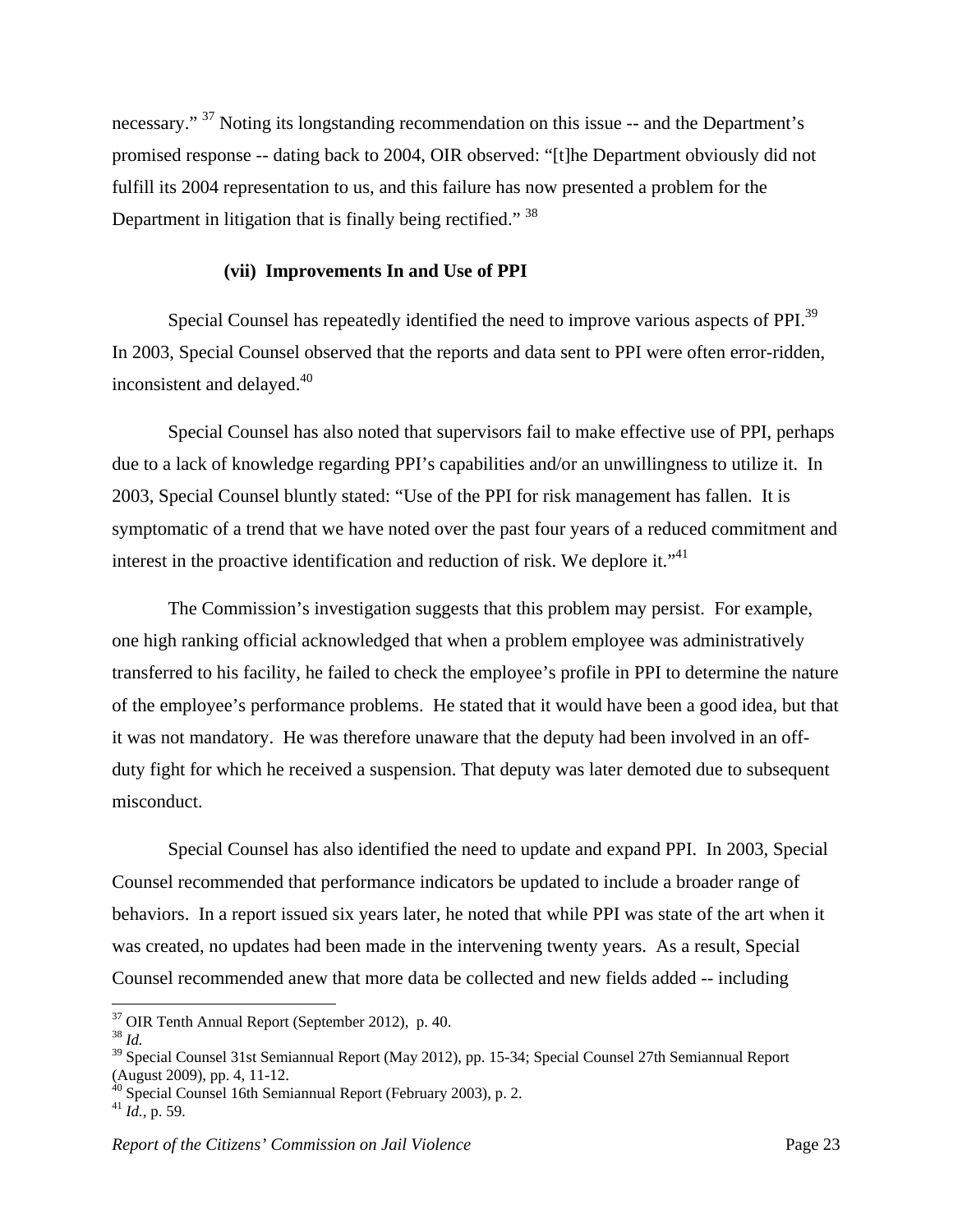performance indicators he had previously recommended -- to maximize and modernize PPI's usefulness as an early warning alert system. $42$ 

The many issues identified above reflect a history of missed opportunities - recommendations made by Kolts, Special Counsel and OIR over a period of years that the Department has either ignored or addressed only belatedly. Had these thoughtful and detailed suggestions been implemented, they could have reduced force problems in the County's jails.

# **2. The ACLU has also raised repeated concerns about mistreatment of inmates by deputies in County jails.**

 The ACLU has issued reports and pursued litigation raising concerns about jail conditions generally, as well as abusive behavior by deputies directed at inmates, that certainly should have alerted the Department's leadership to these problems several years ago. Their recommendations have gone largely unaddressed over the ensuing years.

## **a. Background**

The ACLU has issued a series of reports over the past few years recounting "the escalating pattern of deputy violence in the jails."<sup>43</sup> In annual and interim reports issued from 2008 through 2011, the ACLU detailed conditions inside the jails and allegations of abuse of inmates by deputies. In a report authored in 2009 by a correctional mental health expert, the ACLU also identified specific concerns in regard to mistreatment of inmates with mental illness. As discussed herein, many of the issues raised in these reports reflect unresolved challenges that the Department continues to grapple with.

## **b. ACLU Reports on Men's Central Jail**

 In May 2010, the ACLU issued a highly critical report recounting in detail an array of troubling incidents of physical abuse by deputies of inmates at Men's Central Jail in 2009. The report described a "pervasive pattern of violence" observed in MCJ over those years.<sup>44</sup> It identified inadequate training, ineffective management, overcrowding, and a troubling culture in

 $42$  Special Counsel 27th Semiannual Report (August 2009), p. 11.

<sup>&</sup>lt;sup>43</sup> ACLU Release, "A Sheriff with his Head in the Sand" (September 12, 2012), http://www.aclu.org/blog/prisonersrights/sheriff-his-head-sand.<br> $^{44}$  A CUV (2.3)

<sup>&</sup>lt;sup>4</sup> ACLU "2010 Interim Report on Conditions Inside Los Angeles County Jail" (September 2010), p. 3.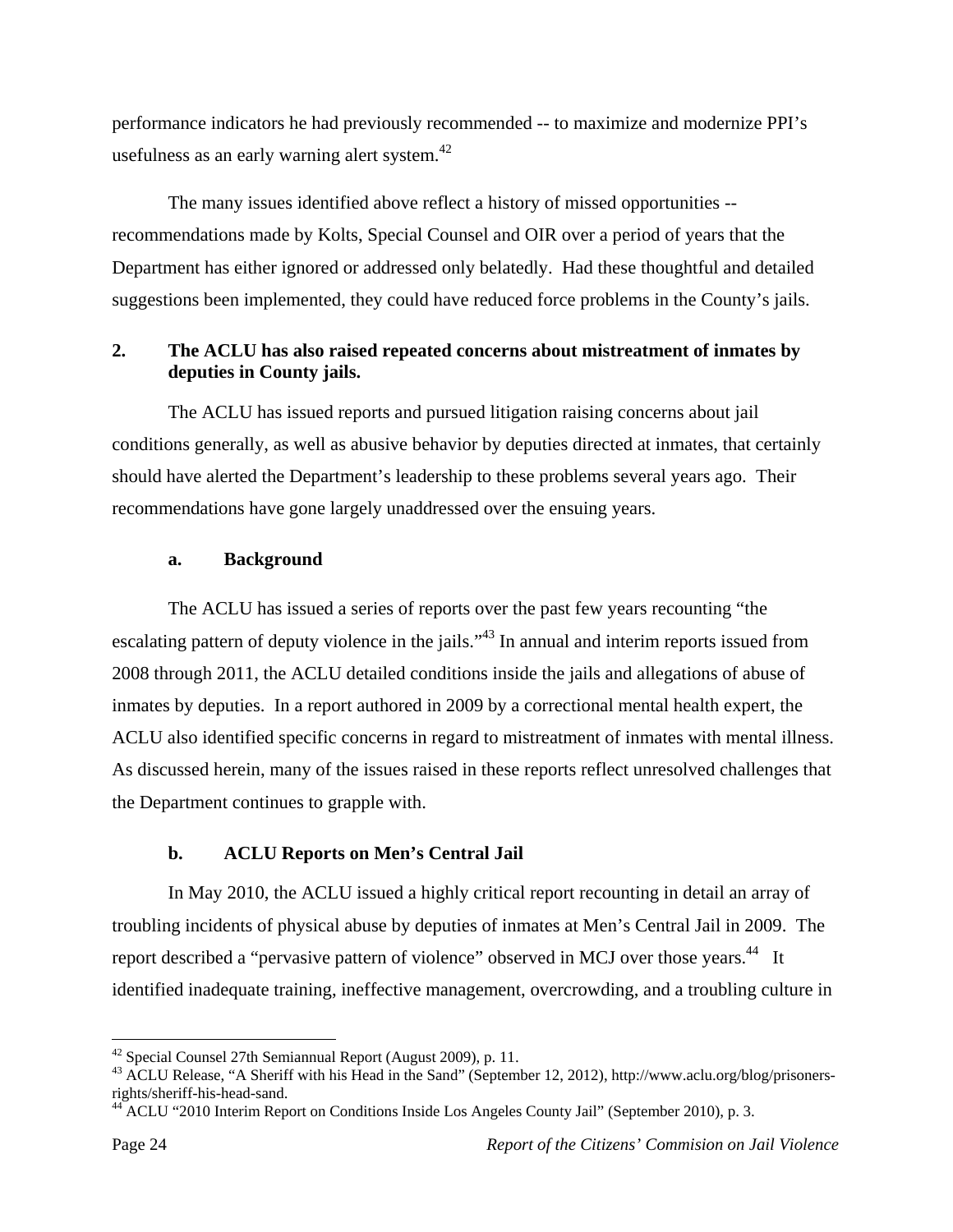the jails<sup>45</sup> as causes underlying what it described as "an apparent culture of violence and fear, including ... the use of excessive force by deputies."<sup>46</sup> The ACLU specifically recommended reforms including: enhancing deputy use of communication and negotiation skills; reducing the use of non-lethal weapons, restraints, and physical force whenever possible; enhancing deputy training and supervision to better "distinguish between those situations that require physical force and those that do not;" and equipping deputies with more skills and tools to understand when force is necessary through a "use of force hierarchy" that describes the kind and degree of force appropriate under different situations as well as de-escalation techniques to prevent force.<sup>47</sup>

 Many of these same concerns were reiterated in the ACLU's September 2010 Interim Report on Conditions inside Los Angeles County Jail, in which the ACLU opined that "the violence has continued unabated."<sup>48</sup> The ACLU described "a pattern of excessive force by deputies" and "retaliation by Sheriff's Department employees against prisoners for communicating to the ACLU and other prisoners' advocates."<sup>49</sup> The report asserted that inmates are "the target of unprovoked attacks by deputies, with multiple deputies often joining in the beatings."<sup>50</sup> The report summarized statements from former prisoners detailing their accounts of being beaten by deputies, as well as allegations that "deputies intentionally place prisoners in danger of violence at the hands of fellow prisoners by opening cell doors to allow members of opposite gangs to attack one another and by encouraging prisoners to beat up other prisoners to keep them in line."<sup>51</sup>

 One year later, in September 2011, the ACLU issued an even more detailed and scathing account of alleged abuse by deputies of inmates, noting that "to be an inmate in the Los Angeles County jails is to fear deputy attacks."<sup>52</sup> That report stressed the significance of the wide array of witnesses -- including civilians -- who had come forward to report observed abuse of inmates, noting that "[t]heir experiences suggest that the culture of deputy violence in the jails has become so hardened and pervasive that deputies feel emboldened to carry out their attacks even

<sup>&</sup>lt;sup>45</sup> ACLU "Annual Report on Conditions Inside Men's Central Jail  $2008 - 2009$ " (May 2010), p. 9.<br><sup>46</sup> *Id.* p. 1.

<sup>46</sup> *Id.* p. 1. 47 ACLU 2008 - 2009 Annual Report, pp. 21-22.

 $^{48}$  *Id.*, p. 3.<br> $^{49}$  *Id.*, p. 2.

<sup>&</sup>lt;sup>50</sup> *Id.*, p. 3.<br><sup>51</sup> *Id.*, p. 6.<br><sup>52</sup> ACLU 2010 Interim Report, p. 1.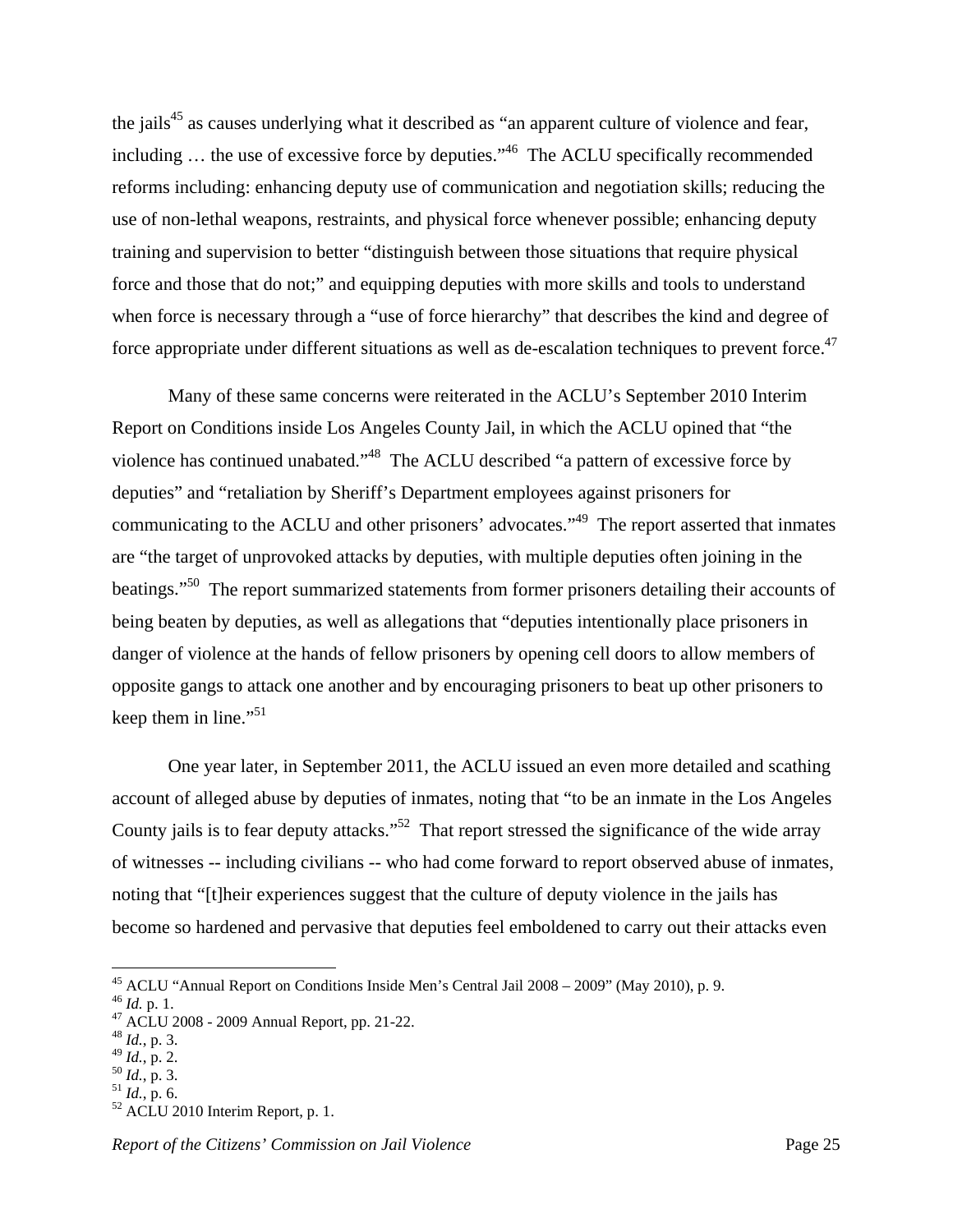in non-secluded areas."<sup>53</sup> While this report contained no specific recommended reforms, it did question the commitment of LASD leadership to tackling these longstanding concerns and reducing violence in the jails.

#### **c. The Kupers Mental Health Report**

 In 2009, the ACLU released a report authored by Dr. Terry Kupers, a nationallyrecognized expert on mental health issues in correctional facilities.<sup>54</sup> The report documented what Dr. Kupers described as "toxic" conditions inside MCJ, where massive overcrowding, idleness, and a shortage of mental health treatment resources led to violence among inmates and abuse by deputies.<sup>55</sup> Dr. Kupers specifically stated "[t]here are many reports of abuse by custody staff, and independent reports from many prisoners that the abuse is disproportionately directed at prisoners suffering from mental illness."56 The ACLU submitted the report to Sheriff Baca in 2008, and elected to release it publicly the following year, after months of negotiations with the Department failed to produce any meaningful changes to address the concerns that Dr. Kupers identified.<sup>57</sup>

 Based on his findings, Dr. Kupers made several specific recommendations for improving conditions at MCJ, many of which overlap with recommendations made by other bodies that have examined conditions in the jails. Notably, Dr. Kupers' recommendations go beyond addressing the overcrowded conditions in the jails and the treatment of mentally-ill inmates.<sup>58</sup> In addition to enhanced training for Custody staff and more robust monitoring, Dr. Kupers emphasized the importance of taking "all effective steps to halt custodial abuse."<sup>59</sup> These included "zero tolerance [for such abuse] from the top, education for prisoners about their rights and the grievance process, training and support to encourage staff to report abuse by other staff, a

 $^{53}$  *Id.*, p. 11.

<sup>&</sup>lt;sup>54</sup> ACLU Release, "ACLU Releases Expert's Report on Nightmarish Conditions at Men's Central Jail in Los Angeles" (4/14/2009), http://www.aclu.org/prisoners-rights/aclu-releases-experts-report-nightmarish-conditionsmens-central-jail-los-angeles.

<sup>&</sup>lt;sup>55</sup> Letter enclosing Report on Mental Health Issues at Los Angeles Jail by Dr. Terry Kupers (July 7, 2008), pp. 6-10,  $40-46.$ <sup>56</sup> *Id.*, p. 45.

<sup>&</sup>lt;sup>57</sup> ACLU Release, "ACLU Releases Expert's Report on Nightmarish Conditions at Men's Central Jail in Los Angeles" (4/14/2009), http://www.aclu.org/prisoners-rights/aclu-releases-experts-report-nightmarish-conditionsmens-central-jail-los-angeles.

<sup>&</sup>lt;sup>58</sup> Letter enclosing Report on Mental Health Issues at Los Angeles Jail by Terry Kupers, (July 7, 2008), pp. 45-50. <sup>59</sup> *Id.*, p. 49.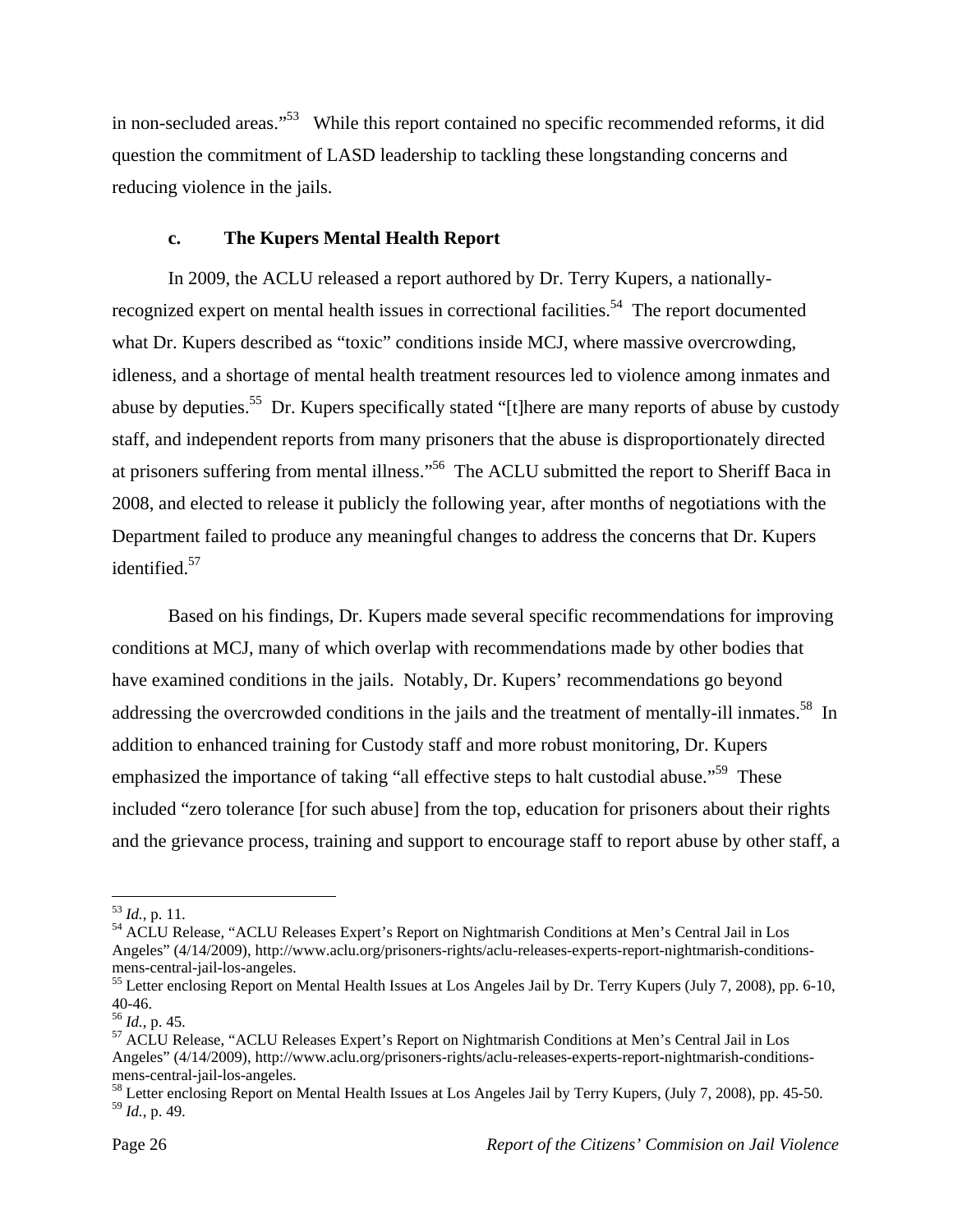confidential complaint system that fosters prisoner trust and action, and prompt and thorough investigation with appropriate consequences for offending staff."<sup>60</sup>

## **3. The Department of Justice similarly expressed concerns regarding treatment of mentally ill inmates and inadequate training in handling this population.**

Well before Dr. Kupers prepared his report, the United States Department of Justice ("DOJ") investigated allegations that conditions at MCJ violated inmates' constitutional rights pursuant to the Civil Rights of Institutionalized Persons Act ("CRIPA"). In a harsh critique of Department personnel and practices, 16 years ago DOJ found that "inmates who are mentally ill or housed in mental health housing are subject to an unacceptably high risk of physical abuse and other mistreatment at the hands of other inmates and custody staff. Moreover, the Jail does not adequately investigate allegations of abuse against its inmates."61 DOJ also identified inadequacies in training as one of the underlying concerns: "excessive use of force and physical mistreatment of inmates with mental illnesses may be in part the result of inadequate training."<sup>62</sup>

In an attempt to remedy these violations, DOJ and Los Angeles County reached a Memorandum of Agreement ("MOA"). The MOA, signed by Sheriff Baca on behalf of LASD, required "mandatory orientation and continuing competency based in-service training for correctional staff in the identification and custodial care of mentally ill inmates."63 Additionally, the MOA stated, "Staff shall not be permitted to physically, verbally, or mentally abuse inmates with mental illness. Allegations of abuse of mentally ill inmates or inmates in mental health housing shall be promptly and thoroughly investigated and staff members found to have abused inmates shall be appropriately disciplined."<sup>64</sup>

The MOA had the potential to be a significant step forward in addressing the needs of mentally ill inmates and held the promise of improved conditions during their confinement. Yet eight years later, in sworn deposition testimony, Sheriff Baca said that he had never seen this agreement, was unaware of any DOJ findings regarding mistreatment of mentally ill inmates in the County jails, and had no knowledge of the MOA or the DOJ findings letter underlying the

1

 $^{60}$  *Id.*, p. 49.<br><sup>61</sup> DOJ Letter to Los Angeles County re CRIPA Investigation of Mental Health Services in the Los Angeles County Jail (September 5, 1997), p 17.<br> $^{62}$  *Id.*, p 18.

<sup>&</sup>lt;sup>63</sup> Memorandum of Agreement "Regarding Mental Health Services at the Los Angeles County Jail," p. 6. <sup>64</sup> *Id.*, p.7.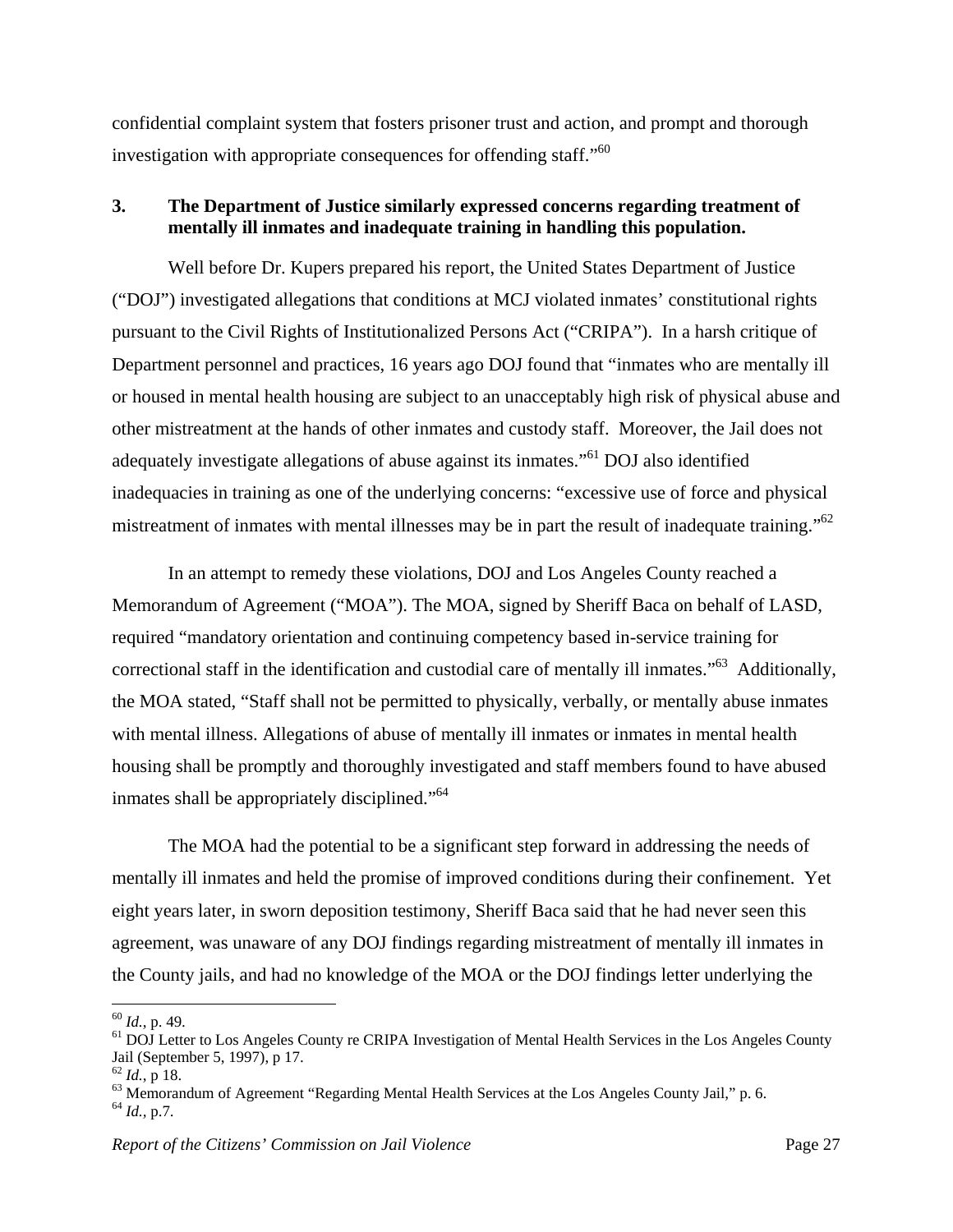MOA that he had signed.<sup>65</sup> The Sheriff explained that he has does not "personally involve"  $[\text{him}]\text{self}$  with the specifics of activities that are going on," but rather relies on his staff.<sup>66</sup>

Equally troubling is the ongoing and still unresolved nature of the challenges at issue in the DOJ agreement -- the need to adequately train deputies to nonviolently interact with inmates who suffer from serious mental illnesses. In July 2012 -- fifteen years after the MOA -- ALADS released a report acknowledging that deputies "are not mental health professionals trained to manage mentally ill inmates" and that "changes need to be made to ensure [deputies] are better able to manage an incident, avoid use of force, and remain safe in the workplace."<sup>67</sup> ALADS proposed a series of recommendations to "overhaul the policies and procedures" including increased training from "mental health workers on how to manage mentally ill inmates."<sup>68</sup> They urged the addition of "in-service trainings for deputies and supervisors centered on officer safety, management of mentally ill inmates, and other issues that relate to force."<sup>69</sup>

 Department data, as well as witnesses interviewed by the Commission, confirm that these issues remain unresolved. The data reflect that over 30% of the use of force incidents in Custody involved inmates who have a mental history. Moreover, as noted by ALADS, training in regard to the unique needs and challenges of this population continues to be deficient.

 $\overline{a}$ 

<sup>&</sup>lt;sup>65</sup> Deposition in *Baca v. Gavira* (2005), pp. 65-67, 70, 256.<br><sup>66</sup> *Id.*, p 74. <sup>67</sup> ALADS Report, p. 13.

<sup>68</sup> *Id.,* pp. 14-15. 69 *Id.,* p. 15.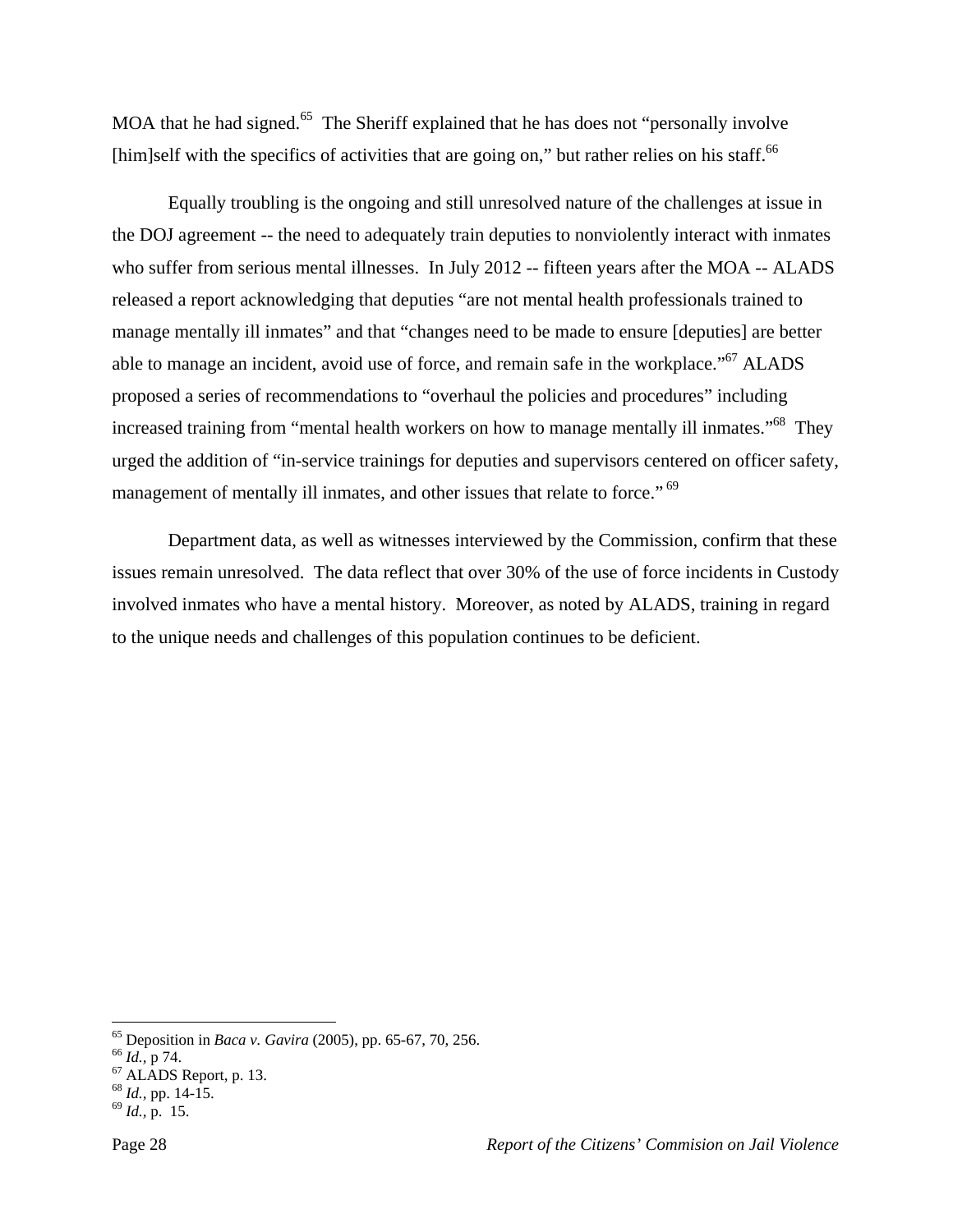## **CHAPTER THREE USE OF FORCE**

#### **Introduction**

 Statements and testimony from inmates, current and former Sheriff's Department personnel, jail chaplains and monitors, as well as the Sheriff's Department's own records, demonstrate that there has been a persistent pattern of unnecessary and excessive use of force in the Los Angeles County jails. In October 2011, the Office of Independent Review captured the essence of the problem in a report on "Violence in the Los Angeles County Jails," stating that "it cannot be denied that deputies sometimes use unnecessary force against inmates in the jails, either to exact punishment or to retaliate against something the inmate is perceived to have done." The OIR Report referenced mounting concerns about inmate mistreatment and opined, "[o]ne troubling aspect of our initial review of the recent ACLU report is that the times in which deputies 'get away' with using excessive force may be on the rise."

 Most of the force in the last five years has been Significant Force or force that was not directed or supervised. In addition, multiple witnesses, both inmates and non-inmates, described numerous instances in which LASD personnel used force when no threat was present, used force disproportionate to the threat posed, used force after the threat had ended, or enabled inmates to assault other inmates.

 Although the Department has taken steps to remediate this problem since public scrutiny intensified in the fall of 2011 -- efforts that have resulted in a significant drop in the number of reported use of force incidents -- use of excessive force remains a concern. This conclusion is supported by anecdotal evidence, as well as available statistical evidence, which shows that, as recently as last year, the majority of force incidents, including many involving Significant Force, were not in response to inmate assaults. It is likely that the force used in a number of these incidents was, at the very least, unnecessary.

 The Commission based some of its analysis on data provided by the Sheriff's Department, but the Department's force records are not entirely reliable and likely underreport the use of force. The reliability of the tracking systems is undermined by disparities between the two main Department databases tracking force, which has led to inconsistent reporting of the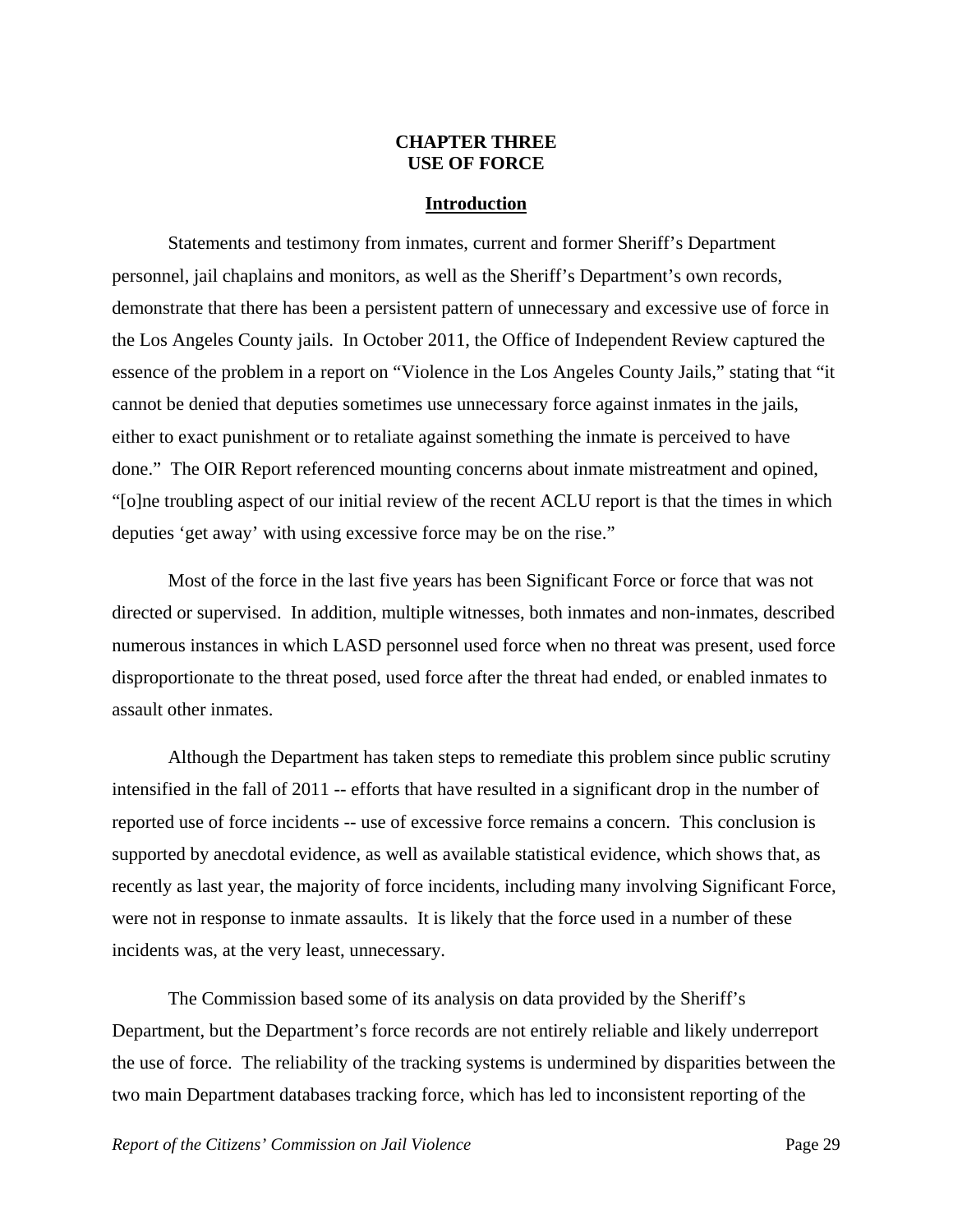number of use of force incidents. In addition, even when incidents are reported, there have been lags of months or even years before key information is entered into the Department's tracking databases, which means the information is not always current. Furthermore, the system designed to assess employee performance does not track inmate complaints by deputy name, thereby diminishing the ability to identify and correlate patterns of misconduct by employee.

 More troubling are the data and witness accounts considered by the Commission showing that the existing systems underreport the use of force. Specifically, this evidence indicates that LASD personnel who use or witness force, and inmates who are the recipients of force, may not report all force incidents. This underreporting suggests that the nature and extent of the use of force in the jails are likely greater than the statistics demonstrate.

 The Department's Use of Force Policy is also problematic. There is no single, comprehensive Use of Force Policy that is readily identifiable, available in one place, or easy to understand. Remarkably, until last November, the Department did not have a force prevention policy directing LASD personnel that force should be used only as "a last resort" and that, if necessary, they should only use the least amount of force that is "objectively reasonable" to maintain safety in the jails. Even now, the existing policies do not reflect an overall philosophy of preventing and limiting force, and are based upon a force options chart that is confusing and does not reflect the well-established "objectively reasonable" standard articulated by the United States Supreme Court.

 Moreover, notwithstanding the volume of force incidents and the number of inmate complaints of which the Department is aware, the Department rarely finds a use of force to be "unreasonable." That track record casts doubt on whether the Department is correctly and consistently applying its stated policy that "unnecessary force" is "unreasonable."

#### **Findings**

#### **1. LASD personnel have used force against inmates when the force was disproportionate to the threat posed or there was no threat at all.**

 Under LASD policy, deputies are prohibited from using force that is "unnecessary or excessive given the circumstances." According to Men's Central Jail policies, "[a]ggressive or hostile inmates who are confined within their cell . . . and do not pose an immediate threat to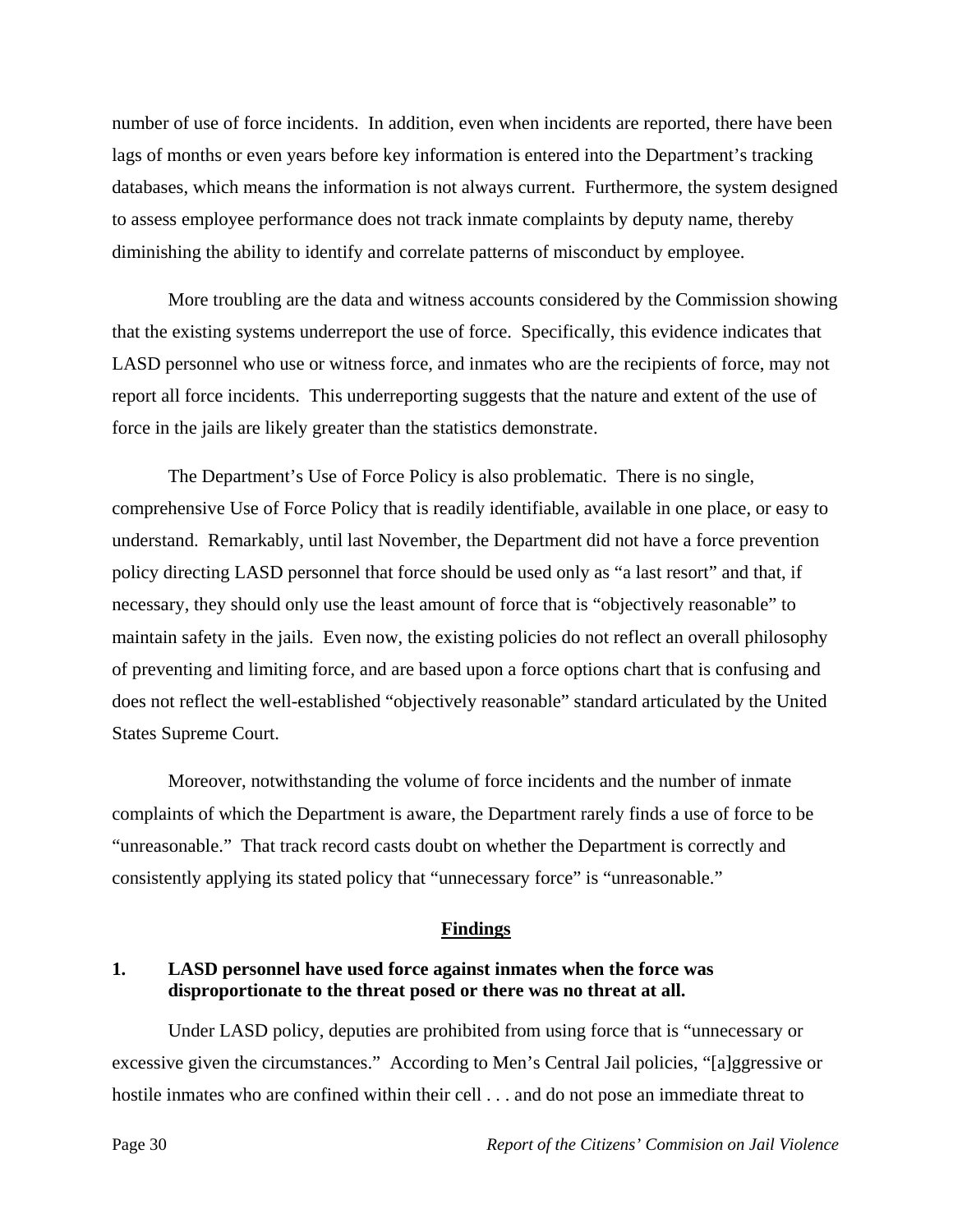staff personnel or other inmates shall not be removed from their location. The floor or area sergeant shall be promptly notified."

 Despite these policies, the Commission heard a number of accounts from inmates and non-inmate witnesses describing the use of force when an inmate posed no threat either because the inmate was restrained or confined to a cell. In particular, the Commission was told about several instances where LASD personnel used unnecessary force against restrained or confined inmates who had behaved in a lewd or disrespectful (but non-violent) way. In one instance, an inmate was grabbed by the throat, pushed into a glass window and thrown onto the ground for smirking at deputies. Another inmate was taken to an isolated recreation area and beaten with a flashlight for insulting a deputy. In another incident, a deputy who thought an inmate mumbled had something disrespectful repeatedly punched the inmate in the head and did not stop even though his Sergeant yelled at him to cease. Although lewd and disrespectful behavior by inmates is unacceptable, LASD's own policies forbid the use of force to impose discipline on inmates to remediate such behavior.

 Witnesses also told the Commission that LASD personnel have used force against an inmate simply because the inmate questioned a particular action or deputy decision. One inmate stated that he was beaten for asking why he had been denied showers. Another inmate told the Commission that when he asked why he was being moved from his cell, the deputy handcuffed him, strip-searched him in the hallway, and began punching the back of the inmate's head. Although the inmate was still handcuffed and wearing only boxers, seven more deputies and a Custody Assistant ran towards the scene and joined in a beating that lasted approximately five more minutes until a Sergeant arrived.

 Witnesses also recounted the use of excessive force to ensure compliance with a deputy's order, even though no threat was present. In one incident the Commission heard about, a noninmate witness saw an inmate walking towards an area of the jail with a deputy shouting, "Stop! Stop!" The inmate did not obey the order and continued to walk. The non-inmate witness saw the deputy walk up to the inmate and smash his head into the wall. The inmate then fell to the floor and the deputy began kicking the inmate. Other deputies joined the altercation as well.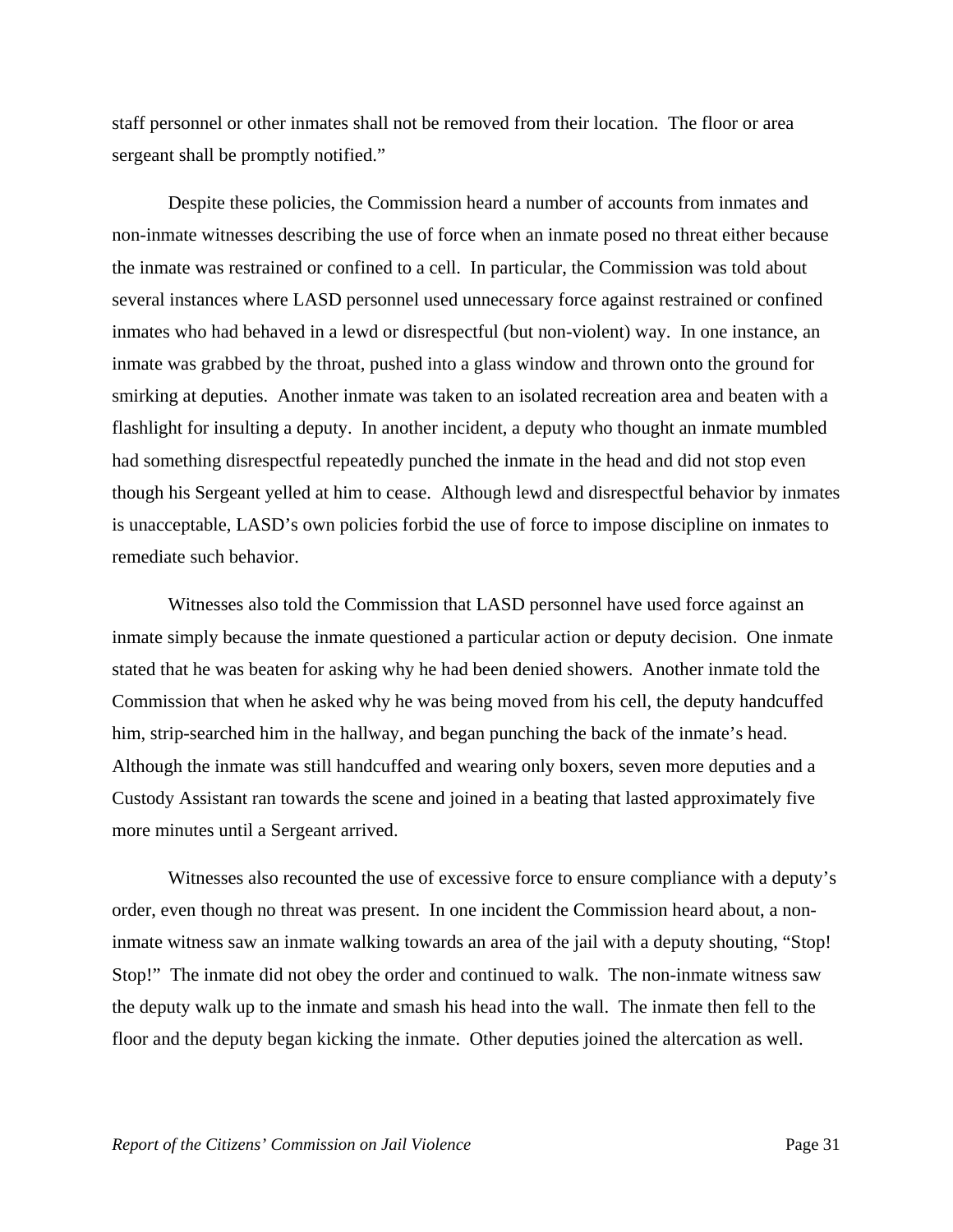The Commission also learned that large groups of deputies have rushed towards the location of a force incident to join the use of force against an inmate who no longer posed a threat. While the involvement of additional deputies should be expected to lessen the threat posed by a single inmate, the Commission has been told that the involvement of numerous deputies prolongs and intensifies the use of force, frequently leading to the use of excessive force. One deputy describing an incident involving two handcuffed and waist-chained inmates on the 3000 floor of MCJ explained: "When force happens, the whole world rolls. Especially if a deputy's involved . . . . Like everybody from our floor responded. I believe 2000 [floor deputies] responded. So there was – I couldn't even tell you how many deputies were up there." In another instance, an inmate on the 3000 floor of MCJ in February 2011 saw an inmate charged with attempted murder of a police officer being dragged out of the shower area by a group of deputies. The deputies took the inmate up the cell row where the inmate witness could not see what was happening. However, the inmate said that he heard what "sounded like a stampede," which he believes was the rush of deputies to the scene. When the deputies returned with the other inmate, he was covered with boot prints all over his chest and back. One of the deputies said to the inmate, "Bet you won't [expletive] with cops anymore, will you?"

 The Commission also was told of incidents in which the force used may have been initially justified based on aggressive behavior by the inmate, but the deputy either used an amount of force disproportionate to the threat posed or continued to use force after the threat had been neutralized. For example, in July 2007, a deputy encountered an inmate who had left in the middle of a church service at MCJ. When the inmate clenched his fists and slowly began swinging his body back and forth, the deputy immediately kicked the inmate. Another deputy yanked the inmate to the ground and the inmate was punched repeatedly in the face and the body. A third deputy arrived and put the inmate in an arm lock and a fourth deputy pepper sprayed the inmate. When the inmate allegedly grabbed a deputy's leg, one deputy punched the inmate five times in the ribs and another deputy repeatedly struck the inmate with his flashlight until the inmate released his grip. The inmate was treated for a bloody nose, facial swelling, and a bruised arm.

 A video of another incident in April 2011 shows that an inmate, who allegedly had a shank hidden in his anus and refused to be X-rayed, was taken to a different part of the jail and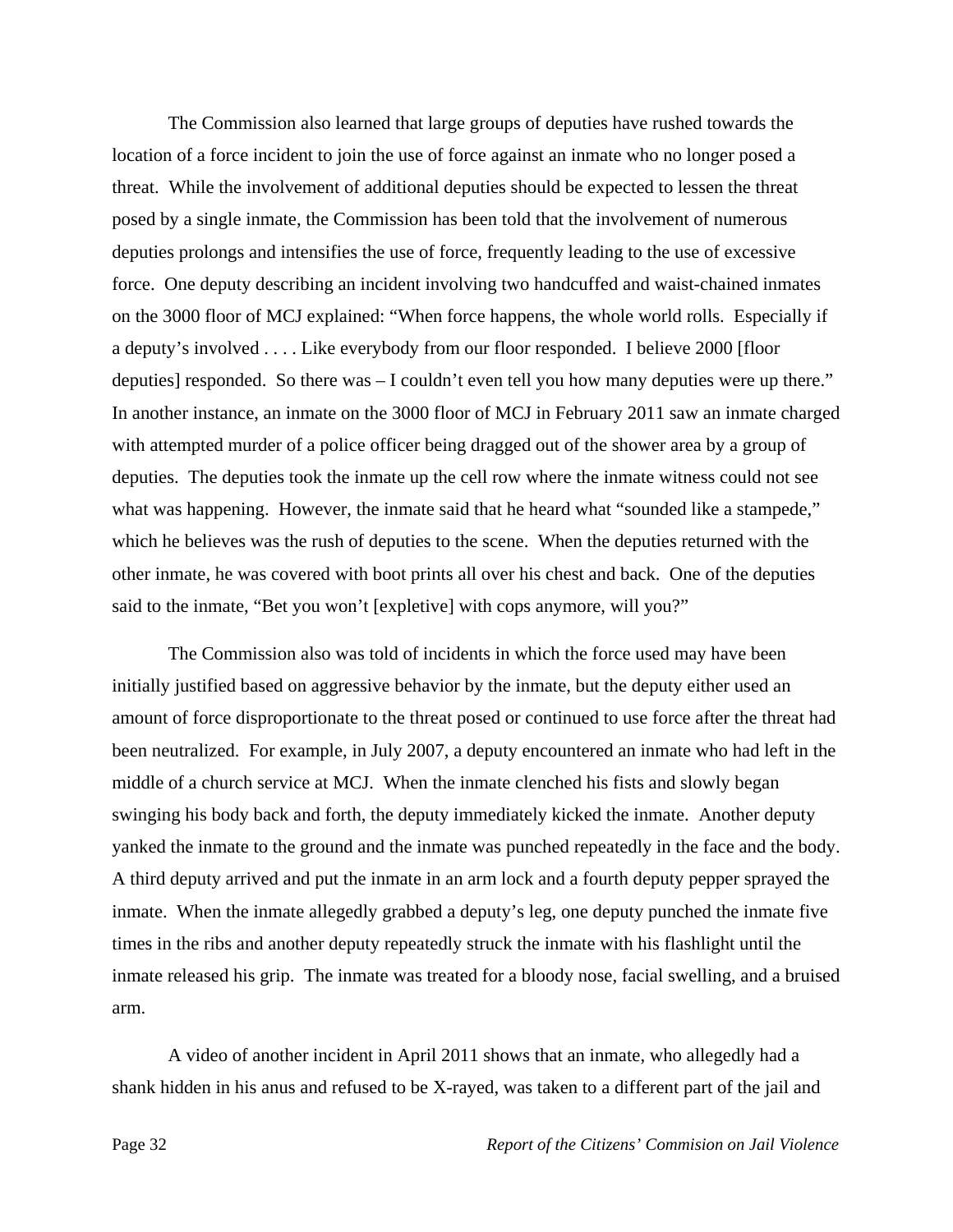handcuffed. A deputy said something to the inmate and, in contravention of orders, un-cuffed the inmate, who swung at the deputy. Three or four deputies responded, beat the inmate while he was lying on the floor, and then dragged him to a back room where they repeatedly used a Taser on him.

 The Commission recognizes that some of these incidents were disputed by deputies and that inmates are not always reliable witnesses. Nevertheless, the number of incidents the Commission learned about from a wide range of sources -- including non-inmate witnesses, Department records, and OIR -- and the consistent fact patterns among many of these incidents are disturbing and cannot be ignored.

#### **2. The drop in use of force incidents following public scrutiny of LASD corroborates the anecdotal evidence of a historical use of force problem.**

 LASD provided the Commission with the number of Custody Division use of force incidents recorded in the Department's internal tracking systems from 2002 through June 30, 2012. While this data and other information analyzed by the Commission reflect troubling trends regarding the use of force in the jails (see discussion below), there has been a marked drop in use of force incidents that coincides with increased public scrutiny of LASD practices and deputy conduct in the jails. This recent drop-off in use of force indicates that LASD has the ability to reduce force when it makes a commitment to do so and that the higher system-wide levels of force in prior years were unnecessary and excessive.

 The Department statistics for January 1, 2006 through June 30, 2012, classify force incidents as either "Significant Force" or "Less Significant Force." Although the Commission has concerns about the reliability of LASD's data (see discussion in finding 10 below), it nonetheless reflects a dramatic reduction in Less Significant Force incidents from 582 incidents in 2006 to 163 incidents in 2011 (a 72% reduction). The reduction in Significant Force during this same time frame is much less dramatic; Significant Force incidents went from 588 in 2006 to 418 in 2011 (a 29% reduction).

 This reduction, however, must be considered in the context of the reduction in the inmate population during these same years. While the daily population within the jail system is continually in flux, LASD has provided the Commission with the Average Daily Inmate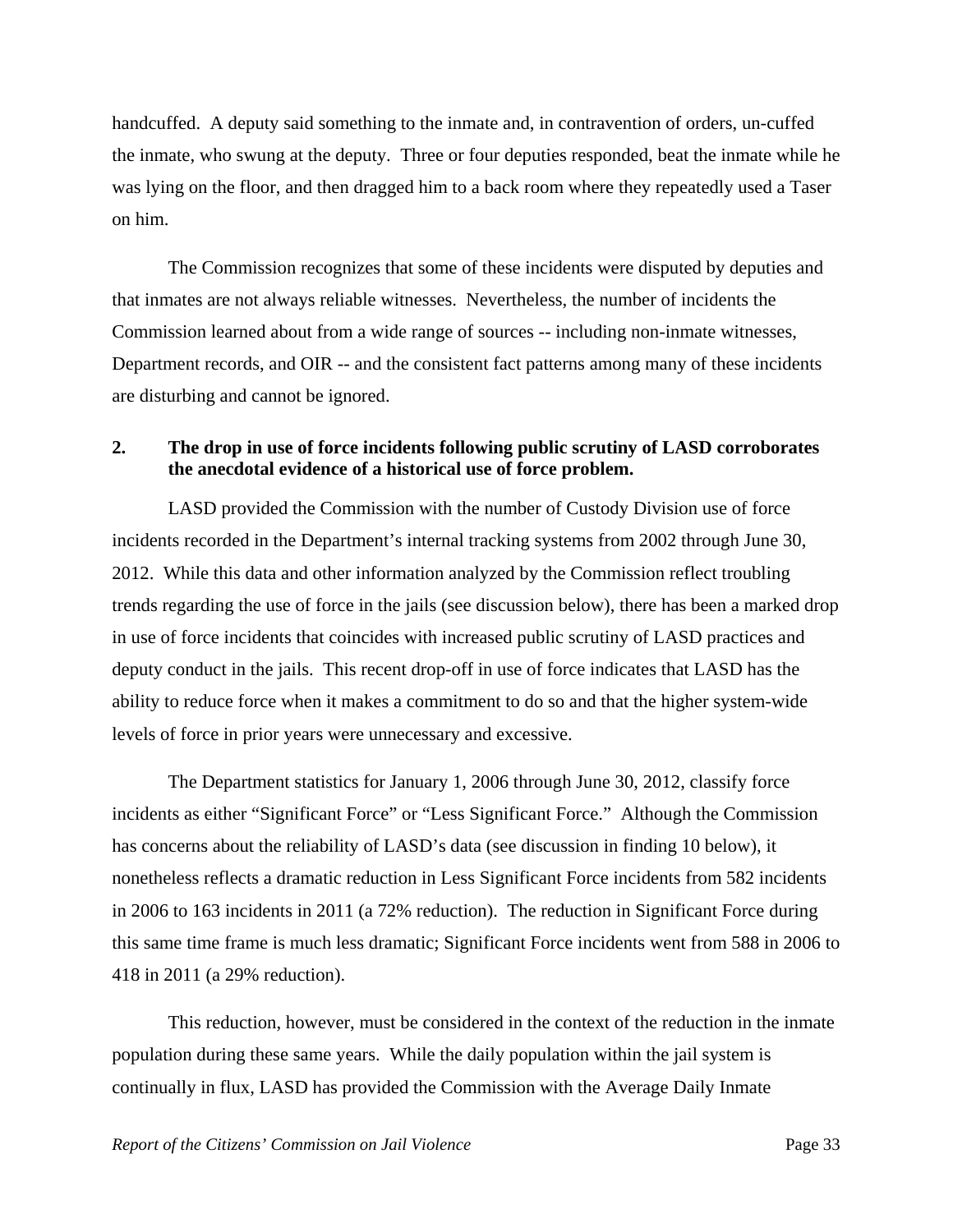Population ("ADP") for each year from 2007 through 2011. This information reflects that while the absolute number of use of force incidents decreased from 2007 through 2011, the ADP for the same time period fell from 19,961 to 16,696, a drop of 16%. Other data provided by the Department states that the ADP in 2011 was 15,013, which means the decrease in ADP between 2007 and 2011 was as much as 25%. As these figures reflect, the reduction in Significant Force in Los Angeles County jails during the period 2006 through 2011 is only slightly greater than the reduction in the inmate population. In 2012, however, there have been only 121 Significant Force incidents through June 30, or 242 on an annualized basis, even with an increased inmate population. This is a 59% reduction in Significant Force incidents from 2006 and a 42% reduction from 2011. Thus, starting in the fall of 2011, the number of Significant Force incidents began to drop dramatically.

 There are two notable observations that flow from LASD data. First, there was a dramatic increase in Significant Force incidents from 2008 to 2009, 611 incidents in 2008 to 761 incidents in 2009, the majority of which occurred at MCJ (171 to 258) and the Twin Towers facility (150 to 208). In 2008 and 2009, there were 13 force incidents in MCJ involving inmate fractures, which was more than the combined number of fractures from August 2002 through the end of 2007.<sup>1</sup> Tellingly, after Commander Robert Olmsted directed Lieutenant Mark McCorkle to conduct an analysis of over 150 "force events" at MCJ and directed Lieutenant Steve Smith to identify deputies with high use of force in late 2009, Significant Force was reduced (to 494 in the next year), with most of the decrease in MCJ (258 to 116) and Twin Towers (208 to 149).

 Second, the most dramatic reductions in force have occurred since the formation of the Commander Management Task Force by the Sheriff and the appointment of this Commission by the Board of Supervisors last fall. Around that same time, the ACLU of Southern California released a report on jail violence in LASD facilities and the *Los Angeles Times* published a series of articles bringing allegations of abuse to light. The public scrutiny and the Commander Management Task Force's actions created an environment in which the Department began to make changes to reduce its use of force, with an emphasis on reducing Significant Force.

1

<sup>&</sup>lt;sup>1</sup> This data is based on information from LASD's Personnel Performance Index ("PPI"). Data from LASD's Facility Automated Statistical Tracking ("FAST") system states that there were 0 fractures in 2008 and 2009. As discussed below, there are non-trivial differences between FAST and PPI data on use of force incidents.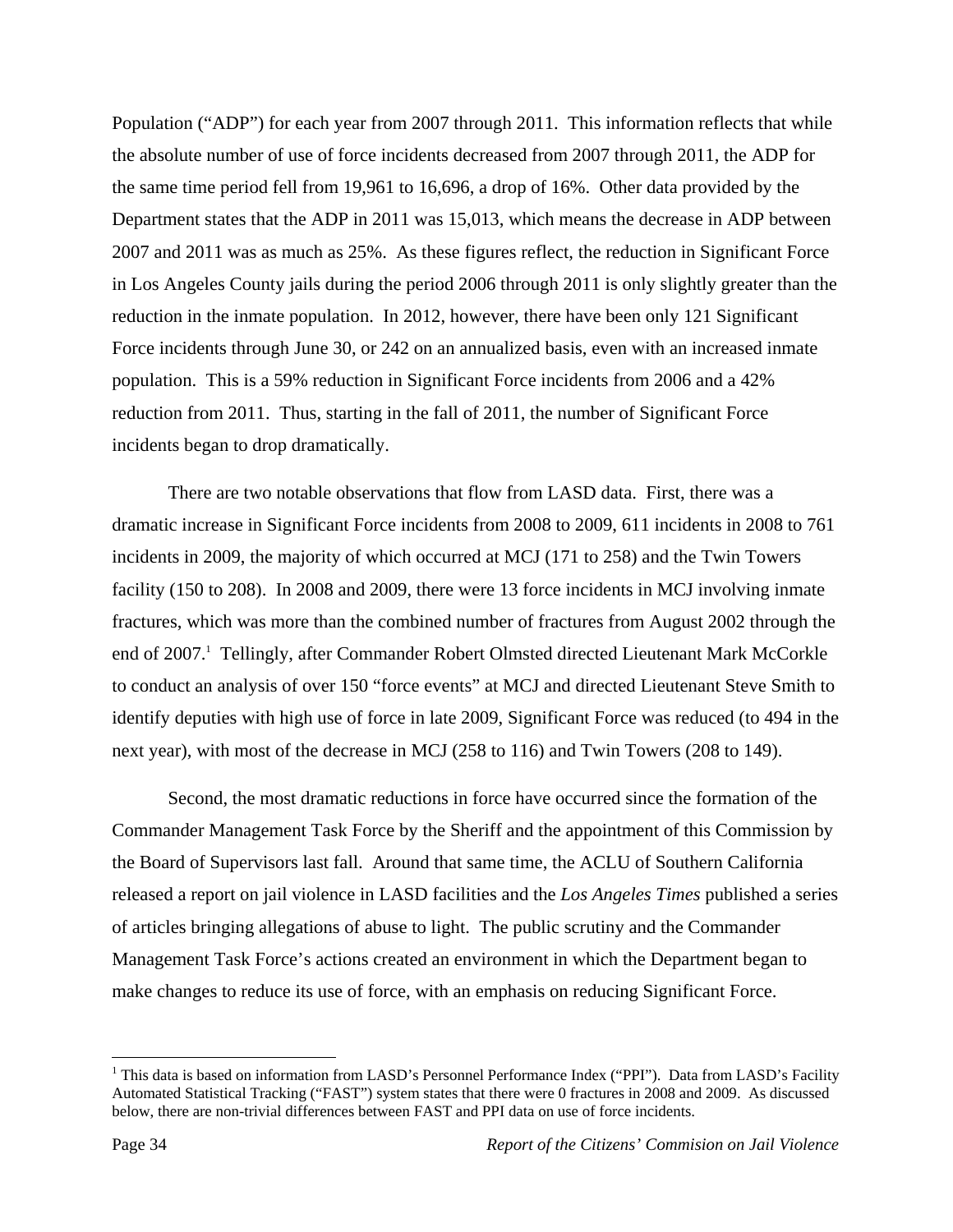The recent reductions in force incidents are reflected in the chart below. Notwithstanding an increase in the inmate population, the average number of all force incidents per month from October 2011 through June 30, 2012 is 38, as compared to 84 from 2006 through December 2010, which is when a Christmas party fight among deputies from MCJ occurred at the Quiet Cannon restaurant,<sup>2</sup> and 53 for the first nine months of 2011 (before the CMTF was created). Similarly, the average number of Significant Force incidents per month since October 2011 is 20, as compared to 51 for the five years from 2006 to 2010, and 41 for the first nine months of 2011.

| <b>ALL FORCE INCIDENTS</b><br><b>MONTHLY AVERAGES 2006-2012</b> |                 |                        |                  |  |
|-----------------------------------------------------------------|-----------------|------------------------|------------------|--|
|                                                                 | Jan 2006 –      | <b>Jan 2011 –</b>      | Oct 2011 -       |  |
| Date Range                                                      | <b>Dec 2010</b> | Sept 2011 <sup>3</sup> | <b>June 2012</b> |  |
| <b>Number of Months</b>                                         | 60              | 9                      | 9                |  |
| <b>Total Number of Force</b><br><b>Incidents</b>                | 5049            | 478                    | 344              |  |
| <b>Average Number of Force</b><br><b>Incidents per Month</b>    | 84              | 53                     | 38               |  |

## **USE OF FORCE STATISTICS SUMMARY**

| <b>SIGNIFICANT FORCE INCIDENTS</b><br><b>MONTHLY AVERAGES 2006-2012</b>     |                   |                  |                  |  |
|-----------------------------------------------------------------------------|-------------------|------------------|------------------|--|
|                                                                             | <b>Jan 2006 –</b> | Jan $2011 -$     | Oct 2011 -       |  |
| <b>Date Range</b>                                                           | <b>Dec 2010</b>   | <b>Sept 2011</b> | <b>June 2012</b> |  |
| <b>Number of Months</b>                                                     | 60                | 9                | 9                |  |
| <b>Total Number of Significant</b><br><b>Force Incidents</b>                | 3057              | 368              | 179              |  |
| <b>Average Number of</b><br><b>Significant Force Incidents</b><br>per Month | 51                | 41               | 20               |  |

 $\overline{a}$ 

 $2^2$  The Sheriff has been quoted as saying that he learned about force problems in the jails at the time of this 2010 fight.

 $3$  The 2011-12 force data is from a letter from the Department to the County Board of Supervisors dated July 10, 2012. We note there are some minor discrepancies between the data in the letter and the other data from the Department, but we do not believe they are material to the analysis.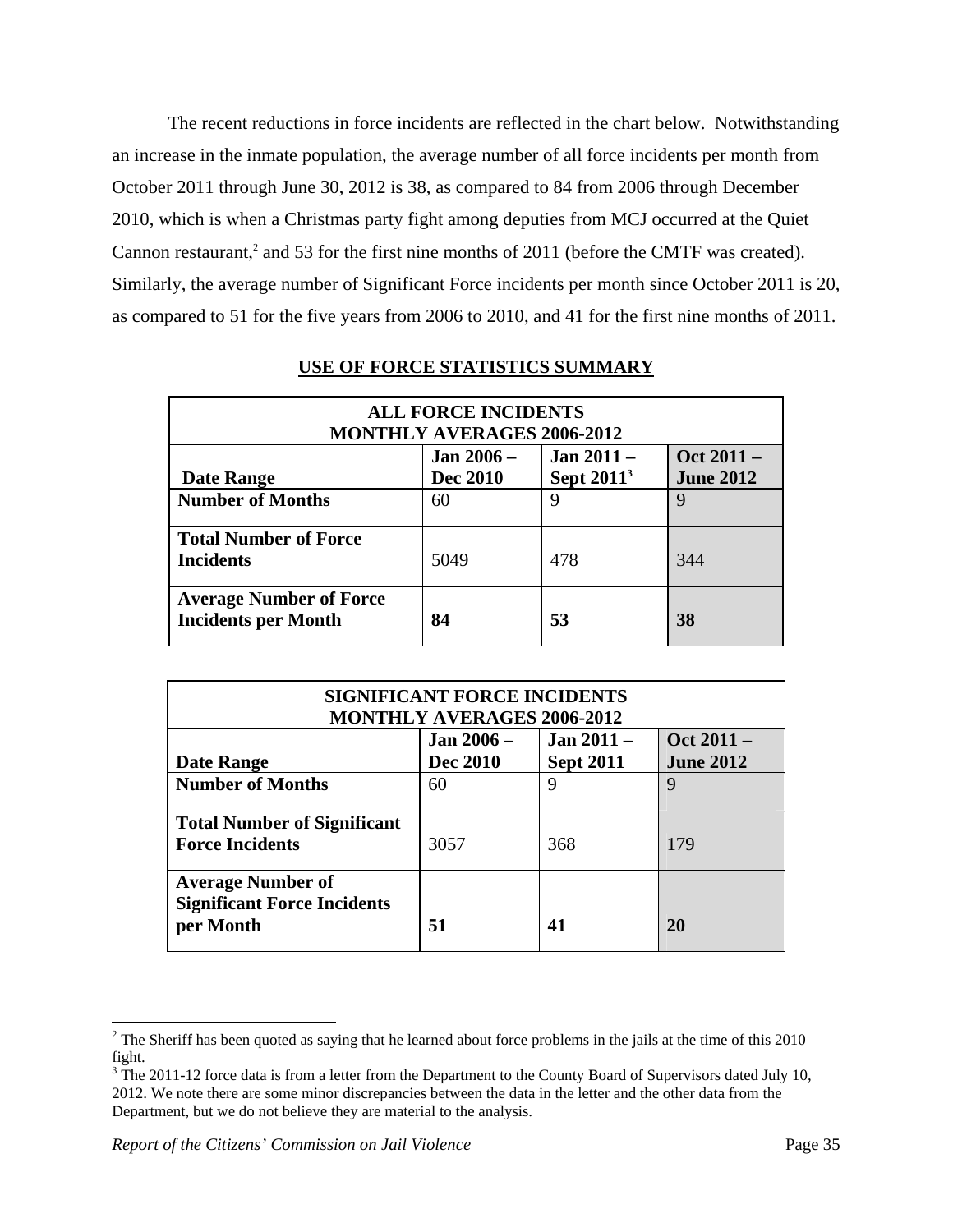As can be seen from the data, there has been a dramatic decline in use of force incidents following public scrutiny as well as changes instituted by the Sheriff. While this is commendable, the data also indicates that the force used in the past need not have occurred. LASD's recent ability to markedly decrease the number of force incidents through changes in practice, policy and personnel shows that many force incidents in the past could have been avoided and were thus unnecessary and, under the Department's use of force policies, "unreasonable." (See discussion in finding 6 below.)

 Although force incidents have fallen in number, this does not signal that the problem has been resolved. Nor does the decline suggest that the many other problems associated with use of force -- including the failure of jail staff to report force incidents, the tactics used leading up to force incidents, inadequate first line supervisors and training, and lax discipline imposed on jail staff who use force excessively -- have been addressed. To the contrary, other information and statistics on use of force, as discussed below, suggest that use of force remains a serious problem in Los Angeles County jails and that force may revert back to previous levels once the spotlight is off this issue.

# **3. The majority of force used in Los Angeles County jails has been Significant Force.**

 During the period of the Commission's review, the Department defined "Significant Force" as involving any of the following factors:

- The inmate suffers an injury resulting from use of force;
- The inmate complains of pain or injury resulting from use of force;
- There is an indication or allegation of LASD misconduct in the application of force; or
- There is an application of force greater than a Department-approved control hold, come-along, or take down.<sup>4</sup>

1

 $4$  According to OIR's Tenth Annual Report, in the future the Department will have three categories of force: (1) force that meets the criteria for an IAB roll-out, which involves the most serious injuries and significant force; (2) force where there is no identifiable injury whether or not there is a complaint of pain; and (3) all other force.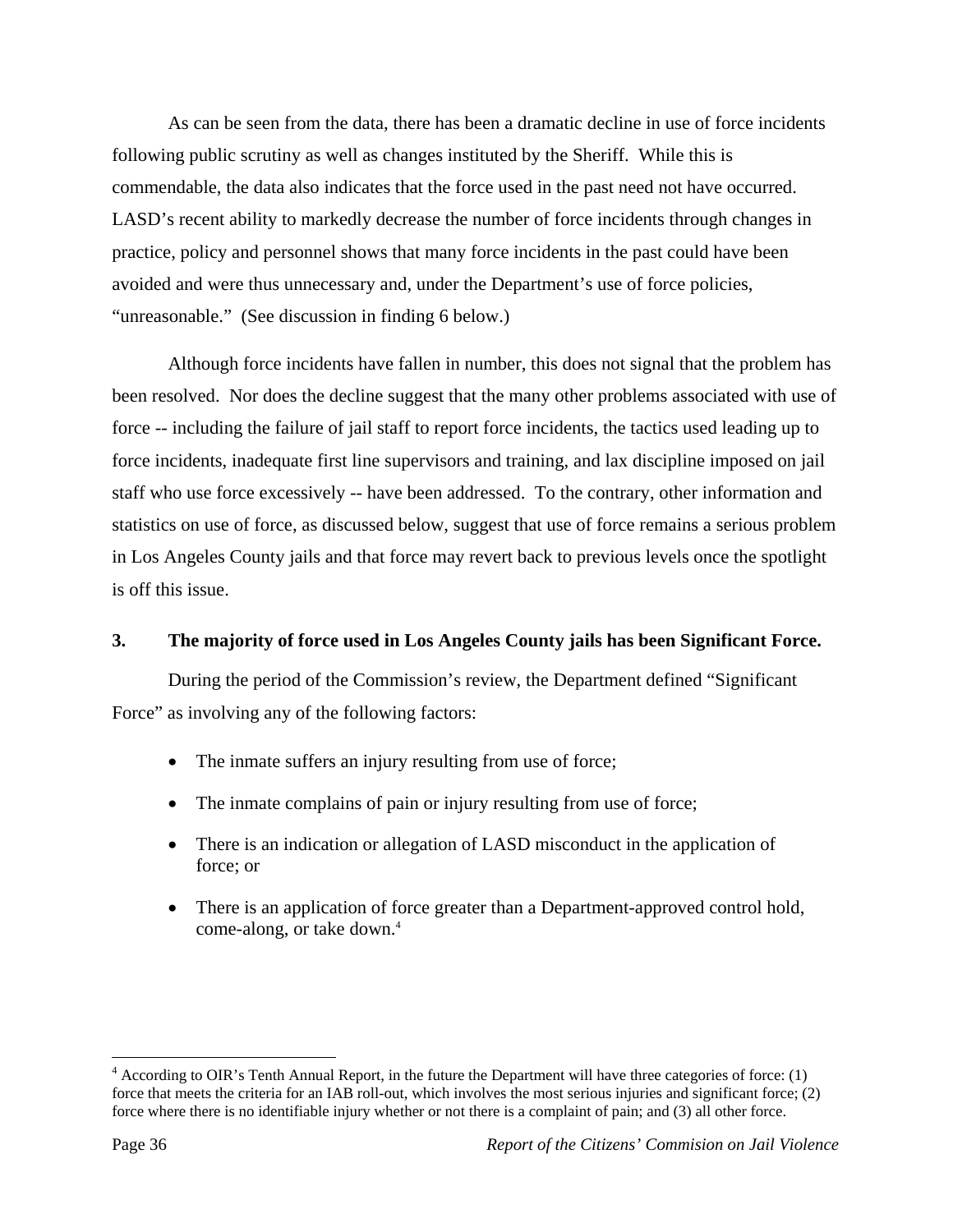A force incident involved "Less Significant" force when there is no injury, complaint of pain or any indication of misconduct, and the incident is limited to any of the following:

- Searching and handcuffing techniques resisted by the suspect;
- Department-approved control holds, come-along, or take down; or
- Use of Oleoresin Capsicum spray, Freeze +P or Deep Freeze aerosols, or Oleoresin Capsicum powder from a Pepperball projectile when the suspect is not struck by a Pepperball projectile.

From 2006 through 2011, Significant Force constituted a clear majority of the force used by Department personnel. During this period, 62% of the use of force incidents involved Significant Force and 38% involved Less Significant Force. Moreover, the percentage of Significant Force increased during this period. In 2006, Significant Force constituted 50% of all incidents; in 2011, the proportion of Significant Force rose to 72%. Notably, 81% of all force incidents at MCJ in 2011 involved Significant Force. This high proportion of Significant Force incidents relative to Less Significant Force incidents strongly suggests that LASD personnel may not have been using the least amount of force necessary to combat the threat of harm or are not reporting this lesser use of force.

 The percentage of Significant Force incidents has decreased recently since the formation of the Commander Management Task Force and the appointment of this Commission. In October 2011, there was a large decrease in the number of Significant Force incidents, and November 2011 was the first month in which the number of Less Significant Force incidents was higher than Significant Force Incidents. In the first six months of 2012, Significant Force comprised 53% of all force incidents, in contrast to 2011, when Significant Force was 72% of all force incidents. Again, this data suggests that when LASD pays attention to these issues, improved practices can be achieved.

## **4. Most force in Los Angeles County Jails is non-directed and unsupervised.**

 Directed Force is force carried out at the direction of a supervisor. Conversely, nondirected force involves no direction from a supervisor and, as such, is less guided or planned. Unsupervised force is force in the absence of a supervisor. Eighty-four percent of all force incidents in Los Angeles County jails from 2007 through 2011 were non-directed. In the same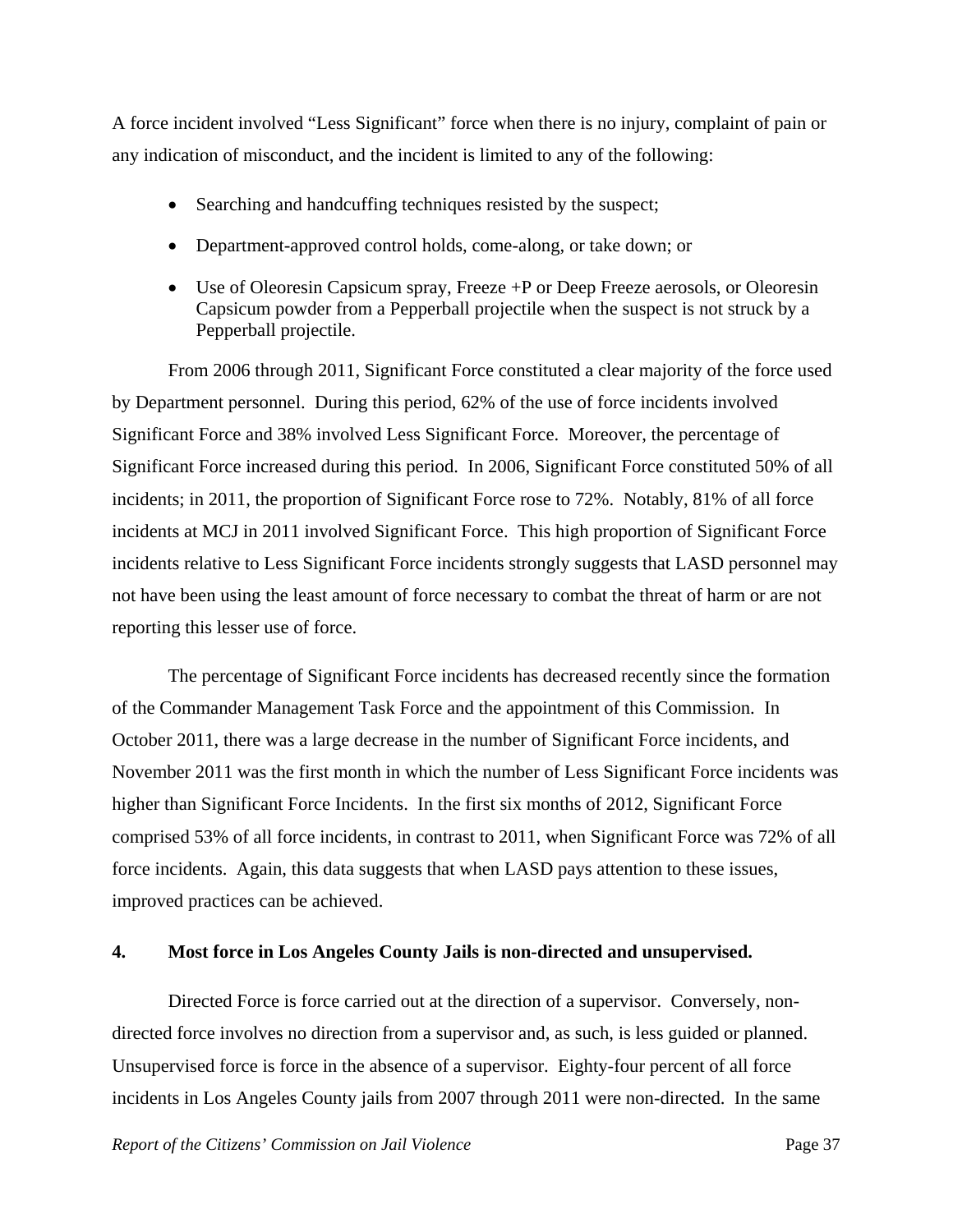period, for 73% of all use of force incidents, no supervisor was present when the incident occurred (which may have been due, in part, to the insufficient number of supervisors). In 2011, 78% of the force was nondirected and 66% of the force was unsupervised.

 That nearly all LASD force is non-directed, and the vast majority is unsupervised, indicates that often force is the result of on-the-spot decision making instead of planned and/or supervised action. This is problematic because, as discussed below, the evidence shows that 57% of the force situations in 2011 did not arise from inmate assaultive conduct and, therefore, time should have been on the side of the deputies to call a supervisor before using force.

### **5. Most force incidents in 2011 were not in response to inmate assaults.**

 The Department provided information on inmate behavior leading to use of force incidents, including whether the inmate was engaged in "inmate assaultive behavior." These statistics similarly reflect troubling patterns in regard to the circumstances underlying force incidents.

 LASD's policies draw a distinction between types of inmate behavior, classifying inmate conduct as: (1) cooperative; (2) resistive; (3) assaultive/high-risk; and (4) life-threatening/serious bodily injury. LASD defines assaultive/high-risk behavior as follows:

> An unlawful threat or unsuccessful attempt to do physical harm to another, causing a present fear of immediate harm; a violent physical attack; a situation in which the totality of articulated facts causes a reasonable officer to form the opinion that a significant credible threat of violence exists. The assaultive individual has crossed the line of resistance and is threatening an assault, attempting an assault, or physically assaulting the Department personnel or citizen. This category also deals with high-risk situations. In this category, the likelihood of injury is obvious due to deliberate assaultive actions or other significant threatened actions. These actions (or threatened actions) are so obvious as to make a reasonable person realize that they must do something to defend themselves, or others.

In contrast, LASD describes resistive conduct this way: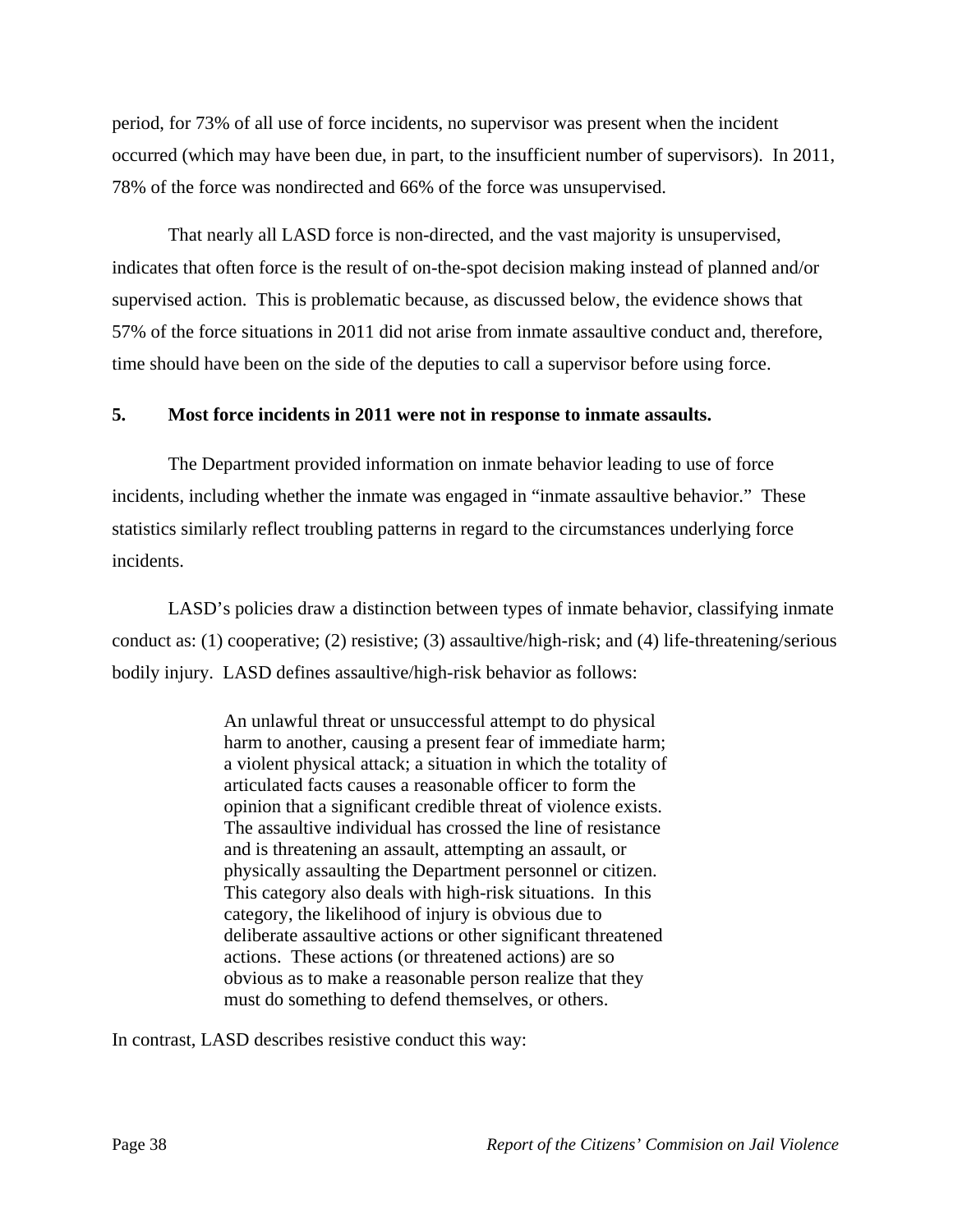Resistive behavior involves physical or verbal resistance to lawful orders/actions. There are two categories of resistance: passive and active. If the resistance is passive, the individual has refused to follow orders given by the Deputy. If the resistance is active, they may display a number of actions such as running away, flailing their arms, or pulling away. Physical/active resistance can also include the individual assuming an aggressive posture or stance, running away, physically resisting efforts to be secured/handcuffed/controlled, or obscene gestures directed toward lawful presence or requests. An individual's verbal/non-verbal physical actions can be interpreted to mean that they will not comply with orders or requests made and will resist, not allowing control to be exerted over him/her. The suspect is not specifically "attacking" and does not fully intend to assault or batter.

 According to LASD's data, in 2011, there were 581 use of force incidents in the jails. Of these, 250 or 43% involved either (1) an inmate vs. inmate assault or (2) an inmate vs. staff assault. The LASD documents containing this information did not specifically define "assault," but it appears that these incidents fall within the Department's definitions of "assaultive/highrisk" or "life threatening/serious bodily injury" inmate behavior, which encompass situations in which an inmate assaults another person. While LASD's documents did not provide specific details as to what types of behaviors were involved in these remaining 331 incidents, it appears likely that, under LASD's definitions of inmate behavior, the inmates must have been "resistive," as no force should be used if the inmate is cooperative and any assaultive or high-risk conduct is likely included in the incidents classified as an inmate vs. inmate assault or an inmate vs. staff assault. Thus, the remaining 57% of the use of force incidents in 2011 did *not* involve inmate assaultive activity. Put differently, in nearly three out of five force incidents, LASD personnel used force against an inmate who was *not* engaged in an assault and who may have done nothing more than passively disobey an instruction.

 Of even greater concern is the level of force used to respond to these incidents of nonassaultive behavior. In 2011, there were a total of 418 Significant Force incidents and a total of 250 force incidents that involved inmate assaultive behavior on either another inmate or a deputy. Even assuming that Significant Force was used to respond to *all* of these assaults, there would still be 168 Significant Force incidents that did not involve inmate assaultive behavior.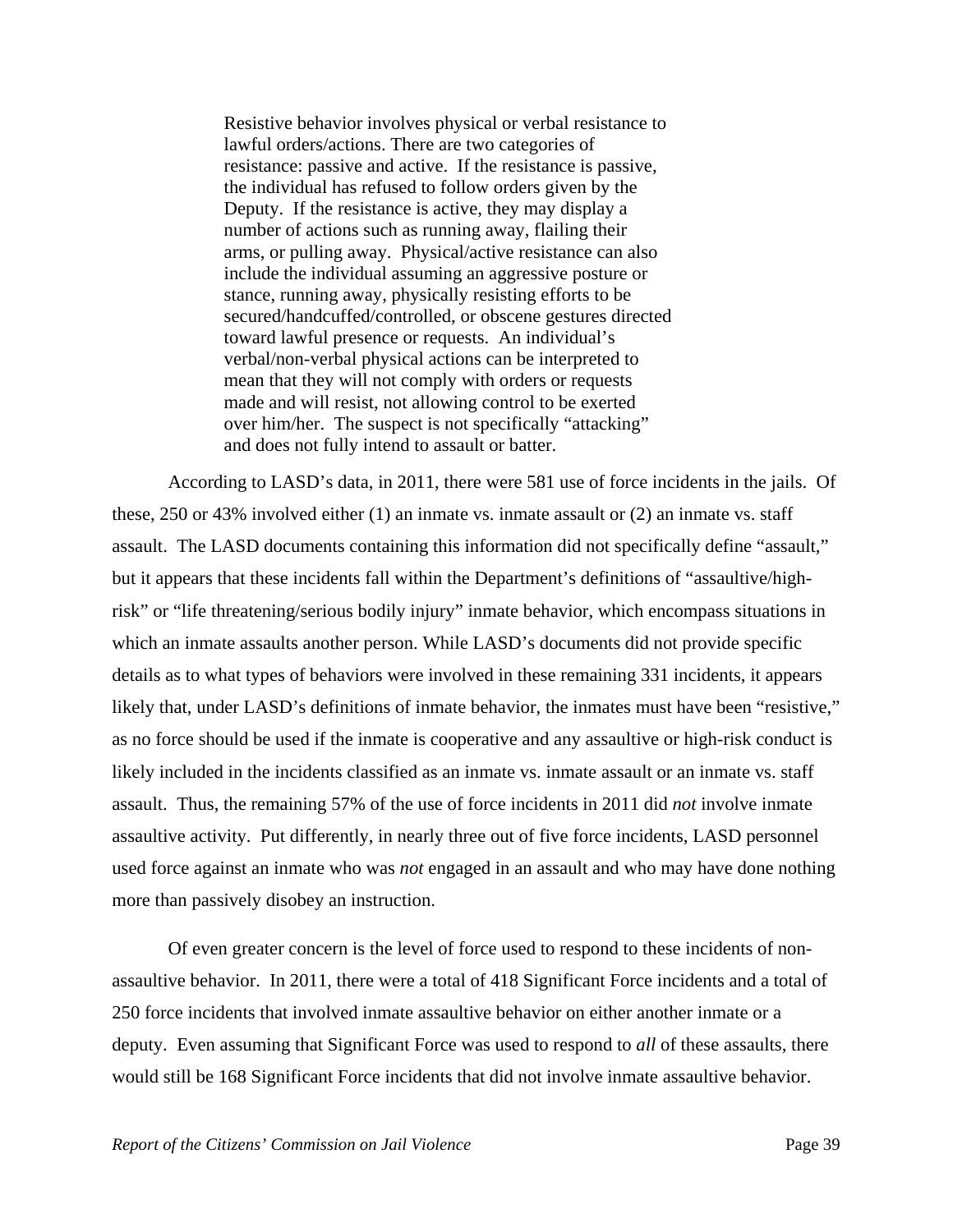Stated otherwise, Department personnel used Significant Force on at least 168 occasions (and probably more) to respond to, at most, resistive behavior.

 These figures lead to disturbing conclusions about the quantity of force employed and tactics leading to force incidents. They show that deputies frequently use force against inmates who are not attacking anyone and are simply uncooperative or passively resistant. Moreover, that 57% of the force incidents in 2011 were directed against non-assaultive inmates suggests that deputy tactics and skills for interacting with inmates are poor and too often result in the use of force.

 An internal Department memorandum prepared by Lieutenant Mark McCorkle in September 2009 at Commander Olmsted's request raised these exact concerns. The memorandum, which was based upon an examination of more than 150 MCJ force packages, noted that "[w]hile in many instances the use of force was reasonable and justified, the events leading up to the incident were not." In other words, even if force was justified to overcome resistance or respond to an assault, the use of force was still problematic because LASD personnel could have used other tactics to avoid altogether the circumstances that eventually resulted in violence. That same memorandum identified poor deputy communication skills as a possible precipitator of force, noting that "the manner in which deputies speak to inmates may play a role in inciting assaults," and questioned whether some force events could have "been mitigated by contacting a supervisor regarding a hostile or uncooperative inmate." These observations, when coupled with the data reflecting that most force in 2011 was used against inmates who were not attacking anyone, suggest that many deputies and Custody Assistants lack the skills, training, or judgment required to handle inmates in a safe and responsible manner. They further confirm that too often force has been used as a first response, rather than as a last resort.

### **6. LASD imposed discipline for unreasonable force violations in less than 1% of force incidents from 2006 to 2011.**

 The Commission obtained information on the number of times the Department has imposed discipline after determining that allegations of "unreasonable" use of force incidents were "founded" and out of policy. During the period from 2006 through 2011, *only 36 out of a total of 5,630 use of force incidents* in LASD jail facilities were deemed to be unreasonable.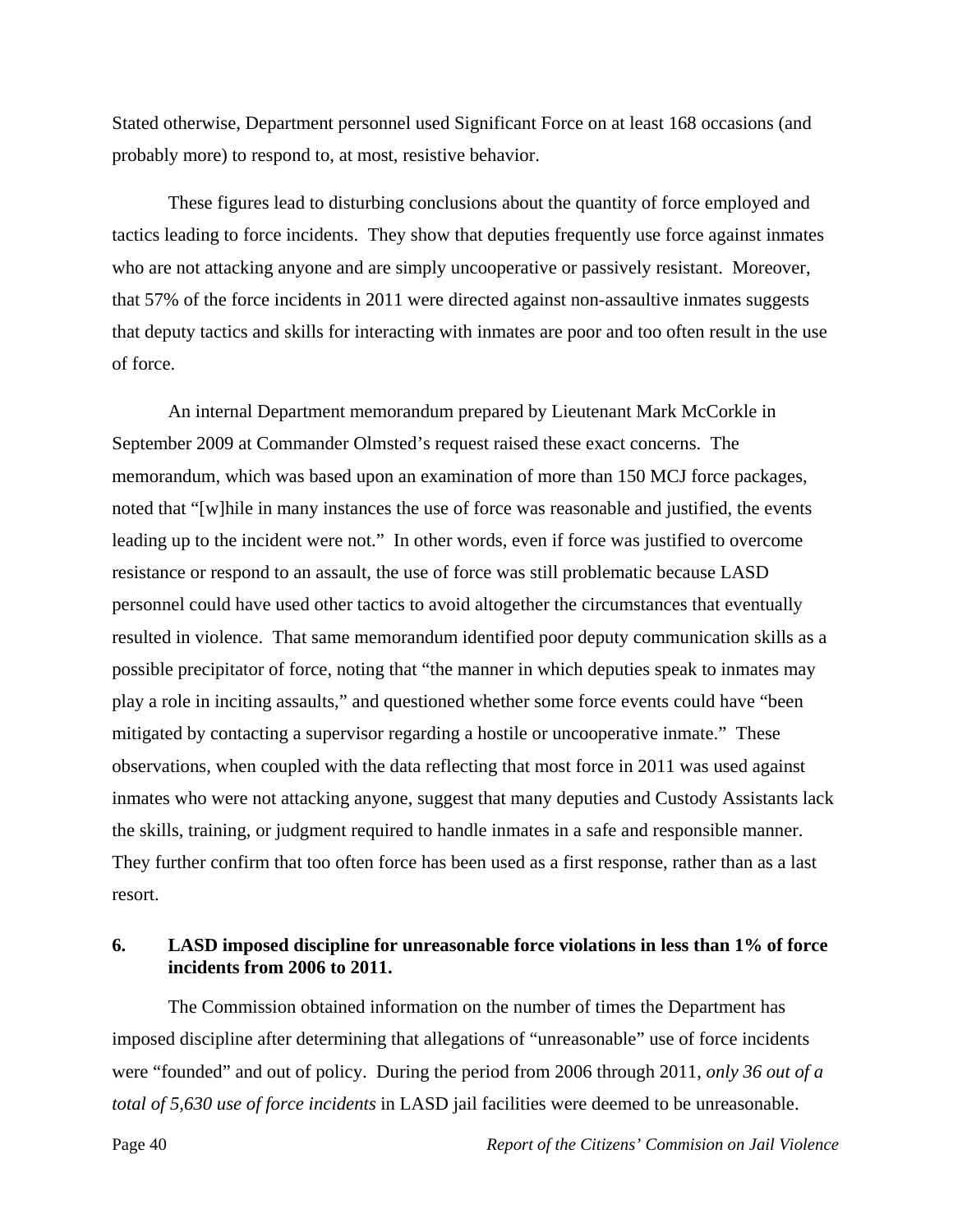Thus, according to LASD data, only 0.6% of use of force incidents involved unreasonable force in violation of LASD policy. A use of force expert who testified before the Commission noted that this percentage is exceedingly low.

 That the Department found that less than 1% of LASD use of force incidents in the jails involved unreasonable force suggests that the Department is not correctly applying its own policies in assessing force incidents. The Department Custody Manual provides that "[u]nreasonable force is that force that is unnecessary or excessive given the circumstances presented to Department members at the time the force is applied. Unreasonable force is prohibited. The use of unreasonable force will subject Department members to discipline and/or prosecution." The substantial reduction of force after public scrutiny suggests that much of the force that was used prior to October 2011 could have been avoided, and was therefore unnecessary and in violation of Department policy.

 LASD internal evaluations of force reflect deficiencies in LASD's investigation system that may account for these very low out-of-policy findings. In the memorandum by Lieutenant McCorkle referenced above, he found numerous examples of policy violations or lack of familiarity with policy requirements. Moreover, he noted that events were "dramatized to justify outcome," and "[v]ery few of the [use of force] packages identified potential policy violations and none were found that recommended any type of disciplinary action." In 2010, Captain Greg Johnson circulated his own analysis of a smaller number of use of force reports from MCJ. His memorandum noted several other concerns, including the fact that many of the force reports omitted important facts or lacked sufficient data. These memoranda, when compared with the Department's determination that 99.4% of its force incidents are "reasonable," paint a picture of an inadequate investigatory and disciplinary system.

#### **7. Deputies have enabled inmates to use force against other inmates.**

 Numerous witnesses reported that deputies enabled inmates to attack other rival inmates by opening the doors to several cells at once, which inmates refer to as "racking the gates." The Commission was also told about deputies who allowed "enforcer" inmates to attack other inmates the deputies wanted "regulated." And the Commission heard the testimony of a former inmate who described an incident in which two groups of inmates appeared poised to fight in a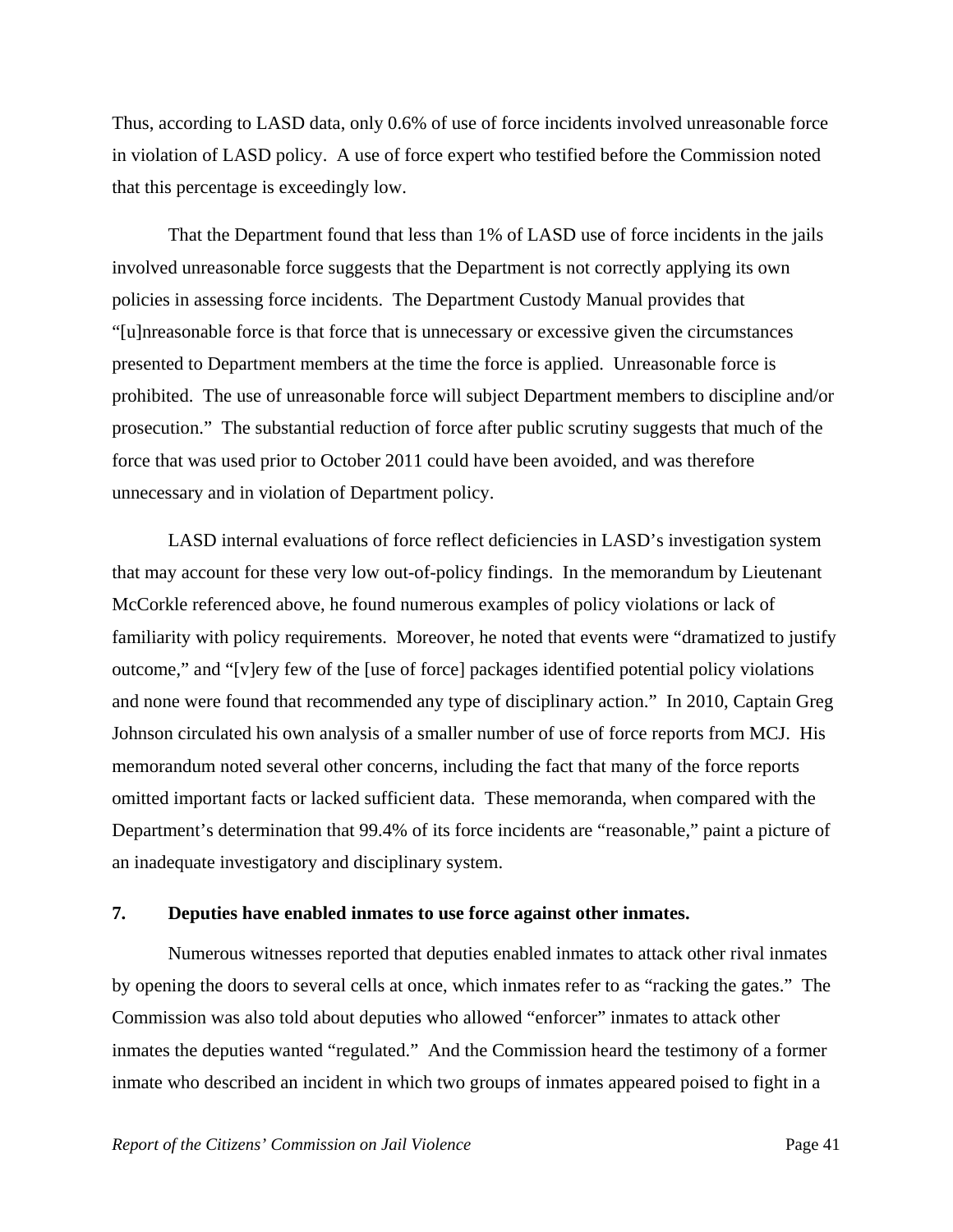dorm in MCJ. Rather than trying to defuse the situation, deputies who were present simply watched the entire episode and speculated as to which inmate was going to be the first to swing.

 In addition, the Commission heard about deputies who have placed inmates in dangerous situations. K-10 inmates are high-security "keep-away" inmates, including alleged rapists and child molesters. Witnesses told the Commission that deputies would place these K-10 inmates in the general population and announce their crimes to the other inmates. These allegations have been corroborated by recently installed video cameras, which captured a deputy improperly escorting a high-security inmate together with general population inmates. The Commission has also learned of allegations that deputies intentionally placed an inmate in harm's way by putting him in the same cell with a rival gang member or with an inmate known to be violent or a sexual predator.

 Corroborating these accounts is information provided to the Commission by the County indicating that the County has paid \$9.47 million to settle lawsuits alleging that deputies intentionally or negligently enabled inmates to assault other inmates. This figure is out of a total of \$25,640,144 in settlement payments and litigation costs arising from claims by inmates of improper force -- whether by inmates or by deputies – while in the Department's custody.<sup>5</sup>

## **8. Deputies have used humiliation as a tool to harass inmates.**

 Witnesses told the Commission that deputies intentionally humiliate inmates. Inmate witnesses recounted the following incidents, among others: One inmate said he was forced to strip naked and walk in a general population module because a Sergeant mistakenly thought that he was stealing mail. Another inmate reported that he was strip-searched by a deputy who placed his flashlight half an inch into the inmate's rectum.

 Jonny Johnson testified that he was beaten in October 2009 simply for telling deputies to stop verbally abusing a mentally-challenged inmate. Johnson stated that deputies took him to an isolated area, pushed his head against the wall and hit him repeatedly in the ribs and the chest. Johnson was then forced to hand out bedding and linens to other inmates and say to each inmate, "I'm a faggot. The deputies are the bomb."

1

<sup>&</sup>lt;sup>5</sup> Of this amount, \$4.575 million was paid for assaults on inmates by deputies in holding cells in a Station and two courthouses.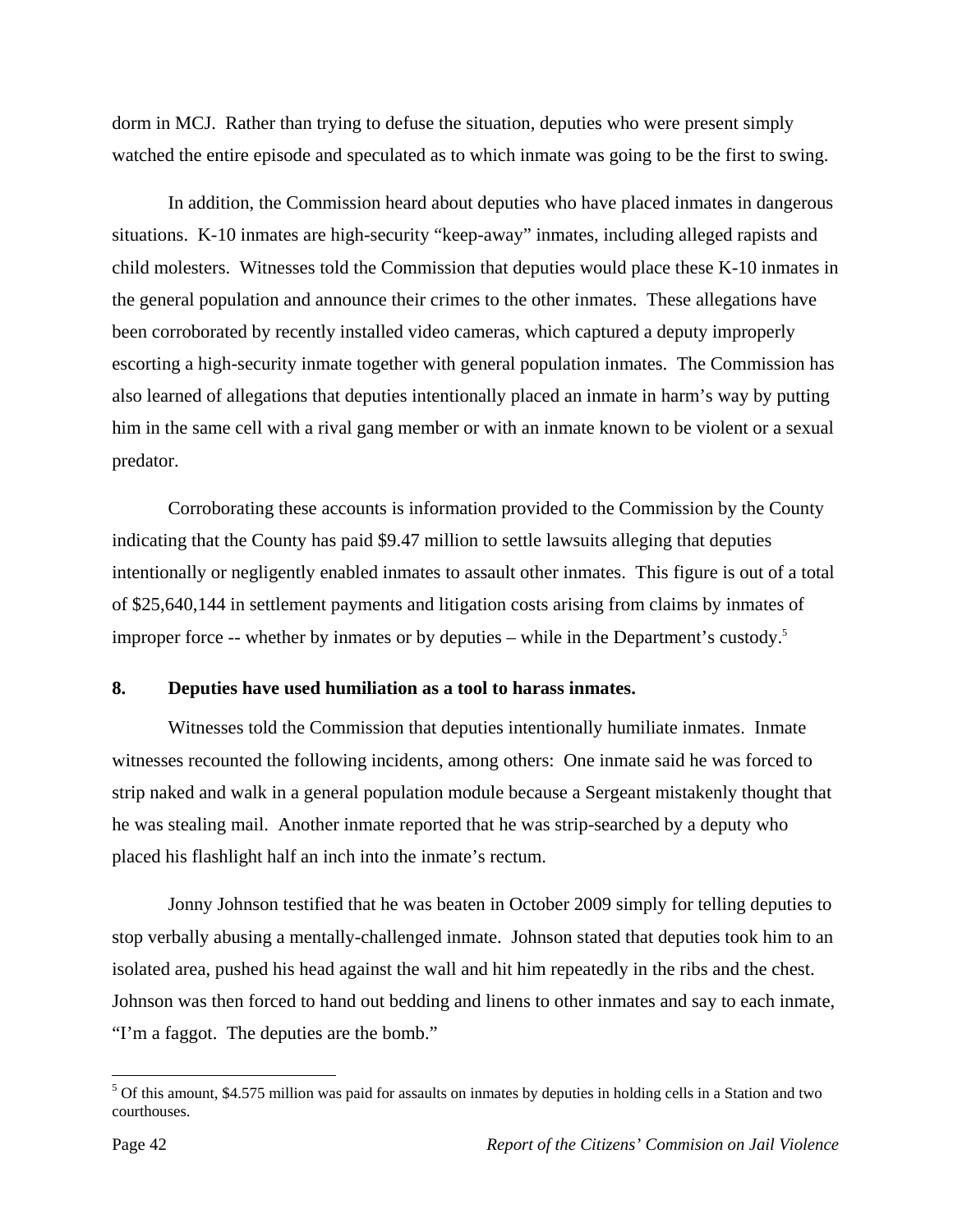A retired LASD Lieutenant described similarly abusive conduct to Commission staff. He explained that in recent years deputies were more likely to force inmates to face the wall and strip-search them in front of everyone to embarrass them for minor infractions. A former inmate at the Pitchess facility told the Commission that he was subjected to seven consecutive strip searches because deputies were mad about a riot that had recently occurred on the inmate's floor. When the inmate finally protested, he was handcuffed and left naked in the shower area for six hours until a Sergeant finally arrived on the floor.

 Strip searches under any circumstances can cause inmate humiliation and anxiety. For these reasons, other large jails -- including those in Cook County and New York -- have put in place body scanner machinery that can substantially reduce (and even largely eliminate) the need for strip searches.

#### **9. Use of heavy flashlights as impact weapons leads to unnecessary injuries.**

 Until recently, LASD provided its deputies with long, heavy metal flashlights for illumination. These flashlights are filled with lead batteries, are not well-balanced and have sharp edges. Thus, if a deputy strikes an inmate with the flashlight, the inmate can sustain serious injuries.

 The Sheriff has recently instituted, effective September 1, 2012, a policy change prohibiting the use of the heavy metal flashlights. This recent change represents an important step forward for reducing unnecessary inmate injuries.

#### **10. LASD's statistics on use of force are not reliable.**

 Like all statistical information, the conclusions that can be drawn from the data are only as reliable as the data itself. Unfortunately, there are numerous indicia that the statistical data provided by LASD may not be completely reliable. For example, the number of unreasonable force incidents identified by LASD and discussed above is in conflict with OIR summaries of Department actions. In its October 2011 Report, OIR reported on 12 specific use of force incidents at County jails that resulted in discipline for the staff involved.<sup>6</sup> According to the OIR report, the 12 incidents (from as far back as October 2009) involved 19 employees who used

<u>.</u>

<sup>6</sup> OIR 2012 Report, pp. 13-22.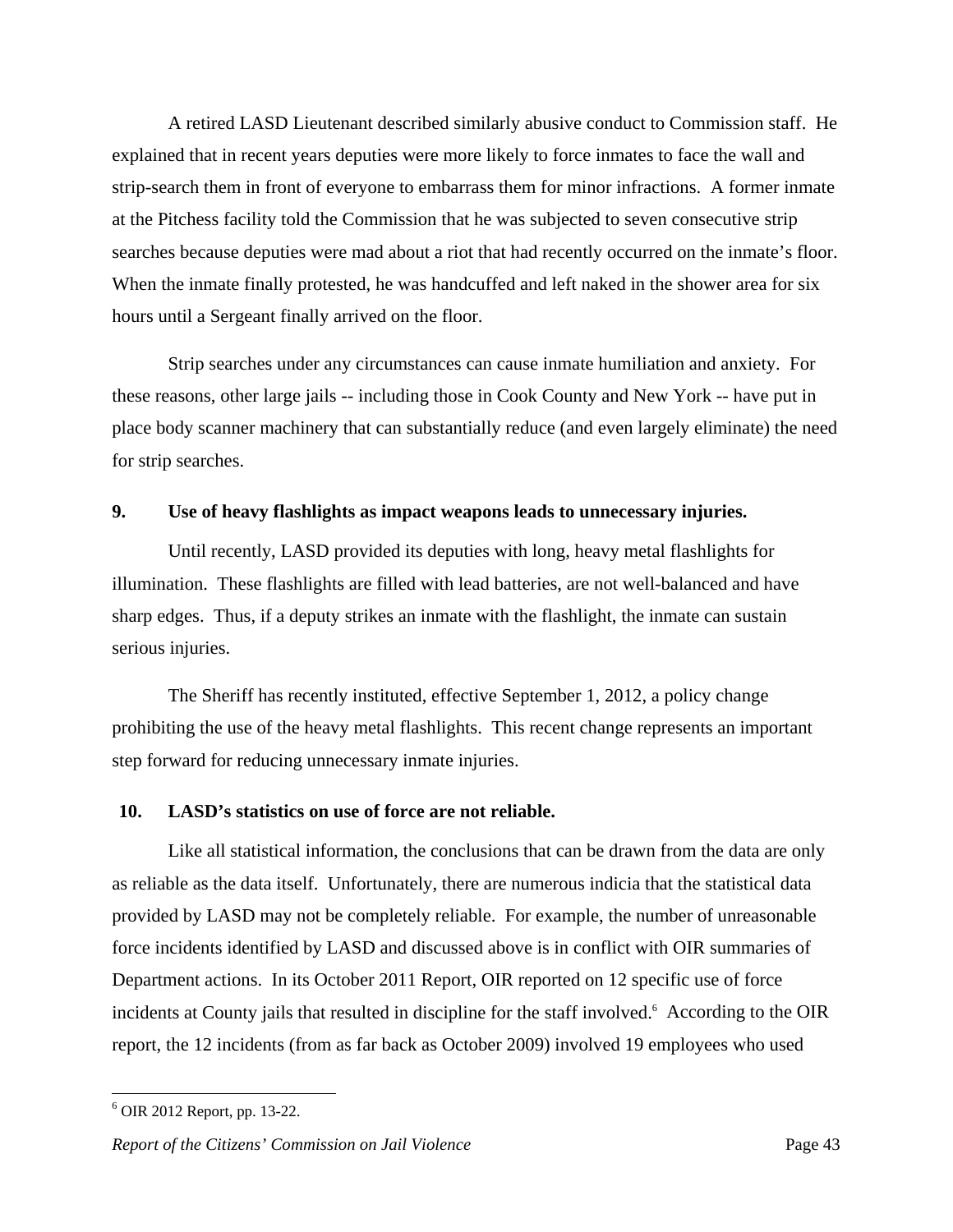force and 10 discharges.<sup>7</sup> This conflicts with the data provided to the Commission by the Department, which shows only four discharges in all of 2009, 2010 and 2011. This inconsistency reinforces concerns with the reliability of LASD data.

 Further, there is a concern with the data because of the evidence of underreporting of use of force incidents (see discussion in finding 11 below), which leads to a distorted picture of the true nature and extent of the excessive use of force problem. In addition to underreporting, LASD's inadequate data tracking systems create a separate basis for questioning the reliability of the force statistics.

 LASD principally uses two data systems to track issues relating to use of force: the Personnel Performance Index system ("PPI") and Facilities Automated Statistical Tracking system ("FAST"). Both systems track use of force, albeit in different ways.

 FAST is an "event-driven" system that is used by LASD management for statistical purposes to track information on a variety of topics, including inmate service complaints, medical issues and force incidents. LASD management uses FAST to identify and analyze trends in use of force incidents and generate statistical reports on where and how force occurs.

 In contrast, PPI is a "personnel-driven" system that is used to organize information relating to LASD staff performance. PPI allows a user to pull up electronically scanned versions of use of force documents completed in connection with a force incident involving a specific employee. LASD uses PPI to analyze deputy performance on an individual basis.

 A number of problems with these systems suggest that LASD statistics on force incidents are not totally reliable. First, there is no interaction between the PPI and FAST databases. As a result, one cannot look up a force incident in FAST and directly access the corresponding information in PPI. This has led to inconsistent use of force data between the two databases. At times the differences appear relatively small, but in other cases, the disparities appear considerable. For example:

 According to FAST, MCJ had 1,578 force incidents from 2006 through 2010. According to PPI,MCJ had 1,608 force incidents over the same time period.

 $\overline{a}$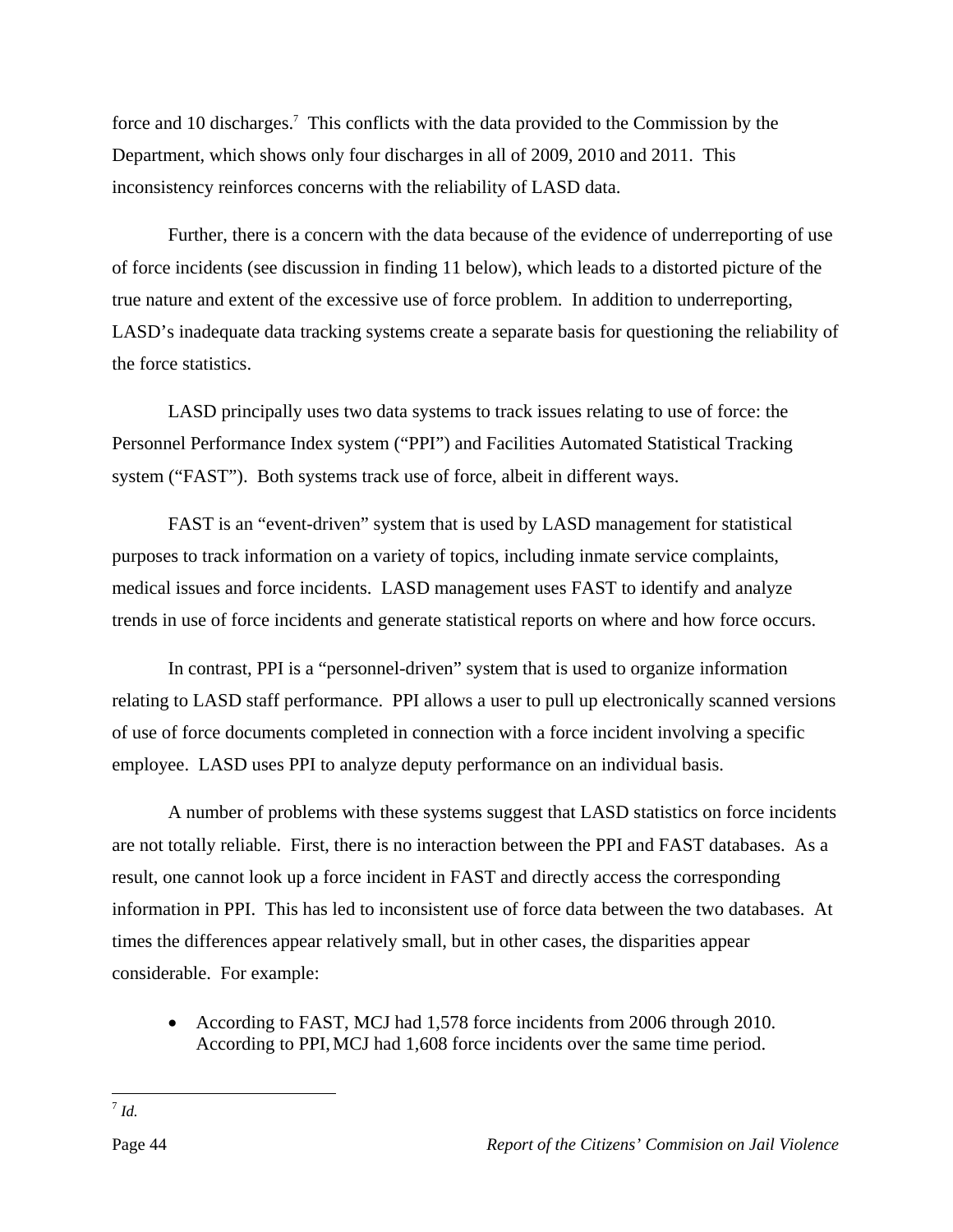- According to FAST, there were 116 Significant Force incidents in MCJ in 2010. According to PPI, there were 100 such incidents that year, a difference of 16%.
- FAST data states that 102 Less Significant Force incidents occurred at MCJ in 2008, while PPI puts the number at 126, a difference of 26%.
- PPI data states that there were 15 force incidents in which MCJ inmates suffered bone fractures in 2008, 2009 and 2010. FAST data states that there were 0 fractures at MCJ during these years.
- PPI data states that 1,681 staff members (1,514 deputies and 167 Custody Assistants) used force in 2011 across all LASD jails. FAST states that 1,618 staff members used force -- 154 Custody Assistants (8% lower than PPI) and 1,464 deputies (3% lower than PPI).

 Further, it is likely that information on force incidents is not entered into the data systems consistently. The process for data entry into FAST begins with a statistical tracking form, which is filled in by a Sergeant and Watch Commander after a force incident occurs in their facility. The form includes details on the incident along a variety of metrics, including location, injuries and force techniques used. A statistical coordinator at the unit then enters the information on that form into FAST. There is no manual that LASD personnel use when entering the information on a tracking form into FAST. Because of this, LASD personnel acknowledged that there is no guarantee that information about force incidents is being entered consistently.

 For all these reasons, the picture painted by the statistics may not be reliable. Indeed, LASD employees with expertise on FAST and PPI indicated that the Department's data systems are in need of replacement or at a minimum a significant update or overhaul. For example, LASD personnel explained that FAST is currently antiquated due to a lack of support over the years and LASD would like to gather more information than FAST can handle.

 Aside from inconsistent data and inadequate systems, another deficiency in these systems is that they do not track inmate grievances about force incidents by employee. Several experts consulted in connection with the Commission's investigation noted that tracking inmate grievances on use of force issues is essential to understanding the level of force in a jail facility and also serves as an "early warning system" that can identify problematic behavior and assist with efforts to remediate inappropriate use of force. Tracking is used for this exact purpose in many other corrections systems.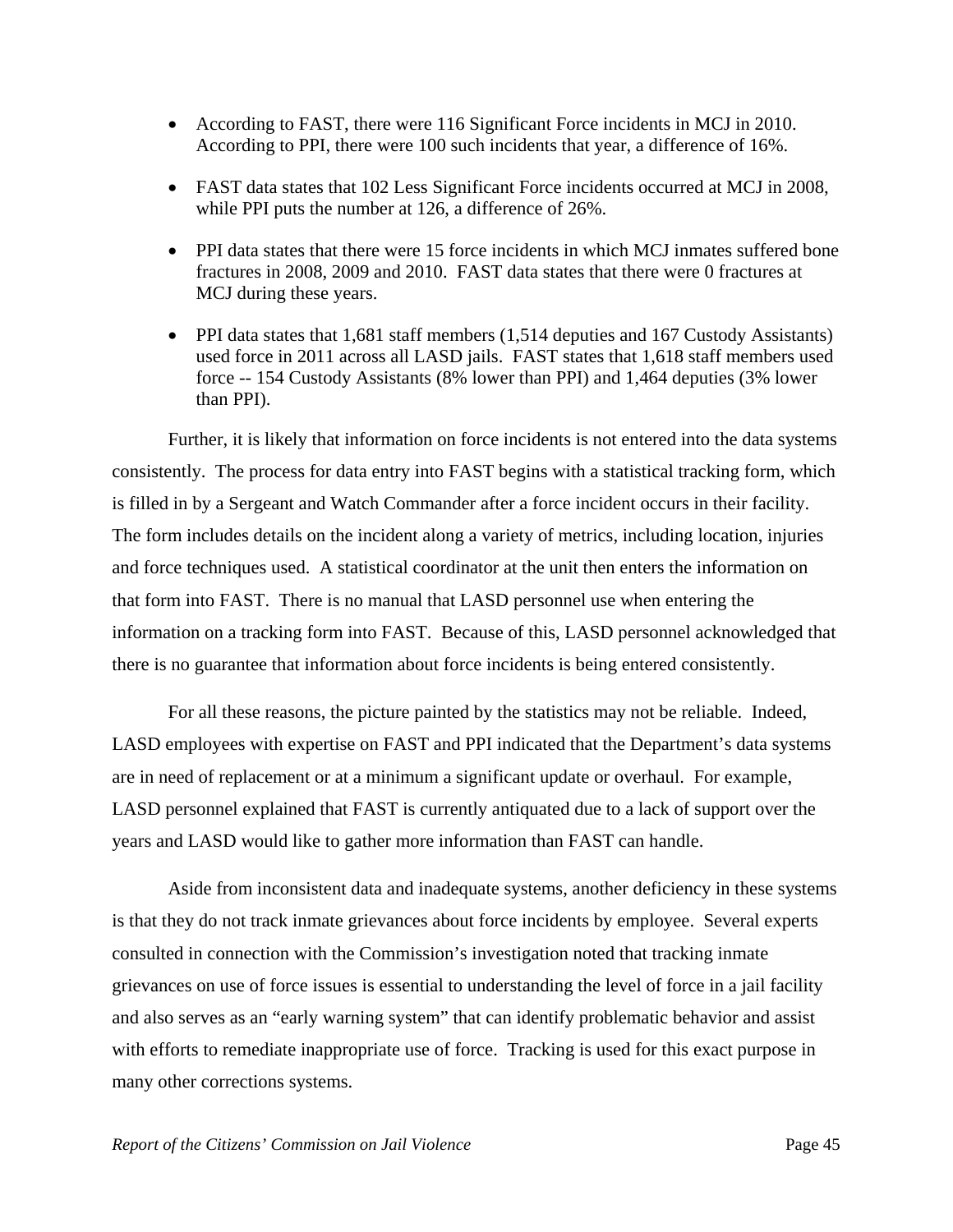The problem with LASD's approach to tracking inmate use of force grievances is twofold. First, PPI does not track inmate complaints *at all*. Thus, the Department's computer system used by supervisors and others to monitor employee performance does not reflect these complaints. This inhibits the ability to maintain a meaningful and complete early warning system.

 Second, while FAST tracks inmate grievances in general, it does not provide LASD management with useful or timely analysis of use of force grievances. For example, historically the information on inmate grievances in FAST has only been retrievable by inmate name and *not* by *deputy* name. Thus, LASD has not been able to use FAST to find out how many complaints have been filed against particular deputies. In addition, FAST has data on the total number of complaints, but it does not separate those complaints into the various categories of inmate grievances, such as medical complaints, force complaints and facility complaints. As a result, FAST has not produced statistical trend analysis on use of force grievances that management can use to determine which facilities or staff are connected to excessive force complaints.

 The Sheriff recently testified before the Commission that the Department is in the process of implementing changes that will enable inmate complaints to be retrieved in FAST by deputy name pursuant to a Custody Division Directive issued on July 25, 2012 (two days before the Sheriff's testimony). This information, however, still will not be available in PPI, which tracks personnel issues and concerns, and the data about grievances in FAST does not always provide meaningful information specifically relating to use of force.

 It is important to note that despite the inadequacies of PPI and FAST, the Department was not stripped of the ability to identify use of force concerns and problematic employees. At a fundamental level, the use of force problem in the jails is a problem of identifying and then disciplining personnel who use inappropriate force. Notwithstanding some reliability issues, the Department has extensive data relating to force issues that is available to LASD management. For example, LASD provided to the Commission reports that identify which areas in the individual jails have the highest levels of force. The Department also produced reports identifying the number of force incidents that occurred in the specific shifts in each part of the specific jail facilities. PPI allows LASD to track which employees are using force more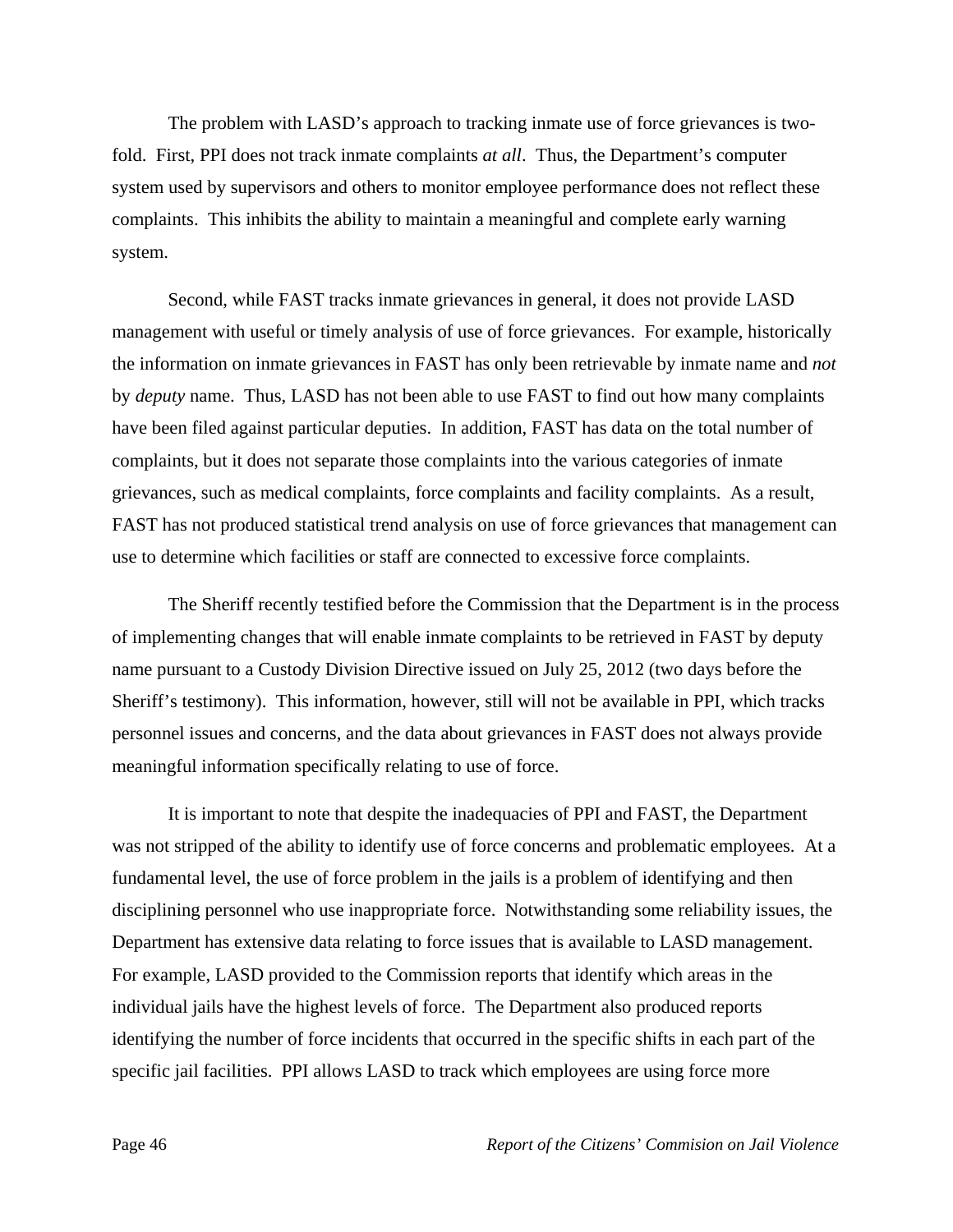frequently than others. Thus, the Department had sufficient data over time to identify the personnel who are using unjustified and/or excessive force.

#### **11. Evidence suggests that the use of force is underreported.**

 In addition to the problems with LASD's databases and statistics discussed above, there are several reasons to question whether all force incidents in Los Angele County jails are reflected in the Department's data and records. Numerous witnesses interviewed by Commission staff indicated that not all force incidents are reported by LASD personnel who used force or by inmates against whom force was used.

 The most disturbing examples of a systemic breakdown occurred at MCJ in 2010 when LASD Lieutenant Michael Bornman analyzed approximately 100 unprocessed and incomplete use of force reports spanning several years that had not been entered into the Department's data tracking systems. As Bornman acknowledged in testimony before the Commission (discussed in greater detail in the Discipline Chapter), dozens of use of force cases were deemed unfounded years after the fact to simply close cases that had missing files, no witness statements, missing video tapes, and incomplete information upon which to assess deputy performance. Bornman's account reinforces concerns about the accuracy and reliability of LASD's reporting and tracking of force incidents. As recently stated by OIR, "the fact that internal deadlines are breached as often as they are honored calls into question how effectively the Department is managing and tracking its work in these important areas."8

 Use of force incidents may also be underreported because witnesses fear that LASD personnel will retaliate against them for reporting an incident. Notably, LASD first articulated the concept of an anti-retaliation policy last fall, and finally included a specific policy in its Manual addressing anti-retaliation earlier this year. That the Manual did not previously incorporate an anti-retaliation policy is an indication that LASD was not sufficiently focused on this problem.

 The Commission was told of retaliation or threats of retaliation by deputies against inmates who file (or try to file) a complaint following a force incident. Retaliation is reported to have taken several forms, including violent and nonviolent actions.

<u>.</u>

<sup>8</sup> OIR Tenth Annual Report (September 2012), p. 31.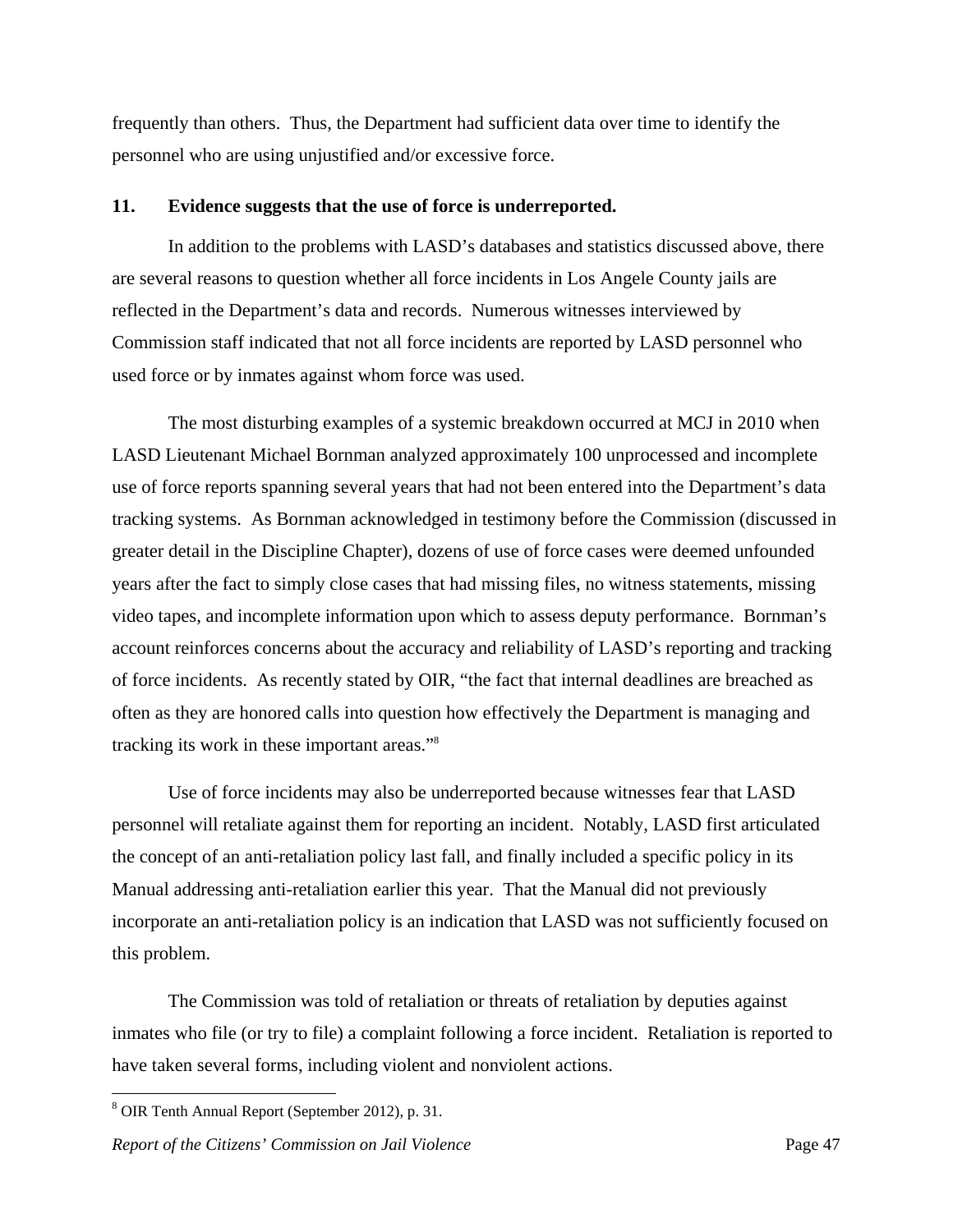For example, an inmate stated that he was returning to his cell after visiting his girlfriend, who had just complained to supervisors at MCJ about the way the inmate was being treated. The inmate was stopped in the hallway by approximately 12 deputies. According to the inmate, each deputy was wearing black weight-lifting gloves. When the inmate complied with a deputy's instruction to face the wall, he was immediately attacked from behind. One deputy deployed his Taser, causing the inmate to fall face-first to the floor unconscious. As the inmate drifted in and out of consciousness, he curled into a fetal position as the deputies continued to assault him with punches, kicks, and flashlight strikes. One deputy wrapped the inmate's shirt around his neck and choked him. Another deputy wiped the blood off of the inmate's face and then immediately pepper-sprayed him in the face. When the inmate was finally taken to medical care, he was diagnosed with a chipped tooth, broken nose, broken ribs and rhabdomyolysis, a condition in which muscle trauma causes disintegrated muscle tissue to be released into the bloodstream. He was hospitalized for 11 days.

 The Commission also heard about incidents in which inmates were placed in disciplinary segregation immediately after deputies used excessive force against them. Placement in disciplinary segregation makes it very difficult for the inmate to report the incident to others and, furthermore, serves as a reminder to inmates of what actions can be taken by deputies against inmates who divulge deputy misconduct. At times, inmates have been charged with assaulting an officer following an excessive force incident, which can deter other inmates from filing complaints about excessive force. In recent months, at least one inmate successfully defended against such charges at trial, arguing that charges of assault were falsely brought in order to cover for excessive use of force by deputies.

 Non-inmate witnesses also expressed a concern about retaliation and threatening conduct by deputies. An observer witness indicated that he was intentionally locked inside jail rows for extended periods of time by deputies. A non-inmate female witness indicated a male deputy threatened to "pat her down" before letting her enter his module. Another non-inmate witness said that the deputies used the names "rat" and "mother[expletive]" to refer to the witness following a force incident. Another non-inmate witness stated the deputies made several threatening comments, gave the witness dirty looks, and stared at the witness in an unsettling manner during future encounters.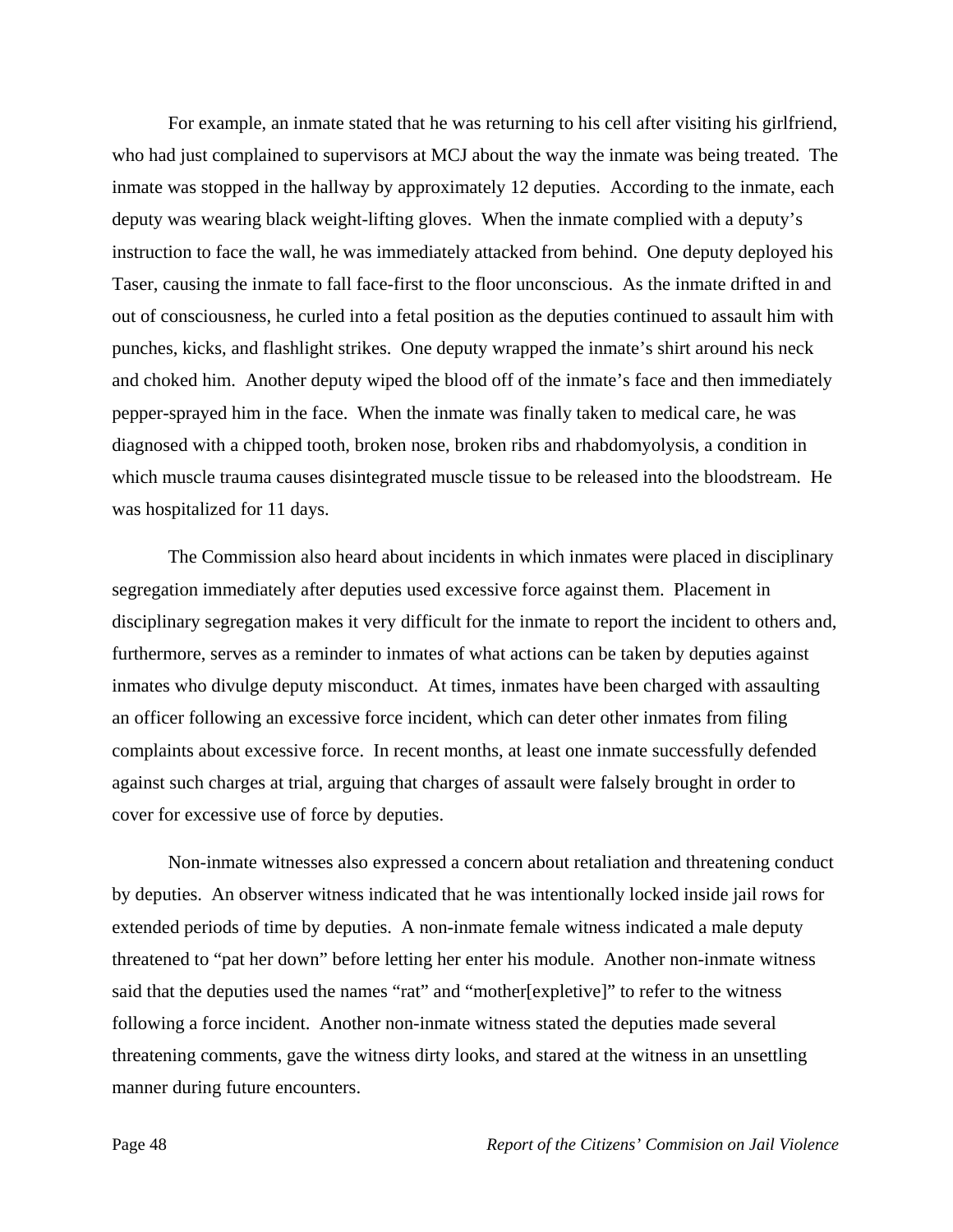Even deputies who report misconduct have been the subject of retaliation. The Commission learned of one case where a deputy who had witnessed a use of force incident that eventually led to another deputy's termination received threats about being a "rat." In another incident, a 2000 floor deputy asked that he be allowed to drop a claim of hazing and harassment because he was "worried about the consequences" and feared things would worsen if he pursued his claim.

 Another contributing factor to the underreporting problem is the inmate complaint process (see discussion in the Discipline Chapter). First, some inmates need to ask a deputy for a complaint form. Witnesses told the Commission that deputies at times ignore an inmate's request for those forms. Second, even if the deputy obliges, in some instances the inmate must ask the deputy to put the form into the locked complaint box. Thus, inmates are forced to trust a complaint process that, at times, requires the participation of the very same deputies against whom the complaints are being made.

 For example, an inmate on the 1700 module of Men's Central Jail attempted to file a complaint in December 2011. The inmate asked a deputy to put his complaint form in the locked complaint box that only a Sergeant could access. The deputy put the complaint form on top of the complaint box instead. This antagonized the inmate, who loudly complained that the complaint form needed to be put inside the box so that only the Sergeant could read the form. Later, when the inmate was waiting in line to get his haircut, the same deputy pulled him out of line and put him back in his cell because the inmate was purportedly "verbally aggressive" to the deputies.

 For all of these reasons, our investigation suggests that the number of use of force incidents is likely underreported in the Los Angeles County jails and that the extent of the problem is larger than the existing data reflect.

 The evidence of underreporting also raises the possibility that the dramatic decrease in Less Significant Force stems, at least in part, from a decrease in the reporting of that force. As noted above, over a six-year period ending in 2011, Significant Force was reduced from 588 to 418, which is a 29 % reduction and consistent with the reduction in the ADP referenced above. Because these incidents involved injuries and complaints of pain, they are more likely to attract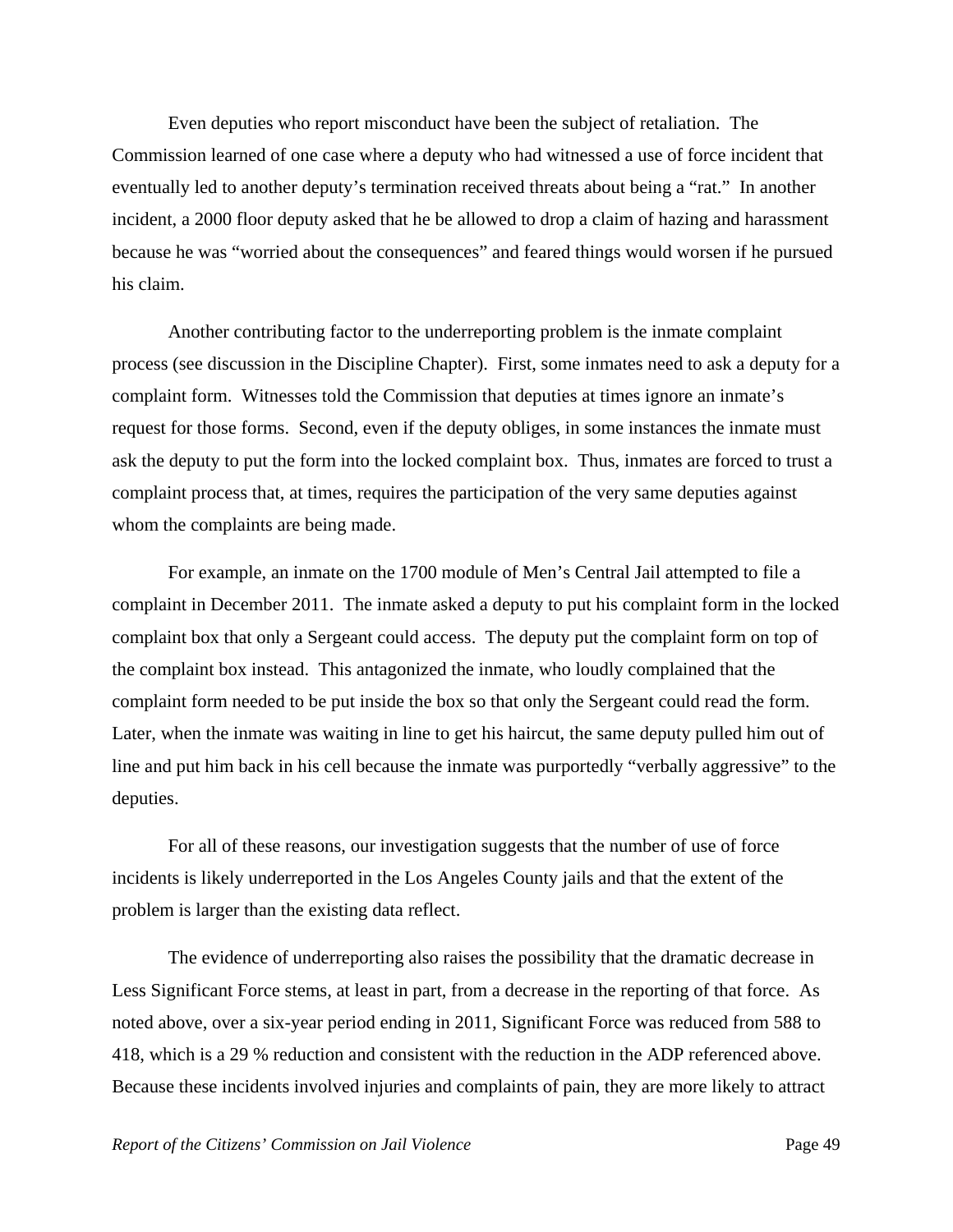attention or generate paperwork such as hospital forms and medical records and, accordingly, more likely to be reported. During the same time period, however, Less Significant Force was reduced from 582 to 163, which is a 72% reduction and significantly higher than the reduction in the ADP. It is also higher than the reduction in Significant Force, even though under a "Force Prevention Policy" one would expect Custody personnel to use Less Significant Force in lieu of Significant Force where possible. Although there may be other explanations, we question whether some of this reduction was the result of deputies failing to report Less Significant Force, which is less noticeable and easier to conceal.

### **12. LASD does not have a comprehensive, integrated and understandable Use of Force Policy, nor does it ensure that deputies understand its policies.**

 The Commission reviewed the Department's Manual and Policy of Procedures (the "Manual"), consulted with numerous force and corrections experts, and reviewed model use of force policies. While the Department is in the process of revising its force policy, these changes remain a work in progress. As such, the Commission has identified below concerns with the Department's current policies so that these issues can be factored into the Department's ongoing process of policy revisions.

 According to experts, sound and clear use of force policies -- as well as accountability in regard to those policies -- are integral to addressing excessive use of force problems. Notably, some experts who have been involved in successfully turning around jails with a use of force problem have stated that one of the first things they did was draft a strong use of force policy that reflects in clear and concise language the overall philosophy and principles that govern use of force. They emphasized a culture of fidelity to those policies above all else.

 Experts stated that, to be effective, the use of force policy must be a comprehensive and easy-to-understand guide on what to do when confronted with a use of force scenario. Deputies and Custody Assistants must know and understand: (1) the force they are authorized to use and (2) what they are required to report. Experts advocate use of force policies that contain all the use of force provisions in one document, beginning with higher-level principles, such as expected outcomes, and then funneling down to specific situations involving force and force reporting and investigation. The United States Immigrations and Custom Enforcement Detention Use of Force Policy and the California Department of Corrections and Rehabilitation Adult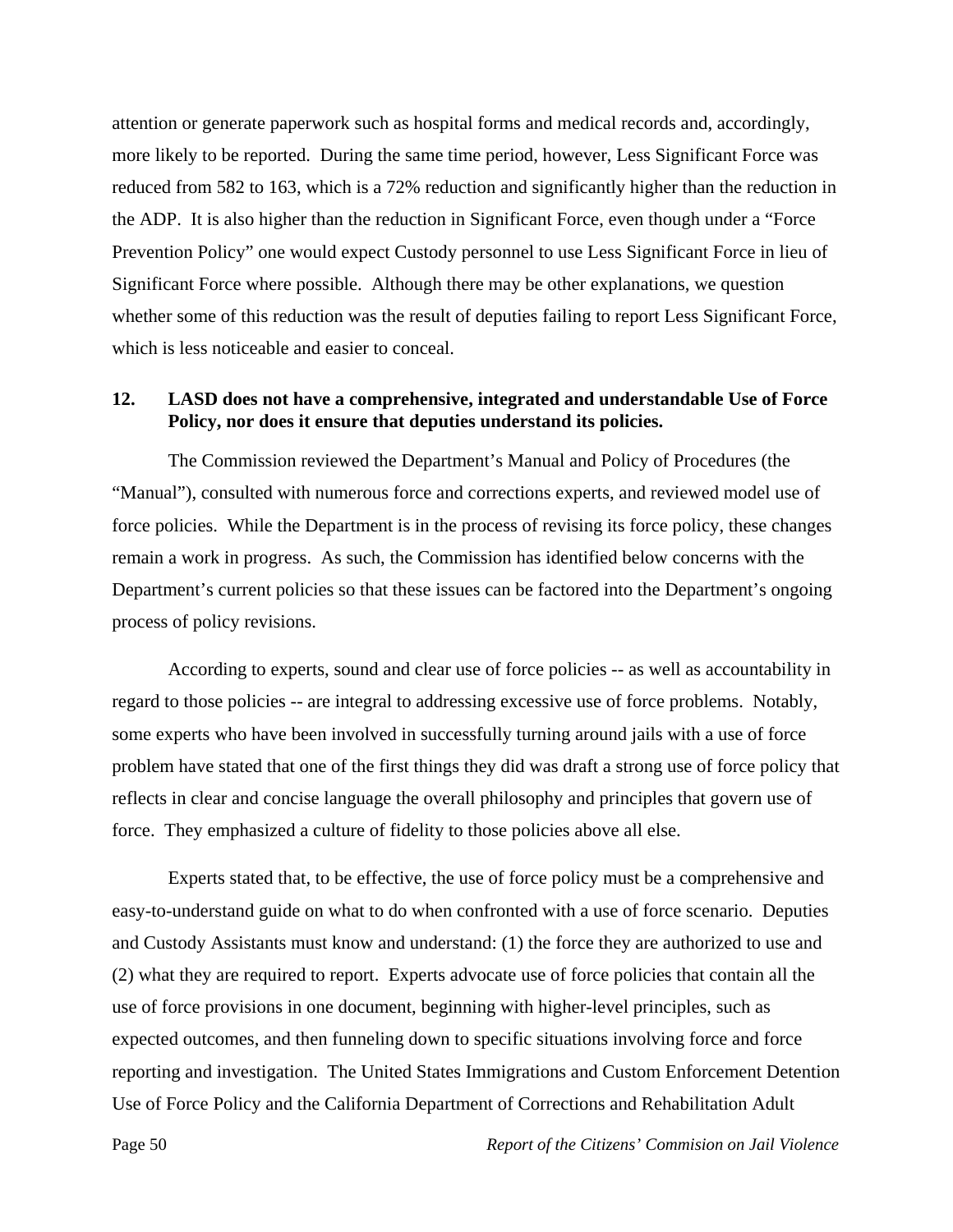Custody and Security Use of Force Policy (the "CDCR Policy") are examples of such policies. These policies are comprehensive, covering all relevant issues involving the use of force, force reporting and investigations. The clear and coherent structure of the policies also means that the more detailed provisions reflect the higher principles.

 By contrast, LASD provisions on the use of force are neither comprehensive nor easy to understand. There is no single, comprehensive, and organized policy, and the various provisions do not reflect unified higher-level principles governing all policies related to the use of force. Use of force provisions are scattered in seemingly random chapters and subsections in the Manual, as well as in unit directives, facility memoranda and other written orders. A deputy or supervisor would need to spend hours even to locate -- let alone read and understand -- the various provisions relating to the use of force scattered throughout the thousands of pages in the Manual. For example, the force reporting provisions follow a provision concerning rent control laws and are located hundreds of pages after policies describing when force is appropriate.

 Even if the Department's use of force provisions were combined into a single document, this document would be incomplete and difficult to understand. LASD provisions concerning the use of force do not acknowledge that special populations in the jails, including the mentally ill, pregnant inmates, or special needs inmates, may require special techniques or consideration. Experts acknowledge the importance of developing particular rules for these populations, especially for inmates suffering from mental health issues who are often involved in use of force incidents.

 LASD use of force provisions also have no organization or cohesion. Higher-level principles are scattered throughout LASD provisions on the use of force, and there is no clear order or structure communicating how each provision relates to the rest of the policies. New provisions such as those on force prevention and anti-retaliation have been added in seemingly random locations, and their guiding principles have not been incorporated into existing, and sometimes even contradictory, older provisions. Significantly, the Situational Use of Force Options Chart, which appears to be a key document governing deputy behavior in possible use of force encounters, is not even located in the Manual.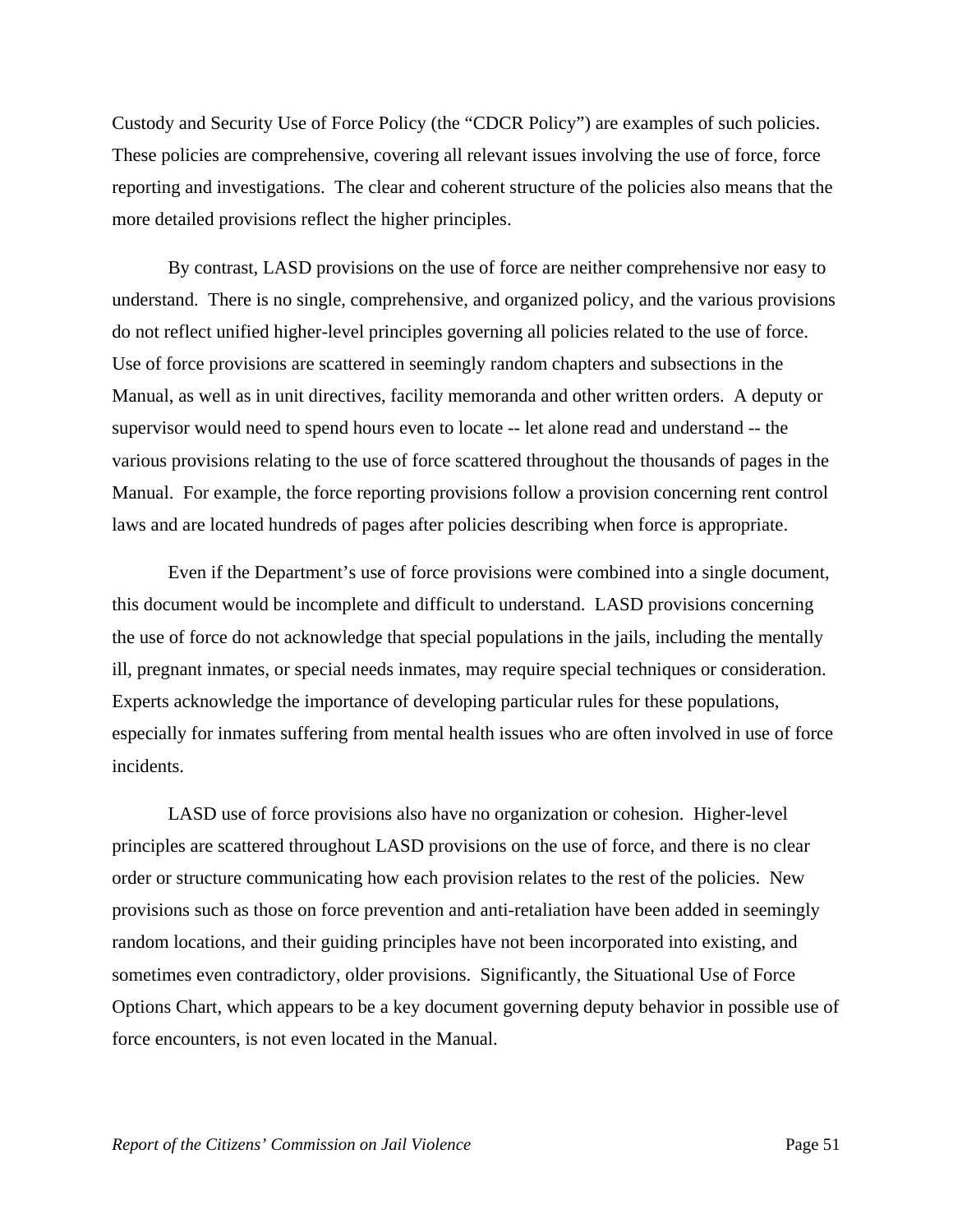LASD generally acknowledges the importance of employees understanding the policy by requiring that supervisors shall: (1) "see that employees in their Unit are aware of the existence of the Department Manual of Policy and Procedures and the location within the Unit where a copy or copies are available for their use;" (2) "see that new employees read and understand the Policy and Ethics chapter;" and (3) post revisions to the unit bulletin board. LASD also requires its employees to "be familiar with and conform to, the policies and procedures of the Department manual." Yet, because of the problems described above relating to the lack of coherence and structure, LASD employees would find it extremely difficult to read and understand the policies that govern their exercise of force.

## **13. LASD did not have a policy that set forth basic force avoidance principles prior to November 2011.**

 Last fall, following the public spotlight on LASD's use of force and the formation of the Commander Management Task Force as well as this Commission, the Sheriff personally drafted a "Force Prevention Policy." The final policy, set forth in the LASD Custody Manual 3- 02/035.00 (Rev. 3/19/12), provides in pertinent part as follows:

> Department members shall only use that level of force which is objectively reasonable to uphold safety in the jails and should be used as a last resort.

> > \* \* \*

When force must be used, deputies and staff shall endeavor to use restraint techniques when possible, and use only that level of force required for the situation, consistent with the Department's Situational Use of Force Options Chart.

It is notable that LASD did not have a policy incorporating these basic and fundamental principles until the Sheriff drafted it late last year. When asked why the Department did not have this policy before then, the Sheriff could only respond that it was a "great question." Experts consulted by the Commission noted that these are fundamental principles that corrections departments have had in place for many years. The Commission believes that the failure of LASD's policy to articulate these basic use of force principles until very recently sent the wrong message to deputies and Custody Assistants regarding the propriety of excessive use of force in the jails.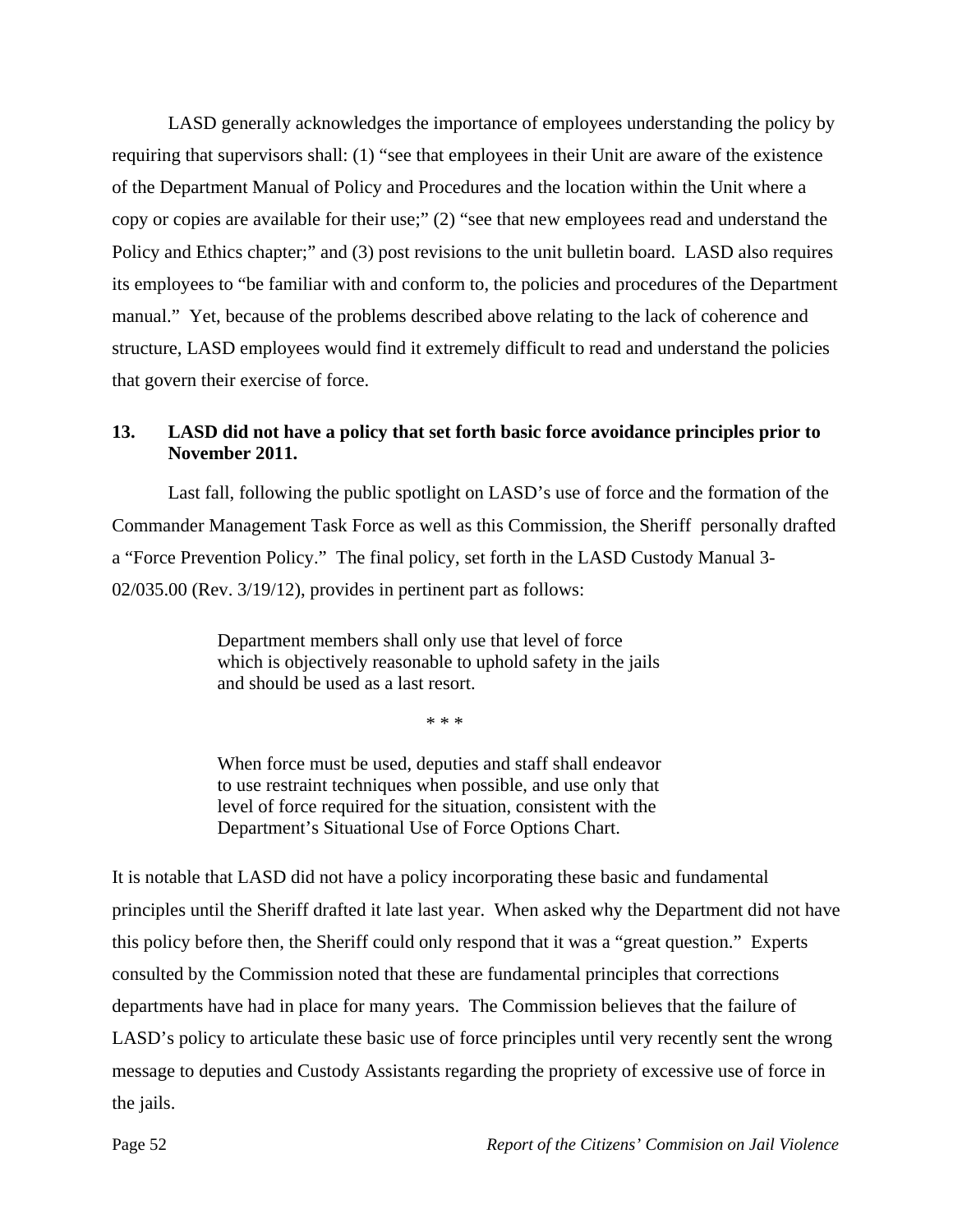The Sheriff's decision to add a force prevention provision represents a step forward for the Department. Nonetheless, such a provision by itself is not sufficient unless it is fully integrated into an overall coherent use of force policy. Due to the organization of LASD's policies, the current Force Prevention Policy is not located with any other provision concerning the use of force in the Custody Manual.

 Further, the principles set forth in the Force Prevention Policy are not reflected in the Situational Use of Force Options Chart, which is referenced in the Force Prevention Policy. The Chart does not tell deputies and Custody Assistants that they should only use force as a last resort and then only use the minimum force necessary. Instead, it directs them to choose from a set of force options based on which category the inmate's behavior fits into. This structure breeds confusion and provides a mixed message to deputies regarding how to evaluate the appropriate use of force in any given encounter.

# **14. The Situational Use of Force Options Chart is not an adequate or well-founded use of force guide.**

 The Situational Use of Force Options Chart (the "Chart") is the primary guide for deputies and supervisors regarding how to exercise force. Other than the Chart, the Department's provisions on the use of force provide little specific guidance on when and how much force is appropriate.

 The Chart divides inmate's actions and behavior into four separate categories: (1) cooperative; (2) resistive; (3) assaultive/high risk; and (4) life-threatening/serious bodily injury. The deputy determines which category the inmate's actions and behavior fall into based on his or her perception of the incident and analysis of the facts. The deputy's perception of the incident is influenced by a number of factors, including: "the deputy's understanding of State and Federal laws [and] Departmental policies," the deputy's "training," the deputy's "size, strength, personal fitness level, self-defense capabilities, and self-confidence . . .," the deputy's "[p]rior experience," "[a]ny and all factors . . . which influence the deputy's perception of the incident . . . " and "[f]actors regarding the suspect such as: mindset, physical fitness, weapons, comparative size, level of intoxication, number of suspects, training of suspect, perceived suspect self-defense capabilities . . . ." These are virtually all subjective metrics, and do not reference the constitutional standard of "objective reasonableness."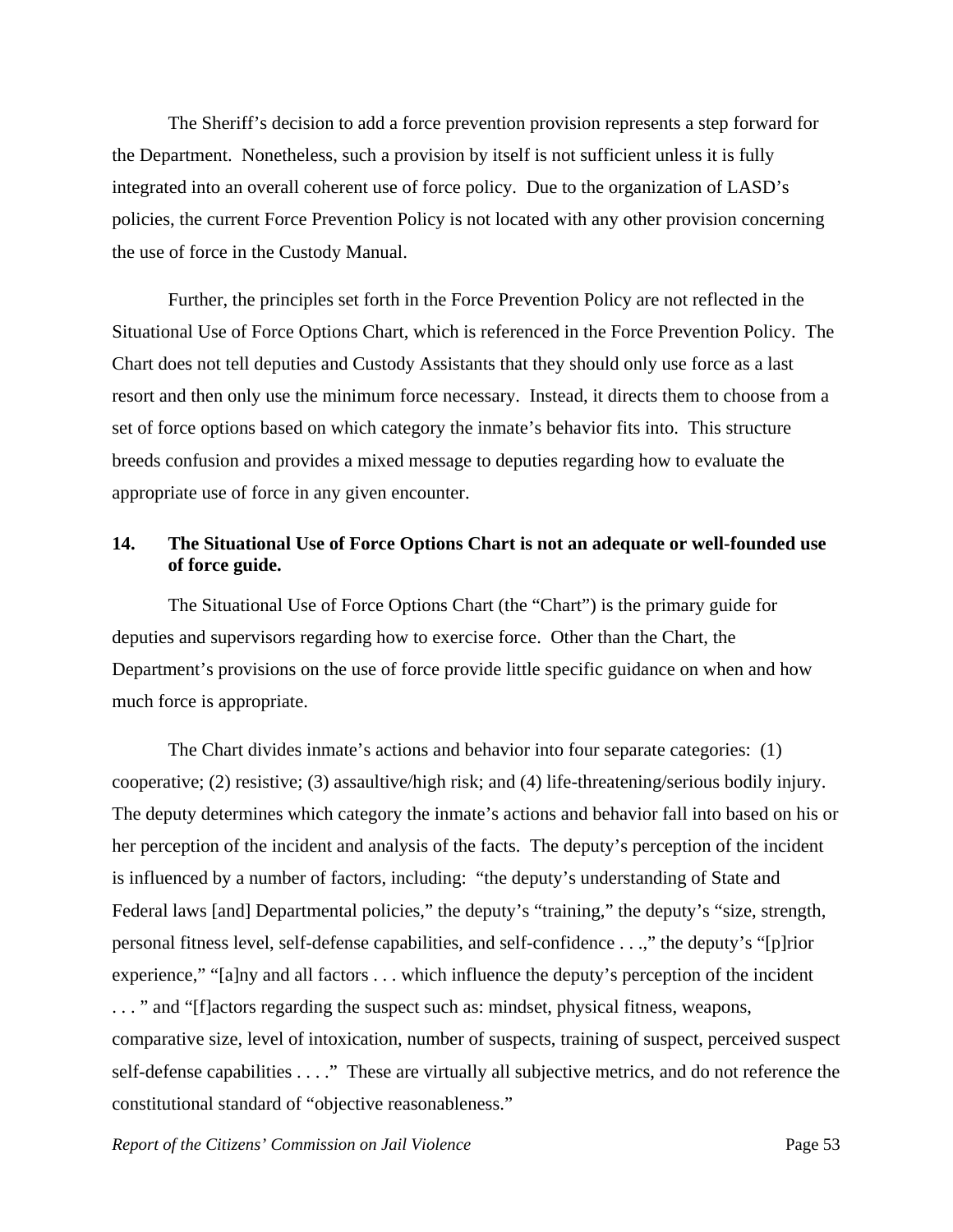Once the deputy determines the category of an inmate's actions and behavior, the Chart lists the available options. For resistive behavior, the Chart allows "control holds," "firm grip," "defensive tactics" such as "takedown," "intermediate weapons control techniques" such as controlling the inmate "by the use of an impact weapon in a restraint capacity," and "chemical agents."

 Many experts reject this type of rigid use of force matrix as unhelpful and problematic. The Chart does not accurately or realistically reflect the quickly changing nature of a deputyinmate confrontation. The lines between cooperative and resistant or resistant and assaultive behavior are blurry, and deputies and supervisors likely have a difficult time determining which category the inmate's conduct fits within during each moment of a fast-moving use of force encounter. Because a rigid force matrix does not accurately capture the nuances of a use of force incident, experts warn that deputies may try after the fact to fit their actions within the proper box based on the force that was used, and thereby falsely characterize the incident, instead of attempting to use force that was objectively reasonable under the circumstances and then honestly articulating the level of force that was used and the basis for that use of force.

 The Chart is also problematic because it includes no mention of avoiding or minimizing the use of force and instead implies that the deputy may use any of the options in the applicable category that he or she subjectively believes to be appropriate. By prescribing options based on the inmate's category, the Chart appears to allow and perhaps even call for uses of force that may be unnecessary. For example, a deputy following the Chart in dealing with a resistive inmate may elect not to attempt verbal communication or call a supervisor before exercising force, even if the situation would be better addressed by on or both of those options.

## **15. LASD policies concerning the reporting of force are confusing and fail to clearly articulate the timeline and process for reporting.**

 Ambiguities and omissions in use of force reporting requirements -- including failing to require written reports within any defined time period, failing to include precautions to ensure untainted reports based on independent witness accounts, and failing to require statements by all participants in and witnesses to the force -- diminish the integrity and reliability of the reporting process. (Problems that relate to the investigatory process will be discussed in the Discipline Chapter.) These concerns are manifest in the current LASD policies in a host of ways.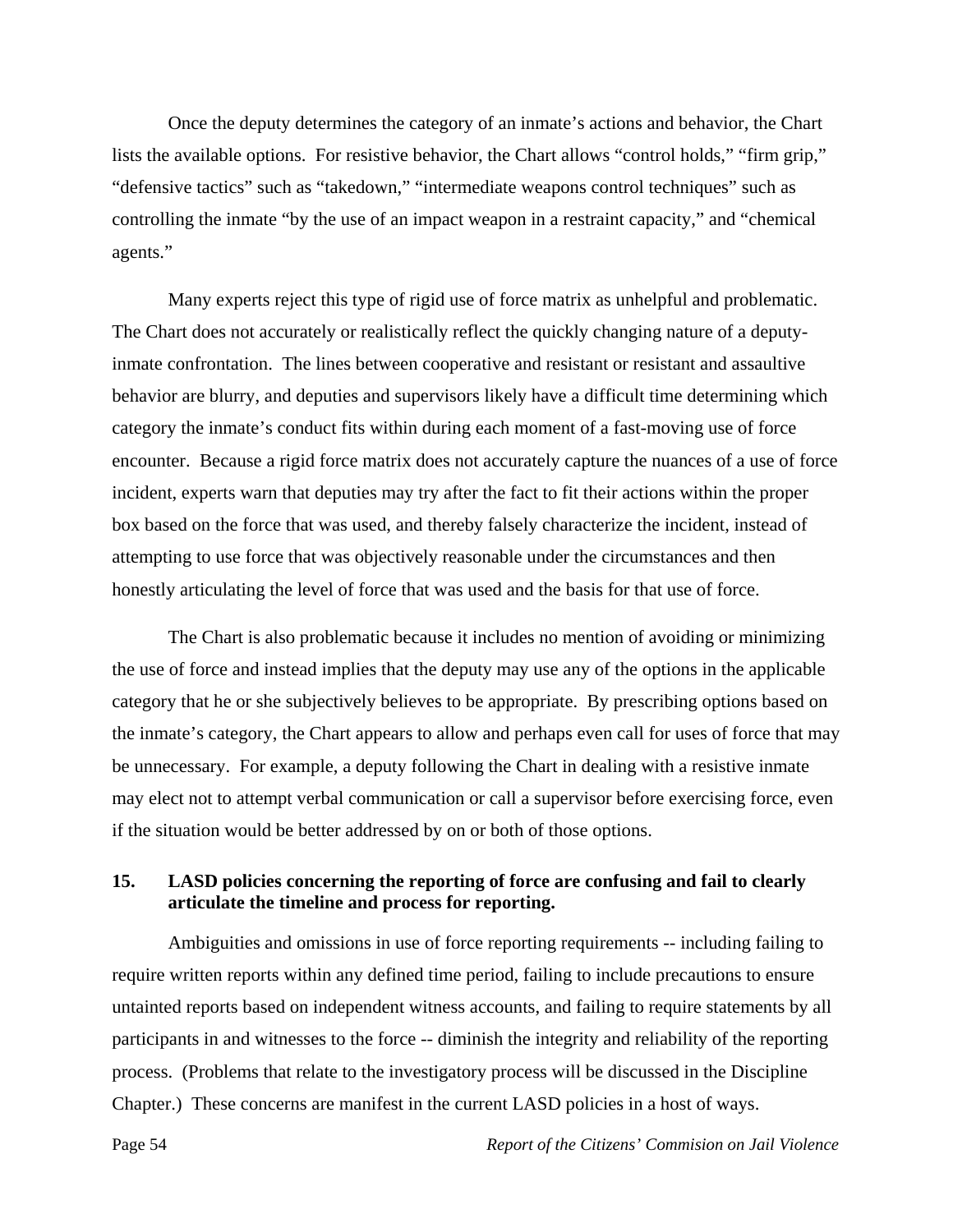First, although Department members are required to verbally report a use of force incident, the provisions do not clearly indicate when a Department member is required to write a use of force report. Instead, the reporting provision states "[w]henever an incident involving reportable force requires a first report, all details regarding the use of force shall be included in the report," but it fails to make clear when a "first report" must be prepared.

 Second, the provisions do not clearly require all Department witnesses to the force incident to write a written report. Experts agree that *all* personnel involved in a use of force incident and *all* personnel who witnessed a use of force incident should be required to write a use of force report. Requiring a use of force report from Department participants and all witnesses ensures that there is proper documentation of the use of force incident, improves the accuracy of reporting, and allows proper review.

 Third, the provisions do not prohibit personnel involved in a force incident from collaborating with each other in the preparation of use of force reports. When multiple deputies involved in a force incident speak with each other before providing their statements or writing their reports, they can taint each other's recollections of the incident. Other agencies' use of force policies, such as the CDCR Policy, specifically prohibit personnel from such collaboration.

 Fourth, the provisions are unclear as to the timing of and supervisorial involvement in reporting requirements. There is a lack of clarity as to when -- or if -- a supervisor must complete a "Supervisor's Report" on use of force, or how these requirements play out when other teams outside the unit engage.

 Experts stress the importance of prompt reporting of all use of force incidents, and many corrections leaders described the need for a clear policy requiring completion of force reports before the end of the shift when force was used. Yet these requirements are absent from LASD policies. Failing to require timely reporting and review leads to inaccurate reporting and an environment of lax attention to these issues.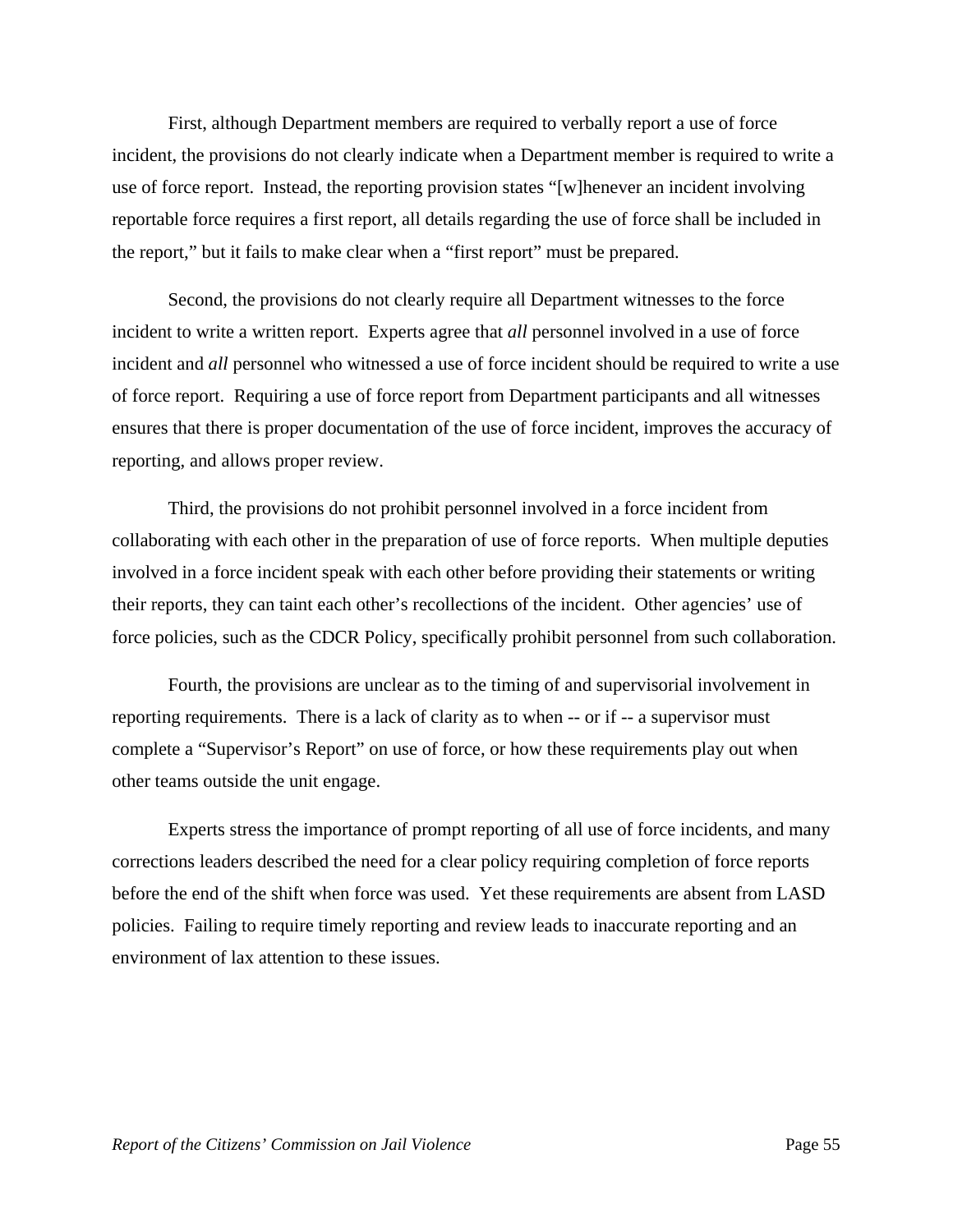## **Recommendations**

# **3.1 LASD should promulgate a comprehensive and easy-to-understand Use of Force Policy in a single document.**

 For LASD personnel to be able to act in accordance with the Department's Use of Force Policy, the policy must be comprehensive, readily accessible, and easy to read. There should be a single document that sets forth in clear and consistent language in the policy manual: (1) overall principles governing the use of force; (2) specific and clear provisions providing guidance regarding the use of force; (3) a list of the weapons that LASD personnel are and are not authorized to carry; and (4) requirements and specific time limits for reporting force incidents.

# **3.2 LASD personnel should be required to formally acknowledge, in writing, that they have read and understand the Department's Use of Force Policy.**

# **3.3 All LASD Custody personnel should be provided training on a new comprehensive and easy to understand Use of Force Policy and how it applies in Custody.**

The Department's Use of Force Policy is only as effective as the understanding of the policy by Department personnel. The Department should provide personnel with dedicated training on a new comprehensive and easy to understand Use of Force Policy. This training should emphasize the importance of complying with the policy, include specific training on how the policy applies in the Custody setting, and should make clear that if any other training conflicts with the policy, the force policy controls.

# **3.4 The Department's Use of Force Policy should reflect a commitment to the principles of the Force Prevention Policy and prohibit inmate retaliation or harassment.**

According to OIR's Tenth Annual Report, "the new section containing force-related policies" in the Department's newly revised Manual of Policy and Procedures "begins with a statement echoing the values expressed in the Force Prevention Policy." In addition to incorporating the provisions of the Force Prevention Policy providing that LASD personnel use force "as a last resort" and then only use the minimum amount of force necessary under the circumstances, the policy should also incorporate the provisions of the Anti-Retaliation Policy that force cannot be used to retaliate against inmates for any reason, to discipline inmates for misconduct by inmates, or to harass or intimidate inmates.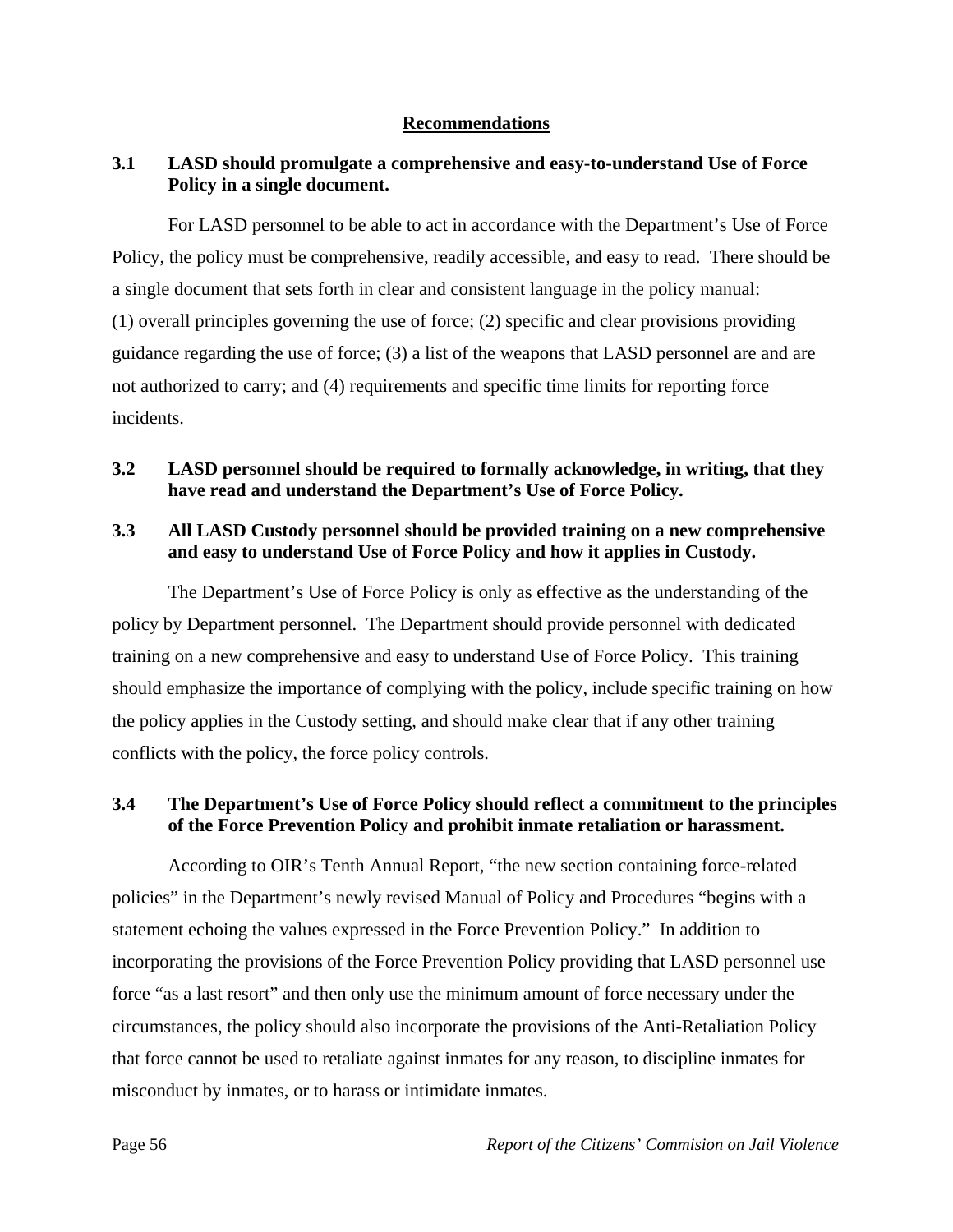## **3.5 LASD's Use of Force Policy should be based upon the objectively reasonable standard rather than the Situational Use of Force Options Chart.**

 The Department's Situational Use of Force Options Chart is ill-suited to the dynamic and rapidly changing nature of deputy-inmate interactions and confrontations, and it does not reflect the principles of the Force Prevention Policy. Instead of attempting to justify a specific type of force based upon specific inmate behavior, the Department's Use of Force Policy should be predicated upon the constitutional standard of what an objectively reasonable law enforcement officer would do under the circumstances. This will require LASD personnel to articulate the reasons for their use of force, which will be judged by an objectively reasonable standard that takes into account the totality of the circumstances under which the force was used.

# **3.6 The Use of Force Policy should articulate a strong preference for planned, supervised, and directed force.**

 LASD should distinguish between reactive and planned force and make clear in its policy the Department's preference for planned, supervised, and directed force.

#### **3.7 The Use of Force Policy should account for special needs populations in the jails.**

 Specific instructions for special populations within the jail, such as inmates with special needs, may provide deputies with the tools to avoid use of force encounters and will better protect deputies and inmates. For example, the Use of Force policy should state that, if a situation arises involving a special needs inmate, the appropriate medical or mental health staff should be consulted, whenever possible, prior to the planned use of force. For mentally ill patients, this could possibly avoid an unnecessary confrontation and use of force.

# **3.8 PPI and FAST should be replaced with a single, reliable, and comprehensive data tracking system.**

 PPI and FAST are antiquated and cumbersome systems that should be replaced or overhauled. The replacement or updated system would provide a single data tracking system for both statistical analysis and for monitoring employee performance. This would eliminate a source of inconsistent data on use of force.

 Procedures and rules for data entry for use of force tracking systems should be uniform so that data and force incidents are entered and classified consistently.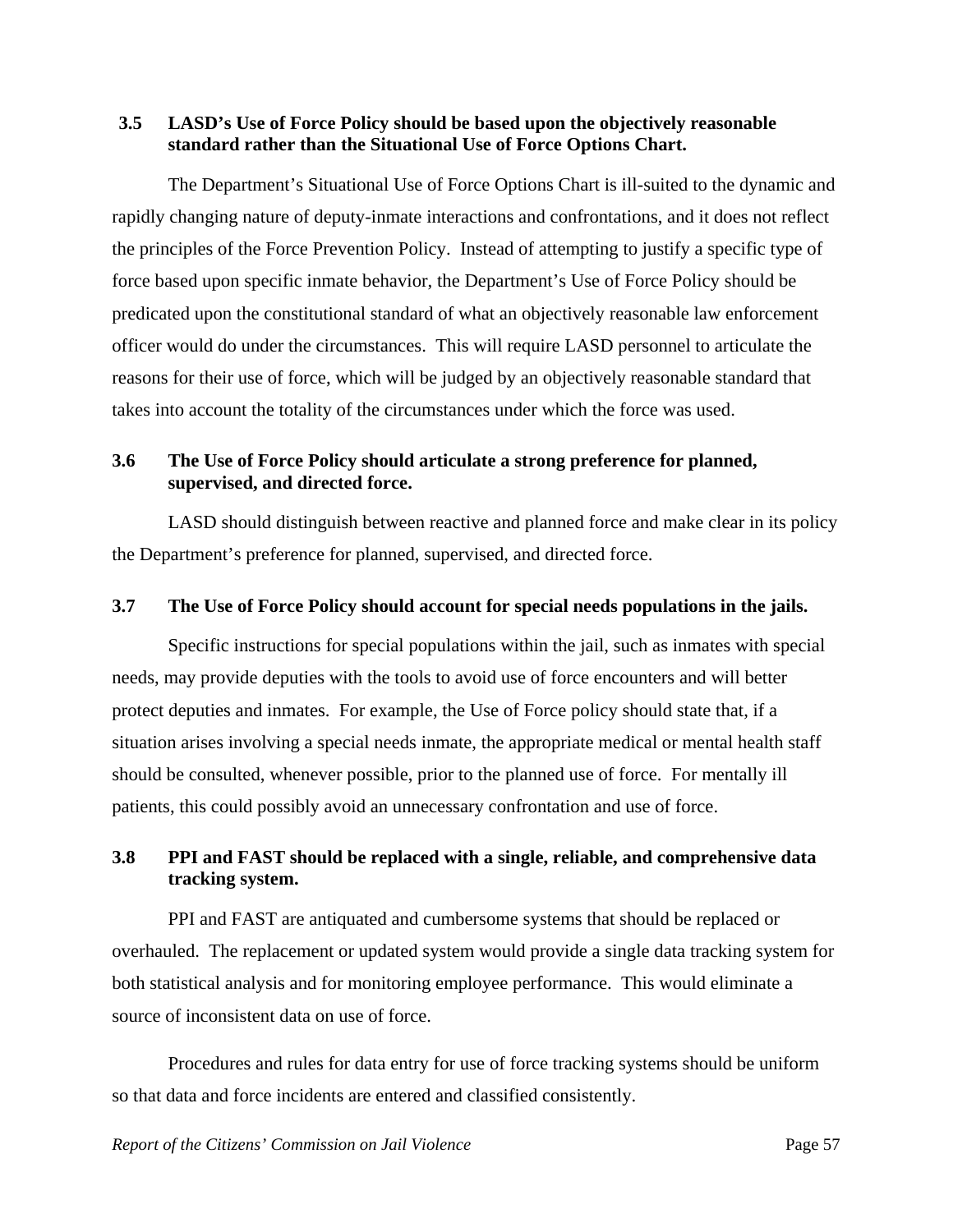The Commission is well aware that the creation of an upgraded and improved tracking system requires a substantial investment of resources and time and urges the Board of Supervisors to provide the necessary funds for such an upgrade. The Commission believes, however, that interim steps to enhance reliability and reporting can and should be instituted by the Department.

### **3.9 Inmate grievances should be tracked in PPI by the names of LASD personnel.**

 Inmate grievances must be tracked by the names of LASD personnel to identify deputies who may not have the interpersonal skills to deal with inmates in a Custody setting, identify deputies who have used force on too many occasions, and comply with the Department's obligations in responding to *Pitchess* motions for deputy-specific information. The recent change to FAST is intended to enable the Department to comply with its obligations in connections with *Pitchess* motions. This change does not, however, provide a comprehensive way to track potentially concerning information in a single integrated personnel system. Until the Department overhauls the FAST and PPI systems, the Commission recommends that the information be captured in PPI as well as FAST so that LASD supervisors will only have to query the PPI database to obtain all relevant information for personnel under their supervision.

## **3.10 LASD should analyze inmate grievances regarding use of force incidents.**

 Analyzing inmate force grievances is essential to understanding the level of force in Custody facilities. LASD should analyze inmate grievances to assess whether individual deputies may be using unnecessary or excessive force and whether there may be use of force problems in particular facilities or particular areas of the jails.

## **3.11 Statistical data regarding use of force incidents needs to be vigilantly tracked and analyzed in real time by the highest levels of LASD management.**

## **3.12 The Board of Supervisors should provide funding so that the Department can purchase additional body scanners.**

 Body scanner machinery can substantially reduce (and even largely eliminate) the need for strip searches, which have been a significant source of tension in the jails. While this equipment is expensive, the Commission supports ongoing efforts by LASD to invest in the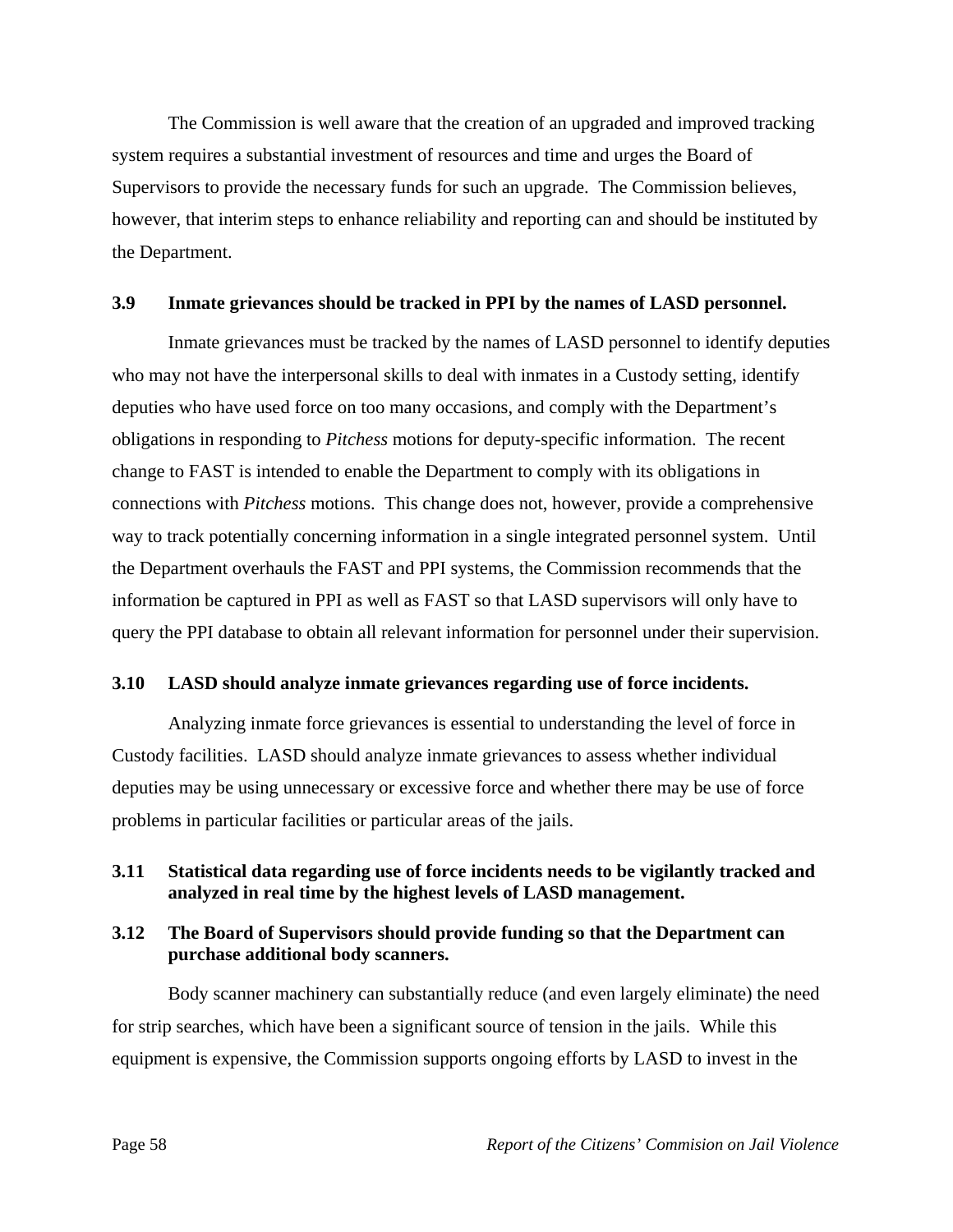purchase of body scanners for its jails and thereby reduce the need for strip searches, and urges the Board of Supervisors to appropriate the funds necessary to purchase the additional scanners.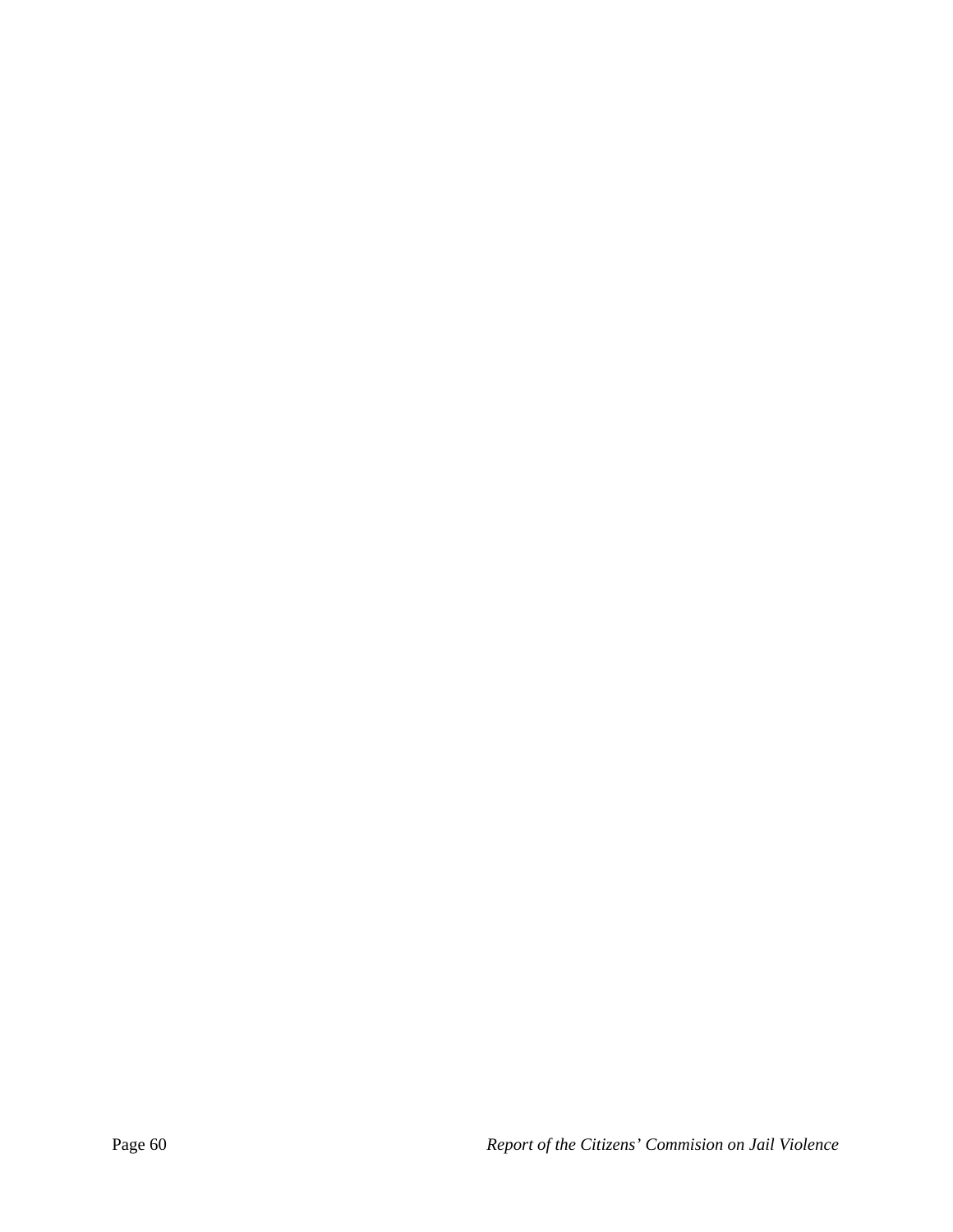## **CHAPTER FOUR MANAGEMENT**

#### **Introduction**

 The excessive force over a period of years in Los Angeles County jails -- and in particular Men's Central Jail -- was due, in no small part, to significant failures of the senior leadership in the Sheriff's Department. Both Sheriff Baca and Undersheriff Tanaka have, in different ways, enabled or failed to remediate overly aggressive deputy behavior as well as lax and untimely discipline of deputy misconduct in the jails for far too long. It is the Commission's view that absent strong, engaged and informed leadership over Custody -- and a more direct line of authority and accountability emanating from the Sheriff -- the Department is unlikely to achieve a lasting reduction in excessive force within its jails.

 The Sheriff has claimed that he "did not know" of the problems in the jails until last fall, when the ACLU issued its report on jail violence and the *Los Angeles Times* published a highprofile series of critical articles. Yet these problems are nothing new. Issues with the jails have been detailed for decades in reports by Judge Kolts, Special Counsel, and OIR.

 The Sheriff has faulted his senior staff for failing to keep him fully informed about these matters and, without absolving him of responsibility, the Commission concurs. The Department's chain of command -- from the Chief of Custody Operations to the Assistant Sheriff for Custody to the Undersheriff -- failed to address the use of excessive and unnecessary force by Department personnel even though the Captain of MCJ raised concerns about deputy misconduct as early as 2006, a Commander overseeing MCJ from 2009 to 2010 warned of similar problems, and there were internal reports and data identifying troubling trends and a sharp increase in Significant Force in 2009. These lapses allowed problems to continue for years.

 Management's failure to address these problems has led the Sheriff to lose confidence in his senior leadership's ability to address the problem of excessive force. This lack of confidence is reflected by the Sheriff's decision to form the Commander Management Task Force -- a body that circumvents those charged with responsibility for overseeing Custody operations -- to carry out his directives and implement his reforms. He has also relieved the Undersheriff and the two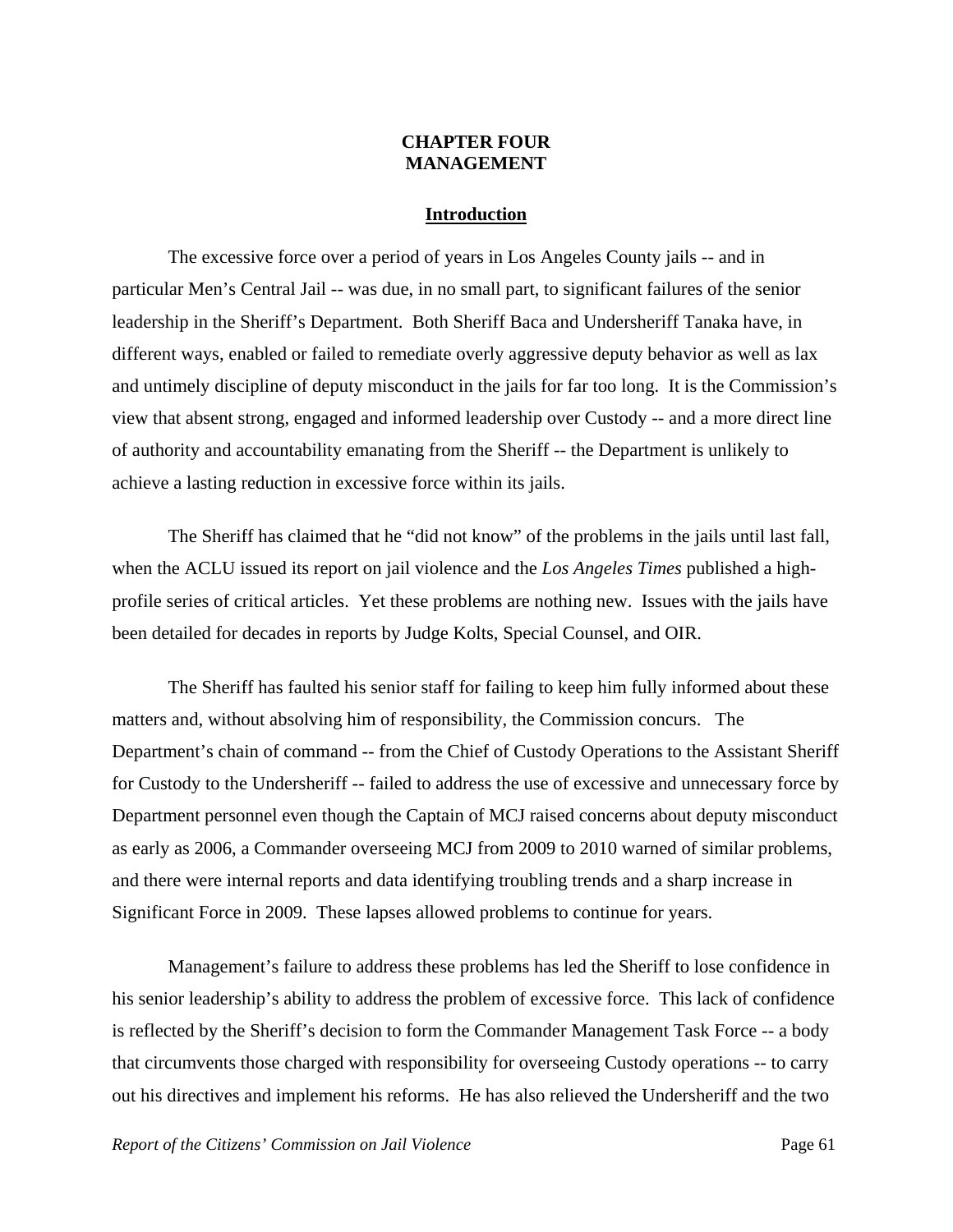Assistant Sheriffs of responsibility for deciding the appropriate discipline in the most serious cases of deputy misconduct. And yet the Sheriff has failed to hold Department leaders accountable for their actions or the excessive force in the jails that occurred between 2005 and 2010, when those leaders had responsibility for oversight of the Department's Custody operations.

 The Sheriff's proposed long term solution to the communication breakdowns and failures among his top leadership, as reflected in his submission to the Commission, is to seek \$10 million in permanent funding from the Board of Supervisors for the Task Force to "continue inspections" throughout the entire Department, including Custody operations. The Commission agrees that the Department needs -- and the Board should fund as necessary -- a separate internal audit and inspections division. Our concern, however, is that to the extent the Sheriff uses the Task Force to continue to manage Custody operations and implement his directives, it would institutionalize a second and parallel chain of command over Custody and result in increased confusion, diffuse accountability and further opportunities for miscommunication. More fundamentally, it would do nothing to address the need for a capable, experienced and strong leader to oversee Custody with direct reporting responsibility to the Sheriff.

 The troubling role of Undersheriff Tanaka cannot be ignored. Not only did he fail to identify and correct problems in the jails, he exacerbated them. The Commission learned about his ill-advised statements and decisions from a wide array of witnesses and sources. Over the course of several years, the Undersheriff encouraged deputies to push the legal boundaries of law enforcement activities and created an environment that discouraged accountability for misconduct. His repeated statements that deputies should work in an undefined "grey" area contributed to a perception by some deputies that they could use excessive force in the jails and that their aggressive behavior would not result in discipline. The Undersheriff also made numerous statements disparaging the Internal Affairs Bureau ("IAB") and the disciplinary process -- remarks that undermined the authority of IAB and the ability of Department supervisors to control or remediate inappropriate deputy behavior.

 Undersheriff Tanaka specifically derailed efforts to address excessive force in MCJ when he vetoed a job rotation plan in 2006. After the plan was announced, he held a meeting with

Page 62 *Report of the Citizens' Commision on Jail Violence*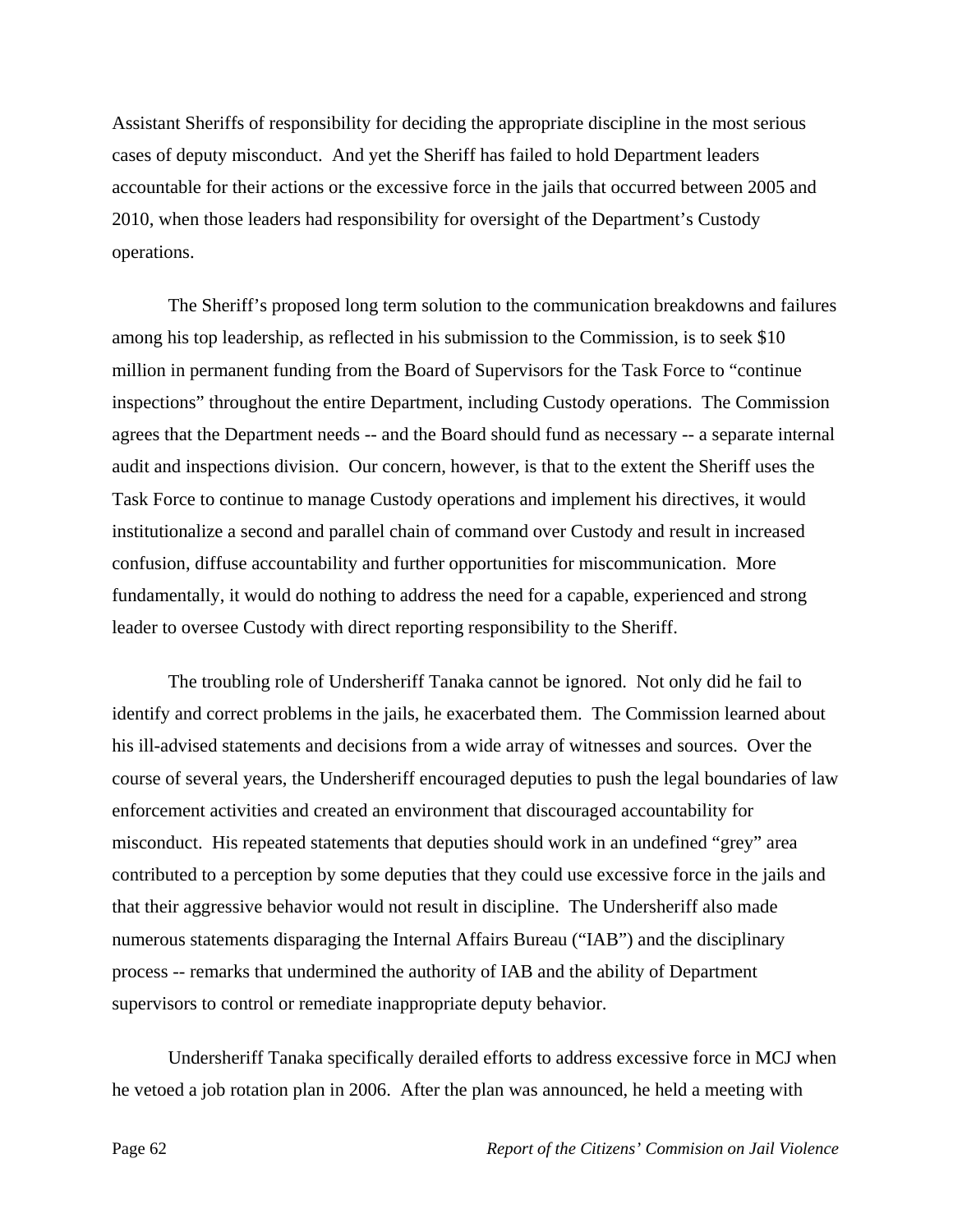deputies without the knowledge or presence of supervisors, and in a subsequent meeting berated supervisors who attempted to hold deputies accountable for their conduct. These actions undermined the authority of supervisors, resulted in a breakdown in the chain of command, and perpetuated an environment of aggressive deputy conduct. Ultimately, this set the stage for a sharp increase in the number of force incidents later in 2006 and for the reemergence of use of force problems later on.

 Additional leadership and management problems at MCJ contributed to the problems of excessive force. The Captain of MCJ from 2008 to 2010 refused to adhere to the chain of command or report force problems to his Commander. He also failed to monitor the completion of use of force packages and personnel reports, and encouraged aggressive behavior by deputies.

 The Commission heard repeated and consistent accounts of leadership failings in the Department over a period of years. Thus, it is not surprising that supervisors struggled to control deputy insubordination, inappropriate treatment of inmates, and aggressive conduct both on and off duty by deputies working in Custody.

#### **Findings**

# **1. The Sheriff failed to monitor and control the use of force in Los Angeles County jails.**

 The Sheriff has stated that he only recently became aware of the use of force problems in the jails generally and MCJ in particular. He told the *Los Angeles Times* last October, "I wasn't ignoring the jails. I just didn't know. People can say, 'What the hell kind of leader is that?' The truth is I should have known. So now I know."1

 The Sheriff's assertions that he was unaware of problems in the jails is remarkable given that a variety of problems in the jails were recounted repeatedly by the Kolts Report, Special Counsel, OIR, and the ACLU. Each of these entities made multiple recommendations over decades, some of which went unheeded or were ignored.

<sup>&</sup>lt;sup>1</sup>Los Angeles Times, "Baca Says He Was Out of Touch with County's Jails," October 16, 2011, http://articles.latimes.com/2011/oct/16/local/la-me-baca-jails-20111016.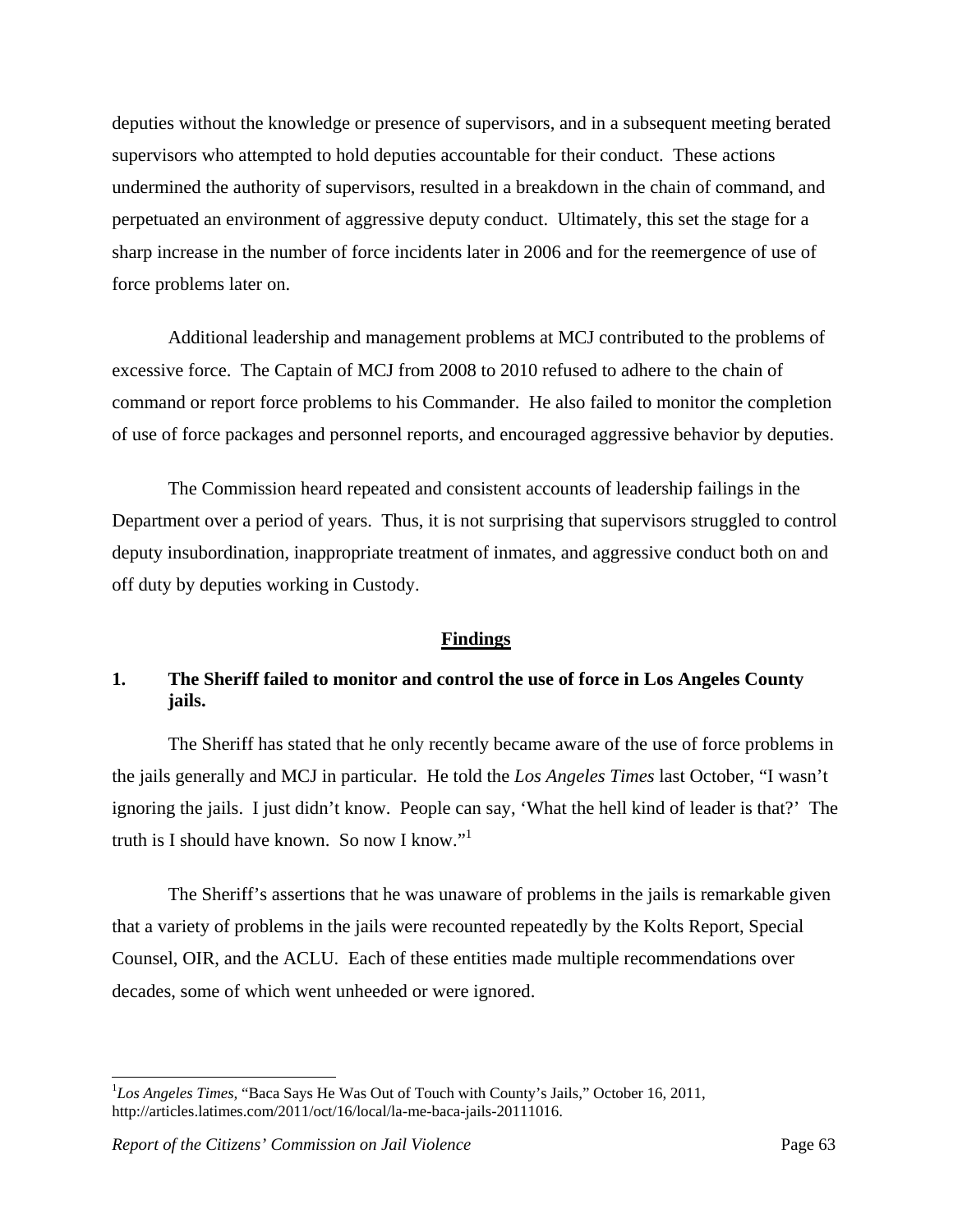Although Sheriff Baca has admitted that he was aware of problems with the excessive use of force in the jails following the December 2010 fight among deputies at the Quiet Cannon restaurant, it was not until almost a year later, in the fall of 2011 -- after the latest ACLU report, the *Los Angeles Times* articles on jail violence, more vigorous oversight by the Board of Supervisors, and a court decision that the Sheriff could be held personally liable for problems in the jails -- that he became engaged in overseeing the jails. Before these public events shined an unflattering light on the Department, the Sheriff failed to heed multiple warnings, ask probing questions, implement recommended reforms, or apparently review available data that disclosed the extent of the problem of excessive force in the jails.

 If a chief executive officer in private business had remained in the dark or ignored problems plaguing one of the company's primary services for years, that company's board of directors likely would not have hesitated to replace the CEO. Dismissal is not an option, of course, when talking about an elected public official. But the Commission was disturbed by the Sheriff's "don't elect me" response to a question about how he should be held accountable for the troubling history of the jails under his watch. His statement seemingly reflects a lack of genuine concern about and acknowledgement of the severity of the problem.

# **2. LASD senior management failed to investigate the excessive use of force problems at MCJ.**

 The Sheriff has criticized his management staff for failing to inform him of problems in MCJ and "insulat [ing] him from 'bad news."" In that vein, he recently told the Board of Supervisors that "a particular Assistant Sheriff knew all the issues that were exposed in the newspapers, and that individual got involved with it, and tried to resolve it, didn't resolve it my way, and this is my point about not knowing." But he also has acknowledged that it was *his* responsibility to ensure that he had the information he needed to monitor conditions in the jails. Without absolving the Sheriff of responsibility, the Commission agrees that the Department's senior leaders failed to identify, investigate or address the problems in the jails.

 Undersheriff Paul Tanaka, who served as the Assistant Sheriff in charge of Custody between 2005 and 2007 and had oversight responsibility for the jails, repeatedly claimed that no one ever told him about problems of excessive force in the jails before last fall, and that he had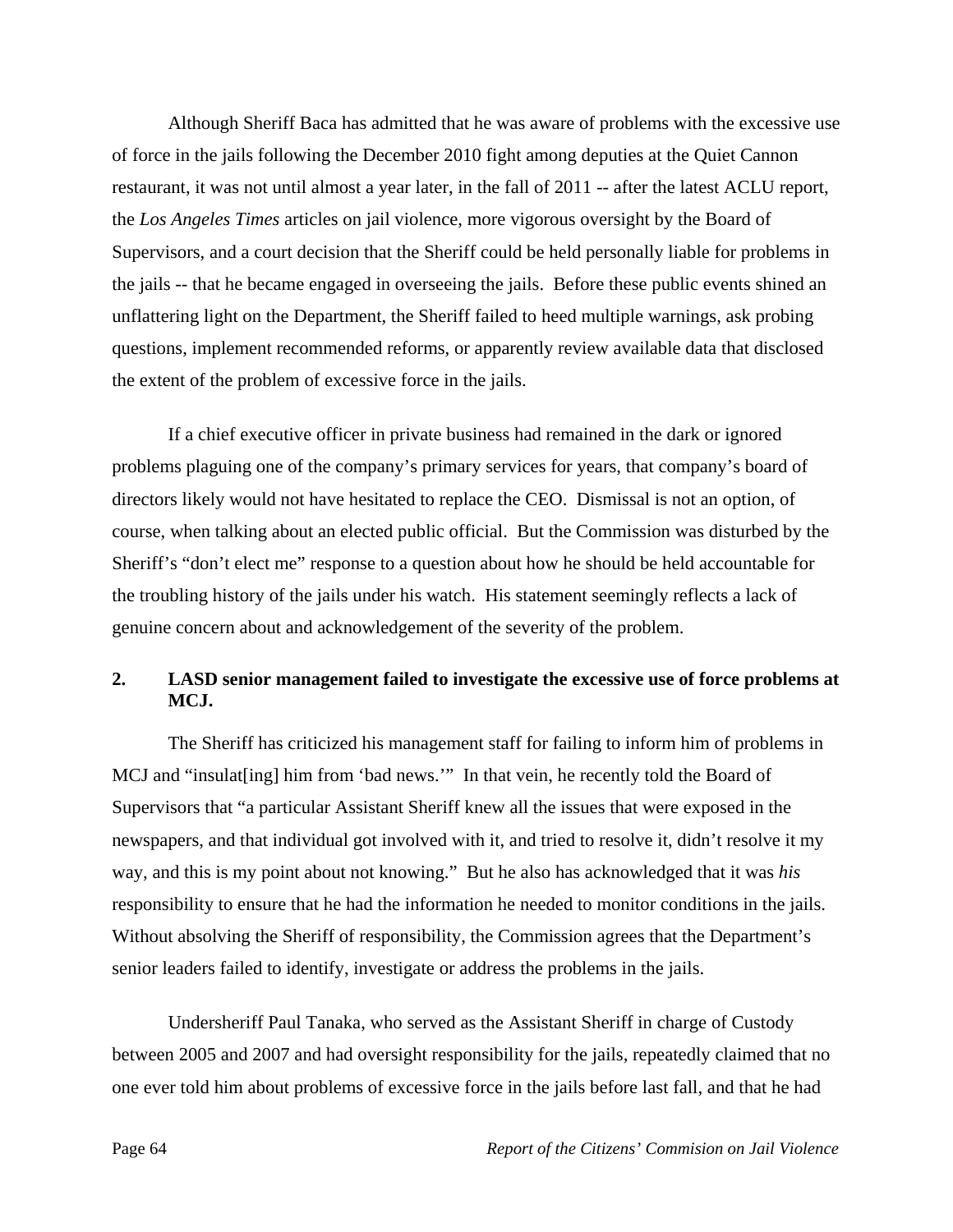been "caught by surprise to the extent the problem existed." In recent testimony before the Commission, Tanaka maintained that he was unable to recall any criticisms or concerns about the jails that had been raised by his subordinates, or detailed in numerous OIR and Special Counsel reports, LASD memoranda and media accounts. He professed a lack of knowledge of force problems at MCJ, even in the face of sworn deposition testimony by former MCJ Captain John Clark that Clark proposed a plan to rotate deputies among floors at that facility to address concerns stemming from problem deputies and excessive force. Tanaka insisted that when Clark identified the existence of "problem" deputies, Tanaka never sought to determine the nature or cause of these problems. Tanaka did, however, acknowledge to the Commission that if he had been more diligent about monitoring excessive force when he was Assistant Sheriff for Custody, the Department would not be grappling with the issue today.

 The lack of knowledge expressed by Tanaka reflects a high ranking Department official who was out of touch with, or ignored, pervasive problems in a jail system that was directly or indirectly under his command.

 These leadership failures were not limited to Tanaka. The Assistant Sheriff for Custody from 2007 through 2010, Marvin Cavanaugh, and the Chief of Custody Operations through 2012, Dennis Burns, also failed to alert the Sheriff to excessive use of force in Custody that occurred under their watch. The Sheriff has advised the Commission that Cavanaugh "opted to not become involved" in what the Sheriff now describes as a failure by MCJ Captain Dan Cruz to follow the directives of his Commander from 2009 to 2010. Although Chief Burns and Assistant Sheriff Cavanaugh were aware a considerable spike in the use of Significant Force at MCJ in early 2010, it does not appear that either of them brought this fact to the attention of the Sheriff.

 Former Commander Robert Olmsted has testified that he alerted Chief Burns, Assistant Sheriff Cavanaugh, and Undersheriff Tanaka (who was then the Assistant Sheriff for Patrol) to the problem of excessive force at MCJ, but that each ignored his concerns. Olmsted was so concerned by the rising use of force at MCJ that he directed two Lieutenants from outside of MCJ to conduct independent reviews of force packages and deputies who had used force on a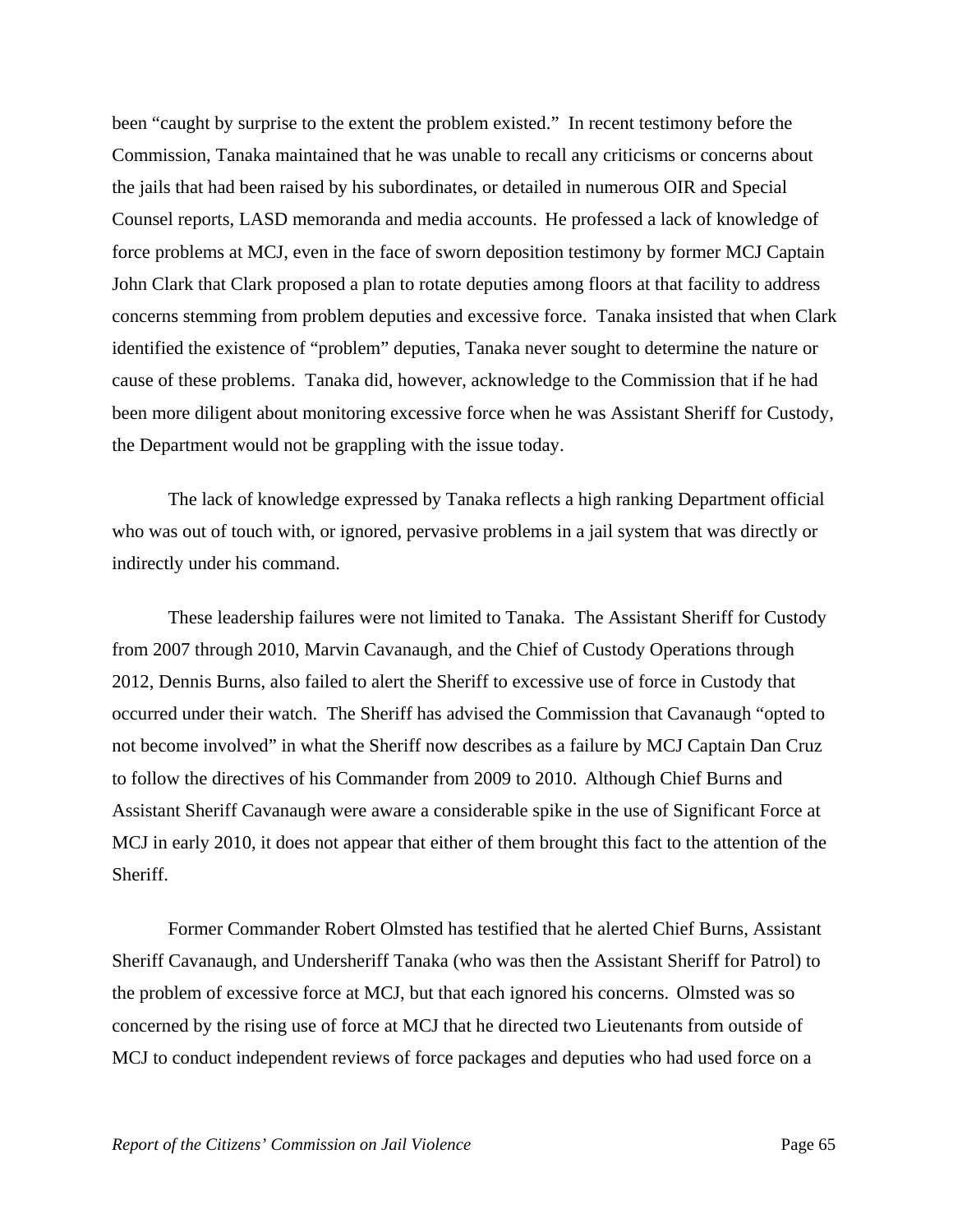large number of occasions.<sup>2</sup> Although Tanaka and Cavanaugh both acknowledge meeting with Commander Olmsted to discuss issues at MCJ, they each contend that Olmsted never mentioned the excessive force issues about which he was so concerned. That these officials would be unaware of their own subordinate's concerns about the increasing use of force at MCJ - concerns that were confirmed by internal Department memoranda and force trend data -- is troubling.

The failure by Department leaders to alert the Sheriff to the rising number of force incidents at MCJ is consistent with a reported tendency of some senior managers to insulate the Sheriff from bad news. The Sheriff has admitted that this is a problem. Weekly Executive Planning Committee ("EPC") meetings -- typically attended by the Sheriff, Undersheriff, Assistant Sheriffs and Division Chiefs -- give senior managers an opportunity to brief the Sheriff on important issues throughout the Department. Before the Sheriff arrives for the EPC meeting, there are "pre-meetings" at which, until at least last year, the Undersheriff and Assistant Sheriffs decided what would and would not be discussed with the Sheriff. Some individuals who have attended the meetings have told the Commission that they observed a hesitance to bring bad news to the Sheriff, and both the Sheriff and the Undersheriff testified that they do not recall a single discussion at any EPC meeting of excessive force in the jails or of the reports commissioned by Commander Olmsted.

 These managers cannot, alone, be blamed for their silence. A leader who does not want to hear about problems will not be told of them by those who work under him, and this appears to be the case here. Rather than encouraging staff to inform him of force issues and insisting that actions be taken, the Sheriff has stated that he remained ignorant of these concerns until public events forced them to his attention.

l

 $2$ Those analyses revealed an array of concerns, including that there were 42 deputies with more than 10 force incidents over a two year period of time.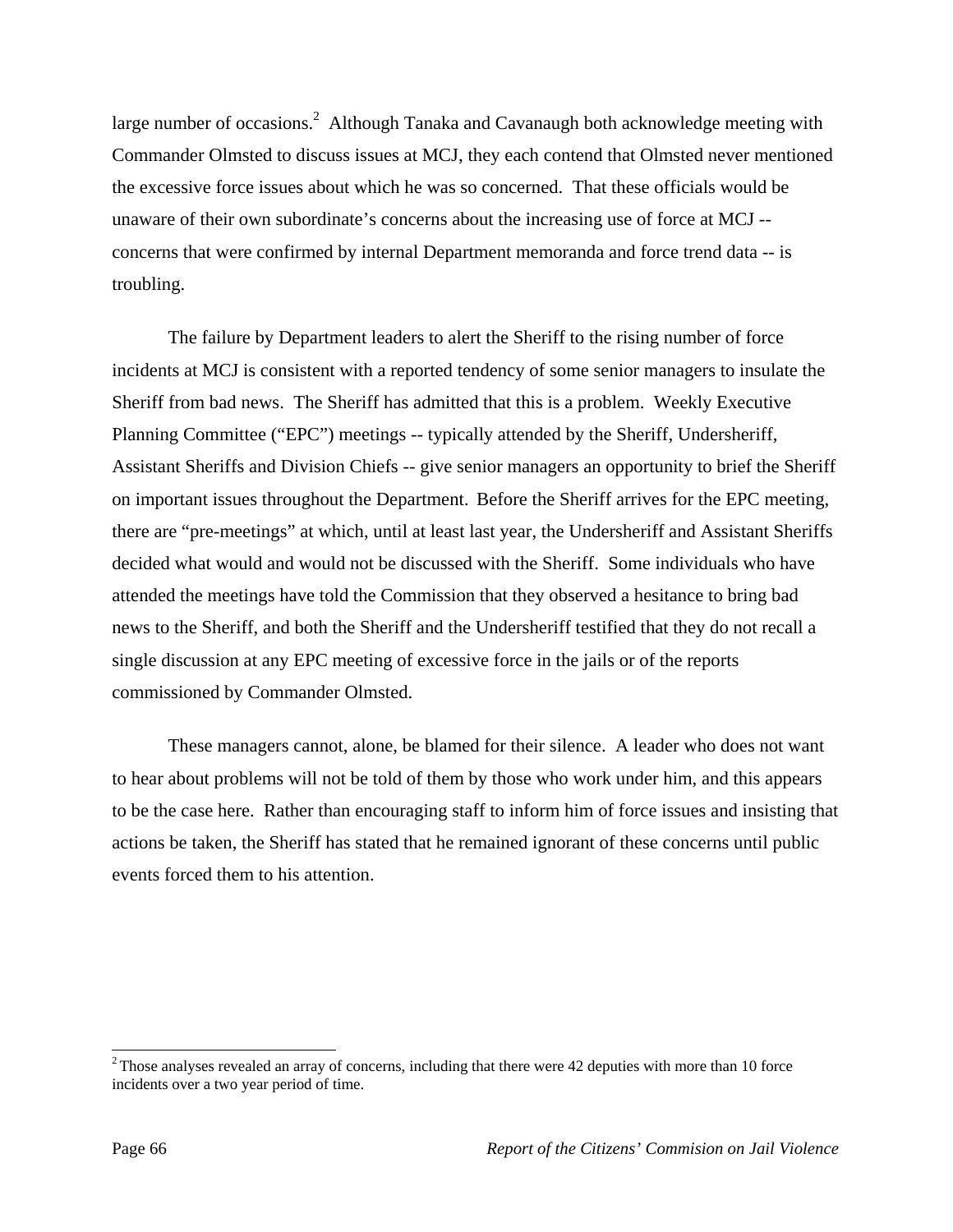## **3. LASD management has known about and failed to address the longstanding problem of deputy cliques.**

 As discussed in the Culture Chapter, the Department's leaders have been aware of the problem of deputy cliques for years. Until recently, the focus was primarily on the Patrol side. One of the earliest known cliques was the Lynwood Vikings, which later morphed into the Regulators based out of Century Station. The Sheriff was aware of the Regulators dating back at least to 2004, when then Undersheriff William Stonich wrote a memorandum to the Sheriff detailing the activities of the group and recounting an unhealthy climate at the Station that included refusals by deputies to talk with IAB investigators and allegations of in-house extortion.

 In October 2007, Commander Willie Miller drafted another detailed memorandum to Sheriff Baca regarding the existence and activities of the Regulators. Commander Miller informed the Sheriff that the Regulators' philosophy is to "run the Station as a subculture faction…[and] not respect rank."

 There was a similar problem with deputy cliques at MCJ that, based on documents reviewed by the Commission, were known to management in the Department as far back as 2004, if not earlier. These problems became more severe as deputies started spending many years in their positions, becoming bolder and less responsive to supervision. Captain Clark attempted a number of methods to combat the formation of cliques, including counseling and training. When these efforts failed, he developed the rotation plan that was vetoed by Tanaka at the behest of MCJ deputies.

 It was not until after Captain Cruz was transferred from MCJ in December 2010 that MCJ finally instituted a rotation policy to deal with deputy cliques. By this time, the problem of deputy cliques had already erupted during the infamous 2010 Christmas Party brawl in which deputies from the 3000 floor of MCJ were involved in a fight with other deputies at the Quiet Cannon restaurant. Six of these deputies were later terminated. This time there was no deputiesonly meeting or executive veto of the rotation policy.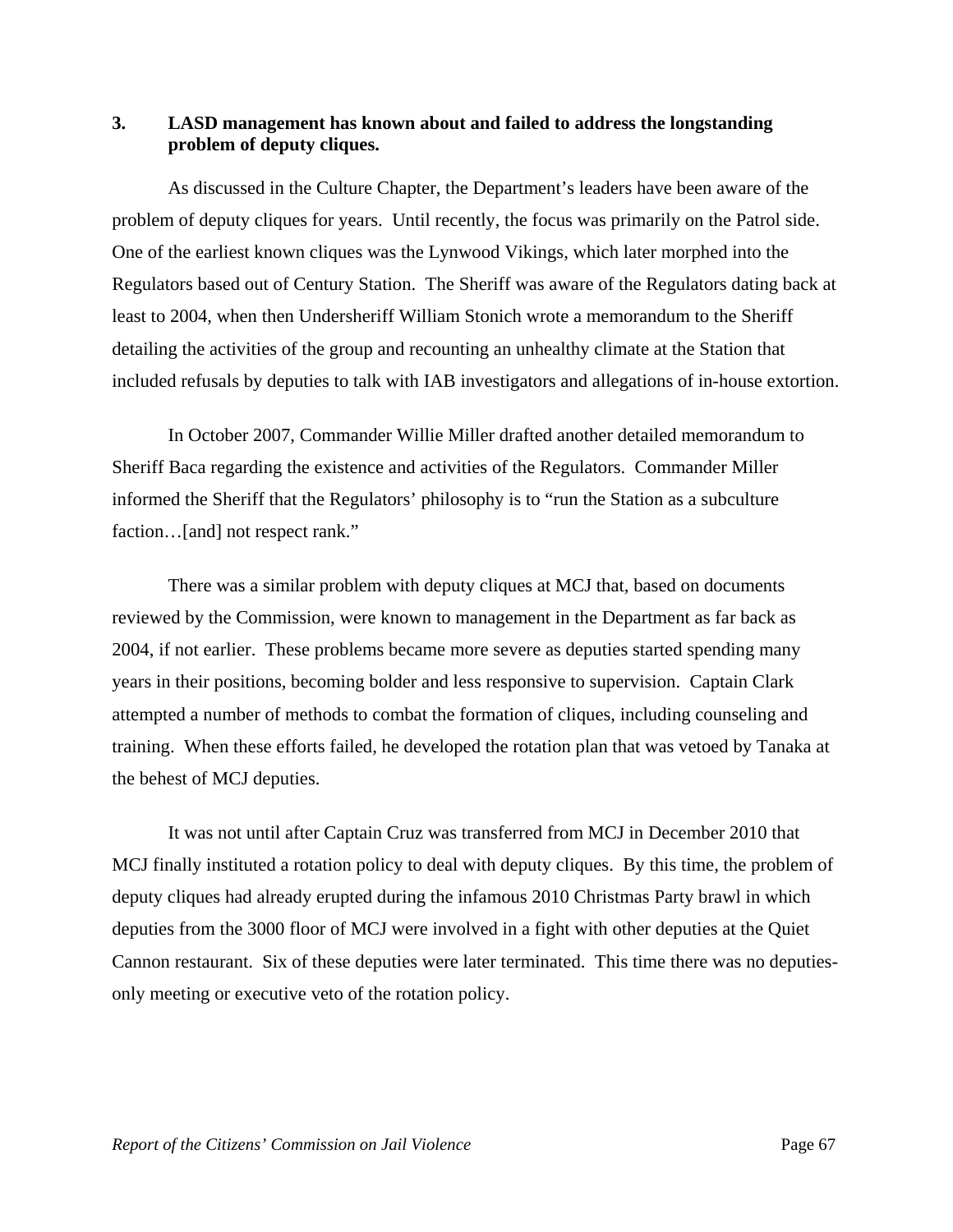**4. The Undersheriff has made statements and engaged in conduct that are inconsistent with the Department's Core Values and that have undermined the authority of IAB and supervisors to address deputy misconduct.** 

 Numerous witnesses and experts have stressed the need for Department leadership to articulate their expectations from deputies and supervisors with regards to the use of force. A clear and consistent message that deputies are expected to operate within the law and that excessive use of force will not be tolerated is integral to the establishment of an ethical, wellfunctioning jail culture and force policy. But senior LASD leaders have not always conveyed this message.

 Undersheriff Tanaka has made a number of statements that the Commission finds deeply troubling because they convey the wrong messages to Department personnel about the nature of their work and the Department's willingness to hold them accountable for misconduct.

 For years, the Undersheriff has given speeches throughout the Department encouraging deputies to "work in the grey area." His comments have been interpreted by law enforcement personnel -- both within LASD and in other agencies -- as meaning that deputies should engage in activities that are on the border of right and wrong or that they should bend the rules and go over the line as long as they do not get caught. These messages directly contravene the Core Values the Sheriff seeks to promote within the Department.

 The Undersheriff has provided varying explanations for what he meant by working "in the grey." As the Undersheriff acknowledged in his testimony before the Commission, he had explained in an interview with Commission staff that the "grey area" merely referred to the area between the law and what is morally right, which he described as the "level playing field." In advance of his testimony before the Commission, the Undersheriff sent a Department-wide email offering a different interpretation of "working in the grey area." In that email, he cast the term "grey area" as the discretionary authority given to a law enforcement officer to decide, for example, whether or not to issue a traffic ticket to a speeding motorist.

 Sheriff Baca acknowledged in his testimony that there is no "grey area" in law enforcement. Even Undersheriff Tanaka, in his Department-wide email, acknowledges that "the term 'grey area' can be easily misinterpreted by those that choose to do so." Yet it took years for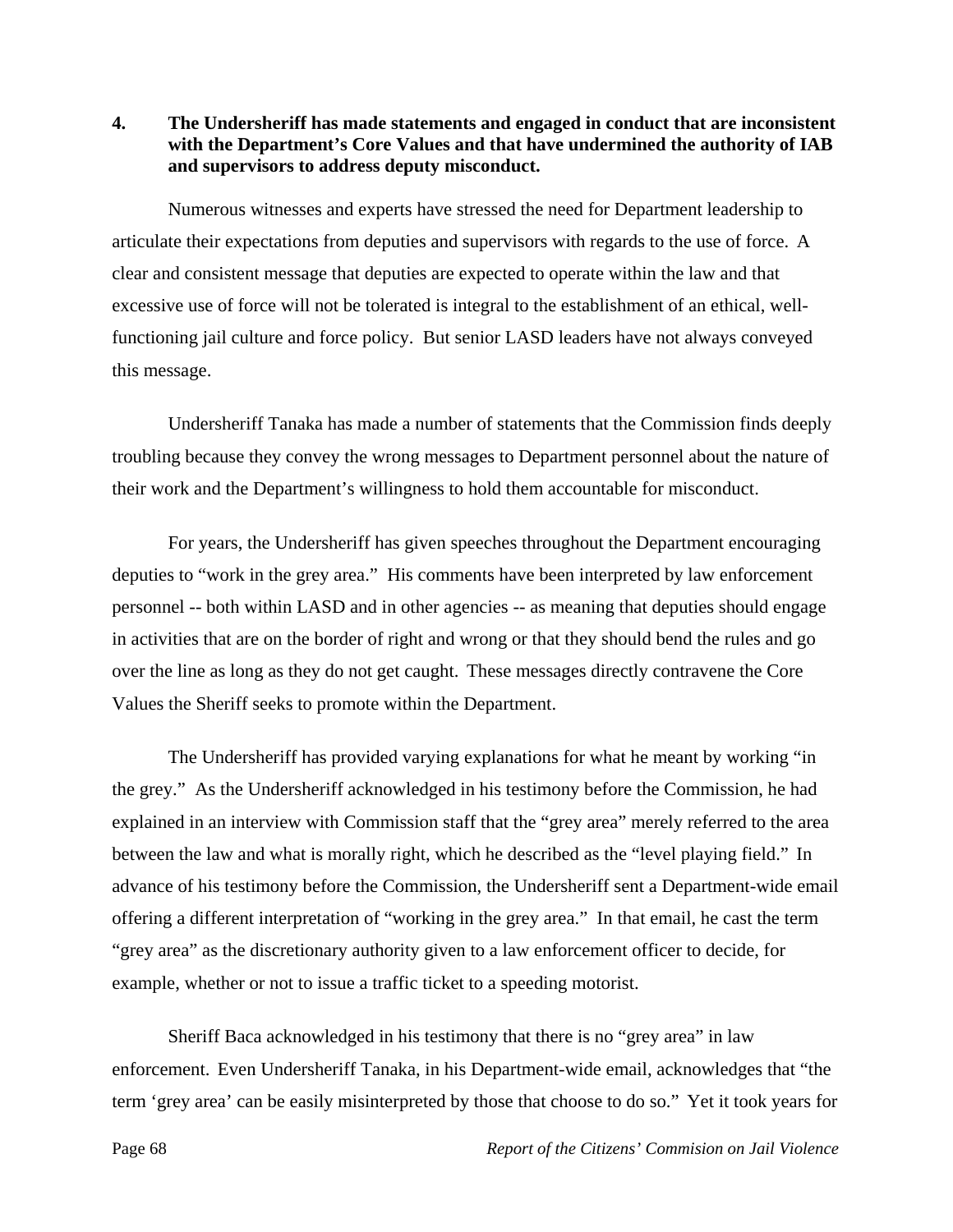him to clarify his message, and he did so only on the eve of his testimony before the Commission.

 Undersheriff Tanaka has made other troubling statements encouraging deputies to be aggressive. In a memorandum to the Chief of Region III, the Captain of Century Station documented a talk that then-Assistant Sheriff Tanaka gave at the Station in June 2007, at a time when the Station was in the throes of dealing with a group of deputies who called themselves the "Regulators." At the meeting, Tanaka reportedly instructed the deputies to "function right on the edge of the line" and "be very aggressive in their approach to dealing with gang members." He has neither disputed nor provided an explanation for these comments.

 At the same Century Station meeting, according to the Captain's memorandum, Tanaka also made comments that undermined the credibility of IAB and the authority of supervisors to hold deputies accountable for misconduct. The memorandum reflects that he told personnel at the Station that supervisors should not "be so hasty in putting 'cases' on deputies" when allegations of deputy misconduct arise. He cautioned that he "would be checking to see which Captains were putting the most cases on deputies and he would be putting a case on them."<sup>3</sup> These remarks were made at a time when problematic deputies had been administratively transferred to address a troubling "subculture" at the Station.

 These incidents closely parallel Tanaka's intervention and undermining of leadership at MCJ in 2006. Several witnesses told the Commission about a meeting Tanaka held with supervisors at MCJ in 2006 after he had vetoed the Captain's proposal to rotate deputies among jobs to address the problems of excessive force and deputy cliques. The witnesses reported that Tanaka called supervisors who tried to maintain discipline at MCJ "dinosaurs," and told them that they needed to "coddle" the deputies and leave them alone.<sup>4</sup> At one point in the meeting, he berated a supervisor for purportedly referring to the deputies as "gang members" and harshly shut down the Captain's attempt to respond to his criticisms.

 While Tanaka claimed to have little recollection of the precise details of either this meeting or an earlier deputy-only meeting, his statements and tone had a strong impact on those

<sup>&</sup>lt;sup>3</sup> Undersheriff Tanaka testified before the Commission that he did not recall making these statements.

<sup>&</sup>lt;sup>4</sup> Although Undersheriff Tanaka denies that he used the term "coddle," he recalled the "dinosaur" reference.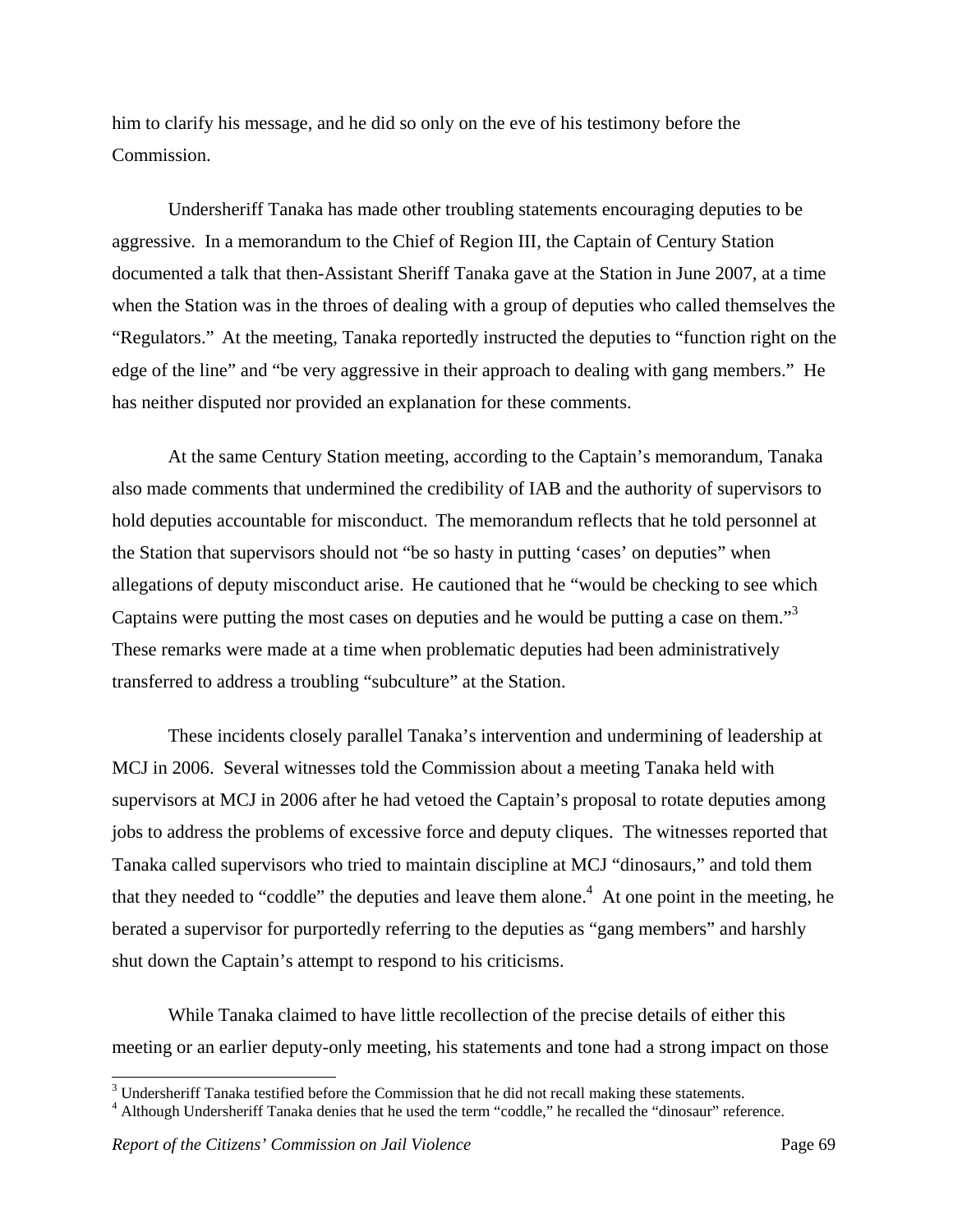in attendance and reportedly gained notoriety in other parts of the Department. One Lieutenant described the meeting as "one of the most uncomfortable experiences" in his life. Another supervisor who testified before the Commission took Tanaka's comments as an abdication of the Department's duty to supervise its deputies: "I felt like I might as well take my stripes off because how were we going to supervise deputy personnel."

 Undersheriff Tanaka also has undermined the credibility of IAB on more than one occasion. The Commission heard about a meeting in 2009 with a member of IAB when Tanaka stated that he "hates" IAB. According to the testimony of Captain Patrick Maxwell, the Undersheriff made similar statements at a meeting at Norwalk Station, where he opined: "we have 45 [IAB investigators]. In my opinion, that's 44 [expletive deleted] too many." And as reflected in the memorandum prepared by the Century Station Captain, Tanaka told deputies there that he "didn't like Internal Affairs Bureau and the way they worked."

 Despite these accounts, the Undersheriff denies that he dislikes IAB and maintains that he is simply critical of its process, which he believes can take too long and leaves a cloud over the heads of those under investigation. He also believes that IAB has mistreated certain individuals under investigation. He has, however, been unable to explain why he found it necessary to publicly criticize IAB during talks with deputies at various Stations rather than addressing these concerns with IAB leadership directly.

## **5. Several key Department leaders ignored deputy aggression and discouraged discipline at Men's Central Jail.**

 Several witnesses described incidents that exemplify a lax attitude toward deputy aggression and discipline at MCJ. As noted above, witnesses recounted the meeting in early 2006 where Tanaka told supervisors that they needed to "coddle" the deputies and to generally "stay out of the way" of the deputies and let them "do their thing." Dan Cruz, who was the Captain of MCJ from 2008 through 2010, told others that Tanaka gave him direct orders to "take care of the deputies" even though Tanaka was no longer the Assistant Sheriff for Custody. Accordingly, Cruz encouraged then-Lieutenant Bornman to "not spend too much time" investigating deputy misconduct and allegations of excessive use of force. Such messages were not limited to private communications. In a speech at a Christmas party in 2009, Cruz jokingly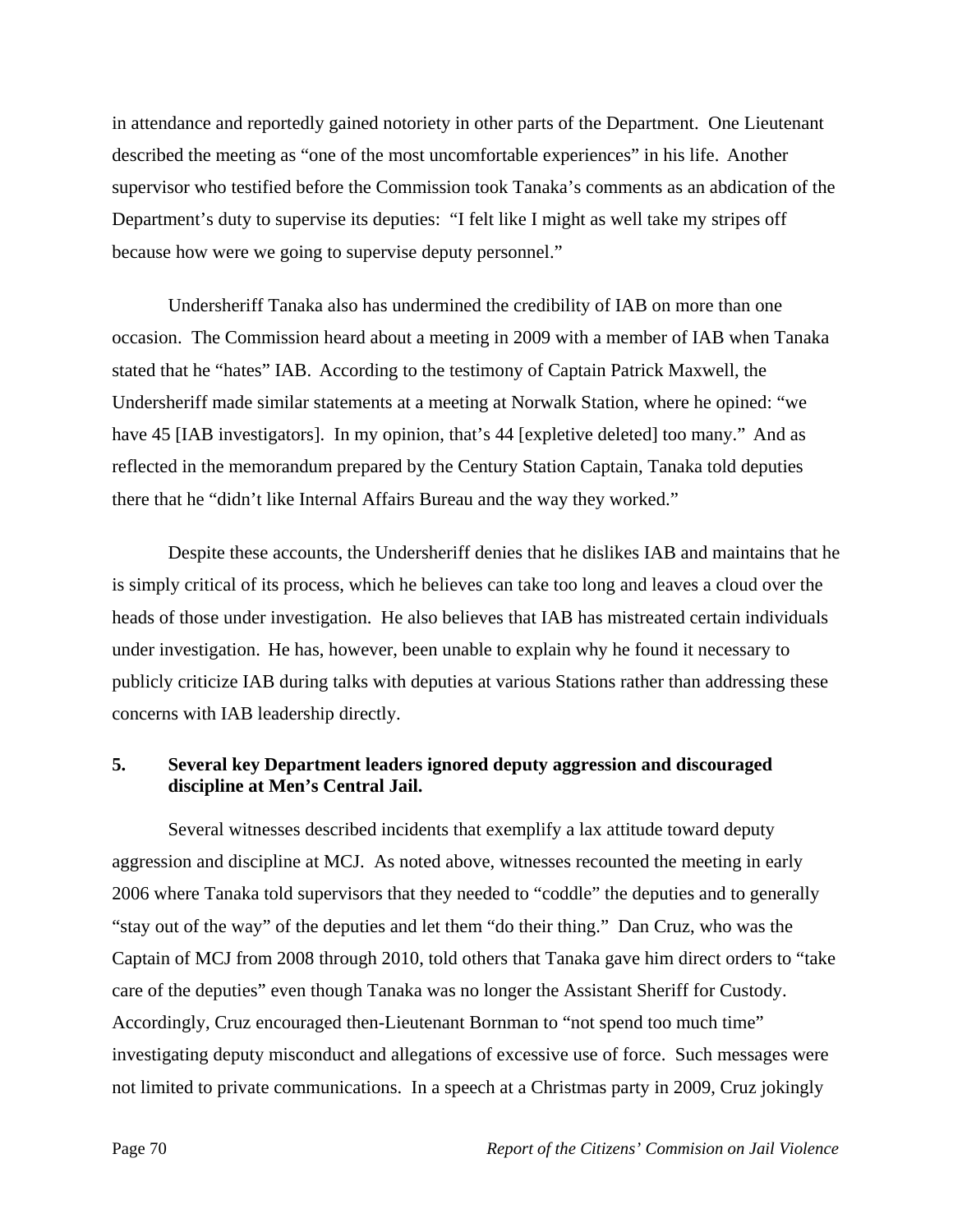reminded deputies not to hit inmates in the face, presumably to avoid visible injuries. That the Captain was openly making jokes about inmate abuse reflects a troubling nonchalance toward a serious problem.

 One noteworthy example of Cruz's attitude toward deputy misconduct and discipline involved an incident caught on video where several deputies severely beat an inmate while the inmate was lying on the ground. After viewing the video, which captured an excessive use of force in violation of Department policy -- including one deputy inflicting "knee drops onto the [inmate's] upper torso, head/neck area" while the inmate was face down on the ground -- Cruz remarked that he saw "nothing wrong" with the deputies' conduct and the force used. Notwithstanding Cruz's observations, these deputies were eventually disciplined, and one deputy was terminated, for this incident.

 Even when force incidents were investigated, they were not necessarily escalated to the proper levels of review. In 2010, OIR reviewed a number of MCJ force packages and found that several force incidents reviewed at the unit level should have been escalated to a higher level of review based on severe injuries to the inmate such as broken bones or other triggering factors. OIR also found it troubling that most of the unit level reviews determined that the force used was within policy and that virtually no force incidents were escalated to IAB for administrative review.

 In 2009, a county official responsible for jail oversight met with Captain Cruz to inform him that, based on a close review of MCJ force packets, deputies on the 3000 floor were involved in an unusually high number of force incidents. Captain Cruz agreed to look into transferring the deputies to other assignments, but weeks later he had not done so.

 This lax attitude towards deputy aggression and discipline extended to off-duty incidents. On one occasion, a number of off-duty MCJ deputies were involved in a bar fight with civilians. One deputy punched a woman in the face, and another allegedly pulled out his gun. During the administrative investigation, Captain Cruz told Lieutenant Bornman "don't look too hard." And when it was brought to Cruz's attention that the one-year statute of limitations on administrative investigations was about to expire, Cruz responded: "Oh, well, if it drops dead, it drops dead,"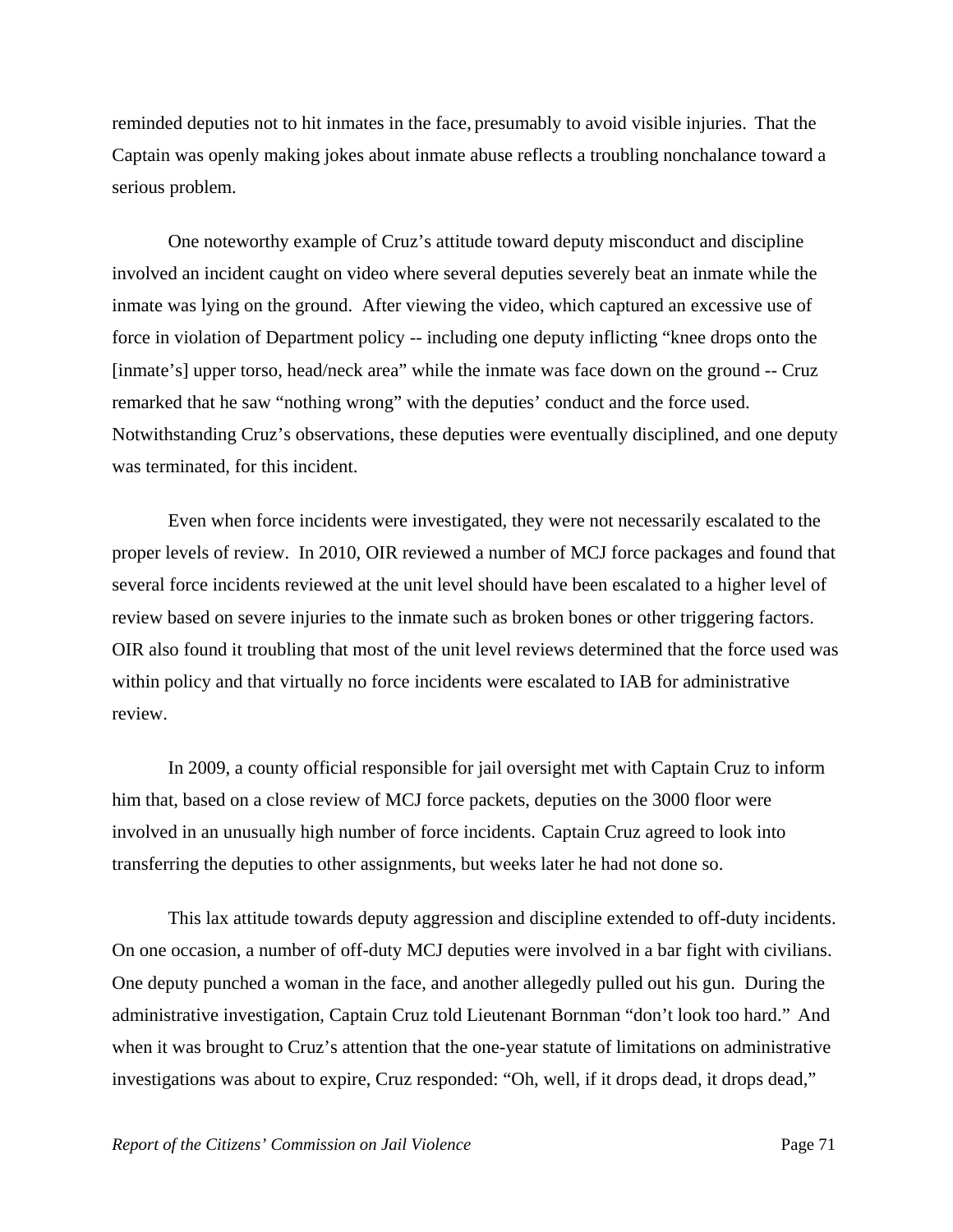reflecting a lack of concern that the deputies might go unpunished. Ultimately, Bornman pursued the matter and the deputies involved were disciplined.

 After Cruz replaced Olmsted as the Captain of MCJ in April 2008, the incidents of use of Significant Force increased dramatically until the fall of  $2009$ .<sup>5</sup> In addition, the number of fractures went from three during Olmsted's 15-month tenure to 13 in Cruz's first 21 months as Captain of MCJ. The increase in force incidents was concentrated on the old side of the jail, with the biggest jumps on the 3000 and 4000 floors.

 Senior management was aware of the problems with Captain Cruz's management, but they took no action. On several occasions, Commander Olmsted went directly to Chief Burns to point out that Cruz had found use of force incidents "in policy" when they clearly were not. Bornman similarly brought to Burns' attention the multitude of late reports, missing force records and files and other delinquent paperwork and system breakdowns he had observed. Olmsted testified that Burns' response to his concerns was that one Commander "can't change the culture" at MCJ and that Olmsted should simply "let Cruz fail."

 When it became clear that Burns was unable or unwilling to address these issues, Olmsted approached Burns' superior, Assistant Sheriff for Custody Cavanaugh. Olmsted testified that he presented Cavanaugh with a large stack of documents reflecting morale issues, force concerns (including a spike in the number of inmates with broken bones as a result of force incidents) and Cruz's noncompliance with Olmsted's orders. According to Olmsted, Cavanaugh responded that he was powerless to make changes absent the support of Tanaka, who was then Assistant Sheriff for Patrol. Cavanaugh disputes this account; he has told Commission staff that Olmsted generally discussed his disagreements with Cruz without specifying the nature of those disagreements.

 Olmsted met with Tanaka a week later to discuss his concerns about excessive force at MCJ. As noted above, Tanaka claims that Olmsted never mentioned the problems of excessive force in MCJ -- the very issue at the heart of Olmsted's concerns, the subject of memoranda

<sup>&</sup>lt;sup>5</sup> Use of force incidents at MCJ had decreased from 367 in 2006 to 273 in 2007 under Olmsted. Force was down significantly on the 2000, 3000, and 4000 floors, areas that typically generate high numbers of force incidents. In fact, force decreased in every area of the jail except the hospital floor. Significant Force incidents jumped from 171 in 2008 to 258 in 2009, more than offsetting a decrease in Less Significant Force from 102 to 72.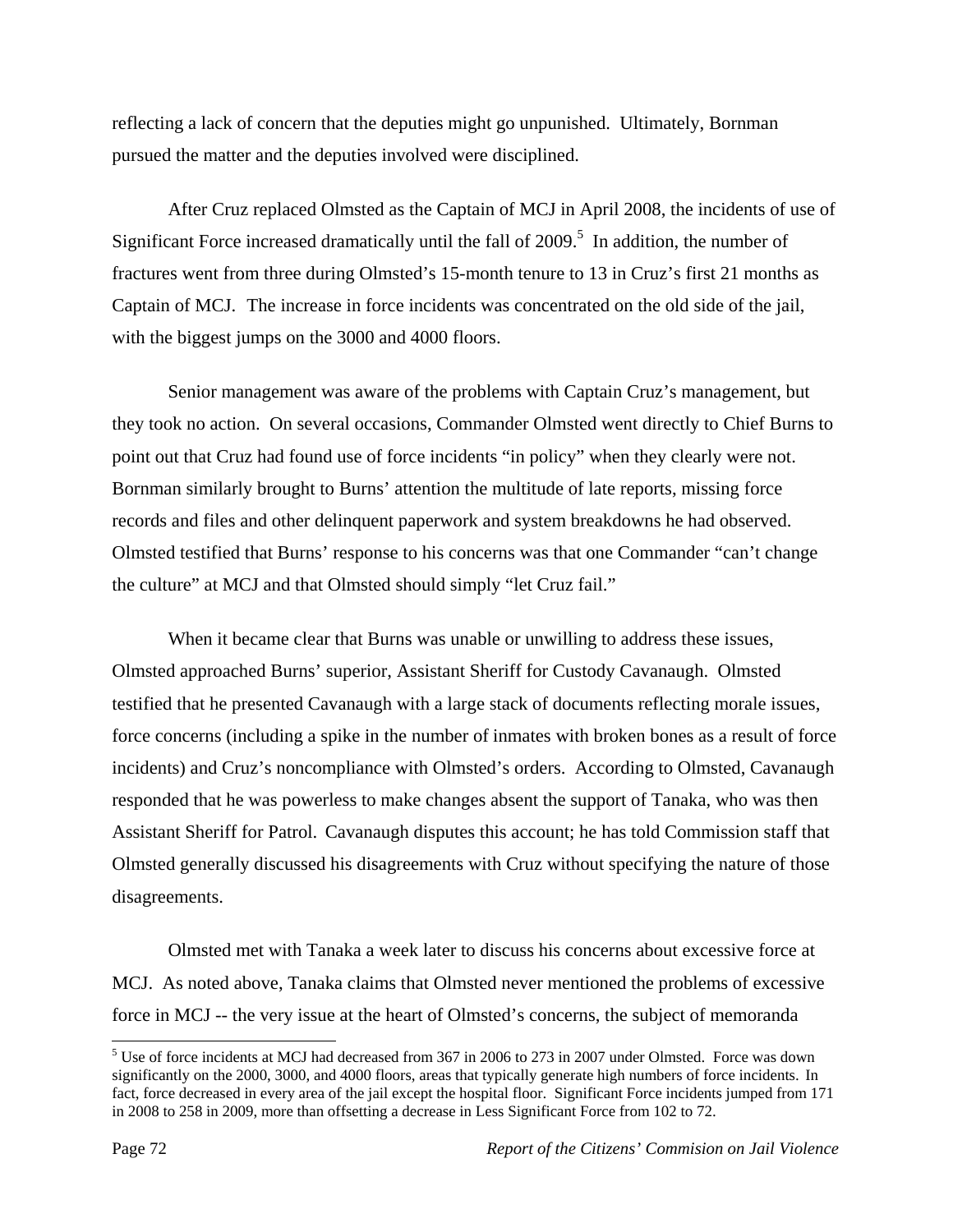prepared by high level jail supervisors, and the impetus for the meeting. Olmsted disputes Tanaka's testimony, and claims that Tanaka acknowledged in a subsequent meeting that there were problems with Cruz's leadership.Yet according to Olmsted, Tanaka's solution was to have Olmsted mentor Cruz with the help of a new Operations Lieutenant whom Tanaka had selected for MCJ.

 This plan did not succeed. Cruz did not form a mentoring relationship with Olmsted and instead resented Olmsted's hands-on management style. In his testimony before the Commission, Sheriff Baca noted that Cruz' dysfunctional relationship with Olmsted, which was known to the Assistant Sheriffs, was a key source of problems at MCJ. Moreover, the Sheriff testified that Cruz was "relieved" based on his failure to heed Olmsted's directives. Even in the face of all of these repeated problems and concerns, Tanaka, during his testimony before the Commission, described Cruz as a "good" and "acceptable" MCJ Captain.

 This inaction by high-level Department leadership is particularly troubling. Indeed, as one expert opined, "all a leader has to do is remain silent in the face of misconduct and you've become complicit in what happens next."

#### **6. There was a break-down in the chain of command at Men's Central Jail.**

 LASD management, and in particular then Assistant Sheriff Tanaka, encouraged deputies in the jails to undercut the chain of command, thereby weakening supervisory authority. Based on their interactions with Tanaka, many deputies believed that they could circumvent the chain of command at MCJ without any repercussions. As a result, there was a perception among some deputies that they did not answer to their direct supervisors and that, if they answered to anyone at all, it was to Tanaka. Not surprisingly, supervisors felt that their authority was undermined, making it difficult for them to dispense discipline and hold subordinates accountable.

 The starkest example of this problem stems from the events in February 2006 at MCJ. At the time, Captain Clark proposed to rotate deputies among job assignments within the jail to address a number of problems including the excessive use of force. The Commission was told that Captain Clark cleared the rotation plan with his Commander, the Chief of Custody Operations, and Employee Relations, and that it was also approved by then-Assistant Sheriff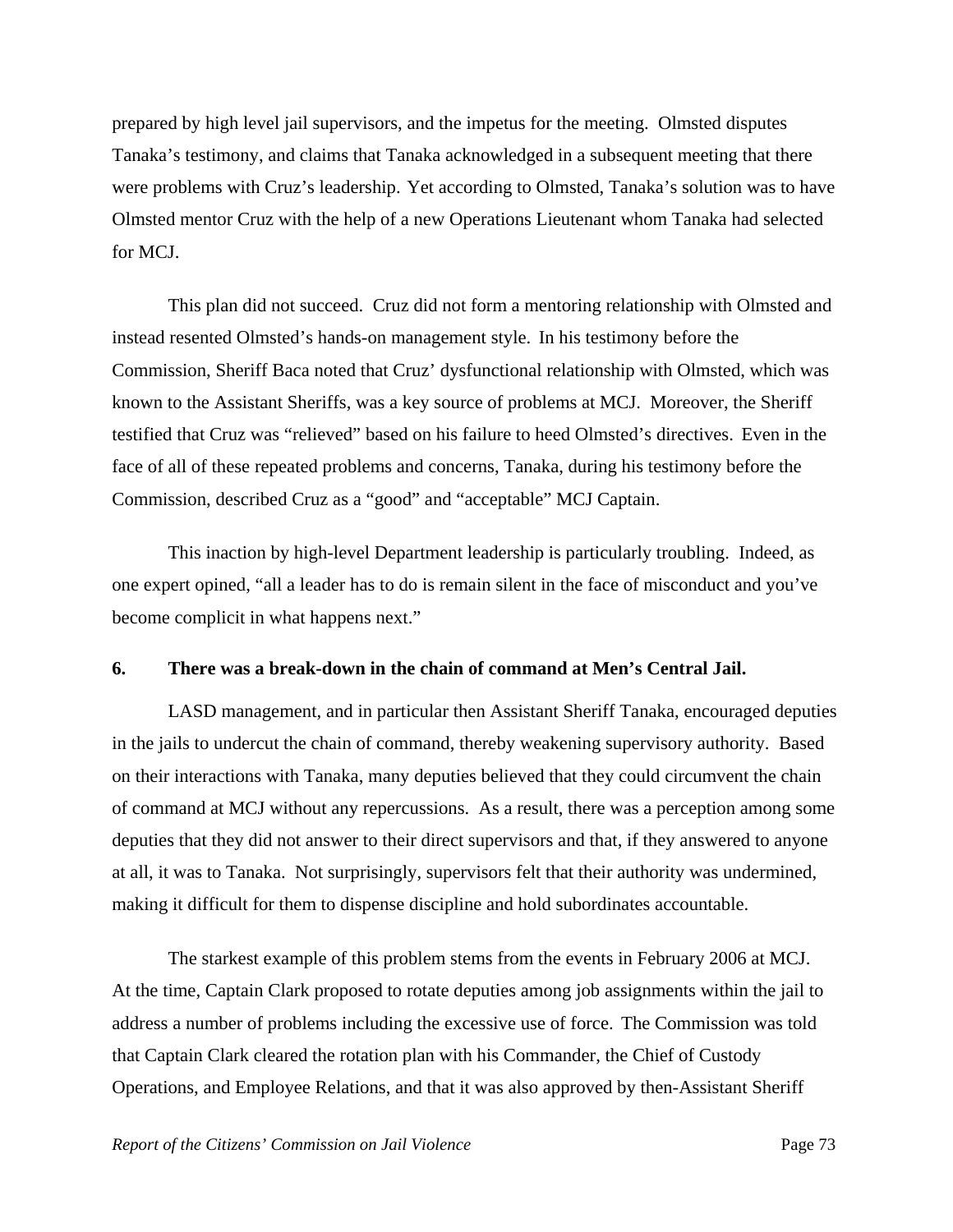Tanaka. Tanaka, however, claims to have been unaware of either the proposal or its approval by various Department leaders.

 After the rotation program was announced, MCJ deputies organized an email campaign to take their complaints directly to Tanaka, circumventing the Chief of Custody Operations, Captain Clark, and his Commander. Several hundred deputies sent identical emails to then Assistant Sheriff Tanaka that began: "When you recently met with us, you stated that if we had any problems with the management of Men's Central, we should contact you. Sir, we have a problem." The email went on to criticize the plan for forcing deputies at MCJ to "change work locations approximately every two months" and for moving deputies from "a particular floor."

 In response, then-Assistant Sheriff Tanaka held a deputies-only meeting to address complaints about the rotation policy. Prior to the meeting, Tanaka did not speak with Captain Clark about the rotation policy or even inform him of the meeting. Nor did he request a copy of the proposed policy or otherwise seek to ascertain the details of, or rationale for, the proposed rotations.

 Commission staff have not uncovered any written memorandum documenting what was discussed at the deputies-only meeting, but after it occurred, Tanaka met with Captain Clark and ordered him to revoke the new policy. Tanaka maintains that he vetoed the policy because he believed that it entailed rotating deputies "among shifts," which would have been a disruptive way of dealing with what he understood to be a few "problem" deputies. Notably, the deputy emails made no mention of a rotation of *shifts*, which would have been more disruptive of schedules and would certainly have been referenced in their complaints had it been proposed. In fact, Captain Clark's memorandum announcing the policy explicitly stated that all personnel "will remain on your assigned shift."

 After Tanaka vetoed the rotation plan, he appears to have had another meeting with deputies that further undermined the chain of command. At this meeting, the only supervisors present were three Lieutenants who had been hand-picked by Tanaka to work in MCJ to provide "leadership" while Clark was still the Captain of MCJ. Judging from when these Lieutenants were assigned to MCJ, this meeting apparently took place a few months after Tanaka vetoed the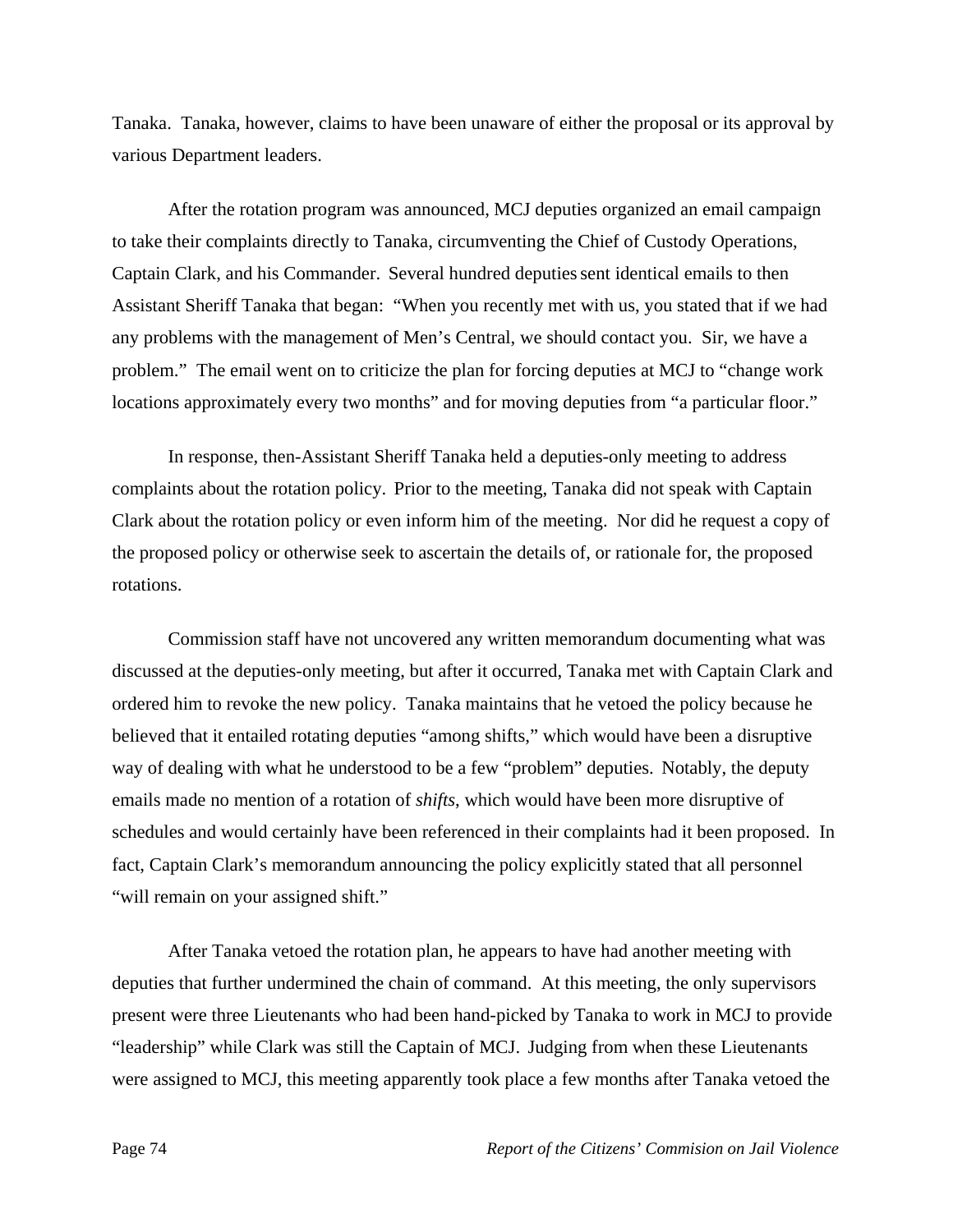rotation plan. The implication was that these three supervisors were "[Tanaka's] guys," and had a more direct pipeline to higher management than other supervisors. Indeed, Commission staff were told that another supervisor was asked to leave this meeting and that only Tanaka's handpicked Lieutenants were allowed to remain. Tanaka also met with the supervisors at MCJ after he vetoed the rotation plan and told them to "stay out of the way" of the deputies.

 Tanaka's actions undercut the chain of command and undermined the authority of jail management to supervise line deputies. This was particularly problematic at MCJ because of its large number of young Sergeants and Lieutenants, many of whom were in their first supervisorial position with the Department and were supervising deputies who had worked in Custody far longer than their supervisors (see discussion in the Personnel Chapter). The deputies, well aware of this discrepancy, often believe that they are the ones in control of the jail and that they do not need to take instructions from newer, less experienced supervisors about how to do their jobs.

 Worse, some supervisors in the jails work in Custody because of their poor performance in Patrol assignments. The Department has in the past moved individuals whom they believe are not performing well to Custody, sometimes as punishment and sometimes to keep them out of the public eye. As a result, the jails have been a place for inexperienced and ineffective supervisors, creating an environment where new deputies look to senior deputies rather than supervisors for their role models or mentoring. It is not surprising, then, that the deputies ignore their direct supervisors or undercut the chain of command by appealing to senior management.

 Circumventing the chain of command was not unique to deputies at MCJ. Captain Cruz told Lieutenant Bornman that he did not report to his direct supervisors, Commander Olmsted and Chief Burns, but rather to Tanaka. According to one witness, Cruz had an alarm installed on a side entrance to MCJ so that Olmsted could not enter the jail unannounced. And the Sheriff in his testimony before the Commission indicated that he "relieved Cruz of command [because] I was not going to have a captain tell a commander he ain't going to do something." In sum, there was a significant breakdown in the chain of command at MCJ that undermined the efforts of supervisors to hold deputies accountable and of managers to implement reforms to address the problems of excessive force.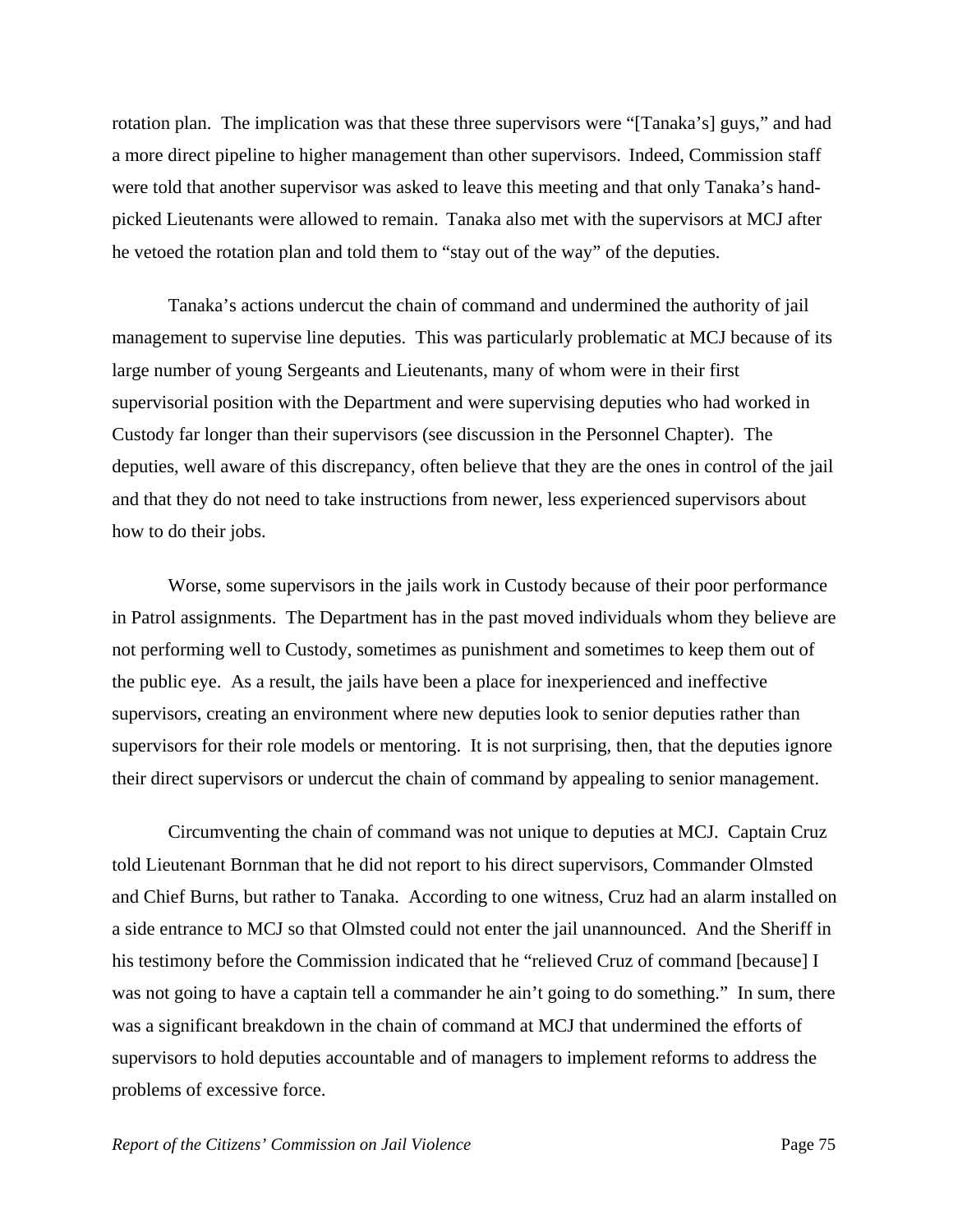## **7. The Sheriff has failed to hold senior management accountable for the excessive use of force in Los Angeles County jails.**

 The Sheriff has acknowledged that there was a serious problem with the excessive use of force in the jails and he has criticized his subordinates for failing to alert him to these problems. He has acknowledged that Undersheriff Tanaka should have told him about the mass emails from deputies that Tanaka described as "a sign of distress" at MCJ in February 2006, and has testified that "there is no grey area in the Sheriff's Department from my perspective." He has also acknowledged that Assistant Sheriff Cavanaugh abdicated his responsibilities "in a certain way" when he failed to address the conflict between Commander Olmsted and Captain Cruz.

 While the Sheriff has acknowledged these errors, he has taken no action to hold any of his senior managers accountable. Although the problems of excessive force in Los Angeles County jails clouded the tenures of Tanaka, Cavanaugh, and Burns, none of these individuals has been demoted or, to the Commission's knowledge, disciplined in any way.

 The Sheriff's explanation to the Commission is that he alone is accountable and it is his responsibility to fix the problems. As the Sheriff correctly observed, ultimately he is accountable to the voters of Los Angeles County who, as he said, can decide not to re-elect him if they are dissatisfied with his performance. But what is troubling about the Sheriff's testimony is the message that it sends to the rest of the Department. Undoubtedly, the Sheriff expects deputies and their supervisors to do their jobs, and they should be held accountable if they do not do so in an ethical, skilled and lawful manner. Yet, notwithstanding the acknowledged failings by senior management, Tanaka remains as Undersheriff, Cavanaugh remains as Assistant Sheriff for Patrol, and Burns was allowed to serve out his tenure and retire as Chief of Custody Operations six months after the Sheriff formed the CMTF. These decisions are admittedly within the Sheriff's sole prerogative. But the Commission is deeply concerned by the message conveyed to the entire Department when senior managers are not held accountable, especially at a time when Custody personnel are in need of strong leadership and a clear directive that accountability, exemplary behavior, and consequences for misconduct are to be taken seriously by all parts of the Department.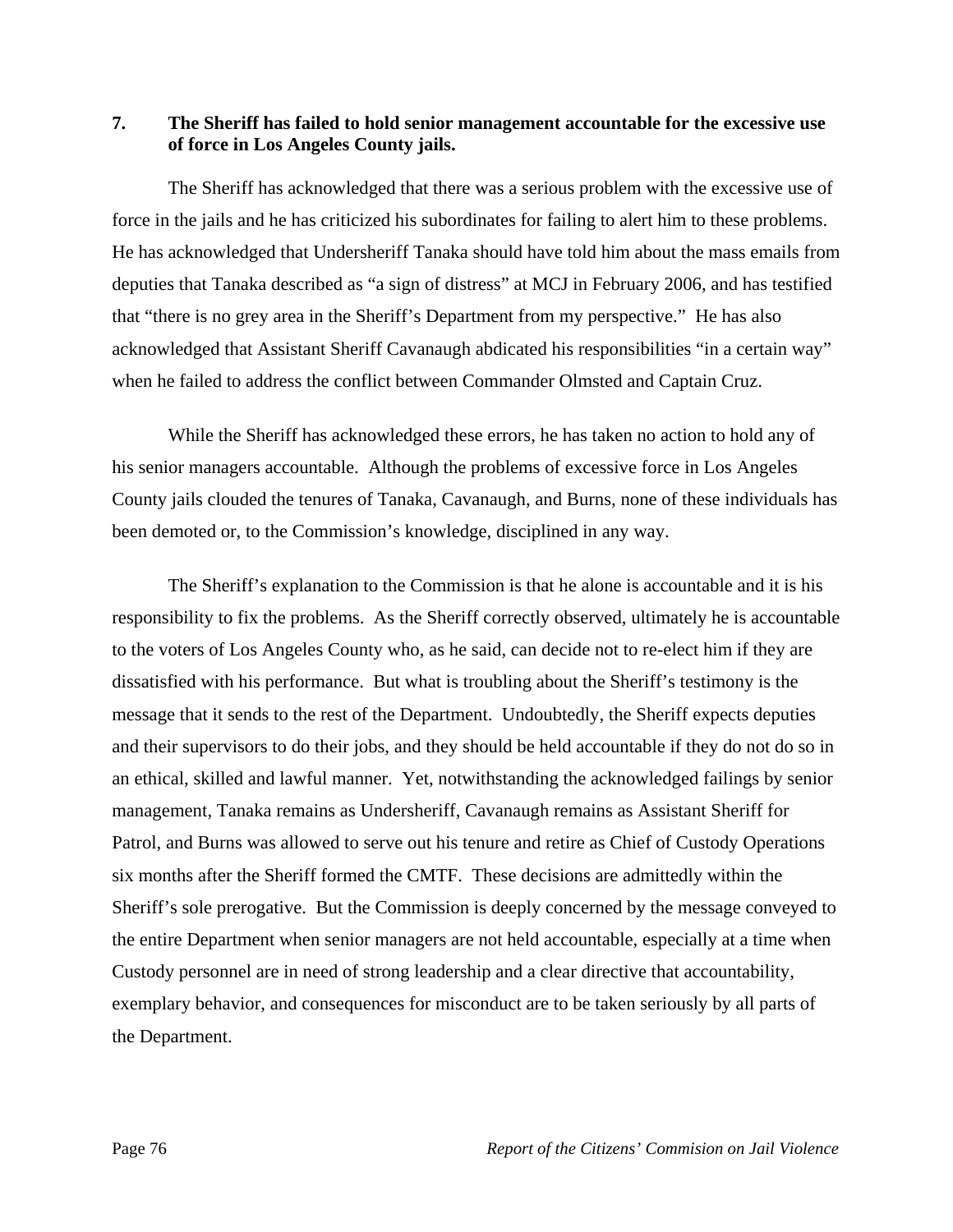## **8. The Sheriff's recent decisions reflect a lack of confidence in senior management's ability to address excessive use of force problems.**

 In response to the concerns regarding excessive force in the jails raised by the ACLU and the *Los Angeles Times*, the Sheriff created the CMTF to "cut through the bureaucracy," to reduce violence in the jails by changing the deputy culture, and to implement reforms and new training for jail staff.In response to the most serious issue facing the Department -- excessive force in the jails -- the Sheriff decided that he could not rely on his existing chain of command to solve the problems and implement reforms.

 The CMTF is comprised of five Commanders, eight Lieutenants, and eight Sergeants, along with assistants and support staff. The CMTF exists outside the normal chain of command that supervises the jails. It does not include, or report to, the Undersheriff, the Assistant Sheriff for Custody or the Chief of the Custody Division. Instead, it reports directly to the Sheriff. Its very existence reflects the Sheriff's lack of confidence in his senior management and his conclusion that the best way to improve the flow of information and implement reform is to circumvent the existing management structure. The Sheriff holds regular weekly meetings with the CMTF, which the Undersheriff generally does not attend. The Assistant Sheriff for Custody and the Chief of Custody Operations are usually present, although their attendance is more for informational than operational purposes since the Sheriff relies on the CMTF, not the chain of command, to carry out his directives.

 Although the CMTF has helped improve the flow of information to the Sheriff and implement important reforms, its structure threatens to perpetuate management gaps and further blur the lines of communication and responsibility. Indeed, one expert hired by the Sheriff to revise the Department's use of force policies noted that while he repeatedly interacted with the CMTF, he never met or spoke with the Chief of Custody Operations even though his work directly impacted the Custody Division.

 Recently, the Sheriff advised the Commission that he intends to seek \$10 million permanent in funding for the CMTF "to continue inspections in [the] Custody Division and throughout the entire Department." If this proposal is funded, the CMTF would, to an extent, be superimposed over the existing organizational chart, meaning that the Custody Division would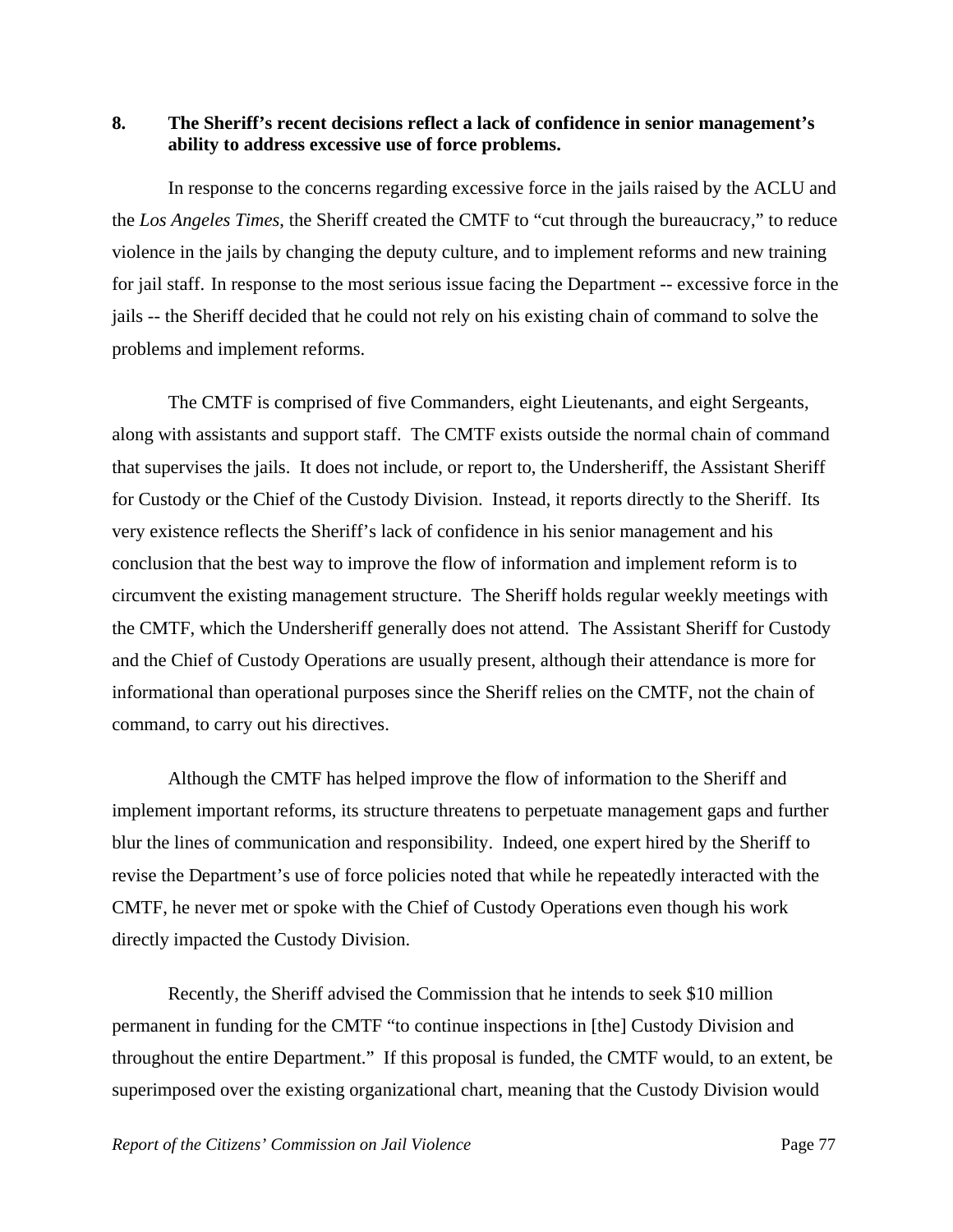have two sets of managers. This proposal would create a confusing and potentially dysfunctional organizational structure.

 Further evidence that the Sheriff has lost confidence in his senior management stems from his changes to the oversight of disciplinary decisions over the past year. In recent months, the Sheriff has shifted the reporting responsibilities of IAB and Internal Criminal Investigations Bureau ("ICIB"). Whereas these bureaus previously reported to the Undersheriff, they now report directly to the Sheriff.

 Similarly, the Sheriff modified the process for review of discipline in the Department after a recent incident in which a LASD supervisor threatened to run over a colleague with his car, and later pulled a gun on the individual. The Case Review Committee -- composed at the time of the Undersheriff and the two Assistant Sheriffs -- reduced the recommended discipline from demotion to a 15-day suspension. When the Sheriff learned of the more lenient discipline, he disbanded the Committee and replaced it with three Commanders who report directly to him. This is yet another decision that reflects the Sheriff's lack of confidence in the Undersheriff and high-level Department leadership.

# **9. The Sheriff's recent personal engagement has reduced force incidents in Los Angeles County jails.**

 Beginning in October 2011, the Sheriff became personally engaged in addressing the problem of excessive force in the jails. He formed the CMTF to "identify and address deficiencies throughout the jail system" and later expanded it "to inspect and review all aspects of policy, supervision, and training." He also drafted a Force Prevention Policy that makes clear that deputies should use force only as a last resort and then only the minimum amount of force necessary.

 As a result of the Sheriff's personal involvement, and as discussed in more detail in the Use of Force Chapter of this Report, the number of force incidents -- and in particular Significant Force -- dropped dramatically. Special Counsel Merrick Bobb summarized the importance of the Sheriff's involvement when he told the Commission last January that when "word went out" that the Sheriff wants "to see those numbers down," the Custody Division responded with a substantial reduction in the number of force incidents. The Sheriff's attention has been an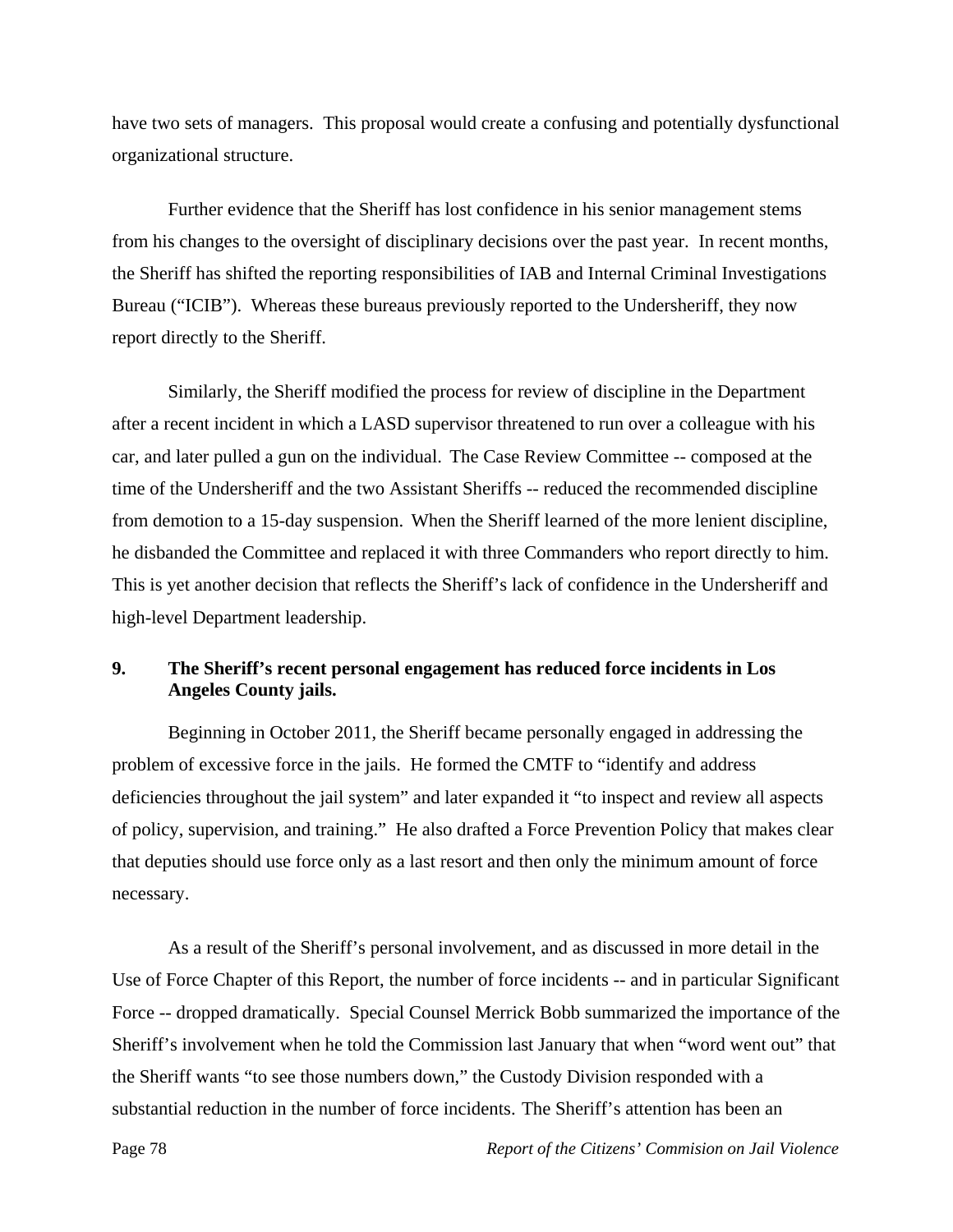important factor in reducing force incidents. Unfortunately, it comes after a long hiatus during which problems of excessive use of force went unaddressed.

## **10. The Assistant Sheriff for Custody Division is responsible for managing other divisions only minimally related to Custody operations and is not an experienced corrections leader.**

 The Department, which comprises some 18,000 employees, has ten divisions, but only two Assistant Sheriffs. One of the Assistant Sheriffs, Marvin Cavanaugh, oversees the three Field Operations Patrol Regions, the Detective Division and the Homeland Security Division. The other Assistant Sheriff, Cecil Rhambo, oversees the Custody Division, the Court Services Division, the Technical Services Division and the Leadership & Training Division.

 The other three divisions under Assistant Sheriff Rhambo's supervision are substantial in size and distinct in nature from the Custody Division. The Court Services Division employs more than 1,100 sworn members and over 500 civilians. It is tasked with providing security and support services to 48 courthouses in Los Angeles County. The Technical Services Division provides technical support services and management of the Department's communications, vehicle fleet, data and information systems, records, criminal justice database, federal excess property acquisition, scientific services, investigations, crime analysis and criminal statistics reporting. Finally, the Leadership & Training Division is responsible for the training of all Department employees, both sworn and civilian, beginning with the academy and continuing throughout their careers.

 All of this is *in addition to* the Assistant Sheriff's responsibilities for overseeing eight separate jail facilities, which now house more than 15,000 inmates, and which, together, make up the largest jail system in the nation. The Department itself has acknowledged the "complexity" of this command.

 The Assistant Sheriff has too many areas of responsibility to be able to devote the time and energy necessary to provide effective oversight of the Custody Division. Moreover, this position is not now and has not historically been filled by a leader with expertise and training in corrections oversight and management. Indeed, without questioning Assistant Sheriff Rhambo's abilities, we note that he was promoted from the position of Chief of Region II under Patrol and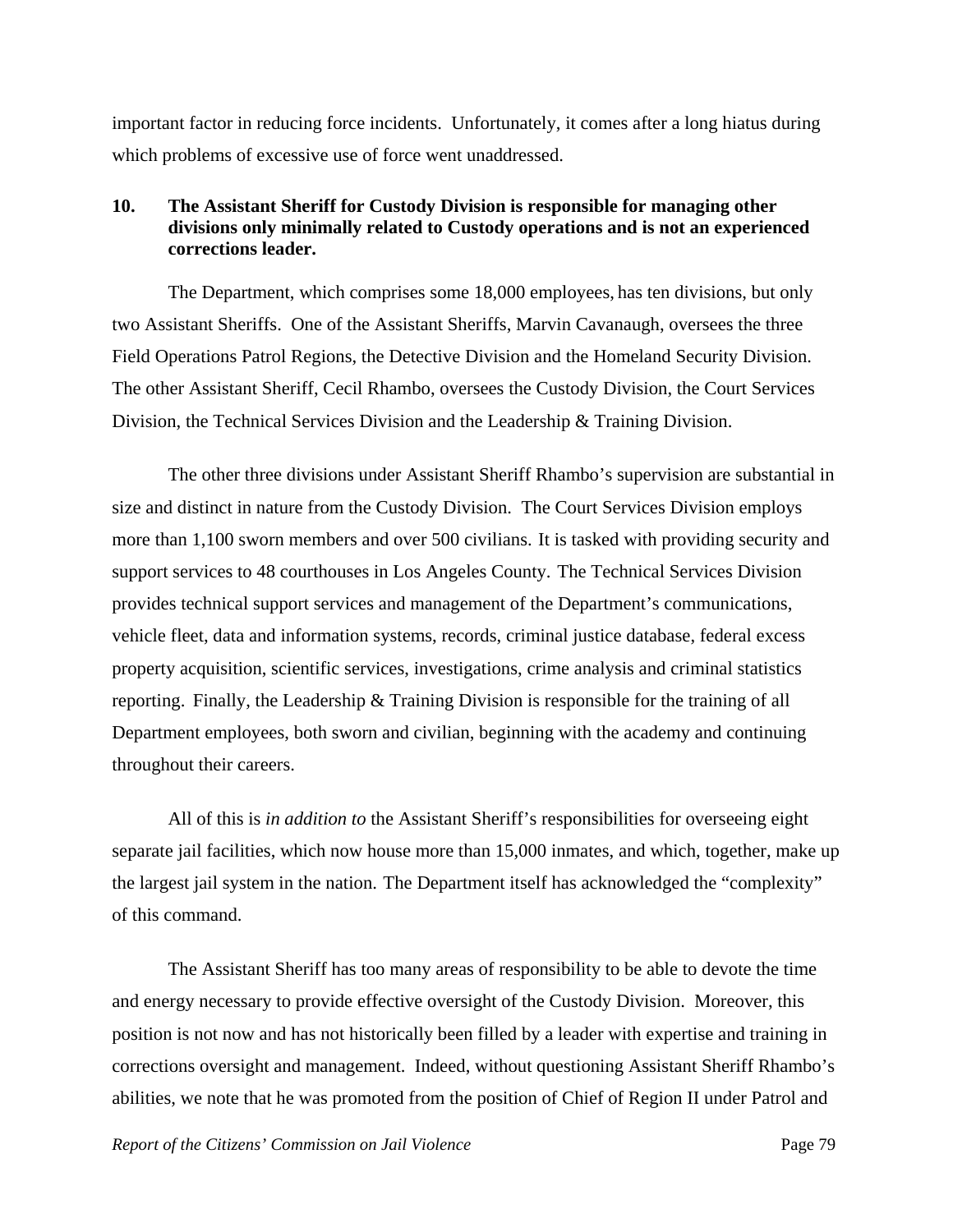had not served in Custody for at least 14 years at the time that he became the Assistant Sheriff for Custody. While Los Angeles has one of the most complex and challenging corrections systems in the nation, its leadership lacks the specialization, training or professional expertise seen in other corrections systems heads.

## **11. Despite having succeeded in holding LASD Captains accountable for the performance of their Stations, the "Sheriff's Critical Incident Forum" has been downgraded and de-emphasized.**

 More than a decade ago, senior Department managers, concerned with what they perceived as a tendency at the Department to blame only deputies or Sergeants for performance shortcomings, created an accountability structure called the Sheriff's Critical Incident Forum ("SCIF"). SCIF was modeled after "Computer Statistics" or "CompStat," a crime-control system developed by the New York Police Department ("NYPD"), and was meant to focus accountability at the Captain level. Under CompStat, NYPD's Deputy Police Commissioner used crime data and statistics to question his Captains about the level of crime in their precincts and demanded that they devise an action plan for reducing crime rates. The system was notable because the Captains were "called out" before their peers and held directly accountable for their Stations' performance. Many cities have adopted a system comparable to CompStat, including Los Angeles, Boston, Philadelphia, Baltimore, Miami, New Orleans and Newark.

 At LASD, the idea for SCIF originated as part of the Department's response to the Kolts Report. It was implemented on the Patrol side with the hope of replicating CompStat's success in improving police managers' accountability for the performance of their Stations.

 At its height, SCIF was a monthly meeting of Captains, Commanders, Chiefs, and top executives in the Department's Patrol Division, at which the Captains were held accountable for their performances in reducing crime, balancing the budget, and managing civil rights issues such as deputy use of force and citizens' complaints. The executives who ran SCIF used monthly management reports such as the Command Accountability Reporting System ("CARS") report to compare the Captains' performance to their own past performance and that of their peers. The CARS report is a compilation of data and statistics on all relevant risk categories including use of force, citizens' complaints and lawsuits.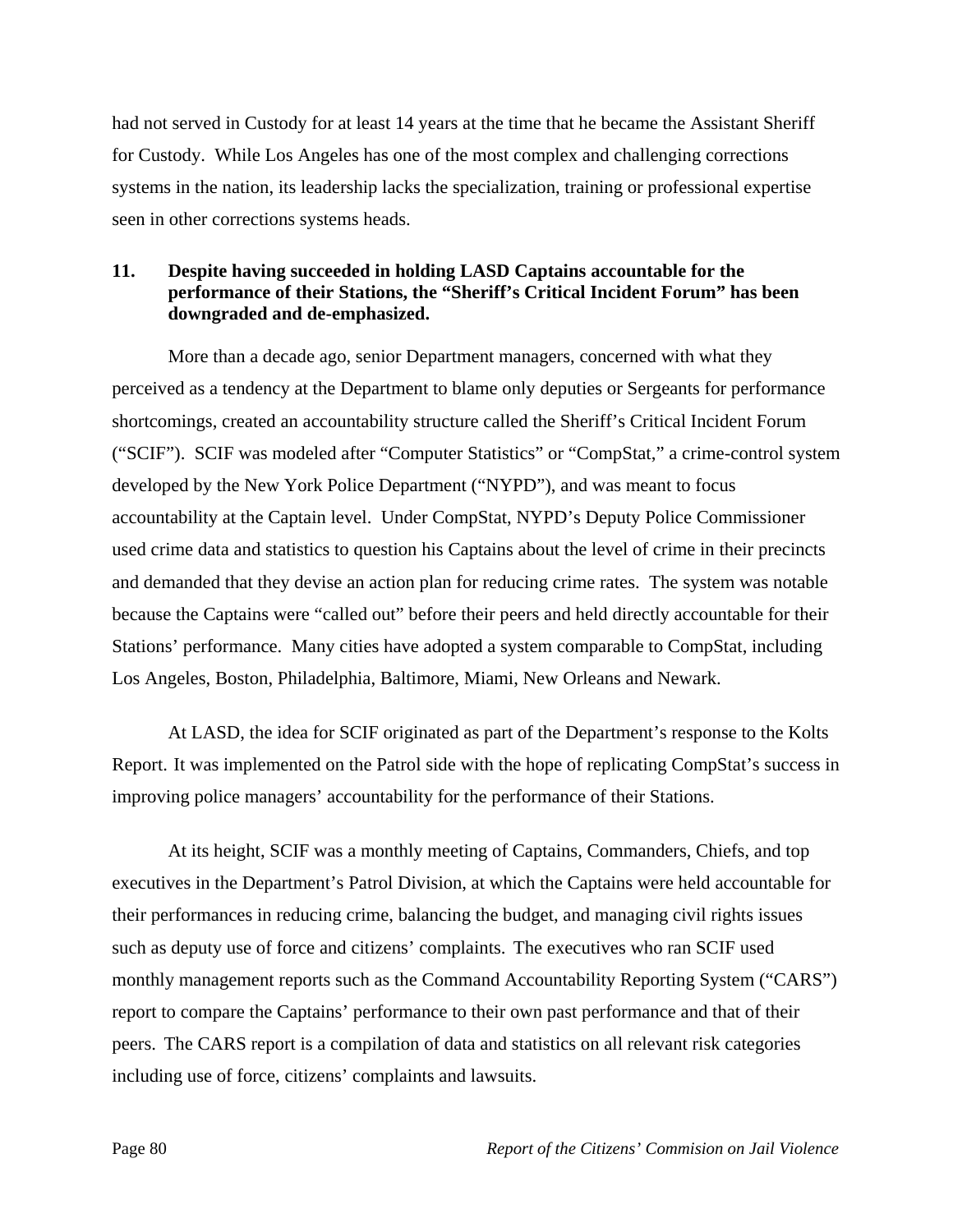During SCIF meetings, the Captains took the podium and fielded probing questions about their Stations. For example, if a Station had an unusually high number of use of force incidents as a percentage of arrests in a given month, the Captain might be required to account for the anomaly and present a plan for reducing the number. Captains were required to review relevant data in advance of the meeting so that they were fully knowledgeable about the issues facing their Stations and could therefore answer the questions posed.

 SCIF was implemented only on the Patrol side due to budget and time constraints, not efficacy. The three areas in which a Captain's performance was measured -- crime, budget, and civil rights -- are equally salient in the jail setting. Crimes such as drug use, riots, and rapes occur in jails, jail Captains are responsible for managing the budgets of their facilities, and civil rights issues such as use of force and other grievances are relevant in the jail settings.

 Despite promoting greater accountability, SCIF proved to be unpopular. Some Captains felt that management went out of their way to embarrass them in meetings and some resented being told how to run their Stations and the amount of time they were required to invest in the process. After Baca was elected as Sheriff in 1998, he opted to de-emphasize SCIF and instead encouraged Chiefs to conduct "mini-SCIFs" on a regional basis. SCIF was downgraded both in scope and frequency and the CARS reports have fell into disuse. The role or responsibility of jail Captains, and Lieutenants for incidents involving use of force in the jails was rarely, if ever, scrutinized by senior Department managers -- the very concern that animated SCIF originally. Last week the Department initiated SCIF meetings in Custody.

#### **12. There is a perception that promotions in LASD are based upon loyalty, not merit.**

 The Commission heard from many Department members who believe that promotions and assignments are based on loyalty to the Undersheriff rather than merit. Part of this perception stems from the Undersheriff's central role in the process. In the past, Division Chiefs, with input from their Captains, were primarily responsible for recommending personnel for promotions. These recommendations were highly regarded and usually served as the basis for the Sheriff's decisions on whom to promote.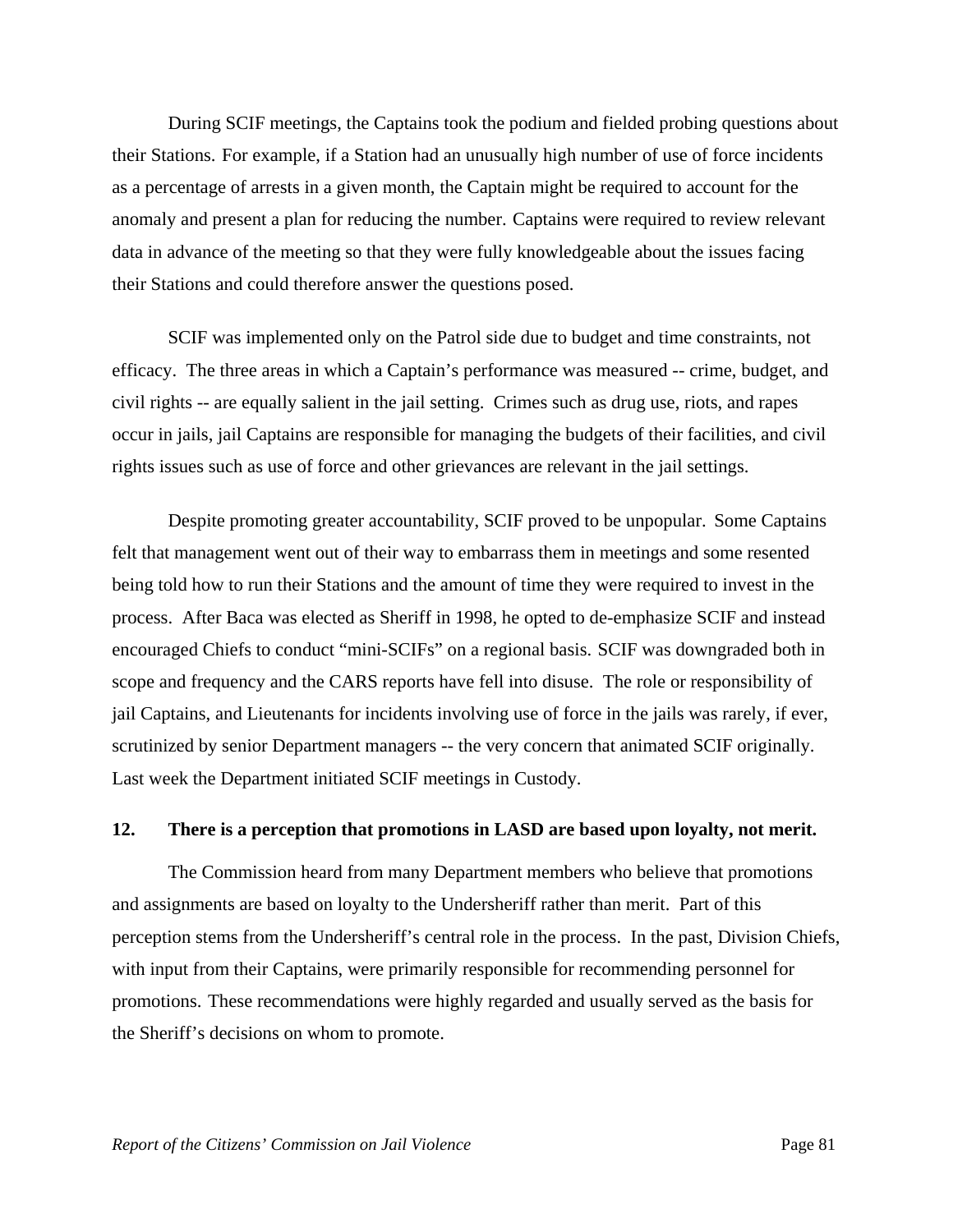The Commission was told that the promotions process began shifting away from the Division Chiefs, to the Undersheriff and Assistant Sheriffs, when Tanaka became an Assistant Sheriff. Rather than holding a meeting with the Division Chiefs to solicit their input and discuss candidates for promotion, the Undersheriff and Assistant Sheriffs now simply submit a list of Department employees to the Sheriff for promotion. Sheriff Baca acknowledged the change, but maintains that it was necessary to prevent leaks about upcoming promotions, which he believes came from the Chiefs. Regardless of the reason, this has contributed to the perception among some in the Department that talented people have been overlooked for promotions due to their failure to curry favor with the Undersheriff.

 There is also a widely held belief that senior executives, including Undersheriff Tanaka, have invited select members of the Department to meet at Department Headquarters to smoke cigars in what some refer to as a "cigar club." The perception is that invitees are members of an inner circle with access to key leaders within the Department. Both Sheriff Baca and Undersheriff Tanaka deny the existence of a selective "club," but there remains a troubling perception among deputies of selectivity and elitism that perpetuated the belief that patronage and favoritism matter more than merit.

 Dan Cruz's rise through the ranks feeds into the perception that loyalty and a connection to the Undersheriff matters in the Department. Before becoming the Captain of MCJ, Cruz was a Lieutenant at Lennox Station. When a new Chief took over Region II, he observed that Cruz was 18 months behind on his paperwork and gave Cruz several months to get up to date. When Cruz failed to do so, he was transferred out of Lennox Station. Cruz was picked up by then Assistant Sheriff Tanaka and placed in the Administrative Services Division, which was under Tanaka's supervision.

 Tanaka thereafter transferred Cruz in early 2007 to the position of Operations Lieutenant at MCJ under then Captain Olmsted, who accepted him, albeit unenthusiastically. The Commission was told that Tanaka later supported Cruz's promotion to Captain of MCJ, even though the Chief of Region II and the Chief of the Custody Operations Division suggested another candidate. Against their wishes, Cruz was ultimately given the position. Tanaka maintains that Cruz's direct supervisor, Olmsted, recommended him for the promotion. Olmsted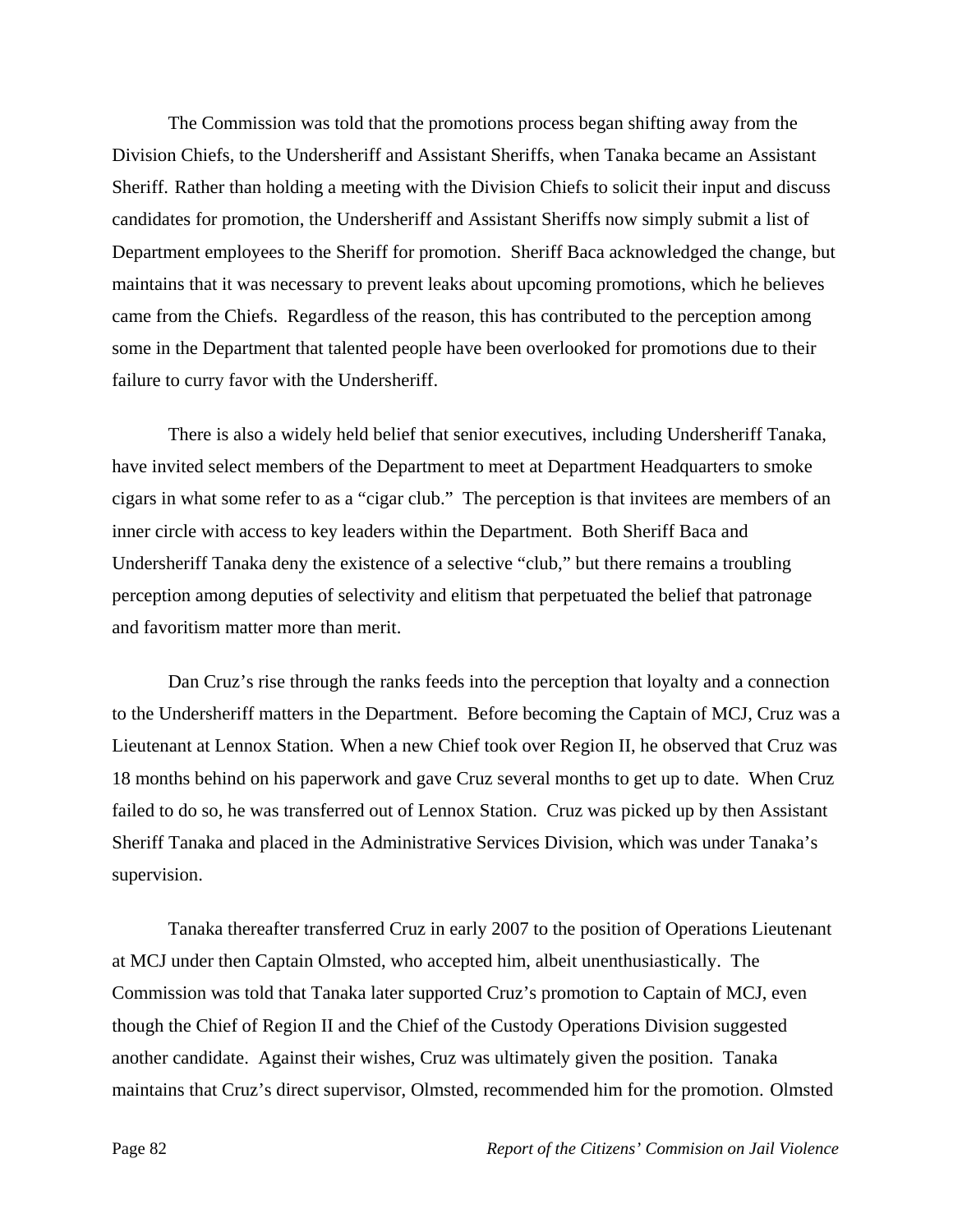denies this account; he says that he told Tanaka that Cruz was unqualified to assume the challenging position of running MCJ. Further, according to Olmsted, Tanaka still wanted to promote Cruz to Commander notwithstanding the spike in Significant Force incidents and the incomplete paperwork that Lieutenant Bornman found (including the very type of investigative reviews that Cruz had failed to address at Lennox Station) when Bornman was assigned to MCJ in 2009.

 Some witnesses have more bluntly described an environment where, in their view, the Undersheriff can make or break an individual's career. Indeed, several witnesses were reluctant to answer questions or testify publicly in regard to matters that could be viewed as critical of Tanaka due to his perceived clout. Whether or not these accounts are based on reality, the pervasiveness of these attitudes alone is cause for concern.

# **13. Campaign contributions accepted by Tanaka from many Department employees furthered perceptions of patronage and favoritism in promotion and assignment decisions.**

 Adding to the perceptions of favoritism are the campaign contributions received by the Undersheriff, who in addition to his law enforcement duties has been an elected official in the City of Gardena since 1998. While neither California law nor Department policy prohibits candidates from accepting contributions from employees they supervise, numerous current and former employees expressed concern that the practice has resulted in a perception of favoritism to contributors and undermined Department morale. These concerns were focused almost exclusively on the Undersheriff.

 To examine this issue in greater detail, Commission staff reviewed the campaign finance reports the Undersheriff has filed with the City of Gardena. Those records show that 336 Department employees contributed to the Undersheriff's campaigns over the past 13 years.<sup>6</sup> The reports, which cover four elections, show that Department employees contributed a total of approximately \$108,311 to the Undersheriff's campaigns from 1998 to 2011. While the average contribution was only \$187, some contributions were considerably larger. A subset of 43

 $6$  While there were 336 unique contributors, some of these individuals contributed multiple times, for a total of 577 individual LASD contributions.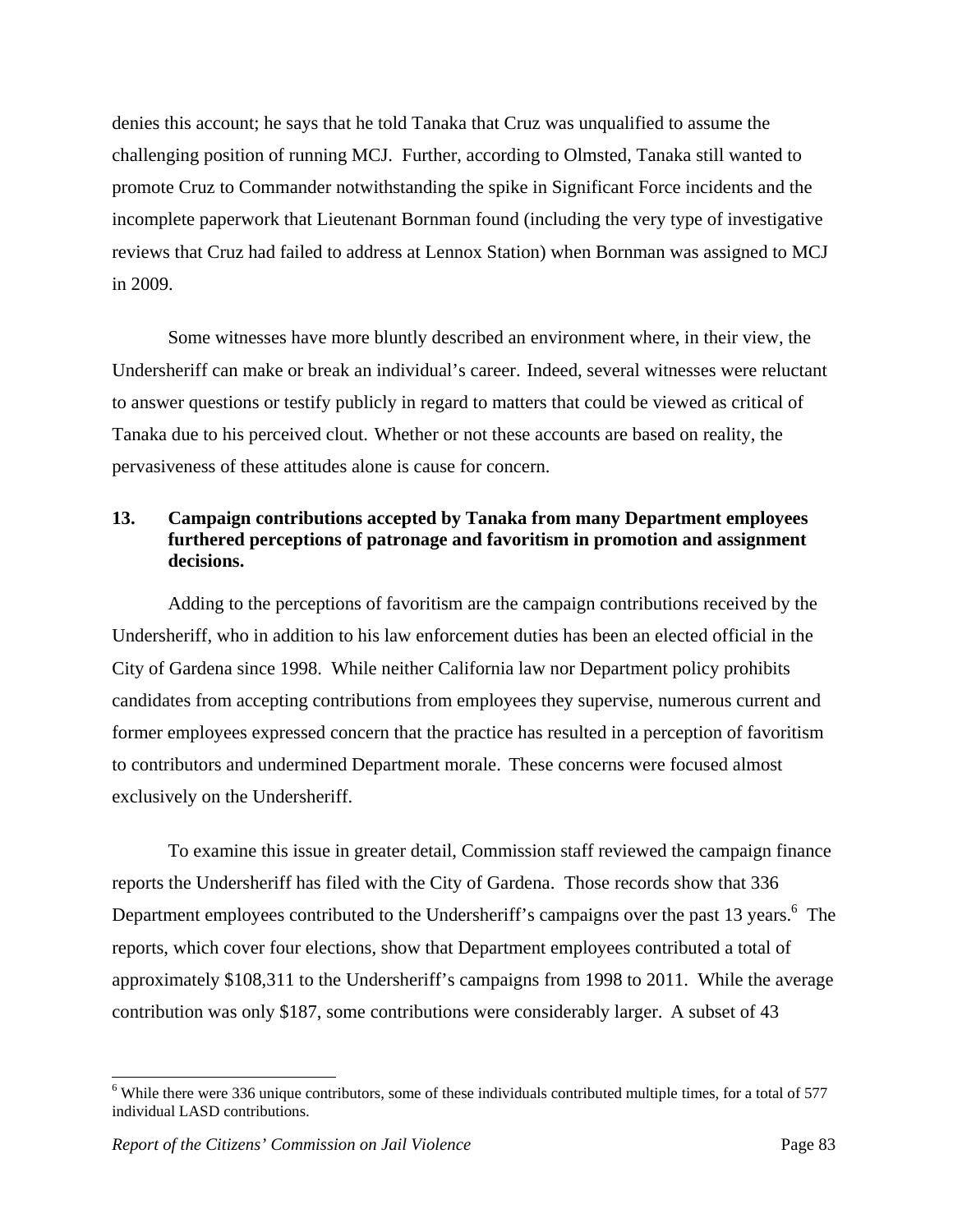Department employees contributed approximately \$38,150 (or 35% of the total contributions from the Department).

Among current employees,<sup>7</sup> six of the Department's 11 division chiefs (or 54.5%) have contributed to the Undersheriff's campaigns; 19 of the 31 area Commanders and assistant division (non-sworn) directors (or 61.3%) contributed to his campaigns; and 38 of the 76 Captains and directors (or 50%) contributed. In addition, several Department employees received reimbursements from the Undersheriff's campaign funds for expenditures related to his campaign. For example, employees have been reimbursed for telephone bills, block party expenses and other, unspecified campaign expenditures.

 There is a perception among rank-and-file employees that contributing to Tanaka's campaigns is important to promotional and assignment decisions. That perception is not limited to low level employees. Former Commander Olmsted acknowledged that he too believes that deputies have been promoted because of such favoritism. Similarly, Captain Maxwell testified that a Department employee contacted him at his home on a Sunday evening to solicit a contribution for the Undersheriff's campaign and told him that employees of his rank were "expected" to contribute \$250. Other witnesses who were interviewed described being solicited to contribute to various Tanaka campaigns and some even suggested that solicitations occurred during work hours and at Department locales. Moreover, some observed that the Undersheriff was running unopposed in a few of these races and that numerous LASD contributors did not live in the City of Gardena or have a vested interest in Tanaka's races.

 Concerns were expressed by employees at almost every level of the Department. Some disagreed with the perception of favoritism and felt that contributions did not influence assignments and promotions, but they still expressed concern that the perception itself was harmful to morale and discipline. Even employees who did not contribute felt pressure to attend campaign events in order to have "face time" with the Undersheriff.

<sup>&</sup>lt;sup>7</sup> This information is based on the most recent Administrative Roster, dated  $12/20/11$ . This Administrative Roster lists employees for the ranks of Sheriff through Captain. As it was dated 12/20/11, the chart does not show the consolidation of Correctional Services with the Custody Division. As such, these Divisions were treated separately in our analysis.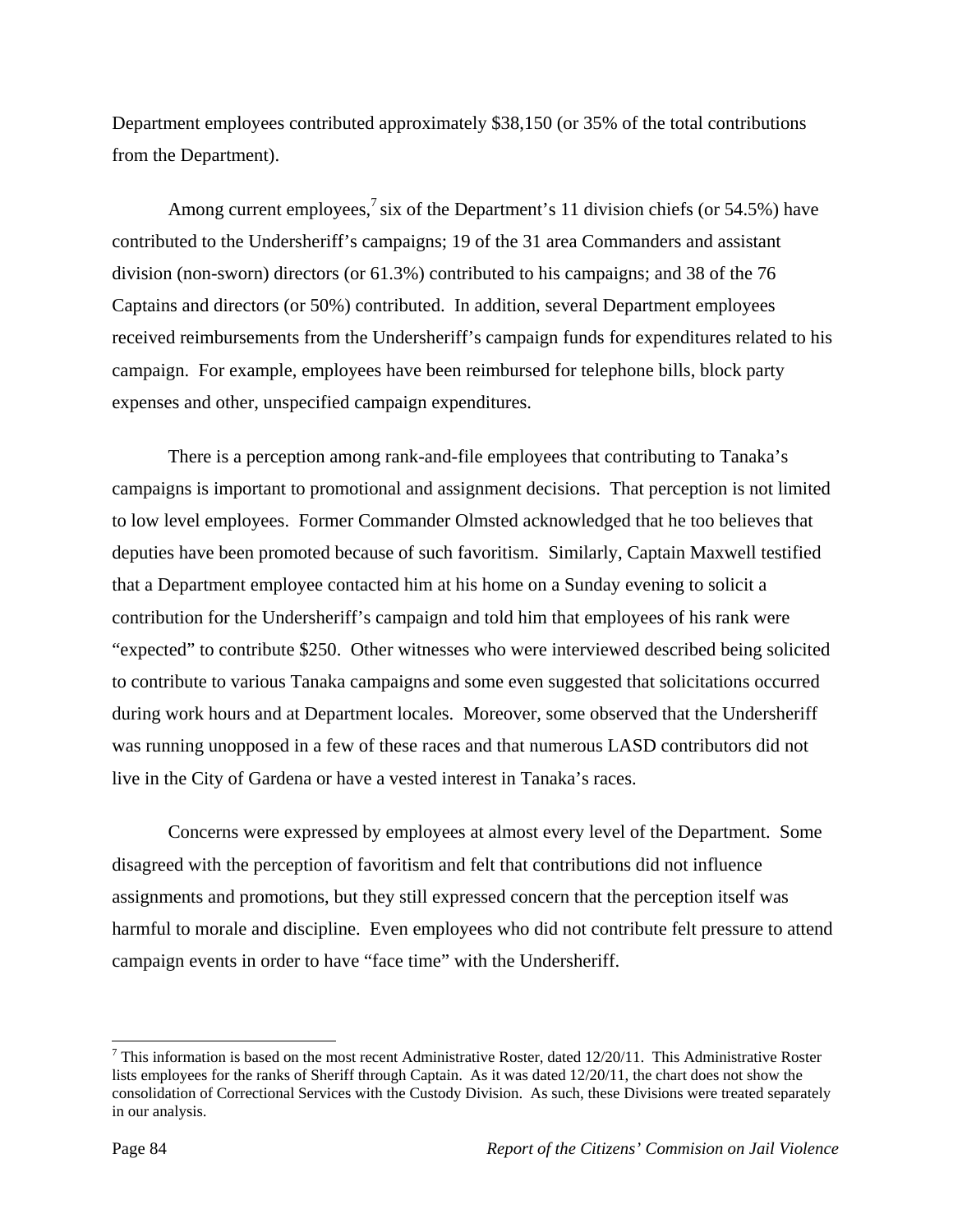While some of these concerns were expressed by former employees who may have been passed over for promotions, similar concerns were repeated by current employees, including those who have themselves received promotions. The issue has also been raised by the Professional Peace Officers Association ("PPOA"). PPOA's President testified before the Commission that the acceptance of campaign contributions has undermined the perception of a merit-based promotional system within the Department.

 While witness' concerns about campaign contributions were aimed at Undersheriff Tanaka's mayoral campaign, Tanaka is not the only individual in the Department to have accepted contributions. Both the Sheriff and Assistant Sheriff Rhambo have accepted contributions for their respective campaigns.<sup>8</sup>

 The Sheriff received at least \$97,850 in contributions to his campaign committee from Department contributors between 1999 and 2011.<sup>9</sup> Whereas Department contributors made up approximately 7% of the total contributors to the Sheriff's committee, Department contributors made up approximately 30% of the Undersheriff's contributors.

# **14. The Department has no formal policy governing the acceptance of campaign contributions.**

 LASD has no formal policy governing the acceptance of contributions from employees in the Department generally, or from employees whom the candidate supervises directly or indirectly. The Sheriff has advised the Commission that he is in the process of establishing a policy to govern campaign contributions from one employee to another.

#### **15. The Department's operational staffing model fails to account for jail facility size.**

 The Department assigns management staff to jails and Stations with no regard to the size of the facility or unit or the number of personnel assigned to that locale. For example, a facility is typically managed by one Captain and a set number of Lieutenants and Sergeants; there is no

<sup>&</sup>lt;sup>8</sup> In 2005, Assistant Sheriff Rhambo ran unsuccessfully for mayor of Compton, California. Commission staff did not conduct an in-depth quantitative analysis of his campaign contributions.

<sup>&</sup>lt;sup>9</sup> The Commission only reviewed Sheriff Baca's campaign committee, Friends of Lee Baca. Sheriff Baca has several other committees, including Lee Baca's Attorney Fee Fund and Officeholder Account.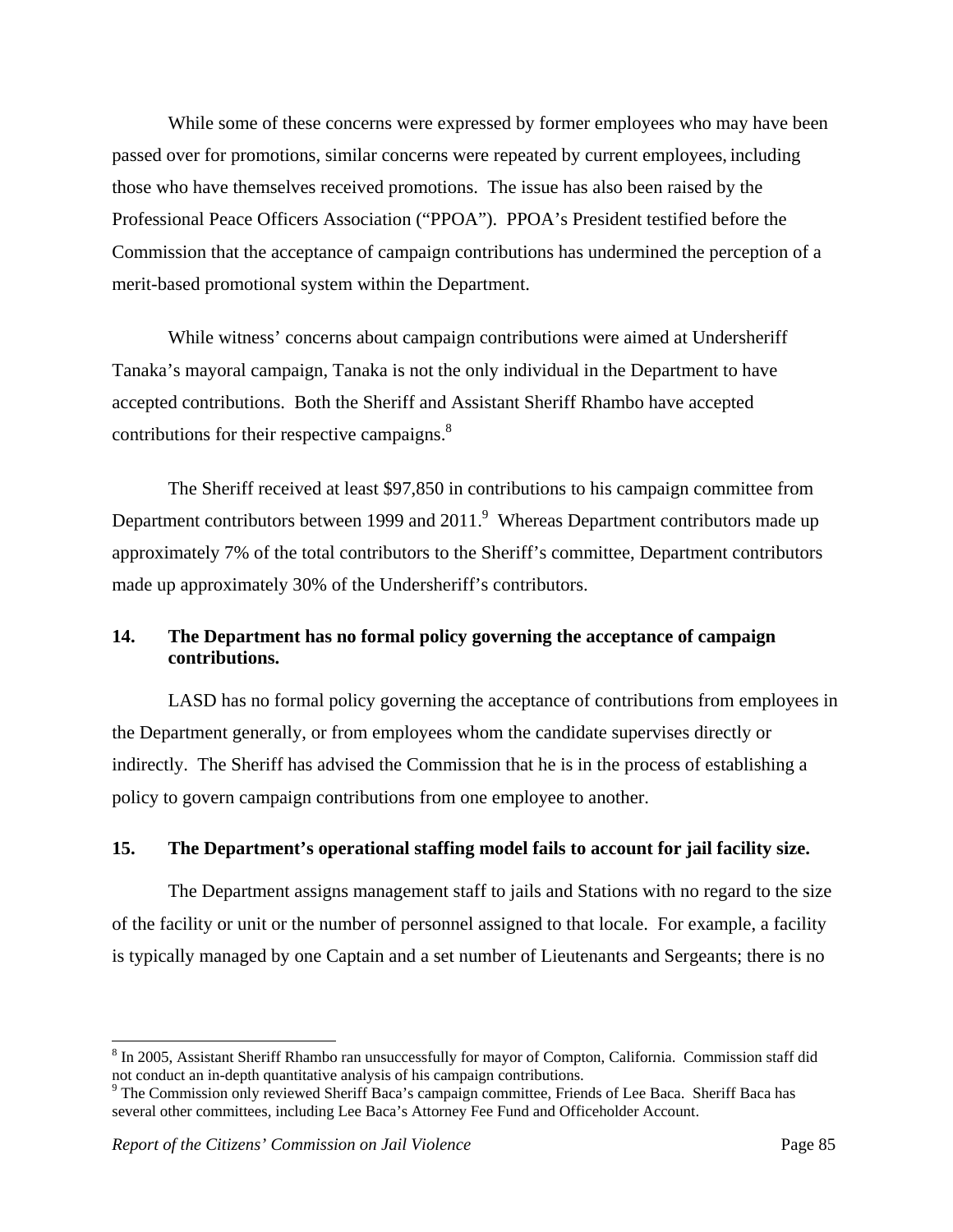adjustment made for the number of deputies assigned to that facility or Station or other attributes that might impact operational staffing needs.

 OIR recently underscored these concerns, noting that "whether the unit involved is a station with 50 deputies or a jail unit with multiple times that number of assigned personnel, the operational staffing is virtually unchanged." OIR recommended that the Department "reconsider its operational staffing model so that proportionally more operational resources can be dedicated to the larger units."

#### **16. The Department has no Audit and Inspections unit.**

 The Department does not have an audit and inspections unit to help ensure compliance with the Department's policies and standards and enable problem areas to be spotted early and brought to the attention of top managers. American Bar Association Standards for the Treatment of Prisoners -- a highly regarded roadmap for the fair, humane and efficient management of jails and prisons -- recommends that correctional agencies establish internal accountability mechanisms including an internal audit unit responsible for conducting regular performance auditing and monitoring compliance with established performance indicators, standards, policies, and other internal controls.

#### **Recommendations**

#### **4.1 The Sheriff must be personally engaged in oversight of the jails.**

 The Sheriff's lack of engagement and failure to monitor the significant spike in force incidents as well as the troubling events at MCJ contributed to the crisis the Department has faced over the past few years. His personal engagement in Custody issues in recent months has had a positive impact on the use of force in the jails; it is vitally important that the Sheriff remain personally involved in the oversight of the jails.

 That the Sheriff has numerous other responsibilities is no excuse. Indeed, one of the two primary functions of the Department is overseeing the County jail system. He has already demonstrated that he can oversee reforms in the jail by creating the CMTF and meeting with it weekly. Even after the CMTF moves into other areas or is dissolved, the Sheriff must personally meet with jail leadership and hold them accountable for the management of this critical aspect of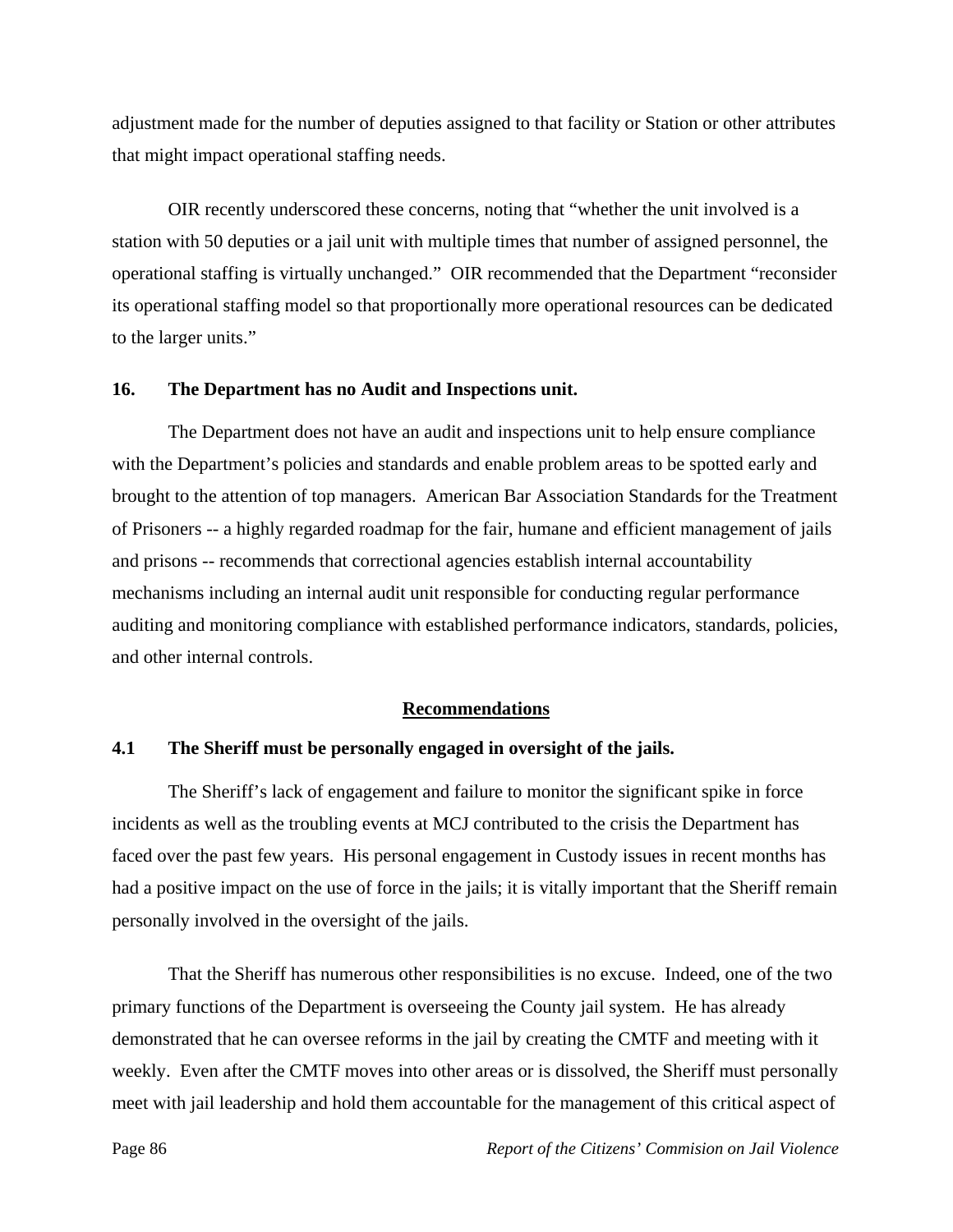Department operations. He must also continue to demonstrate his commitment to sustained change.

## **4.2 The Sheriff must hold his high level managers accountable for failing to address use of force problems in the jails.**

 The Sheriff must hold accountable those whose actions have allowed excessive force problems to persist and who shielded him from key information over a period of years. A terrible message -- one directly at odds with any notion of accountability -- is conveyed to the rest of the Department when there are no consequences to senior Department leaders who oversaw the jails when incidents of force were on the rise and a host of related problems occurred.

 Of particular concern is the role of Undersheriff Tanaka and his negative impact on accountability and ethical conduct within the Custody Division, which cannot be ignored. While the Sheriff notes that "much attention" has been placed on Tanaka, he states he has "yet to be presented with any evidence of misconduct" on the part of his Undersheriff. The Sheriff misses the point. Holding people in management positions accountable does not require a showing of misconduct. That a particular manager is not getting the job done or has not competently executed against the Sheriff's directives or expectations is, or certainly should be, more than sufficient to remove and re-assign that person.

 As significantly, the Sheriff's statement be reconciled with the information, documents and witness accounts that this Commission has received and reviewed over the course of its investigation and the undisputed statements that the Undersheriff has made that are inconsistent with the Department's Core Values.

## **4.3 The Undersheriff should have no responsibility for Custody operations or the disciplinary system.**

 The Commission believes that true reform of Los Angeles County's jails cannot take place if the Undersheriff continues to have any role, direct or indirect, in overseeing LASD's Custody operations or the disciplinary process, including IAB and ICIB. Although Tanaka's future at the Department is beyond the Commission's mandate, the Commission believes that the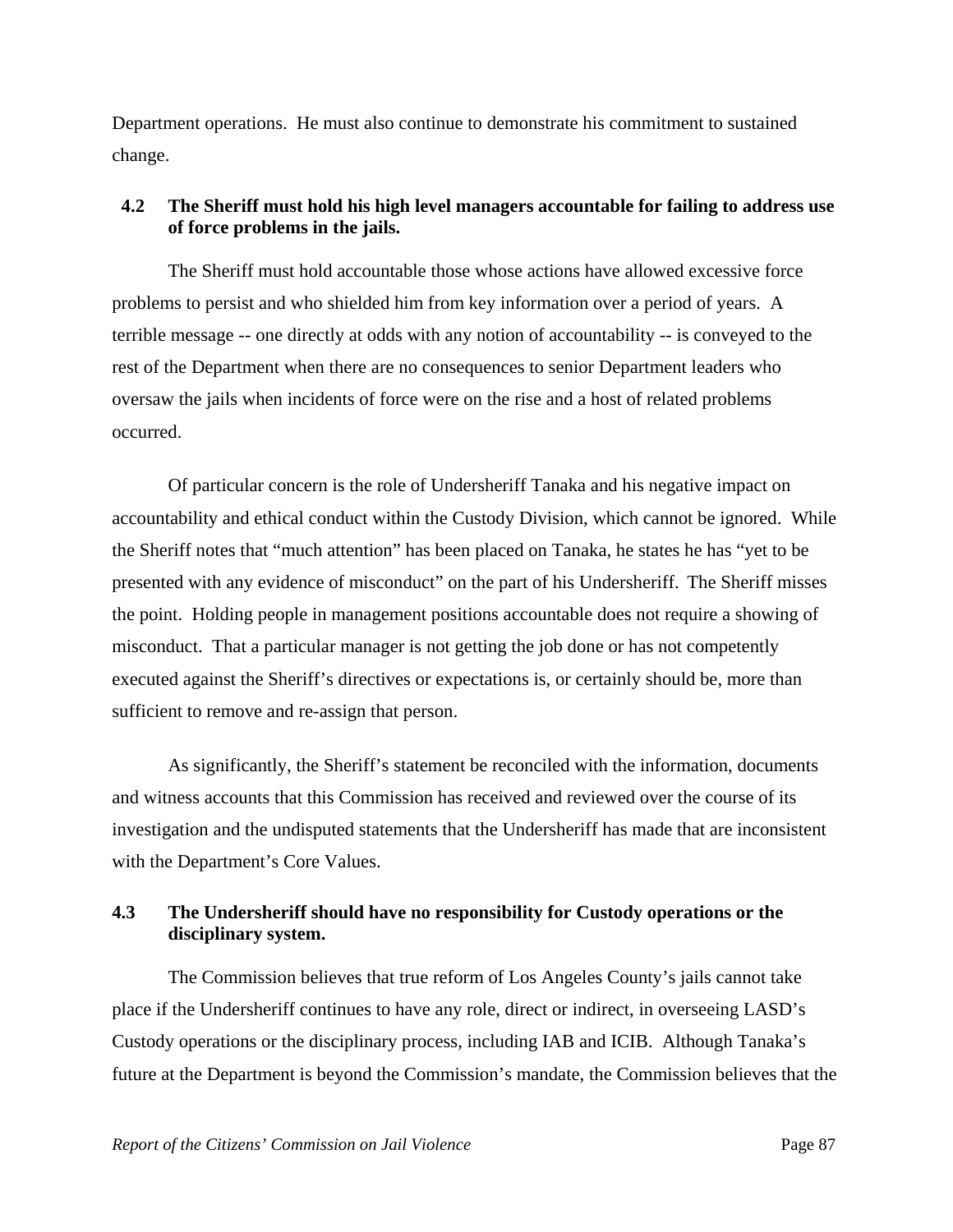Sheriff should consider whether the Undersheriff should have any operational role or be in the chain of command over any part of the Department.

# **4.4 The Department should create a new Assistant Sheriff for Custody position whose sole responsibility would be the management and oversight of the jails.**

 No matter how well the current Assistant Sheriff for Custody performs his or her duties, the existing management structure all but guarantees that only a fraction of his or her time will be focused on improving the operations of the jails. To shake free of those limits, the Department should create, and the Board of Supervisors should approve any needed funding for, a third Assistant Sheriff position to focus exclusively on jail operations. Alternatively, the Department should create an equivalent non-sworn position that would allow the Sheriff to appoint the most qualified person to head the Custody Operations Division regardless whether that person is a sworn peace officer. $10$ 

 Creating a high-level executive position responsible solely for jail operations will focus Department management on issues specific to the jails and promote accountability. As one former head of corrections explained, the existence of a high-level executive position, with focused responsibility for jail management, would ensure that an engaged and capable leader takes ownership over the jails and assumes responsibility for addressing the problems that arise in them.

 Some jurisdictions have vested the management of their correctional facilities in agencies that are entirely separate from their law enforcement agencies. Experts have noted that there is little reward for jail reforms and, therefore, problems in jails tend to be of secondary importance for law enforcement officials who are more focused on Patrol operations. For these reasons, one option suggested by experts is for Los Angeles to create a separate Department of Corrections under the leadership of a Commissioner or Chief appointed by the Board of Supervisors. The Commission recognizes, however, that this change would require statutory reform, would not be swiftly implemented, and would diffuse accountability. Moreover, this is not the only successful

<sup>&</sup>lt;sup>10</sup> The Los Angeles County Charter contemplates the appointment of a third Assistant Sheriff who is not a sworn deputy. Section 33 of Article 9 of the County Charter, amended by voter initiative in 2002, provides that the office of the Sheriff may consist of "three Assistant Sheriffs, one of whom may be non-sworn and may be appointed from outside the office of the Sheriff".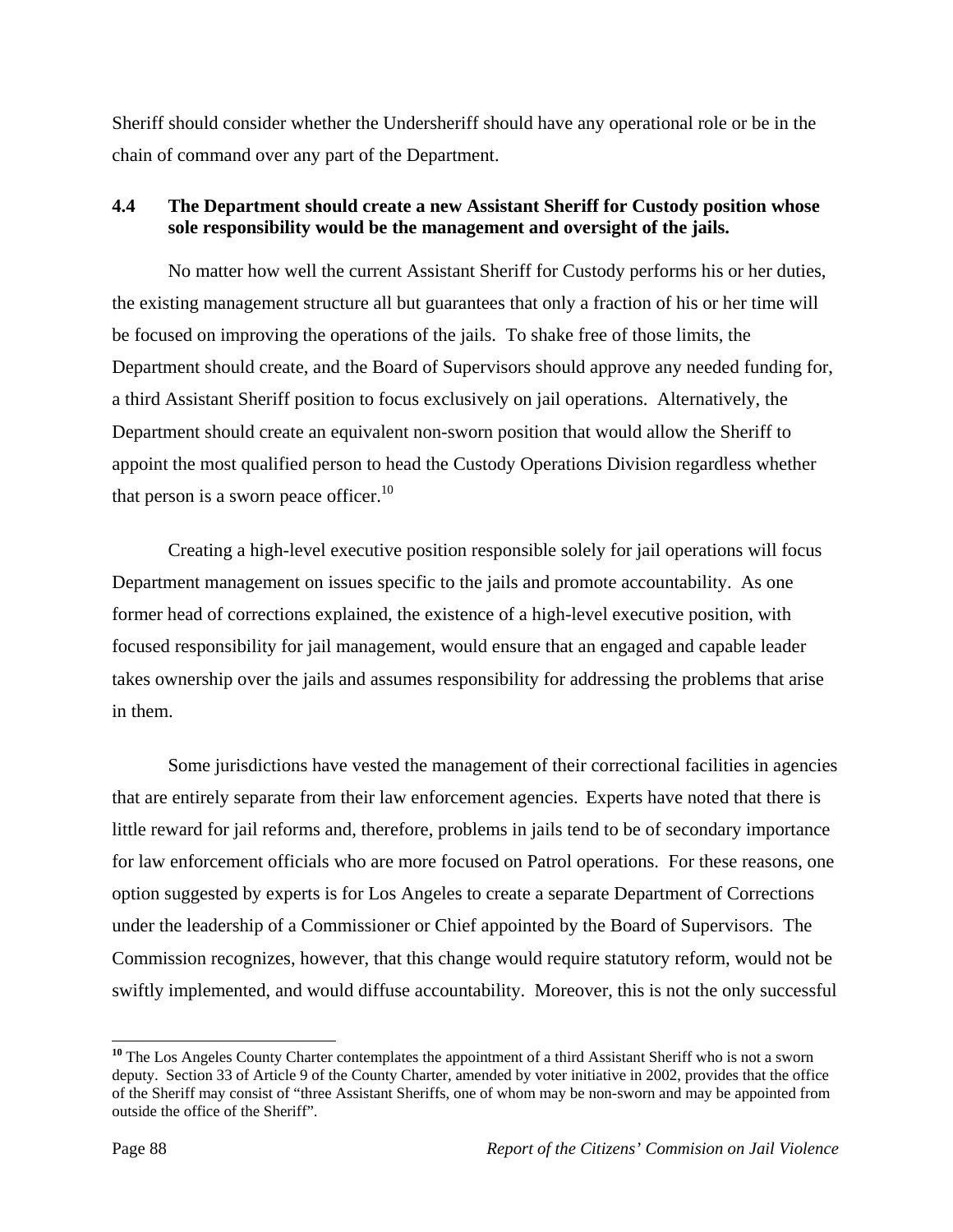model for jail management. Other municipalities that combine law enforcement and corrections have seen successful management of and turnaround in their jails. The common thread in these situations is the existence of a single experienced and capable high-level official with an individual focus on, and responsibility and accountability for, jail operations.

# **4.5 The Sheriff should appoint as the new Assistant Sheriff over Custody an individual with experience in managing a large corrections facility or running a corrections department.**

 The last three Assistant Sheriffs for Custody all came from the Patrol side of the Sheriff's Department, and none had any recent experience in the jails. Their expertise and experience was in Patrol, not Custody. As a number of experts have observed, there are significant differences in the skills and expertise required for Patrol and for Custody. The Commission believes that the Sheriff should conduct a nationwide search and appoint an individual with experience in managing a large corrections facility or running a corrections department to be the new Assistant Sheriff for Custody or the non-sworn equivalent of that position.

#### **4.6 The Assistant Sheriff for Custody should report directly to the Sheriff.**

 It is clear that the Department needs to streamline its lines of reporting and communication to the Sheriff. Problems in past years have resulted, in part, from too many layers of review and too many managers who must be consulted before information reaches the Sheriff. The Sheriff should be directly engaged with his Assistant Sheriffs and there should be no filtering or censorship of information and problems -- whether good or bad -- before they reach the Sheriff's desk.

 To ensure that the Sheriff is kept current on developments in the jails and that his reforms are implemented, the new Assistant Sheriff for Custody should report directly to the Sheriff and meet with him weekly. The Undersheriff should not be in the chain of command; this will help flatten the reporting structure, enhance the accountability of the new head of the Custody Division to the Sheriff, facilitate the Sheriff's oversight of Custody operations, and remove the filtering process that accounts, in part, for the Sheriff not knowing of "bad news," while at the same time reducing the Undersheriff's influence over Custody operations.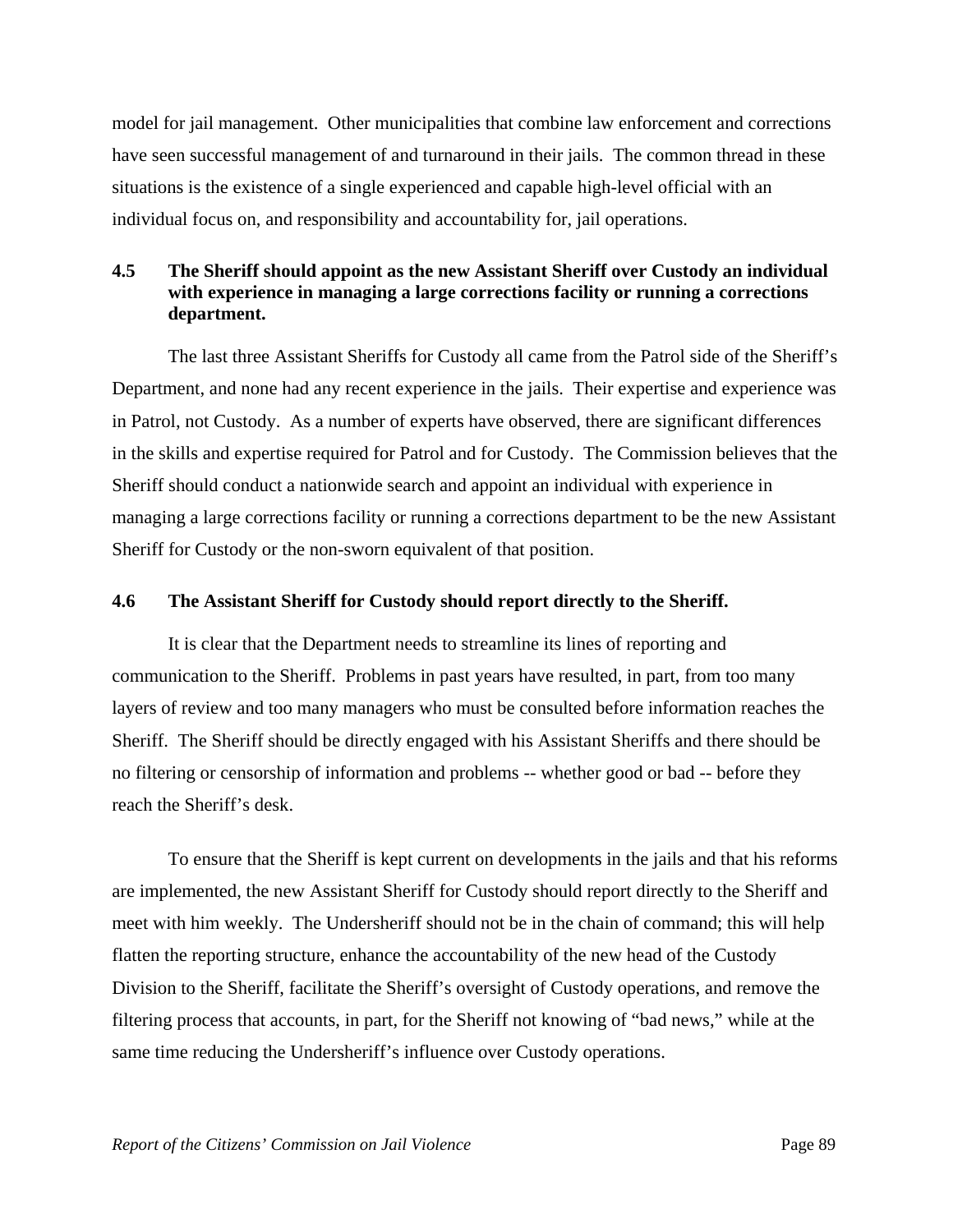Although it is beyond the Commission's mandate, it would make sense for the same reasons for the other two Assistant Sheriffs to report directly to the Sheriff. The Sheriff should also be supported by a Chief of Staff who would not be in the chain of command, but would be responsible for ensuring that the Sheriff has the information he needs to run the Department and that his directives are carried out. This structure would eliminate the need for the position of Undersheriff and have the added benefit of making the creation of a third Assistant Sheriff position revenue neutral.

## **4.7 The Commander Management Task Force should not be a permanent part of Custody management.**

 The Commission acknowledges that the CMTF has enabled the Sheriff to implement needed reforms in Los Angeles County jails and that force incidents have declined dramatically since it was formed. It is unclear what role the Sheriff proposes for the Commander Management Task Force going forward and whether the Sheriff contemplates that the Task Force will do more than conduct inspections (either directly for the Sheriff or as part of an Audit and Inspections Division). The Commission does not believe that the Task Force should have a permanent responsibility for the oversight of the jails. Leaving the Task Force in place for more than planned and unplanned inspections would effectively add another layer to an already complex organizational structure, result in confusing lines of authority and make it more difficult to hold senior managers such as the Assistant Sheriff and Chief of Custody Operations accountable for the oversight of the jails. Rather, the Sheriff should appoint an experienced Custody expert to serve as the Assistant Sheriff for Custody and hold that person responsible and accountable for running the jails, implementing the Sheriff's vision and any additional reforms, reducing violence and force incidents and holding deputies and supervisors accountable for their actions.

# **4.8 The Sheriff must regularly and vigilantly monitor the Department's use of force in the jails.**

 The Sheriff has acknowledged a breakdown in reporting significant uses of force to him and he has filled that gap with the Commander Management Task Force. The Sheriff needs a permanent solution to this problem. The Commission recommends that the new Assistant Sheriff for Custody and the Chief of Custody Operations meet weekly with the Sheriff and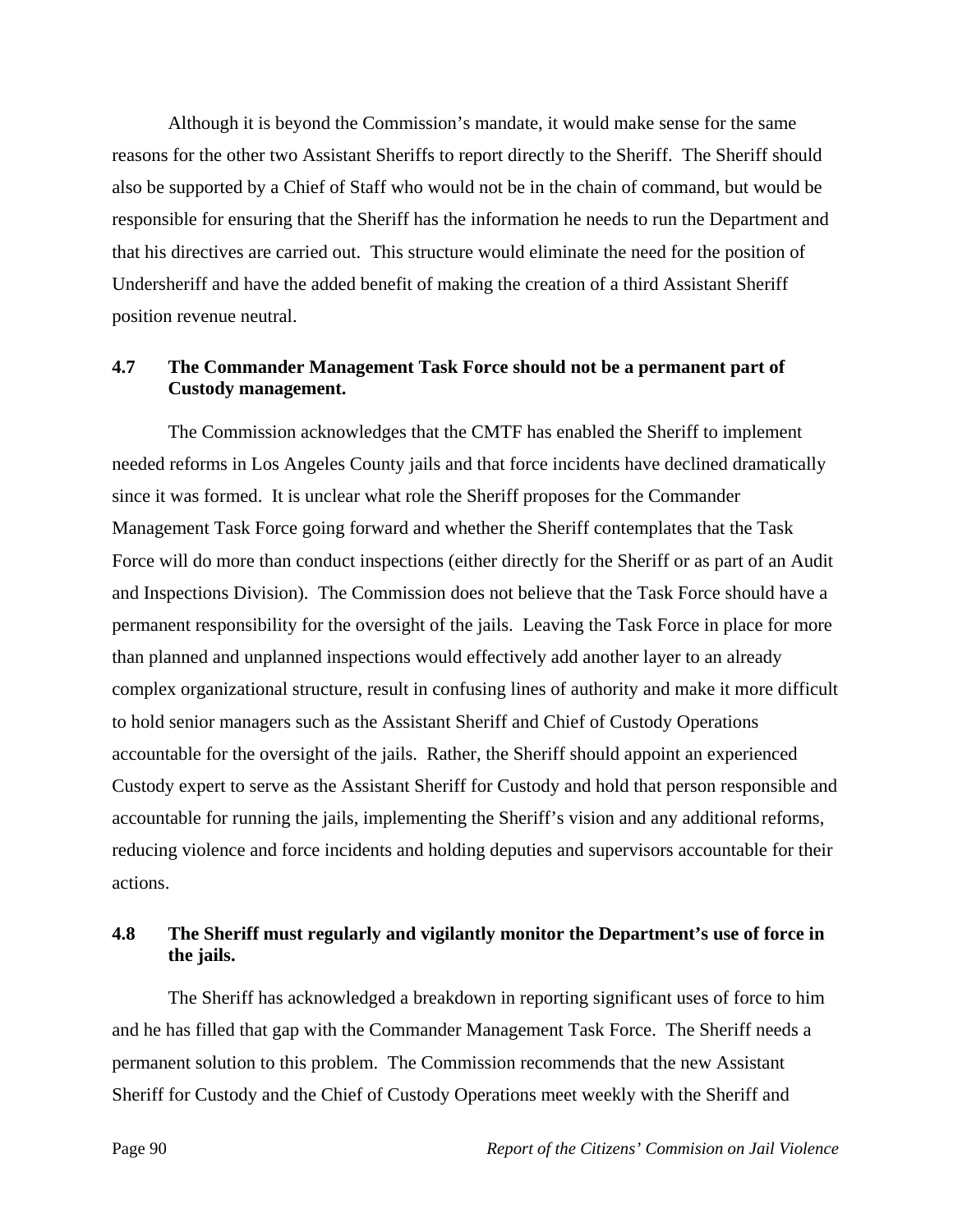provide reports on jail operations, including weekly use of force statistics, the implementation of the Sheriff's reforms, the status of use of force reviews and disciplinary matters. Periodic reporting should also be made to the Board of Supervisors (see the Oversight Chapter).

 The Department should also use data and high level management review of trend lines to hold supervisors more accountable. A detailed review of data with jail supervisors on a routine basis will result in an in-depth understanding and ownership at all supervisory levels of force trends, patterns and other jail issues. Indeed, as numerous experts have noted, leaders manage best what they measure.

# **4.9 The Department should implement SCIF on the Custody side to improve the accountability of jail supervisors.**

 SCIF proved successful in improving supervisor accountability when it was actively used on the Patrol side. Thus, it is an excellent model to use in Custody as well. The concerns that were raised when the Department originally ran SCIF can easily be addressed by placing a stronger emphasis on constructive feedback, mutual respect, and development of leadership skills. The Commission is aware that the Department has reinstituted this process in Custody and applauds those efforts. Creating a monthly or bi-monthly forum at which Captains are responsible for reporting to senior managers on problematic trends and issues at their facilities - and how they intend to address those trends and issues in the months ahead -- would serve as a powerful tool to increase accountability and ensure better communication between the Sheriff and his senior leadership.

#### **4.10 Senior management needs to be more visible and engaged in Custody.**

 In addition to frequent review of Custody data and management meetings, senior management (including the Sheriff) should visit the jails and walk through the facilities, both announced and unannounced, on a regular basis and, at a minimum, several times a year. The physical on-site presence of the Sheriff and Assistant Sheriff overseeing Custody is a vital mechanism for meeting with Department personnel and inmates and gaining a first-hand sense of the mood, morale and environment in each jail facility. It also sends an important message that this aspect of the Department's work is valued.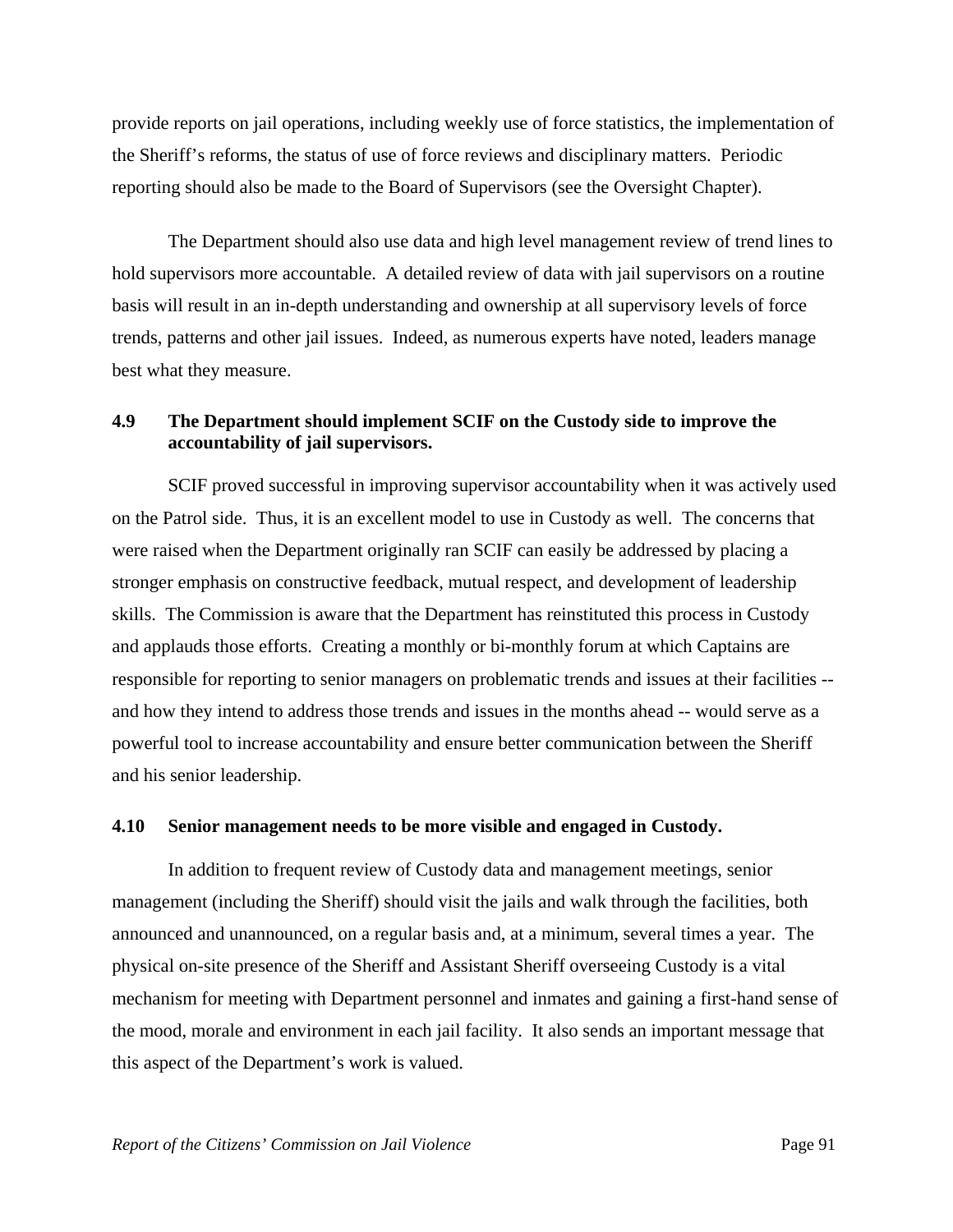## **4.11 Management staff should be assigned and allocated based on the unique size and needs of each facility.**

 The current LASD model for allocating administrative staff -- which makes no adjustments for larger facilities or units within the Department -- makes little sense. In particular, it fails to account for the greater challenges and larger staffing needs at a large jail facility such as MCJ. The number of prisoners, deputies, and sheer physical size of MCJ create a need for an enhanced management staff to ensure that force packages and other operational needs are handled in an expeditious and thorough manner. Indeed, past problems with delays in processing force packages underscore this concern. The Commission recommends that the Department account for these issues in its allocation of management resources and move away from the current "one size fits all" approach to its management staffing model. Doing so would provide for increased staffing in some facilities and decreased staffing in others.

#### **4.12 LASD should create an internal Audit and Inspections Division.**

 The Commission recommends that the Department create an internal Audit and Inspections Division (either Department-wide or Custody-specific) to conduct regularly planned audits, monitor policy compliance, and engage in both periodic and unannounced inspections of the jails. It is our understanding that aspects of this existed within LASD in the past. For Custody, these audits and inspections should be developed by the Chief in charge of the internal Audit and Inspections Division in consultation with the Assistant Sheriff for Custody and the Chief of Custody Operations. The internal Audit and Inspections Chief would provide reports on the results of the audits and inspections to the Assistant Sheriffs as well as the Sheriff. The Commission does not recommend that the CMTF fill this void or become a permanent fixture within the Department; instead, the inspections of Custody should be conducted through a newly created internal Audit and Inspections Division.

#### **4.13 The Department should have a formal policy to address campaign contributions.**

 The Department should adopt a formal policy that (1) either (a) prohibits any employee from accepting campaign contributions from another employee he or she supervises (directly or indirectly) in the Department or (b) prohibits any employee who accepts such a campaign contribution from participating in any decision that concerns the promotion, assignment or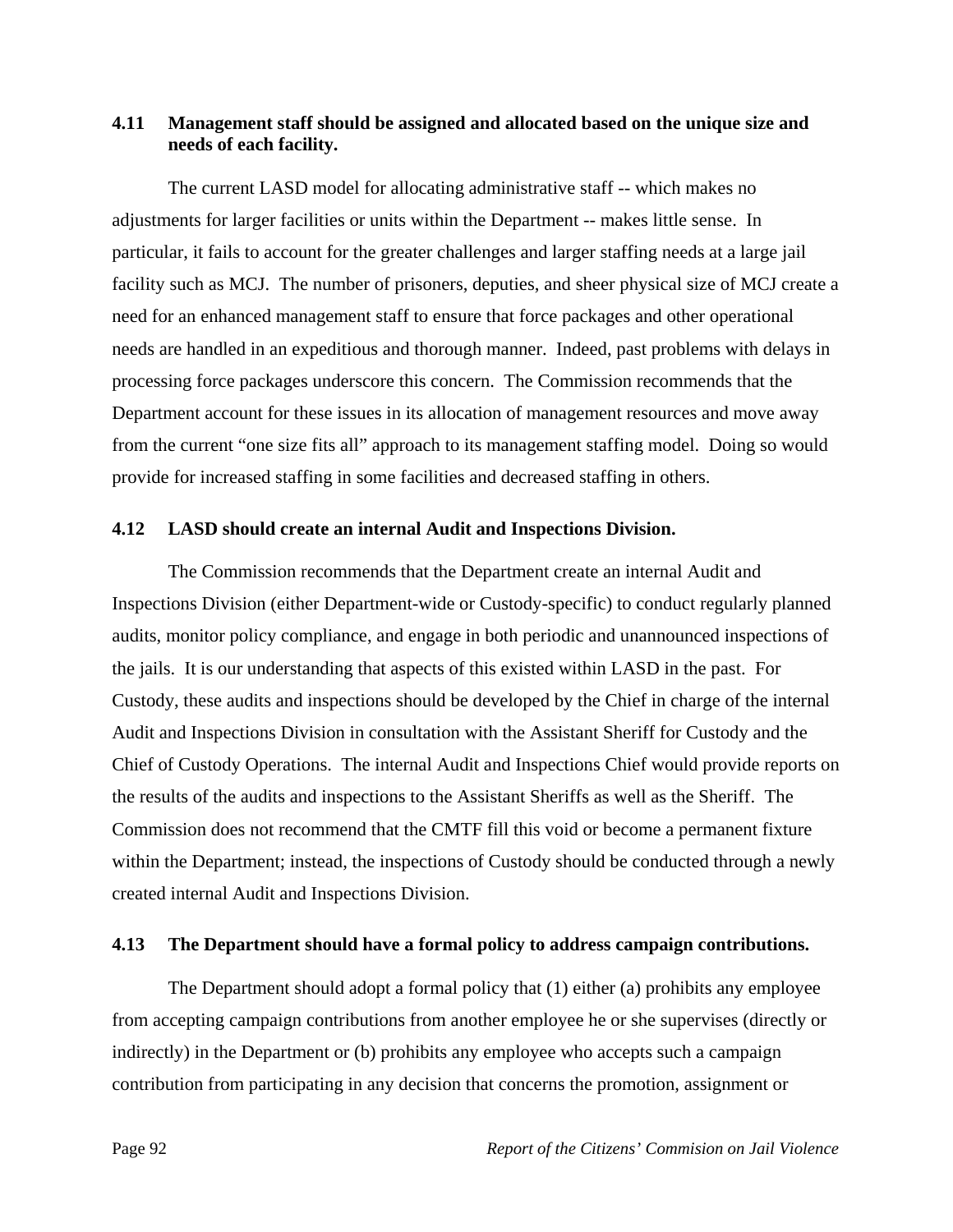discipline of the contributing employee (or the contributing employee's spouse) for a set period of years; (2) prohibits any Department employee from accepting anything of value from a campaign committee for a candidate who is also a Department employee; (3) prohibits any Department employee from soliciting campaign contributions from another Department employee while on duty; (4) prohibits any Department employee from utilizing any Department resources to solicit campaign contributions; and (5) prohibits any Department employee from requesting another employee to solicit campaign contributions on his or her behalf from any other employee.

## **4.14 LASD should participate in collaborations such as the Large Jail Network that would enable it to learn about best practices and approaches in other systems.**

 The Large Jail Network ("LJN") brings together leaders of jails with over 1,000 inmates and provides them with the opportunity to meet and discuss present day issues and challenges. It also welcomes them to the "safe space" of a confidential electronic listserv where ideas, problems and new thinking are shared on an ongoing basis. A number of corrections leaders have underscored the benefits of this network and described it as one of the most valuable tools at their disposal for sharing best practices and engaging in dialogue with heads of large corrections institutions grappling with common challenges. While many of the largest jails in the nation participate in this network -- including leadership from Cook County, Miami, San Diego and elsewhere -- LASD has been noticeably absent for several years.

 The Department should participate in the LJN and take full advantage of a valuable mechanism for learning about best practices and thinking in other systems. Other jails throughout the state and country have faced similar excessive force issues and have developed strategies for dealing with such problems through networking with other jail leaders.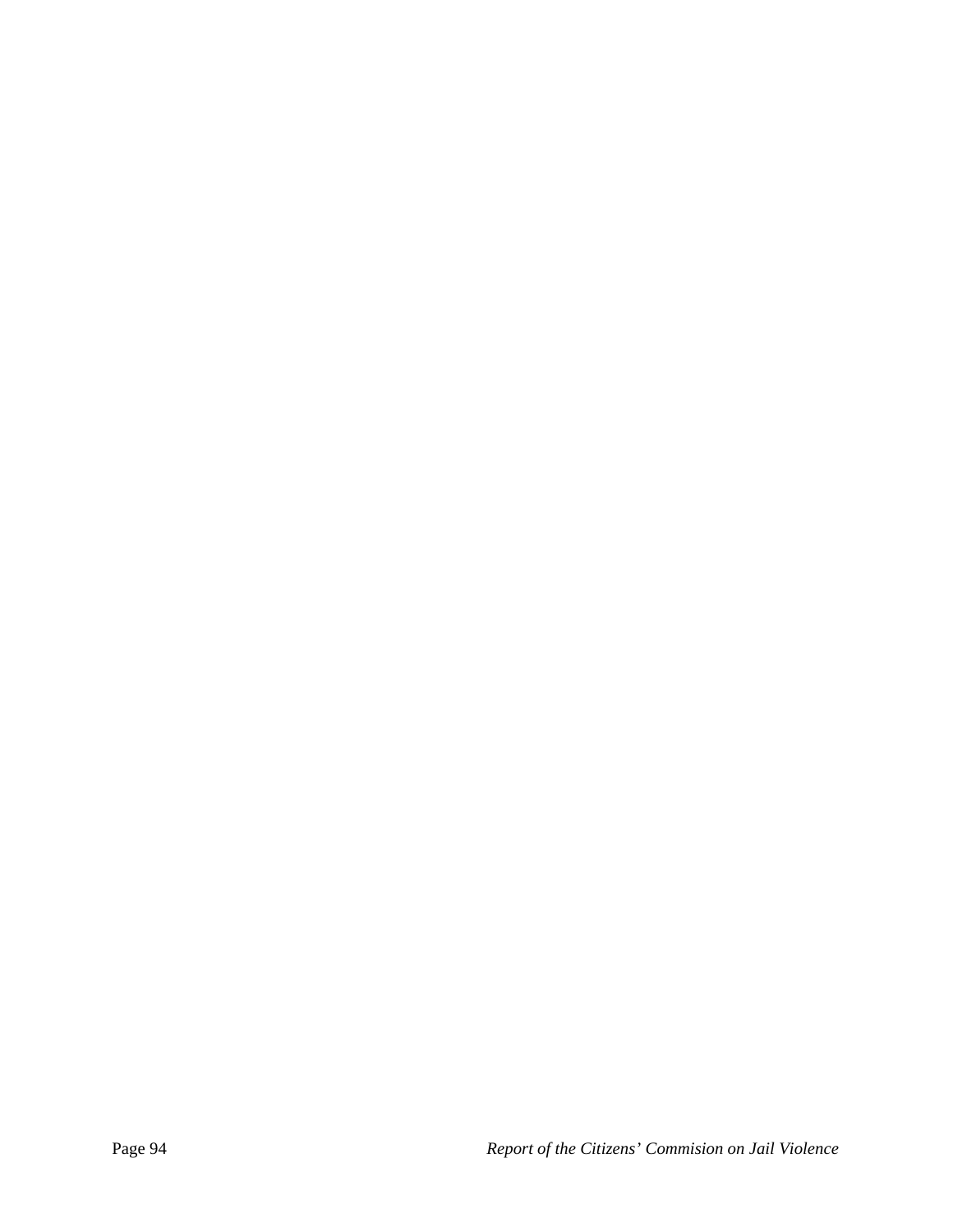### **CHAPTER FIVE CULTURE**

#### **Introduction**

 Although most of the Deputy Sheriffs assigned to Los Angeles County jails are hardworking and dedicated professionals, there are some who do not share the Department's Core Values and who have contributed disproportionately to the use of force problems that have plagued the jails over time. These deputies are reflective of a disturbing mindset that promotes a lack of respect for inmates, an aggressive view that force is best used early and often to control the inmate population, and a disdain for those supervisors who have endeavored to enforce contrary principles. The existence of these negative influences has created a troubling culture in Custody that resulted in the excessive use of force in the jails.

 Over the years, some deputies have viewed force as a way to signal their authority over inmates and to establish "who is running the jails," rather than as a last resort in response to problematic inmate behavior. These deputies have adopted a confrontational approach in their interactions with inmates, thereby heightening disrespect among deputies and inmates and increasing tensions in the jails. Management, in turn, has sent the wrong message by failing to address excessive force and a deputy culture resistant to supervision.

 Against this backdrop, new deputies have not received adequate training on ethical decision making or how to de-escalate force, nor have deputies learned -- or seen by management's example -- that reporting misconduct is an important and expected part of their duties. The Department also has failed to address with appropriate rigor the "code of silence" that is an inherent concern among law enforcement agencies. It rarely finds or meaningfully punishes dishonesty and failure to report force incidents, and it takes months (or even years) to address deputy misbehavior. Moreover, for years management has known about and condoned deputy cliques and their destructive subcultures that have undermined the Core Values articulate by the Sheriff. These factors have contributed to force problems in the jails as well as numerous off-duty force incidents involving deputies.

 The Sheriff has acknowledged the important role that the Department's culture has played in contributing to the use of excessive force in the Los Angeles County jails and the need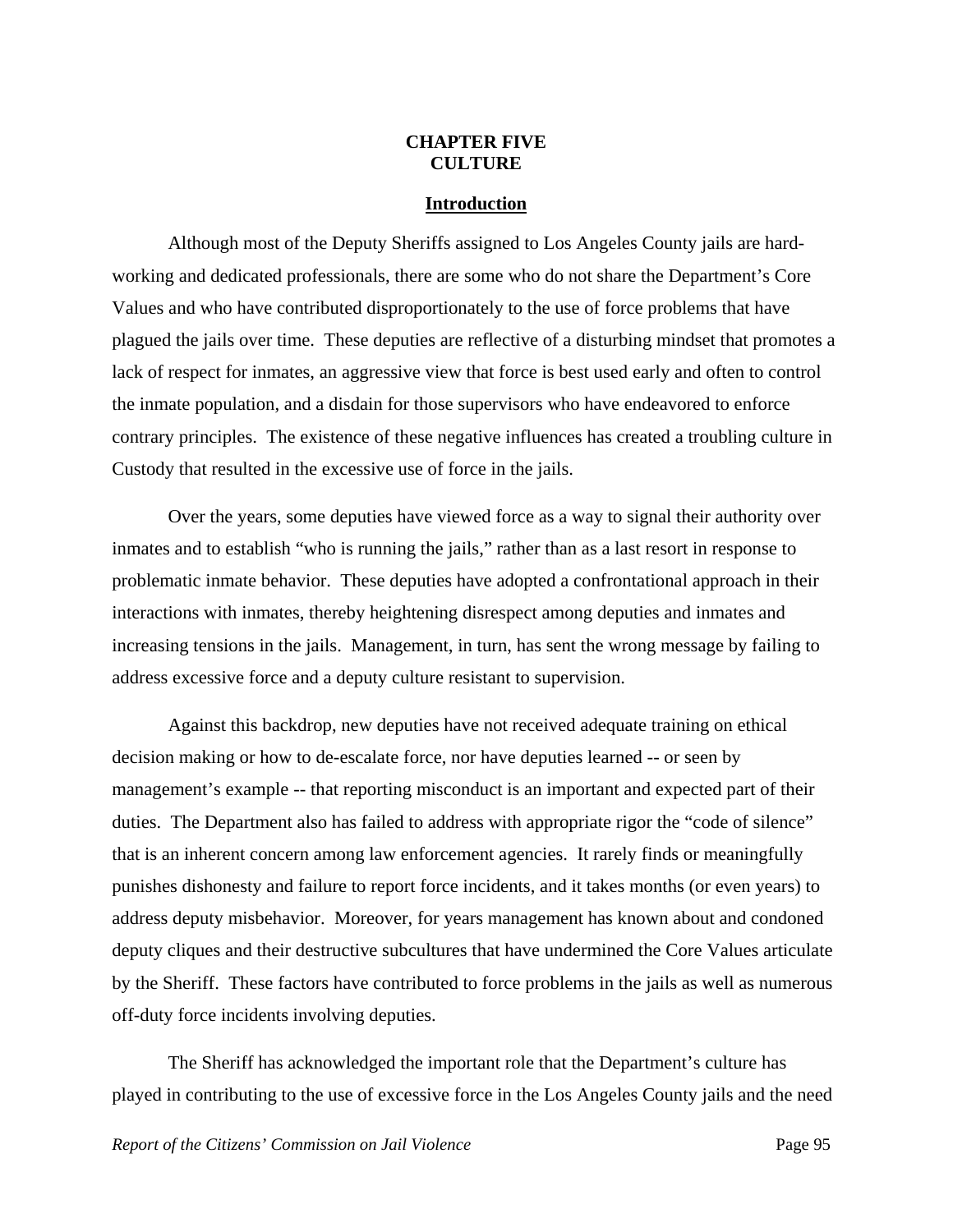to change that culture to achieve a lasting reduction in levels of force. The "Sheriff's Department Strategy For Jail Reform," announced when he formed the Commander Management Task Force last fall, seeks to "[t]ransform the culture of [the Department's] custody facilities into a safe and secure learning environment for staff and inmates, and provide a level of service and professionalism consistent with our 'Core Values.'"<sup>1</sup>

 The Sheriff's approach is consistent with the views of experts that the widespread use of excessive force is both indicative of, and often precipitated by, a problematic organizational culture. As one jail head who was able to improve a troubled jail aptly observed: "Without a unified effort to change culture, an organization is only addressing the symptoms of [force] problems and not the root cause." Yet a lasting transformation of the culture in Custody will not be easy. It will require capable and committed supervisors; strong and clear communication of policies and Core Values; timely and strict enforcement action evidencing zero tolerance for misconduct and dishonesty; and engaged and visible leadership in regard to these issues at the highest level of the Department.

 Although some positive reforms have been achieved through the Commander Management Task Force, the recent Custody Division Working Group Report issued by the Association for Los Angeles Deputy Sheriffs (ALADS) suggests that a troubling mindset in Custody remains in place. In responding to what it described as a "perceived problem" of excessive force in the jails, the ALADS Report reflects a fundamentally different view about the nature of existing concerns and how to fix them. According to ALADS, the reforms the Sheriff has implemented -- including a Force Prevention Policy, an Anti-retaliation Policy, Town Hall meetings with inmates, enhanced supervision and Education Based Incarceration programs - have caused deputies to "feel that they have largely 'lost control' of the jails, with a sense that 'inmates are running the jails.'" The implicit suggestion of the ALADS Report -- more force and inmate discipline to show inmates who is "running the jails" -- underscores the ongoing cultural challenges the Department faces in addressing its use of force issues in a meaningful and lasting way.

<sup>&</sup>lt;sup>1</sup> The Core Values of LASD are: leadership, honor, respect, integrity, wisdom, common sense, fairness and courage.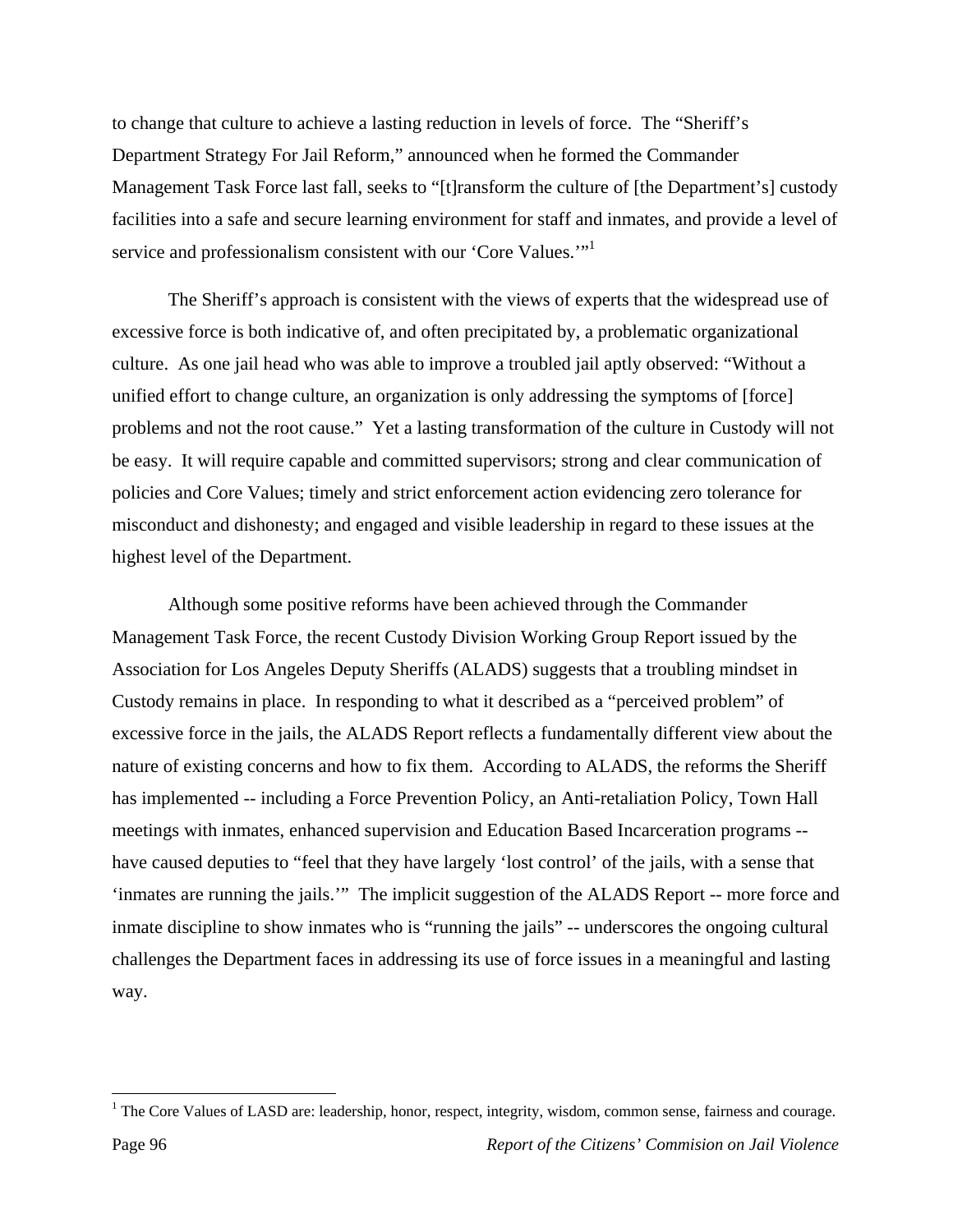#### **Findings**

## **1. Force too often has been viewed as a means to control the inmate population and establish deputy authority in the jails.**

 For a number of years, force has been viewed by some Custody deputies as a means to control the inmate population rather than a last resort response to assaultive or resistant behavior. This mindset -- and "force first" approach -- was described by past and current Department personnel interviewed by the Commission. Witnesses also recounted instances of unprovoked use of force by Custody deputies or use of force well beyond what was needed to neutralize a dangerous situation. In short, there was a dissonance between the Core Values articulated by the Sheriff and the attitudes of these deputies.

 In testimony before the Commission, retired Commander Robert Olmsted noted that when he assumed his position as Captain of MCJ he observed "a ton of force. Off duty. On duty. I don't even know where to start." Commander Olmsted's account of his early days as a Captain at MCJ in 2007 is particularly telling: he found three deputies on both the 2000 and 3000 floors with broken hands as a result of hitting or trying to hit an inmate (in the latter case a deputy missed the inmate and slammed his fist into a wall). Olmsted quickly realized the need to educate Custody deputies about alternative and nonaggressive ways to subdue a hostile inmate. The mindset Olmsted discovered among the deputies was that force was necessary to assert authority and show inmates who was in charge of the jails, with inadequate consideration of alternative ways to manage a situation or de-escalate tension. Further, even if the use of force by a deputy was appropriate to respond to a recalcitrant or aggressive inmate, deputy reactions were often disproportionate and excessive.

 This force-first mindset was still evident two years later. In the fall of 2009, following a spike in Significant Force at MCJ, Lieutenant Smith reported to then Commander Olmsted that there were six deputies who had more than 20 uses of force in a five year period ending in 2008 (and only one of these deputies was hired before 2005) and 42 deputies who had 10 or more uses of force in the 24 months ending in November 2009, almost all of which occurred on the 2000, 3000 and 4000 floors of MCJ.

*Report of the Citizens' Commission on Jail Violence* Page 97 This mindset is reflected, most recently, in the ALADS Report presented to the Commission. Based upon a survey of Custody deputies, ALADS concluded that these deputies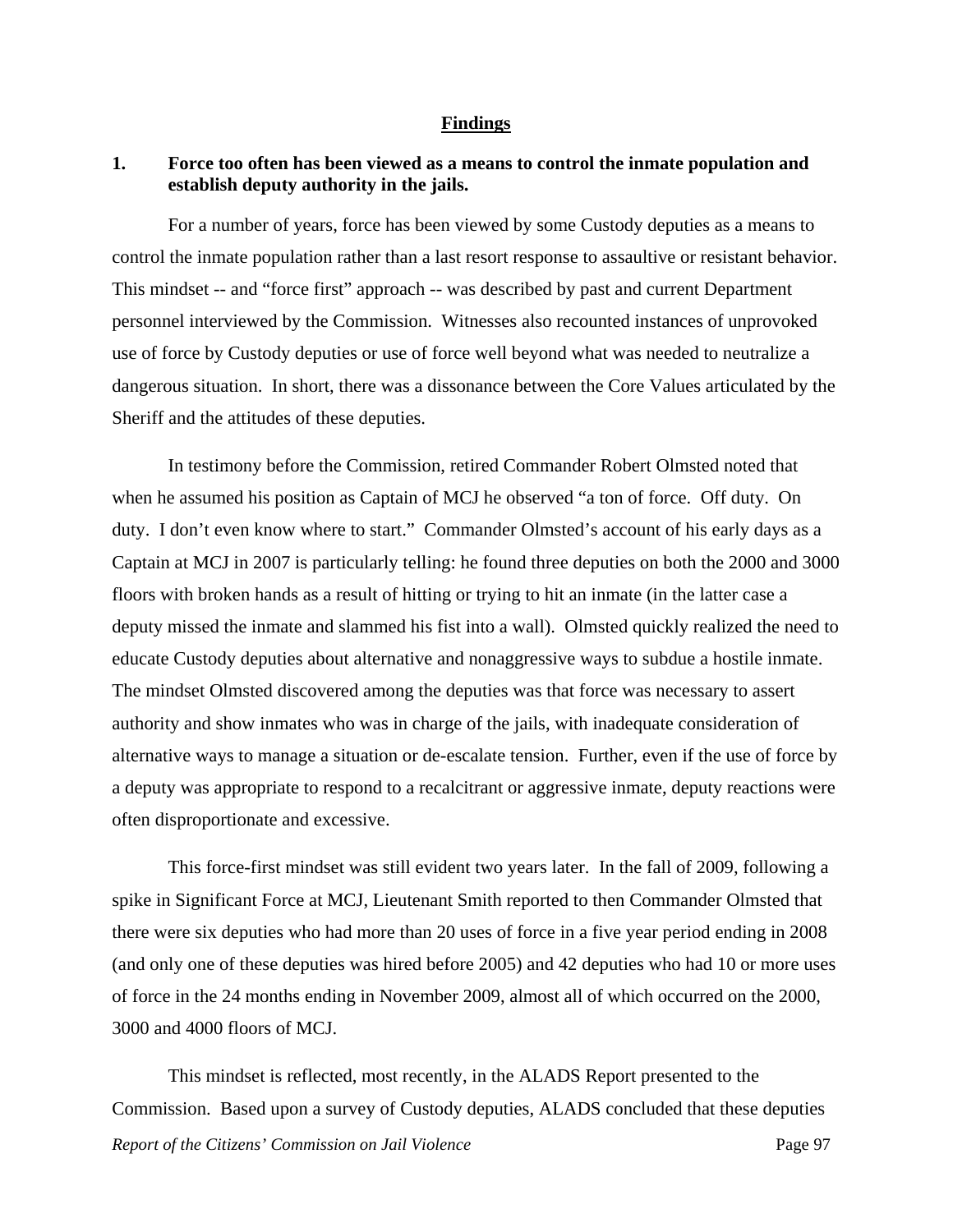believe they have lost their ability to control inmates, whom they assert are now "running the jails." This concern emanates from their perception that, as a result of the Sheriff's recent reforms, they have lost the ability to use force as a means to address inmate misbehavior.

 That deputies would resort to force in the first instance is perhaps not surprising given the absence until very recently of any Departmental guidance that force should be a last resort and not a preferred option. Pursuant to the Force Prevention Policy announced by the Sheriff in November 2011, deputies are now directed to try first to de-escalate incidents with verbal communications, to reach out to supervisors for assistance in seeking compliance from disruptive inmates, and to be more proactive in planning for interactions that may lead to force with the goal of preventing the use of force whenever possible.

 Current and former LASD personnel suggest a number of reasons why deputies often prematurely turn to force. As one former supervisor noted, deputies are often afraid to talk to inmates or are ill-equipped to use words to de-escalate a tense situation. In assessing over 150 force incidents at MCJ, Lieutenant McCorkle similarly noted that "there are tacit issues that may reflect why certain deputies have a higher number of significant force events, such as the ability to communicate appropriately with inmates." Fear also may have been a factor in the use of force by more inexperienced deputies, who would rather throw the first punch than risk assault by an inmate. Group dynamics further contributed to the use of force. As Commander Parra explained in his testimony before the Commission, when a deputy calls for more deputies, the resulting show of force may escalate the situation, exacerbate tensions, and increase the likelihood of use of force (including by deputies who arrive on the scene with no understanding of the preexisting dynamic). Finally, among impressionable new deputies, there was a mindset that being aggressive was valued by some in the Department.

 In sum, tolerance for excessive force used by at least some deputies in Custody has the danger of leading to what one expert cautioned can become "abuses of force … so 'normalized' that deputies can no longer perceive them as abusive." This can perpetuate a damaging culture that can ultimately affect even those deputies in Custody who do not subscribe to these views and are intent on doing the right thing.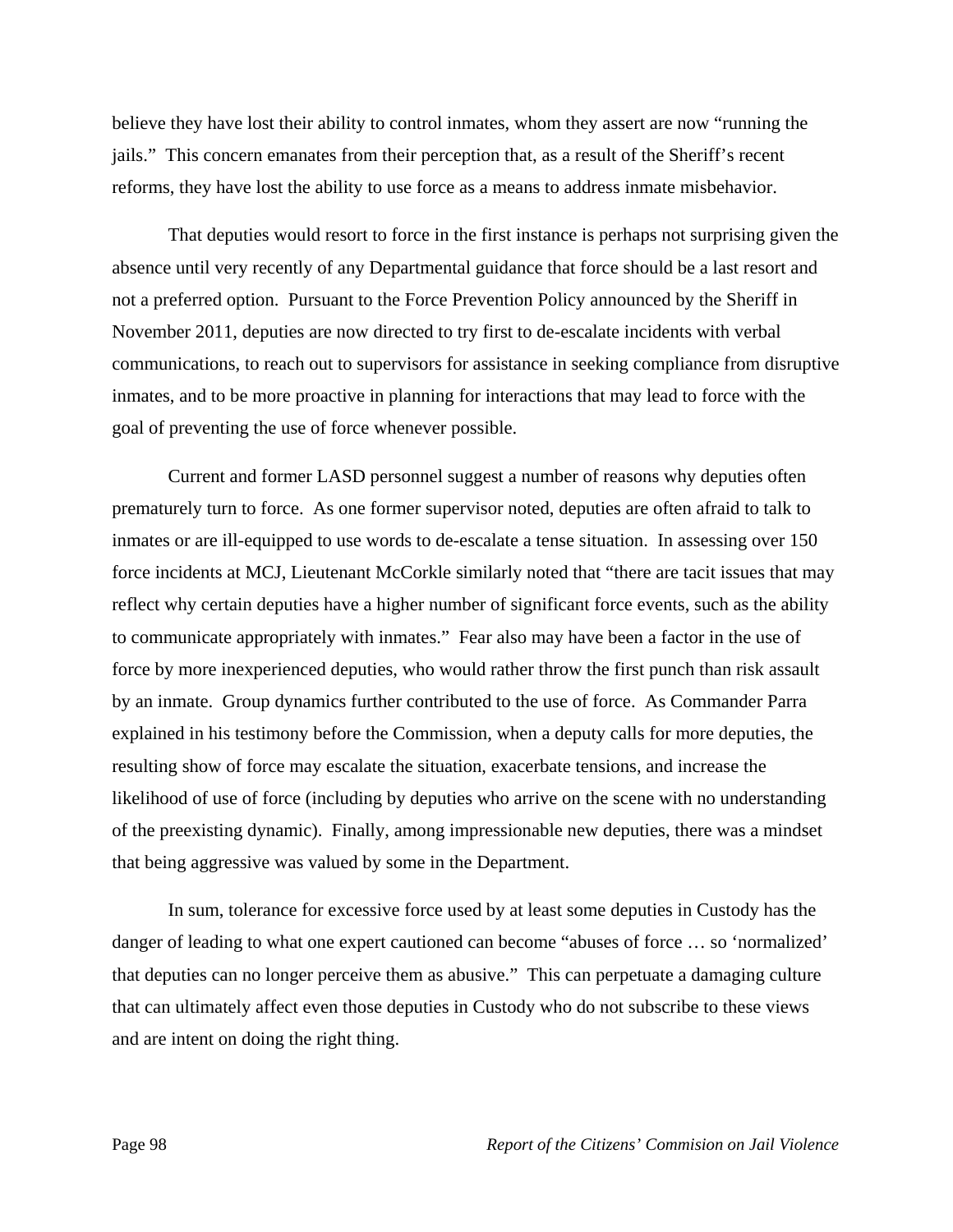#### **2. The Department condoned a deputy-versus-inmate culture.**

 Although the Core Values articulated by the Sheriff require deputies to perform their duties "with respect for the dignity of all people," this value was not embraced by all Custody deputies. The lack of respect by deputies toward inmates is a significant component of the Department's culture that contributed to the use of excessive force in the jails. Some deputies went as far as encouraging inmate-on-inmate fighting as a means of control or retaliation stemming from a lack of respect for the inmate population. Outside witnesses including clergy and ACLU observers in the jails testified that some deputies were disrespectful and abusive towards inmates in order to exert authority.

 Fostering an "us versus them" culture creates an atmosphere that contributes to excessive use of force. As noted in the most recent report of the Commander Management Task Force: "Interaction between inmates and staff are critically important since the jail culture for inmates is so heavily centered on respect."

 The lack of respect for inmates manifested itself in a number of ways. For example, a common thread that appears to have led to excessive force stemmed from disrespectful communication between deputies and inmates, which LASD management identified as a possible factor "in inciting assaults." The use of profanity or a disrespectful directive to an inmate at times led to conflict that could have been avoided with professional communications.

 The investigation also revealed that some deputies showed disrespect to inmates in other daily interactions. One inmate witness reported that deputies occasionally shut off hot water and/or heat at MCJ. Another observed that deputies who wanted to pick on an inmate would subject that inmate to multiple searches, throw away his possessions, or arbitrarily take away blankets or clothes. This lack of respect was reflected in the graffiti found in 2007 in a control booth at MCJ, which included the derogatory statement "don't feed the animals."

 As with the use of force generally, peer pressure contributed to the adoption of an "us versus them" mentality. One outside observer noted that many deputies begin their tenure at MCJ as respectful and courteous, but their approach shifts after exposure to both the negative jail culture and the pressure of fellow deputies. One example of this dynamic arose when a deputy was chastised and given the label "Deputy Love" after deputies concluded that he was too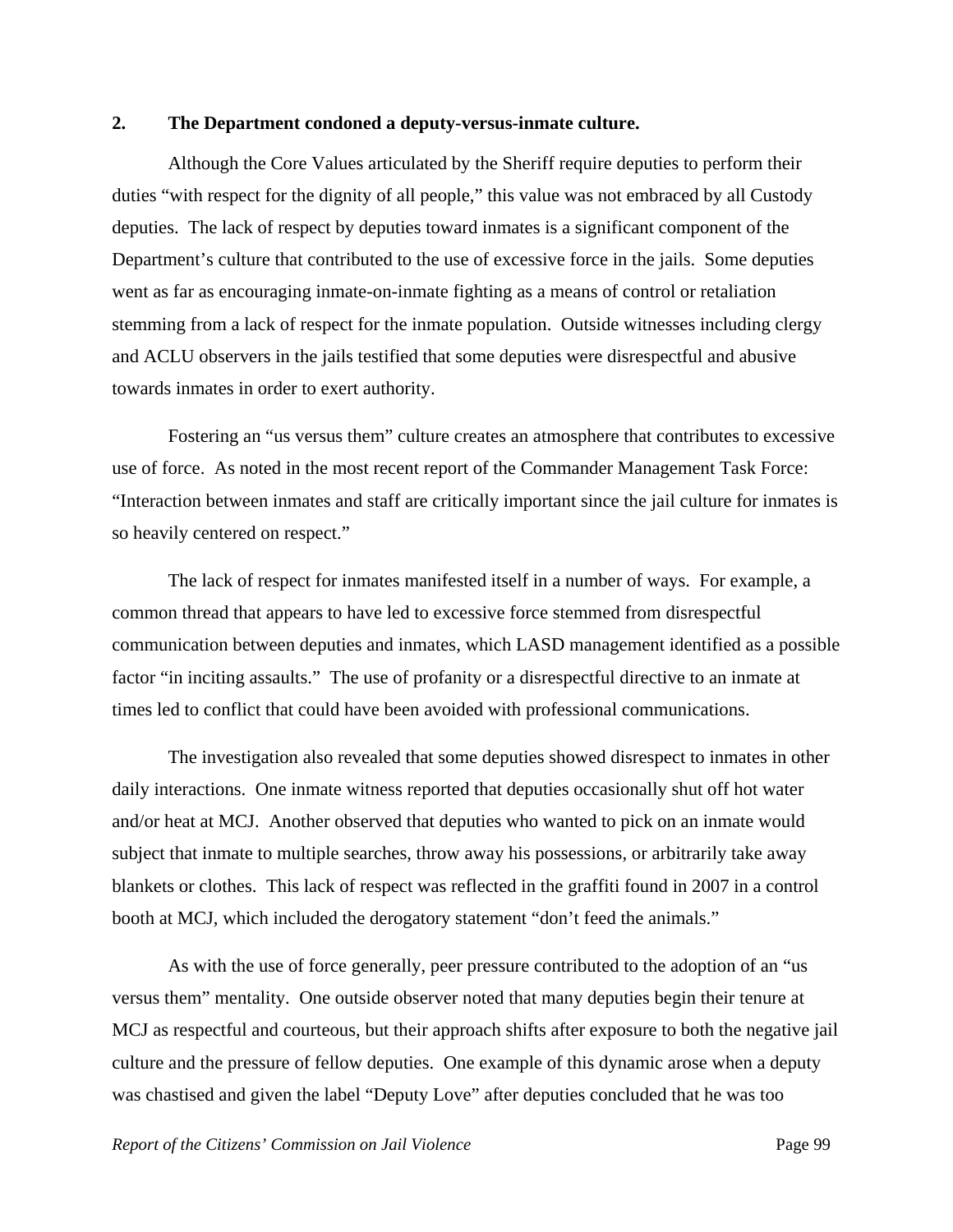respectful of inmates. The deputies who challenged his behavior said he needed to yell at inmates and use less respectful language; the deputy eventually asked to be transferred from his assigned floor to escape pressure from his peers.

 Most troubling are the reports received by the Commission of gratuitous and unprovoked violence (or encouragement of violence) against inmates. One witness spoke of the practice of "racking the gates," in which a deputy would unlock the cells of inmates to facilitate inmate "gladiator" fights. Another spoke of deputies intentionally placing inmates of different races or gangs together to provoke violence. Incidents such as these were documented by the Department as early as 2004.

 The Sheriff has attempted to address these culture issues through Town Hall meetings and his Education Based Initiative. But as the recent ALADS report reflects, many of the 453 Custody deputies who responded to the ALADS survey (approximately 22% of Custody deputies) seemingly question the Sheriff's approach to improving inmate-deputy relations. For example, 70% of the deputies who responded (313 deputies) believe that "[i]nmates' respect for deputies has declined because they feel 'empowered.'" It is particularly telling that ALADS has approached the recent reforms as a zero-sum proposition in which any attempt to engage and listen to inmates is viewed as a threat to deputy authority. Yet, while ALADS criticized the recently implemented Town Halls and the perceived undue demands of the Sheriff's Education-Based Incarceration program, these efforts are viewed by the Sheriff and outside experts as demonstrating an interest in and respect for inmate contributions and rehabilitation that has helped reduce the tension in the jails. Moreover, contrary to ALADS' claim that the jails have become more dangerous for deputies over the past year, the number of force incidents and inmate assaults on Department personnel has dropped significantly during that period.

 Although the Sheriff has memorialized in the Custody Division Manual the importance of treating inmates with "respect and dignity," it is less clear that all of the top leaders and managers in the Department share the Sheriff's commitment to these principles. It will be important for deputy training, supervisory oversight, and the discipline process to reinforce an unambiguous message that deputies serving in the jails are custodians of the inmate population, and to emphasize that the Department is committed -- at all levels -- to promoting efforts to engage and rehabilitate inmates while also ensuring a safe Custody environment for all.

Page 100 *Report of the Citizens' Commision on Jail Violence*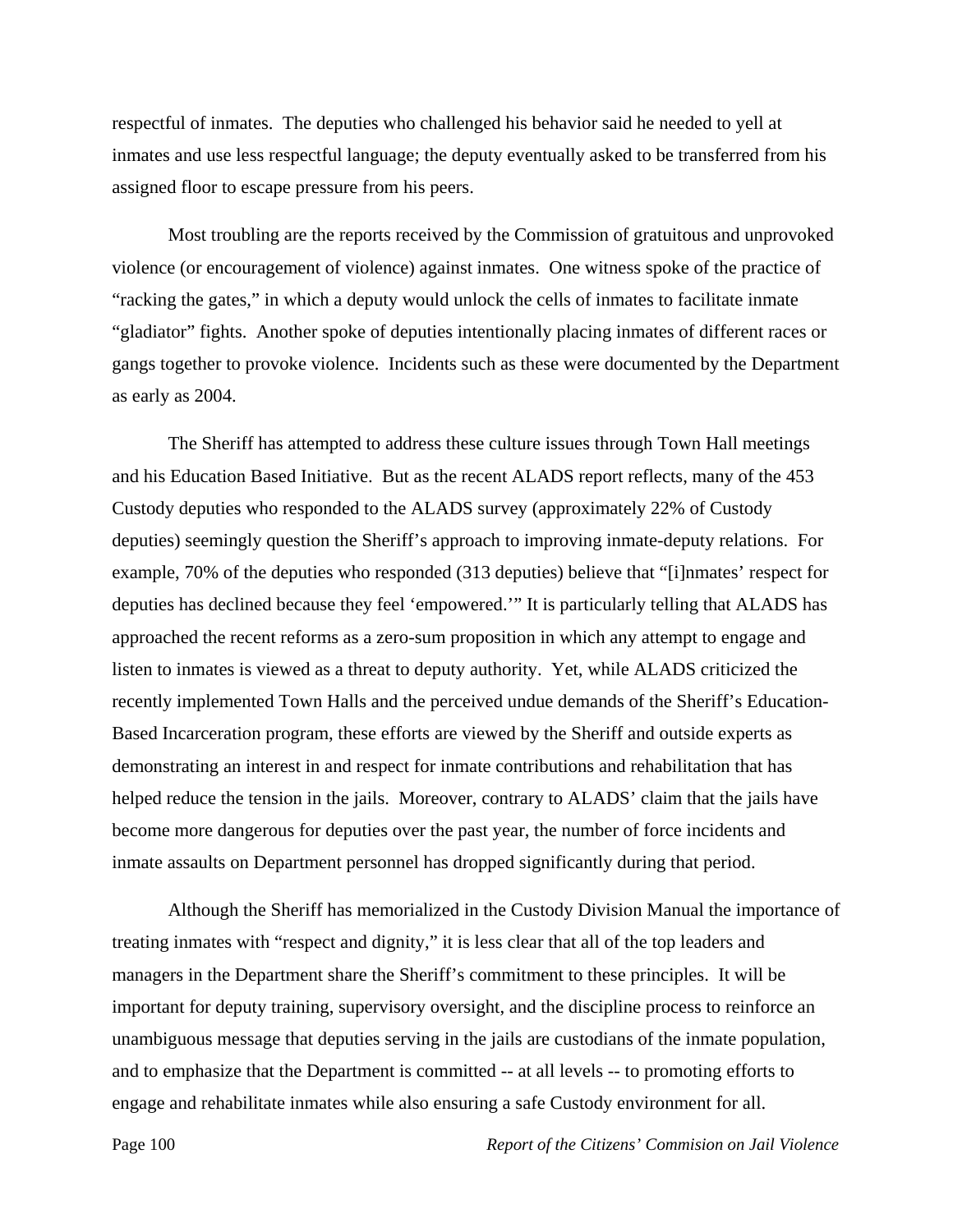# **3. The Department's tolerance of deputy cliques contributed to the excessive use of force in the jails.**

 The Department has a long history of deputy cliques -- groups of deputies who selfassociate and self-identify, often because of a particular posting or assignment, to the exclusion of those outside the group. These named cliques have included the "Little Devils," the "Vikings," the "Regulators," and others. In addition to their names, they have self-identified through logos and in some cases tattoos. Although work-related groups and associations are natural and can be healthy, these subcultures within the Department contributed to acts of insubordination, aggressive behavior, and excessive force in the jails for many years.

 Problems associated with deputy cliques have long been known to the Department. The 1992 Kolts Report discussed the problems associated with the "Vikings" clique at the Lynwood Station, which gave rise to an excessive force lawsuit against the Department that resulted in a \$9 million settlement. The Kolts Report found that the "Vikings" clique was comprised of "an inner group of deputies with peculiar and unique hard attitudes" that "manifested themselves in the form of excessive force and disciplinary problems between deputies and their supervisors." Kolts recommended that the Department "identify, root out, and punish severely any lingering gang-like behavior by its deputies," and that "[u]nit commanders [] aggressively break up deputy groups which manifest any of the conduct which signifies gang-related activity."

 Despite the Kolts Report's recommendations nearly two decades ago, deputy cliques have continued to exist within the Department with the knowledge and tacit approval of Department leaders. One noteworthy example, the "Regulators," was reported to have formed at Century Station as early as 1999 and continued to exist at that Station until at least 2007, when Department leaders informed the Sheriff that the group had "semi-infiltrated the Department and its Core Values and daily functions." The group was found to have controlled overtime assignments and promotions at the Century Station and "boldly used" the Station's facilities "for their meetings, with no regard for supervision." The group "did not respect rank," and "would run the station as a subculture fraction." The Department report recommended enhanced training, including training of all Captains about "Sub-Cultures and Cultures of the stations and how they can undermine the Management."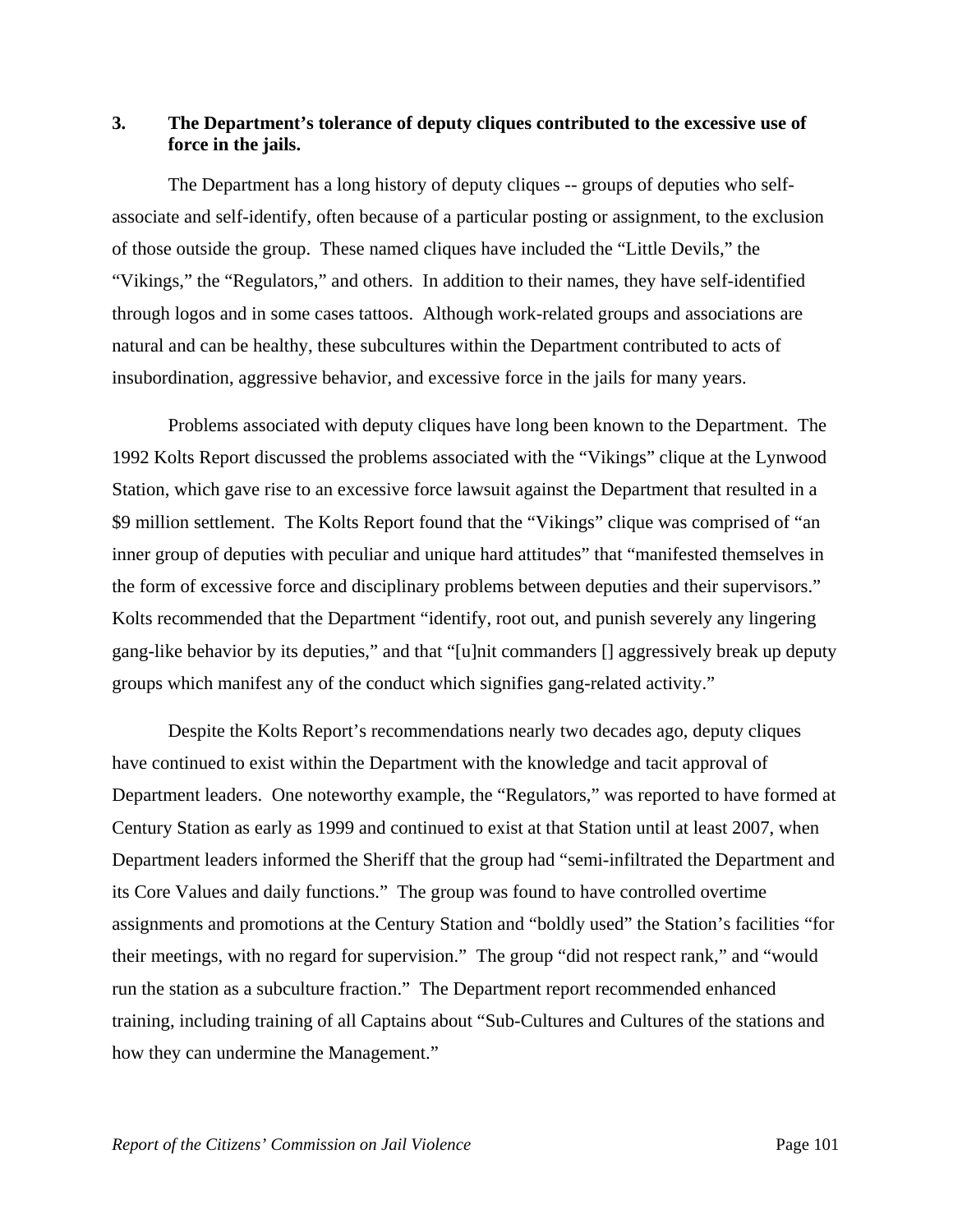The presence of deputy cliques has not been limited to Patrol assignments. At MCJ, aggressive cliques have been long-known to Department management. Beginning at least as early as 2003, supervising deputies observed groups of deputies, primarily from the 2000 and 3000 floors at MCJ, engaging in aggressive, cliquish behavior. Among other things, these deputies were observed associating together while on duty, leaving their posts *en masse* at the end of their shifts and refusing to commingle with other deputies. They were highly resistant to supervision, committed acts of open insubordination, and sought to intimidate, bully and undermine supervisors whose policies they did not like. Many such deputies had been serving together for several years in the same Custody assignment and younger deputies who joined the group were susceptible to their negative influences. The cliques from the 2000 and 3000 blocks at MCJ became known as the "2000 Boys" and "3000 Boys," respectively; some purportedly had tattoos with Roman numerals in their calf areas to identify their membership in the clique. According to retired Commander Olmsted, a deputy reportedly fractured the orbital bone of a non-combative inmate to "earn his ink" -- a tattoo with the Roman numeral "II" -- signifying his membership in the 2000 Boys clique.

 The existence of such cliques can erode a deputy's moral compass and make the deputy more resistant to supervisory oversight. As one outside jail leader observed, "[w]here informal power groups provide the true day-to-day leadership, it is common for jail employees to develop an 'us-them' mentality both about organizational leaders and inmates. This may cause staff to form stronger horizontal alliances with each other in a way that overshadows good decision making about what is right and wrong." Most significant for present purposes, the aggressive nature of these cliques and their resistance to supervision likely contributed to a significant increase in the use of force against inmates on the 2000 and 3000 floors at MCJ.

 Recognizing the corrosive nature of these groups, beginning as early as 2003, some MCJ supervisors sought to break up the core groups of deputy participants in the cliques. In early 2003, a Lieutenant tried to rotate deputies off the 2000 and 3000 floors, but was informed by his supervisor that he should handle the problem deputies on those floors "without sending his problems elsewhere." Another Lieutenant tried to assign 2000 and 3000 deputies working overtime to a different section of the jail, only to later learn that the deputies were ignoring their new assignments and working their regular posts. A Sergeant on the 2000 floor in 2003 did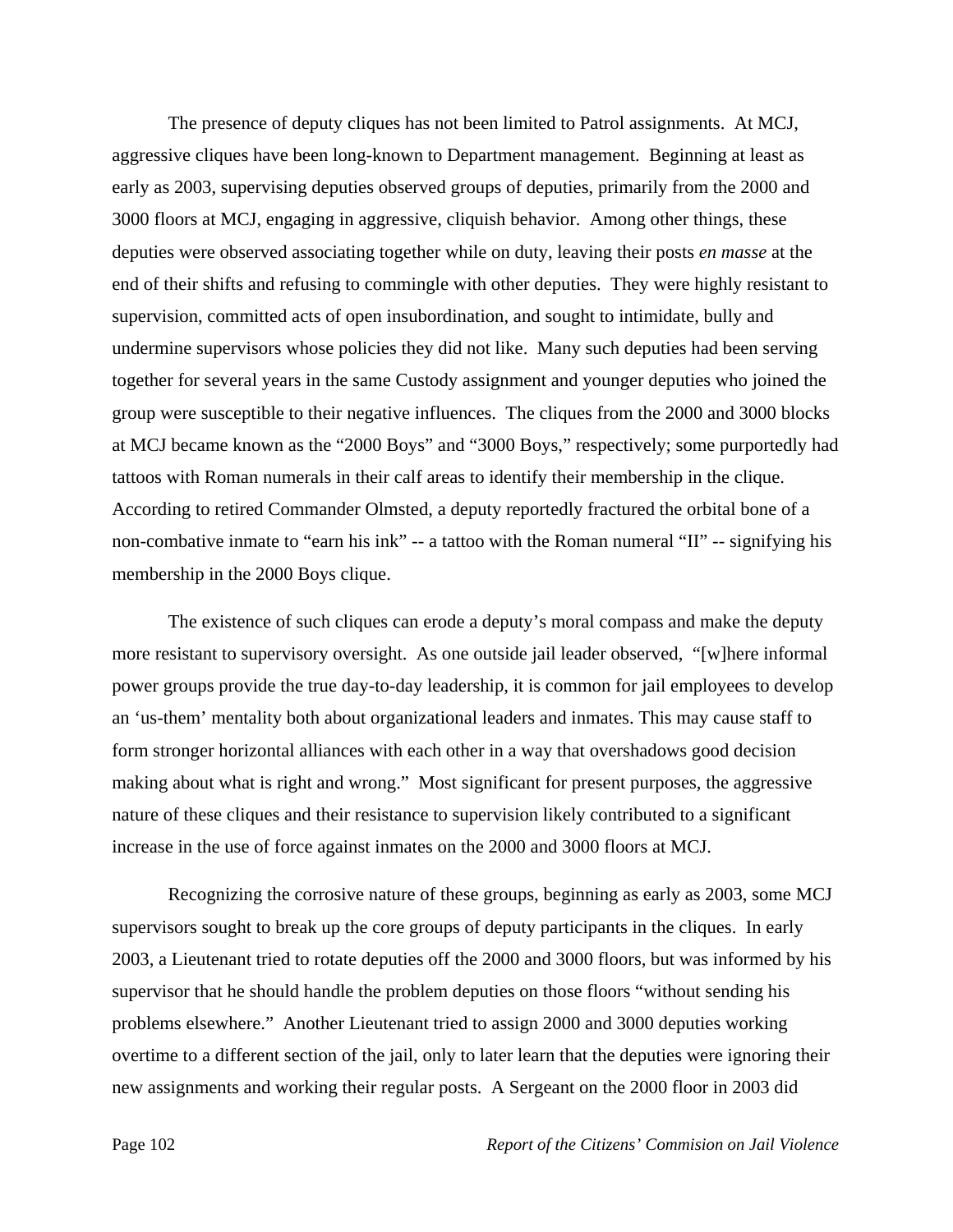manage to rotate problem deputies off the floor for a few weeks, during which time he observed the use of force incidents on the floor dramatically decrease. Thereafter, however, management ordered that the deputies be returned to the 2000 floor, and use of force incidents returned to their pre-rotations levels. A short time later, a small inmate riot took place on the 2000 floor. The Sergeant who had attempted to implement the rotation policy was told by a deputy that the riot was instigated by another deputy to bury the Sergeant in paperwork so he would not be able to walk the floor and supervise.

 Problems with the deputy cliques on the 2000 and 3000 floors continued at MCJ over the years. In February 2006, Captain Clark implemented a policy to rotate deputies among assignments, but it was vetoed by then-Assistant Sheriff Tanaka. (See the Management Chapter for a discussion of these events.) This incident was widely perceived by MCJ supervisors as undermining their authority and eliminating any ability they had to break up cliques on the 2000 and 3000 floors. It is all the more remarkable in light of the Department's well known history and longstanding problems with deputy cliques. Indeed, the Kolts Report recommended that "[u]nit commanders [] aggressively break up deputy groups which manifest any of the conduct which signifies gang-related activity." A rotation policy is an accepted and appropriate response to address and prevent the formation of cliques and the disrespect of authority that cliquish behavior foments. Yet, then-Assistant Sheriff Tanaka, who himself had been a member of the Vikings group that had been the subject of the Kolts Report, rescinded the policy, undermined the authority of unit leaders and emboldened complaining deputies.

 Predictably, the problematic and aggressive cliques on the 2000 and 3000 floors at MCJ continued after 2006, contributing to use of force incidents in the jail. Indeed, according to Department records, a significant spike in the number of force incidents in MCJ occurred within a few months after the Clark rotation plan was vetoed by Tanaka and force was particularly high on the 2000 and 3000 floors.

 The problems with MCJ deputy cliques culminated at a Christmas party in December 2010, at which 3000 floor deputies engaged in a brawl with other MCJ deputies. The matter received significant media attention and became a high profile embarrassment to the Department. In the wake of this incident, OIR urged the Department to consider whether the fight "could be traced in part to the tolerance of floor cliques among deputies." OIR additionally noted that its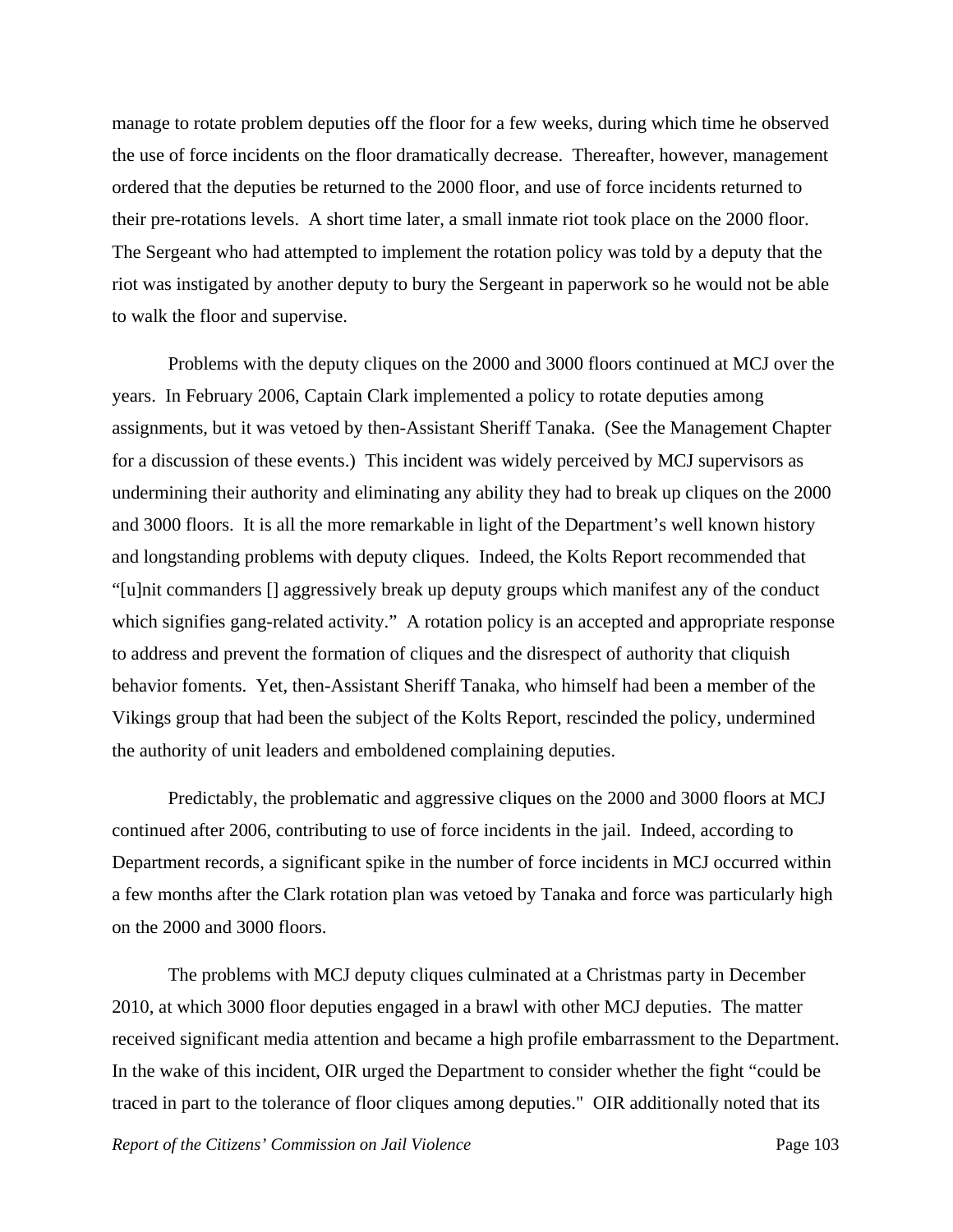investigation revealed "troubling signs of such a culture" and "evidence that jail supervisors apparently knew about the use of 'gang-like' signs and other troubling behavior well before the eruption of violence at the Christmas party." More recently, in discussing the incident and a photograph of "the involved deputies prior to the incident holding up three fingers in a way that that could be interpreted as throwing 'gang signs,'" OIR expressed its concerns about the "apparent formation of a group by some deputies who apparently identified more with their floor assignment than their unit assignment or with the Sheriff's Department."

 In early 2011, to help break up the MCJ deputy cliques, the Department implemented a rotation policy at MCJ similar to the one proposed by Captain Clark five years earlier. This rotation policy continues to exist today, albeit in a modified form.

 Despite the longstanding problems that have been created by deputy cliques within the Department, some within the Department continue to minimize the issues created by these groups. One Commander told the Commission that he thought the allegations of deputy cliques were overblown; that one had to understand "kids" today; and that the MCJ deputies who resisted rotations were good deputies who simply wanted to continue working with their friends. This same Commander likened deputy clique tattoos to other tattoos displayed by members of the armed forces, such as the  $101<sup>st</sup>$  Airborne. The President of ALADS similarly downplayed concerns about cliques and testified that he did not believe that deputy cliques existed in the jails.

 Although camaraderie and friendly competition among units can be a natural and healthy aspect of any institution, cliques of deputies that resist or undermine supervision, violate Department policies, exert negative influences over other deputies, use frequent and excessive force against inmates, and engage in other violent behavior against members of the public and other deputies represent threats to the very integrity, ethics, and mission of the Department.

## **4. The Department's tolerance of a code of silence impeded its ability to prevent, detect, and discipline the use of excessive force.**

 A "code of silence," by which officers fail to report or misreport improper or unlawful conduct by other officers, is not an unknown problem in law enforcement agencies. Law enforcement officers are trained to protect one another, creating a natural resistance to coming forward with information that could be detrimental to the career of a colleague. As a retired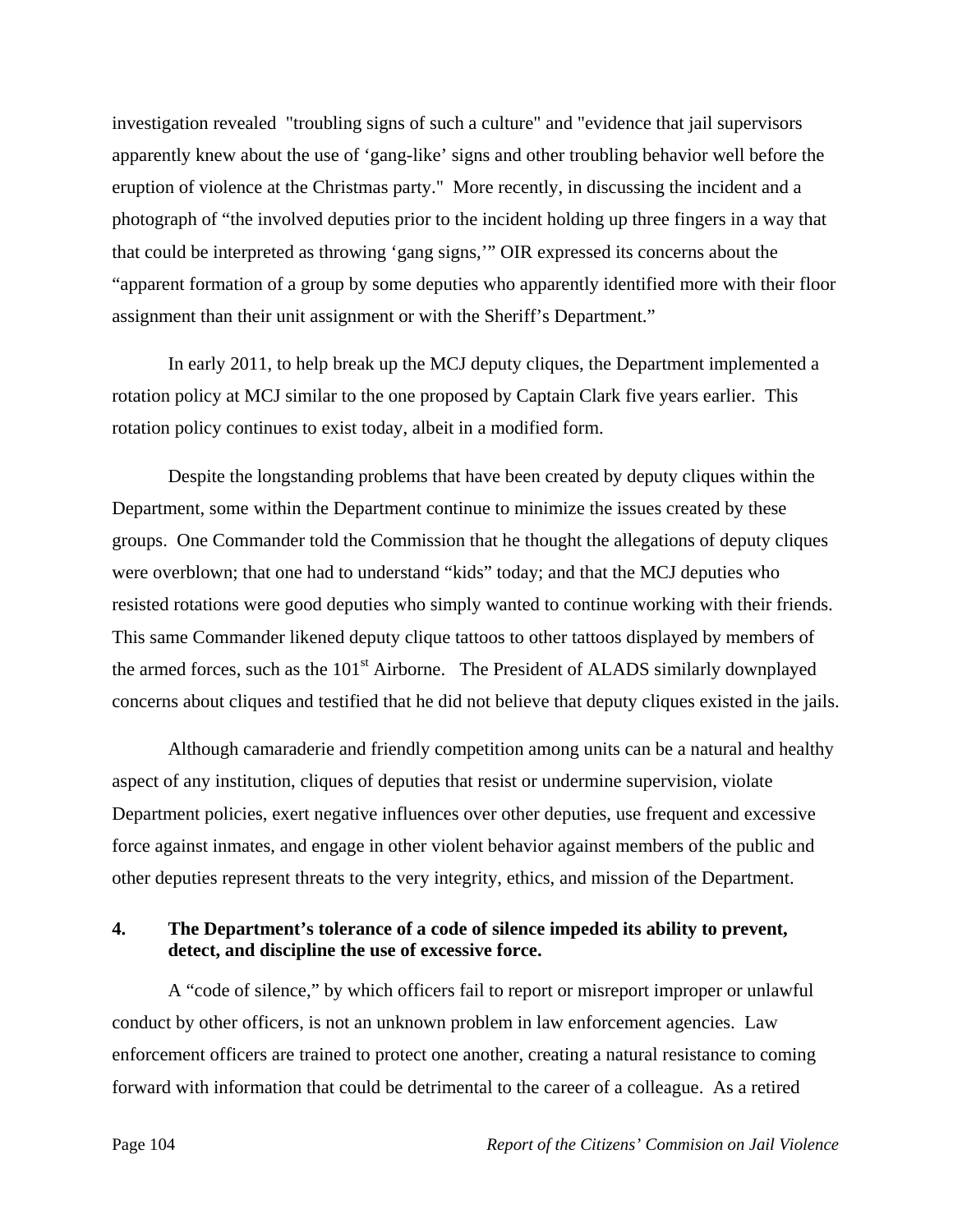LASD Commander stated, "we all know there is a code of silence in law enforcement. [It is] culturally imbued into the profession." He added that it is especially problematic in Custody, where deputies face a "host of ethical dilemmas" during the day to day performance of their duties.

 To adequately identify, investigate and respond to alleged violations of Department policy, including allegations of excessive use of force, it is imperative that the Department foster a culture that promotes the honest reporting of violations of law and Department rules, and in particular the excessive use of force, by Custody deputies. Yet several current and former Department witnesses stated that use of force incidents at MCJ were often not reported, and allegations of excessive use of force were at times extremely difficult to investigate, because deputies would not truthfully recount what they had witnessed. Use-of-force packages often contained boilerplate descriptions of the events giving rise to the use of force and in some incidents deputies were not truthful about use of force.

 Particularly troubling, this "code of silence" appears to have been tacitly or even expressly encouraged by certain Department leaders. When Lieutenant Bornman was attempting to investigate a 2009 bar fight involving four deputies from the MCJ 2000 floor, he reported to MCJ Captain Cruz that the identified participants in the fight were less than forthcoming about what had happened. In response, Cruz instructed, "don't look too hard." Tanaka, an Assistant Sheriff at the time, similarly told deputies and supervisors at Century Station in 2007 that Captains should not "put 'cases' on deputies" for misconduct and that "he would be checking to see which Captains were putting the most cases on deputies" and he would be "putting a case on them."

 Experts report that the most effective way to address a code of silence is to implement a "zero tolerance" policy that aggressively punishes the failure to report and the misreporting of use of force incidents. Indeed, corrections leaders who have sought to address an imbedded code of silence underscored the need for harsh and visible consequences for failure to report or misreporting, starting with a presumption of *termination* when personnel are dishonest about excessive force. Two corrections leaders touted the use of criminal prosecutions against dishonest officers, and one even walked deputies "out in handcuffs" to send a strong message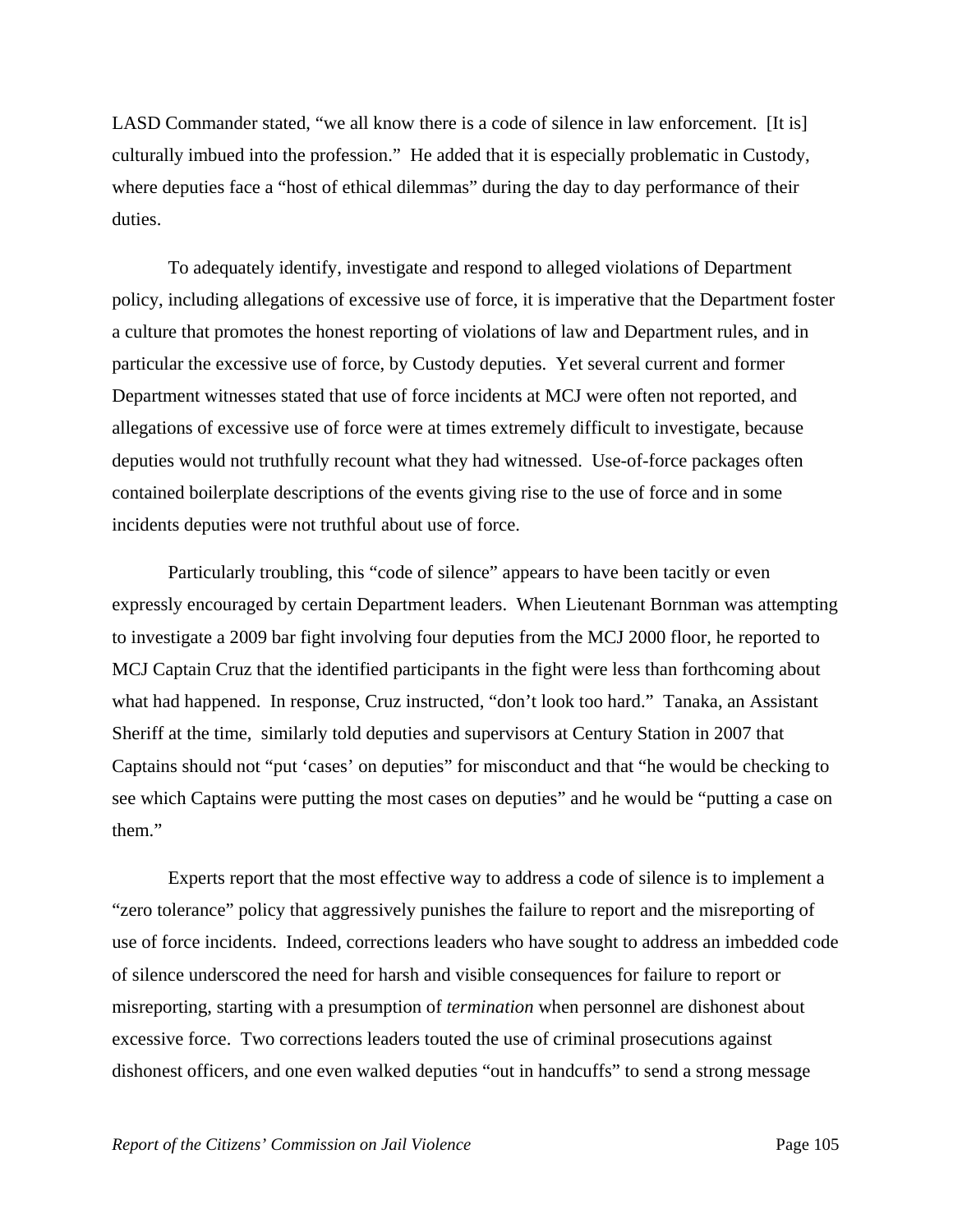that complicity in a code of silence would not be tolerated. Another expert stressed the dangers created when supervisors "give a blind eye to a blind report."

 Matthew Cate, the Secretary of the California Department of Corrections and Rehabilitation ("CDCR"), echoed these messages in his testimony before the Commission. During his tenure as Inspector General at CDCR, high profile prison violence and code of silence problems were addressed through various strategies, including a discipline policy that imposed termination as the base punishment for falsely reporting or, in egregious cases, failing to report the excessive use of force. CDCR extensively trains its officers on the potential career-ending consequences of adhering to the code of silence and the need to truthfully report use of force incidents, and management sent a clear message that false or non-reporting of use of force incidents would not be tolerated. As Cate explained, while he was willing to rehabilitate jail personnel who engaged in excessive force, employees who were untruthful could not remain in his agency.

 Although the Sheriff has articulated a strong disapproval of dishonesty, LASD has been lax in ferreting out or disciplining acts of dishonesty. As discussed in greater detail in the Discipline Chapter, the Department rarely finds employees to have engaged in false reporting of use of force. In addition, there have been documented incidents of false statements that resulted in light penalties and no finding of a violation reflecting the deputy's dishonesty. Moreover, the LASD discipline matrix for false statements, in sharp contrast to that of CDCR, starts with a base penalty of only 10 or 15 days. This lenient approach to dishonesty is insufficient to address a code of silence that has been part of the County's jail culture.

# **5. Off duty deputy misconduct reflects a confrontational and aggressive culture among some in the jails.**

 Various witnesses before the Commission recounted a number of incidents reflecting aggressive off duty misconduct by MCJ jail deputies, some of which resulted in arrests of deputies. In one incident in 2003, a deputy who was arrested by the West Covina Police Department for DUI was verbally abusive to the arresting officers, stating that he was a 3000 floor deputy and the police should "not mess with" him. In another incident, four deputies were arrested by the Fullerton Police Department after jointly assaulting a patron at a bar. There was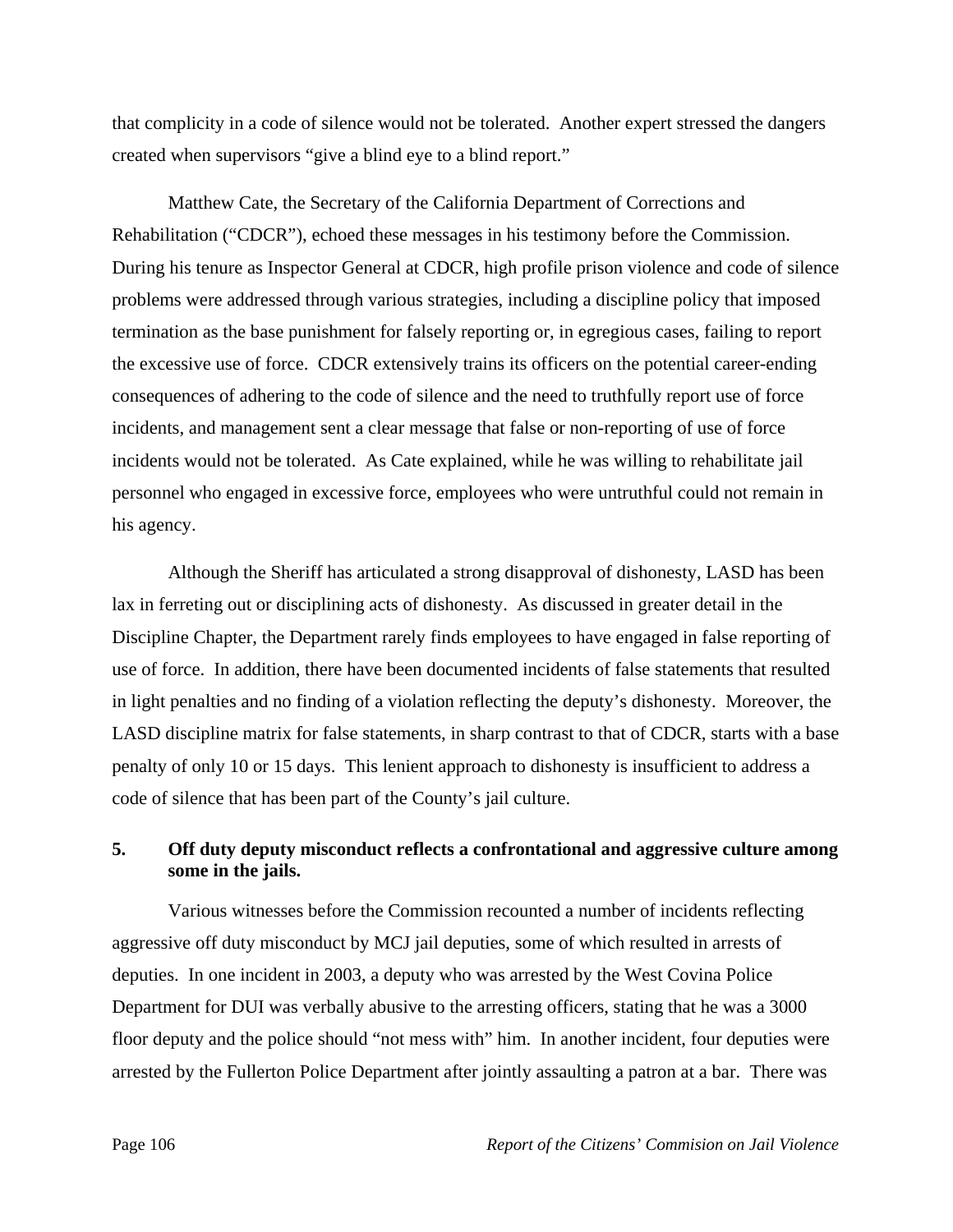also a fight at BJ's restaurant where a deputy punched a woman patron. Those issues came to a head with the 2010 Christmas party fight among Custody deputies.

 Both OIR and Special Counsel have expressed concerns over the Department's failure to vigorously scrutinize or adequately punish off duty misconduct. In the wake of those events, OIR observed, "[o]ne way in which the disciplinary system can … maintain vigilance over the development of young deputies and jail culture is to scrutinize off-duty misconduct."

# **6. The Department has lacked sufficient training and guidance on ethical behavior and de-escalation techniques.**

 Department personnel have underscored the need for greater focus on deputies' ethical training and guidance. A retired Commander expressed the view that the Department's training needs to do more to: (1) instill integrity in deputies; (2) train deputies about the LASD's discipline process and the consequences of misconduct; (3) train deputies to talk to inmates and de-escalate situations; and (4) train deputies to involve supervisors and managers in decisions that can lead to the use of force.

 One former supervisor emphatically pointed out that the LASD needs to teach deputies "right and wrong from the get go." Similarly, the retired Commander told the Commission that there is little, if any, ethical training offered to deputies. He added that deputies need to be aware of the discipline process and know the consequences of their actions, including lying or covering up force incidents. The retired Commander also said that deputies need more training in dealing with inmates and learning to "talk their way" out of confrontations and de-escalate tense situations. He said deputies need to be trained in "role playing" exercises that teach them what to do when their authority is challenged.

In order to enhance its existing training on these issues, the Department reports that it is adding additional academy training in Nobility Policing, Respect-Based Leadership and Respect-Based Communication to address these deficiencies.

 Troubling incidents in the jails underscore the need for a stronger emphasis on the Department's Core Values as well as a concerted effort to instill those principles in its personnel to promote a more positive jail culture. At least one witness has observed that there is a dissonance between those values and the actual attitudes and conduct of deputies.

*Report of the Citizens' Commission on Jail Violence* Page 107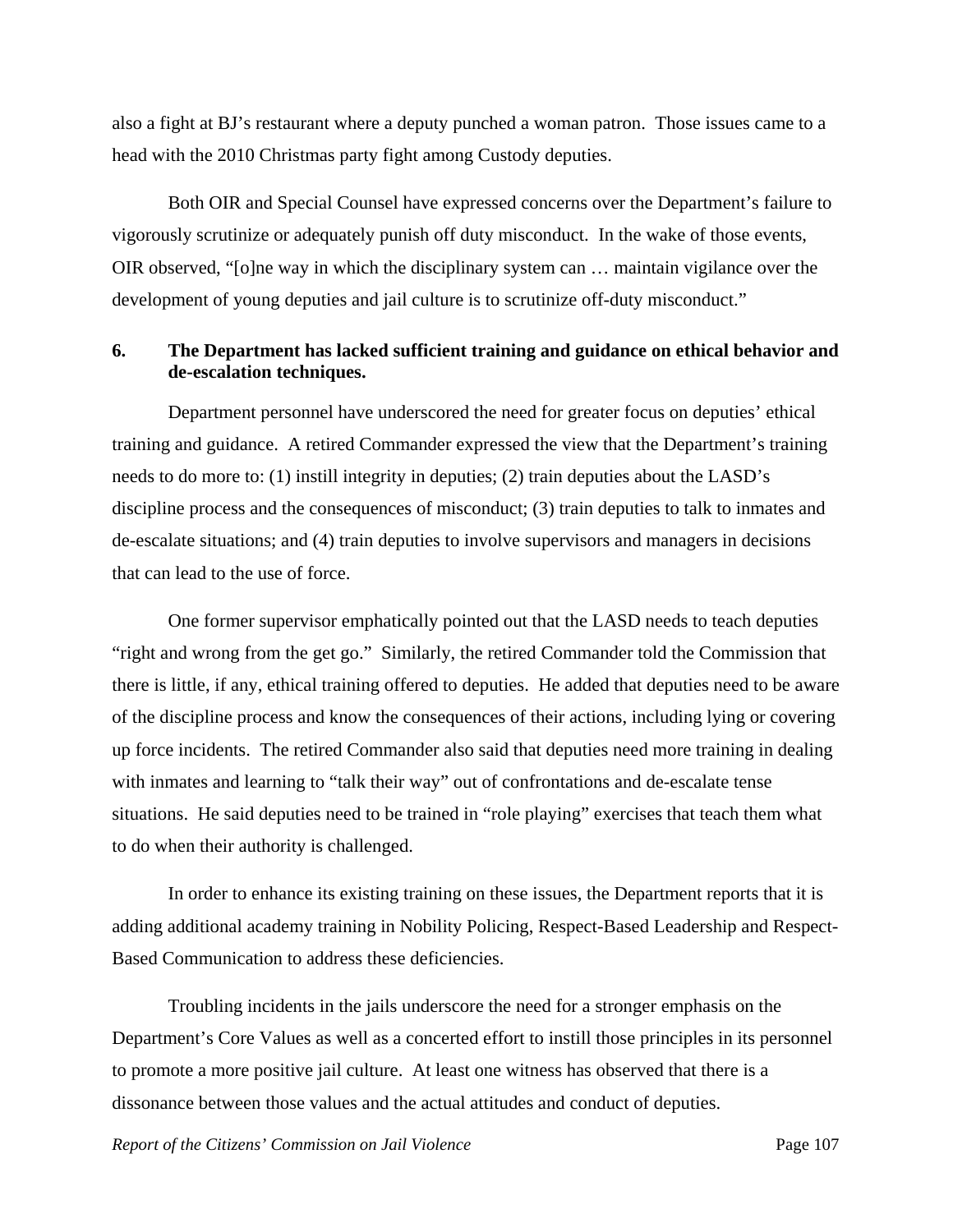#### **7. Poor leadership has contributed to the troubling culture in the jails.**

 For LASD management to properly emphasize and demand ethical behavior, Sergeants and Lieutenants must subscribe to and model those ethical principles and proactively supervise the deputies under their charge. Without genuine supervision, deputies will not be held accountable for their mistakes and will feel free to engage in unethical behavior. Unfortunately, there has been a lack of sufficiently trained or adequately supported Sergeants and Lieutenants in the jails. As one retired supervisor commented, "the problem [is] not so much 'resistance' to supervision as the 'absence' thereof." Another retired Commander explained that new deputies are a "blank slate" when they come into the jails; they need to be mentored by Sergeants and Lieutenants who instill in them that their actions have consequences and will not go unpunished. He said that he blamed supervisors more than deputies for the problems in the jails.

 Individuals interviewed by the Commission emphasized that management often did not seek to discipline deputies involved in excessive force incidents at MCJ. One supervisor stated that when incidents involving use of force against an inmate occur, management fails to ask fundamental questions that would expose abuse. Instead, management at times has simply transferred high use of force deputies to other assignments. If the problem relates to a specific inmate, the inmate may be moved to another facility. Many believe this method of addressing problems explains why poor performance or excessive use of force by deputies goes unnoticed throughout the jail system. This approach reinforces the lack of consequences for deputies, or for their supervisors, for unnecessary or excessive force. Often no one is held accountable for excessive use of force and improper behavior goes unchecked.

 As discussed in the Management Chapter, many witnesses attributed the culture problems in the jail to conduct by Undersheriff Tanaka, who encouraged deputies to "work in the 'grey' area" and told them to "function right on the edge of the line." These remarks promoted a culture and mindset among deputies that they could act with impunity because they had Undersheriff Tanaka's protection and, therefore, did not face the risk of discipline. Moreover, Tanaka's intervention in decisions in the jail reinforced a culture of deputies unreceptive to the chain of command and resistant to supervisors' efforts to control misbehavior. Commander Olmsted described how Tanaka responded with indifference even after use of force issues were forcefully brought to his attention.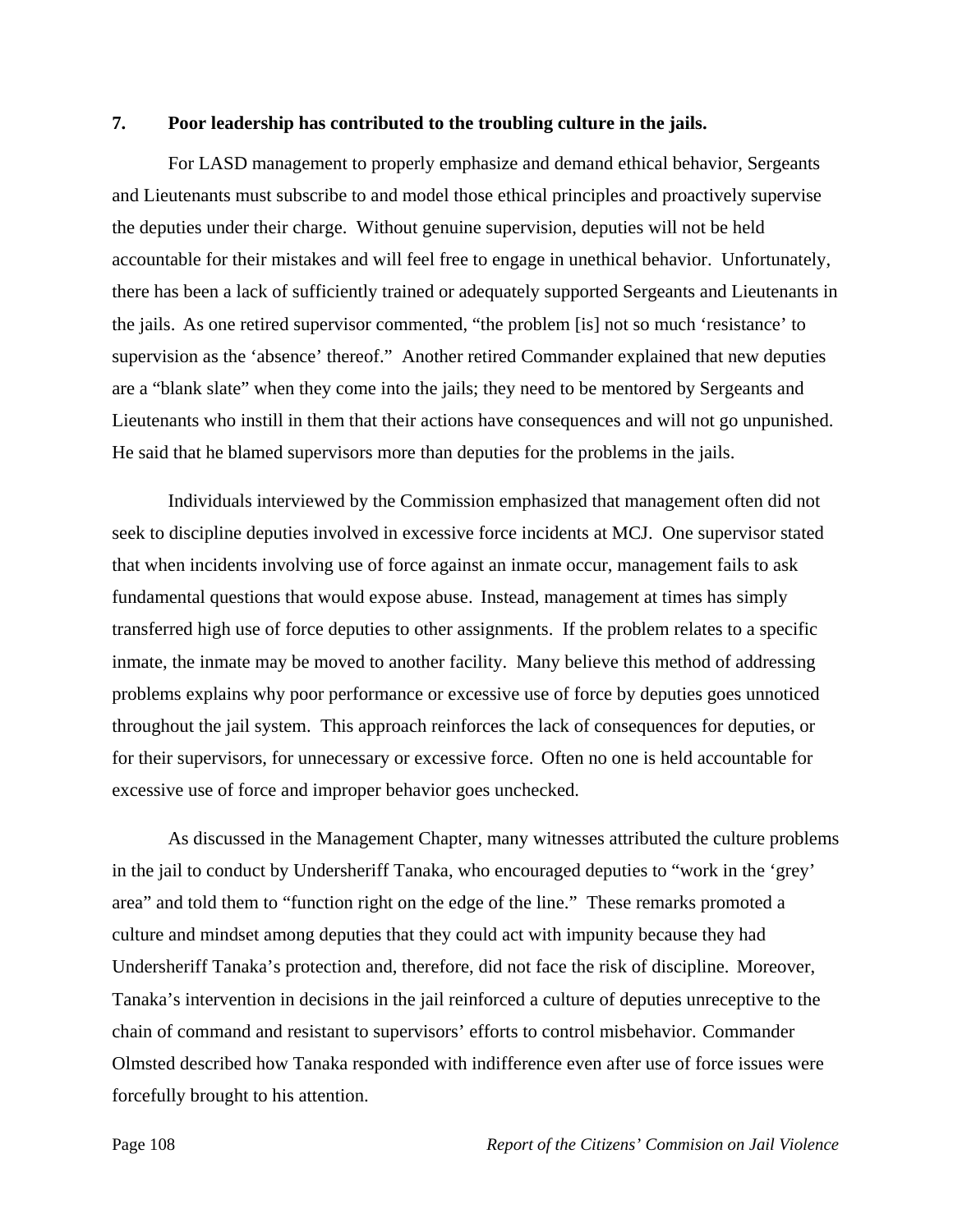Witnesses identified Captain Cruz as contributing to the troubling MCJ jail culture. They described how Captain Cruz would listen and pay "lip service" to the need for discipline, but would ultimately take no action. For example:

- Former Commander Olmsted testified how, after he retired, he began receiving numerous phone calls about uses of force at MCJ. He communicated those concerns to Captain Cruz, who downplayed the severity of the force used and instead attempted to ascertain the identity of the informant.
- Lieutenant Bornman reported that Captain Cruz responded to a surveillance video of several deputies severely beating an inmate by saying that he saw "nothing wrong" with the level of force used.
- During an investigation of several off duty deputies fighting with patrons at a local restaurant, Lieutenant Bornman told Captain Cruz that he was having trouble identifying the individuals involved. Captain Cruz discouraged Bornman from thoroughly investigating the matter or determining the identities of the deputies involved.
- An ACLU monitor described how Captain Cruz and other jail leaders rationalized the excessive level of force used in a cell extraction that the monitor witnessed. Captain Cruz informed the monitor that the deputies "did what they needed to do," and that this was the level of force required with this "type of inmate population who has a group mentality and won't negotiate." Captain Cruz went on to say that the results of throwing a 160 pound inmate onto cement were "just sort of about physics. This is going to happen."
- During a speech at a 2009 Christmas party attended by deputies working the 2000 floor at MCJ, Captain Cruz asked the deputies what he always told them and they responded with laughter and in unison, "not in the face!"
- According to one witness, Captain Cruz told deputies involved in a force incident that that they should have kicked or punched the complaining inmates a little harder.

These persistent and unfortunate comments by senior managers Tanaka and Cruz contributed to a troubling culture in the jails.

 Further exacerbating this problem was the reluctance of supervisors to find use of force by deputies to be out of policy. Commander Olmsted testified that, after an independent analysis, he discovered 18 of the 40 use of force reports he reviewed were clearly "out of policy," yet all had been approved by Sergeants, Lieutenants, or Captains as appropriate uses of force. Moreover, as reported elsewhere in this Report, Department supervisors rarely found uses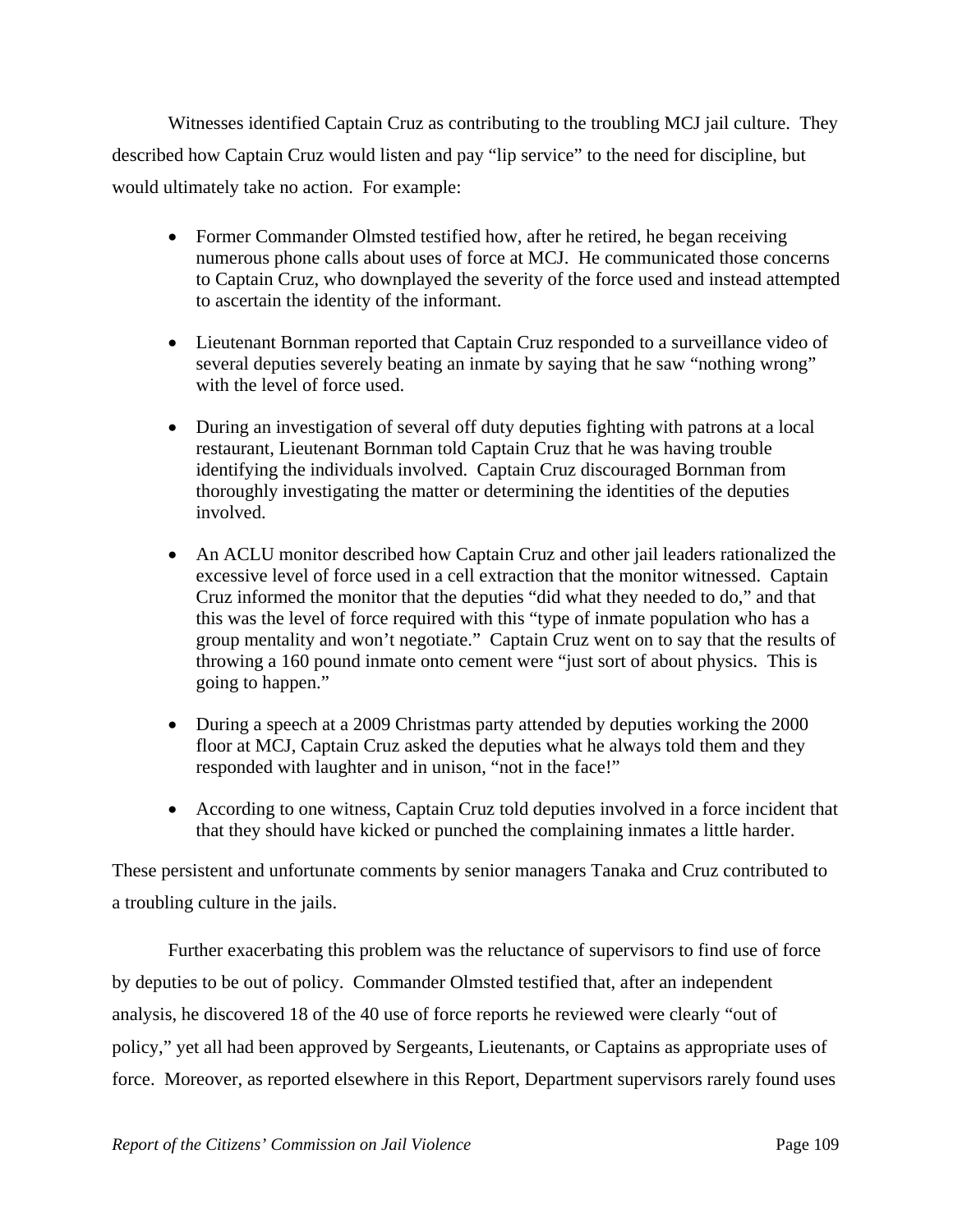of force in the jails to be unreasonable or out of policy. As a consequence, the culture in the jails was one where deputies considered themselves free to use force and supervisors were ineffective in controlling them.

### **8. The Department's failure to appropriately value Custody positions contributed to a negative and unprofessional culture in the jails.**

 Within LASD, Custody is widely perceived to be a less important and less desirable assignment. As discussed in more detail in the Personnel Chapter, there is a pervasive view in the Department that time spent in Custody results in "lost years." In addition, some Patrol deputies have been transferred to Custody as punishment or because they were unable to handle their Patrol assignments. These perceptions foster a negative and at times unprofessional environment in the jails.

 Most deputies join the Department seeking to become Patrol deputies, but many find themselves spending their early years in Custody, creating widespread feelings of discontent and frustration. One retired LASD manager opined that 95-99% of deputies did not want to be working in the jails; another supervisor believed that as many as two-thirds of the deputies in Custody were unhappy. These feelings of discontent are exacerbated by the fact that many deputies who want to go to Patrol have to remain in Custody for what most consider to be too long, sometimes as many as seven or eight years or even longer.

 In contrast to the lengthy Custody assignments for new deputies, Sergeants have, until recently, remained in Custody for only a short period of time, an average of approximately one year. This has resulted in disgruntled and frustrated deputies, managed by Sergeants who do not have a vested interest in the effective management of the jails. Although one recent reform extends the length of supervisory assignments in the jails to two years, there is still a significant imbalance between the time that most deputies are assigned to Custody and the time that supervisors will remain there, and it is not clear that this change will be sufficient to address this problem.

 The failure to value the Custody assignment, the lengthy periods in Custody for deputies, and the short assignments in Custody for Sergeants all have contributed to the cultural problems discussed in this Report. Although a career Custody track (discussed in the Personnel Chapter)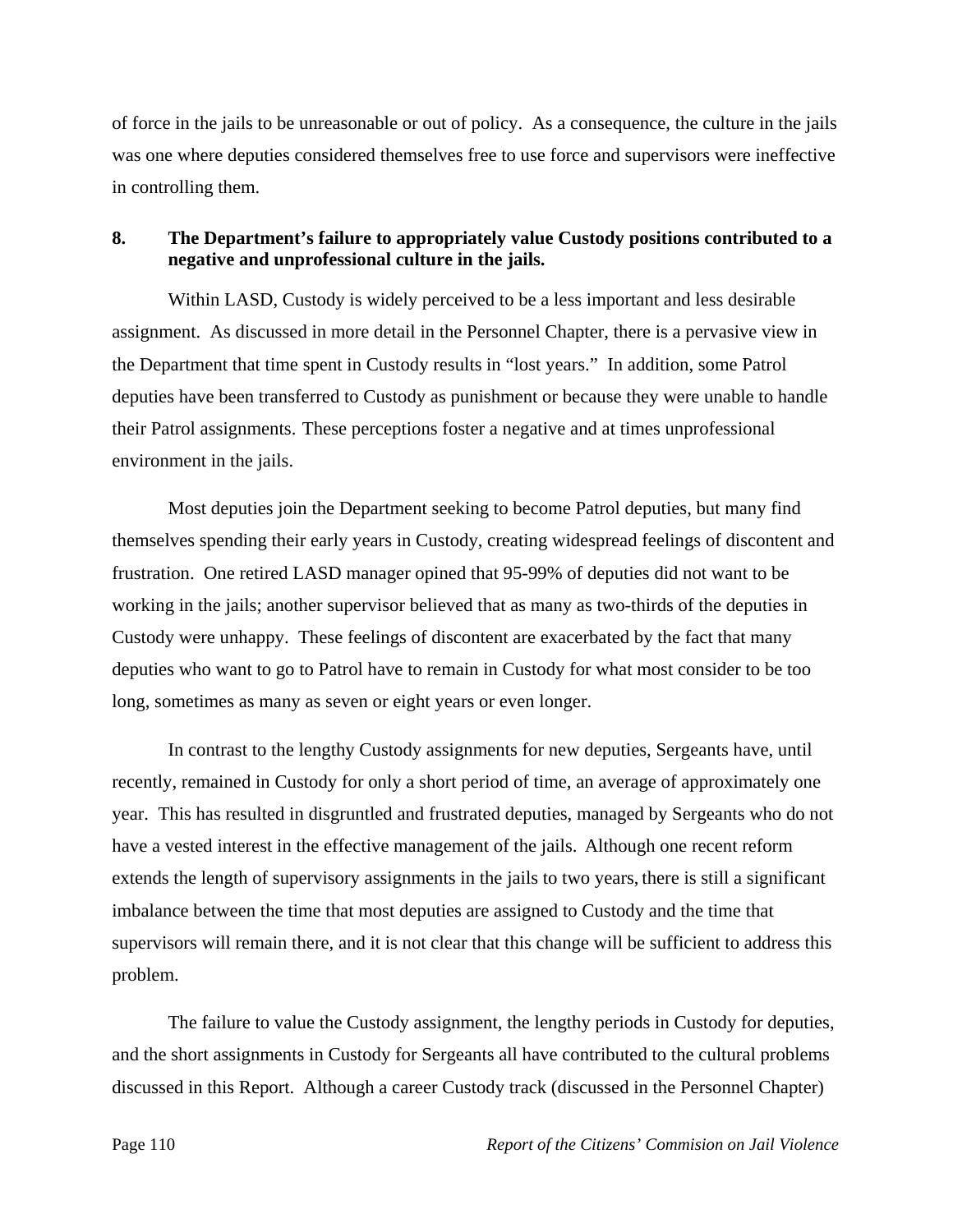can ameliorate some of these concerns, that will not happen overnight. Deputies who want to be in Patrol will still be in Custody for some time. At a fundamental level only the engagement of high level leadership can enhance the perception of Custody and address these cultural concerns

## **9. ALADS response to the Sheriff's reforms reflects an entrenched and problematic culture.**

 The response of the deputies' union to the Sheriff's reforms suggest that it will not be easy for the Sheriff to "transform the culture" of the jails. Based upon survey responses from approximately 22% of the deputies in Custody, ALADS reports that Custody deputies believe that the "new policies and procedures implemented in response to allegations of abuse have had unintentional consequences on inmate behavior and deputies' ability to control inmates without incident." According to the survey, 70% of responding Custody deputies believe that, as a result of Town Hall meetings and other reforms put in place by the Sheriff in recent months, inmates' respect for deputies has declined, and 50.1% believe that inmates have become more aggressive. ALADS goes on to conclude, without citing any evidence, statistical or otherwise, that "[t]his lack of respect has led inmates to be significantly more hostile toward deputies and resistant to their directives," even though Department statistics show that both force incidents and inmate assaults on deputies have decreased significantly. ALADS further reports that "deputies feel that they have largely 'lost control' of the jails, with a sense that 'the inmates are running the jails.'"

 ALADS' vision appears to favor less outreach to inmates and the use of more force to control inmate behavior. If so, it will be very difficult for the Sheriff to complete the implementation of his reforms and to change permanently the culture in the jails from one based upon confrontation to one based upon respect, communication and reduced violence.

#### **Recommendations**

## **5.1 The Department must continue to implement reforms that emphasize respect for, engagement of, and communication with inmates.**

 The reforms that the Sheriff has initiated -- including Town Hall meetings and Education Based Incarceration -- reflect an approach that is based upon respect for inmates and that seeks to improve communication by affording inmates a constructive (and nonviolent) outlet for their concerns and frustrations. Not surprisingly, since the Sheriff's reforms have been instituted,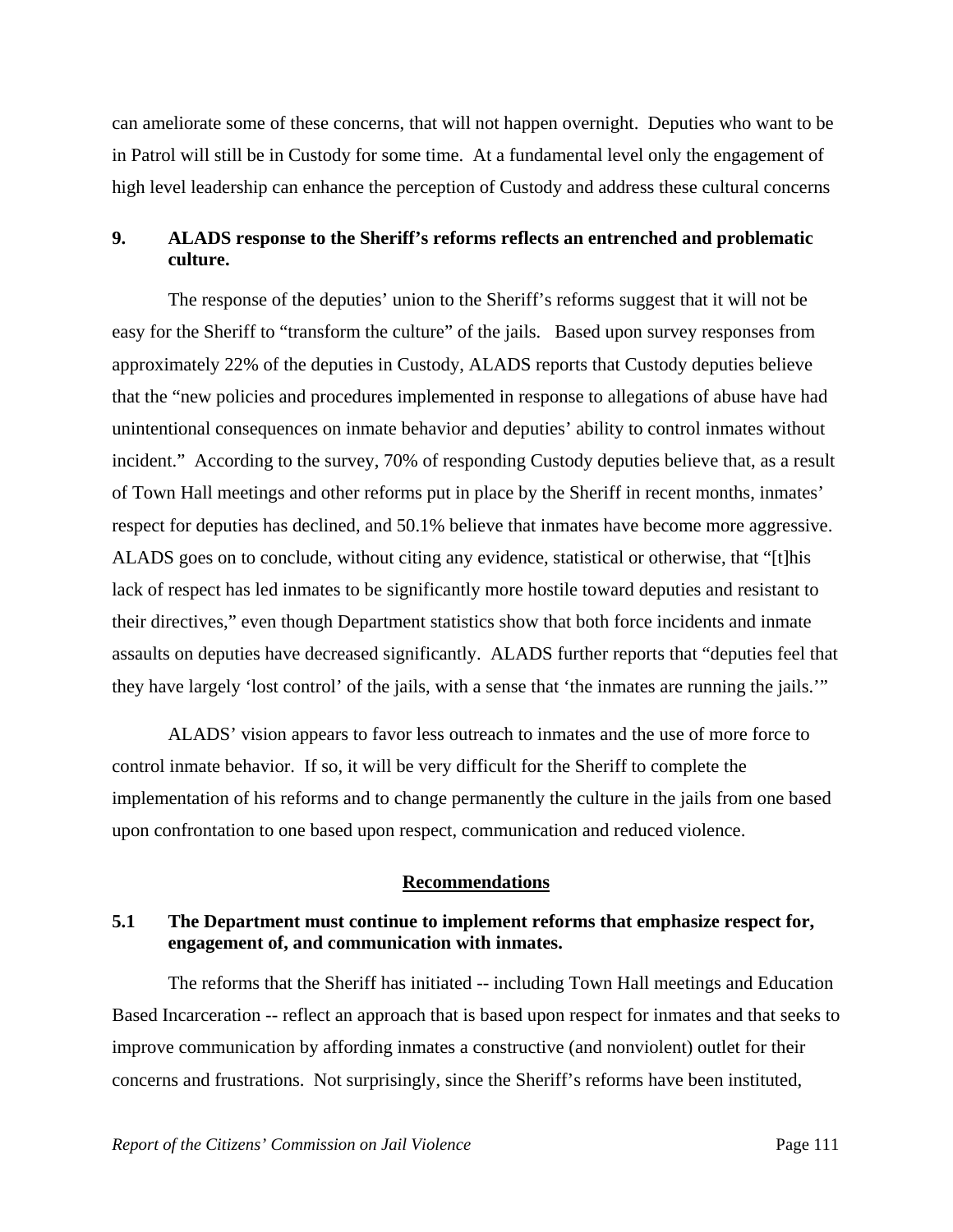there has been a reduction in both force incidents and assault on the deputies. Although ALADS has questioned these changes, the Commission urges the Sheriff to maintain these more progressive approaches and to affirmatively combat the mindset that promotes confrontation and aggression as a vehicle for control within the jails.

# **5.2 The Department's Force Prevention Policy should be stressed in Academy training and reiterated in continuing Custody Division training.**

 The fundamental principles of the Department's Force Prevention Policy -- force is a last resort and deputies should use only the minimum amount of force necessary -- as well as concrete practices for implementation of that policy, should be stressed at the Academy and at every ongoing opportunity for on-the-job training. The Department's formal and informal training of Custody deputies should remind deputies that in many instances time is on their side, they should enlist the support of a supervisor whenever possible, they should use their communication skills to defuse situations, and -- as one Captain told the Commission -- they should "leave [their] ego[s] at the door" to avoid escalating a minor infraction into an incident that will require the use of force. There will be, without doubt, times in which deputies will need to use force to gain compliance with a lawful and proper directive (as well as to break-up fights), but the goal of the Force Prevention Policy is to use force as a last resort and only when necessary. These fundamental principles must become ingrained in jail culture.

# **5.3 The Department should enhance its ethics training and guidance in the Academy as well as in continuing Custody Division training.**

 It is vitally important that new impressionable deputies receive the necessary ethics training and guidance in both the Academy and thereafter. They must understand the repercussions to their careers if they adhere to a code of silence, protect other deputies, fail to report uses of force, or mislead or provide false information to investigators, their supervisors, or other Department personnel. New deputies are subject to the pressures of their peers, particularly where many of their peers will have been in the jails for several years and often longer than the supervisors. They must come to the job with the proper ethical framework, which must be reinforced by the Department at every opportunity. The Department should enhance its ethics training and guidance and stress the importance of ethical behavior and adherence to the Department's Core Values.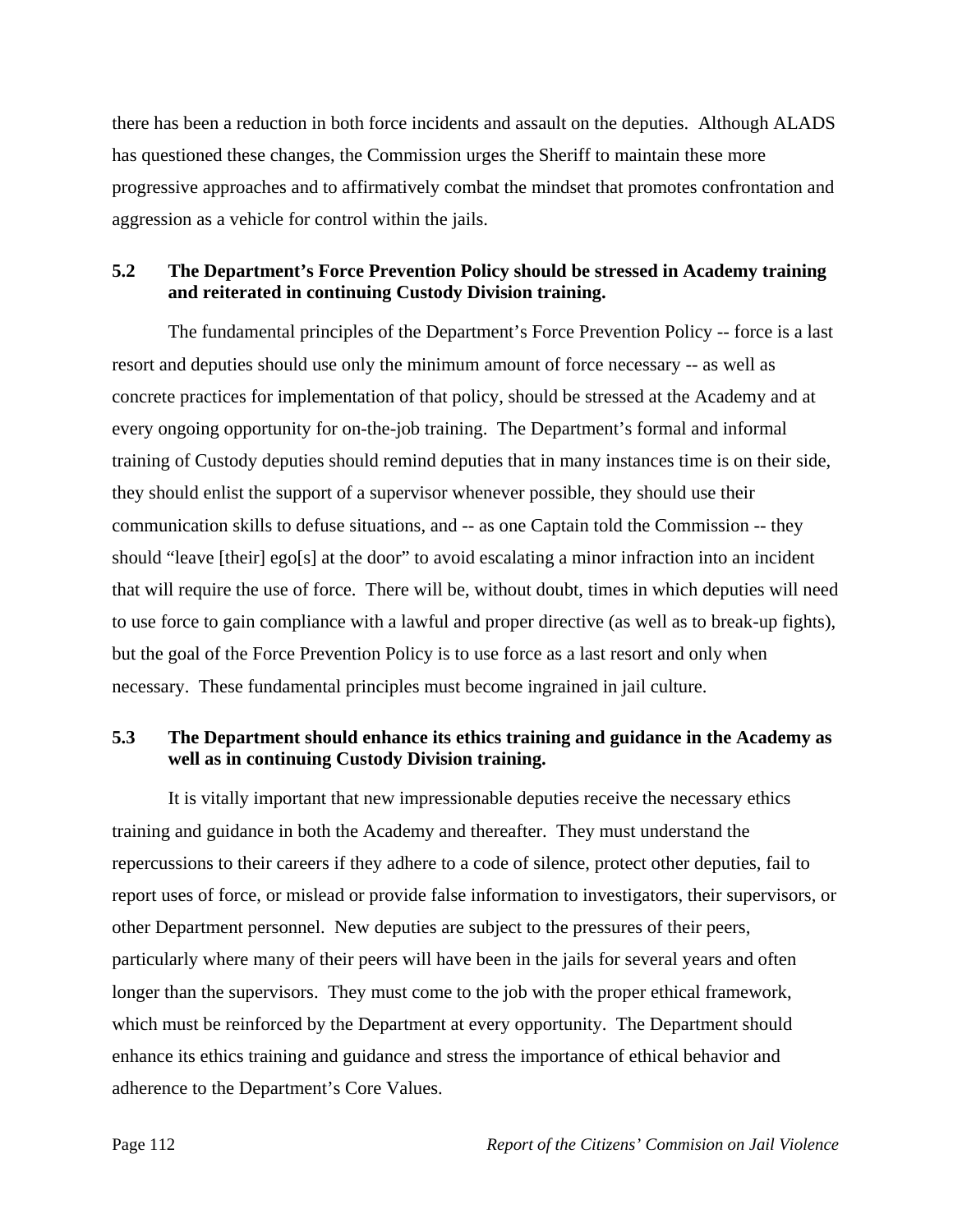#### **5.4 The Department must make Custody a valued and respected assignment and career.**

 As discussed in more detail in the Personnel Chapter, the Department should adopt a dual-track career system whereby deputies would be recruited separately for Custody and Patrol and would have the opportunity to have a career in Custody. This would eventually lead to a separate Custody Division staffed with deputies and Custody Assistants with personalities and skills better suited to a Custody assignment. It also would reduce the number of, and eventually eliminate, deputies rotating through Custody on the way to their desired Patrol assignments. Patrol deputies would no longer find themselves "marking time" in an assignment they do not want. These changes will result in an improved morale and culture in the jails.

 In the interim, as this new system is being implemented, Department leaders must take proactive steps -- through valuing jail service in promotion decisions, assignment of quality personnel to the jails, and affirmative recognition of the importance of Custody -- to demonstrate that Custody is a valued and respected assignment. As one Sheriff opined: "all sworn personnel should be treated as equals and the message between the police function and the jail function should be, 'One job is not better or worse than the other. They're just different.'"

#### **5.5 Senior leaders must be more visible in the jails.**

 Senior Department leaders must regularly visit the jails and meet with deputies to hear any concerns they may have. Along with Custody supervisors, especially jail Captains, the Department's most visible and highest level leaders must walk the halls and participate in Town Hall meetings and the Sheriff's Education Based Initiative to show their commitment to these programs. This direct engagement and physical presence by high level leadership in the jails will go far to underscore the value the Department places on Custody work and help to set the tone at the top.

## **5.6 LASD must have a firm policy and practice of zero tolerance for acts of dishonesty that is clearly communicated and enforced.**

 The most effective antidote to a code of silence is the implementation of clear, timely and harsh discipline for acts of dishonesty or failure to report uses of force. Yet LASD's recommended disciplinary range for, as well as its handling of, these cases has signaled lax attention within the Department to acts of dishonesty that undermine the discovery and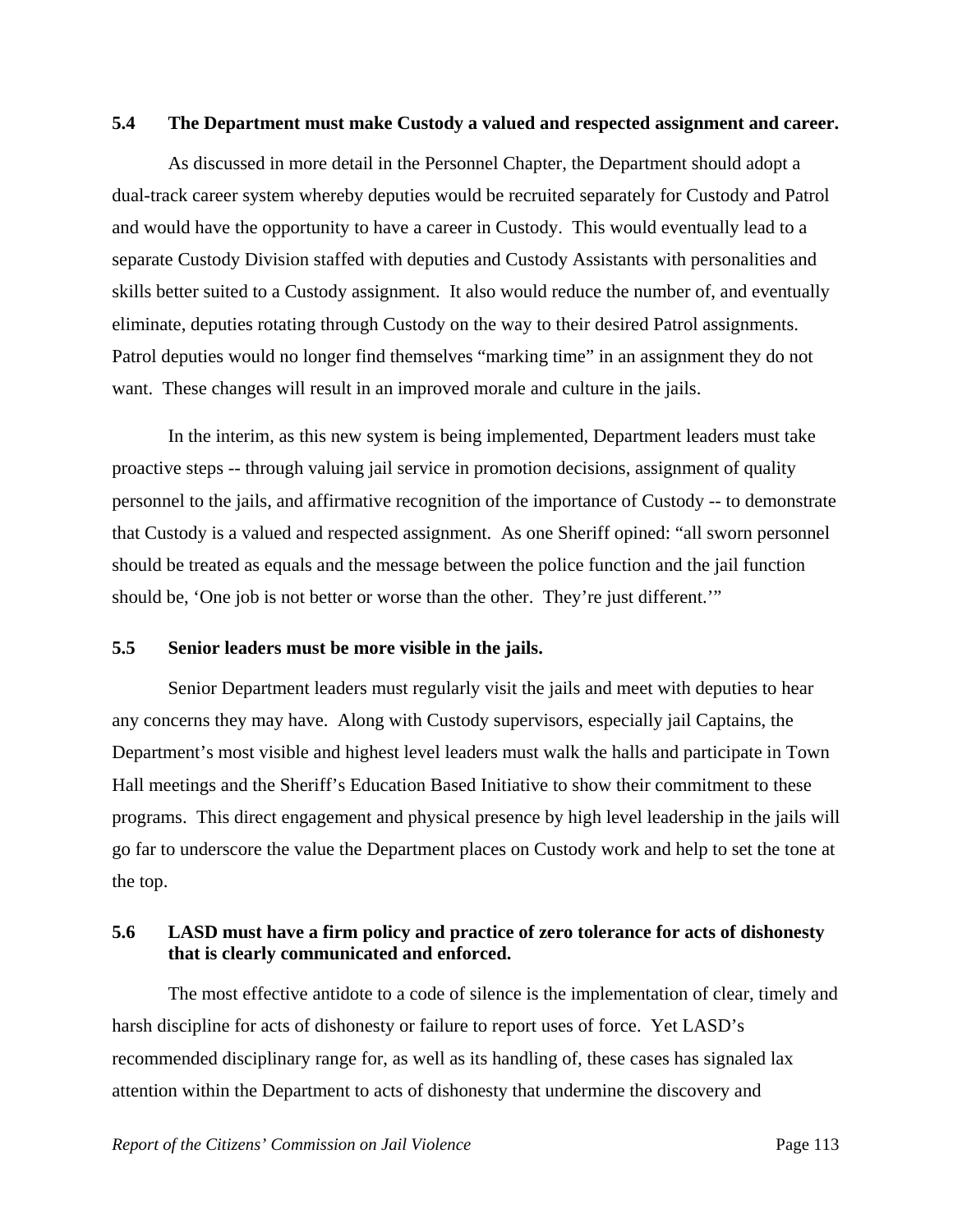investigation of use of force. As discussed in greater detail in the Discipline Chapter, the Department needs to modify its disciplinary matrix and fortify its approach to, and the timeliness of, these investigations of dishonesty. There must be a clear message to deputies from their first day on the job -- and reinforced throughout their tenure in the Department -- that there will be zero tolerance for dishonesty.

## **5.7 The Department should have a sensible rotation policy to protect against the development of troubling cliques.**

 The Department should continue to rotate deputies among job assignments and also rotate them among proximate facilities. To the extent that there are meet and confer issues that require consultation with ALADS, the Department should seek to negotiate greater flexibility on the assignments of deputies to jobs, shifts or facilities, consistent with the needs of the Department.

 The rotation policy should take into consideration the practicalities and realities of running a jail system, including the nature of particular assignments that may require more experience or skills (e.g., K-10 inmates or inmates with mental health issues), and should not necessarily rotate all of the deputies in one location at the same time. The Commission is concerned, however, that the Department has reduced its commitment to the rotation of deputies based on articulated concerns that in some circumstances it may be necessary to leave some deputies in an assignment for longer periods of time and not rotate all deputies at the same time. Indeed, the Commission has already heard that exceptions to the recent rotation policy are being made on an *ad hoc* basis without a clear articulation of the rationale for exceptions. The Commission believes that there should be a sensible and firm rotation policy, implemented in a common sense way (where not all deputies are moved at once) that will reduce the risk of deputy cliques while at the same time meeting the needs of the Department. If exceptions are to be made, they should be rare, clearly documented and based on articulated and specific reasons. Moreover, the Commission believes that there is merit to the recommendation by Special Counsel that deputies rotate among facilities and believes that this can be accomplished with minimal disruption by movement of deputies among proximate facilities (such as MCJ, Twin Towers, and IRC).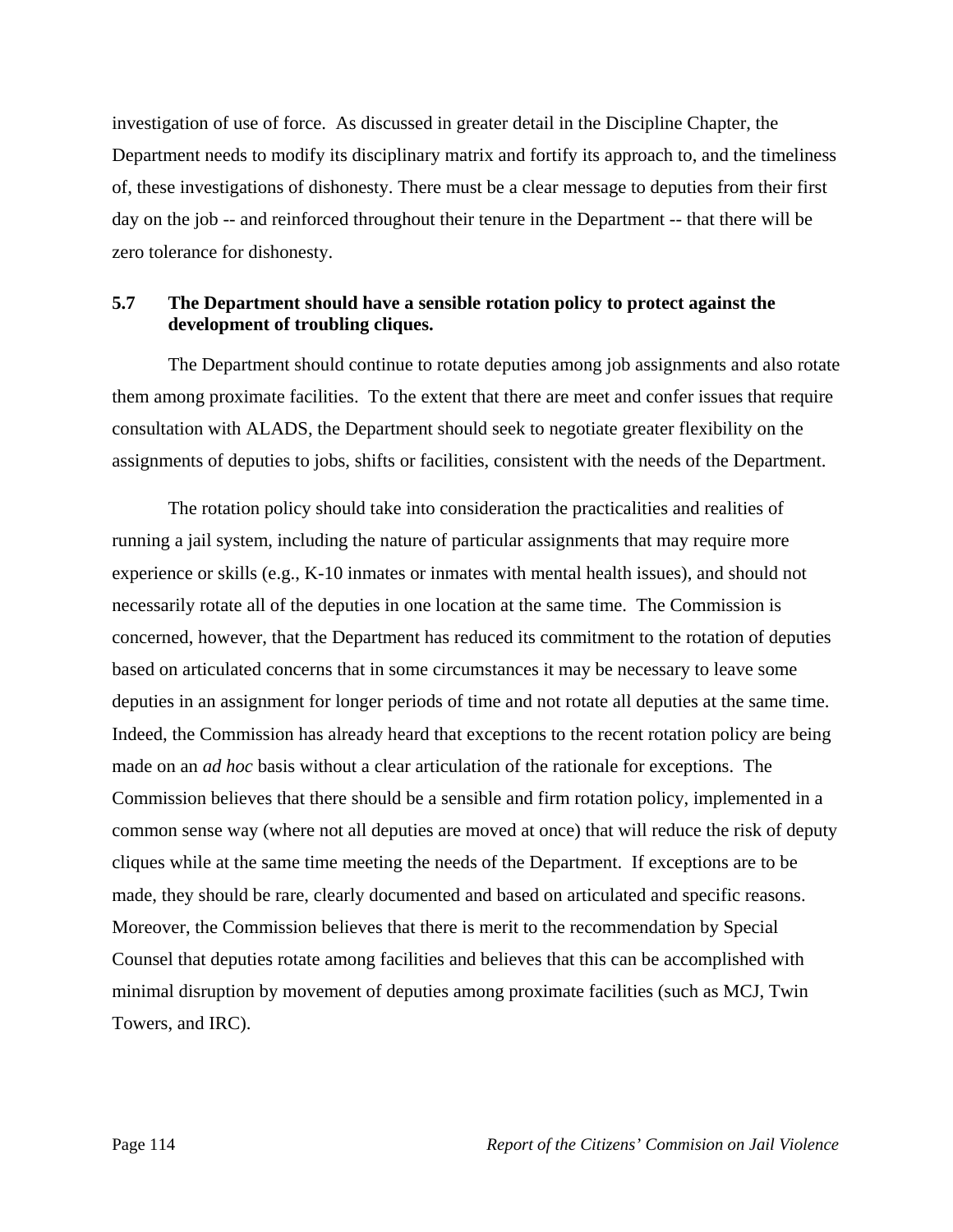## **5.8 LASD should discourage participation in destructive cliques.**

 Deputy cliques have been a longstanding problem in the Department and have had a particularly troubling impact on force issues in the jails. While the Department cannot prohibit discretionary decisions by deputies to associate with each other, it should discourage membership and participation in identifiable cliques or subgroups and prohibit use of Department resources and time to further the activities of these groups. In particular, high level Department leaders should actively discourage membership in deputy cliques and avoid promoting or condoning a culture of allegiance to a subpart of the Department.

 The Department should also adopt policies that prohibit visible tattoos associated with deputy cliques that can undermine a sense of camaraderie and loyalty to the Department as a whole and that have also in some instances been used as a reward for aggressive behavior.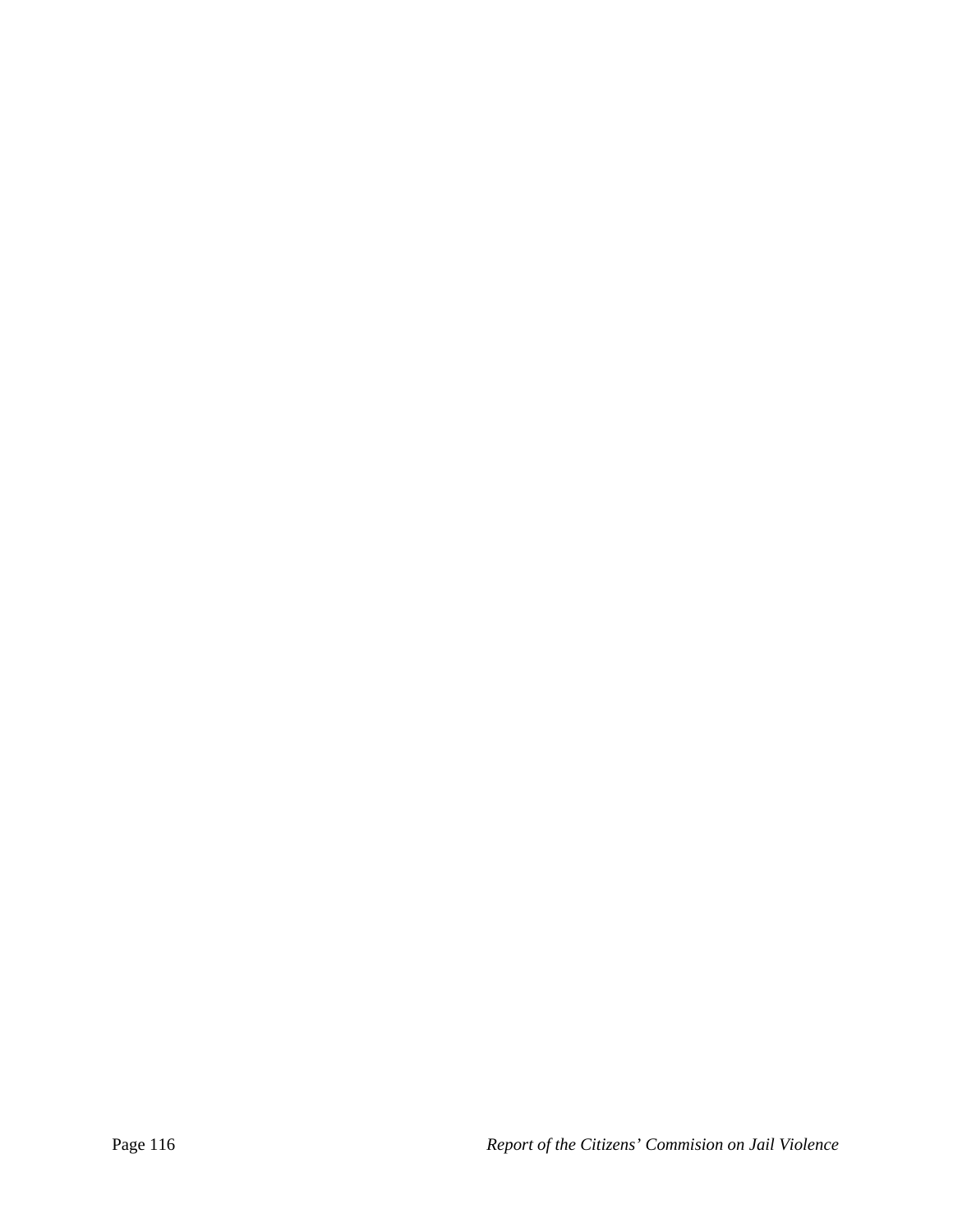## **CHAPTER SIX PERSONNEL AND TRAINING**

## **Introduction**

The Department's personnel and training policies and practices do not adequately address the needs of the Custody Division and the safe, sound and effective operation of its jails. There is a strong consensus among deputies that the Department views its primary role as law enforcement and Patrol operations, and that Custody is perceived to be of secondary importance. That mindset is reinforced by the Department's stated Mission, which makes no mention of Custody or the operation of the jails.<sup>1</sup> Deputies are recruited and hired largely for Patrol, resulting in a mindset from the outset that Patrol is the primary work of the Department. Deputies interviewed by the Commission often referred to the Custody Division as a "step child," and repeatedly articulated the view that Custody work experience is not respected, years in Custody are viewed as "lost time," and only Patrol experience counts towards promotion and advancement. The Department's personnel and training policies and practices both reflect and reinforce the second class status of Custody.

Among the policies and practices that communicate and perpetuate this view that Custody is not the "real" work of the Department are the following examples:

- The Department's Academy for new recruits spends a total of only *two hours*  out of a total of 18 weeks of instruction on Custody specific training;
- The Department's Leadership & Training Division does not oversee any training for Custody beyond the two hours in the Academy and a newly-added 10 days of "Nobility Policing" post-Academy that includes some Custodyrelated scenarios;
- Custody has been used as a place for the Department to place deputies who have encountered problems in their Patrol assignments or are under investigation for misconduct;
- Deputies cannot be promoted without Patrol experience and, while technically a Sergeant could be promoted to Lieutenant while assigned to Custody, in practice it virtually never occurs; and

 $\overline{a}$ 

<sup>&</sup>lt;sup>1</sup> The Department's stated mission is to: "Lead the fight to prevent crime and injustice  $\dots$  [and] Partner with the people we serve to secure and promote safety in our communities."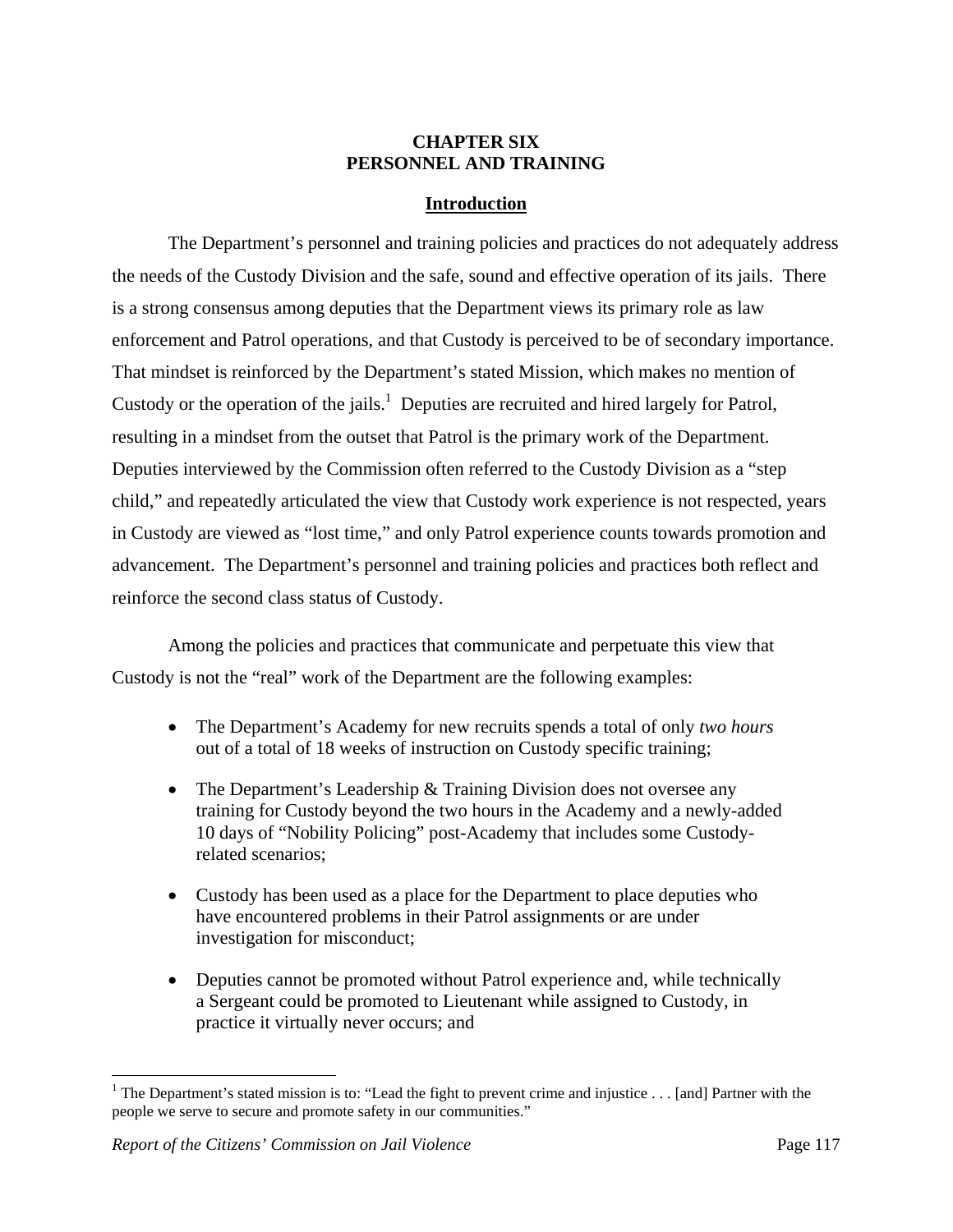According to the long-standing supervisorial assignment practices, Custody has historically received "who's left" after the highest rated new supervisors are chosen by Patrol and specialty units.

The Commission believes that there needs to be an organization-wide recognition of the importance of the work of the Custody Division in the Department's overall mission. In particular, there should be a re-thinking of the Department's mission, training, personnel policies and practices to reflect Custody's valued function and address the needs of Custody with a longterm goal of establishing a stand-alone Custody Division.

#### **Findings**

# **1. While the Department's hiring policies and procedures are generally consistent with industry standards, application of these policies has at times been problematic.**

Although the Commission heard concerns about a perceived decrease in the Department's hiring standards that some believed resulted in the hiring of less qualified deputies, the Department's hiring practices and policies are consistent with industry standards. The concerns arise from the large swings in hiring, which can result in the Department hiring *lesser*  qualified candidates who nevertheless still meet the Department's standards. There have also been some concerns about whether the Department, over time, has acted in full accordance with its articulated hiring policies.

In its broad outlines, the hiring process has remained constant over the last decade. Hiring and recruitment are overseen by the Department's Personnel Administration Unit, which is under the oversight of the Administrative Services Division. The primary components of the process are application; written and oral exam; detailed background investigation; polygraph testing; and psychological evaluation. Applicants are eliminated from consideration at each stage of this process.

If an applicant makes it through all of these stages, the background investigator prepares a report detailing his or her concerns about the candidate, if any. The report is then subjected to three levels of review: by the Background Investigation Unit ("BIU") Sergeant; by the Pre-Employment Operations Sergeant; and by the unit Lieutenant. All three check the thoroughness of the investigation, which is not complete until all three agree that it was adequate. The Lieutenant is responsible for final approval of the recommendation.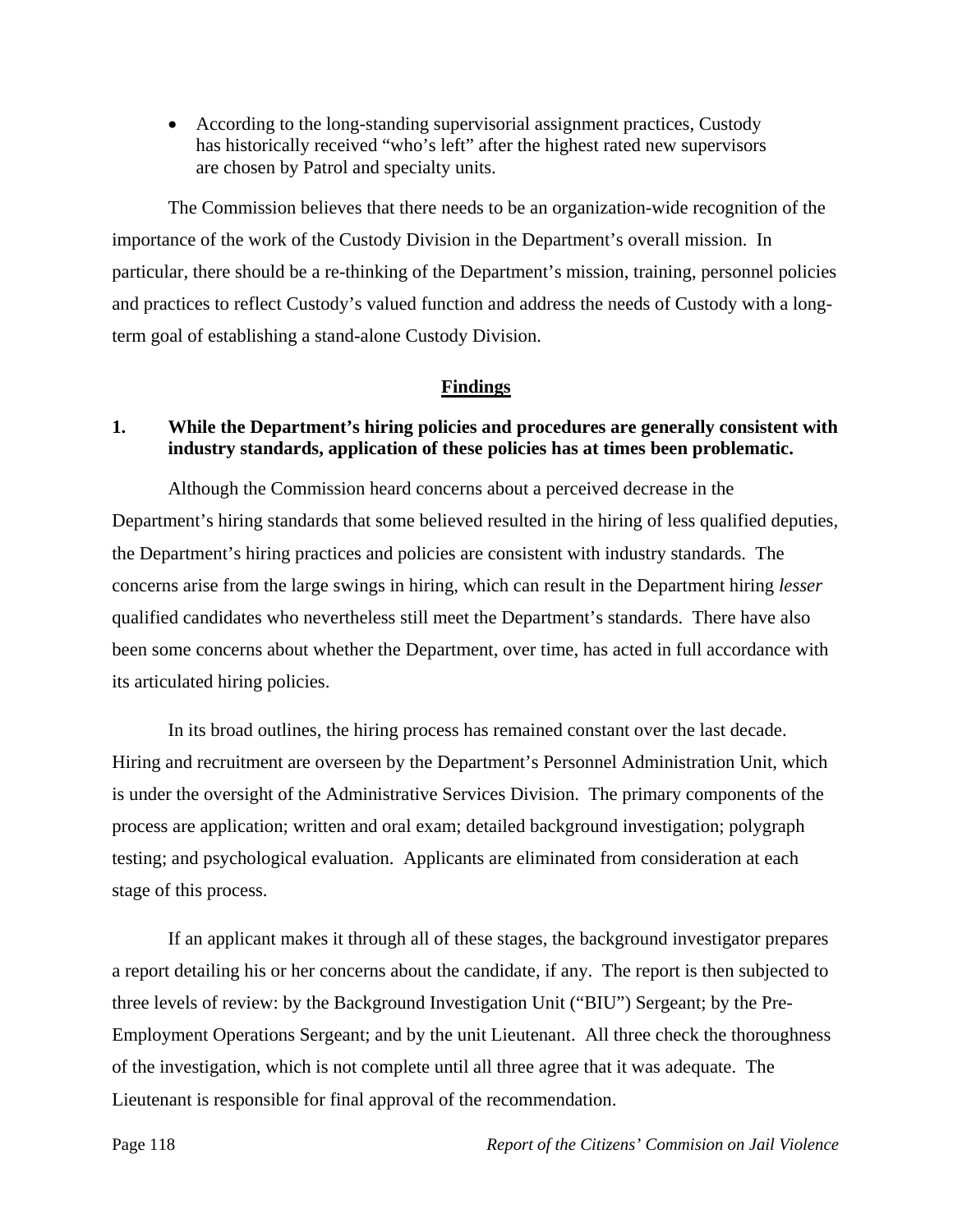Since October 2008, marginal candidates have also been reviewed by the Commanders' Review Panel, which is tasked with reviewing the files and making the final determination about their suitability for employment.<sup>2</sup> The Department then selects the best candidates from the pool of qualified applicants. The final hiring decision is made by senior staff in the Department's Personnel Administration Unit taking into account the candidate's level of education, skills, maturity, and expressed dedication to a career in law enforcement.

The California State Commission on Peace Officer Standards and Training ("POST") conducts annual compliance inspections of all participating agencies' background investigations. Prior to 2009, POST consistently found LASD to be in compliance with its minimum requirements. POST did not complete an audit of the background investigations process in 2010 or 2011, due to budgetary constraints. The next scheduled audit is in 2012.

In 2009, OIR conducted a review of LASD's background investigations. It similarly found that, in the great majority of cases, the Department's background investigations were "objective and thorough." OIR found, however, that in a small number of cases the BIU failed adequately to investigate certain elements of an applicant's personal history and/or failed to take heed of negative information in an applicant's file.<sup>3</sup> OIR identified some specific areas of improvement in the Department's policies and procedures and the Department has implemented the vast majority of these recommendations.<sup>4</sup>

A number of witnesses attributed current difficulties in the jails to the progressive relaxation of drug-use standards for new deputies over the last two decades. The Department, like virtually all other law enforcement agencies, has changed its standards regarding drug use

 $\overline{a}$ 

 $2^2$  The Department conducts its own internal reviews of its hiring standards, but it has not sought an independent audit. According to the CMTF, the Department is inquiring into the use of the Audit Controller to conduct bi-annual audits of the background investigations process.

<sup>&</sup>lt;sup>3</sup> OIR's Tenth Annual report also includes concerns about the hiring process arising from its investigation of the Department's hiring of officers from the Maywood Police Department when that department was disbanded and LASD took over the peace officer duties for the city. OIR found that some of the 11 hires were questionable and that the nature of this particular hiring situation (hiring existing peace officers that would otherwise lose their jobs) may have resulted in less rigorous identification of issues and concerns and lapses in implementation of protocol. *See* OIR Tenth Annual Report at 124–38. 4

<sup>&</sup>lt;sup>4</sup> The two recommendations that have not been completed are: (1) to arrange for a neutral audit of the work of the contract psychologists; and (2) to arrange for internal reviews of the background investigations of deputies who are involuntarily separated from the Department in order to find ways of improving the process.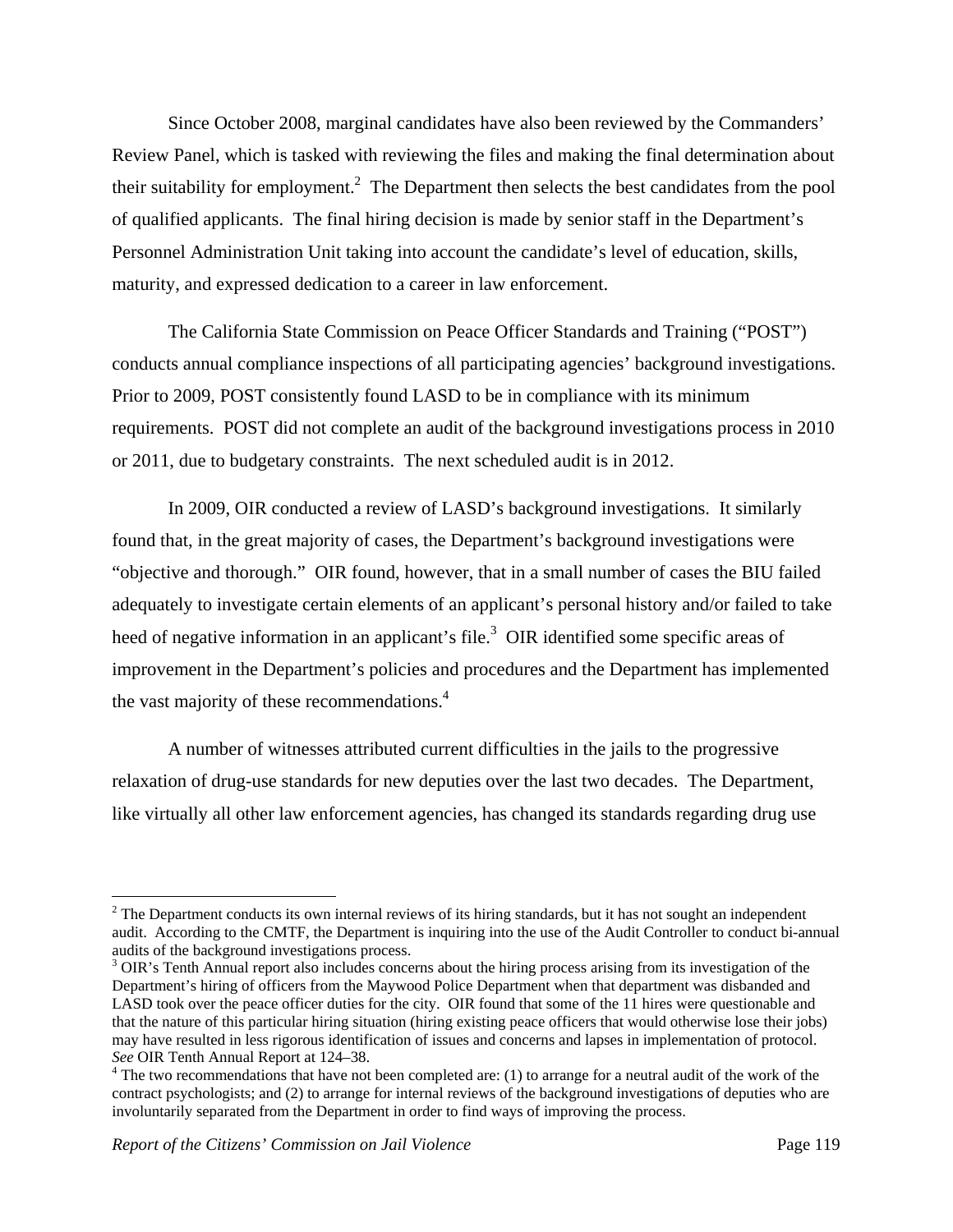over the years to reflect changing public mores, and the Commission has been unable to identify a link between these changes and violence in the jails.<sup>5</sup>

Other witnesses also expressed the view that the Department's hiring standards had fallen generally in recent years, which may have something to do with the hiring of lesser qualified deputies during upswings in hiring (as discussed below). Some witnesses believed that new deputies were less respectful of authority, less dedicated to the job, and less willing to work hard. Some suggested that new recruits were younger and had less military experience. Others suggested that new recruits were more likely to have gang affiliations and quasi-criminal backgrounds. While it may be that new deputies are of a different make-up or mindset than deputies of past generations, these are common complaints found in many organizations reflecting a widely recognized generation gap and do not appear to be the result of the Department's hiring policies and practices.

The Commission did find some evidence of favoritism in the hiring process, but these incidents appear to be isolated and not widespread. Some interviewees recounted incidents where Department executives intervened in the screening process to benefit a preferred candidate. For example, one witness told the Commission that, after a background investigator decided to disqualify a candidate with personal connections to an executive, the file was reassigned to a different investigator. The second investigator cleared the candidate and the candidate was hired. These incidents are troubling, but the Commission has found little evidence to suggest that such incidents are systemic or that such actions resulted in the widespread hiring of unqualified candidates.

In sum, LASD's hiring standards remain compliant with POST guidelines and, when hiring proceeds at a reasonable pace, the current system is capable of selecting well-qualified individuals for the Department. While some concerns exist in regard to the application of these standards, these problems have not been pervasive.

 $\overline{a}$ 

 $<sup>5</sup>$  The Department's drug policy continues to exclude those who have engaged in regular or heavy drug use.</sup>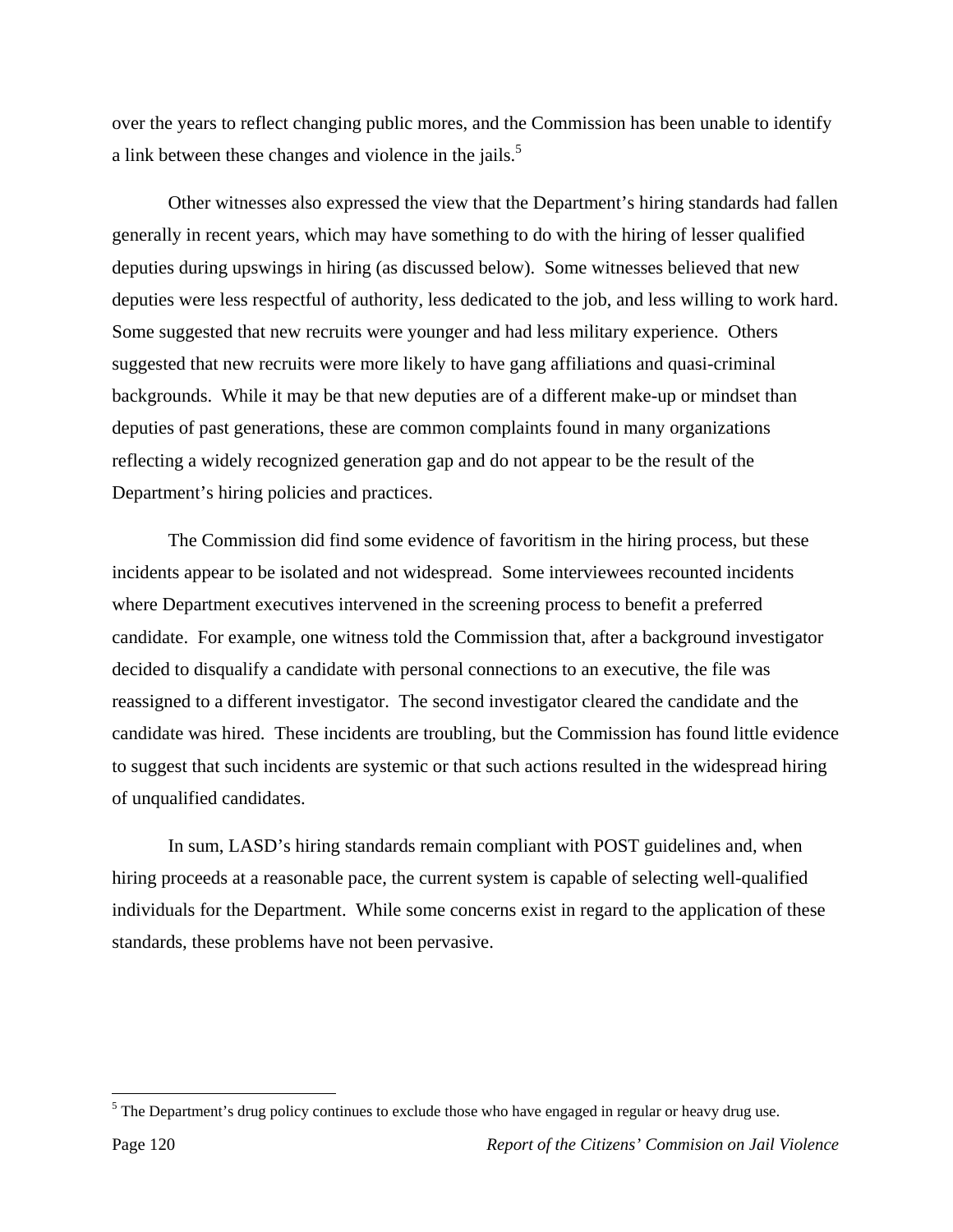# **2. The Department's cyclical hiring has resulted in the hiring of lesser qualified deputies.**

The Department's pattern of hiring impacts the quality of the deputies that the Department hires and results in the hiring of some less qualified deputies. The Department's hiring is entirely dependent on budgetary considerations, and its hiring practices have followed a classic boom-and-bust pattern. For example, in 2003, the Department hired only 75 new deputies. In 2007, that number swelled to over 1,200. Hiring numbers again plunged in 2009 to just 194 and then to a single hire in 2010. The Department's hiring numbers in recent years are as follows:

| Year | <b>Hires</b> |
|------|--------------|
| 2003 | 75           |
| 2004 | 190          |
| 2005 | 582          |
| 2006 | 1047         |
| 2007 | 1271         |
| 2008 | 455          |
| 2009 | 194          |
| 2010 |              |
| 2011 | 120          |

As these numbers reflect, in the "bust" years, there were partial or complete hiring freezes in which few deputies were hired. In the "boom" years, the Department aggressively filled all of the positions for which funding was available. This pattern has repeated itself several times over the last two decades. The Department experienced partial or complete hiring freezes from 1991 to 1994, from 2002 to 2005, and from 2008 to 2011, corresponding to periods of economic contraction. Each hiring freeze has historically been followed by a hiring boom.

The task of hiring large numbers of new deputies in boom years means that the Department must both (1) expand the applicant pool through recruiting efforts, thus drawing in candidates who may not be as dedicated to, or well suited for, a law enforcement career; and (2) reach deeper into the qualified applicant pool, taking candidates who may be less qualified for any number of reasons. Because these hiring booms tend to be correlated with economic swings, they generally occur when other law enforcement agencies and the private sector are expanding their own hiring. This increased competition pushes the Department still deeper into the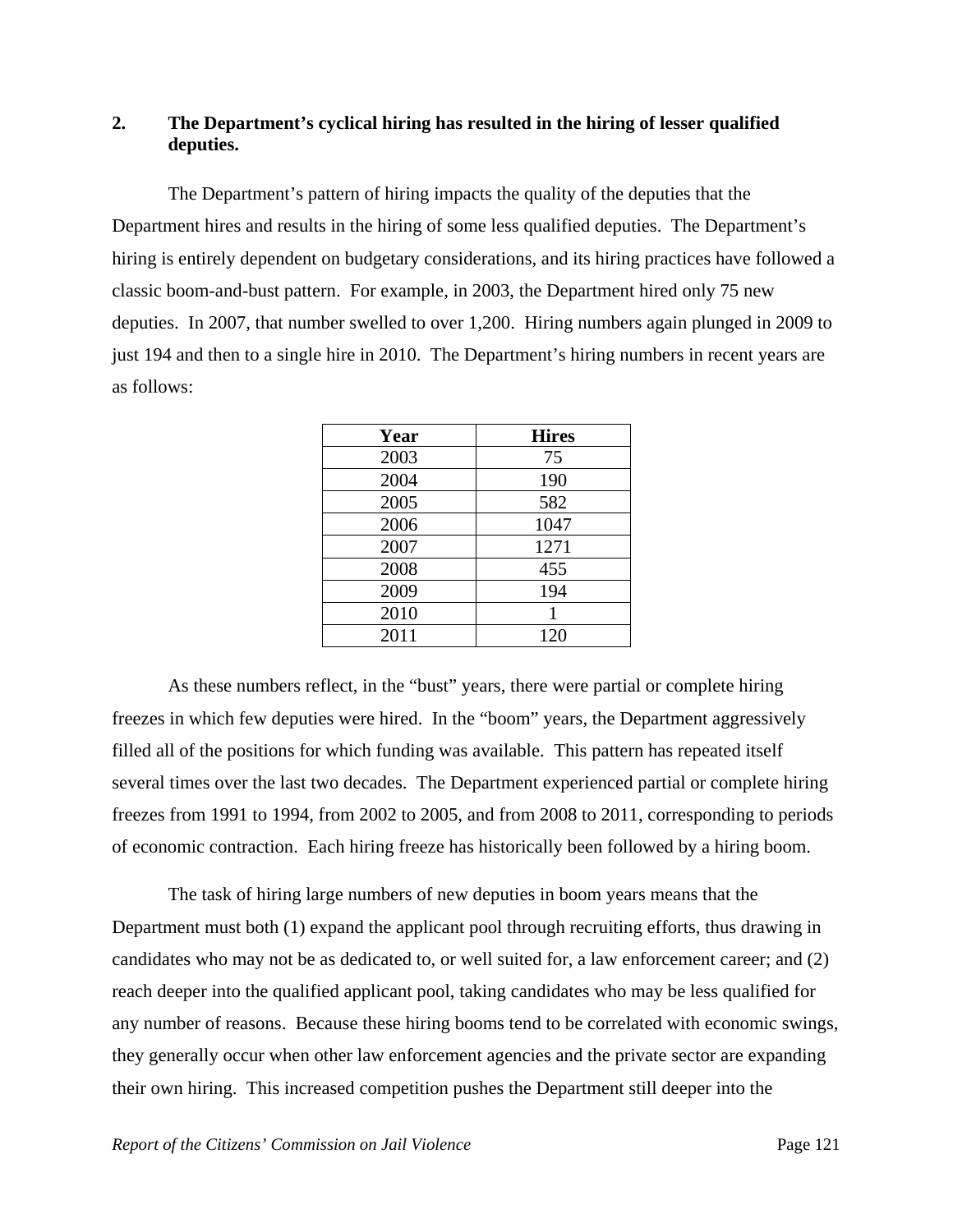applicant pool and makes it more difficult to hire well-qualified applicants. To illustrate, in fiscal year 2004/2005, the Department could fill only 75% of the authorized positions.

Other corrections leaders have underscored the concerns that can arise when hiring standards are relaxed to accommodate cyclical needs. The head of one large metropolitan jail observed that this can lead to problems in both quality and professionalism. He noted, "there is a tendency for organizations to just hire. You must have a good selection process. Failure to do that will lead to lots of discipline problems."

The impact of the hiring swings is also illustrated by OIR's 2009 report examining background investigations. OIR found that, during the 2005 to 2007 hiring boom, the Department relaxed hiring standards, applying a "holistic" review standard that permitted investigators to ignore factors that would previously have been disqualifying. In addition, OIR found that psychiatric personnel felt additional pressure during this period to rate applicants qualified. OIR's 2009 review of the hiring patterns suggests that the Department was hiring a much larger percentage of the applicant pool in 2005 to 2007 than in prior years. Witnesses we spoke with confirmed that, historically, approximately 10% of applicants ultimately were hired. But during the hiring boom of 2005 to 2007, the Department hired more than 20% of the applicants.<sup>6</sup>

To the extent that these cycles result in the hiring of less qualified deputies, who are less mature, have weaker communication skills, or fewer demonstrated leadership abilities, it necessarily impacts the Department's capabilities to handle the myriad of challenges presented in a custodial environment.

# **3. Department training for Custody is far below both industry best practices and training standards in other corrections systems.**

Experts interviewed by the Commission repeatedly emphasized that, while careful hiring is important, diligent background investigations and hiring standards will not solve use of force problems. As important is training, leadership, and support given to employees who are hired.

 $\overline{a}$ 

<sup>&</sup>lt;sup>6</sup> Another side effect of the boom-and-bust hiring pattern is the need to dismantle and rebuild the BIU and the Academy staff with each swing, further challenging the effectiveness of the hiring and training process.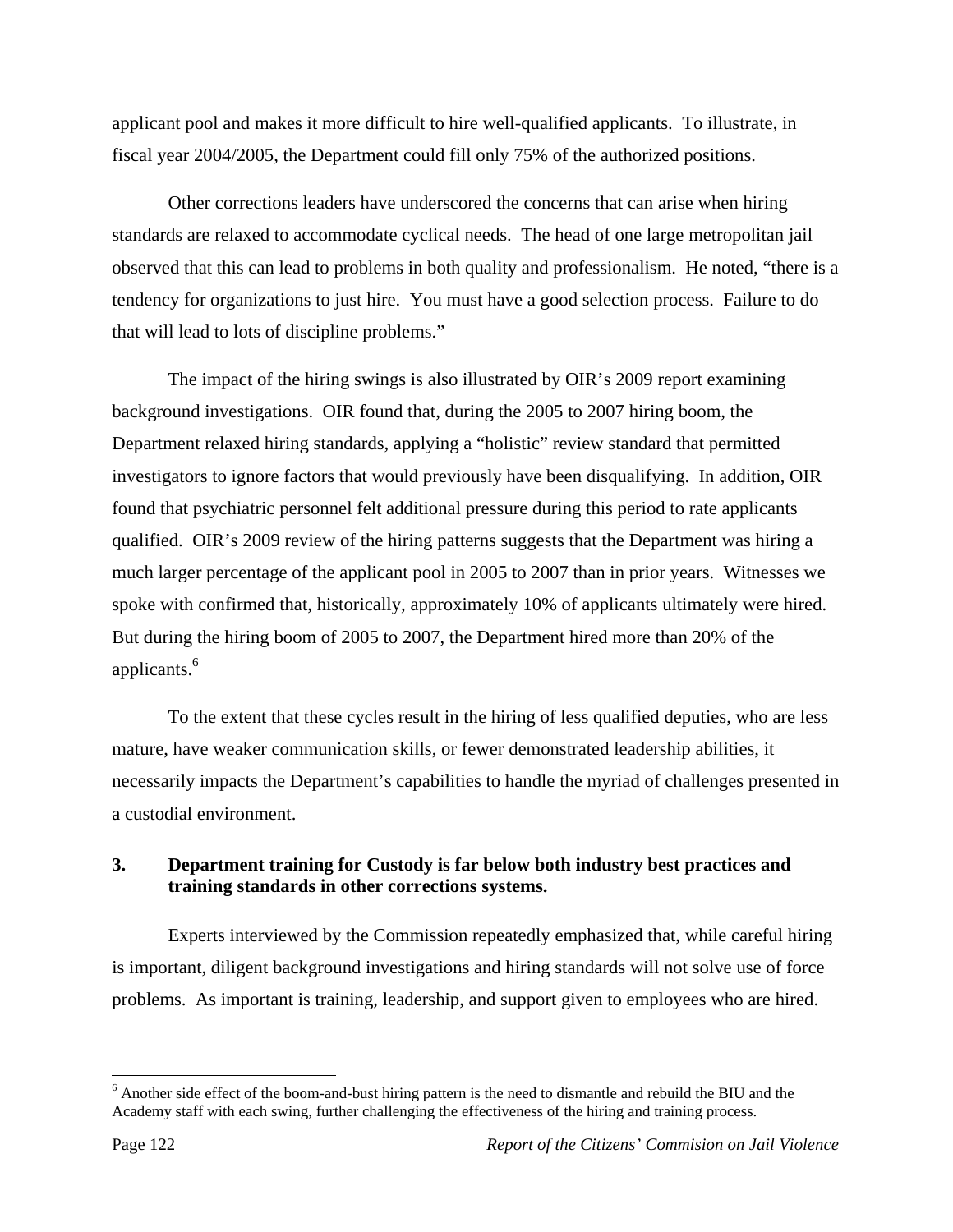A well qualified deputy may fail if given poor support, training, and supervision. A lesser qualified deputy can still succeed in an environment that provides guidance and support.

In training (and supervision discussed below), the Department falls far short. The training provided to deputies to prepare them for their position in the jails is well below the minimum levels expected. Currently, LASD deputies beginning a Custody position receive the following training:

- 18 weeks of Academy training with only two hours dedicated specifically to Custody;
- Two weeks of Nobility Policing Training after the Academy (added at the end of 2011), some of which deals with Custody specific situations; and
- Two weeks of practical Custody Division training at the assigned facility.

Once on the job, the Deputies are assigned a Custody Training Officer for 12 weeks and must complete a training checklist on various topics relating to the Custody position. Thereafter, deputies are expected to participate in 24 hours of continuing training each year, some of which is Custody specific.

Not only does Custody training get short shrift, it is not considered a responsibility of the Department's Leadership & Training Division. As currently structured, the Department's Leadership & Training Division oversees the Academy, with its two hours of Custody specific training, and the two week, post-Academy, Nobility Policing training. It does not oversee any other training for Custody, which is handled by the Custody Division itself. This means that the division of the Department dedicated to the training of deputies in accordance with the industry's best practices has little oversight or management of most of the Department's Custody training. Even if Custody managers are able to identify training voids and craft curriculum for Custody, the Leadership & Training Division can offer valuable added insights. This also sends a strong message that training for Custody is not a part of the Department's primary mission or significant enough to be part of the Department's training division.

Moreover, the limited amount of Custody specific training is far below industry best practices. Experts agree that comprehensive Custody specific training before individuals begin work in the jails is vitally important. Many systems have robust Custody-only training programs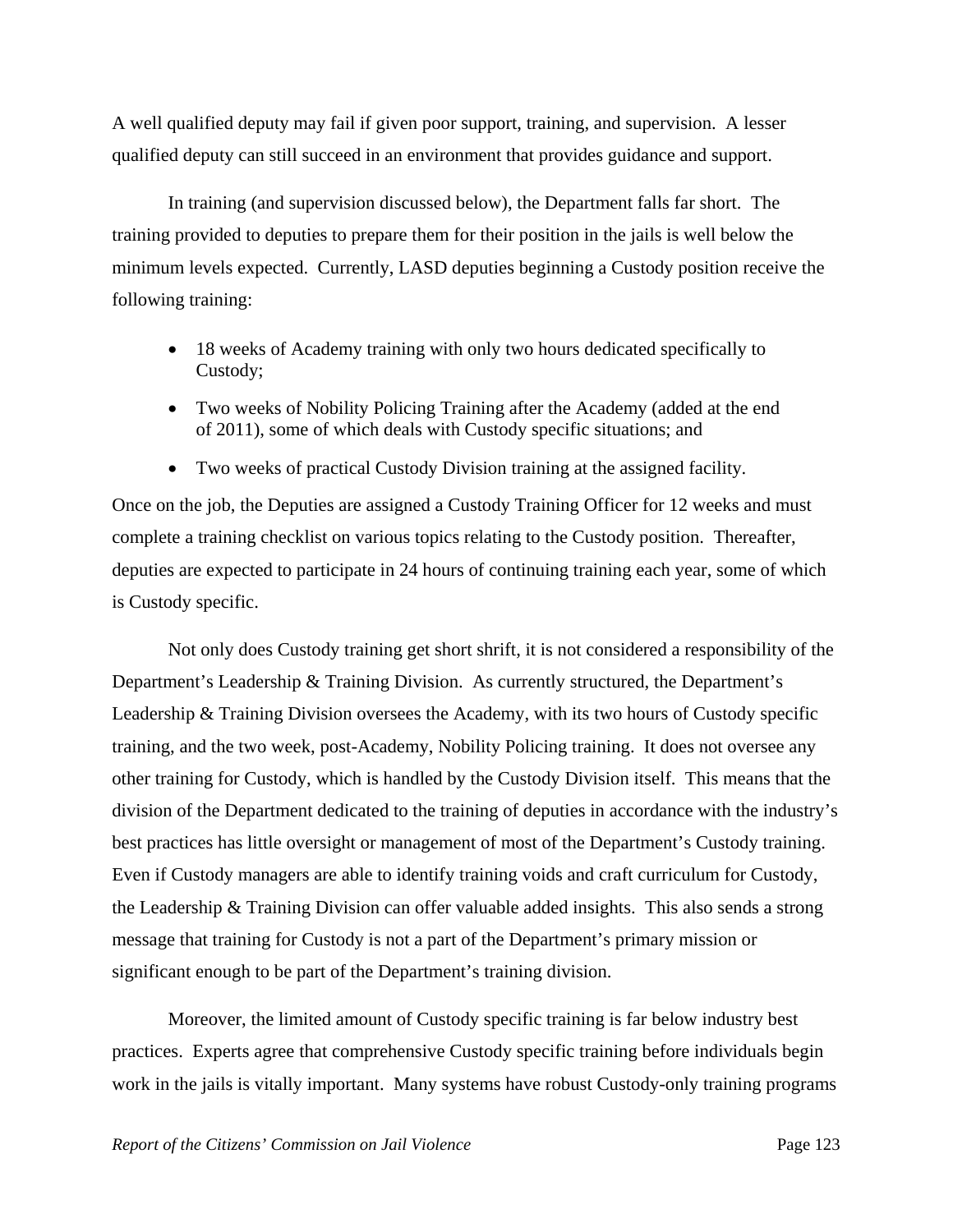well in excess of 10 weeks. The head of the Department of Corrections in New York believes 15 to 17 weeks of training should be standard for Custody assignments; that department provides 16 weeks of corrections training -- the same length of training for Custody deputies in San Diego. And Miami has a 22 week corrections training academy, after which Custody deputies are tested and "certified" to work in the jails. LASD's training falls well-short of these best practices standards.

There is further uniform agreement among deputies, Department leaders, and experts that special training in dealing with mentally ill inmates is essential. The Department does not, however, provide sufficient training in this area. Currently deputies receive the following training relating to mental illness: two hours in the Academy regarding mental illness generally but not specific to Custody or inmates; four hours of training on mental illness and inmates during the two weeks of Custody Division specific training, and two hours of training every year of their assignment to the Custody Division as part of their 24 hours of ongoing education. This Custody Division training on mental illness was instituted in July 2010 as part of a directive to enhance mental illness training. These efforts are an improvement, but still insufficient.

The Department further does not adequately train supervisors for Custody. Prior to 2010, a Sergeant assigned to Custody only had the limited training he or she received at the two week "Super School" that all new Sergeants and Lieutenants attend, which did not and still does not address Custody specific issues. Beginning in 2010, the Custody Division began implementing an eight hour course on leadership in the jails, which accounts for the totality of Custody specific training provided to a Sergeant or Lieutenant serving in Custody. As one corrections head noted, the "weak link" in jail systems is often the result of promoting people without providing proper and necessary training. Another expert recommended that supervisors receive at least 40 hours of training before beginning a Custody assignment, as well as 40 hours of ongoing training.

The Department's failure to provide adequate training for Custody generally, and mental health issues in particular, most obviously means that deputies and supervisors are not adequately prepared for their assignments. Moreover, this failure reinforces the message that work in Custody is not important to the Department.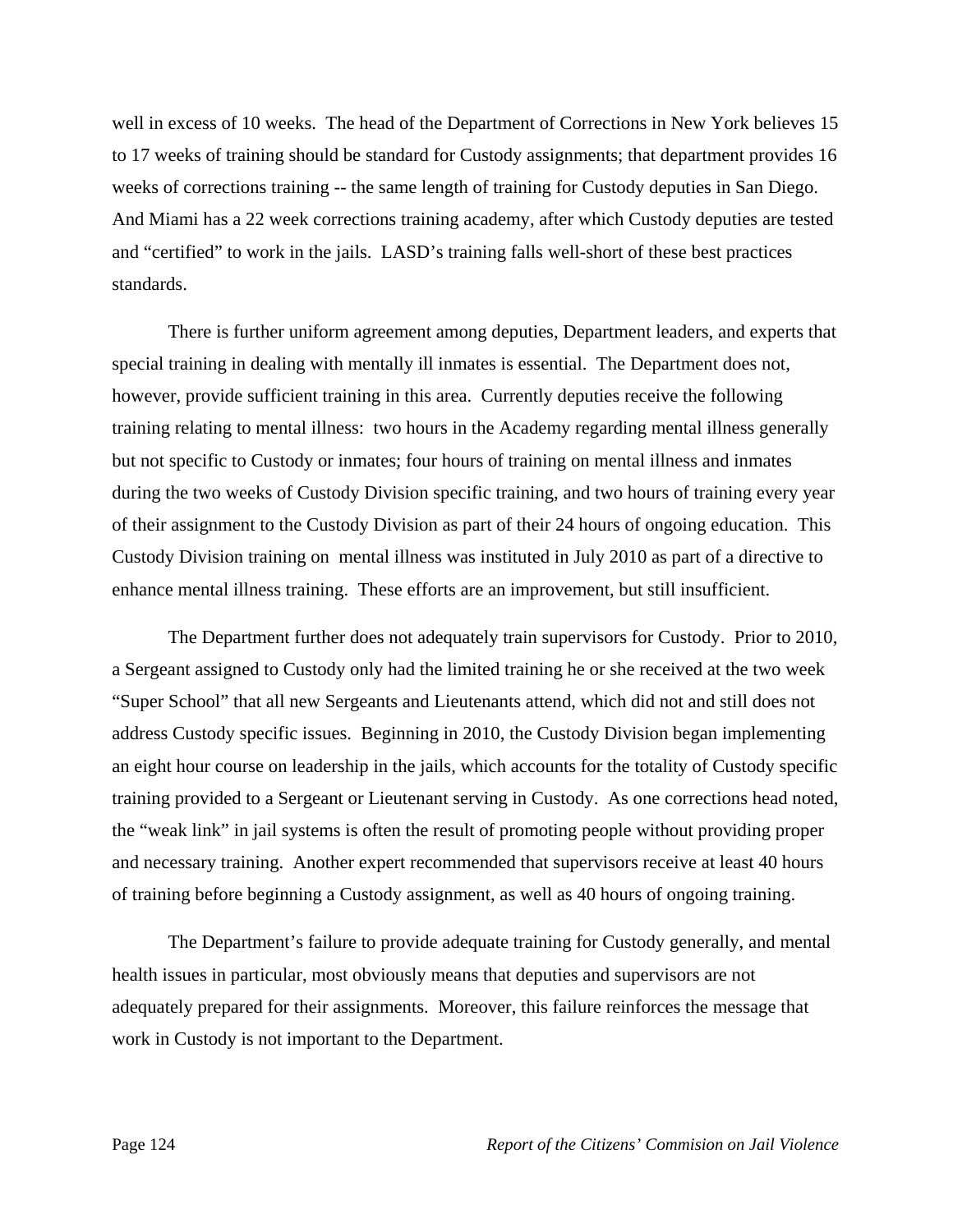## **4. The Department's promotion and supervisorial assignment process reinforce the second class nature of Custody service.**

According to several managers, deputies believe that they will not advance in the Department working on the corrections side of LASD. There is a widespread belief that Custody work is "lost time" in one's career -- often described as a "dead end job" -- in comparison to working Patrol where, in the same amount of time, a deputy can be promoted to Sergeant or Lieutenant. Many interviewees expressed the notion that deputies seeking promotion believe they are better off working *any other assignment* outside of Custody.

The Department's promotion policies and procedures reinforce the message that Custody is not the "real work" of the Department. Most significantly: (1) a deputy cannot be promoted to Sergeant from the Custody Division without Patrol experience; (2) a Sergeant is rarely, if ever, promoted to Lieutenant while in the Custody Division; and (3) the Custody Division is generally assigned the Sergeants and Lieutenants who are left over once the Patrol and specialty division supervisorial positions are filled.

In order for deputies to promote to the rank of Sergeant, they must be serving or have served in a Patrol division and pass a Sergeant's exam, which consists of three parts: (1) a written exam; (2) an oral exam; and (3) an "Appraisal of Promotability" (the "AP"). The written exam tests a deputy's knowledge of various codes and regulations. The oral exam presents scenarios that the deputy must analyze before a two-person panel (either two Lieutenants or a Lieutenant and a Captain). Lastly, the AP is calculated by the deputy's direct superior (a Sergeant with at least six months of supervision over the deputy) and reviewed by officers in the two ranks above the superior (Lieutenant and Captain), who can amend or revise the initial appraisal. The AP is a score given to the deputy based on certain criteria out of 100 point total.

To be eligible for a promotion to Lieutenant, a Sergeant similarly must have successfully completed a Patrol (or specialty) assignment. While it is technically possible under current policy to promote from Sergeant to Lieutenant from a custodial assignment, it almost never happens. Promotions to Lieutenant follow the same process as promotions to Sergeant.

Once a deputy has been promoted to Sergeant or Lieutenant, the Department's process for placement of these supervisors further de-values Custody. Sergeants and Lieutenants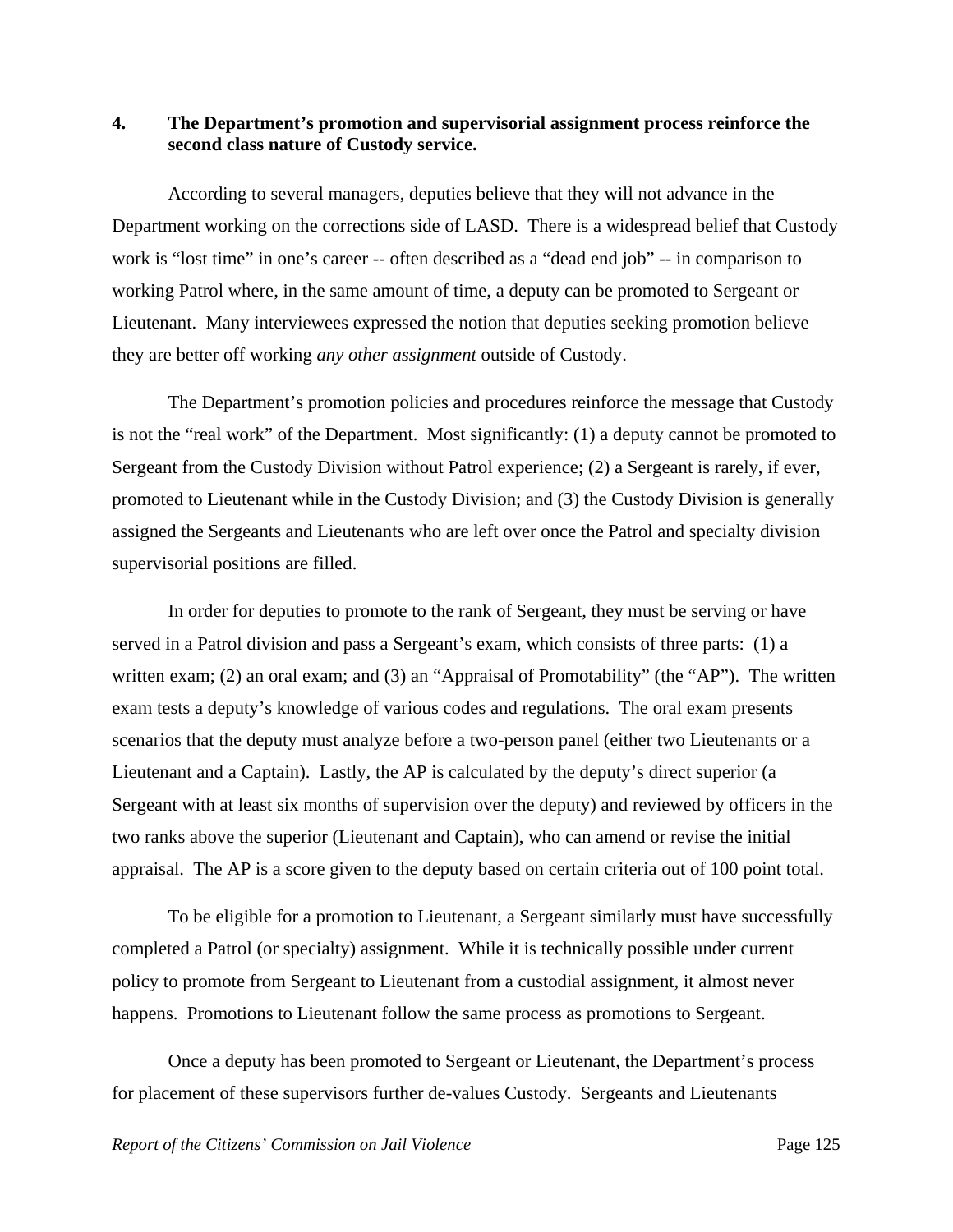actively lobby with Captains for positions in various Patrol and specialty divisions. The Captains then tell Personnel Administration whom they want to serve with them. Once the Sergeant/Lieutenant placements are made for the Patrol and specialty divisions (including movement of Sergeants and Lieutenants within the Department as well as placement of newly promoted deputies), the remainder of the Sergeants/Lieutenants are placed in the Custody Division. The Department candidly acknowledged in interviews that Custody generally gets "who's left" in terms of supervisor placement. While the Commission heard some examples where Custody Captains lobbied for top Sergeants and Lieutenants, this was not the norm.

Even more troubling were the reports from various witnesses interviewed by the Commission that a Custody supervisorial assignment is used as retribution for supervisors who are out of favor with the Department leaders. It was commonly understood among these witnesses that Sergeants, Lieutenants and Captains who were not in favor with senior leadership would get Custody assignments.

#### **5. Custody has a history of deficient supervisory performance.**

As one jail head aptly noted, when examining the quality of jail supervision it is helpful to ask if supervisors are "correcting the problem or part of the problem." LASD personnel and outside experts agree that many of the challenges encountered in the County jails can be attributed to inadequate supervision. Numerous witnesses noted that, putting aside the number of supervisors, supervision was inadequate. Complaints ranged from Sergeants "chit chatting" away from their assigned floors, to Sergeants afraid to discipline or talk to the deputies they supervised, to so-called "deputy-fives" (officers with a Sergeant's pay grade and title who nonetheless still think and act like a deputy). In addition, because of the steep learning curve for new Sergeants and Lieutenants in Men's Central Jail, we were told that some supervisors relied on more senior floor deputies to suggest deputy assignments.Part of the problem is that supervisors rotate through Custody faster than do the deputies whom they supervise. As a result, deputies and Sergeants alike know that the deputies will probably outlast their new boss. Certain individuals interviewed also indicated that even well-meaning supervisors are burdened with significant paper work, which takes their attention away from walking the halls and providing an active and energized presence on the floors they supervise.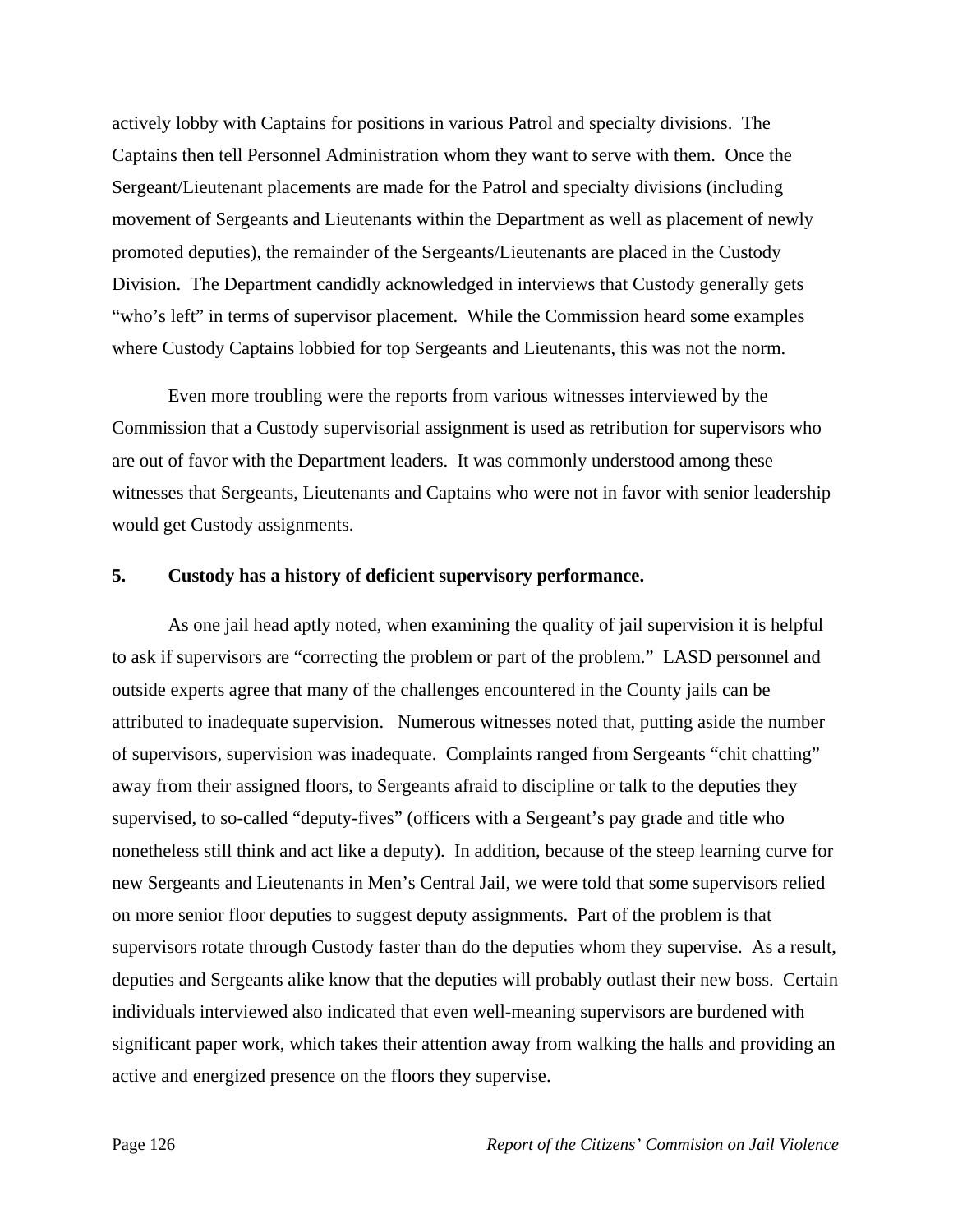Sergeants, too, view correctional assignments negatively. One retired manager told the Commission that Sergeants have the impression that correctional work is where one "parks" his or her career until being reassigned or promoted. Because there is no tie between promotions and successful Custody correctional work, there is little incentive for a Sergeant to effectively manage by taking on hard problems or proactively address underperforming deputies.

#### **6. The ratio of supervisors to deputies in Custody is inadequate.**

An additional reason for the lack of adequate supervision is that there are not enough supervisors. As of June 2012, the ratio of Sergeants to supervisees in the Custody Division was approximately 14:1.<sup>7</sup> Excluding the recent addition of 19 additional Sergeants to MCJ, the ratio is more than 15:1. These supervisory ratios are far higher than appropriate for the safe operation of the jails. Indeed, last October, the Sheriff asked the County's Chief Executive Officer for "the addition of 101 Sergeant and 10 Lieutenant positions in the amount of \$21.4 million" for the Custody Division.

In further recognition of this problem, and as an interim step, beginning in late 2011 the Commander Management Task Force "borrowed" 19 Sergeants and 2 Lieutenants from other divisions and moved them into MCJ. This move, along with other steps taken by the Task Force, has contributed to the decrease in incidents of violence. Unfortunately, the Commission was told that these borrowed supervisors are only on loan and the Department plans to return them to the other divisions at some point, leaving the Custody Division again with significantly inadequate supervision ratios.

# **7. Staffing the jails primarily with inexperienced deputies, and keeping them in Custody for a lengthy time period, has a host of negative consequences.**

It has been LASD's longstanding policy that deputies begin their career with the Department, post-Academy, in the Custody Division. Prior to 1983, deputies were permitted to remain in Custody assignments for their entire career. However, in the early 1980s the Department found too many deputies were remaining in Custody assignments. In response, the Department adopted what is now known as the "214 Rule." Under the rule, deputies who

 $\overline{a}$ 

 $<sup>7</sup>$  According to statistics provided by the Department, as of June 2012, there were 226 Sergeants supervising 207</sup> bonus deputies, 1873 Deputy Sheriffs, and 1093 Custody Assistants. If one uses budgeted positions instead of filled positions, the ratio increases to approximately 16:1.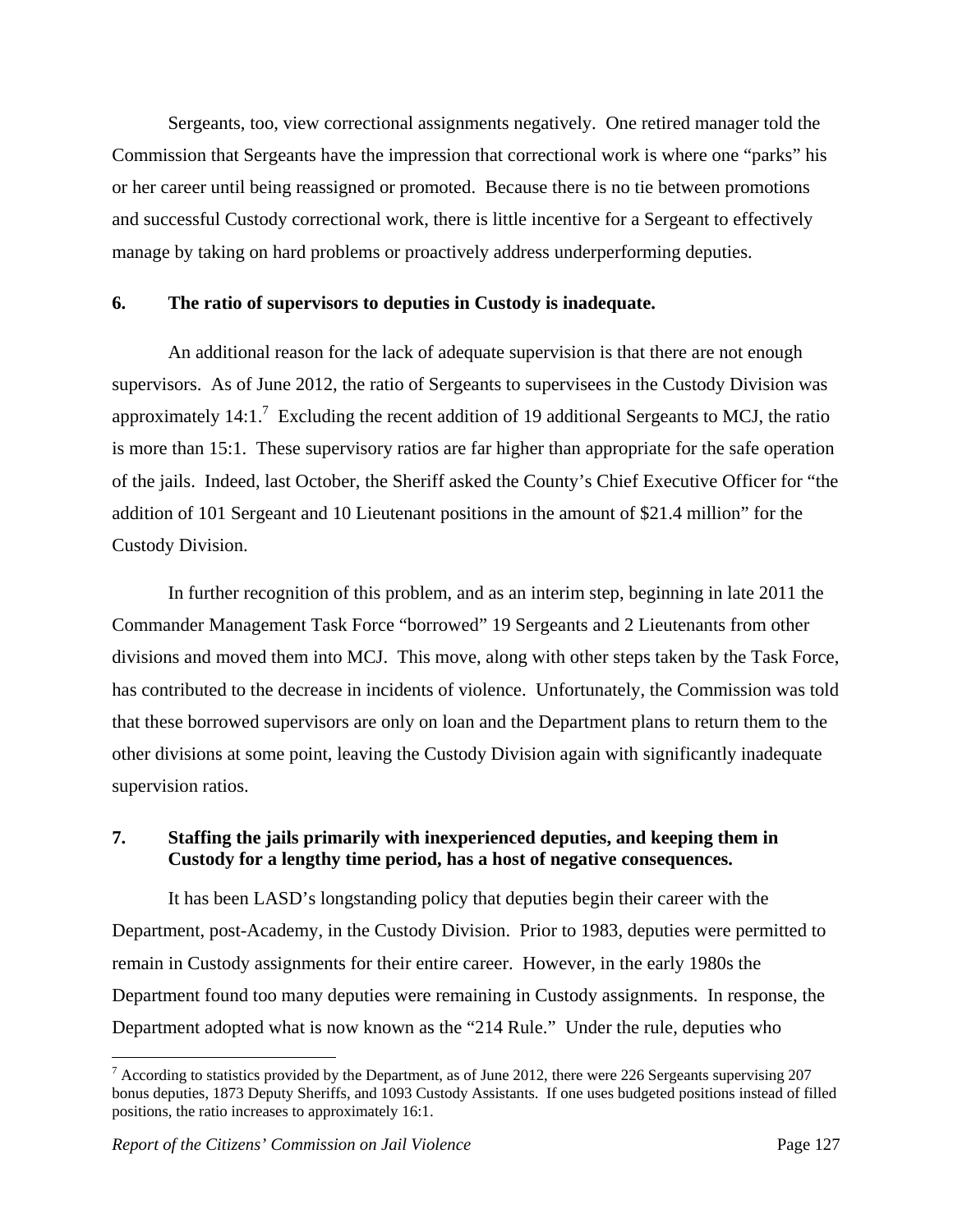graduated with or after Academy class 214 must transfer to a Patrol assignment at some point and cannot stay in Custody indefinitely.

The process for deputies to move out of Custody is fairly complicated. Once a deputy joins the Department and is working in an assigned Custody facility, he or she must submit a transfer request form identifying no less than three (and up to six) Patrol Stations to which he or she would like to be transferred. The Department maintains a list of individuals desiring a transfer to each Station. When a spot at a Station opens up, the vacancy goes to the most senior person on the transfer list. The transfer list may include deputies already assigned to Patrol assignments, so assignments to the most coveted Stations may be monopolized by more senior deputies. Notably, a deputy in Custody will not necessarily be able to transfer to Patrol when his or her name rises to the top of the transfer list. With limited exception, the deputy will be permitted to transfer only when there is a new academy graduate (or other deputy seeking a Custody assignment) who can take his or her place.

Currently, deputies are permitted to request extensions of their assignment to Custody. Though most deputies are eager to transfer to Patrol, some desire to remain in Custody assignments for various reasons. Deputies may have become accustomed to the Custody environment. Others may be wary of the challenges of Patrol. Still others may stay because of the opportunities for overtime afforded by custodial assignments or because their relative seniority in the jails gives them better assignments and schedules. Historically, deputies were limited to submitting a certain number of requests to extend their time in Custody. Recently, however, the Department has, on a *de facto* basis, permitted an unlimited number. This year, the Department granted approximately 350 requests to remain in Custody. This is up substantially from 2005 when 35-40 such requests were granted.

Once a deputy is transferred to Patrol, he or she completes a two-week Patrol school and then must successfully complete a six-phase probationary assignment on Patrol (usually lasting six months). If the deputy fails, he or she is sent back to Custody for six months with instructions to improve on whatever skill deficiency resulted in the deputy's disqualification. The deputy is then given a second chance to complete Patrol school and a probationary assignment. Those who fail generally are discharged, though we have heard anecdotal accounts of such individuals being reassigned as Custody Assistants.

Page 128 *Report of the Citizens' Commision on Jail Violence*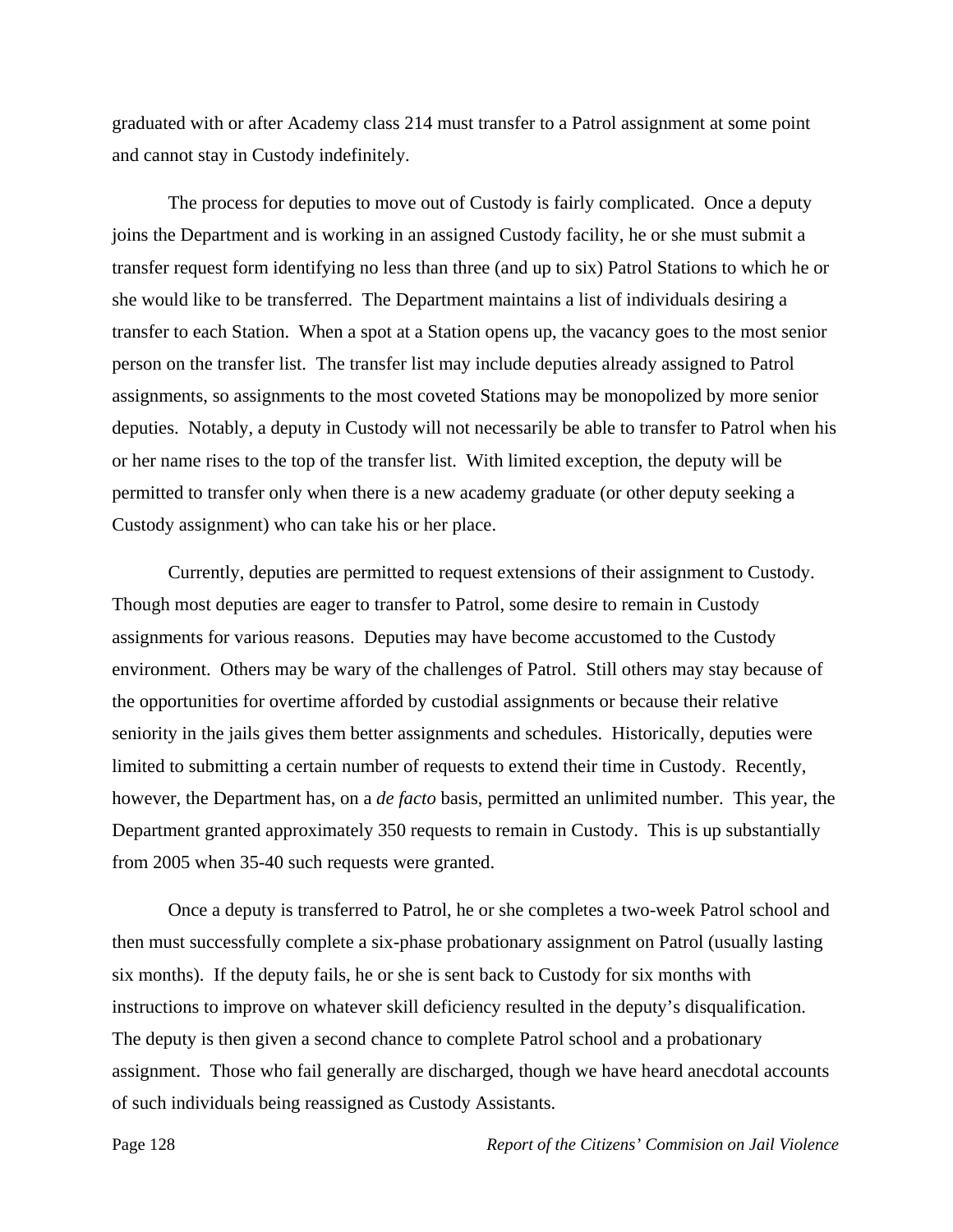Ultimately, the length of a deputy's stay in Custody is determined almost exclusively by two factors: (1) the deputy's choice of Station; and (2) the rate at which the Department is hiring new deputies. Deputies who select "faster" Stations may transfer out quickly. "Fast" Stations are those that are regarded as less desirable, have higher turnover, and often are concentrated in outlying areas.

The Department does not track the length of deputies' stays in Custody so the Commission does not have specific data on this issue. However, anecdotal evidence suggests that the average length of stay is now between five and seven years. Some deputies stay in Custody even longer -- as long as 14 years -- before they are transferred to a Patrol assignment.

To the extent the length of stay can be estimated from the data we have been given, it suggests that this estimate is correct. In 2007, more than 1,000 deputies graduated from the Academy. In the years since then, only 800 additional deputies have graduated from the Academy. With a jail staff of approximately 2,100 deputies, this suggests that most if not all of the class of 2007 remains in custodial facilities. Much of the blame for this lies in the budget process. Lengthy hiring freezes mean that deputies hired during boom times must wait a long period of time before they can rotate out of Custody assignments.

The boom and bust hiring patterns, however, are not the only causes. As noted, there are currently approximately 2,100 deputies assigned to the Custody Division at any given time. The Department's annual attrition rate averages about 367. Simple mathematics dictates that it will take a number of years for a deputy to move to a Patrol assignment even when the Department is hiring at replacement rates.

There is no generally accepted standard for how long a deputy should remain in a Custody assignment before transferring to Patrol. Many of the experts said that any time in Custody was too long. Even those jail heads who believed that Custody might potentially be beneficial to the development of a new deputy agreed that five years was far too long for a Custody assignments to last.

Staffing the jails with brand new deputies for lengthy periods has a number of deleterious consequences. First, it means that the Department is staffing the jails with employees who -- by and large -- recently applied for and were trained for a different job: Patrol. Witness after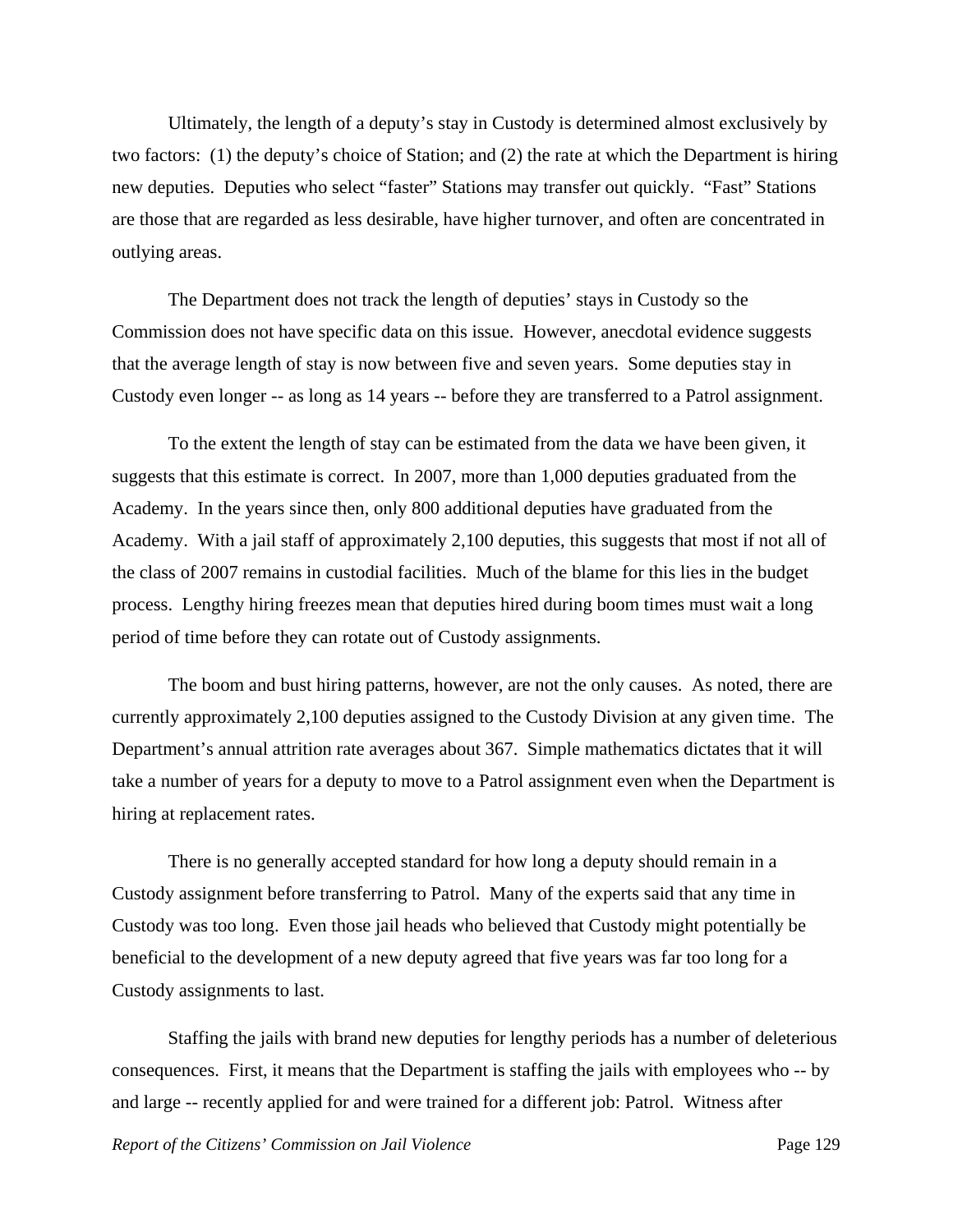witness emphasized that the great majority of deputies assigned to custodial positions do not want to work there and are just "marking time" waiting for their opportunity to leave.

Second, it is bad for morale, recruitment, and retention. The consensus view of the witnesses with whom we spoke was that extended assignments in Custody have created serious morale problems in the jails. In a recent ALADS poll, more than 80% of Custody deputies who responded stated that the low morale in the jails had negatively impacted productivity. The Commission also heard evidence that lengthy jail assignments had caused high-quality deputies to leave and join other departments (or to join other departments right out of the Academy).

Third, it impacts preparation for Patrol. Experts emphasized that the skills taught in the Academy -- like all skills -- are perishable and can be lost during an extended Custody assignment. It makes little sense to invest six months training a new deputy for a Patrol responsibility only to let those skills perish during a five- to seven-year Custody assignment.

Fourth, the jails may be a counterproductive assignment for the youngest and most inexperienced deputies. As several witnesses suggested, training Patrol officers to deal with ordinary citizens by exposing them to some of the most violent offenders early in their career may be counter-productive.

With these concerns in mind, one expert labeled the LASD approach to staffing Custody the "worst possible system for running jails," noting that new deputies go through training with a focus on being a street cop and are sent to the jails for a period of years where they often learn bad habits and aggressive approaches to dealing with people and suffer from plummeting morale. He noted that by the time deputies surface to Patrol, years later, they have forgotten much of what they learned in the Academy about being an effective Patrol deputy.

In testimony before the Commission, representatives from ALADS espoused a contrary view. The ALADS President insisted that the time deputies spend in Custody is important for their training and development as Patrol officers in that the jails teach young deputies how to interact with criminals and provide them with insights on criminal conduct. Many other law enforcement agencies, however, successfully run Patrol operations without first sending deputies or officers through an assignment in a jail system. Given the other downsides to extended

Page 130 *Report of the Citizens' Commision on Jail Violence*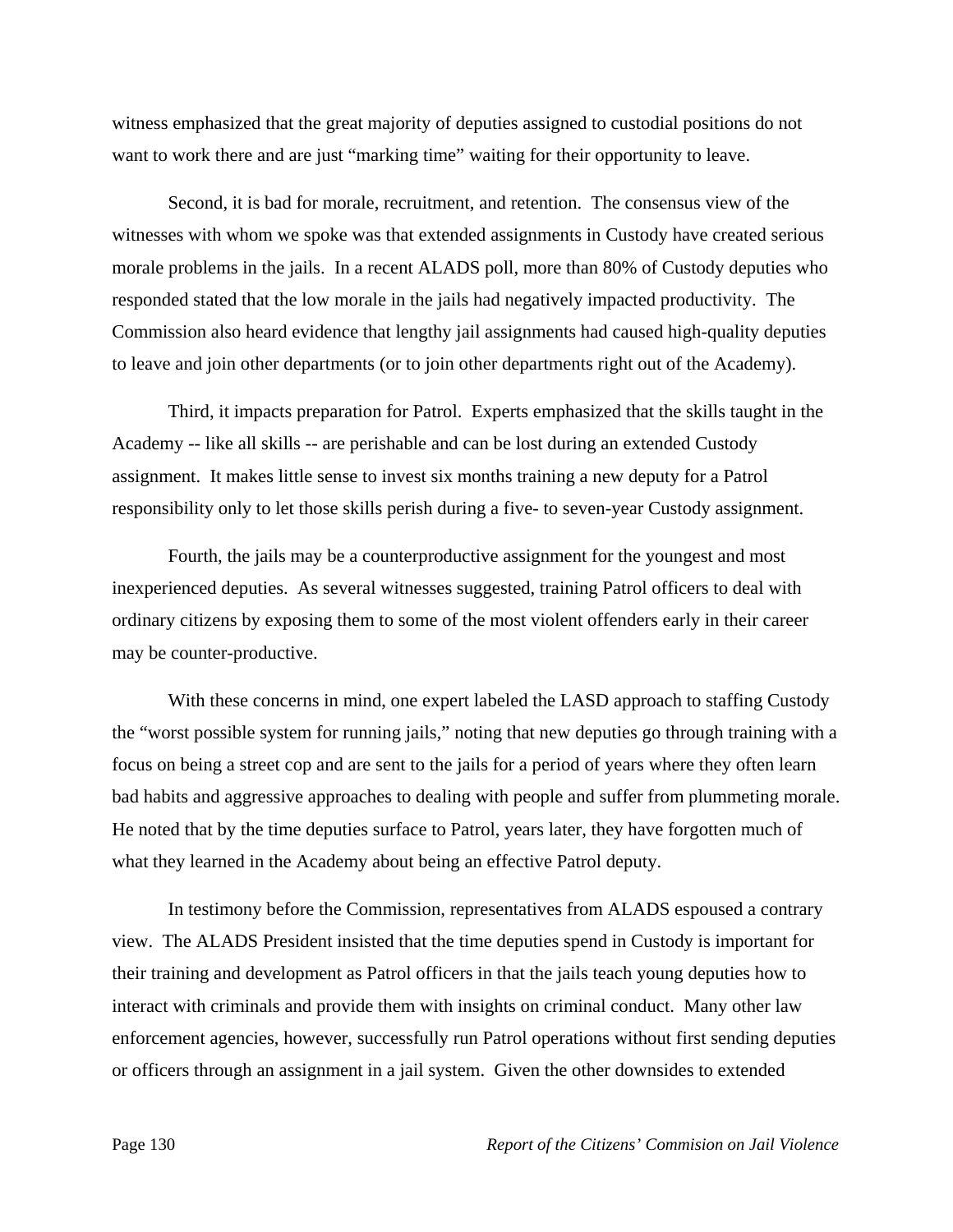Custody assignments for new deputies, the Commission finds that the benefits of the Department's Custody staffing approach is outweighed by its many inherent costs.

# **8. Some of the newest Custody deputies have been assigned to the most difficult floors or modules.**

The Commission also has concerns about how assignments within the jails have been made. In many cases, some of the newest deputies were assigned to take on some of the most challenging assignments. For example, at MCJ the "2000" and "3000" floors have the most dangerous inmates. We found evidence that some of the newest deputies have been assigned to these floors. Similarly, we found that new deputies have been assigned to the "5150" floor that houses mentally ill inmates, who are among the most challenging to work with. We understand that the Department is ending this practice, but have seen no written policy memorializing this change.

# **9. The Department fails adequately to monitor the performance of deputies in Custody assignments.**

All deputies in LASD undergo two probationary periods in their career. First, a deputy is on probation for the first 12 months of his career, no matter what assignment he or she is in. Second, consistent with the understanding that Patrol is the Department's primary work, a deputy's "real" probationary period does not occur until he or she is assigned to Patrol. At this point, the deputy is assigned a training officer for six months and must establish his or her ability to handle the Patrol duties. Deputies who cannot complete the field training for Patrol must return to Custody for six months, retake the Patrol school, and complete field training.

In 2009, OIR found that the Department was not taking advantage of the initial probationary period to monitor deputies' performance. Following the OIR Report, the Department took steps to ensure that the Department capitalized on the probationary period in Custody to screen new deputies. $8$  Department policy now requires that, within 90 days of a probationary employee undertaking an assignment, the relevant Unit Commander must review the employee's "work habits, performance, and training records." Probationary employees who

1

<sup>&</sup>lt;sup>8</sup> This is additionally important because deputies do not have civil service protection during the first probationary period and can be fired for any reason.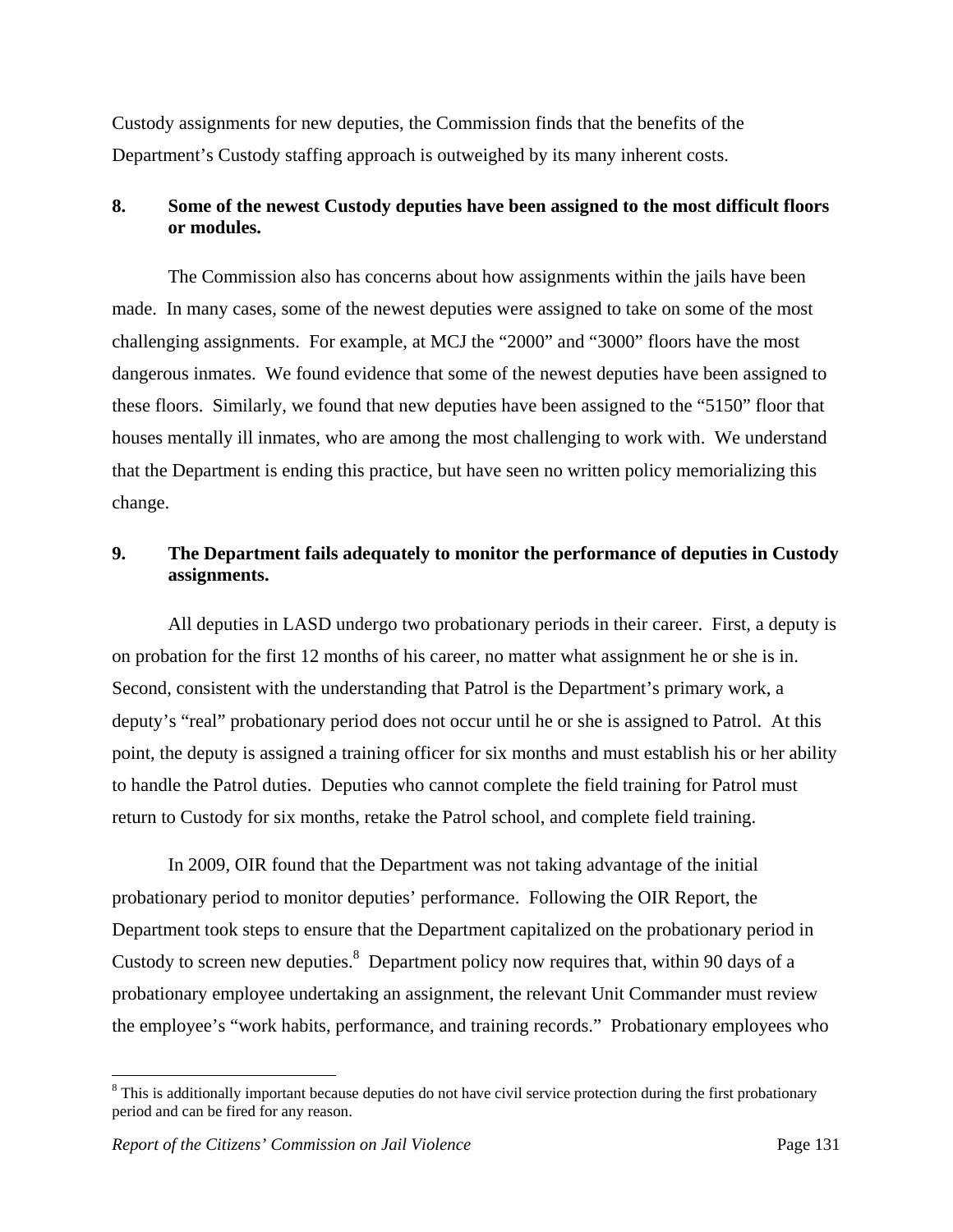are the subject of administrative or other investigations will also be reviewed by their Unit Commander to determine whether the employee should be retained.

The Commission is concerned that the Department may still not be taking adequate advantage of the probationary period to weed out deputies who may present disciplinary problems. The Department's own statistics bear this out: since 2000, only 205 Deputy Sheriffs (out of a more than 4500) have failed to complete their probationary period (less than  $5\%$ ).<sup>9</sup>

Experts confirm that these low numbers suggest that the Department is not taking adequate steps to monitor the performance of the newest deputies during their probationary periods in Custody. While experts acknowledged that it is impossible to say with precision what percentage of new deputies should fail during a probationary period, one expert said that he would expect close to a 10% fail-rate during the probationary period. In one well regarded jail system, nearly 25% of recruits are fired within the first year. The Department's persistently low failure rates suggest that careful attention to this issue remains necessary.

# **10. The Department's lack of a rotation policy contributed to the growth of cliques, a culture of silence, and problems of insubordination.**

Prior to 2011, the Department had no formal rotation policy governing deputies assigned to Custody. As a result, deputies often spent years working the same floor with the same small cadre of deputies. The lack of rotation has been a significant contributor to the Department's problems with use-of-force, resistance to supervision, and the development of a culture of silence.

The experts who consulted with the Commission repeatedly and consistently emphasized the importance of regular rotation of assignments -- both between floors as well as among proximate facilities -- as a mechanism to address these problems. As they explained, when deputies work together for long periods on the same floor, they may develop their own internal hierarchy and a problematic sense of ownership over the physical space. In addition, personal relationships between the deputies may discourage reporting of inappropriate behavior, a

 $\overline{a}$ 

 $9$  Indeed, the first probationary period, when the deputy is assigned to Custody, is of so little consequence that the Department's Personnel Administration Unit could not recall any deputy having ever failed this period when asked about this issue.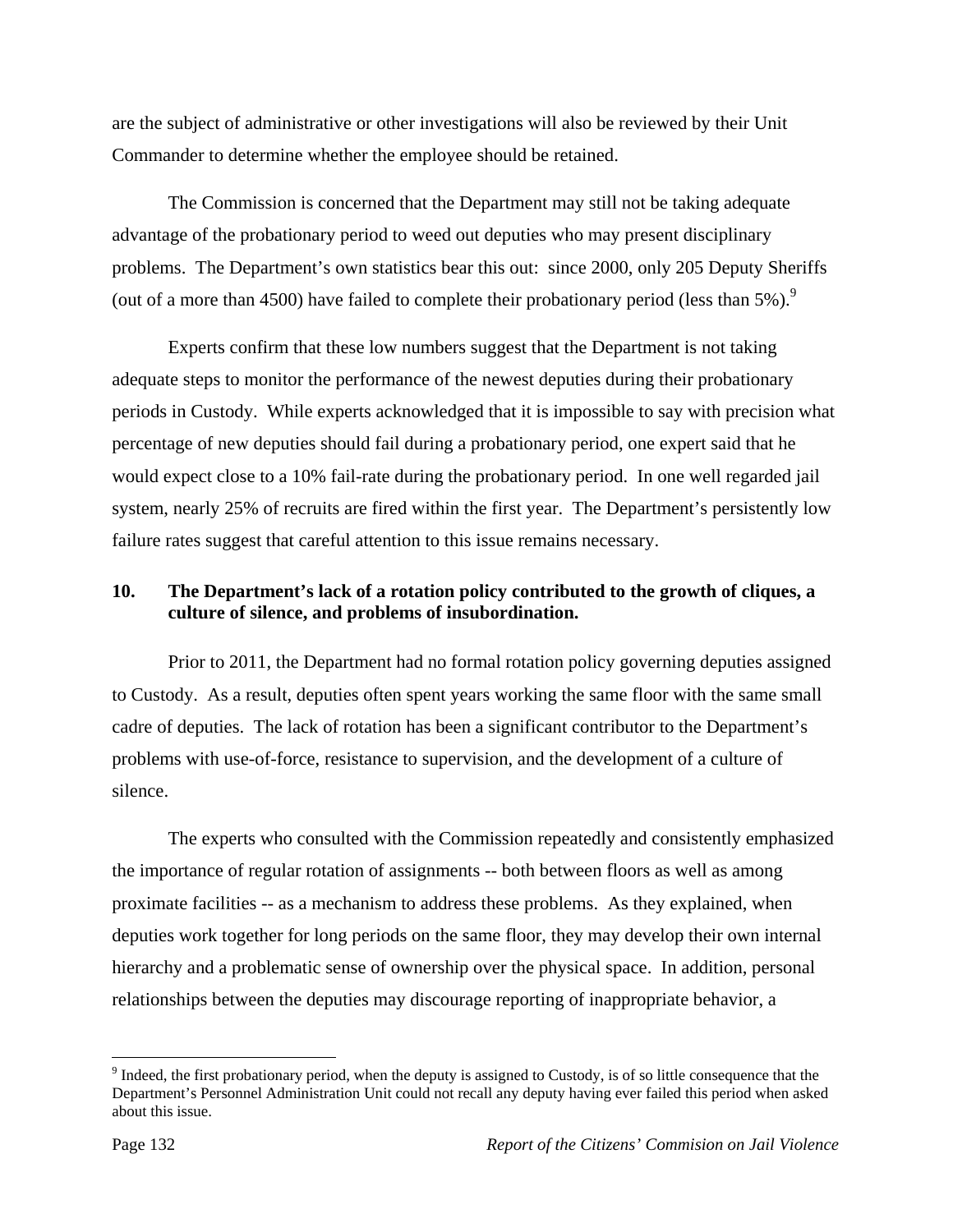problem that is compounded when deputies expect to continue working together for an extended period. As one current sheriff explained:

> Complacency is further entrenched when personal relationships between people cause a reluctance to take corrective action …. In a setting like a jail this issue can be particularly prevalent because employees are sometimes dependent upon each other for their personal safety. Some of the greatest contributors to a 'code of silence' are fears that future aid may be delayed in retaliation for reporting a coworker's misconduct or omission.

Moreover, work within a single facility can lead to stagnation and a lack of exposure to other jail environments. Experts particularly emphasized the importance of regular rotation as part of the process of changing a problematic jail culture. In addition, rotation has the side benefit of reducing the development of inappropriate relationships -- friendly or hostile -- between inmates and jail staff.

Recognizing the need for rotation, in January 2011 the Department began rotating floor assignments at MCJ. In October 2011, the Custody Division issued a policy directive requiring that personnel in Custody be rotated no less than every six months. The policy does not, however, go as far as some have recommended and mandate the rotation of deputies between nearby facilities.

The 2011 rotation policy ensures that there are no changes to deputies' days off or shift assignments and there is no requirement that all deputies in a unit be rotated at the same time. Of concern to the Commission, however, is the vaguely defined opportunity for variances from this policy; the policy gives Unit Commanders -- with the concurrence of the Chief of the Custody Division -- the discretion to exempt deputies in "key positions" from the rotation policy. The Commission has been told that *ad hoc* exemptions to the policy are being made. OIR's recent 2012 annual report confirms these concerns; OIR reported that "a commander designated entire sections of MCJ as key positions, in effect making the rotation policy far less robust than initially envisioned."<sup>10</sup>

<sup>&</sup>lt;u>.</u> <sup>10</sup> OIR Tenth Annual Report, p. 39.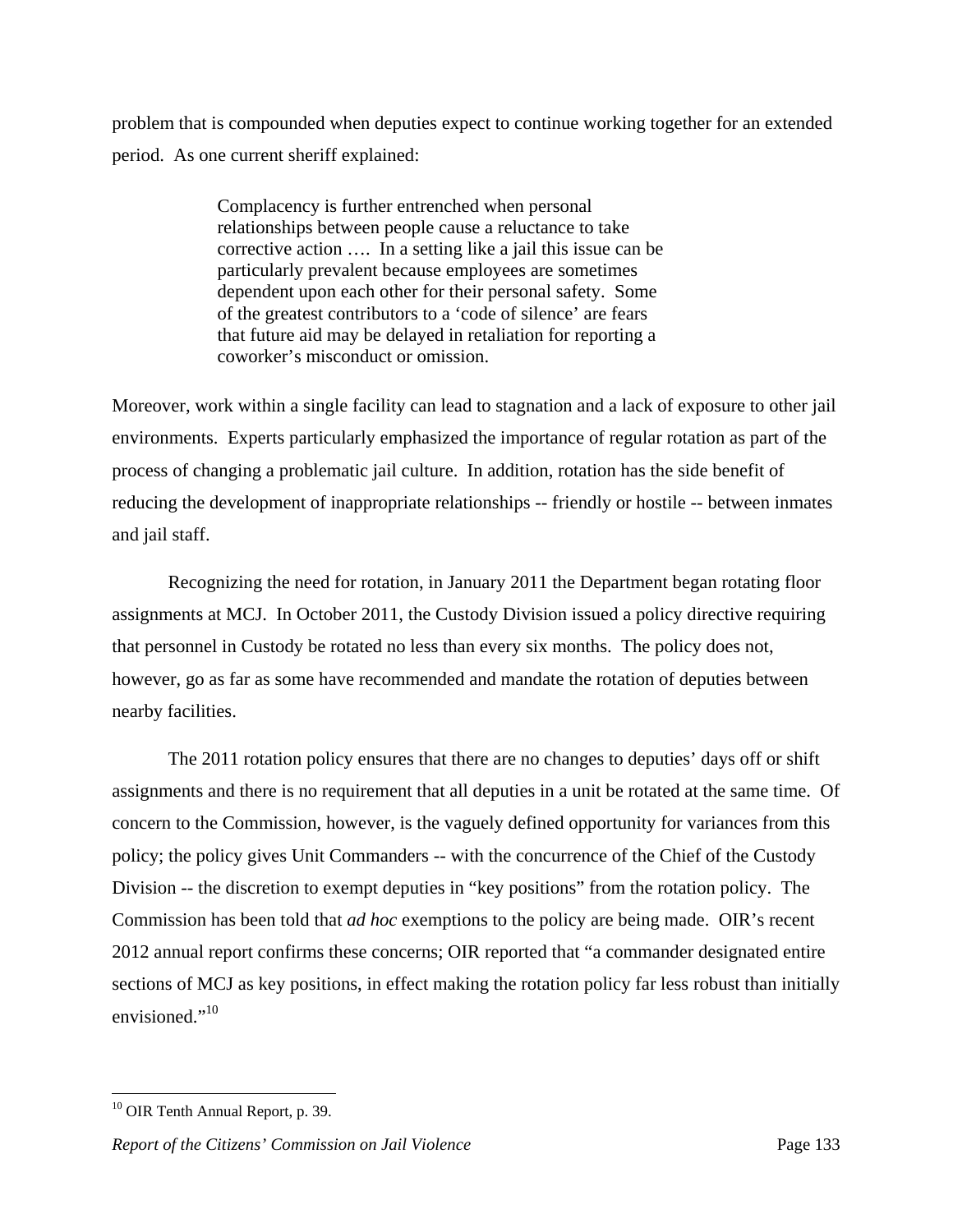The Commission recognizes that there are potential challenges to a rotation policy. Deputies who work together for long periods may form effective teams. Long tenure in a particular assignment creates expertise, both about the job functions and about the inmates. Thus, a rotation policy may have some costs. There is no generally accepted way to strike a balance. Indeed, some of the experts we have spoken to recommended more frequent rotations - as frequently as every four months. The Commission believes, however, that the Department's six month rotation plan strikes a reasonable balance between the need for job familiarity and the need to prevent the formation of cliques, minimize stagnation, and avoid other resulting downsides.

#### **11. The Department has used Custody as a place to assign problem deputies.**

Prior to 2011, the Department regularly assigned deputies who had trouble in Patrol assignments to the Custody Division. For example, those subjected to citizen complaints who could not be -- or were not -- terminated were removed from their Patrol assignments and sent to Custody. This practice was confirmed by numerous witnesses with whom the Commission spoke and acknowledged by the Department.

This practice had three effects on the jails. First, and most obviously, it meant that the more problematic deputies were assigned to the jails. Second, it reinforced the message that Custody was a second-class assignment and that the Department did not view Custody as the "real" work of the Department. Third, it had a direct and damaging effect on the Custody culture. The problematic deputies re-assigned to Custody were older and more experienced than the bulk of the deputies in Custody, most of whom are fresh from the Academy. As a result, these deputies were often looked up to by younger deputies and seen as models and floor leaders. One jail head succinctly noted that when jail leadership uses Custody as a disciplinary transfer "you're going to end up reading about yourself."

The Department has informed the Commission that it has ended the practice of punitive transfers to Custody. But no written policy memorializes this decision and ensures that the practice will not arise in the future.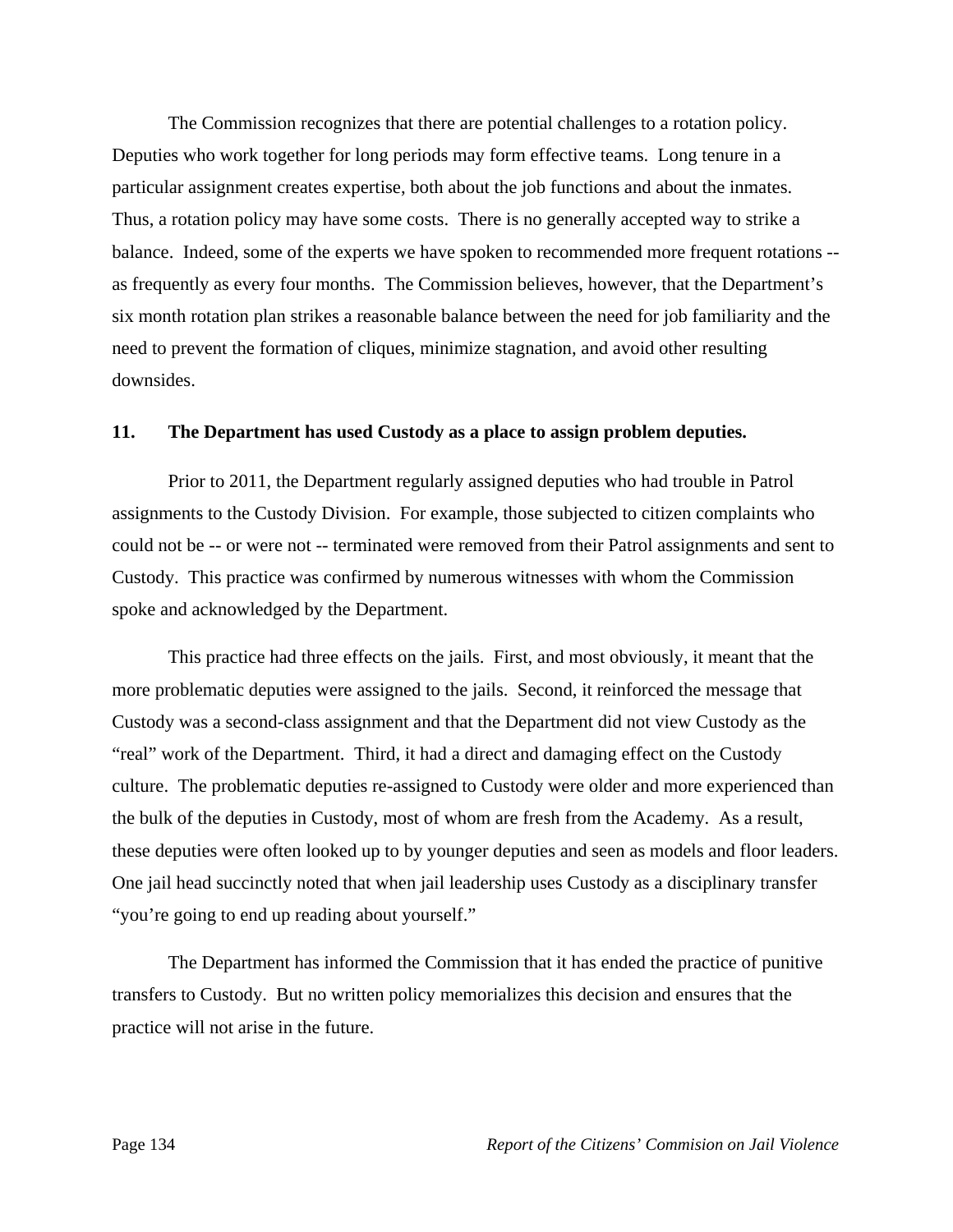## **12. The Department underutilizes Custody Assistants.**

The Custody Division is currently staffed with approximately 2,100 deputies and 1,100 Custody Assistants. Pursuant to the MOU between ALADS and the Department, Custody Assistants may comprise no more than 35% of the staff of the jails.

Custody Assistants are significantly less expensive than Deputy Sheriffs. Base salaries for Custody Assistants range between \$42,450 and \$55,600. Base starting salaries for a Deputy Sheriff range between \$56,400 and \$70,100. Benefit costs for deputies are also higher. A study by the Professional Police Officers' Association ("PPOA") concluded that, all else being equal, replacing a Deputy Sheriff with a Custody Assistant would save the Department more than \$46,000 per employee, meaning that a Deputy Sheriff is 50% more expensive than a Custody Assistant.

Deputy Sheriffs certainly perform duties that a Custody Assistant cannot. Yet witnesses confirmed that Custody Assistants are capable of performing most of the tasks performed by a Custody deputy, particularly since there are no firearms in the jails. Further, though their formal duties are limited, in practice, Custody Assistants perform a wide variety of tasks in the jails. Moreover, Custody Assistants are specifically trained for work in Custody, completing an eight week Academy training program focused solely on Custody work. Accordingly, utilizing more Custody Assistants would save the Department funds (that can be used for important expenditures like increasing the number of supervisors in the jails) and creates a larger proportion of the jail workforce trained and focused on Custody as a profession, with the benefits of such a professionalized workforce.

## **Recommendations**

# **6.1 The Department should review and revise its personnel and training policies and procedures to reflect Custody's status as a valued and important part of the Department.**

A fundamental change in the mindset of the Department is required to insure the proper and effective functioning of the jails. Specifically, the Department must consider Custody part of its core mission and revise and implement its personnel and training procedures and policies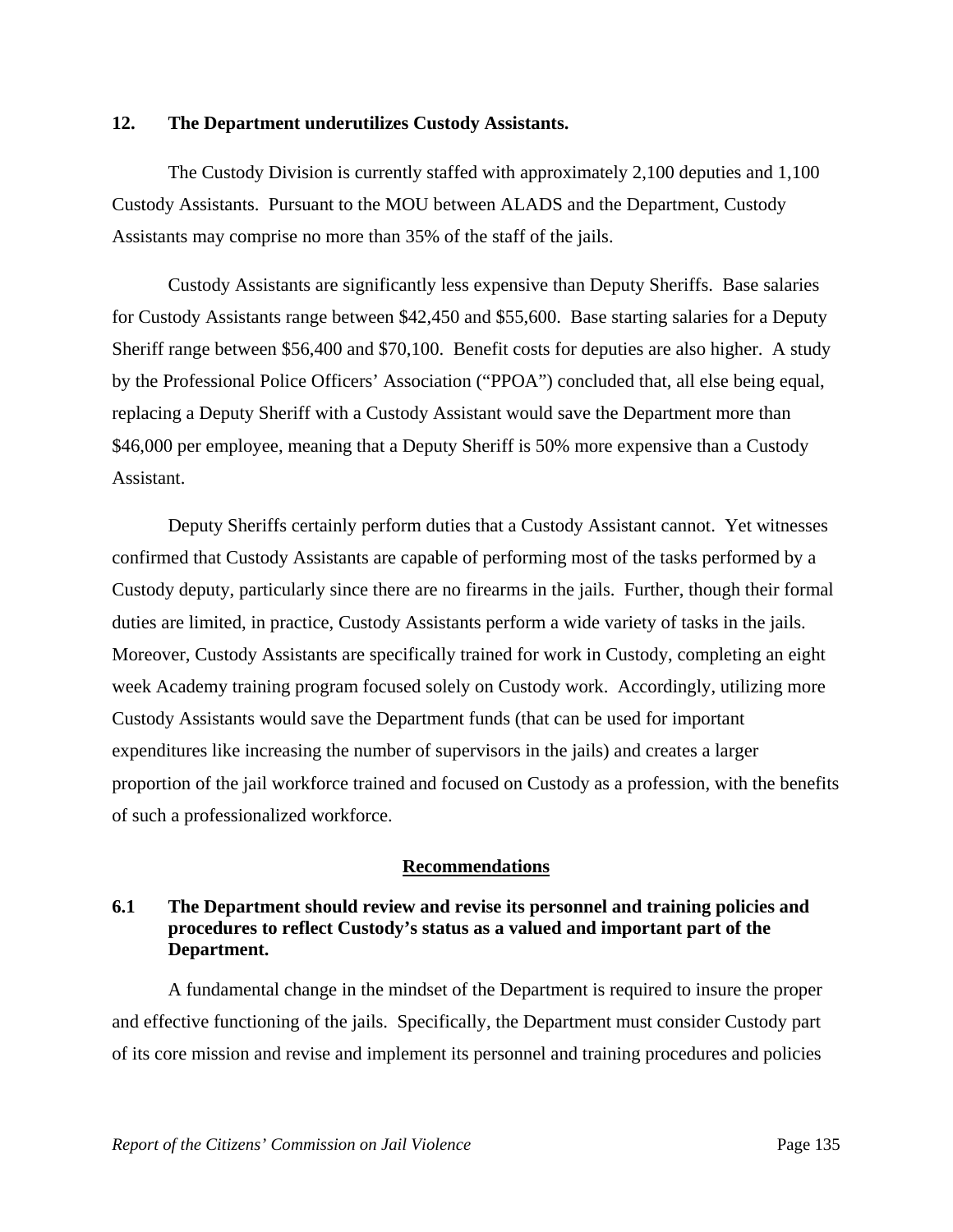accordingly. Along with the other recommendations discussed below, this includes but is not limited to:

- Not assigning "who's left" to Custody supervisory positions and instead striving to assign the best individuals for the positions to those jobs;
- Not using assignment to Custody as discipline or retribution for deputies or supervisors; and
- Allowing promotion from Sergeant to Lieutenant from a Custody position.

# **6.2 The Department should develop and implement a long-range and steady hiring plan based upon normal attrition.**

Consistent implementation of the POST-approved hiring policies and procedures should result in the hiring of well-qualified deputies. Yet hiring gluts and freezes compromise this process. Instead of following the boom and bust cycles of the economy, the Department should work with the Board of Supervisors and the Chief Executive Officer to create, budget for, and implement a consistent hiring plan that accounts for regular attrition and modest growth when possible. The Department should resist the temptation to hire deputies in large hiring bursts. Although law enforcement agencies can almost always benefit from having more personnel, the negative consequences of hiring less-qualified deputies, the effectiveness of the training, and the extended stay of deputies in Custody outweigh the short-term benefits of having additional personnel sooner rather than later.

# **6.3 Deputies and supervisors should receive significantly more Custody specific training overseen by the Department's Leadership &Training division.**

The Department must increase the amount of Custody specific training that deputies receive before beginning their assignment in Custody. Deputies should receive at least an additional six to eight weeks of Custody training, in addition to the two weeks of training in the jails, before beginning their jail assignments. Some meaningful portion of this training should focus on dealing with inmates who suffer from mental illness. Likewise, supervisors should receive more than eight hours of Custody training before assuming a supervisory role in the jails. All of this training should be implemented and monitored by the Department's Leadership & Training Division.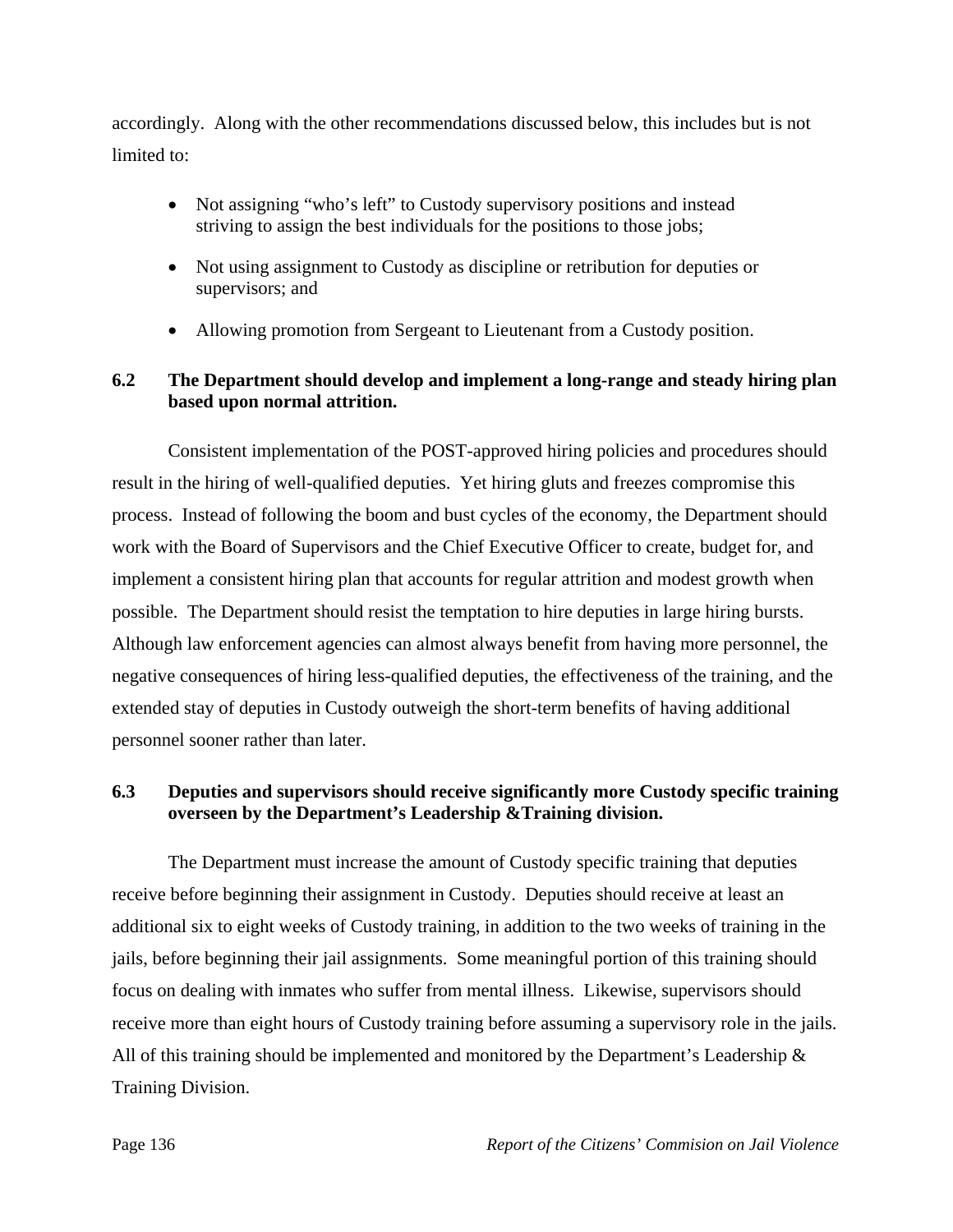### **6.4 There should be a meaningful probationary period for new deputies in Custody.**

New deputies should have a meaningful probationary period during their first twelve months in Custody. The Department must rigorously assess each new deputy's abilities and fitness for service and terminate deputies who cannot meet the requisite standards.

## **6.5 The number of supervisors to deputies should be increased and the administrative burdens on Custody supervisors should be minimized.**

The Department should make supervision in Custody a high priority and make all efforts to increase significantly the number of Sergeants and Lieutenants. Likewise, the Department should review and reduce administrative burdens on supervisors in Custody that significantly diminish the supervisor's ability to walk the halls on a regular basis. Well-trained and active supervisors in the appropriate ratios can make a significant impact on incidents of jail violence.

# **6.6 The Department should allow deputies to have a career in Custody and take steps in the interim to decrease the length of new deputy assignments to Custody.**

The Department is in the process of studying a proposal by the CMTF for a Dual Track Career Path, which would allow deputies to remain in Custody and promote up to the level of Captain. The Commission agrees that there should be such a system, which would allow deputies with the skills and desire to have a career in Custody and reduce the time that other deputies would have to spend in Custody. This would have a positive impact on morale in the jails and increase the percentage of deputies in Custody who want to be there.

In the interim, the Department should take steps to reduce the time spent by new deputies in Custody. Increasing the number of Custody Assistants and allowing deputies to choose to remain in Custody long term can help achieve this objective.

# **6.7 The Department should utilize more Custody Assistants.**

The Department should negotiate with ALADS and PPOA to increase the use of Custody Assistants in the jails. This would provide an increased workforce of individuals working in the jails specifically trained for Custody, with the added benefit of saving funds for other important measures including increasing the number of supervisors.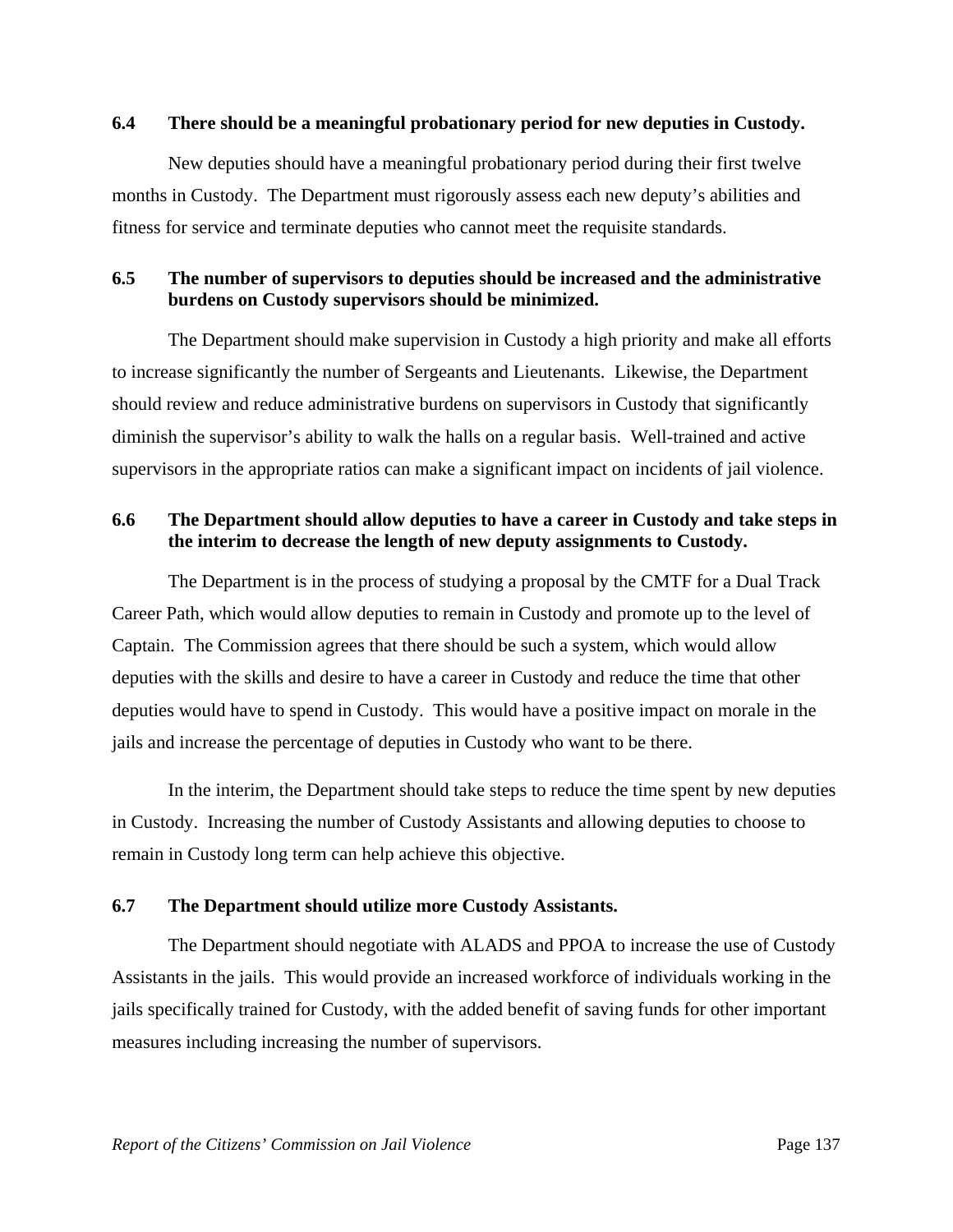#### **6.8 Rotations within and among proximate facilities should be implemented.**

The Department should implement a sensible but steadfast policy that ensures rotation of deputies within Custody without vaguely defined exceptions. This rotation policy should include movement of deputies among proximate facilities as well as rotation among floors.

# **6.9 The Department's Mission Statement should be changed to reflect the importance of Custody.**

The Department's Mission Statement should be changed to recognize the importance of the Department's operation of the jail. Specifically, it should reflect that one of the Department's main responsibilities is to manage the jails in a humane, fair, and professional manner that maintains a safe and secure environment for inmates in the Department's custody as well as for Department personnel.

# **6.10 The Department should create a separate Custody Division with a professional jail workforce.**

Most of the recommendations in this Chapter contemplate the Department continuing with its existing structure where sworn deputies serve in Custody for some initial period and then go out to Patrol, with some deputies returning over the course of their career for a variety of individual reasons (abilities, schedule) and upon promotion. These recommendations are, however, short-term fixes. In the long-term, the Commission recommends that the Department establish a professionalized jail staff composed of Deputy Sheriffs specifically recruited, hired and trained for Custody assignments, supplemented by an increased use of Custody Assistants, with supervisors promoted from within Custody.

Experts uniformly agree that a key to successful jail management is having a core workforce of professionals dedicated to the Custody profession -- individuals who are suited to corrections work with a mindset of a "keeper" and not a law enforcement "catcher," want to work in the jails, and are well-trained for this career. As one jail head stressed, corrections is its own separate profession and should not be simply an "afterthought" or a "stepping stone for patrol." Another corrections leader noted, "I want people who want to be correctional employees, not people who want to use it as a stop off." Others underscored that Patrol and jail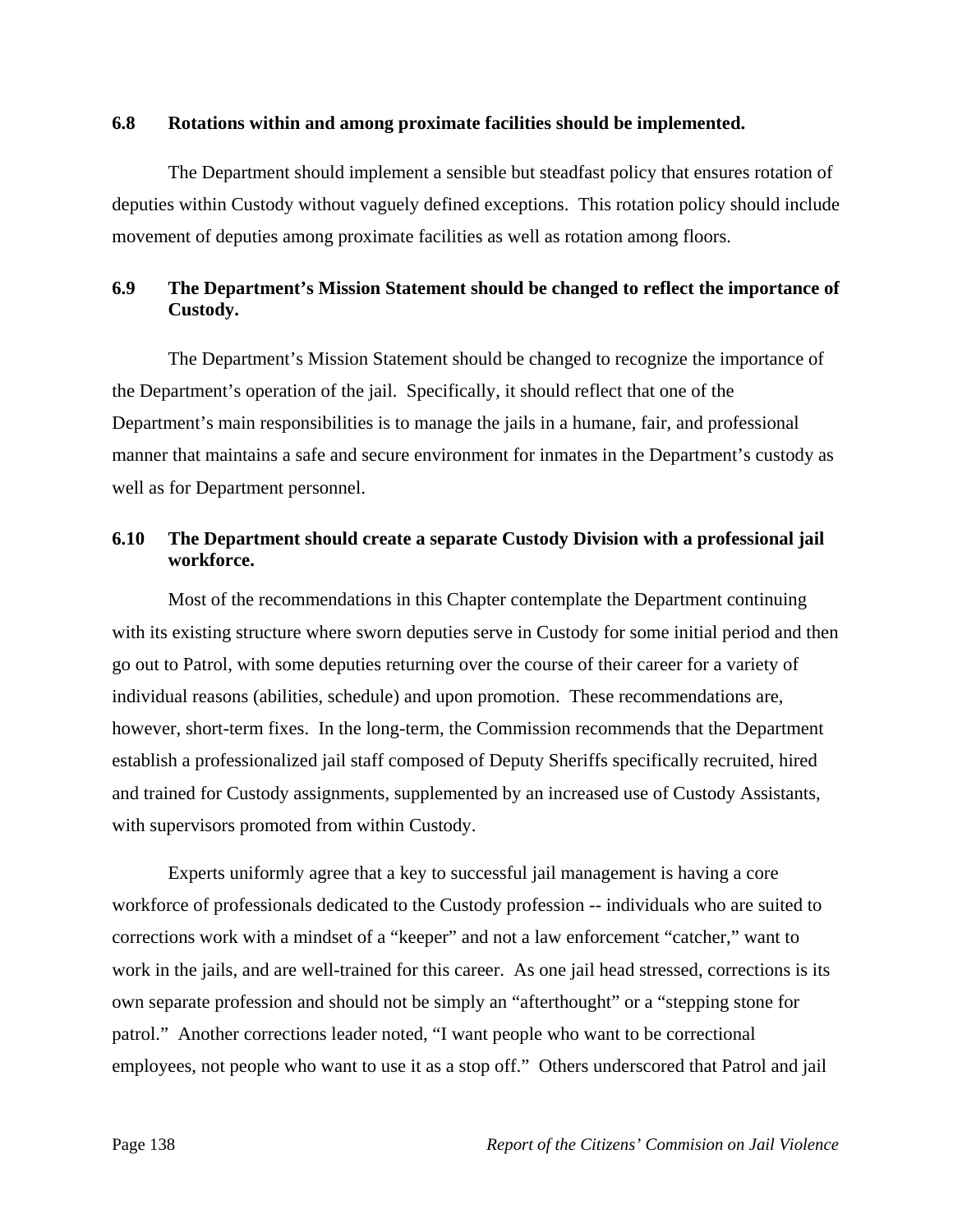work are "two very different disciplines" and a good correctional officer needs to have a firm set of beliefs about the treatment of inmates and an accompanying set of skills for that job.

The Department's current structure is in conflict with these fundamental principles. Young deputies hired and trained to be Patrol officers are stuck in Custody for a lengthy period waiting to get out on Patrol. A change in the structure -- and the creation of a career Custody Deputy Sheriff position -- would address these concerns. Pursuant to this new model, individuals interested in a career in Custody would be hired into that Division and would be taught in a separate academy lasting at least 16 weeks and dedicated to corrections.

Such a model will work only with a full commitment by the Department leadership to ensure that Custody Deputy Sheriffs are treated with respect and to avoid the development of a "caste" system within the jails. This will require concerted efforts by upper management to inculcate the belief that Custody Deputy Sheriffs are "real" deputies. Other steps that would reinforce this commitment might also include: (1) pay parity at the position of Sergeant and above; (2) use of identical uniforms; and (3) the elimination of other distinctions between these two assignments.

Moreover, supervisory promotions should come from within Custody. This will not only signal the value of expertise developed in this assignment, but also -- as noted by leadership in another large Sheriff's department -- ensure that jail supervisors have credibility among senior staff and in depth knowledge of the personnel and facility under their supervision. All of these steps can help avoid distinctions or restrictions on Custody Deputy Sheriffs that might promote a stigma.

Such a structure would create a professional cadre of jail staff who are invested in the operation and performance of the jails; it would eliminate the morale, recruitment, retention, and training costs of requiring new Deputy Sheriffs to spend multiple years in an undesirable assignment; and it will permit the Department to save money, increase supervision in the jails, and increase the inmate-to-staff ratio.

A number of departments have had success with this type of model, but there have also been serious stumbles in implementing such an approach. The Department must learn from these experiences. For example, San Diego County switched to a similar model in the 1980s;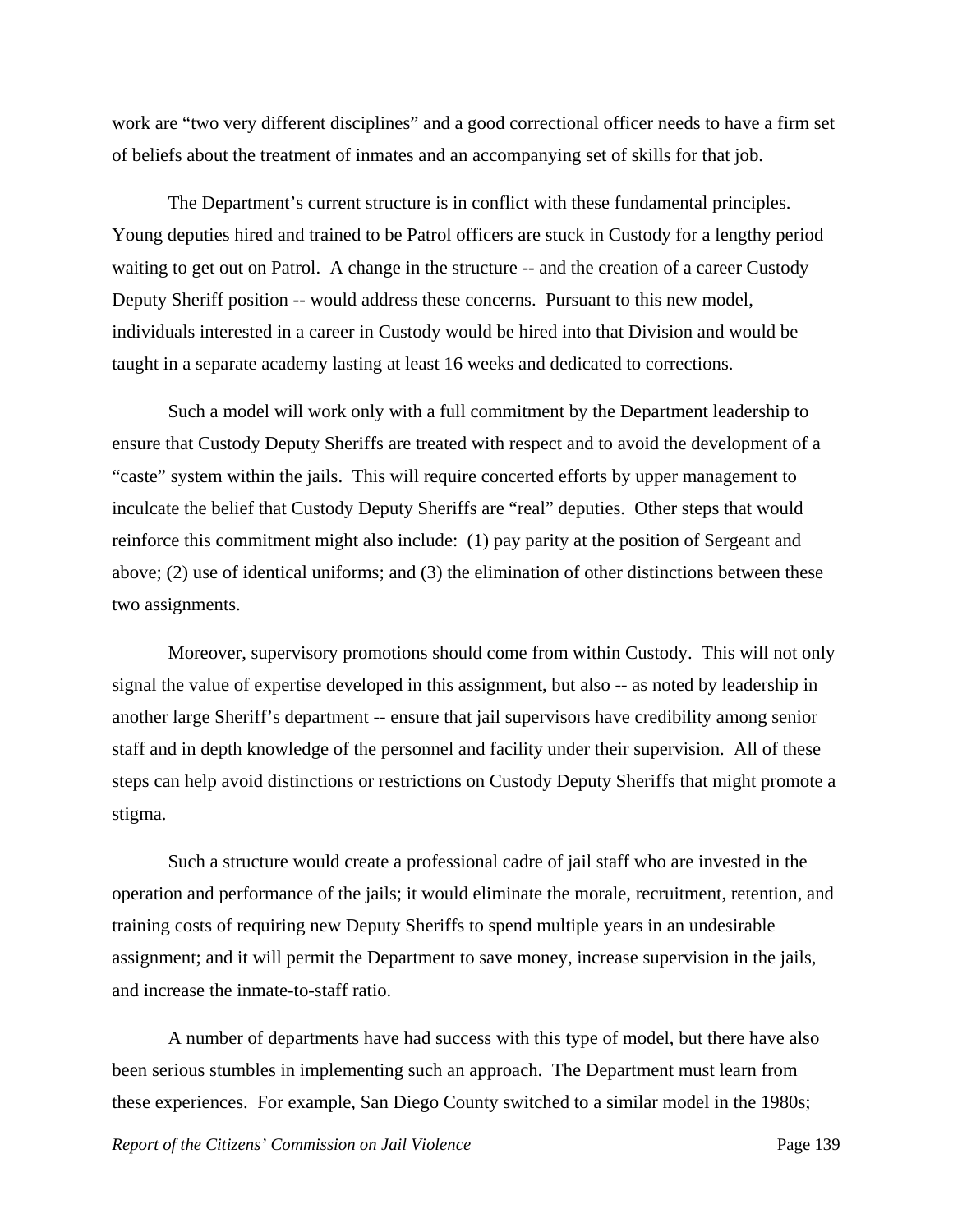over the course of the last 30 years they have learned important lessons about how to make this structure work, including the importance of leadership and avoiding policies that denigrate the new Custody position. Kern County also switched to this model in early 2000s, but has just switched back. In interviews with this department, it was apparent that at least one reason for its failure was a lack of real commitment from department leadership to the changed model.

It is true that within the Department there are some with strong feelings and firmly held positions against such a change. Some have argued that using Custody Deputy Sheriffs in the jails undermines the Department's ability to adequately respond in an emergency, such as a riot or a fire. But some Custody Deputy Sheriffs would be available and able to assist in emergency response. Further, there is no instance under the current structure where a substantial portion of the deputies currently in the jail could be removed without risking the safety of the inmates or the safety of the staff left behind. And the Department has other sources of personnel -- those who ordinarily would be off-duty, those in administrative and other assignments -- who could respond in an emergency without risking citizen safety. Finally, there has been no instance in which the Department needed a substantial number of jail deputies to be able to respond in an emergency such as a riot or an earthquake. In short, it is a hypothetical risk that has never happened and Los Angeles County has no shortage of other law enforcement agencies that have mutual aid agreements to help each other.

Others have argued that it is important to have a single class of deputy to avoid creating a "caste" system in the Department. The Department's less than successful experiment with creating a modified deputy position to staff the jails in the 1990s reinforces this view for many. In hindsight, the failure of this model appears to be the result of a lack of leadership and Department commitment, as well as a deficient program design, rather than a problem fundamental to the concept of a professional Custody workforce. Experts the Commission spoke with emphasized that a strong message from leadership can blunt significantly the problem of a jail stigma. The San Diego Sheriff's Department successfully has implemented a dual track system and has reduced considerably problems with the "caste" system through consistent messaging from leadership.

The Commission has also heard arguments that individuals interested in careers in Custody are less qualified and less capable than people interested in becoming Patrol deputies.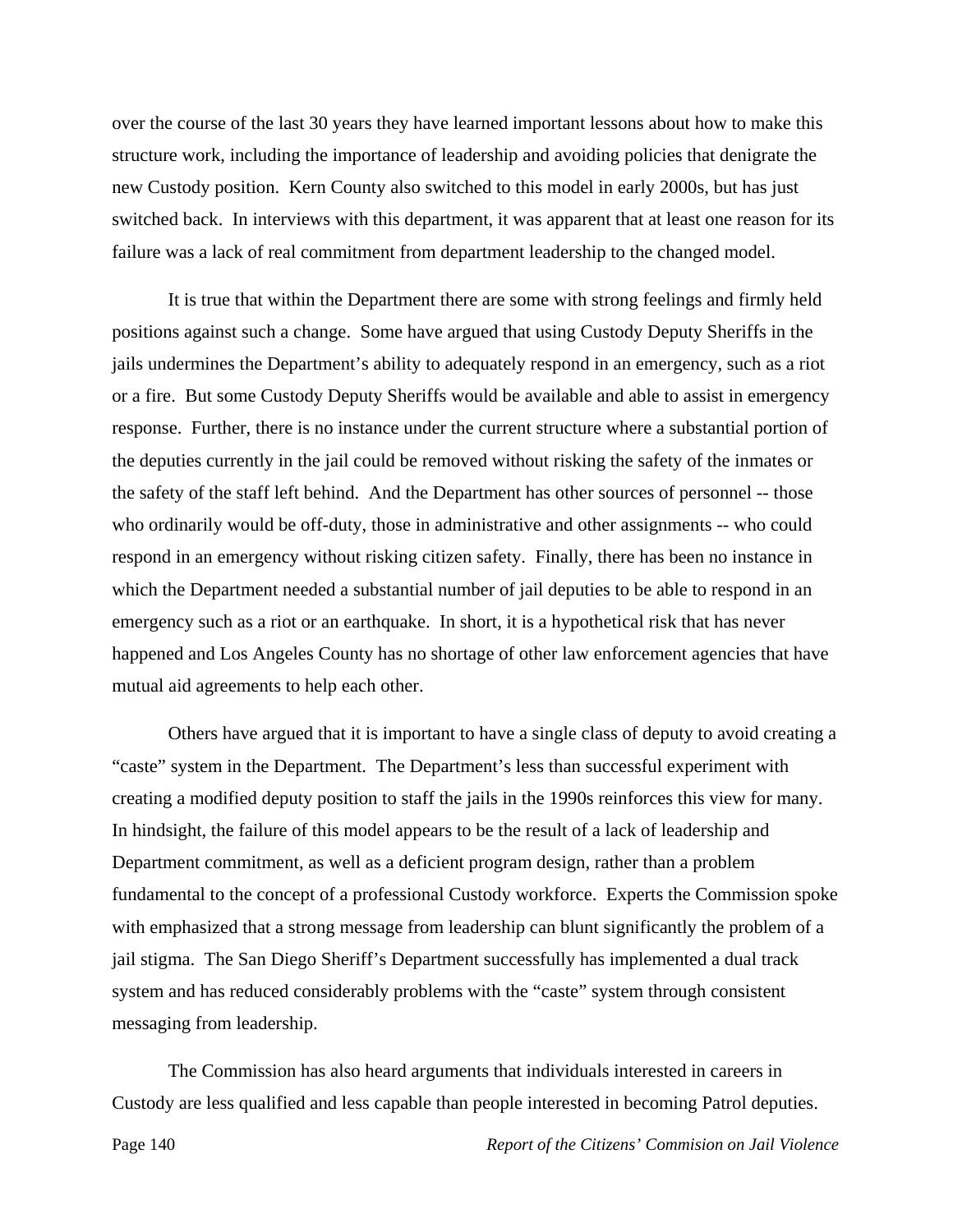This view appears more to reflect the biases of current Deputy Sheriffs than it does a reasoned and objective view. The success of other Sheriff's departments and correctional agencies with these systems suggest otherwise, as does the consensus of experts with whom we spoke.

In sum, creating a specific Custody Deputy Sheriff designation and career path within Custody with strong and dedicated commitment from Department leadership would eliminate Patrol deputies languishing in Custody for years, improve morale, and make important strides toward ensuring that Custody is staffed with a well-trained, dedicated and experienced individuals, addressing many of the concerns raised by the current structure.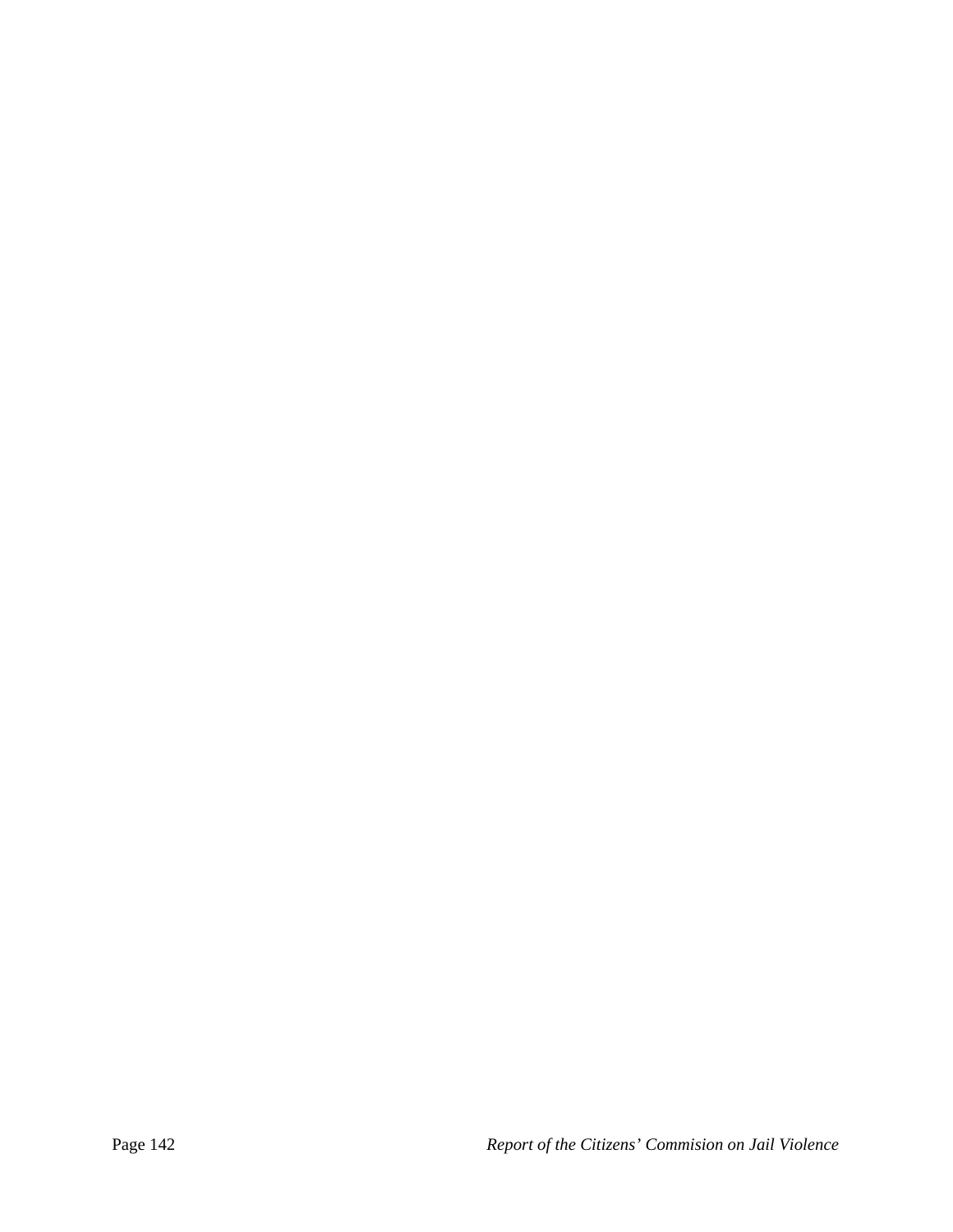## **CHAPTER SEVEN DISCIPLINE**

#### **Introduction**

 Timely investigations and discipline commensurate with the nature of the misconduct are essential to sustaining a reduction in the use of excessive and unnecessary force and ameliorating a code of silence in the jails. So too is a discipline system that severely punishes false reports and failures to report such incidents. There are, however, many impediments to the swift and certain imposition of appropriate discipline for the improper use of force and dishonesty in the Los Angeles Sheriff's Department. Some of these impediments are structural. They arise from the unduly complex, multi-layered, and at times disjointed system the Department employs to review force incidents, investigate policy violations, and impose discipline, as well as from the appeals process from misconduct findings by the Department. This system gives rise to poorly performed investigations and long delays between the use of force incident and the ultimate discipline determination. It has resulted in missed opportunities to remediate deputy misconduct at the first sign of trouble, instead allowing problems in some cases to go unaddressed and deputy misbehavior to reach more serious levels before action results. Further, the system does not assure that inmate grievances are sufficiently addressed or that inmates are able to submit their grievances without fear of retaliation.

 Other impediments are cultural. There is evidence of the Department's failure to acknowledge the problem of inappropriate use of force in the jails and to take the necessary steps to ensure that the disciplinary system actually addresses this problem. Although the punishment for excessive force is often severe, some force incidents appear to be underreported and not addressed through the discipline process. The Department has found very few force incidents overall to be unreasonable, it has been too lenient about imposing discipline for dishonesty or omissions in reporting the use of force, and there have been well-documented lapses in the processing of use of force packages, lengthy lags in completing pending investigations, and delays in disciplining problematic personnel.

 Further, senior LASD officials have undermined the discipline system, which has led to the perception that improper use of force in the jails will not always be subject to punishment.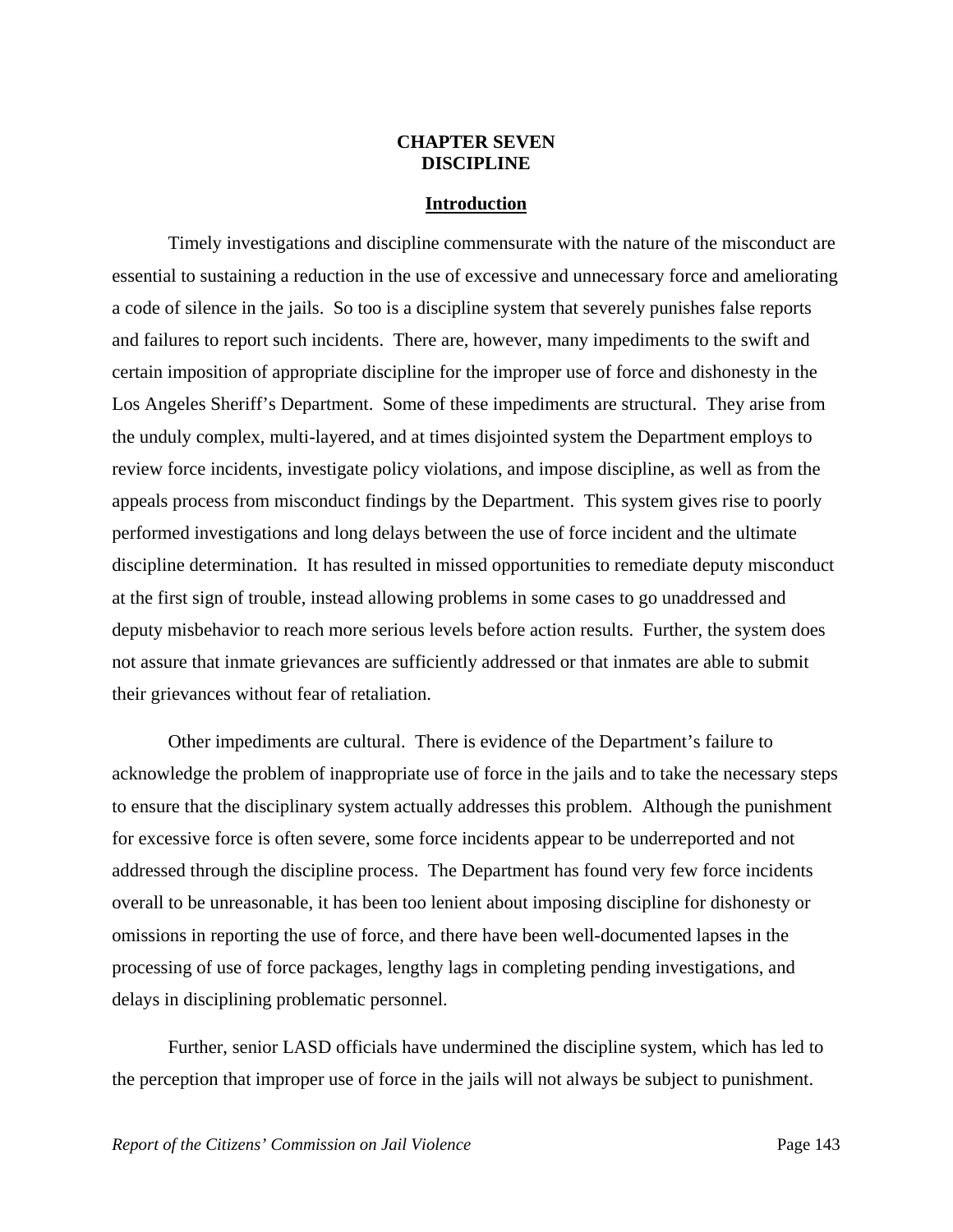There is a need for strong leadership dedicated to ensuring that the Department thoroughly investigates any improper uses of force as well as dishonesty about these incidents and that the Department timely imposes appropriate discipline for any misconduct.

## **Findings**

# **1. There have been well-documented lapses in reporting, investigating and disciplining use of force in the jails.**

 There have been critical failures over time by supervisors in the jails to thoroughly and timely investigate use of force and, where appropriate, impose discipline. These failings are evidenced in internal LASD memoranda as well as testimony before the Commission.

 In the fall of 2009, Lieutenant Mark McCorkle was asked by Commander Robert Olmsted to take a critical look at the use of force at MCJ. McCorkle reviewed 154 use of force packages from 2005 through 2009. Of those, 36 concerned IAB investigations, 100 involved significant use of force packages from the Personnel Performance Index database, and 18 were "randomly selected force incidents" with "possible policy and/or tactical issues." In each of these incidents, the supervisors had concluded that the force did not warrant the imposition of discipline. Nevertheless, McCorkle found problems with the force and deficiencies in the packages, including the following:

- Use of force packages often provided "dramatized" narratives of force incidents "to justify outcome;"
- A "[l]ack of radio traffic in deputy involved fights," which suggested that deputies were "[i]ntentionally not broadcasting event to avoid supervisor intervention;"
- "Failure to immediately notify a supervisor of a hostile or uncooperative inmate;"
- "Failure to properly secure inmates during cursory searches;"
- "Repeated blows to the head of inmates, causing injury to deputies;"
- "Unavailability, or failure to use appropriate equipment, such as tasers, OC spray and hobble restraints;"
- "Other options purposely delayed in order to dispense appropriate jailhouse 'justice';" and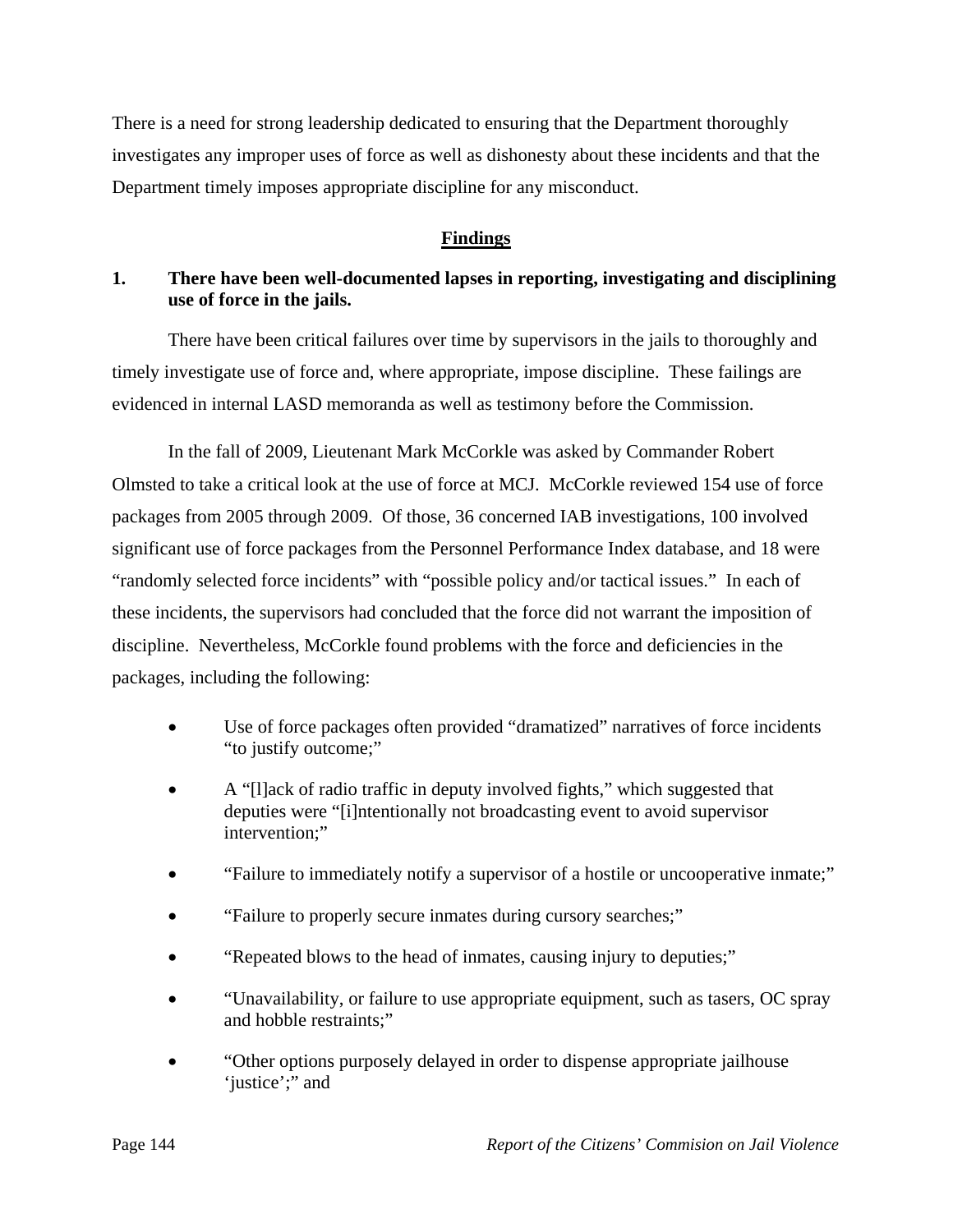"Very few of the packages reviewed identified potential policy violations and none were found that recommended any type of disciplinary action, even Performance Log Entries."

McCorkle's assessment of these reports reveals a deficient investigatory and disciplinary process.

 In late 2009, Stephen Johnson, Commander of Custody Operations Division, asked Gregory Johnson, then-Captain of the North County Correctional Facility, to review a sample of seven use of force packages obtained from MCJ, all of which had been determined to reflect "in policy" use of force. In a memorandum dated January 23, 2010, Captain Johnson identified numerous flaws in these force reviews, as well as potential policy violations, including the following:

- "inmate [] alleged that he was slapped by a deputy, yet, this is not investigated by a supervisor;"
- "no radio traffic by any involved personnel;"
- "deputies did not account for bruises to the left side of inmates' head in their documentation;"
- "no medical account for bruises to the right side of inmates head which are identified in Supervisor's Report of Use of Force;"
- "Report claims the contact occurred for the safety of teachers? This is questionable, as the teachers had walked past the incident;"
- "Significant injuries to the inmates right cheek can be seen on a videotaped interview, however, no questions were asked by supervisor as to how the inmate sustained the injuries:"
- "The Inmate alleged there were other inmates looking through a window who probably saw this incident . . . There was no follow up regarding these potential witnesses:"
- "Contempt of Cop' Deputy stared down by inmate;" and
- "The Watch Commander's review misstates that the inmate's injuries were consistent with the force reported. It does not explain how the inmate sustained injuries to his forehead, ankles, and right knee."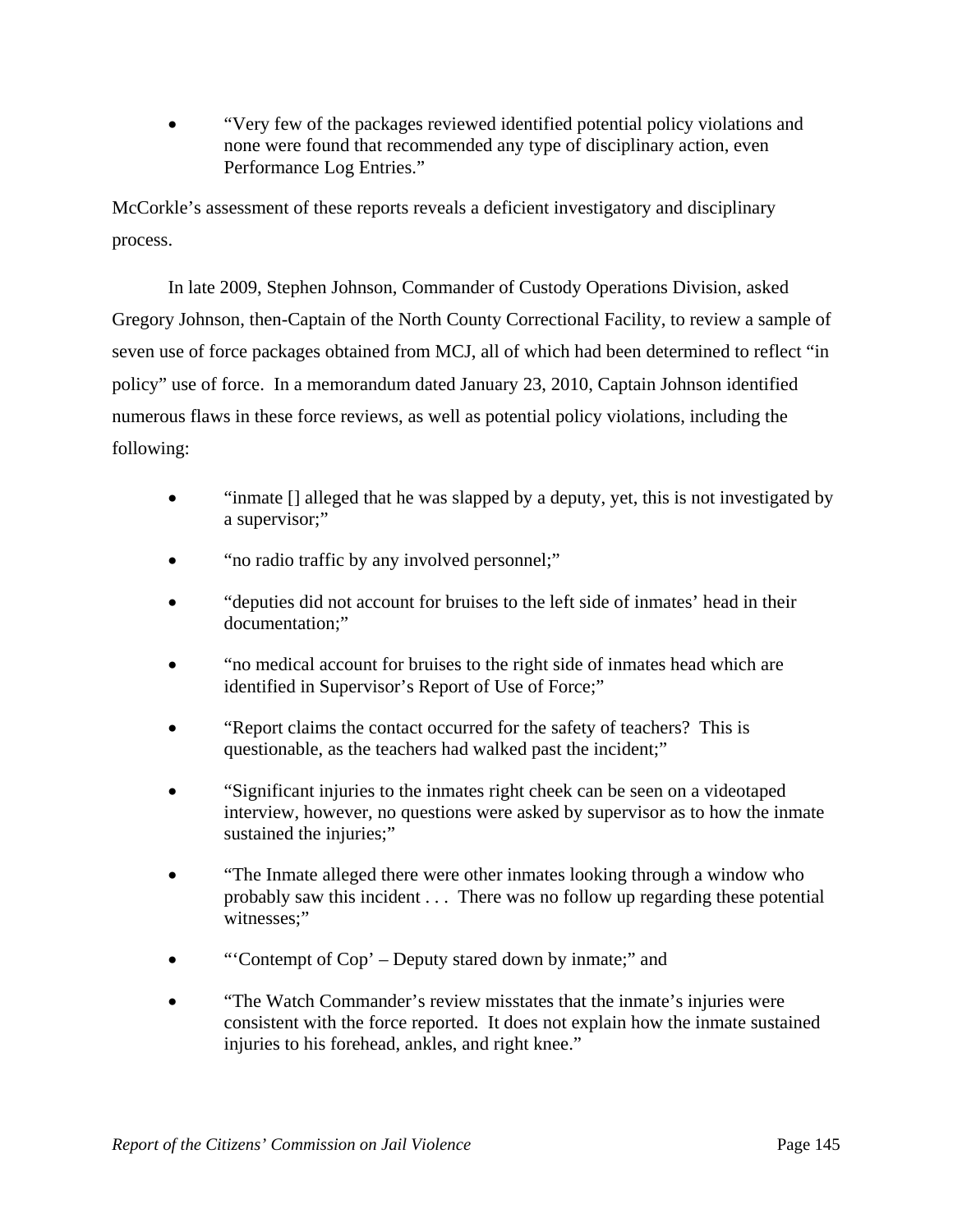These findings paint a disturbing picture of the investigative process and use of force policy violations.

 Captain Michael Bornman described an equally disturbing state of affairs in testimony before the Commission. In October 2009, Bornman started working as a Lieutenant at MCJ in a unit called "Special Projects." During that assignment, Bornman discovered large numbers of uncompleted force- and discipline-related paperwork that had languished for months, if not years.

 First, Bornman received from MCJ Captain Dan Cruz a computer printout indicating approximately 100 use of force reports that had never been acted on, some of which dated as far back as 2005. Many of the force cases had never been entered into the PPI system and even those that had been entered initially remained incomplete so that there was no way to ensure that problem deputies could be identified. According to OIR, some of the cases "had never been completed by the assigned sergeant and/or lieutenant." Compounding that problem, many of the Sergeants who should have filled out the reports had left for other assignments. By the time Bornman sought to investigate these incidents, the underlying files were missing, witness interviews and tapes could not be located, and there were no medical records to examine. As a result, after consultation with high level Department leaders, it was determined that Bornman would deem these force incidents to be unfounded and close the files with a determination that there were "no issues related to performance by any personnel involved in the use of force." That conclusion was not based on any true assessment of the underlying facts or the propriety of the force at issue; it was simply an administrative decision in the face of missing information.

 Failure to complete force reports in a timely manner is problematic for a number of reasons. First, the statute of limitations for punishment is one year. If a force package is not acted upon within that year, the deputy's conduct may go unpunished, even if it is later found to be outside policy. Furthermore, if the information is not entered into PPI, the Department cannot accurately track the use of force on a per-deputy basis, thereby missing opportunities for intervention, mentoring, and discipline. Likewise, if such information is not reported, inmates who are seeking to defend themselves against criminal charges for assault on a deputy -- or for

<sup>&</sup>lt;sup>1</sup> OIR Tenth Annual Report (September 2012), p. 30.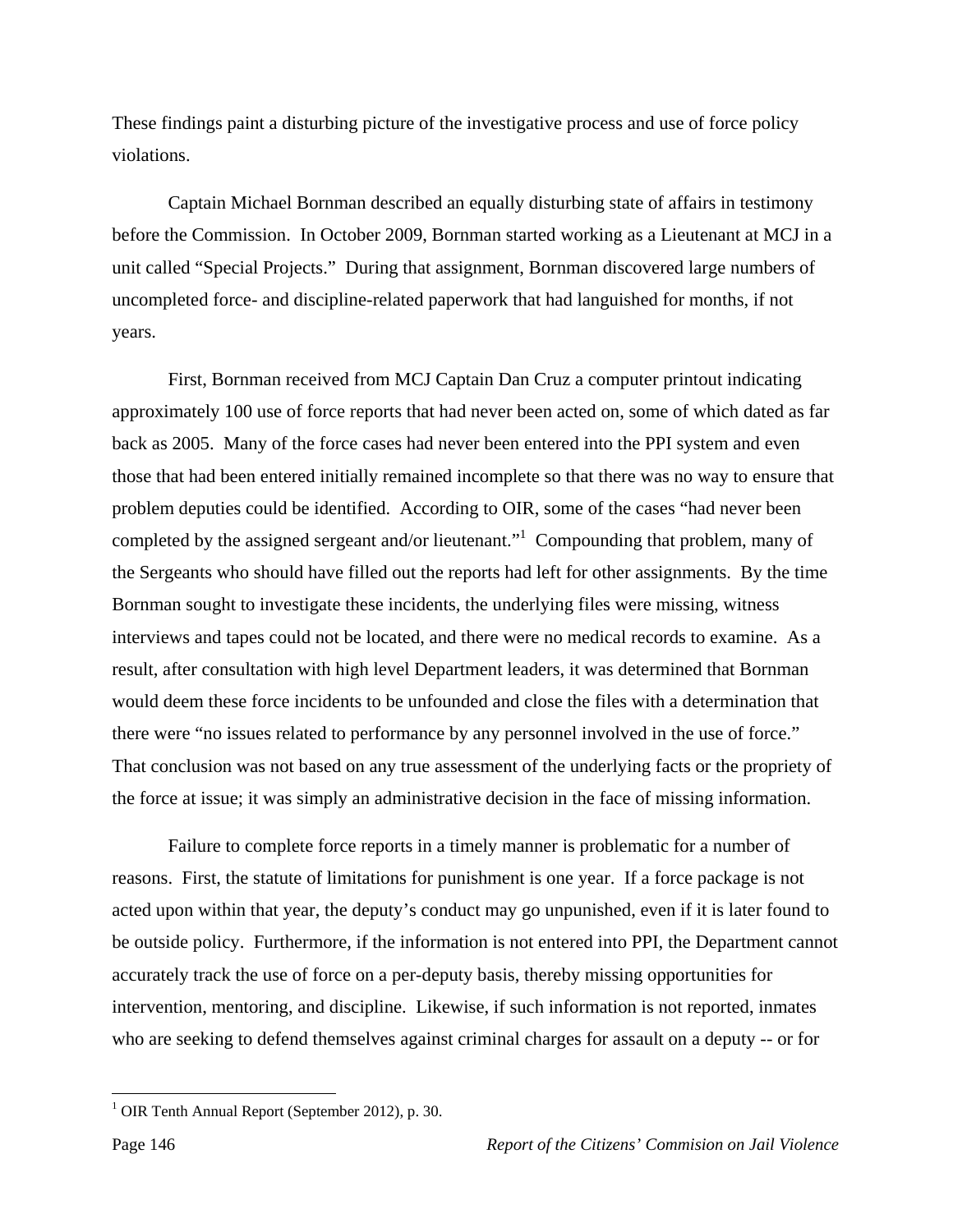that matter other defendants -- may be denied information they are entitled to under *Pitchess v. Superior Court*, 11 Cal. 3d 531 (1974) (holding that a defendant in a criminal action is entitled to access information in the personnel file of an arresting police officer).

 Bornman also discovered in a desk drawer 32 uncompleted requests for Employee Performance Reviews that were generated because deputies had reached a certain number of use of force incidents in PPI. LASD policy requires prompt processing of these employee reviews (generally within 30 days) to ensure that performance problems are caught and remediated in a timely manner for the benefit of both the Department and the employee. In this case, however, some of the reports Bornman found were more than 18 months old, and many included Custody deputies who had used force 15 or more times over a three year period, had used Significant Force, or had used force that triggered IAB roll outs. Based on directions from MCJ Captain Cruz, Bornman did not recommend performance mentoring in any case.

 Finally, Bornman uncovered 50 unprocessed Commander Service Comment Reports, which are generated when citizens complain or comment about jail conditions. He was also asked by Captain Cruz to process dozens of unattended to and untimely administrative investigations, a number of which involved off duty Custody deputy fights or aggressive behavior.

 Through these endeavors, Bornman testified that he observed a dysfunctional system of accountability that had resulted in lax attention to discipline unparalleled in his years at the Department. Indeed, as OIR observed, "[w]hen the data in the Department's tracking system is neither current nor complete, it calls into question the integrity of the whole system and makes less effective any supervisorial use of the data."2

## **2. The Department has a multi-layered, complicated and at times ineffective process for reviewing and investigating force incidents.**

 The investigation of use of force by Custody deputies involves a multi-layered, confusing process. LASD differentiates between a "review" of a force incident and an "administrative investigation" of such an incident. A "review" occurs whenever there is a use of force. Where it

 $2^2$  OIR Tenth Annual Report (September 2012), p. 31.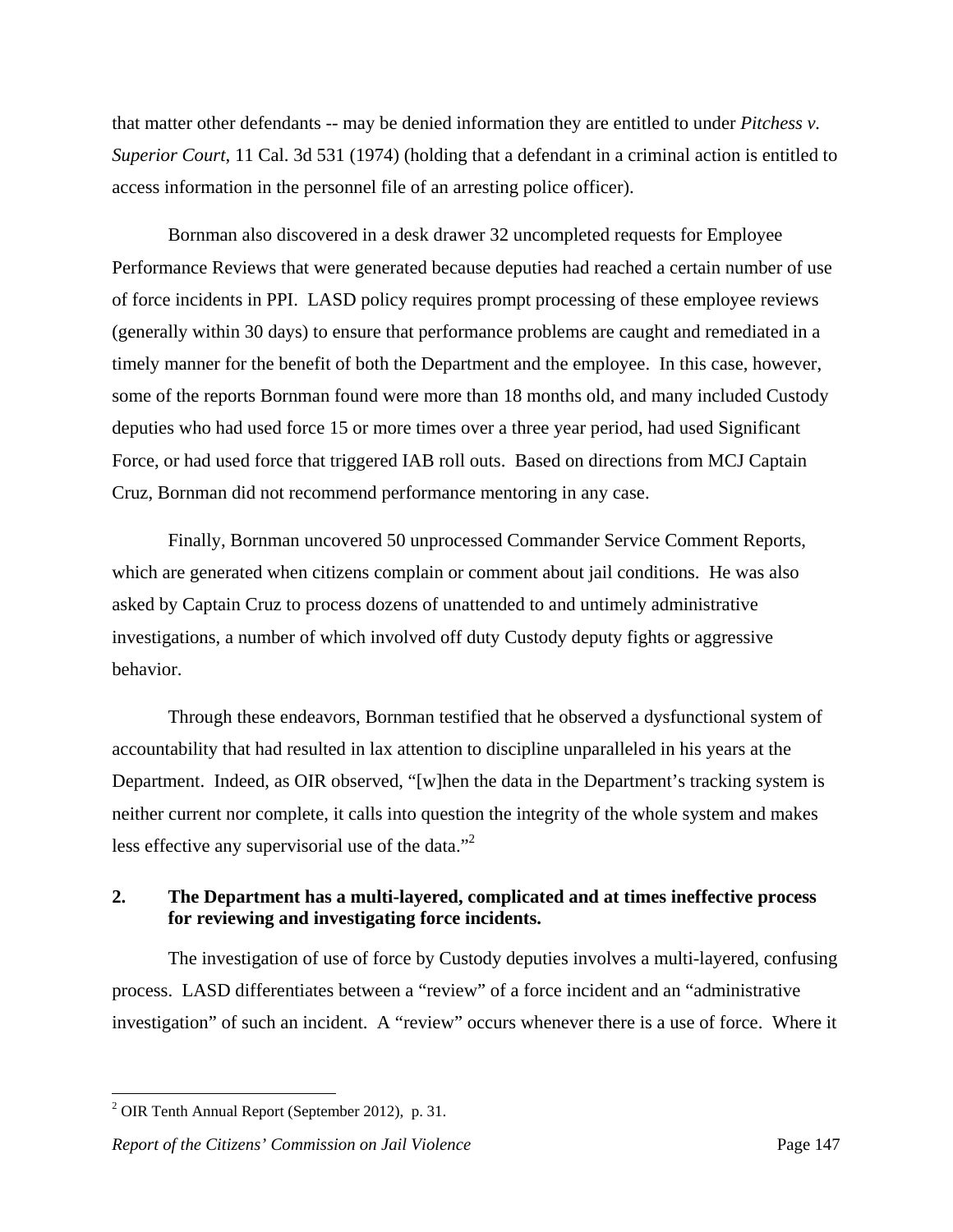appears that the use of force implicates a policy violation, a "review" may transform into, or be followed by, an "administrative investigation" or a "criminal investigation."

Depending on the severity of the inmate's injury and the nature of the force involved, either a force review or an administrative investigation may be undertaken by a supervising Sergeant, a Watch Commander, the Custody Force Response Team ("CFRT"), or IAB; in the case of a criminal investigation, ICIB will also be involved. Moreover, again depending on the severity of force at issue, the results of a force review or administrative investigation may be reviewed (more than once) by the Unit Commander, the Custody Force Review Committee ("CFRC"), or the Executive Force Review Committee ("EFRC"). Criminal investigations are reviewed by the District Attorney's Office.

#### **a. Less Significant Force**

 When a supervising Sergeant receives a use of force report, he or she is charged with investigating the incident as the first step of a force review. The Sergeant must assess the severity of the inmate's injury and determine whether the use of force was significant. If it involves Less Significant Force -- for instance, where the force results in no injury or only in redness, swelling, or bruising (unless to the head, neck or spine) -- the Sergeant conducts a unit level review. During this process, the Sergeant may interview witnesses and visit the scene of the incident. Ultimately, the Sergeant compiles all of the information gathered into a force packet, which he or she submits to the Lieutenant serving as the Watch Commander for review.

 The Watch Commander then reviews the force package for completeness and forwards it to the Unit Commander (the Captain) for a final review and a determination of whether an administrative investigation of a policy violation should be pursued.<sup>3</sup> The administrative investigation may be conducted by either the unit level or by IAB.

#### **b. Significant injuries and head strikes**

 If a "significant injury" resulted from the use of force or a head strike was involved, the Sergeant must immediately contact the Watch Commander, who must first ensure that the inmate's medical needs are met. The Watch Commander's next concern is to determine which

<sup>&</sup>lt;sup>3</sup>All use of force packages are subject to post-hoc review by OIR.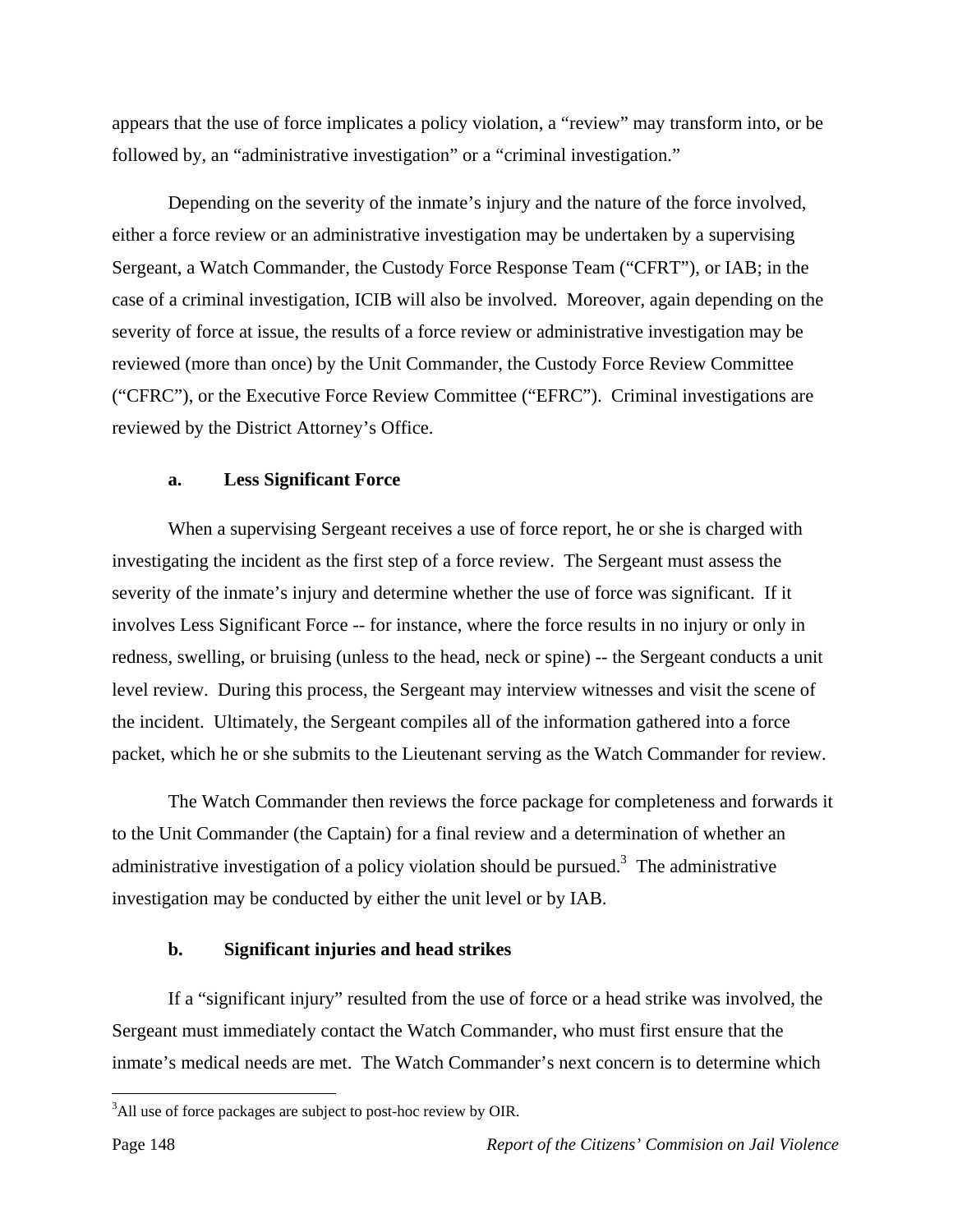level of review is appropriate. In doing so, the Watch Commander interviews the inmate, on tape, to determine the circumstances of the incident, any injuries, and what level of medical care was necessary.

 The Watch Commander uses various criteria to determine whether an IAB "roll out" is necessary. These criteria include: hospitalizations; skeletal fractures; a large number of deputies or inmates involved in the force incident; any injury (or complaint of injury) to an inmate's head or neck that results from the inmate's head hitting a hard object; head strikes with impact weapons; or deliberate kicks with a shod foot or knee strikes to an inmate's head while the inmate is on the ground. If a Watch Commander determines at any point in a force review that any of these criteria are present, he or she must call IAB, who decides to either initiate an IAB roll out or to delegate the review to the unit under the guidance of CFRT, a body recently superimposed on the investigative and disciplinary process in Custody.

 If the Watch Commander determines that an incident involving a significant injury or a head strike does not meet the criteria for an IAB roll out, or if IAB declines to roll out, the Watch Commander must notify CFRT. CFRT includes a Lieutenant and eight Sergeants who are charged with providing guidance to the unit level investigators and recommendations with respect to the conduct of force reviews. CFRT also has the authority to assume responsibility for force reviews involving significant injuries or head strikes. If CFRT decides to take over the review, it is then responsible for conducting the review and preparing the force package. If neither CFRT nor IAB takes over the review of the incident, the Sergeant who originally initiated the review then continues the force review in the same manner as described above, with guidance from CFRT. The Sergeant then submits the force package to the Watch Commander. The Watch Commander in turn reviews the force package for completeness and passes it along to the Unit Commander, who must submit it to CFRT for review within 14 days of the incident.

 After CFRT comments, it submits the completed package back to the Unit Commander, who reviews CFRT's comments and submits it to the CFRT Lieutenant with his additional comments for submission to CFRC, which consists of three Commanders from the Custody Division. The Unit Commander must submit the force package to CFRC for evaluation, with input from OIR, within 30 days of the incident.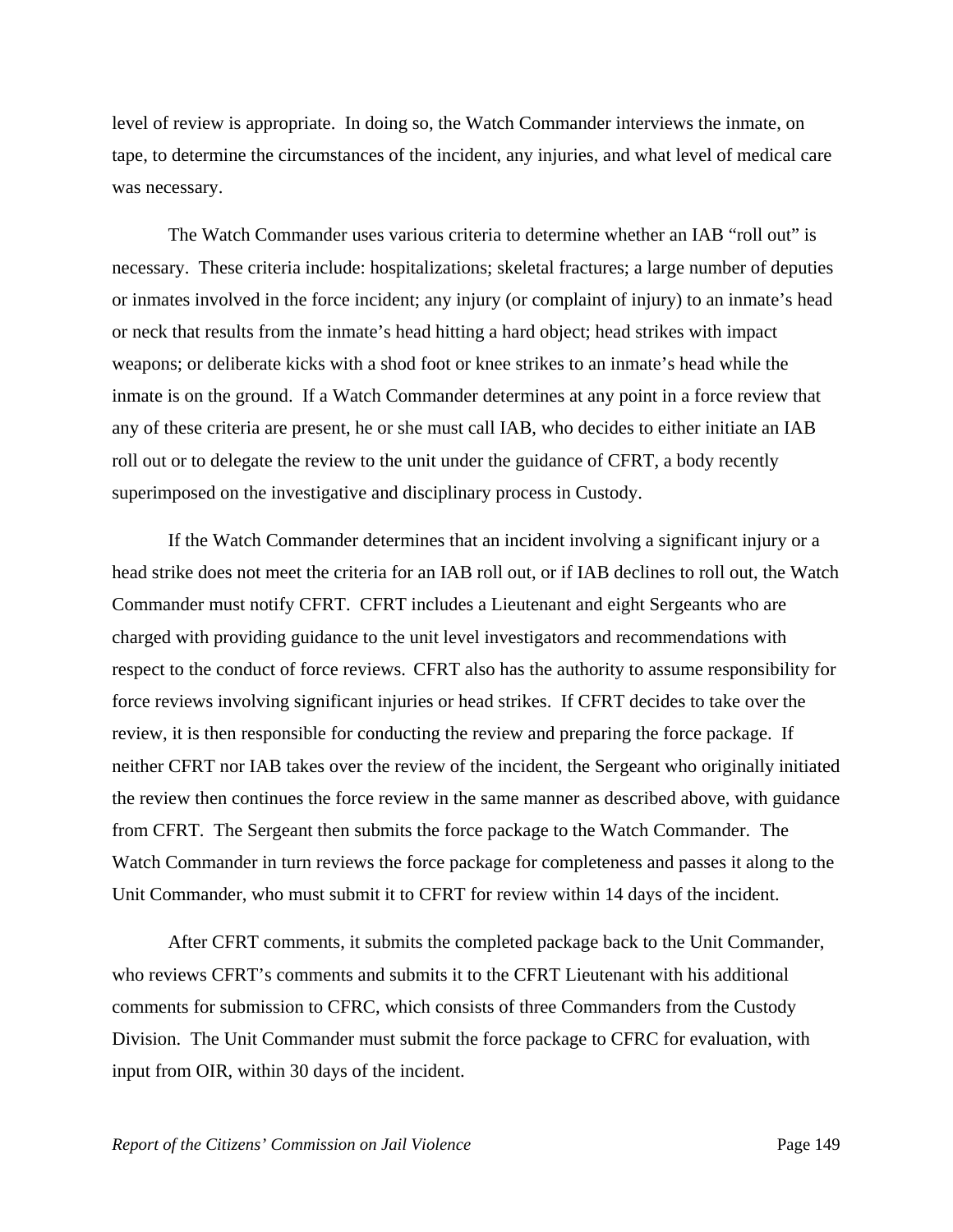After reviewing the report, CFRC meets (with OIR in attendance) to discuss the force package. Ultimately, CFRC delivers to the Unit Commander findings as to whether: (a) the force was in policy and no additional review is necessary; (b) additional training is appropriate; or (c) an administrative investigation is necessary to determine if a policy violation occurred. The Unit Commander has 30 days to respond to CFRC's findings.

 If it is determined that there may be a policy violation, an investigation is then opened and "assigned to the appropriate unit." After the investigation is completed, it returns to the Unit Commander for a final disposition. The Unit Commander reports his decision to CFRC, and the disposition is submitted to the Chief of the Custody Division for final approval. All of this occurs before the deputy is even notified of an intent to impose discipline.

## **c. IAB roll outs**

 IAB consists of sworn personnel assigned to conduct internal investigations; it may become involved at any stage of the force review process, whenever the criteria referenced above warrant its involvement.<sup>4</sup> An IAB roll out typically involves two IAB Sergeants, an OIR attorney, and sometimes a member of CFRT (depending on the severity of the force). When an IAB roll out proceeds, it supersedes the unit level review, and the Watch Commander will halt the unit level review and assist IAB in facilitating the interview process. Even where witnesses have already been reviewed during the unit review process, IAB will start anew and conduct its own interviews. Despite the suspension of the unit level review as a result of an IAB roll out, however, the supervising Sergeant is still expected to prepare a force packet.

After IAB investigates the scene and conducts interviews, one of the IAB Sergeants prepares and submits a report to an IAB Lieutenant, who signs off on the report as complete. At the conclusion of the IAB investigation, the case is submitted to EFRC. EFRC reviews the report and convenes a panel discussion attended by EFRC, OIR, the Unit Commander, and others. After discussion, EFRC determines whether the force was in policy. If EFRC determines the force was in policy, no further investigation or disciplinary action occurs. If EFRC

<u>.</u>

<sup>&</sup>lt;sup>4</sup> According to LASD Administrative Investigations Handbook, any investigation involving the possibility of a discharge must be performed by IAB. Although an improper custodial use of force investigation carries with it the potential for discharge, most custodial use of force investigations that are likely to result in less than 15 days suspension are conducted at the unit level.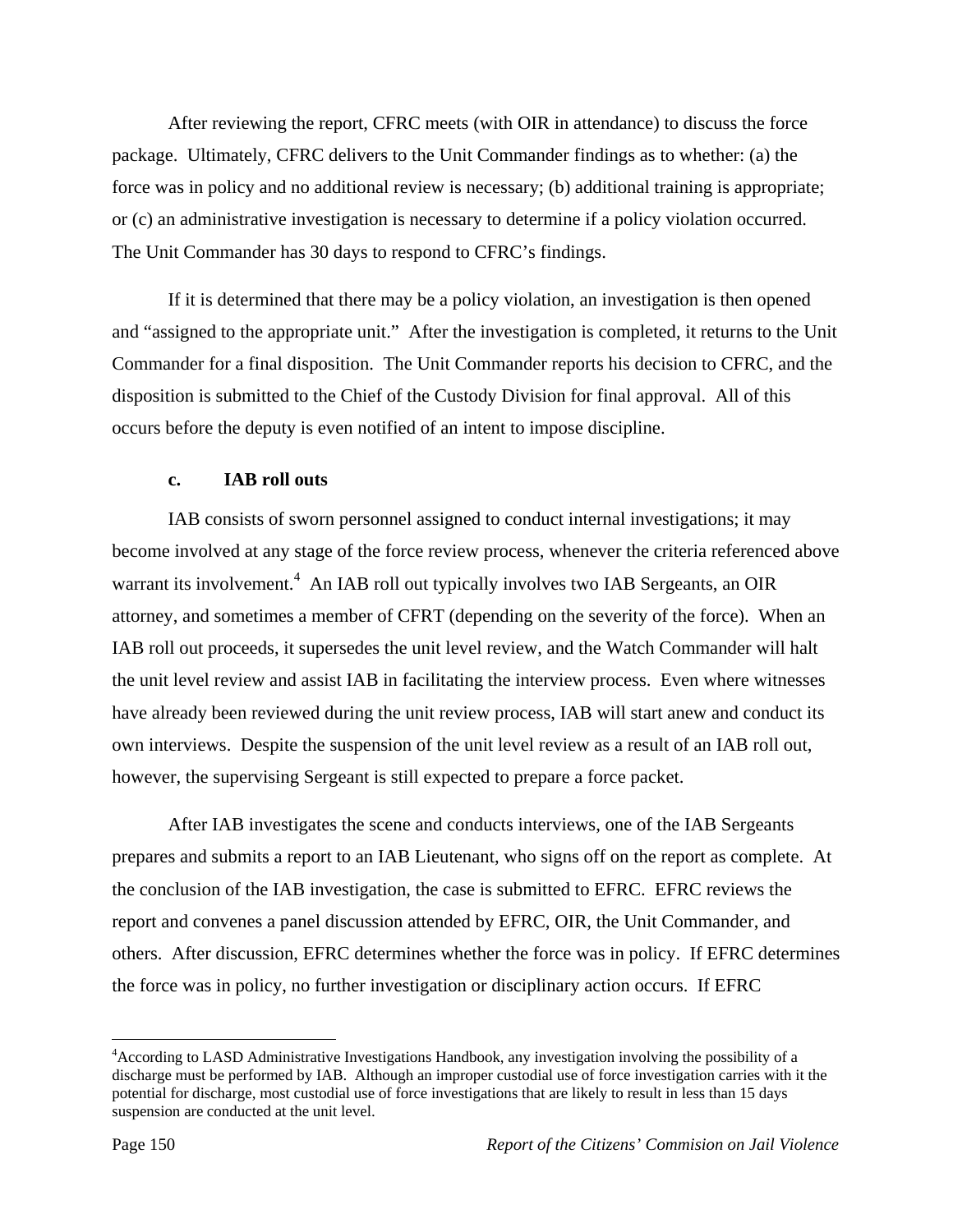determines the force was out of policy, EFRC may recommend either an additional administrative investigation or, if the evidence from the IAB review is sufficient, the immediate leveling of disciplinary charges. The discipline is thereafter imposed by the Unit Commander after a *Skelly* hearing (discussed below), with review by the Division Chief.

#### **d. The Internal Criminal Investigations Bureau**

 ICIB is composed of sworn personnel who investigate potentially criminal conduct of Department personnel. If a deputy's alleged conduct is criminal in nature, the Unit Commander is required to notify the Division Chief, who determines whether a criminal investigation is warranted. If during an administrative investigation, the investigator determines that the subject's conduct may have been criminal, the investigator is supposed to discuss the possibility of a criminal investigation with the Unit Commander.

 Historically, once a criminal investigation was initiated, any administrative investigation was put on hold to protect the integrity of the criminal investigation. More recently, LASD has opted to determine on a case-by-case basis whether to perform concurrent administrative and criminal investigations.

 After ICIB completes its investigation, it presents the case to the District Attorney to determine whether criminal charges are appropriate. The District Attorney has rarely prosecuted LASD deputies for excessive use of force or dishonesty in connection with use of force.

 As this account makes clear, LASD's investigative process involves multiple layers, multiple Commanders and multiple entities with roles that vary and at times are overlapping and with engagement triggered by determinations that are not always clearly defined. It is perhaps not surprising, as discussed below, that cases have been lost in the system, investigations take too long, and discipline is not always timely imposed.

#### **3. The investigative process often takes too long to complete.**

 The Department requires deputies to make an immediate verbal notification to their supervisor after exercising or witnessing reportable force. Once this verbal notification is complete, LASD reporting and investigation provisions fail to clearly specify timelines and deadlines for the report and investigations process.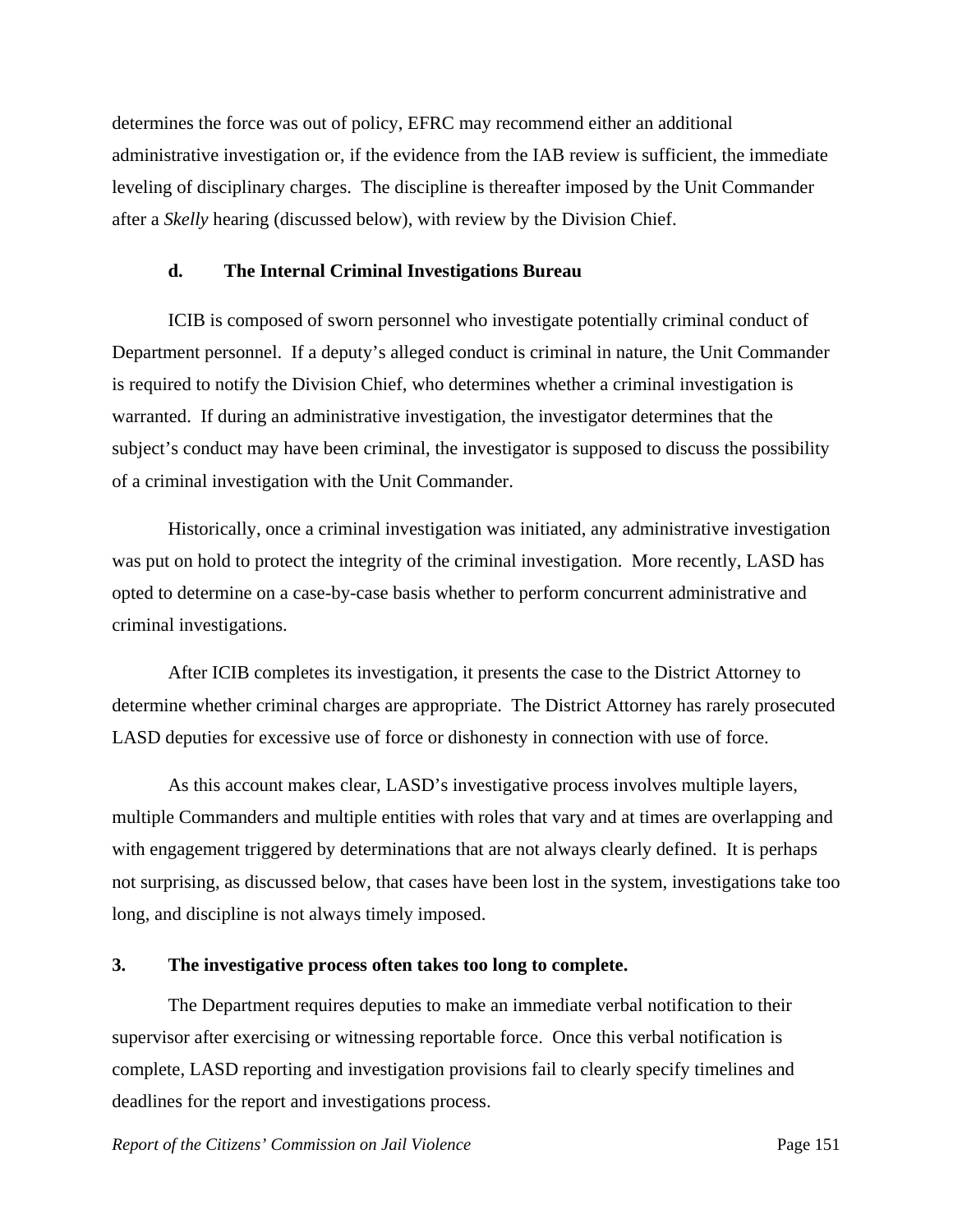The force reporting and investigation provisions do not specify (1) when a written report by a deputy must be submitted; (2) when the supervisor must complete the "Supervisor's Report, Use of Force"; (3) when witness interviews must occur; (4) when the force review package must be completed by the Watch Commander; or (5) when the Unit Commander must evaluate the use of force review package.<sup>5</sup>

 Experts stress the importance of prompt reporting of all use of force incidents. In particular, experts advocate requiring personnel to complete use of force reports before the end of the shift when the use of force incident occurred. By failing to require reporting to occur within delineated time periods, LASD policies may lead to less accurate reporting.

 A force review should take three to four months and, if EFRC is involved, EFRC should reach a decision within four to six months after the decision. Administrative investigations are also supposed to be timely conducted; any investigator who has not completed an administrative investigation within 90 days (60 days if the deputy has been relieved of duty) must seek an extension of time. A disposition of charges is supposed to be drafted within 30 days of the completion of an investigation (20 days if the deputy has been relieved of duty). Despite these timelines, in practice, many administrative investigations often approach the one year statute of limitation period for the imposition of discipline for misconduct. As OIR recently observed, the Department must "establish reasonable internal deadlines [for force investigations] and find ways to meet those deadlines."<sup>6</sup>

 Unlike a force review, in which a deputy has not yet been accused of wrongdoing, an administrative investigation carries with it the possibility of discipline. As such, LASD personnel have the right to representation. According to LASD written policy, a subject deputy is generally only supposed to be given ten days or less to secure representation and prepare for an interview. In practice, however, subject interviews often do not take place until six or seven months after the incident. Even if deputies refrain from intentional collaboration, the more time that elapses and the greater opportunities a deputy has to discuss a use of force incident with others, the more likely that deputy's recollection of the incident will be tainted.

 $<sup>5</sup>$  As noted above, however, in the case of a force incident that is subject to CFRC review, the Unit Commander must</sup> submit the review package to CFRC within 30 days of the incident.

<sup>6</sup> OIR Tenth Annual Report (September 2012), p. 23.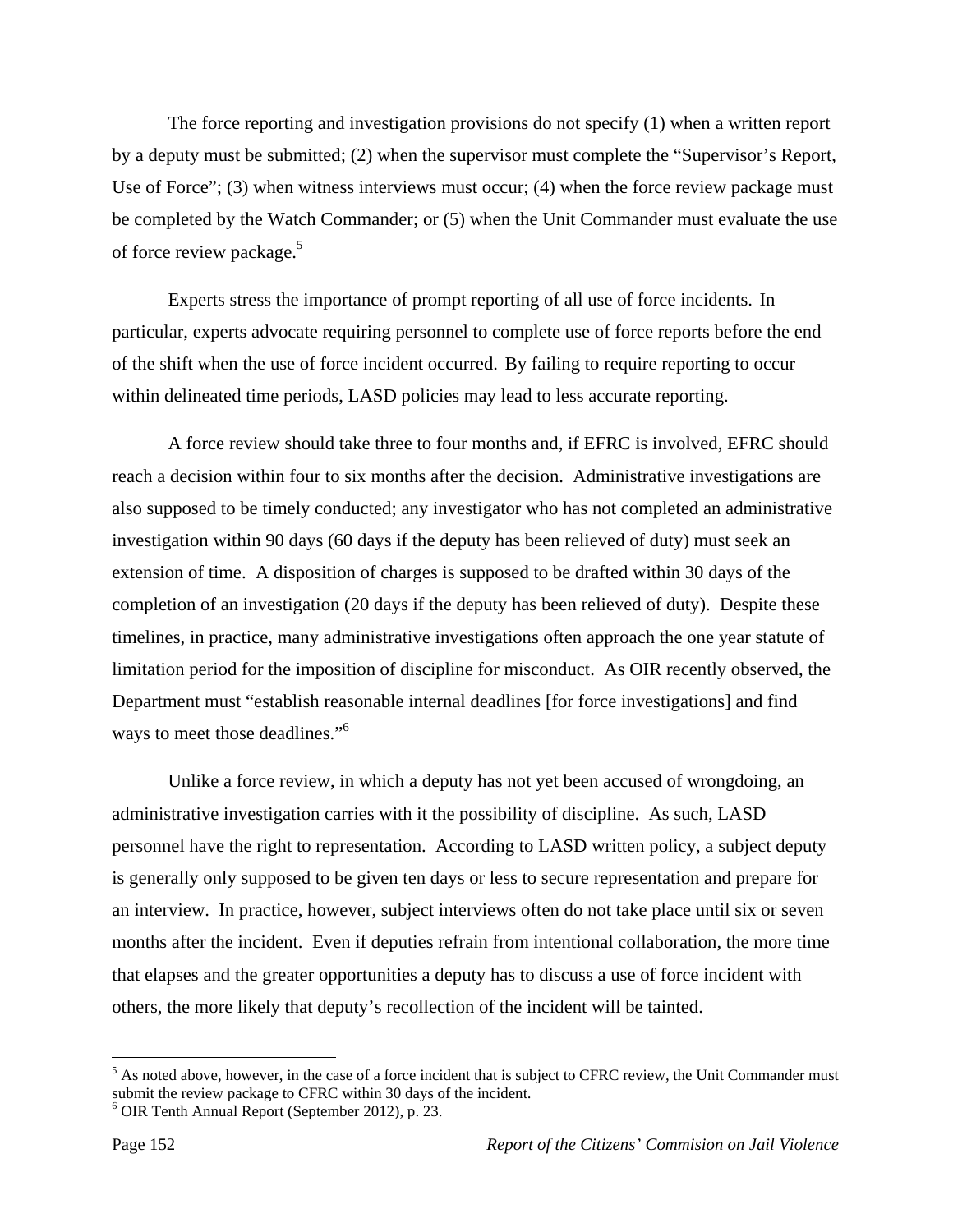In addition, criminal investigations can further impede timely administrative investigations and Departmental discipline. If LASD does not perform an administrative investigation concurrently with the criminal investigation, the administrative investigation proceeds after the conclusion of the criminal investigation, which can take years. While the one year limitations period for the imposition of discipline for misconduct is tolled during the pendency of the ICIB investigation and any eventual prosecution, this delay hinders discipline in other ways. Evidence may be lost; victims may have been released from Custody; memories may have faded; and the subject deputy may have a new supervisor who does not have any investment in pursuing discipline for incidents that happened years ago and under a prior supervisor.

#### **4. There are multiple deficiencies in LASD's investigatory process.**

 There are gaps in the Department's investigatory processes that can jeopardize the reliability of the results**.** In evaluating the Department's initial investigations of the allegations of excessive force in 78 declarations that the ACLU previously submitted to the Department, OIR commented that the challenges of investigating the allegations after the fact "would be less acute had LASD done a better job in the reported force cases of identifying and interviewing potential inmate witnesses at the time of the force incident." OIR went on to criticize the original investigations, stating that "in too many cases, the initial investigative response was underwhelming and there was no consistent practice of identifying and interviewing potential inmate witnesses."<sup>7</sup>

 The force reporting and investigation provisions for Less Significant Force only require the Sergeant or immediate supervisor to interview the inmate "if practical" and to complete and distribute a "Supervisor's Report, Use of Force" for each member who used force. The provisions do not, however, require any interviews of inmates or deputy witnesses. This means that for many Less Significant Force incidents, the Sergeant or immediate supervisor may make a decision that no additional review is required based only on the statement of the deputy who used the force.

<u>.</u>

<sup>&</sup>lt;sup>7</sup> OIR Tenth Annual Report (September 2012), p. 13, fn. 2.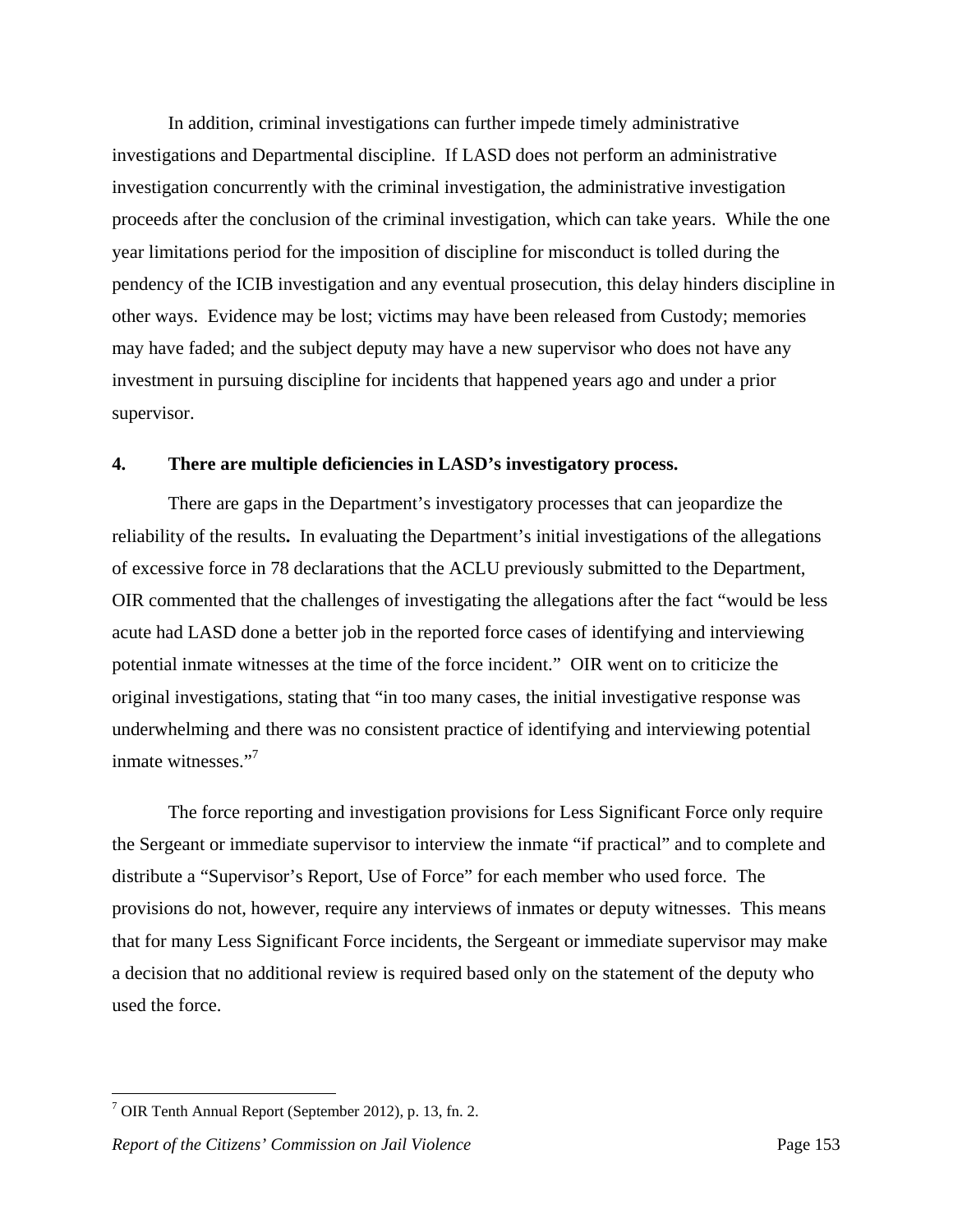Except in compelling circumstances, LASD bars personnel involved in a Significant Force incident from being present while the interview of the inmate on whom force was used is conducted. The provisions do not, however, prohibit those involved in the force incident from participating in interviews of other witnesses.

 Under the Department's policies, the Sergeant who supervised or directed the force may be tasked with interviewing inmates and witnesses, or determining if there is misconduct. Even a recently proposed amended policy that seeks to improve investigative practices permits the Sergeant to conduct the investigation in some circumstances, when another supervisor is not "available." Allowing personnel who participated in or supervised a use of force incident to participate in the investigation can interject bias into the process and also intimidate inmate and employee witnesses who may fear retaliation or being shunned from speaking truthfully.

 There is no formal policy that requires a review of supervisory performance in the event of directed or supervised force.<sup>8</sup> The supervisor writes the "Supervisor's Report, Use of Force" for each member who used force, but is not required to prepare a report regarding his or her own decisions with respect to directing and supervising the force. The Watch Commander and Unit Commander thus can only judge the supervisor's performance by evaluating what the supervisor has to say about the force used by the deputies.

 There is nothing in the use of force provisions that requires deputies involved in a force incident involving injuries to inmates to be interviewed promptly by investigators or to refrain from speaking about the incident with each other before providing statements to their supervisors or providing written statements in their use of force reports. Nor is there any provision that requires deputies involved in the most serious force incidents that are subject to an IAB roll out or CFRT review to be separated until such time as they can be interviewed by an investigator. The provisions also do not require that deputies write their use of force reports separately or prohibit them from sharing computers. When multiple deputies involved in a use of force incident speak with each other before providing their statements or writing their reports, they may taint their recollections of the use of force incident.

<sup>&</sup>lt;sup>8</sup> OIR has noted, however, that the performance of Sergeants and Captains has been "highly scrutinized" by CFRC.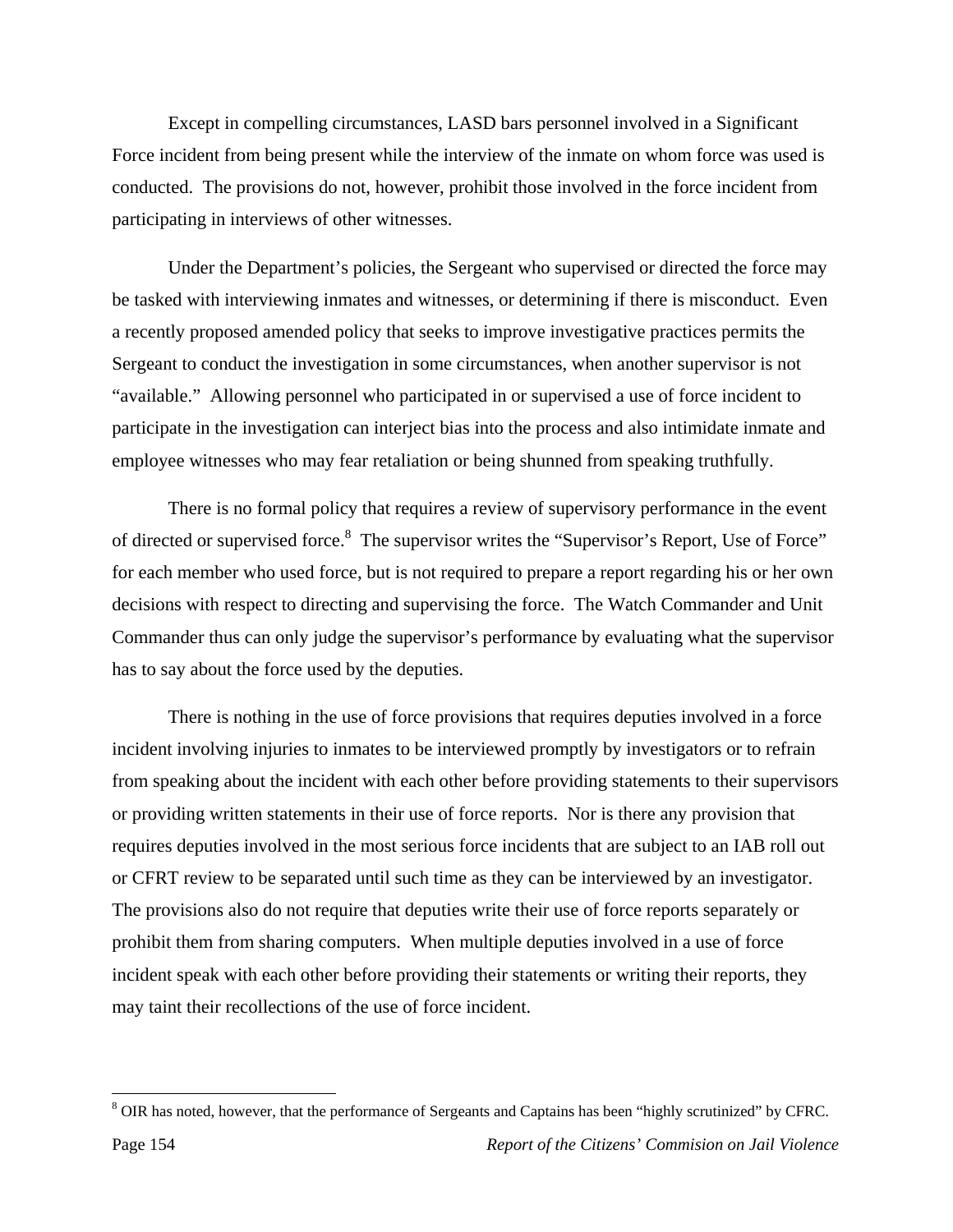#### **5. The Department's unit level investigations are not always rigorous or thorough.**

 Investigations performed by unit level personnel are often incomplete, poorly documented and less rigorous than IAB investigations. As stated by OIR in its most recent report: "we continue to note problems," including the "failure to identify all relevant witnesses, deputy reports that apparently were copied and pasted from another deputy's report; biased interviews of witnesses, interviews of inmates conducted at inappropriate times, and a failure to gather complete medical information regarding an inmate's injuries."<sup>9</sup> Mistakes or inadequate investigations by unit level personnel can create obstacles to the discipline of a subject deputy, especially with respect to collection of the evidence necessary to prove a charge in an administrative proceeding.

 The shortcomings of unit level investigators are likely a result of poor training. When deputies are first promoted to Sergeant, the training they receive on the investigation process is not organized and relies heavily on anecdotes. As a result, Sergeants learn most of what they know about investigations on the job, from other Sergeants who were also inadequately trained. Further, unlike with IAB, conducting investigations is not the primary responsibility of Sergeants in Custody. Although unit level investigators have been receiving some training, the Department "is still working on a more comprehensive curriculum."

 Another problem is that the investigations are usually conducted by the deputy's supervisor, who may not have an interest in rigorously investigating force incidents by his or her subordinates either because of personal relationships with the deputy or out of a concern that out of policy force incidents may reflect poorly on the supervisor's leadership. Further, inmates are less likely to be comfortable talking to a deputy's supervisor even if the deputy is not present for the interview.

 Compounding the problem with the Department's investigation of Less Significant Force is that, as discussed in the Use of Force Chapter, such force may be underreported in the first place. Because Less Significant Force incidents often do not generate evidence of the use of force event itself -- such as hospital forms, medical records, or inmate complaints -- failure to report Less Significant Force bears less risk of being detected. It appears that the trend against

<sup>&</sup>lt;sup>9</sup> OIR Tenth Annual Report (September 2012), p. 18.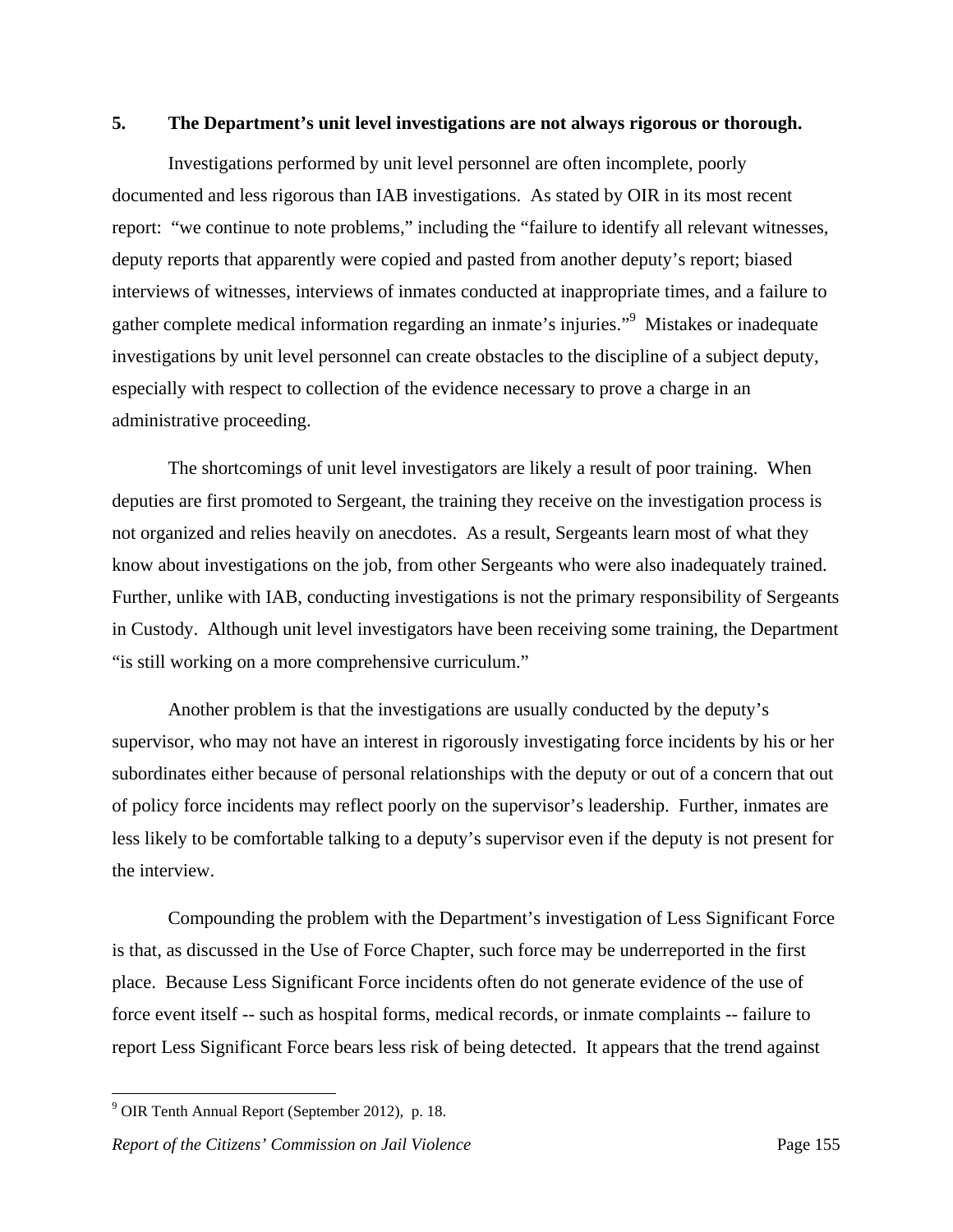reporting Less Significant force has increased in recent years even though it might be expected that Less Significant Force would be more common than Significant Force if deputies are adhering to the principles in the Department's Force Prevention Policy. Nevertheless, from 2006 to 2011, Less Significant Force accounts for far less than half (only 38%) of the force reported during this time period.

 It has been reported that some Less Significant Force incidents, which by definition do not result in serious injuries, involve retaliation by deputies against inmates for complaints or the infliction of discipline for perceived misconduct. If such force is not reported, it cannot be reviewed or investigated, and it never becomes a part of the disciplinary system.

## **6. The Department is considering a new policy regarding deputies' reviews of video tapes before writing reports or submitting to formal interviews.**

 With the installation of additional cameras in the jails, more force incidents are likely to be caught on video tape, which raises the issue of when during the investigative process deputies should be allowed to view the tape.

 While the Department has yet to formalize its policy regarding this issue, in testimony before the Commission the Sheriff suggested that the Department intended to require a deputy involved in a force incident to make an initial verbal statement prior to viewing the tape; under this approach, deputies would be allowed to view the tape before submitting a final written account.

 Both OIR and Special Counsel are opposed to allowing deputies to review video footage of an incident before deputies submit a written statement because it allows them to craft their statements to conform to the tape. While requiring deputies to make a statement before viewing the tape helps alleviate concerns about tainted statements, concerns still remain if the deputies are permitted to review the footage before submitting a final written statement. OIR recently expressed the view that the Department's proposed policy "potentially could have hampered the ability to investigate possible policy violations." It believes that this proposed approach "will not sufficiently protect the integrity of the investigation because it provides too much unguided discretion to supervisors and because statements to supervisors would not be recorded in any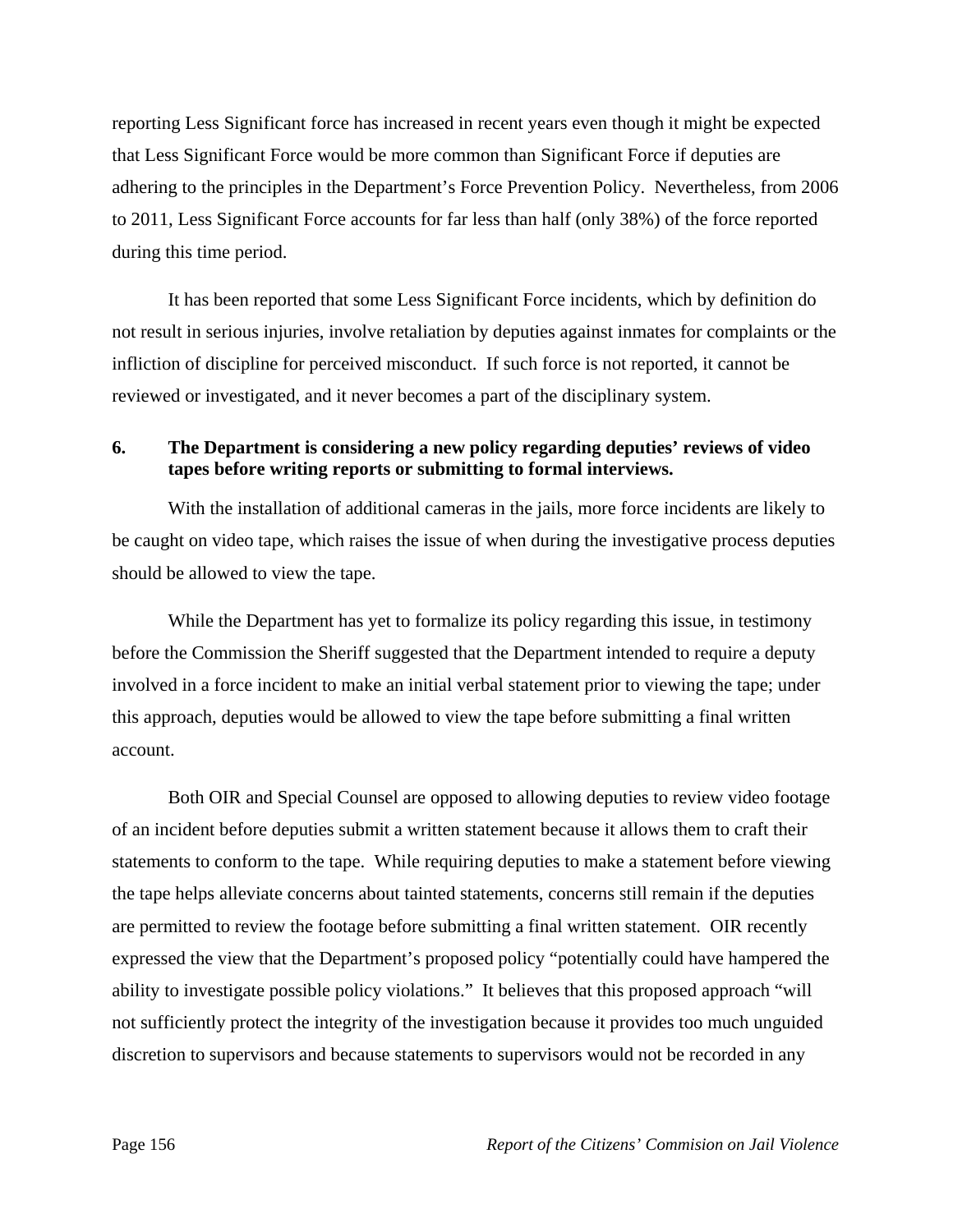way."<sup>10</sup> OIR now reports that the Sheriff apparently has "concluded that, consistent with OIR's view, Department personnel should be required to write reports prior to viewing the video evidence of an incident. The details of the video policy are still being finalized."<sup>11</sup>

# **7. The exceedingly low number of unreasonable force incidents casts doubt on the integrity of the investigatory process.**

 Unreasonable force is defined by the Department as any force that is excessive *or unnecessary* given the circumstances. Between 2006 and 2011, only thirty-six incidents -- 0.6% of the 5,630 total force incidents reported during that time -- were found to be unreasonable. Further, the Department reports that only six Deputy Sheriffs or Custody Assistants were discharged for unreasonable force, with another three deputies retiring.<sup>12</sup> By way of comparison, according to the PPI data, 18 inmates suffered fractures during the period from 2007 through 2010 in MCJ alone and twelve inmates suffered fractures as a result of a force incident in all Custody facilities in 2011 alone. These statistics raise serious concerns about whether force is adequately investigated and appropriately disciplined.

# **8. The cumbersome and time consuming discipline and appeal procedure undermines the effectiveness of the discipline system.**

 Once the Department decides that discipline is warranted, the Advocacy Unit prepares a notice to impose discipline, which is served on the subject deputy. Within 15 days of issuing the notice, a so-called "*Skelly*" 13 hearing must occur. At that hearing, the Advocacy Unit will present the investigative report to the subject deputy, who is given an opportunity to respond to the charges. If the proposed discipline is a suspension of 15 days or less, the deputy's Captain will preside over the hearing. If the proposed discipline is a suspension of 16 days or more, or discharge, a Division Chief will preside over the hearing, and the Captain recommending the discipline will ordinarily attend the hearing to observe.

<sup>&</sup>lt;sup>10</sup> OIR Tenth Annual Report (September 2012), p. 28.<br><sup>11</sup> *Id.*, p. 30.

<sup>&</sup>lt;sup>12</sup> In contrast, OIR reports that in the "year or two" before October 2011, at least 10 deputies or custody assistants were discharged for excessive force and 3 resigned as a result of force investigations. OIR 2011 Violence in the Jails Report.

<sup>13</sup> In *Skelly v. State Personnel Board*, 15 Cal.3d 194 (1975) (en banc), the California Supreme Court held that certain of the punitive action (now called adverse action) provisions of the Government Code were unconstitutional because they did not provide an opportunity for the employee to respond to charges prior to the effective date of the adverse action. The so-called "Skelly" hearing was devised in response to this ruling.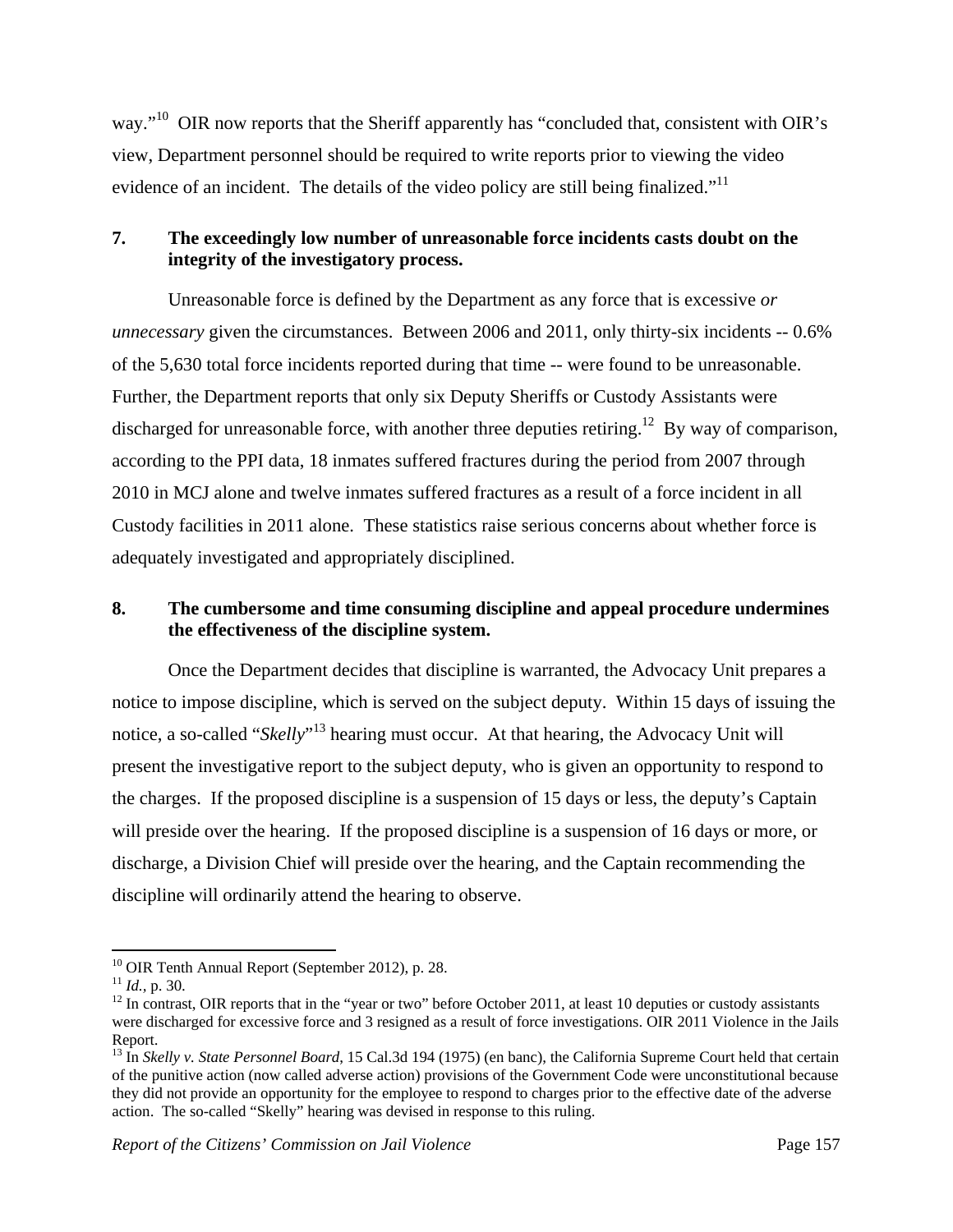After the *Skelly* hearing, a letter of imposition of discipline will issue if the Department concludes that discipline is still warranted. If the discipline is a suspension of five days or less, the deputy may seek review of his case before the Los Angeles County Employees' Relations Committee ("ERCOM"). If the discipline is a suspension of six days or more, or discharge, the respondent may seek review before the Civil Service Commission.

 The Advocacy Unit prepares and presents LASD cases in matters appealed to the Civil Service Commission and  $EACOM<sup>14</sup>$  Subject to the Captain's prerogative to settle a case where a proposed discipline of a suspension of less than 15 days is at issue, the Advocacy Unit also handles settlement negotiations.

 The Civil Service Commission consists of five Commissioners, who are appointed by the Los Angeles County Board of Supervisors. Civil Service Commission appeals are heard by a single Hearing Officer, who considers a case and presents a final decision to the Commission for review. Hearing Officers are attorneys in private practice retained by the Civil Service Commission. Either LASD or the employee may challenge the Commission's decision in Superior Court.

 ERCOM consists of three Commissioners and a Director. Cases can be assigned to a mediator, fact finder, or arbitrator who attempts to resolve the dispute. These individuals are not required to be attorneys. In contrast to proceedings before the Civil Service Commission, there is generally no right to appeal an ERCOM ruling.

 Proceedings before the Civil Service Commission or ERCOM may take a year or more to complete, which is in addition to the months of investigation that preceded the decision to impose discipline. These delays favor the deputy, as witnesses' memories may fade and evidence may be lost or forgotten. Further, leadership changes that occur within LASD during the pendency of an administrative proceeding may impact its outcome. For example, the Captain who made the decision to impose discipline may retire or be replaced, and the new Captain may not have as much invested in the discipline process, which may lead to settlements that otherwise would not have occurred. The longer the process, the less effective the discipline will be in

<sup>&</sup>lt;sup>14</sup> Due to an increase in its workload, the Advocacy Unit has come to increasingly rely upon outside counsel to handle disciplinary proceedings, and approximately 50% of proceedings where LASD seeks to discharge an employee are now handled by outside counsel.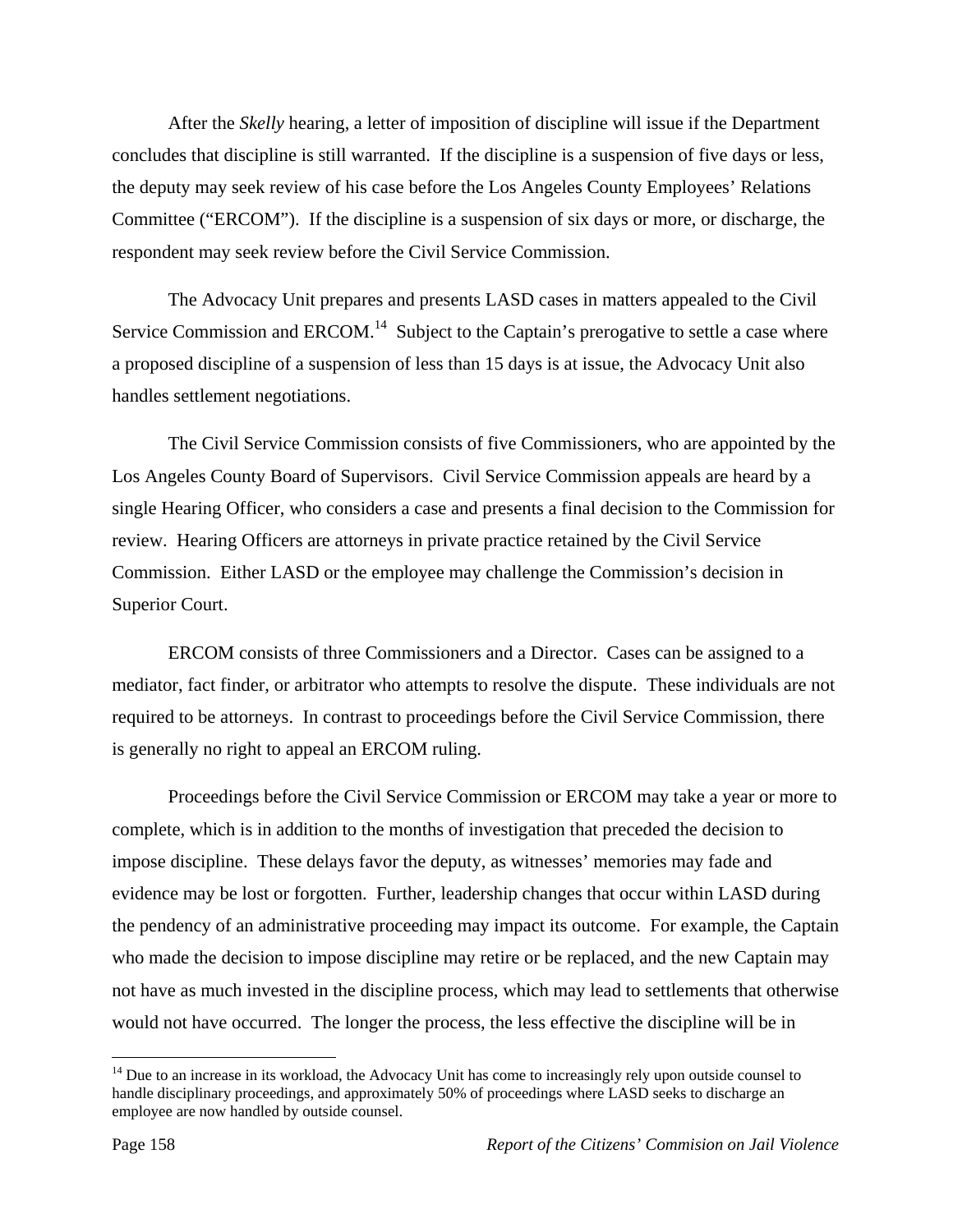deterring and punishing misconduct by deputies.

 Compounding the problem, LASD members charged with disciplinary violations involving a punishment of suspension of five days or more have started to bring appeals before ERCOM, even though it lacks jurisdiction over such appeals. As a result, a disciplinary matter may be pending before ERCOM for a year or more before an ERCOM hearing officer determines that ERCOM lacks jurisdiction, at which point the administrative process must "restart" before the Civil Service Commission.

 LASD officials also have raised concerns about the qualifications and perceived bias of the hearing officers selected by Civil Service Commission and ERCOM. One witness told the Commission that it is a common refrain among those charged with making and defending disciplinary decisions that "if we go to ERCOM, we're going to lose." In recent years, the Advocacy Unit has achieved some success before the Civil Service Commission, which has stopped retaining certain problematic attorneys to preside over hearings, but the problems with ERCOM hearings persist.

## **9. The inmate grievance procedure does not ensure that inmate grievances are addressed or that inmates may submit grievances without fear of retaliation.**

 Any inmate in Custody may submit a complaint relating to any "condition of confinement"15 using the Inmate Complaint/Service Request Form. The complaint must be submitted on the proper form within 15 calendar days of the event upon which the complaint is based, or it will be denied. OIR recently noted "on-going problems at MCJ with the lack of availability of inmate complaint forms."<sup>16</sup>

 Some of the Custody housing areas have locked boxes accessible to inmates in which they may deposit their completed form. Assigned floor supervisors collect the completed forms from the locked boxes or from the inmates themselves and document the collection of the forms in a daily log. The complaint is assigned to someone ranked Sergeant or above for investigation. This investigation is supposed to be conducted and the complaint resolved within 10 business

<sup>&</sup>lt;sup>15</sup> "Conditions of Confinement" include those relating to "medical/mental health services; complaints against staff; classification actions; disciplinary actions; program participation; chaplain services; telephone; mail; visiting procedures; food, clothing, and bedding; facility conditions; inmate money accounts; inmate property issues; and commissary."

<sup>&</sup>lt;sup>16</sup> OIR Tenth Annual Report (September 2012), p. 39.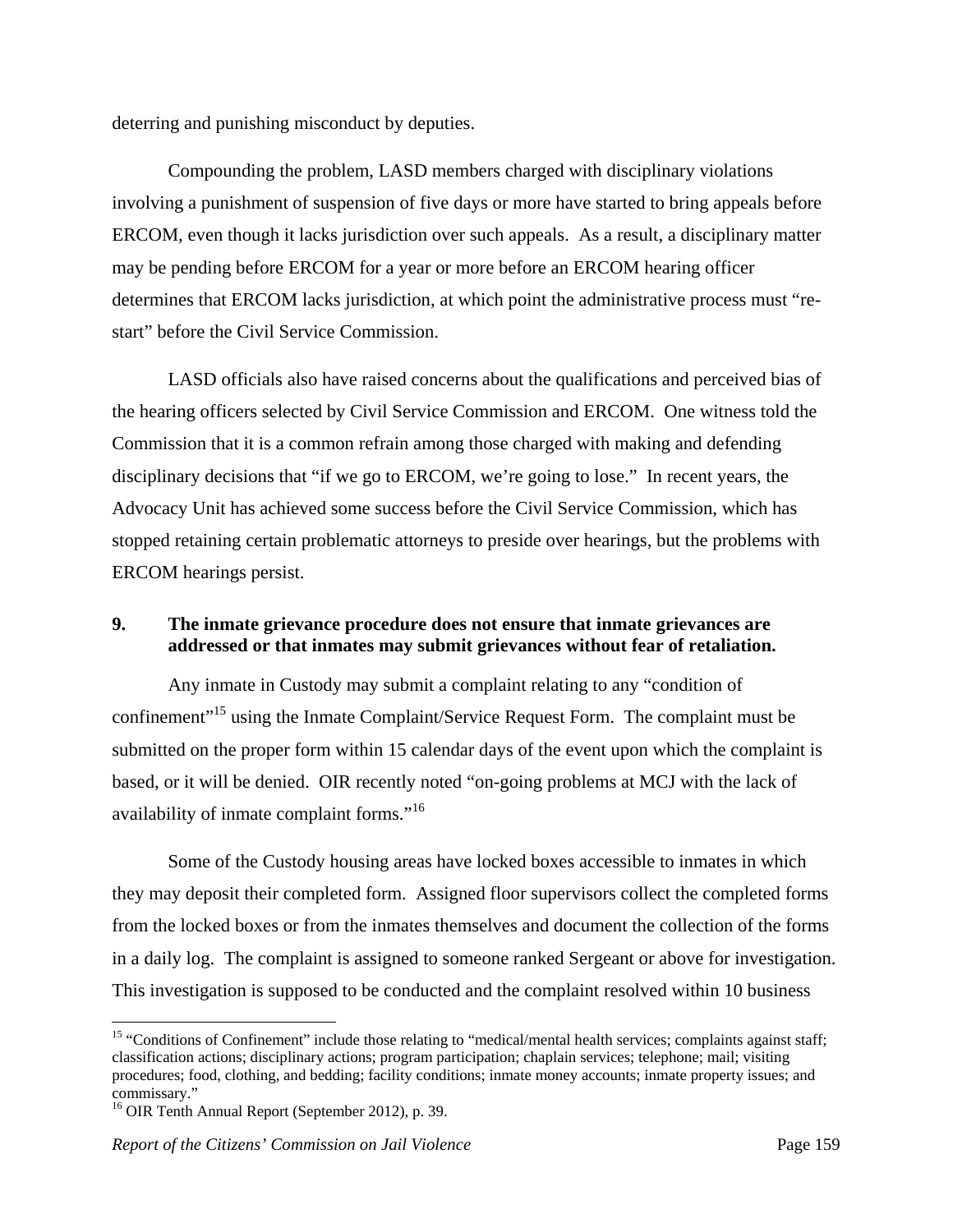days, or as soon as reasonably possible.

 The ensuing investigation results in a finding of: founded, unfounded, unresolved, or a designation that the complaint will be forwarded on to the unit, IAB or ICIB for further investigation. After the investigation is completed, the supervisor completes the "Disposition" section of the complaint form and delivers a response to the inmate within ten business days of submission of the complaint; the inmate then signs the response. Inmates can appeal those determinations.

 The disposition of the complaint is provided to the inmate, but includes only (1) acknowledgment of the complaint; (2) a statement that the investigation was completed; and (3) assurance that the appropriate administrative action was taken. If the complaint was unfounded or unresolved, the response simply states: "[y]our complaint has been thoroughly investigated; however, we were unable to substantiate that (employee's name) violated any of our Department policies and procedures." If the complaint results in the initiation of a unit level or IAB administrative investigation, this is reported on the form.

 Special Counsel has also made a number of recommendations relating to the inmate complaint process that, until recently, were largely ignored by the Department. In his 26th Semiannual Report in 2009, he recommended that the Department respond to inmate complaints even if the complaint was submitted more than 15 days after an incident -- the Department's imposed deadline for inmate complaints. He noted that a large percentage of inmates continued to allege that they never received a response from the Department regarding their complaints. He expressed "serious concerns" regarding the Department's policy of refusing to investigate inmate complaints submitted more than 15 days after an event, and recommended that the Department remove the time limit on accepting and investigating inmate complaints.<sup>17</sup>

 The Department has only recently moved to implement this recommendation. Under the current (and recently enacted) inmate complaint policy, all "[c]omplaints submitted 15 calendar days after the event upon which the complaint is based shall be considered late and denied." The only exception is for so-called "personnel" complaints which (while deemed denied) will be investigated even if submitted more than 15 days after the event.

<u>.</u>

<sup>&</sup>lt;sup>17</sup> Special Counsel  $26<sup>th</sup>$  Semiannual Report (February 2009), pp. 48-50.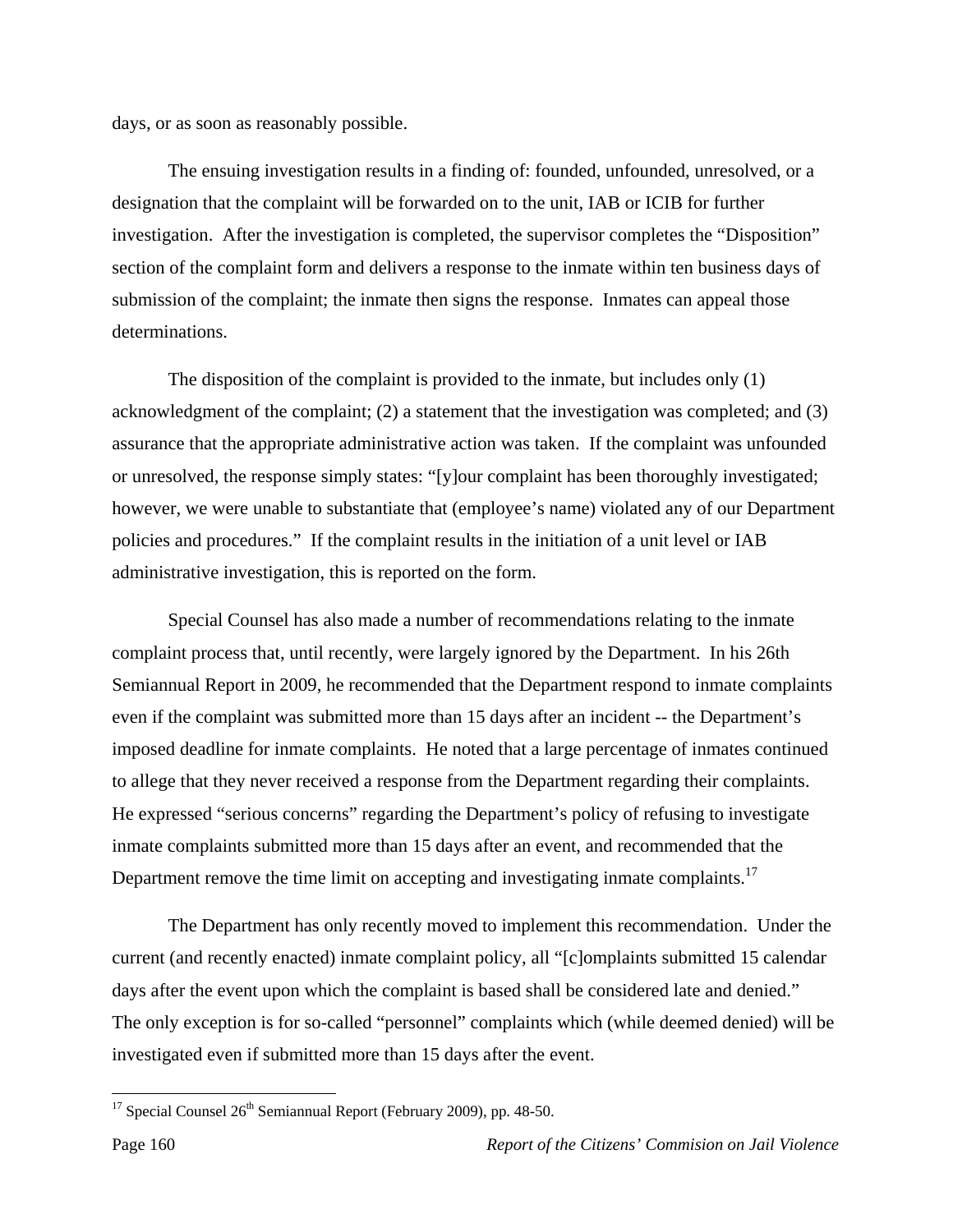The Department is considering revising this policy yet again. Under a draft policy currently under consideration, complaints submitted more than 15 calendar days "after the event upon which the complaint is based" will be automatically denied but "thoroughly investigated."

 In practice, inmates appear to be hesitant to file grievances due to their concerns about Department apathy and fear of retaliation. As reported by the ACLU, "[w]hen inmates complain about mistreatment, deputies respond with punishment: strip searches, body cavity searches, destructive cell shake-downs, or confiscations of their belongings."<sup>18</sup> In sworn declarations, several MCJ inmates and former inmates expressed a perception that nothing would be gained from filing grievances concerning use of force.

 One inmate described a complaint that was torn up by deputies. Another inmate recounted that after an assault by a deputy he expressed a desire to file a complaint, but was told by a Sergeant that he should "forget about it, let it go," and that "things would be a lot better for [the inmate] if [he] did not file a complaint." Another inmate reported that, after an assault by two deputies, he asked for a complaint form and was told "[g]o to your [expletive] cell. You can't have one." According to this inmate, deputies on his module "are constantly refusing to give us complaint forms," and Sergeants do nothing to remedy the situation.

 A fourth inmate reported that after he was subjected to excessive use of force by deputies, he was interviewed within hearing distance of the deputies involved in the incident. He filed a formal complaint and reported that thereafter he was visited in his cell by a Sergeant who "seemed to be upset and annoyed by the complaint," and told the inmate that "[w]hen you start complaining about things, you only make the situation worse." He reported that this Sergeant pressured him into signing the portion of the form that is supposed to be signed only *after* LASD fills out the "disposition" section, even thought the section "was completely blank." This inmate was also re-classified as a K-10, which he testified was "a form of retaliation for not staying silent" about the assault.

It is impossible to say how many incidents escape detection and investigation because of

<sup>&</sup>lt;sup>18</sup> "Cruel and Unusual Punishment: How a Savage Gang of Deputies Controls LA County Jails: A report by the ACLU National Prison Project and the ACLU of Southern California" (September 2011), p. 21; *see also* pp. 19-20 (listing multiple incidents involving retaliation by deputies against inmates who complained about excessive use of force, or threats of retaliation if grievances were filed).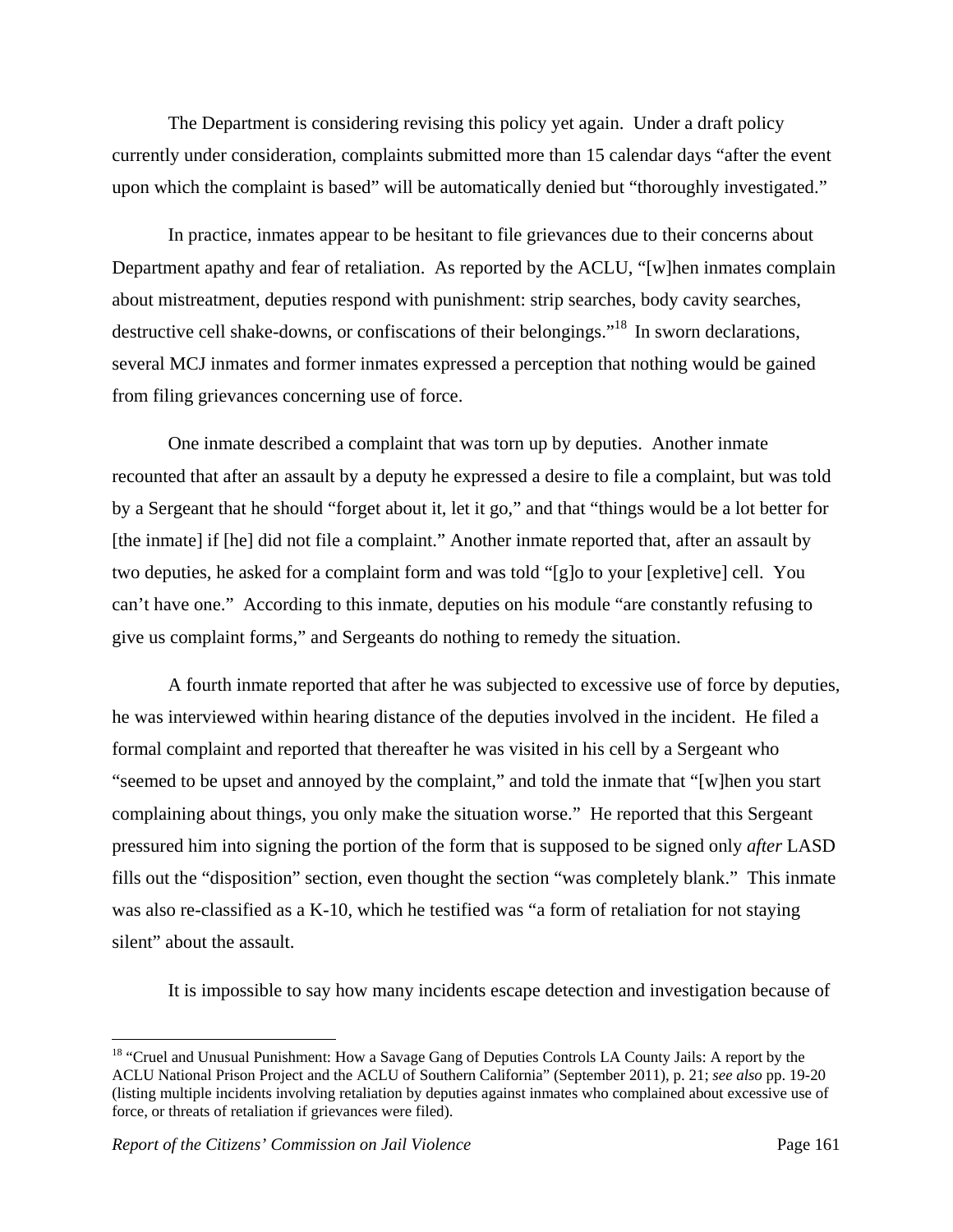inmate fears of retaliation. While the Commission recognizes that there are inherent credibility issues with inmate testimony, there is a notable consistency across these declarations by inmates who had no contact with one another and who were housed in different parts of MCJ. Taken together these declarations suggest troubling practices that undermine the inmate grievance and reporting process.

 A 2011 expert report prepared by Jeffrey Schwartz in connection with litigation against the Department stressed the impact of these reporting deficiencies on the detection of force incidents:

> If staff do not report inmate injuries, and if inmates then do not grieve or complain or otherwise bring attention to the situations that created their injuries, then an inmate injury at the hands of staff may be a tree falling in the forest: if no one sees it or later hears of it, did it happen? ... [i]f inmates can be kept quiet, then for all intents and purposes nothing happened.

 Compounding the problem, "there are significant tracking issues with respect to inmate complaints and the Department's responses."<sup>19</sup> Neither the current PPI tracking system nor the Department's other "bewildering number of databases and various ways of tracking" events and issues (FAST, e-LOTS, and CARTS) document inmate complaints that do not involve use of force, $20$  and inmate complaints of force incidents that are tracked in FAST have not been tracked by deputies' names. OIR recently reported that the Department has now "developed in FAST the capability" to track force complaints by deputy name<sup>21</sup> and the CMTF told Commission staff that this change to FAST has been implemented. Such an added field in FAST, however, still does not provide a tracking mechanism for this information in the personnel-focused PPI system. Tracking these reports by personnel is important because these events can presage subsequent use of force incidents. They may also be a good indicator of the deputies' abilities to manage their responsibilities and respectfully interact with inmates in the jail.

<sup>19</sup> OIR Tenth Annual Report (September 2012), p. 39.

<sup>20</sup> *Id.*, p. 40. 21 *Id.*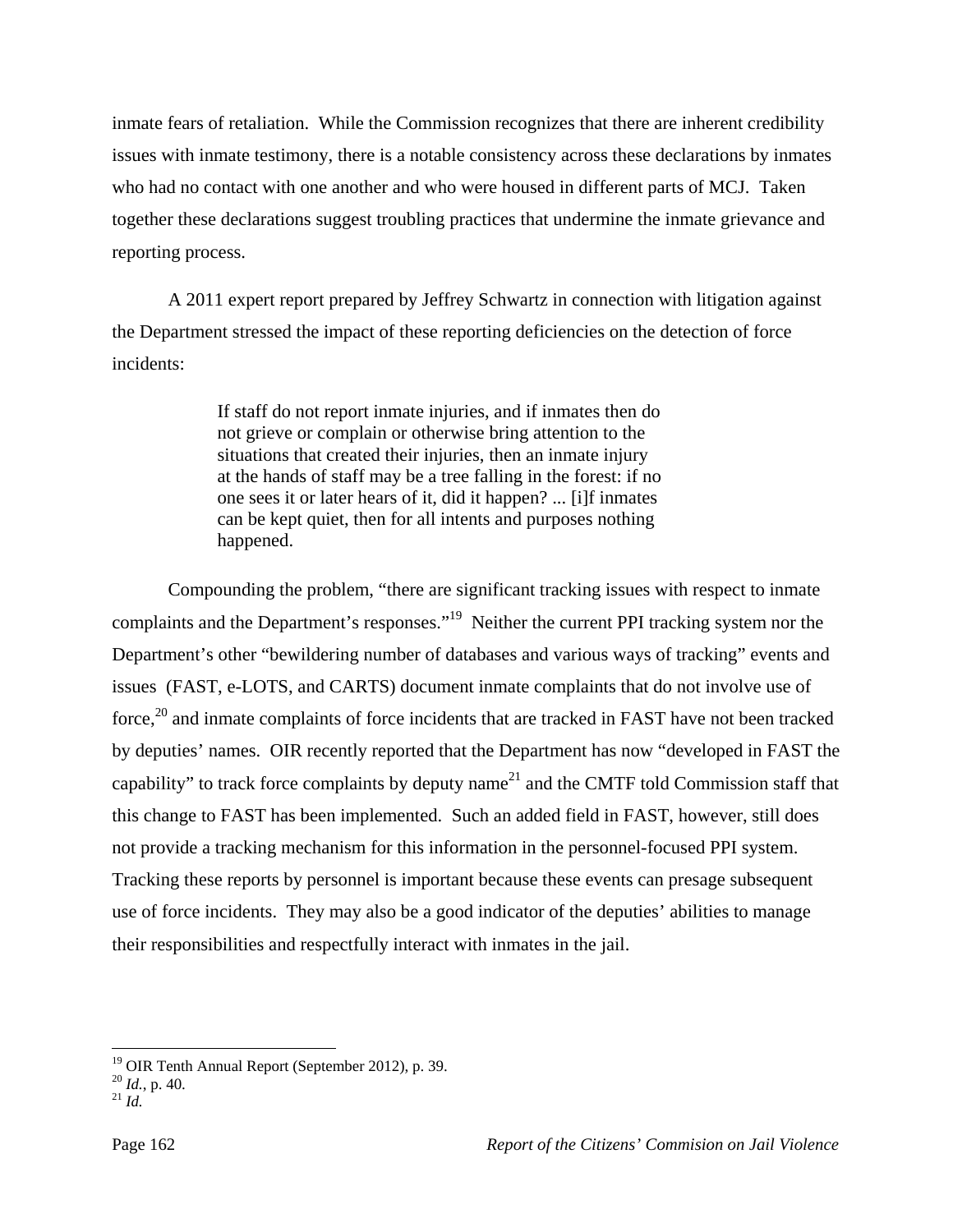## **10. The Department does not adequately pursue or impose discipline for false statements about use of force.**

 The Department has not imposed significant discipline on deputies for making false statements about use of force. The Commission has noted troubling examples in which Custody deputies who made false statements received *de minimis* punishment or had part of the discipline imposed held in abeyance. Moreover, the designated policy violation that serves as a predicate for the ultimate discipline imposed in these cases fails to reflect the underlying acts of dishonesty. This lax treatment of dishonesty can create the impression that the Department does not take seriously the making of false statements about use of force, and undermine any effort to combat a code of silence in the jails.

 Captains have the authority to reduce the charged disciplinary violation to a less serious Policy Section violation. Moreover, even after a final discipline determination is made, a Captain may choose to hold some or all of the discipline imposed in abeyance. The use of these methods to reduce discipline for false statements in regard to use of force sends the wrong message about the importance of honesty in reporting the use of force.

 One case, described by OIR in its October 2011 report on violence in the jails, exemplifies the problem of down charging. In its report, OIR described the following discipline incident:

> A deputy searched the property of an inmate who was seated on the floor nearby. The deputy thought the inmate mumbled something disrespectful at him and his partner and began punching the inmate in the head and neck. A Sergeant saw the unprovoked attack from a distance and yelled at the deputy to stop, an order the deputy ignored until the Sergeant got much closer. After an investigation and based largely on the statements provided by the Sergeant, the Department fired the deputy and suspended his partner for failing to tell the truth about the incident.

OIR cited the case as an example of LASD holding deputies accountable for unreasonable use of force and dishonesty. $^{22}$ 

<u>.</u>

 $22$  OIR 2011 Violence in the Jails Report, p. 13.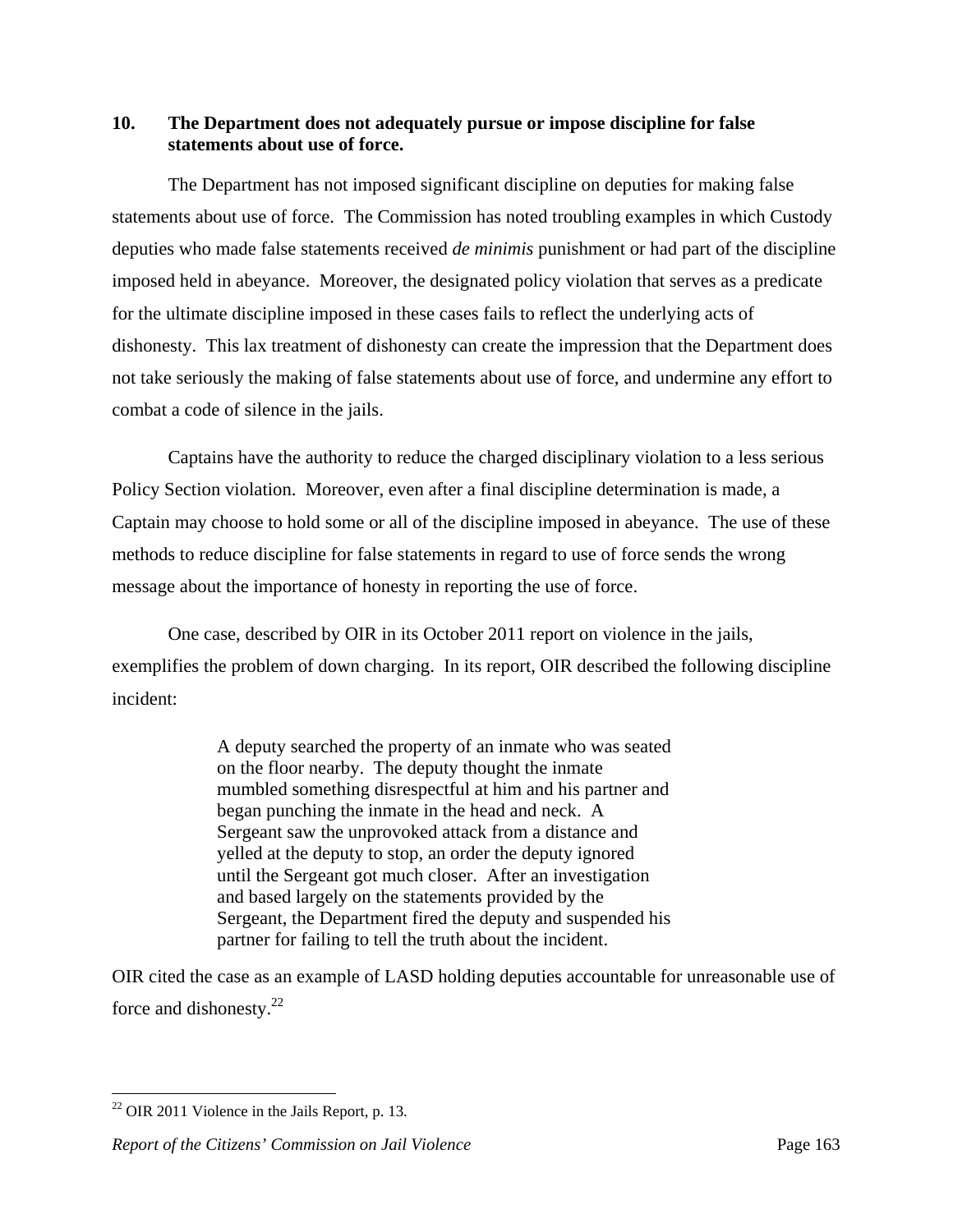Although the deputy who used unreasonable force was discharged, the Commission's investigation determined that the second deputy -- who made false statements -- received only a five day suspension. Moreover, the final discipline of the second deputy was imposed only for a violation of the Manual of Policy and Procedure ("MPP") Sections on "obedience to laws, regulations and orders" and "performance to standards." There was no finding of a violation for "fail[ing] to make statements and/or making a false statement during department internal investigations," notwithstanding that the deputy had plainly stated in her account that she "did not know what actions [the other deputy] took against [the] inmate… when [she] [was] within inches of [the assaulting] deputy's unnecessary and unreasonable use of force on inmate."

 Another example arose in connection with the fight involving Custody deputies at BJ's Brewery. In that case, the letter of intent to impose discipline on a deputy who struck a female patron in the head and later made false statements during the investigation recommended a 15 day suspension "for failure to make statements and/or making a false statement during a department investigation," noting that the deputy made multiple "false and/or misleading statements to investigators." The final discipline imposed, however, was ten days, with five days held in abeyance and that letter made no reference to the false statement Policy Section. Instead, the discipline was based solely on the MPP Sections for "professional conduct and disorderly conduct."

 In a third case, discussed in OIR's recent 2012 report and labeled the "see no evil" problem, a deputy denied having observed a fight in a bar that involved numerous deputies including some assigned to Custody. In support of deputy's claim that she "had not seen anything," the deputy explained that liquid food had gotten into her eyes and that she was rubbing them throughout the key events. When interviewed, she replied "I don't know" or "I didn't see" to many questions. In fact, according to OIR, review of the video tape contradicted her account and showed that she had been looking directly at the fight throughout and was seen laughing as it began. She gave no valid explanation for this contradiction. OIR noted that this deputy was charged with failing to give full and complete statements and "given a significant suspension."<sup>23</sup> Commission staff was told that the deputy received a 15 day suspension but, after

<sup>23</sup> OIR Tenth Annual Report (September 2012), p. 55.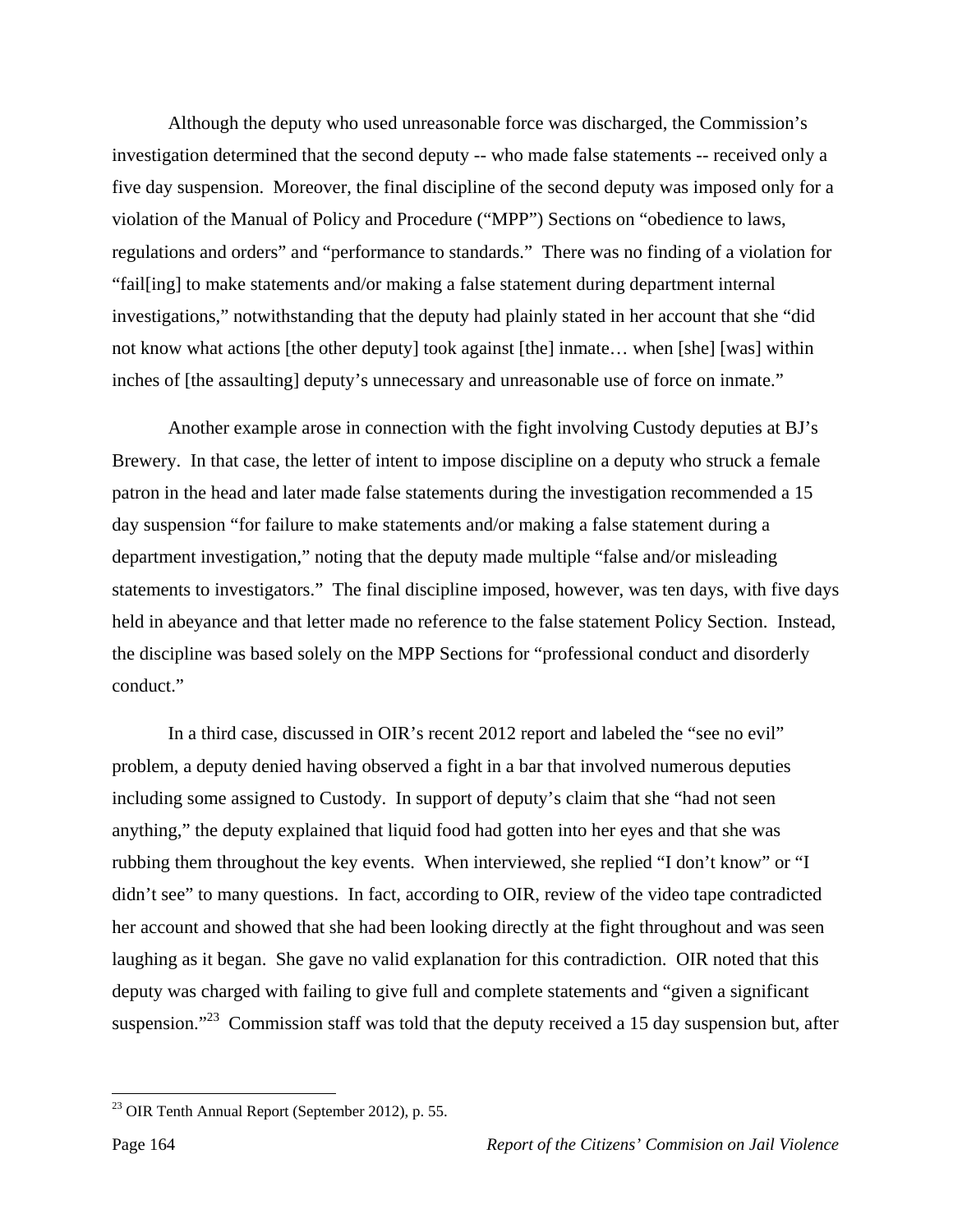grievance, the 15 days were reduced to 8 days, all of which was to be done by education-based discipline. $^{24}$ 

 The concerns evidenced in these incidents were reinforced by data that reflects a dearth of cases where deputies were disciplined for making false statements regarding use of force. As part of its investigation, the Commission requested from LASD "all PPI records showing discipline imposed on Custody personnel in the past 5 years for dishonesty, false statements and/or filing false reports in regard to use of force." LASD's response identified only *two* cases with findings of false statements. IAB identified a total of *five* cases where discipline was imposed in connection with "founded investigations for discipline imposed on personnel assigned to Custody in the five years between 2007 through 2011 for . . . MPP section 3- 01/040.70: False Statements."<sup>25</sup> By way of comparison, Matthew Cate, Secretary of the California Department of Corrections and Rehabilitation ("CDCR"), testified that the CDCR has terminated 291 employees in the last four years for making false statements in a department with 30,000 sworn personnel.

 Severe punishment for false reports and false statements with respect to use of force is critical to overcoming the code of silence and ensuring that problems of violence in the jails are identified, investigated, and punished. Jail heads repeatedly underscored the importance of starting with a presumption of *termination* for this type of dishonesty. Reducing charges diminishes the deterrent value of punishment for dishonesty and may encourage the perception that LASD will tolerate -- within certain limits -- covering up an improper use of force. As expert Jeffrey Schwartz explained, when the Department fails to adequately punish these acts, "the wrong message gets out and, believe me, it gets out fast, it gets to everyone."

#### **11. The Department has missed opportunities to remediate problematic force concerns.**

Even with limited access to personnel records, the Commission has noted troubling examples in which Custody deputies engaged in escalating acts of violence before they were ever found to have engaged in misconduct warranting punishment. In so doing, the Department

 $24$  Education-based discipline is an alternative to suspension, by which the deputy forgoes the suspension by agreeing to take certain classes.

<sup>&</sup>lt;sup>25</sup> This inconsistency between the Department's PPI-generated data and the data provided by IAB reinforces the finding, as set forth in the Use of Force Chapter, that the Department's statistics are unreliable.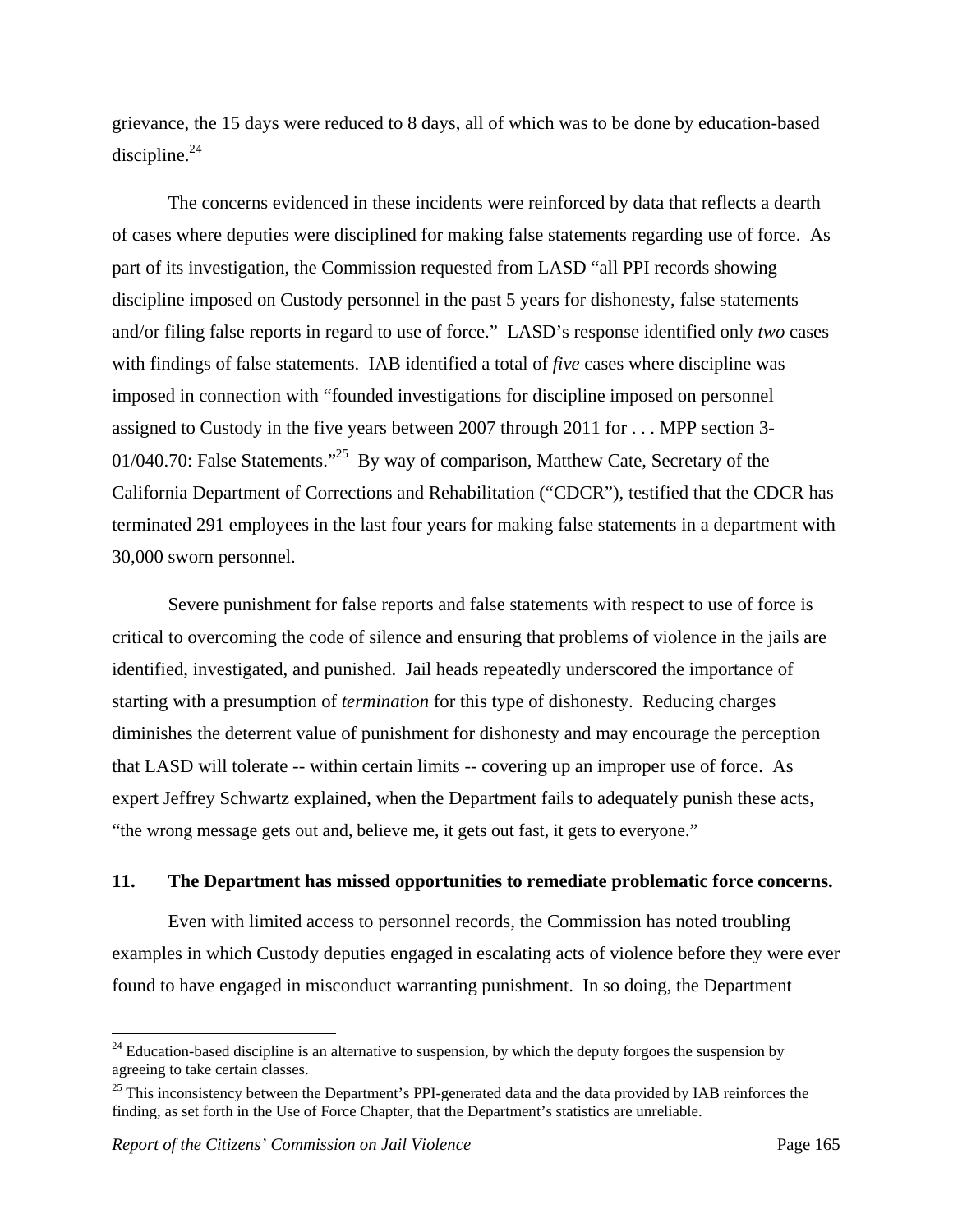missed opportunities to remediate deputy misconduct at the first sign of trouble (or in some cases the second, third, or fourth signs of trouble), thereby allowing violence to go unaddressed and deputy misbehavior to reach more serious levels before any action was taken.

One deputy identified in records produced by the Department demonstrated escalating violence over a period of two years, without Performance Mentoring, imposition of discipline, or any other remediation by the Department. This deputy's uses of force tended to be exceptionally violent, and he often began by immediately punching the inmate in the face. Even more troubling, in multiple instances his use of force seemed to have been motivated by something other than concern over the safety of inmates or LASD personnel. For example, in one instance the deputy pepper sprayed an inmate who looked like he might spit on the deputy. In another instance, the deputy and two others severely beat an inmate, reportedly because he had swung first at the deputy. It appears, however, that the force may have been in retaliation for the inmate's sending a sexually explicit letter to a Custody Assistant.

This deputy's multiple uses of force continued to escalate from the fall of 2008 until October 20, 2010. On that date, several deputies from MCJ learned that an inmate possessed a shank secreted in his rectum. The inmate was escorted to the clinic, where the deputies planned to conduct an X-ray to determine whether the inmate possessed a shank in his rectum. Once there, the inmate refused to submit to an X-ray. The deputies called the Sergeant to determine how to proceed. After the Sergeant spoke with the Watch Sergeant and discussed various options, the Sergeant ordered the deputies to take the inmate back to the 2000 floor and secure him to a bench until he arrived.

The deputies instead took the inmate to the mini-clinic of the jail. Once there, the deputies removed the inmate's handcuffs. The deputies claim that once the inmate's hands were free, the inmate turned toward the deputies and punched a deputy in the face. The deputy in question punched the inmate in the face several times and used his knee to strike the inmate in the back and torso area. Three other deputies punched the inmate in the face and rib cage and kneed the inmate in the back and torso. The inmate suffered lacerations to his head and ear, multiple bruises, Taser puncture marks, and a facture to his rib. The deputy in question received a 30 day suspension, which was reduced to 25 days. Of that, 20 days were held in abeyance by his Captain until March 22, 2013.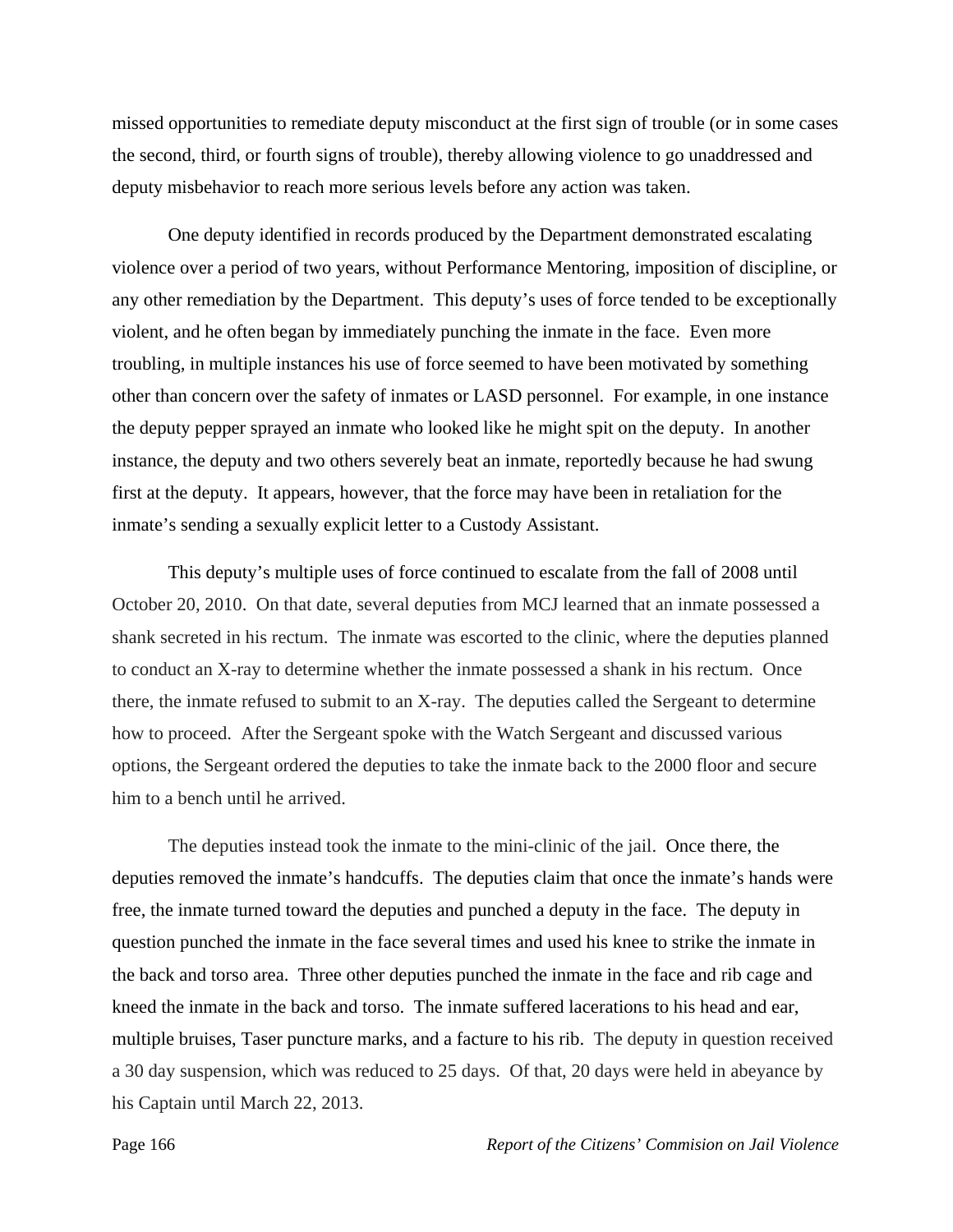A second deputy involved in the mini-clinic incident was also engaged in a similar pattern of use of force, albeit to a lesser degree. This deputy frequently responded to noncompliant inmates by punching them in the face. Disturbingly, this deputy was repeatedly commended for his quick action in resolving potential altercations. He was also involved in the off-duty fight at BJ's restaurant and made false statements about that incident. It took nearly *two years* for the BJ's case to be resolved (from the time of the incident to the time of the final letter of imposition). In that intervening period of time, this deputy was involved in the mini-clinic inmate beating, for which he was ultimately discharged.

In these cases, the Department missed opportunities to address escalating use of force that caused serious injuries to inmates and ultimately led to career ending consequences for one of the deputies and discipline largely held in abeyance for the second.

## **12. LASD's disciplinary guidelines for both use of force and dishonesty are too broad, overly lenient, and at times ignored.**

 LASD promulgated disciplinary guidelines in the 1990s to promote the uniform discipline of misconduct in the Department. These guidelines reflect a proposed range of discipline, from five days to discharge, for the "use of unreasonable force." The guidelines provide no further guidance and, according to one witness interviewed by the Commission, most penalties for unreasonable use of force tend to result in discipline at one or the other extreme - either a five day suspension or discharge. There are very few "in between" cases.

 The guidelines also set forth a recommended minimum punishment for making false statements in connection with use of force. The base punishment for making a false statement to a supervisor is ten days; for making untruthful statements during internal investigations, the base recommended discipline is 15 days. In contrast, CDCR's guidelines have a base penalty for both infractions of termination. According to CDCR Secretary Cate, this starting point reflects CDCR's zero tolerance for acts of dishonesty.

 LASD's guidelines do not adequately address problems of dishonesty. As Jeffrey Schwartz noted in testimony before the Commission, LASD's standards are "inadequate," and "will not turn around a dysfunctional organizational culture . . . that is deeply embedded."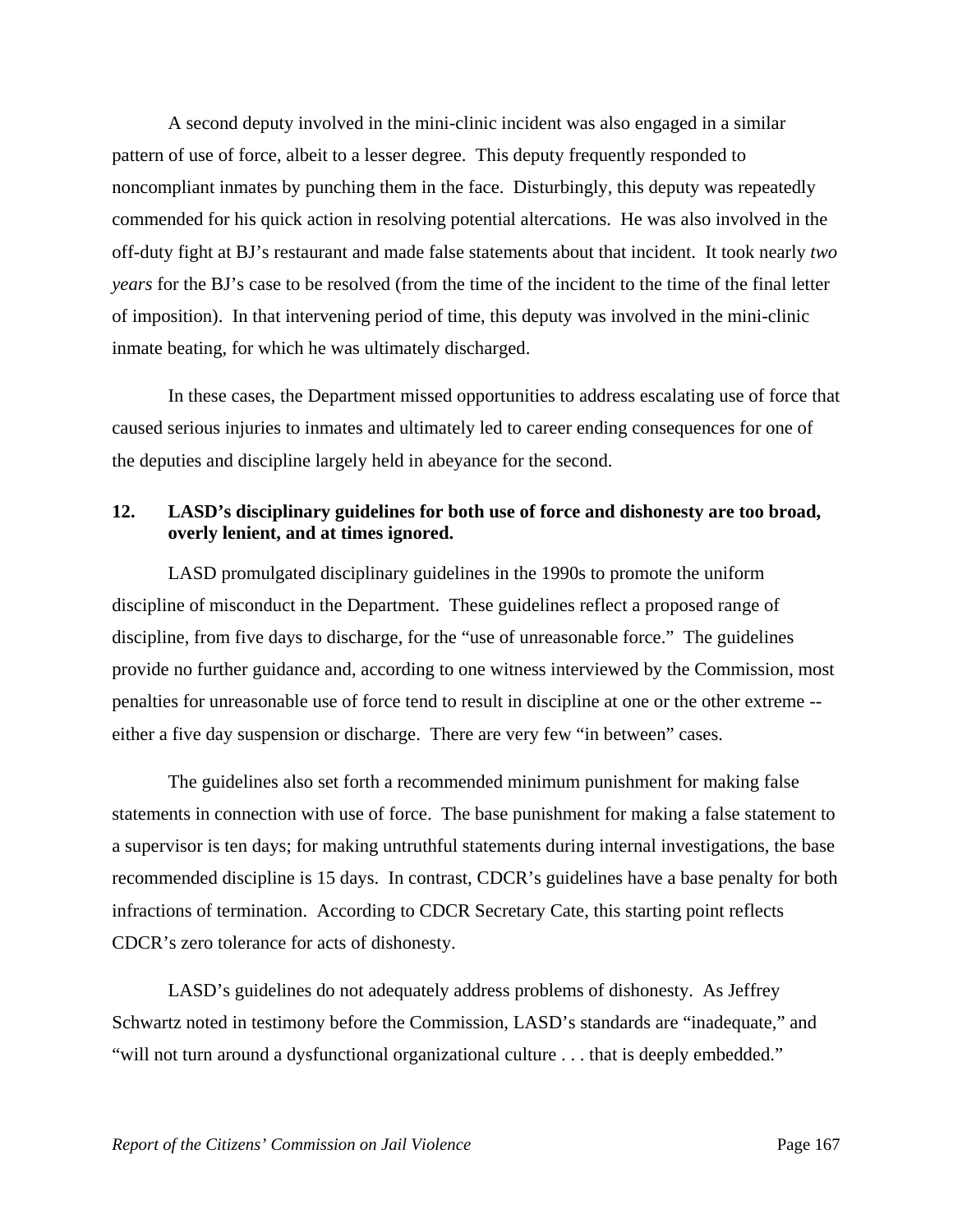Finally, the guidelines establish a recommended minimum punishment of five days for failure to report either the use of force or witnessed force. The Department, however, ignored these guidelines and imposed lesser penalties ranging from a written reprimand to a four-day suspension in more than half of the cases identified by LASD as involving a finding that personnel failed to report the use of force.

## **13. Leadership in the Department has undermined the efficacy of the disciplinary process.**

 Undersheriff Tanaka and former MCJ Captain Cruz have made statements and taken actions that have undermined the effectiveness of the disciplinary system in the Department generally and at MCJ in particular. As recounted in more detail in the Management and Culture Chapters, the Undersheriff has repeatedly told deputies that "he didn't like Internal Affairs Bureau and the way they worked;" suggested that he would investigate Captains for investigating ("putting cases" on) too many deputies; vetoed Captain Clark's rotation plan; and berated supervisors for attempting to hold deputies accountable for their conduct.

 The implicit and explicit message that Tanaka sent to MCJ deputies was that if they "had any problems" with MCJ leadership, they could circumvent the chain of command and go directly to him for redress of their problems. As a result, he undermined the ability of MCJ supervisors to discipline deputies for misconduct. He also called into question the reputation and credibility of IAB personnel who already find themselves in a challenging and sensitive assignment.

 Captain Cruz also made comments showing his disdain for the disciplinary process. He told then-Lieutenant Bornman that "Tanaka wants us to take care of our guys," and "don't look too hard" to investigate deputies for misconduct and dishonesty. He also was seemingly unconcerned if the statute of limitations ran before disciplinary charges could be brought, and failed to ensure timely review of a large number of use of force packages and administrative investigations.

 The comments and actions of Tanaka and Cruz contributed to a perception that the disciplinary process was anything but rigorous and, as a result, deputies would not be held accountable for using excessive force against inmates in the jails.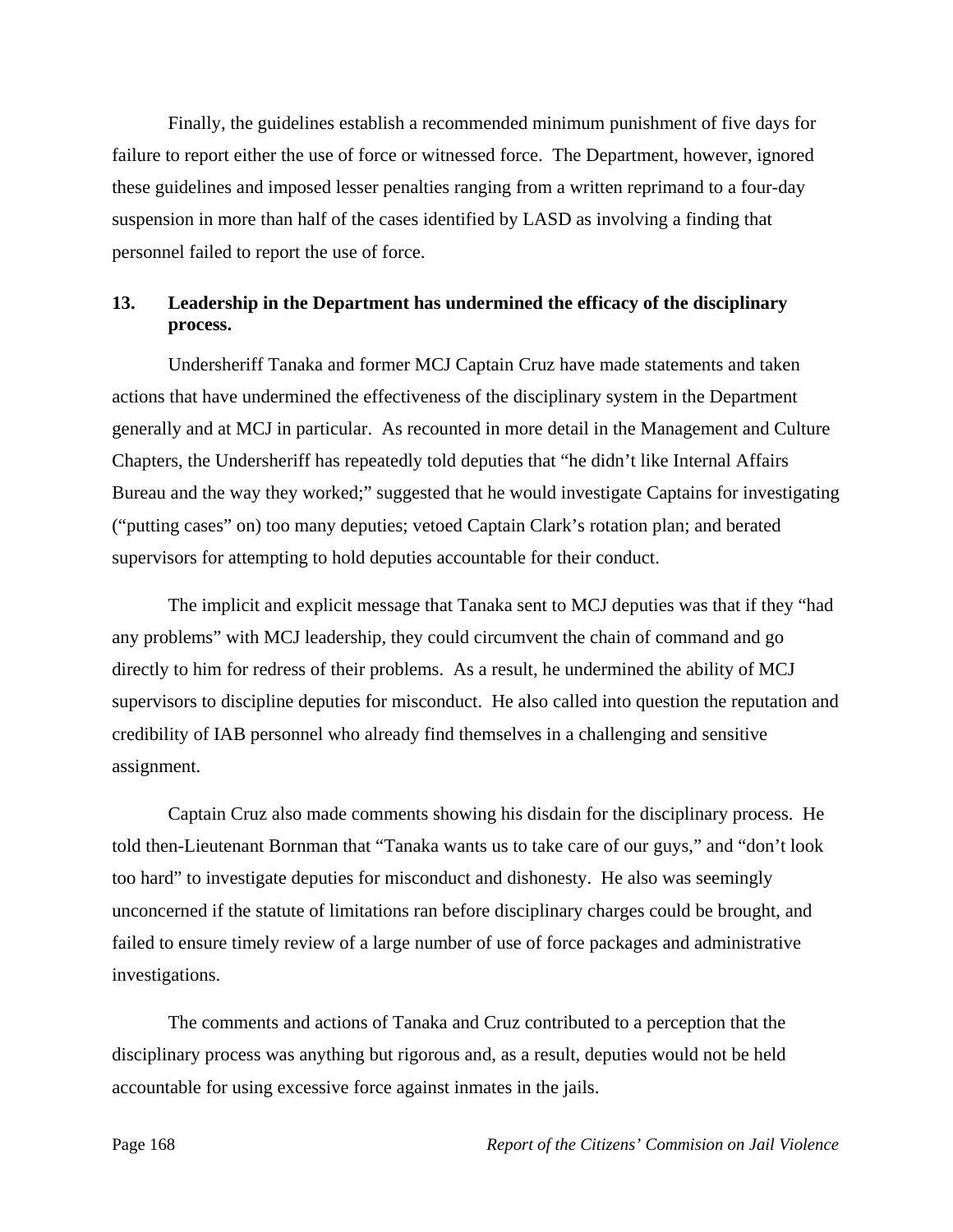## **14. The Sheriff has taken steps to remove the Undersheriff from oversight of internal investigations and discipline for misconduct.**

Until earlier this year, ICIB and IAB (through Leadership & Training) reported to Undersheriff Tanaka. In addition, Tanaka along with Assistant Sheriffs Cavanaugh and Rhambo comprised the Case Review Committee, which was charged with receiving recommendations and imposing discipline in the most serious cases.

 Significantly, both IAB and ICIB now report to the Sheriff, although the Undersheriff continues to monitor their investigations in his capacity as the second-in-command in the Department.<sup>26</sup> The Sheriff also recently reconstituted the Case Review Committee after he concluded that the discipline imposed in a case of serious misconduct was too lenient. He formed a new committee comprised of three Commanders who report directly to him.

 Given the Undersheriff's negative remarks about IAB and his other comments and actions that undermined the disciplinary process, the Commission is concerned about his continued involvement in, or oversight of, the Department's investigation and discipline of allegations of deputy misconduct. His actions and statements have compromised his ability to oversee any aspect of the disciplinary system.

# **Recommendations**

## **7.1 The investigative and disciplinary system should be revamped.**

 The Commission believes that the Department's system for investigating and disciplining cases involving use of excessive force is unduly complicated with too many layers. All of the cases that are subject to a response by CFRT and review by CFRC, which involve serious injuries and Significant Force, should be both reviewed and, if appropriate, investigated by an expanded IAB (or ICIB if there is an indication of criminal conduct). That would mean that all uses of force that result in any injuries more than "redness, swelling or bruising," complaints of pain regarding the "head, neck or spine" would be reviewed -- and if necessary investigated – by the more skilled IAB (or ICIB) investigators. All other uses of force would be reviewed and if

<sup>&</sup>lt;sup>26</sup> Based on the Commission's interviews, this change in the IAB and ICIB reporting is not well known to high level leaders within the Department. Indeed, several high-ranking LASD officials interviewed by the Commission were unaware of this recent reporting change and could not correctly identify the current chain of command for IAB and ICIB.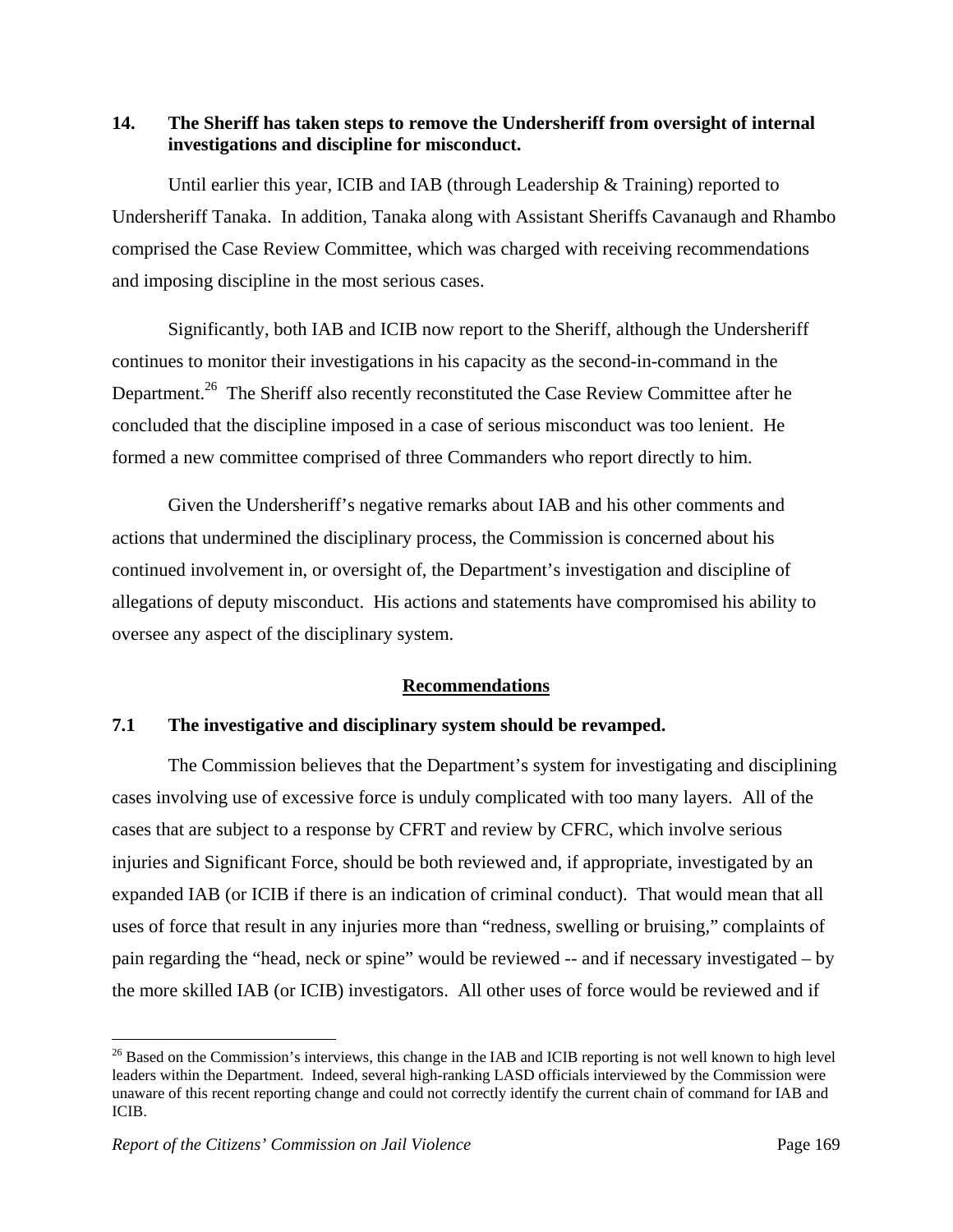necessary investigated at the unit level. Even those cases should be spot checked by both IAB and OIR (or the new Office of Inspector General discussed in the Oversight Chapter) as an added layer of oversight.

 The results of the IAB investigations should be reviewed by the Unit Commander or EFRC, depending on the severity of injuries or other circumstances that would currently justify an IAB roll out. Thus, the Unit Commander (the Captain in charge of the jail) would still be responsible for deciding whether their deputy's conduct was out of policy and, if so, what discipline should be imposed in all but the most serious cases, which would be reviewed by EFRC. The Captain's decision would be subject to review up through the chain of command by the Commander and Division Chief.

 Although the oversight by CFRT and CFRC has served to improve the quality of unit level investigations, the Commission believes that CFRT should be disbanded and IAB's jurisdiction expanded to encompass all cases involving serious injuries.

 Having IAB review and investigate all force incidents involving serious injuries will result in more objective, consistent, and higher quality investigations, eliminate a layer of complexity to the investigative process, expedite the decision to investigate (as opposed to just review) force incidents, and reduce the investigatory demands on unit level supervisors. This will free them to focus on the supervision of deputies and spend more time walking the halls. OIR has commented favorably about the quality of the IAB investigations, while expressing concern about the unit level investigations, and this proposed change will result in more cases investigated by IAB and fewer cases handled at the unit level. It will also simplify the disciplinary system into two, rather than three, categories subject to different investigations or oversight, and hold the Unit Commanders responsible for properly determining the reasonableness of the force in all but the most serious force cases.

 Further, in all cases involving injuries, IAB investigators should seek out evidence from medical staff, including medical records, statements from personnel who witnessed injuries and photographs of injuries. Medical personnel should also be asked to document that information in their own records.

We recognize the additional investigations will require additional IAB investigators and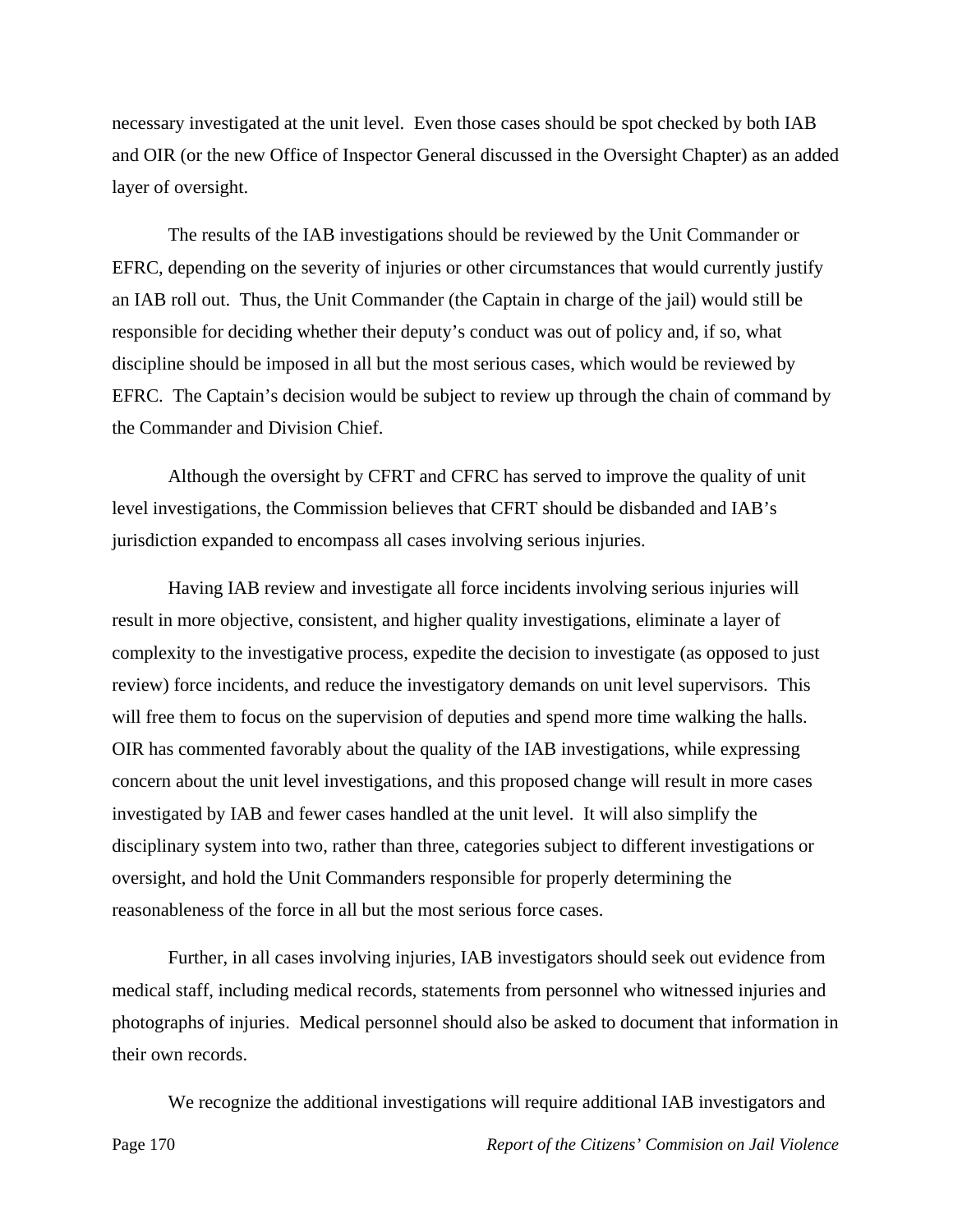support personnel. IAB should be afforded sufficient resources and personnel to perform these additional investigations. This can be achieved, at least in part, by eliminating the CFRT investigative function and redirecting those resources to IAB. Additional resources should be provided by the Board of Supervisors, as needed.

# **7.2 CFRC should monitor Force Packages for trends and concerns and the performance of supervisors.**

 CFRC's role should be limited to reviewing the determinations by Unit Commander regarding force incidents and the performance of supervisors in force incidents. If IAB investigates all cases involving serious injuries, there will be less need for CFRC to review unit level investigations, which would be limited to the Less Significant Force incidents. The back and forth between the Unit Commander and CFRC noted above is cumbersome and unnecessary for these cases. The Commission believes, however, that having a Commander from CFRC with a fresh set of eyes review the results of all force investigations, whether conducted by the unit or IAB, for trends, tactical issues, training deficiencies, and any areas of concern would be beneficial and serve as an additional "early warning" system for the Department. Further, CFRC should continue to scrutinize the performance of supervisors in the force incident to hold them accountable for their actions.

## **7.3 Deputies should be required to provide a timely written report of force incidents and not be allowed to review video tape footage prior to completion of that report or any interviews.**

 To ensure the integrity of the force review and investigation processes, Department policies and practices should make clear that a deputy involved in a use of force incident is required to provide a written statement detailing the use of force as soon as possible, and no later than the end of his or her shift. These policies and practices should also make clear that deputies are not permitted to review video footage of the incident before submitting a written statement or being interviewed by the investigators.

# **7.4 Deputies involved in Significant Force incidents should be separated and not permitted to talk to each other until they have provided a written statement or been interviewed by investigators.**

Deputies who are involved in use of force incidents that result in injuries to inmates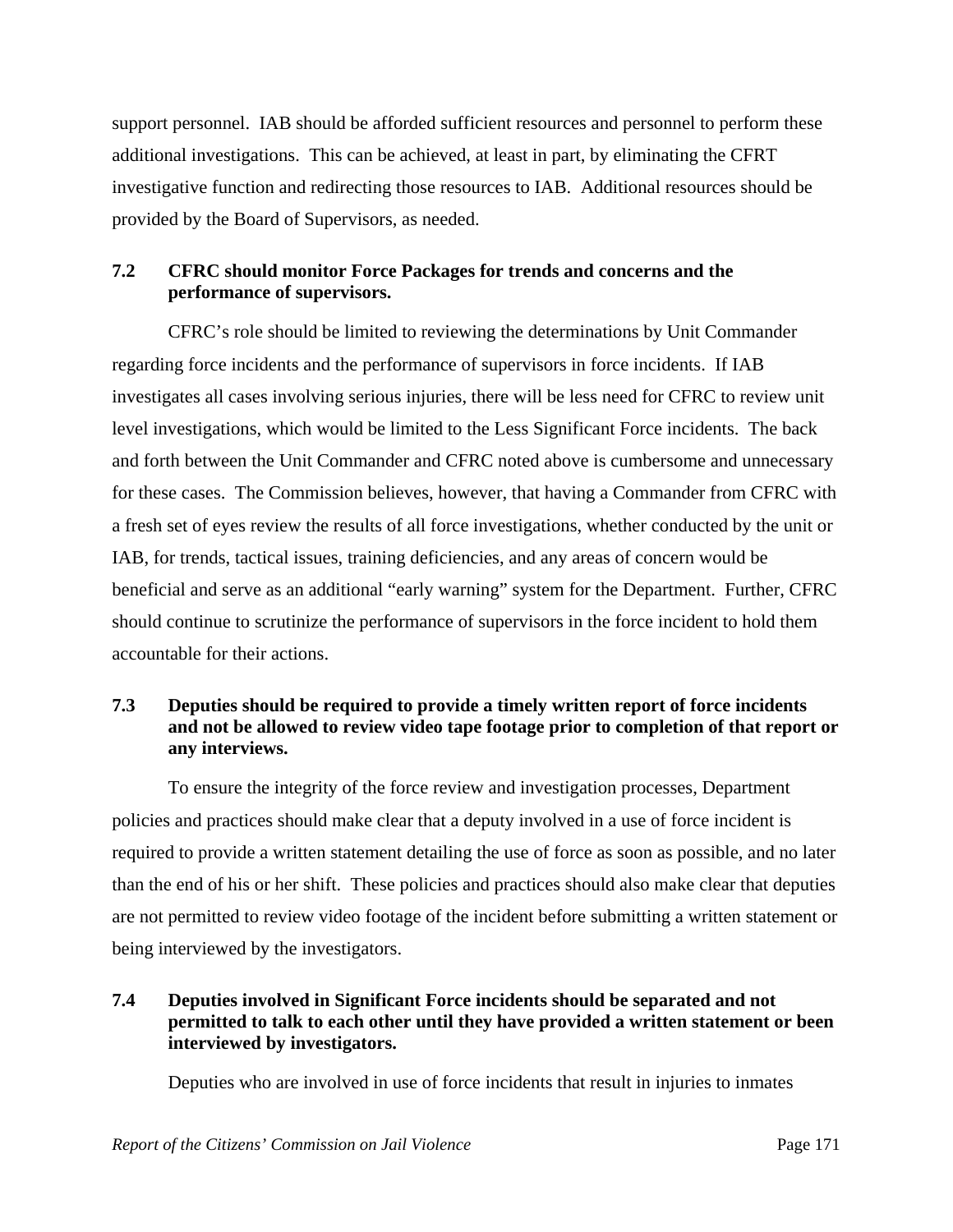should be immediately separated and not be permitted to discuss the incident with any other deputies until they have provided a written statement or been interviewed by an investigator. Further, they should not share computers in the preparation of the use of force reports or written statements.

# **7.5 IAB and ICIB should be part of an Investigations Division under a Chief who would report directly to the Sheriff.**

The Commission recommends that both IAB, which is under the Leadership & Training Division, and ICIB, which is headed by a Captain, be placed into a newly created Investigations Division under a Chief who would report directly to the Sheriff. This would create a single division responsible for all significant internal investigations under the leadership of a high ranking Department official, and would facilitate parallel investigations where appropriate with ICIB criminal investigations taking precedence over IAB administrative investigations. Having the Chief report directly to the Sheriff would send a clear message that the investigation of allegations of misconduct is a top priority for the Department.

 The Commission encourages the Sheriff to consider appointing a sworn or non-sworn Chief of Investigations from outside the Department and with expertise in prosecutive or investigatory work. Other systems, including New York's Department of Corrections, have found it useful to have civilian and/or permanent specialized staff who can bring a qualified, dispassionate and unbiased eye to this process with new approaches to the investigation of these matters.

 The Sheriff has, in the past, shown a willingness to seek outside assistance by, for example, urging the creation of OIR. Appointing someone from outside the Department would reflect the Sheriff's determination to ensure that internal investigations will be thorough and unbiased.

# **7.6 IAB should be appropriately valued and staffed by personnel that can effectively carry out the sensitive and important work of that bureau.**

 The Department's attitude towards IAB is a significant factor affecting the efficacy of that bureau in its investigations of alleged policy violations. If IAB is devalued by management, qualified officers will seek to avoid working in IAB, and IAB investigators will not receive the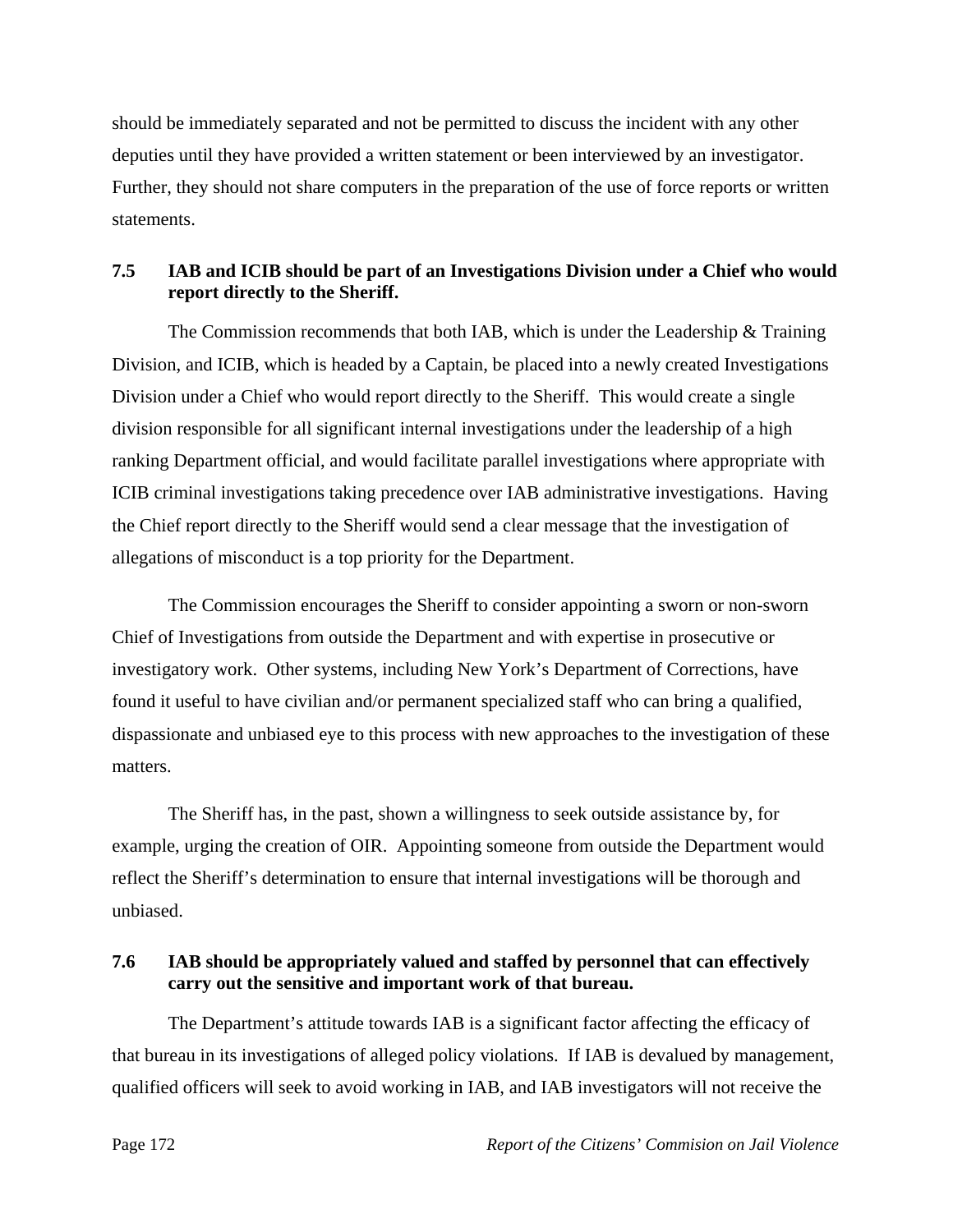support from other units that is necessary to serve their important role. Thus, senior Department leadership should make clear that IAB personnel are valued and that IAB is considered to be a vitally important and career enhancing assignment. Officers in IAB should be afforded opportunities for choice assignments and promotions after serving in IAB.

 Some experts have questioned the wisdom of staffing IAB with deputies who have worked with or been supervised by, or who may in the future work with or be supervised by, the very individuals they are charged with investigating. The Sheriff should consider hiring into IAB qualified civilians with law enforcement or investigative experience to become a permanent part of that division.

## **7.7 The Discipline Guidelines should be revised to establish increased penalties for excessive force and dishonesty.**

 The Discipline Guidelines for the use of unreasonable force permit a broad range of discipline, from five days suspension to discharge. The penalty for making a false statement to a supervisor ranges from 10 days to discharge, and for lying to an investigator ranges from 15 days to discharge. And the penalty for failing to report the use of force is five to 25 days suspension.

 The discretion permitted by these ranges is excessive and fails to convey the message that the use of excessive force and the failure to honestly report force will be punished severely by the Department. The Commission recommends that the Department create new penalty ranges for unreasonable force, with (1) a range from 15 days to 30 days suspension for unreasonable Less Significant Force and for any force that was not used as a last resort or was more than necessary, in violation of the Department's Force Prevention Policy, and (2) a significantly higher range, from 30 days to discharge, for unreasonable Significant Force.

 There is no justification for failure to report force or for dishonesty during a force review or investigation. The Commission recommends that any Department personnel suspected of failure to report force or dishonesty in connection with a force review or investigation be subject to an administrative investigation by IAB. The Commission also recommends higher penalty ranges for a first offense and termination for a second offense.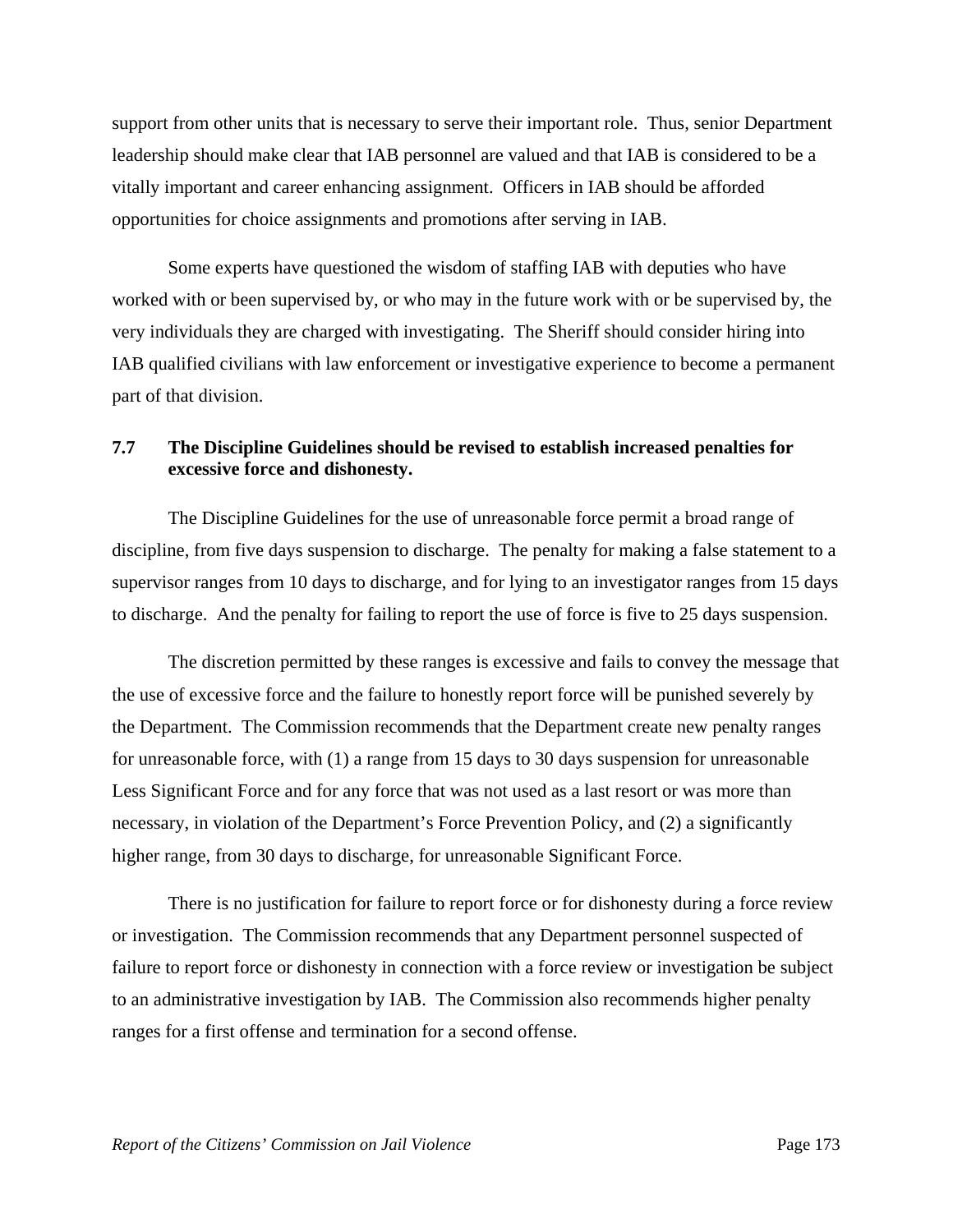# **7.8 Each jail should have a Risk Manager to track and monitor use of force investigations.**

 The timeliness and thoroughness of force investigations is necessary to ensure proper discipline. Further, increases in use of force have been overlooked by the Department in the past. A "risk management" supervisor should be assigned to each jail facility to help ensure quality control of force reviews and investigations, track their timeliness, and monitor use of force trends in the jail.

### **7.9 Force investigations should not be conducted by deputies' supervisors.**

 Unit level investigations of force by deputies should not be conducted by their immediate supervisors.

# **7.10 Captains should not reduce charges or hold penalties in abeyance for use of force, dishonesty, or failure to report force incidents.**

 Allowing Captain to reduce penalties has had a negative impact on the seriousness with which the Department imposes discipline. To ensure a reliable record of a deputy's past conduct and consistent implementation of punishment throughout the Department, Captains should not be given discretion to reduce charges, reduce discipline, or hold penalties in abeyance when the underlying conduct involves use of force, dishonesty, or failure to report use of force.

# **7.11 The Department should vigorously investigate and discipline off-duty misconduct.**

 Off-duty misconduct reflects poorly on the Department and can bleed into the workplace. The Department should vigorously investigate and discipline personnel for off-duty misconduct. To the extent the conduct does not warrant discharge, Performance Mentoring should be utilized as a means to remediate the problematic behavior and closely monitor deputies who may need further guidance and direction.

# **7.12 The Department should implement an enhanced and comprehensive system to track force reviews and investigations.**

 While current Department policies require the completion of force reviews and administrative investigations in an appropriate time frame, the Department has not adequately enforced those policies. The Commission recommends that enforcement be accomplished by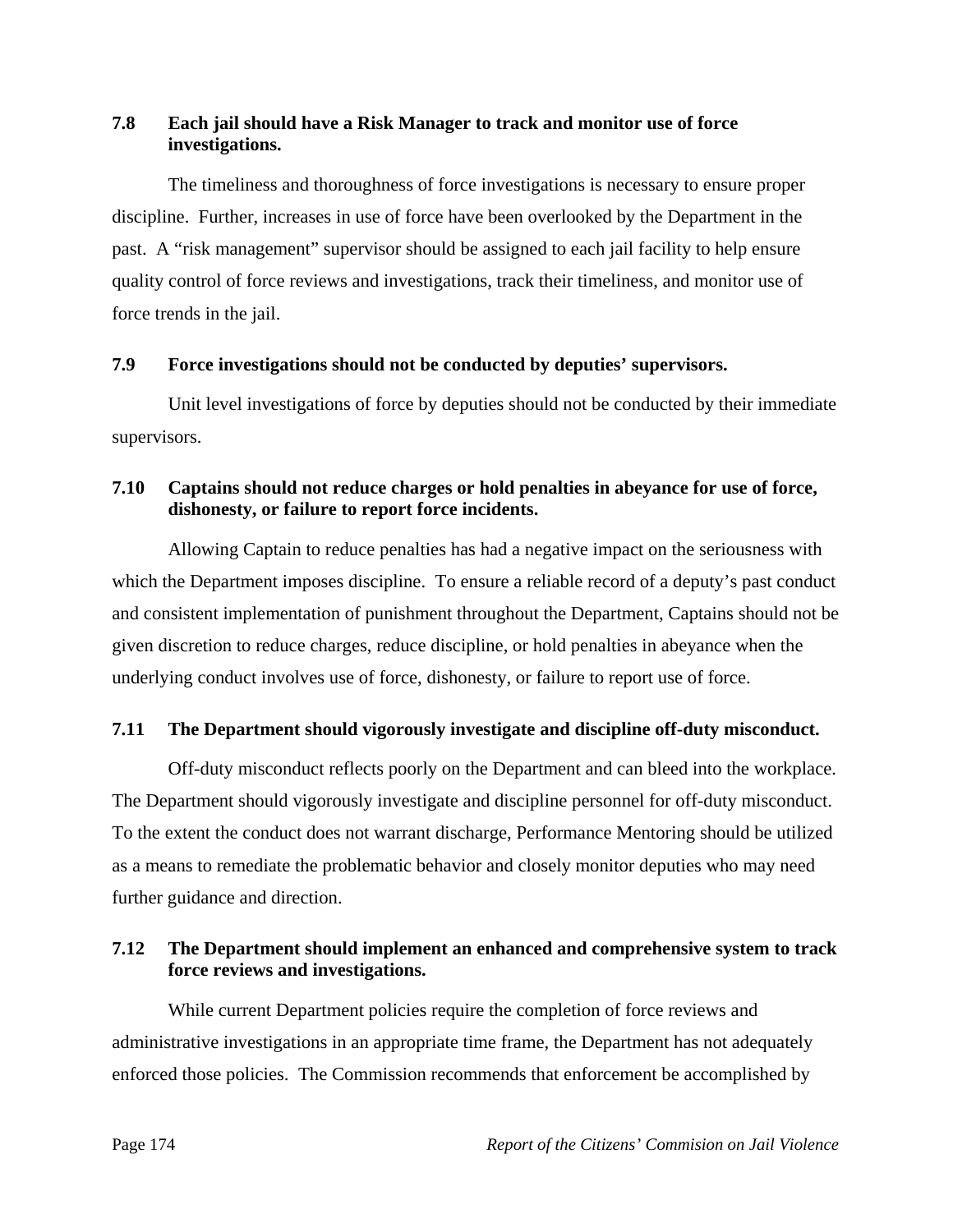more careful tracking of the progression of these matters and by imposition of consequences for all personnel, including supervisors, who fail to meet appropriate timelines.

 All administrative investigations, use of force reviews, and requests for employee performance reviews should be logged as soon as they are initiated. The log should include the name and contact information of the person or persons responsible for completing the investigation or review, as well as the appropriate supervisor. An automated system should raise red flags as critical deadlines approach or pass so that both the person responsible for completing the investigation or review and the supervisor are informed. Should an individual fail to meet deadlines, that person should either be subject to a negative evaluation, performance mentoring, or discipline, depending on the severity, frequency, and reasons for failing to meet the deadlines.

#### **7.13 Inmate complaints should be tracked by deputies' names in PPI.**

 Inmate complaints received by the Department should be tracked by deputies' names in PPI, regardless of final disposition, and should be one factor that is examined when PPIs are reviewed for possible personnel issues or concerns. While this information should be examined with due caution, it nonetheless can allow possible trends to be identified early, even where the complaints initially were determined to be unfounded or lacking sufficient evidence to proceed.

### **7.14 The inmate grievance process should be improved and include added checks and oversight.**

 Inmate complaint forms should bear sequential serial numbers to allow tracking and identification of forms. After completion of the complaints by inmates, copies should be placed in two separate lockboxes, one of which is accessed by LASD and the other by either the ACLU or preferably the Inspector General, if the Board of Supervisors adopts the Commission's recommendation to create that office.

 In investigating inmate grievances, inmate interviews should not be conducted by, or in the presence of, the deputy involved in the complaint or that deputy's supervising Sergeant.

 The threat of retaliation against inmates for submitting a grievance can silence inmates and hinder the investigatory and disciplinary processes. Harsh penalties should be imposed for any substantiated acts of retaliation. All complaints of retaliation should be investigated by IAB,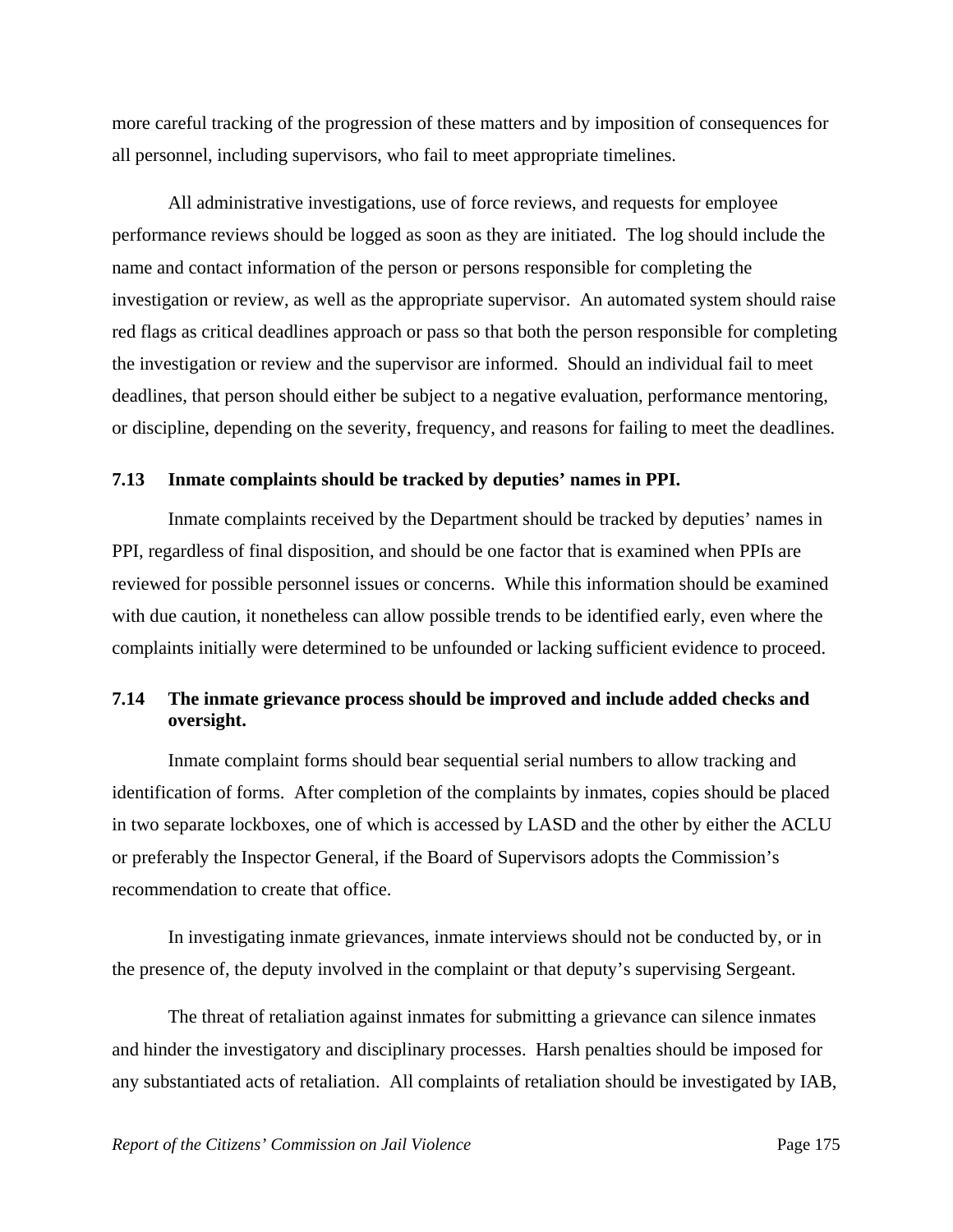reviewed by the proposed Chief of the Investigations Division, and subject to penalties as severe as the penalties for false statements.

## **7.15 The use of lapel cameras as an investigative tool should be broadened.**

 The Department should implement additional lapel cameras. We are aware of the Department's recent pilot program and attempts to gain union acceptance of these cameras and encourage continued efforts in this regard. Use of these cameras is not simply an invaluable evidentiary tool, but it can also deter aggressive acts and quickly absolve deputies of frivolous claims by inmates that might otherwise take time to resolve.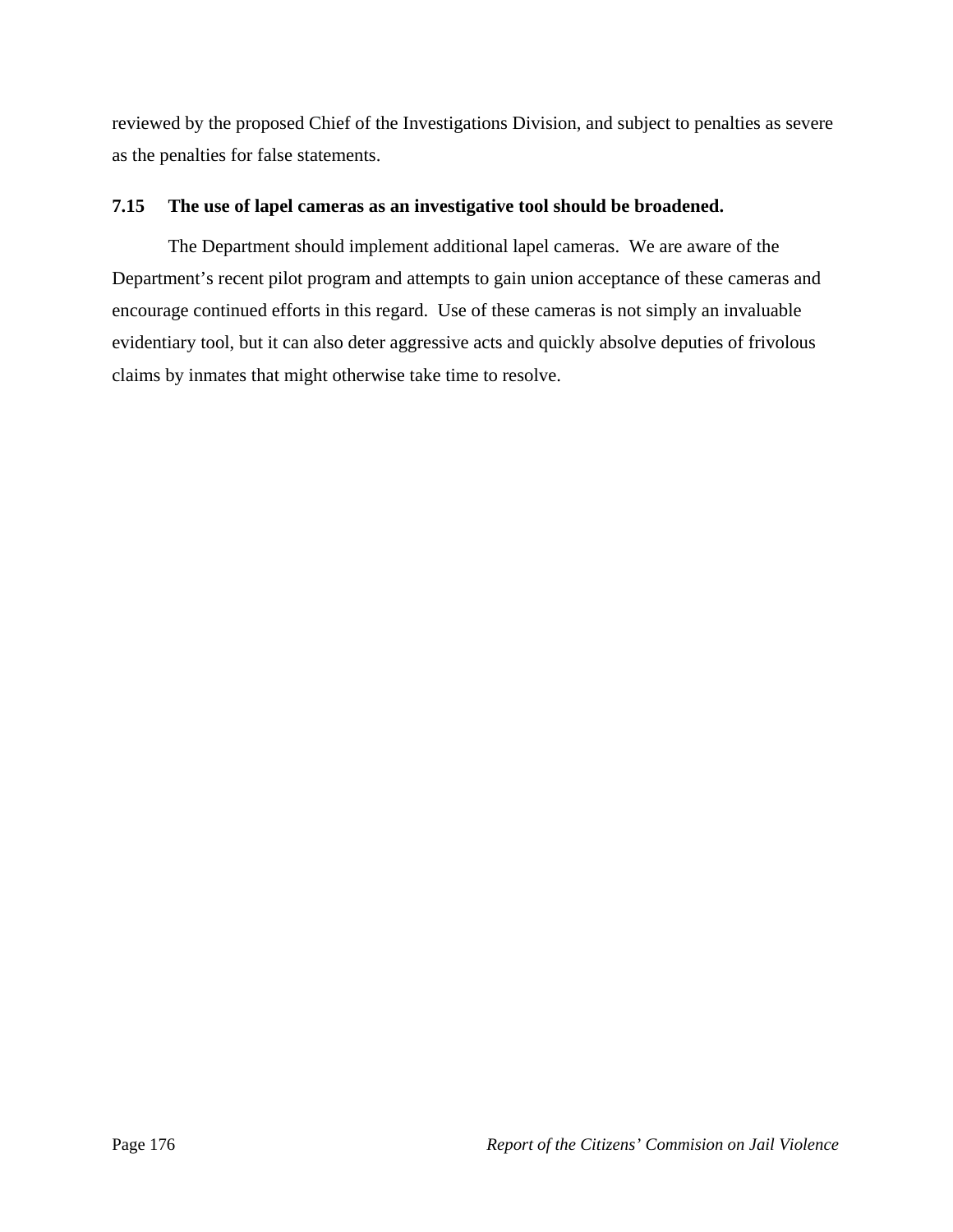### **CHAPTER EIGHT OVERSIGHT**

#### **Introduction**

Effective oversight is critical to any ongoing effort to address excessive force issues in the County jail system. Although the County has multiple oversight entities with different mandates, force issues in the jail have continued to plague the Department over time and the Department has taken too long to implement needed reforms and ignored critical recommendations.

 The Department has multiple oversight mechanisms, staffed by numerous dedicated public servants, for providing civilian review: Special Counsel, the Office of Independent Review and the Office of the Ombudsman. Their efficacy, as well as the limits and barriers they face, necessarily has a significant impact on the issues and proposed reforms addressed throughout this Report. Over the course of many years, these watchdogs have identified numerous problems in the jails, investigated force incidents, monitored the integrity of Department investigations into use of force, responded to inmate and citizen complaints, and issued dozens of reports calling for important reforms.

 For all their contributions, each of the existing oversight bodies has significant limitations on what it monitors and what it does with the information it receives. Special Counsel has repeatedly identified critical issues related to use of force, yet it lacks the resources to timely follow up on its recommendations. The Office of Independent Review scrutinizes major force incidents on a micro level, but exercises little oversight over unit level investigations and lacks a mandate to oversee macro policy issues. There is also a gap between the policy level review by Special Counsel and the case review by OIR with respect to the review and identification of trends, tactical issues, and overlapping problems. And the Ombudsman, despite serving as the clearinghouse for public complaints, does not regularly review the totality of inmate complaints to identify systemic patterns and problems or evaluate the Department's progress in resolving these issues.

 Even when each entity performs its own functions effectively, the overall result is undermined by the lack of an overarching, consolidated strategy that marshals and leverages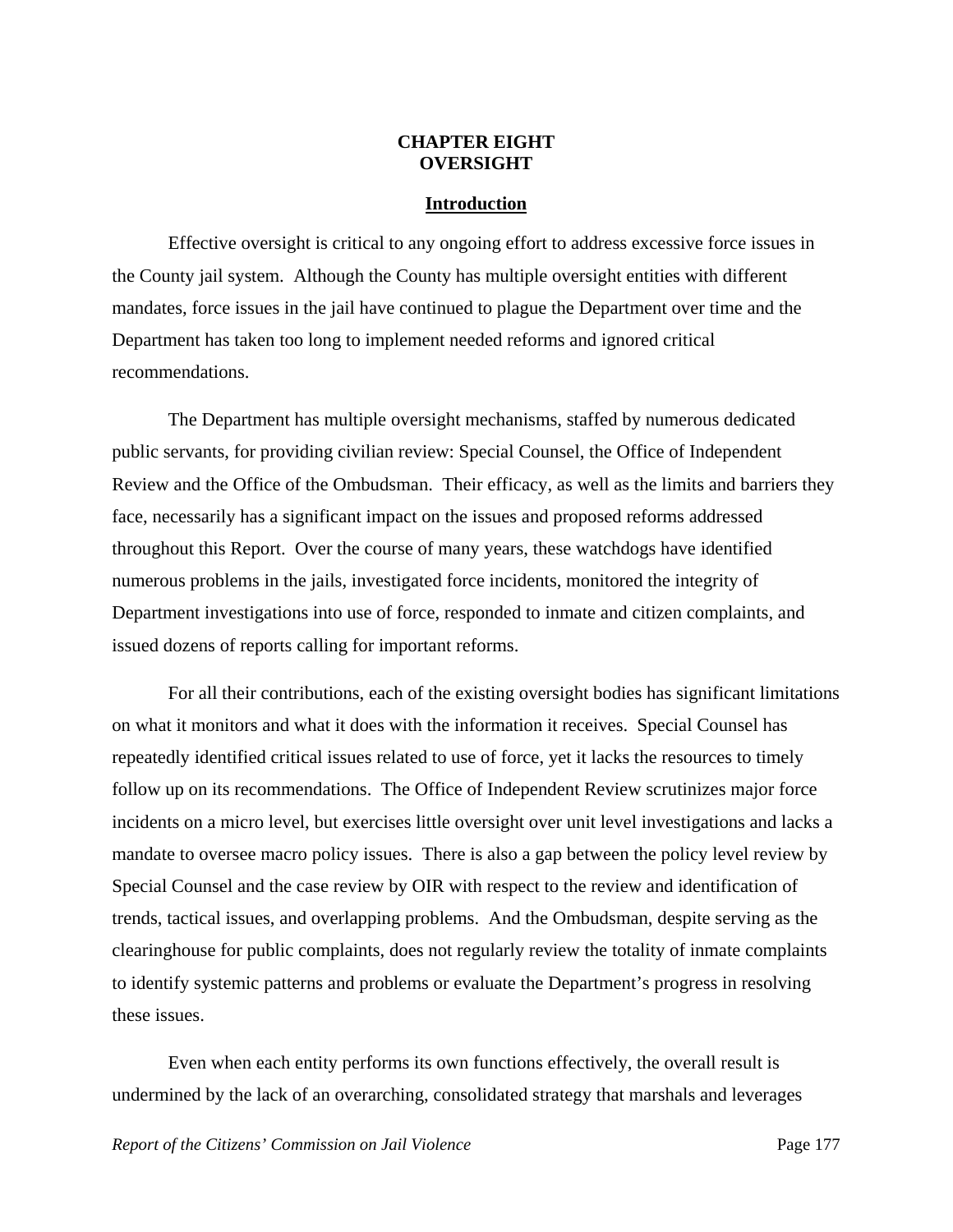their collective strengths. As separate units, with different mandates and different protocols, these oversight bodies suffer from too many gaps among them to be able to effectuate comprehensive and lasting changes in the Department.

 Although all three oversight bodies monitor some aspects of the county jails, the Department has relied on the American Civil Liberties Union to monitor jail conditions. It has done so even though the ACLU is an adversary in litigation, responsible only to its clients, and is not a full-time, publicly appointed jail monitor.

 Too often the Department has paid lip service to recommendations of these oversight bodies knowing that there has not been sustained follow-up to ensure that their recommendations are carried out. Indeed, as discussed in Chapter Two, some of the reforms suggested in this Report were recommended for over a decade by the Special Counsel or repeatedly referenced in OIR reports. That disconnect is underscored by the Department's recent decision to create a matrix of some of Special Counsel's hundred-plus recommendations since 1993 -- a welcome, if belated, effort that nonetheless revealed recommendations that have never been implemented or are still work in progress.

 To ensure that there is an effective mechanism for overseeing the Department, the Commission recommends the formation of a single watchdog entity that would streamline and strengthen civilian oversight. This centralized body would subsume and consolidate all of the existing important oversight functions of Special Counsel, OIR and the Ombudsman's office and utilize their existing expertise and knowledge of the Department. It would also monitor conditions in county jails; review use of force investigations and the disciplinary process; conduct its own investigations in particularly sensitive cases; and both review and conduct audits and inspections. It would ensure that the Board of Supervisors and the public are kept informed of conditions in the jails, that problems are identified promptly and visibly, and that necessary reforms are implemented in a timely and transparent manner.

 Finally, the Sheriff should be required to respond publicly -- both in person and in writing -- to the recommendations in this Report, as well as the future recommendations propounded by the new oversight entity, and submit regular reports to the Board of Supervisors on the implementation of all of these recommendations.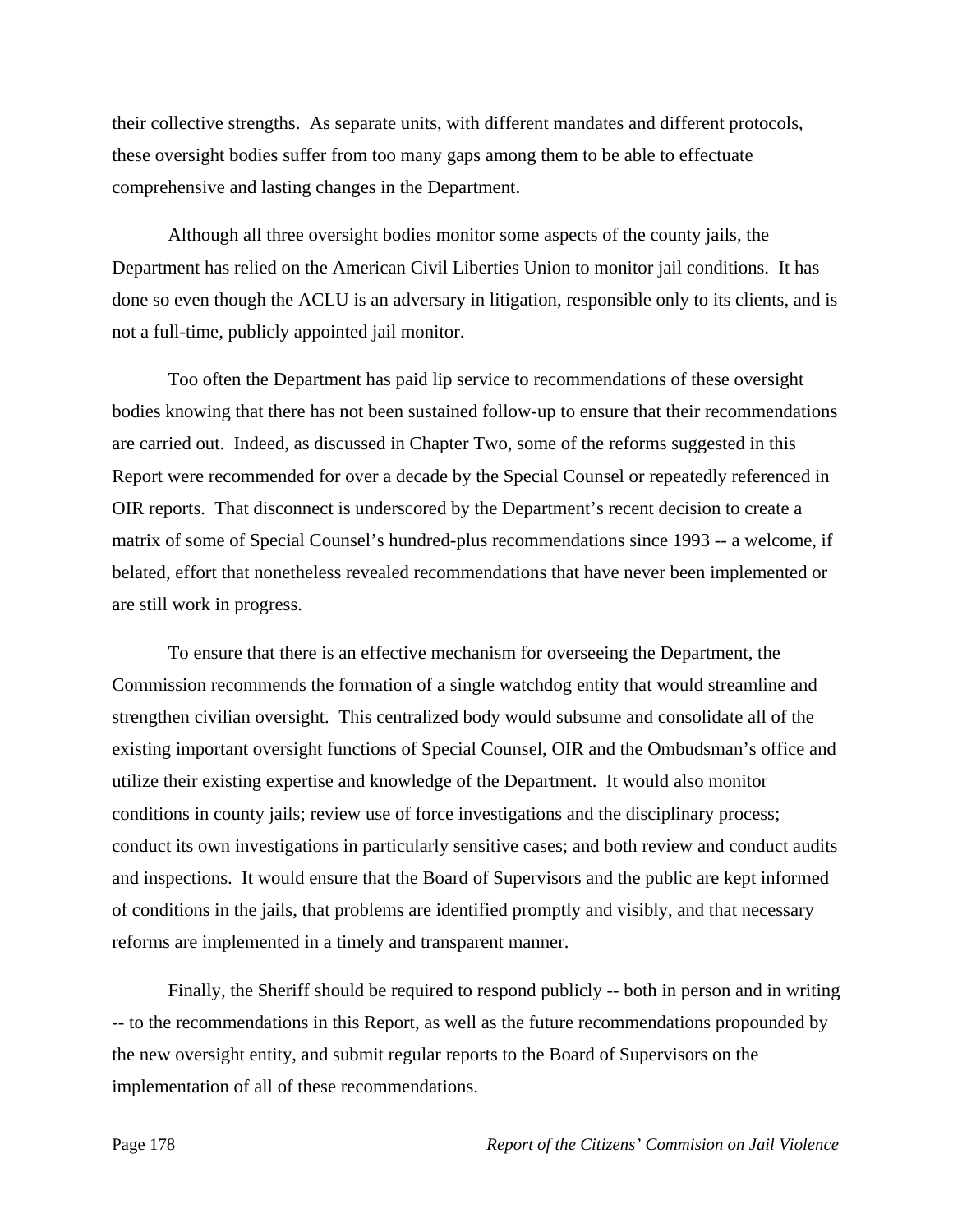### **Findings**

# 1. **There is no single entity that provides comprehensive monitoring of the Los Angeles County Sheriff's Department and its jails.**

#### **a. Special Counsel**

 After the Kolts Report was issued in July 1992, the Board of Supervisors, in recognition of the need for ongoing civilian oversight, appointed Merrick Bobb to serve as Special Counsel. Over time, Special Counsel's role has extended beyond implementing the Kolts recommendations to include risk management liability assessments. That focus has involved reporting on a wide range of issues and policies relating to the entire Department, including Patrol, special units (e.g., detectives), and Custody operations. Special Counsel describes his role as "assist[ing] the Board of Supervisors in its ongoing responsibilities regarding the operations and activities of the LASD by identifying areas in which reforms may be advisable or could be undertaken."<sup>1</sup>

 To date, Special Counsel has issued 31 Semiannual Reports. Concerns relating to Custody generally, and excessive use of force in particular, have been a consistent and recurring topic in these reports. Custody issues have featured prominently in over half of Special Counsel's reports.

 Special Counsel currently has a staff of two assistants, each of whom has a background in public administration and public policy. Although he and his staff have a broad mandate and full access to all Sheriff Department records, his sustained impact on Custody has been limited by his modest staff size and resources. He is only able to address a few issues at a time and often is unable to expeditiously follow up on recommendations that he makes. In some cases, it has been several years between reviews of Custody operations before Special Counsel can evaluate whether his recommendations have been implemented and the issues identified have been resolved. As a result, there has been a tendency over time for his reports to reiterate past recommendations and note -- sometimes with increasing levels of frustration -- the Department's repeated failure to address longstanding concerns.

<sup>&</sup>lt;sup>1</sup> Special Counsel  $16<sup>th</sup>$  Semiannual Report, p. 103.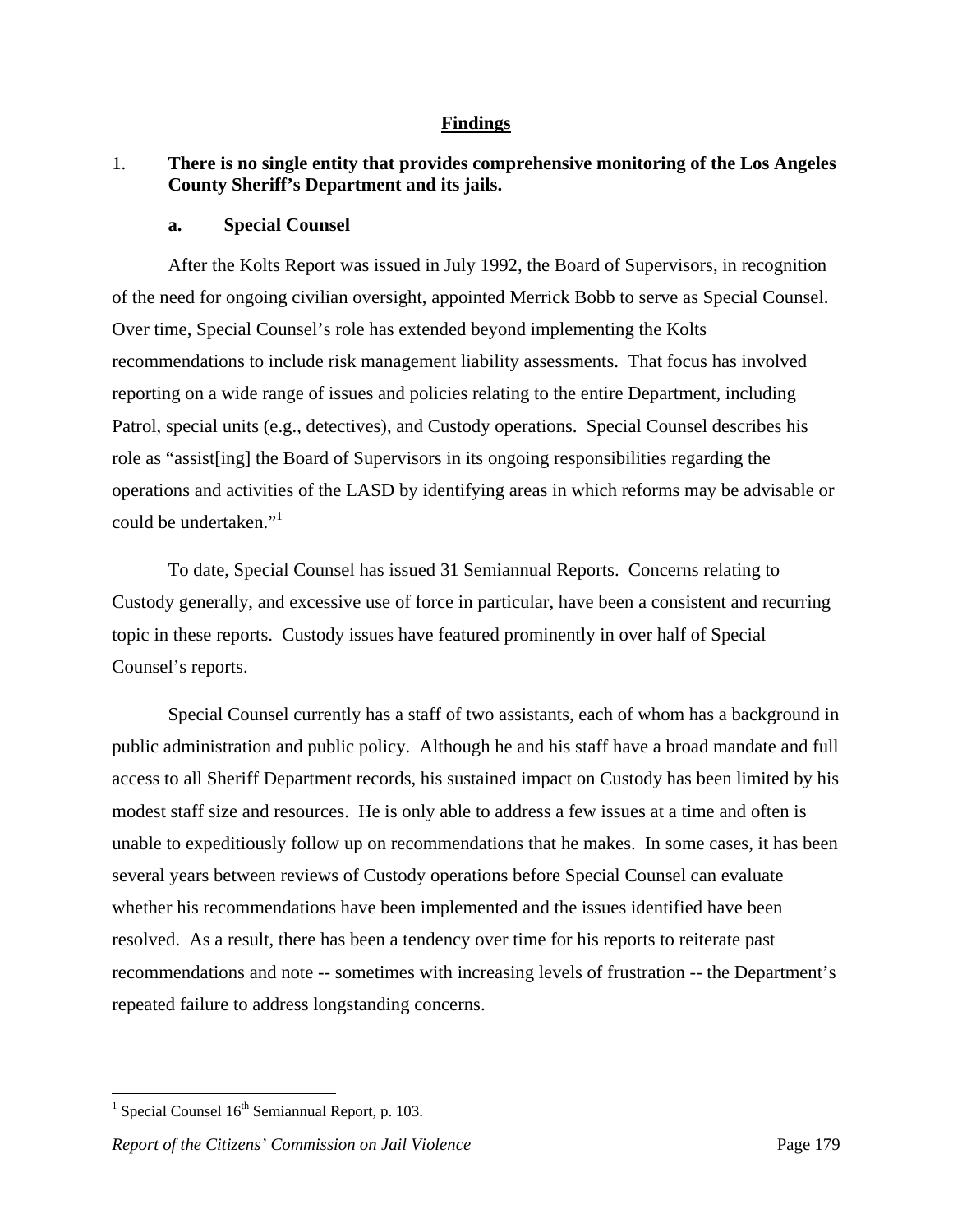### **b. The Office of Independent Review**

 OIR was created over a decade ago to oversee the Department's internal investigations. According to the Sheriff, OIR's attorneys "are a second set of eyes and minds" who "basically are ensuring we are getting the job done correctly and that we are not culturally seeing things from our own point of view."

 Today, OIR consists of eight attorneys, six of whom monitor and review the Department's internal investigations pursuant to his or her own contract with the Board of Supervisors. OIR's offices are one floor above the offices of IAB, whose investigations OIR monitors. OIR shares email systems with the Department, is on the Department's computer server, and employs staff who are LASD personnel. Under their contracts, OIR attorneys are supposed to have full access to Department records. In some instances, however, OIR has not received -- or been informed about -- pertinent LASD memoranda, data and analyses that could have enlightened their thinking in regard to force trends and concerns and enhanced their ability to advocate for needed reforms.<sup>2</sup> Indeed, OIR's recent report noted that it was "disturb[ed]" to learn of the Department's failure to inform OIR about key memoranda and findings reflecting concerns with force investigations in Custody and observed: "While we have touted our unfettered access to records, we cannot access those records if we are not aware of their existence."<sup>3</sup>

 Unlike Special Counsel, which has a broad mandate, OIR is responsible for scrutinizing ongoing investigations to ensure that LASD investigations are thorough, objective, and fair. OIR does not have the authority to conduct its own investigations into alleged individual acts of misconduct. Instead, OIR attorneys review transcripts and recordings of the interviews that IAB conducts; they also have access to other Department documents and information. OIR reviews the quality of these investigations and provides the Department with independent input on the appropriate discipline to impose in a given case. They are not, however, always notified of or consulted about reductions in discipline. Indeed, OIR staff have complained that they "have

1

<sup>&</sup>lt;sup>2</sup> OIR Tenth Annual Report, p. 18 ("OIR learned for the first time through media coverage at the end of October 2011 that supervisors in the Sheriff's Department has performed analyses and audits of MCJ unit level force packages in 2009 and 2010 … From our perspective, what is perhaps most disturbing is that no one in the Department shares these memos or findings with OIR."). 3 *Id.*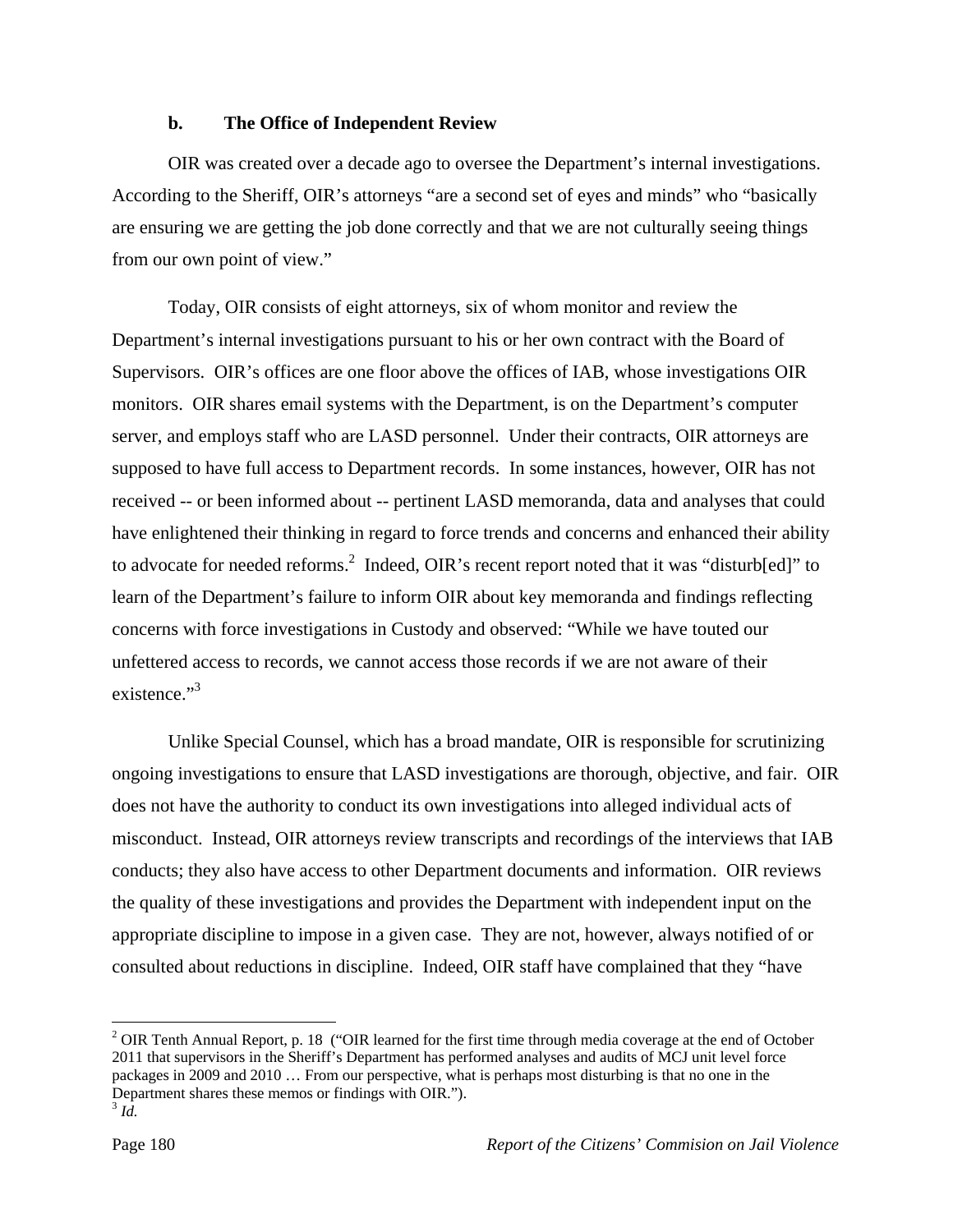been chagrined to learn that a Department executive has modified a disciplinary decision without engaging in dialogue [with OIR]."<sup>4</sup>

 In addition to reviewing individual investigations, OIR also has prepared a number of reports on specific issues facing the Department, including concerns about Custody. For example, in its Sixth Annual Report, OIR addressed the circumstances surrounding an inmate who died while at Men's Central Jail. The report highlighted what OIR perceived to be shortcomings in the Department's investigation and addressed the efficacy of changes in the LASD inmate death investigation and review process.

 OIR has provided the Department with valuable input that has enhanced the quality of the Department's investigations of Significant Force and the appropriate discipline for instances of misconduct. OIR's recommendations tend, however, to be at a micro level. Unlike Special Counsel, OIR's role is not primarily focused on systemic problems or reforms.

 Notwithstanding that OIR has a contract with the Board of Supervisors, over time OIR has functioned as a close advisor to the Sheriff on the investigative and disciplinary process -- a role that the Sheriff has welcomed. Given the nature of that relationship, and the access to the LASD investigative process upon which OIR relies to do its job effectively, there is a perception among some the Commission interviewed that OIR is not sufficiently independent of the Department.

 Finally, we note that OIR attorneys (like Special Counsel) have done work for other law enforcement agencies, including the Fullerton and Pasadena police departments. While OIR has tremendously talented and hardworking staff who manage a large volume of work, these outside projects can raise concerns regarding OIR's ability to devote its full time and attention to comprehensive oversight of the Department and its jail facilities.

<sup>&</sup>lt;sup>4</sup> OIR has noted that the LASD is in the process of developing a written policy that requires the Department to consult with OIR prior to making important investigative or disciplinary decisions. OIR Tenth Annual Report, p. 19, fn 8.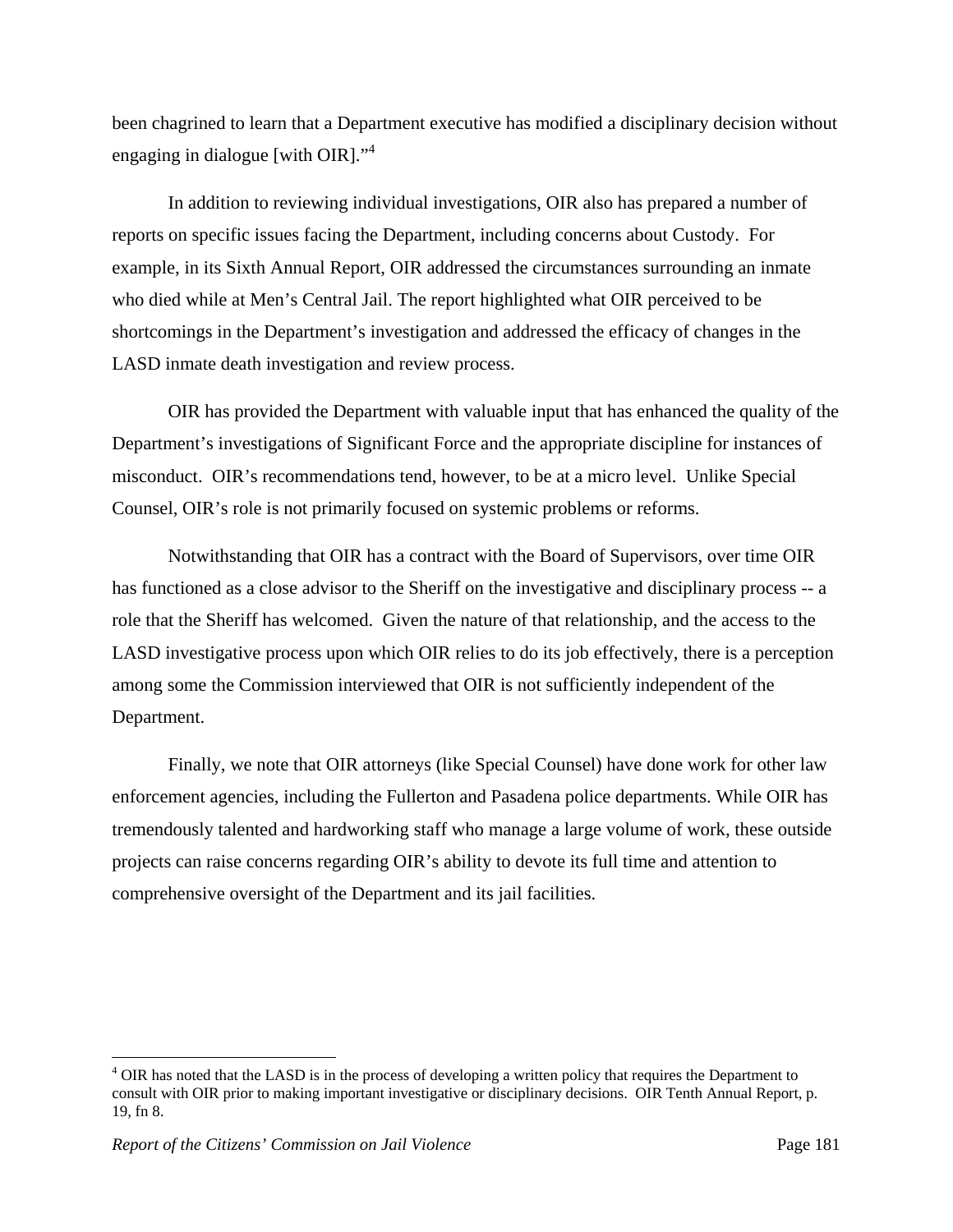### **c. The Office of the Ombudsman**

 Like Special Counsel, the Ombudsman was created in the aftermath of the Kolts Report. The Ombudsman is a product of local ordinance<sup>5</sup> and charged with reviewing the Department's response to citizen and inmate complaints. The Ombudsman is selected by the Sheriff and the Board of Supervisors and the office includes three Assistant Ombudsmen, one of whom handles all complaints about the Sheriff's Department.

 The Ombudsman does not investigate complaints in the first instance. Indeed, by ordinance the Ombudsman and panel judges "shall not have independent investigative authority and are not empowered to initiate or conduct investigations or interview witnesses." Rather, inmates and citizens must first complain to the Department directly. If they are dissatisfied with the Department's response, they may ask the Ombudsman to follow up and advocate on their behalf. The complaints can range from medical and mental health issues to service complaints (e.g., lack of hot water, lost property, improper searches) to allegations of excessive force.

 The Ombudsman internally logs complaints it receives in a database and tracks the complaints through completion. However, out of concern for confidentiality, the Ombudsman does not generate reports, either to the Department or to the Board of Supervisors.

 The Ombudsman must determine whether Department investigations are sufficient and the findings appropriate in a given case. If the Ombudsman believes the investigation or findings are deficient, it must provide a written explanation to the Sheriff's Department describing the investigation's deficiencies. The decision as to whether additional investigation or modification of findings is needed rests with the Sheriff. Without the authority to re-investigate the case, interview witnesses, or otherwise delve into the facts of a case, the Ombudsman is limited to reviewing the reports and witness interviews that were completed during the Department's investigation.

# **2. The Department has failed to address critical issues or implement key recommendations that have been identified over time by Special Counsel and OIR.**

 As discussed in Chapter Two, for many years both Special Counsel and OIR have identified a wide array of problems in the jails that have contributed to the excessive use of force.

<sup>5</sup> Los Angeles County Ordinance, 2.37.020(A).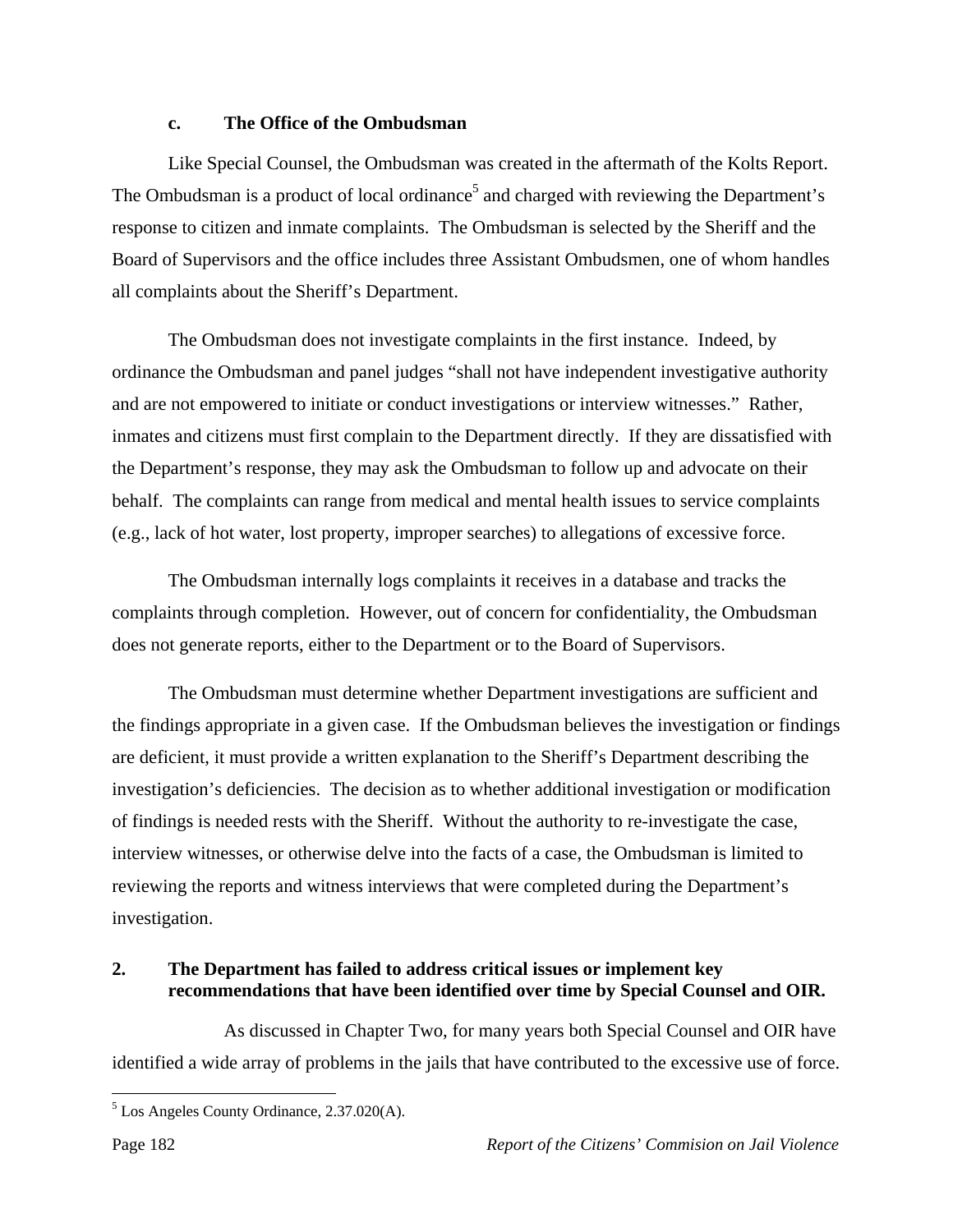They have also identified concrete and practical reforms and delineated a series of recommendations aimed at addressing this problem. Yet a number of these recommendations have met with little or no response from the Department and, as a result, concerns identified for more than a decade have persisted. Moreover, no mechanism exists for holding the Department accountable or ensuring that these reforms are implemented. Until recently, these issues have also drawn inadequate scrutiny by the Board of Supervisors and the public, further reducing the Department's incentive to make suggested changes.

#### **3. There is insufficient oversight of LASD force incidents handled at the unit level.**

 Although OIR closely monitors the Department's internal investigations of Significant Force incidents, OIR has little involvement in reviewing Less Significant Force incidents that are handled at the unit level. This gap leaves some unit level cases susceptible to weak and potentially compromised investigation.

 The bulk of OIR's work in Custody arises from reviewing IAB administrative investigations of incidents involving Significant Force. When criminal conduct is suspected, ICIB conducts the investigation. Although OIR will review ICIB investigations, the responsibility for evaluating the thoroughness and fairness of criminal investigations lies with the District Attorney's office. Moreover, OIR lacks the resources to conduct a robust review of ICIB cases. OIR staff have noted cases in which ICIB summaries were not a fair representation of what was contained in the audio recording of the investigation. However, OIR does not have the resources to listen to every ICIB recording to evaluate the summaries for accuracy.

 Department policy requires deputies to immediately report any use of force to their supervisor for possible investigation. Under current guidelines, force incidents are categorized into one of three categories for purposes of conducting reviews and investigations. Incidents that do not involve serious injuries are reviewed at the facility (the unit level); incidents with significant injuries require CFRT notification; and incidents that result in injuries to the head, fractures, or a hospitalization require IAB notification. OIR provides input regarding whether the IAB investigation was thorough and fair and if the appropriate level of discipline was recommended. If, at the conclusion of the investigation, it appears that the force was out of policy, a disciplinary recommendation is made, with OIR's input.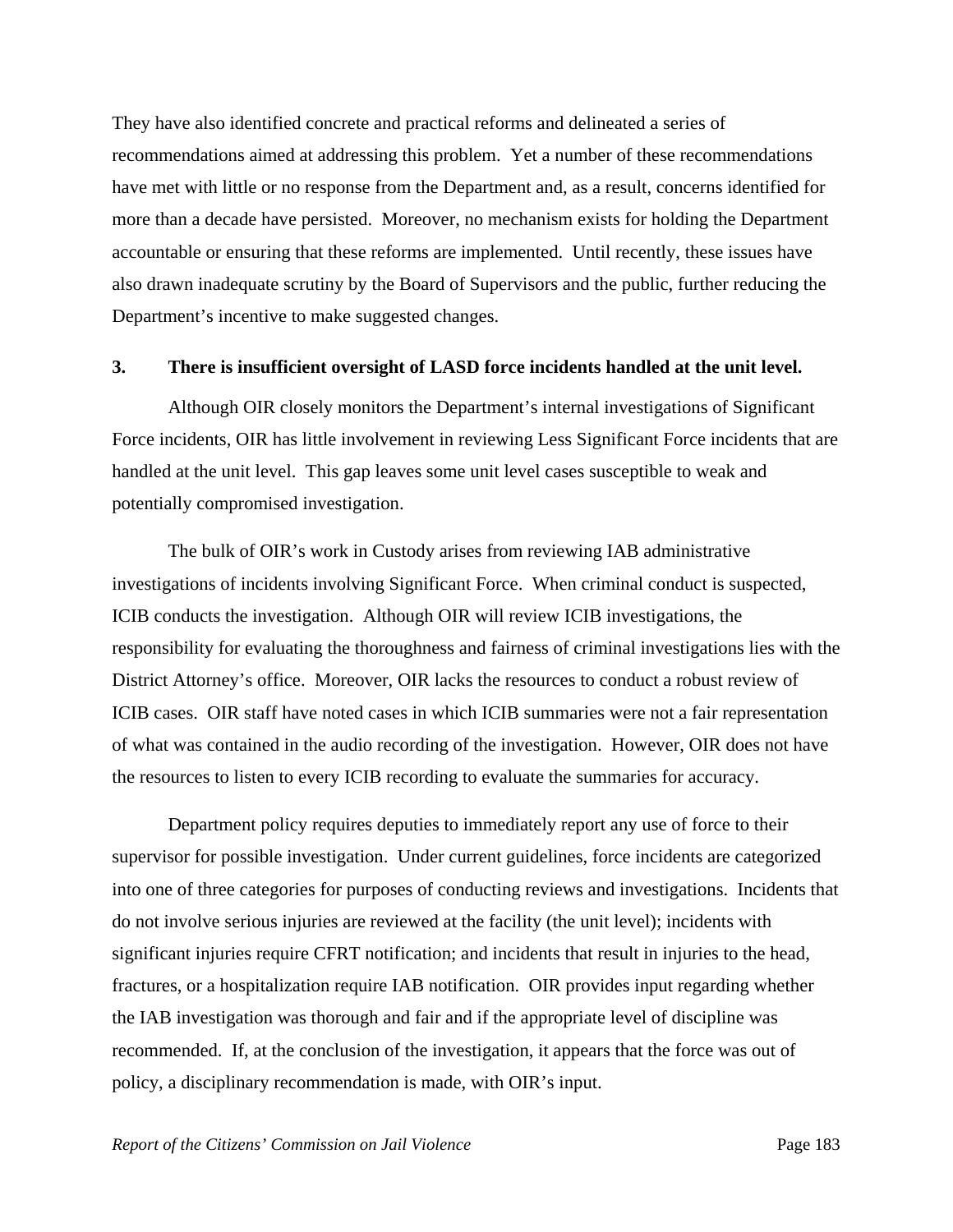Other Significant Force incidents -- ones that result in significant injuries, such as use of a carotid restraint or firing a Taser -- now trigger a roll out by CFRT. OIR has advocated for a "separate team of investigators" to enhance review of force incidents that result in significant injuries; CFRT was created in December 2011 as a partial response to this recommendation.<sup>6</sup> Before CFRT was created, the cases it handles were addressed only at the unit level. Completed investigations subject to a CFRT roll out are submitted for review to CFRC. As it does with IAB investigations, OIR reviews CFRT investigations for thoroughness and provides input on CFRC's disciplinary recommendations.

 Force incidents that do not rise to the IAB or CFRT level are handled by personnel at the jail in which the incident occurred. These unit level force reviews are conducted by a Sergeant who is responsible for interviewing the inmate, deputies, and any additional witnesses. The Watch Commander takes this information and assembles a "force packet" that is then reviewed by the Unit Commander.

 As discussed in the Discipline Chapter, incidents that are not investigated by IAB are susceptible to a weak investigation. The Sergeant investigating the incident may not have investigative experience and often is tasked with reviewing the conduct of a deputy who is under his or her command and whose misconduct, if deemed founded, could reflect poorly on that Sergeant. While unit level incidents by definition do not involve the most serious force, such cases can nonetheless involve injuries to inmates and result in significant Department liability, and they can serve as an early indicator of problematic deputy behavior. OIR has consistently expressed concern about the quality of unit level reviews of lower-level force incidents and has noted that there continue to be problems with the quality of force packages OIR attorneys have reviewed. Indeed, OIR has recommended that "sergeants and lieutenants not assigned to the involved jail facility" complete the force packages "to add a degree of professionalism and neutrality [it] saw as lacking in this process."

 Unless a case is referred to IAB for further investigation or is investigated by CFRT, OIR will have no involvement in reviewing force that is investigated at the unit level. OIR has access

 $6$  In its 10th Annual Report, OIR notes that it is "premature" to tell whether the CFRT approach has been successful or whether "OIR will revert to its initial recommendation to have a separate team of investigators conduct these investigations." OIR Tenth Annual Report, p. 20.

<sup>7</sup> OIR Tenth Annual Report, p. 20.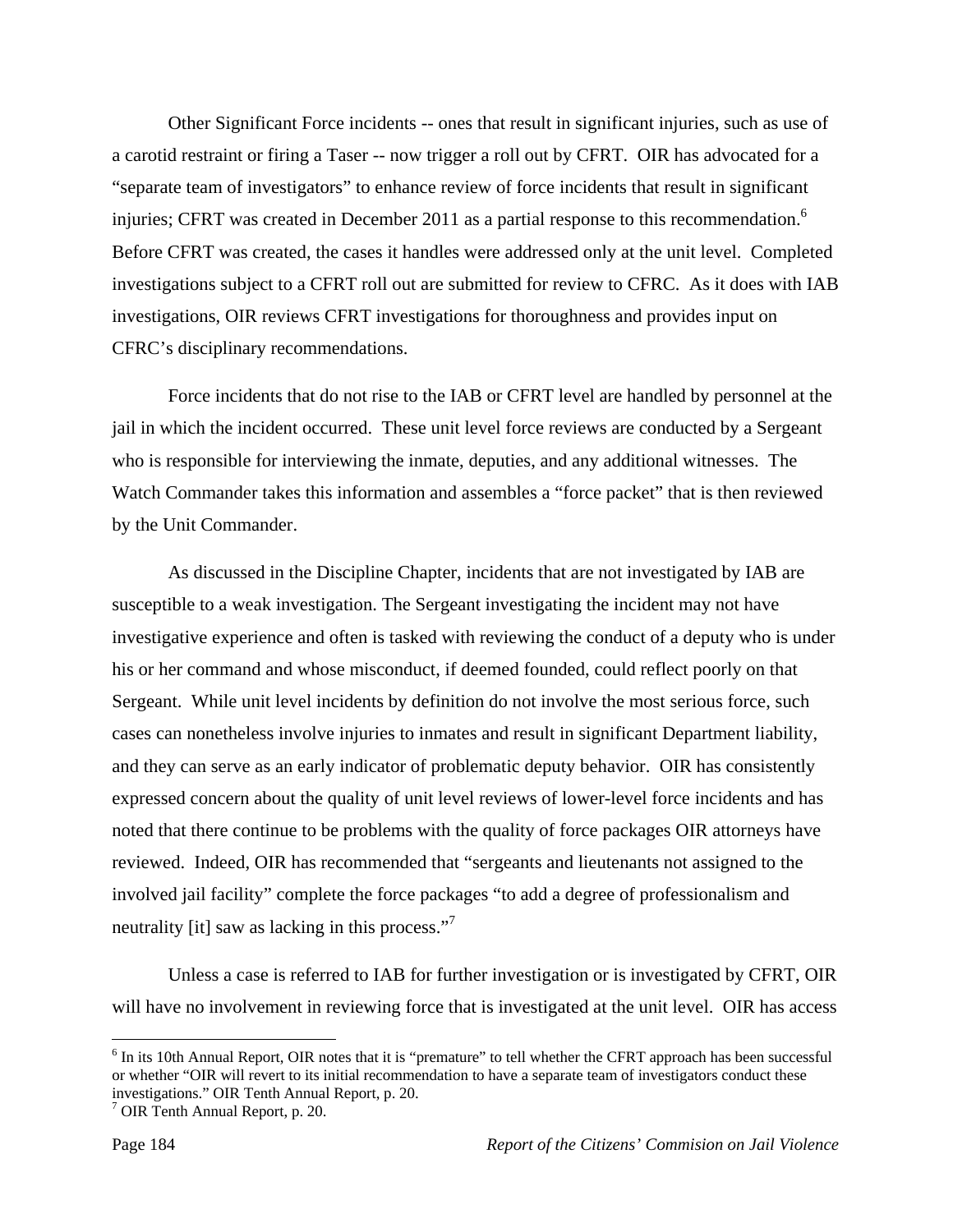to the force reports and, if prompted by a complainant, may look into them. OIR has also suggested that some particularly sensitive cases might warrant independent investigation by OIR. This authority to independently investigate select cases is one that Inspectors General in other corrections systems -- including New York and California's state prison system -- have deemed important and exercised over time.

 OIR has recommended changes to the force review process for non-EFRC cases, including suggesting that Sergeants who were involved in using or directing a use of force should not interview the inmate or prepare the force package and that deputies who used force should not be present during interviews of involved inmates.<sup>8</sup> In addition, OIR has acknowledged that it would be valuable to have OIR attorneys regularly involved in reviewing these force packages for thoroughness and fairness; this would be a natural extension of how OIR currently operates in response to IAB and CFRT investigations. However, OIR currently does not have the resources to carefully review the large volume of force packets that are generated by the Department.

# **4. There is insufficient oversight of the Department's inmate complaint process and the Office of the Ombudsman lacks the authority and resources to adequately oversee it.**

 There is no oversight body that regularly conducts a systematic review of inmate complaints to determine whether the Department is responding to them in a timely and adequate manner. Nor does the Department itself regularly track the number of inmate complaints or its progress in responding to them. The ACLU recently alleged in its lawsuit against the Sheriff and other Department officials that inmate complaints relating to force are not adequately investigated and are often "brushe[d] aside." OIR staff have also noted concerns with the inmate complaint process and deemed it to be an "antiquated" system.

 Inmate complaints cover a wide spectrum: everything from so-called service complaints, such as lack of access to showers, food, or the law library, to the use of force by deputies. Sergeants are responsible for reviewing inmate complaints. Service complaints that can easily be dealt with are usually referred to deputies for resolution. When an inmate complains about a use of force by a deputy, a Sergeant at the facility will investigate the complaint.

<u>.</u>

 $8 \text{ In OIR's Tenth Annual Report, it noted that these changes are still under consideration by the Department.}$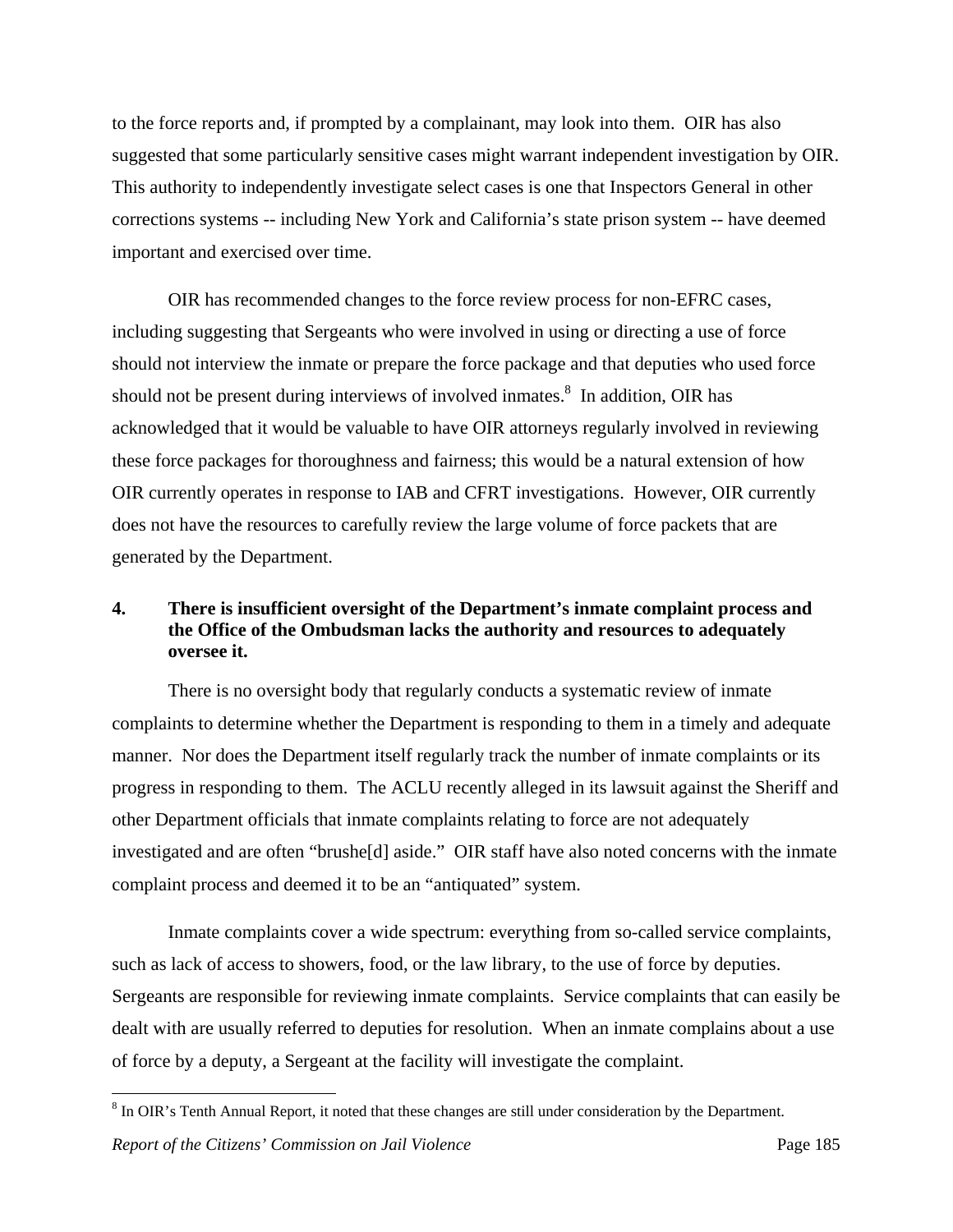In early 2011, at the behest of the federal judge presiding over *Rutherford v. Baca*,<sup>9</sup> representatives from the ACLU and the LASD met to discuss improvements to the inmate complaint process and forms. The Department appears to have implemented some, but not all, of the changes that were discussed at these meetings.

 None of the existing oversight mechanisms are well equipped to provide sufficient oversight of the inmate complaint process. When an inmate or a member of the public is dissatisfied with the Department's response to a complaint, they may ask the Ombudsman to review that decision. But the Ombudsman lacks the authority and resources to independently investigate complaints and does not track the performance of the complaint process as a whole (e.g., the time it takes to process complaints, and the number of complaints that are not responded to). In addition, historically, the Ombudsman has not used the full array of its powers to address the most serious of inmate complaints. For example, the Ombudsman has authority to appoint an independent judge to adjudicate complaints involving certain Significant Force incidents, but that process has rarely been invoked.

### **5. None of the existing oversight entities regularly reviews force statistics.**

 The Department has numerous systems in place to collect and track a wide range of statistical data, but the systems are not integrated or cross-referenced and thereby impede the ability of the Department and oversight entities to use the data as an effective monitoring tool. Each system captures significant data related to use of force, but these systems do so in occasionally incongruous ways (as discussed in the Use of Force Chapter).

 The Special Counsel has, from time to time, asked the Department to run reports from these databases to identify potential trends or spikes in use of force. For example, in the 29th Semiannual Report, issued in July 2010, Special Counsel reported an increase in the total number of Department-wide force incidents based on statistics obtained from the electronic databases. But these data-based analyses are not prepared on a regular basis.

 The same is true of OIR. OIR maintains its own electronic database of cases that it reviews, but OIR has not been tasked with reviewing Department force statistics and it has not

<sup>9</sup> *Rutherford v. Baca i*s a class action lawsuit brought by the ACLU that challenged conditions in Los Angeles County's Central Jail.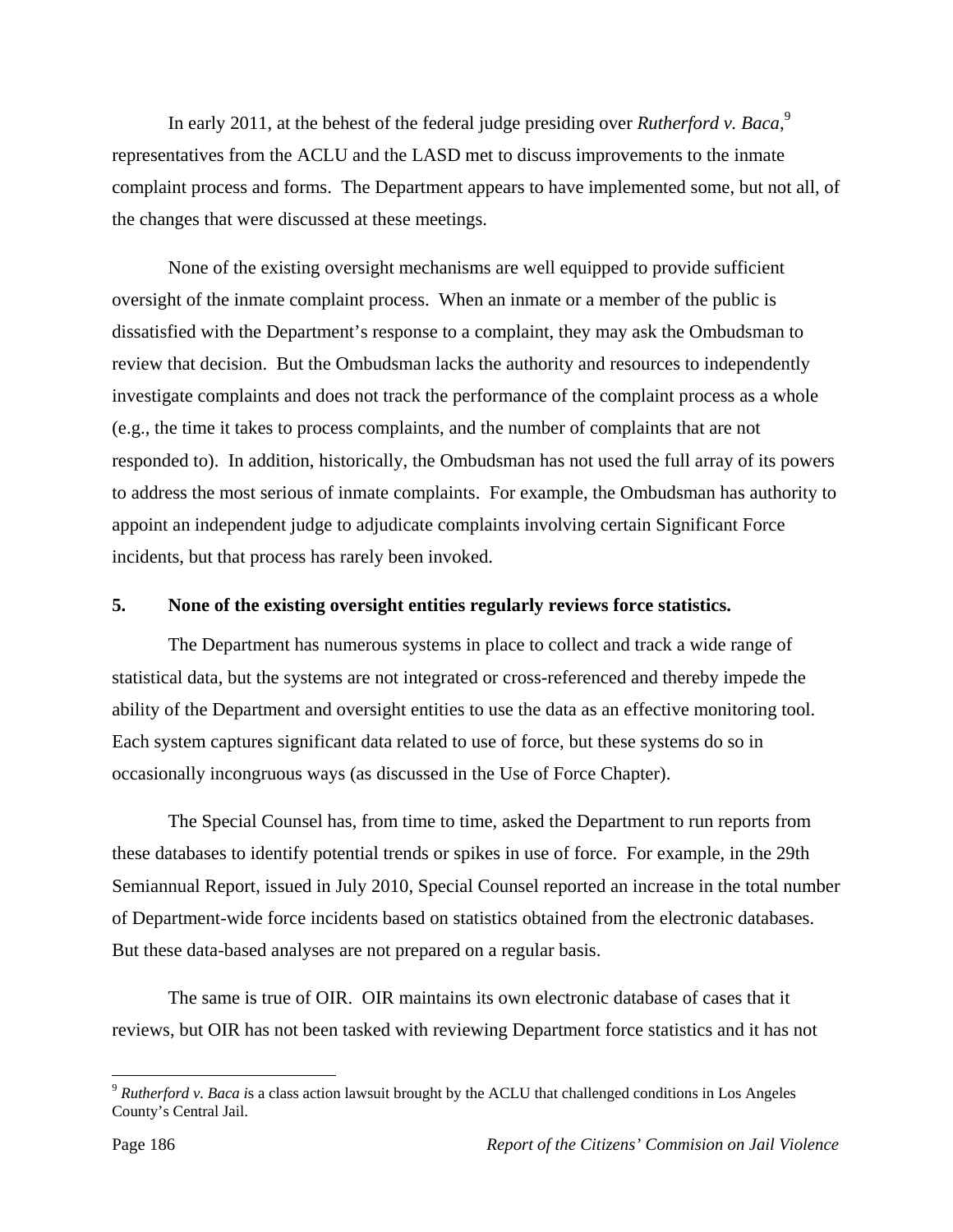regularly undertaken statistical analyses of force incidents. Moreover, OIR has in some instances failed to receive key LASD force data and numerical information. As noted in their recent report, "we were dismayed to learn that we had been shut out of some of those analyses over the years that we have provided oversight for the Sheriff's Department."

 The Ombudsman also does not generate any reports relating to the complaints it receives or monitor any other data compilations. The Assistant Ombudsman in charge of responding to complaints in the jails keeps an internal log of complaints, but the log is not accessible to the public or the Department. The Ombudsman also does not prepare any reports based on that data beyond totaling the number of complaints received and processed.

 Regularly reviewing data related to force incidents in the jails with the goal of identifying trends and patterns can provide valuable insights for management and oversight bodies. For example, shortly after the 2010 Christmas Brawl at the Quiet Cannon banquet facility in Montebello, OIR reviewed use of force statistics pertaining to the deputies involved. Even from the limited set of data that was assembled, OIR noted two key trends: (1) there was a marked increase in force incidents involving these deputies in 2009, and (2) the same supervisors were on duty for many of these incidents. The absence of an independent oversight body regularly engaging in data reviews and analyses can leave the problem of troubling trends undiscovered as well as unaddressed for a lengthy period of time.

### **6. The Department has relied on the ACLU, an adversary in litigation, to act as a** *de facto* **jail monitor and has no independent monitor responsible for Custody.**

 In the United States, there are a number of correctional systems that have monitors with responsibility for overseeing jail conditions. Others have civilian commissions or other bodies specifically charged with monitoring and reporting on conditions in their jails, including use of force and the ongoing treatment of inmates. These monitors or commissions take many forms and have varying duties and authority. The Texas Commission on Jail Standards is an independent body that sets and monitors standards applicable to jail facilities and can sanction or even de-certify jails that are not in compliance. In Ohio, a legislative-based entity, the Correctional Institution Inspection Committee, conducts unannounced inspections of all Ohio correctional facilities and publishes reports with findings to help legislators make decisions relating to the corrections system. The New York City Board of Correction is an independent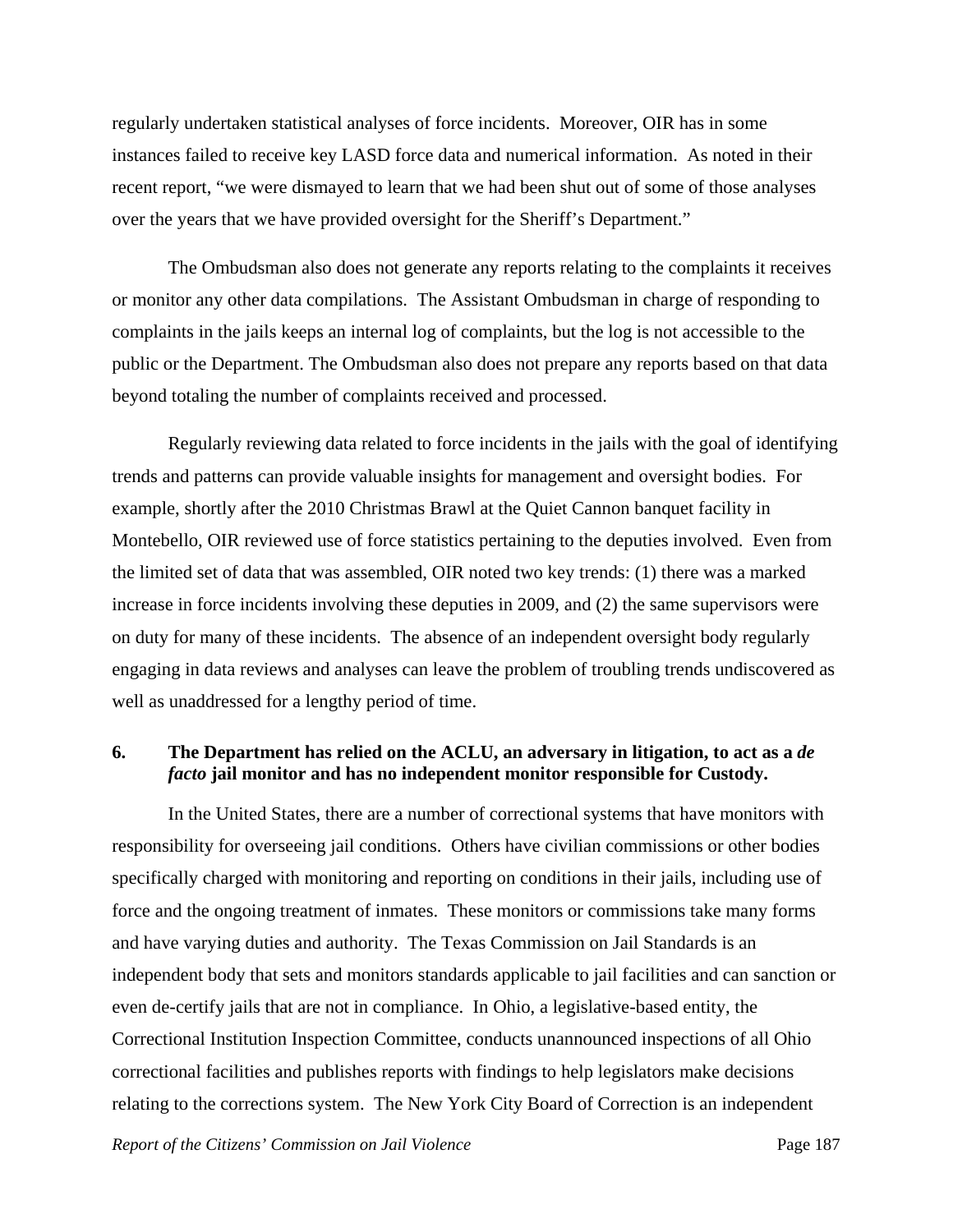civilian body, appointed by government officials, that "monitors conditions in the City's jails, investigates serious incidents . . . reviews inmate and employee grievances, and makes recommendations in critical areas of correctional planning." In all of these instances, independence, routine monitoring, investigatory responsibilities in particularly important or sensitive cases, and transparency are vital elements of the external oversight mechanism.

 LASD has neither a permanent jail monitor nor a civilian commission responsible for overseeing jail conditions. Instead, for many years, the Department has relied on the ACLU of Southern California to act as a *de facto* jail monitor through its administration of court ordered monitoring under *Rutherford*. In conjunction with this court-appointed role, the ACLU has been granted access to monitor the conditions in the County jails. The ACLU is authorized to enter the jails, walk the rows, and speak with inmates. The ACLU has one representative assigned to visit the County's many and geographically distant jail facilities and spends most of its time monitoring MCJ and the Twin Towers Correctional Facility -- the two facilities that generate the largest number of complaints. Although the ACLU has sparingly been granted access to logbooks and headcounts, it has significantly less access to Department documents than a courtappointed or legislatively-mandated monitor or civilian oversight body would normally have.

 Even though it has responded to inmate complaints, the ACLU is not a true jail monitor. While for many years, the ACLU worked cooperatively with the LASD to identify and respond to issues that affected individual inmates in the jails, a few years ago the ACLU shifted its focus to litigating systemic issues in the jails and has taken on a more adversarial relationship with the Department. In adopting this different approach, the ACLU began conducting most of its inmate interviews in attorney rooms rather than walking the jail rows to observe conditions and conducting on-the-spot impromptu "cell front" interviews. This approach necessarily results in more limited insight into conditions in the jails because the ACLU generally only interviews those inmates who choose to come to the attorney room.

 The ACLU's change has been significant enough that OIR launched a pilot program this past summer to serve as a temporary substitute. The program provided OIR with "valuable feedback," but without additional resources OIR has not been able to maintain it. As such, individual issues that may only be identified through an on-site presence and direct interaction with inmates will again be overlooked.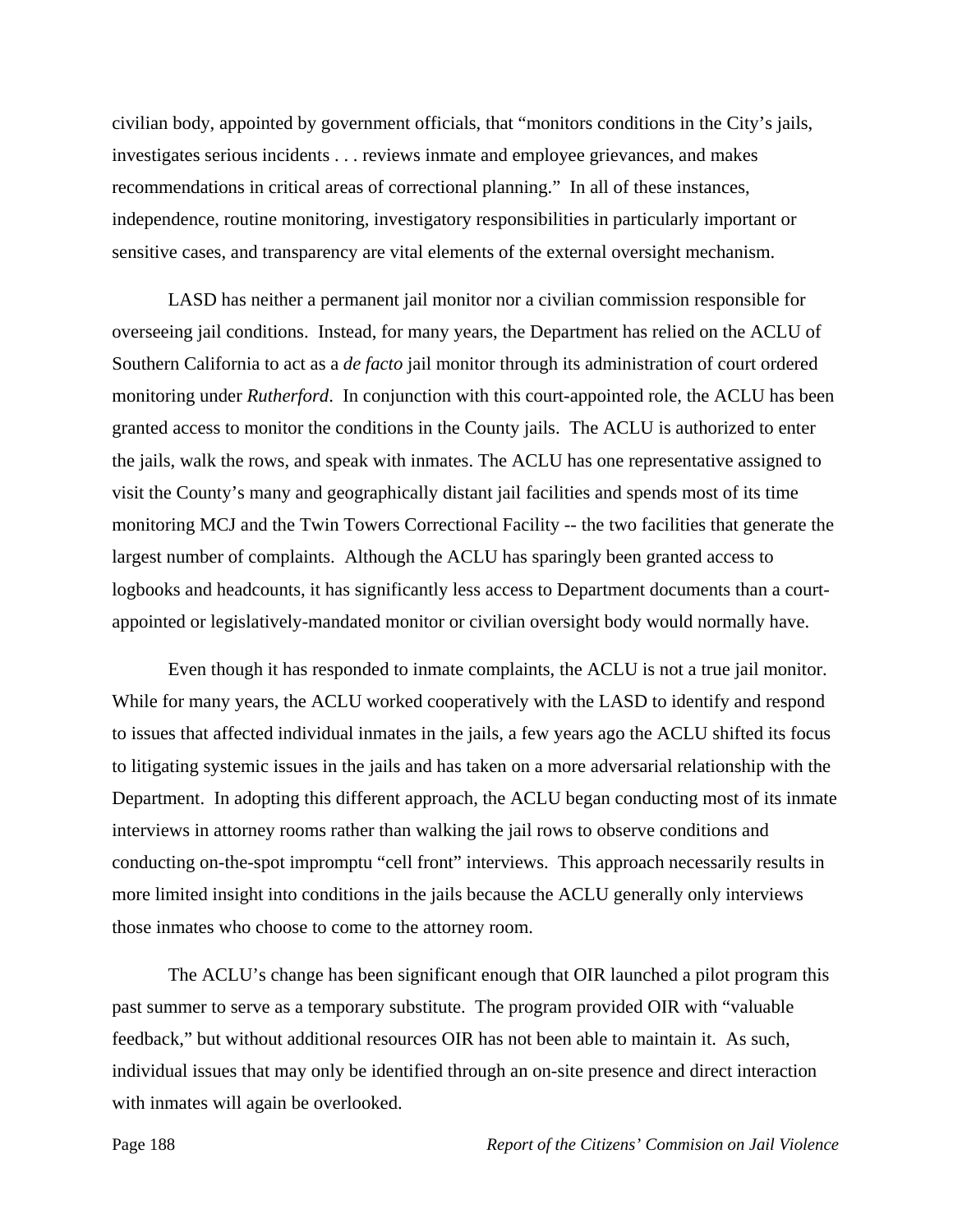Los Angeles also lacks a civilian commission that can bring the community's voice to bear in efforts to bring about enhanced accountability and implementation of suggested reforms. Other jurisdictions have found that a civilian oversight body can play a valuable role in placing questions of jail conditions prominently before the public and engaging the community's voice in implementing needed reforms; vigilance on the part of the Board of Supervisors can also ensure that conditions in the jails remain in the spotlight.

 In sum, the LASD lacks a permanent jail monitor like those in other corrections systems throughout the country. The ACLU's recent shift in focus has highlighted the need for a permanent jail monitor focused on responding to inmate complaints and serving as the public's "eyes and ears" in the jails.

## **7. The Board of Supervisors has recently become more engaged in oversight of the jails, which has helped propel reforms and maintain visibility of jail issues.**

 Although the Board of Supervisors has received numerous reports from Special Counsel and OIR over time, in the past year the Board of Supervisors has taken a more active role in scrutinizing the Department's policies and practices in Custody. In response to reports by the ACLU and the media recounting concerns in regard to violence in the jails, last fall the Board created this Commission and tasked it with reviewing the "nature, depth and cause of the inappropriate use of force in the County jails and to recommend corrective action as necessary."

 Over the past few months, the Board has also endeavored to hold the Sheriff accountable and ensure that recommendations made by OIR and Special Counsel are implemented. In particular, it has requested monthly reports from the Sheriff on his progress in implementing a series of recommendations stemming from past Special Counsel reports. As a result, the Sheriff and senior Department leaders have testified before the Board and provided reports that track the force incidents and detail the status of these recommendations and the progress made. Some recommendations that had taken over a decade to implement have now been implemented in the span of a few months. These recent developments underscore the central role that the Board can play in helping to forge an agenda for much-needed reform.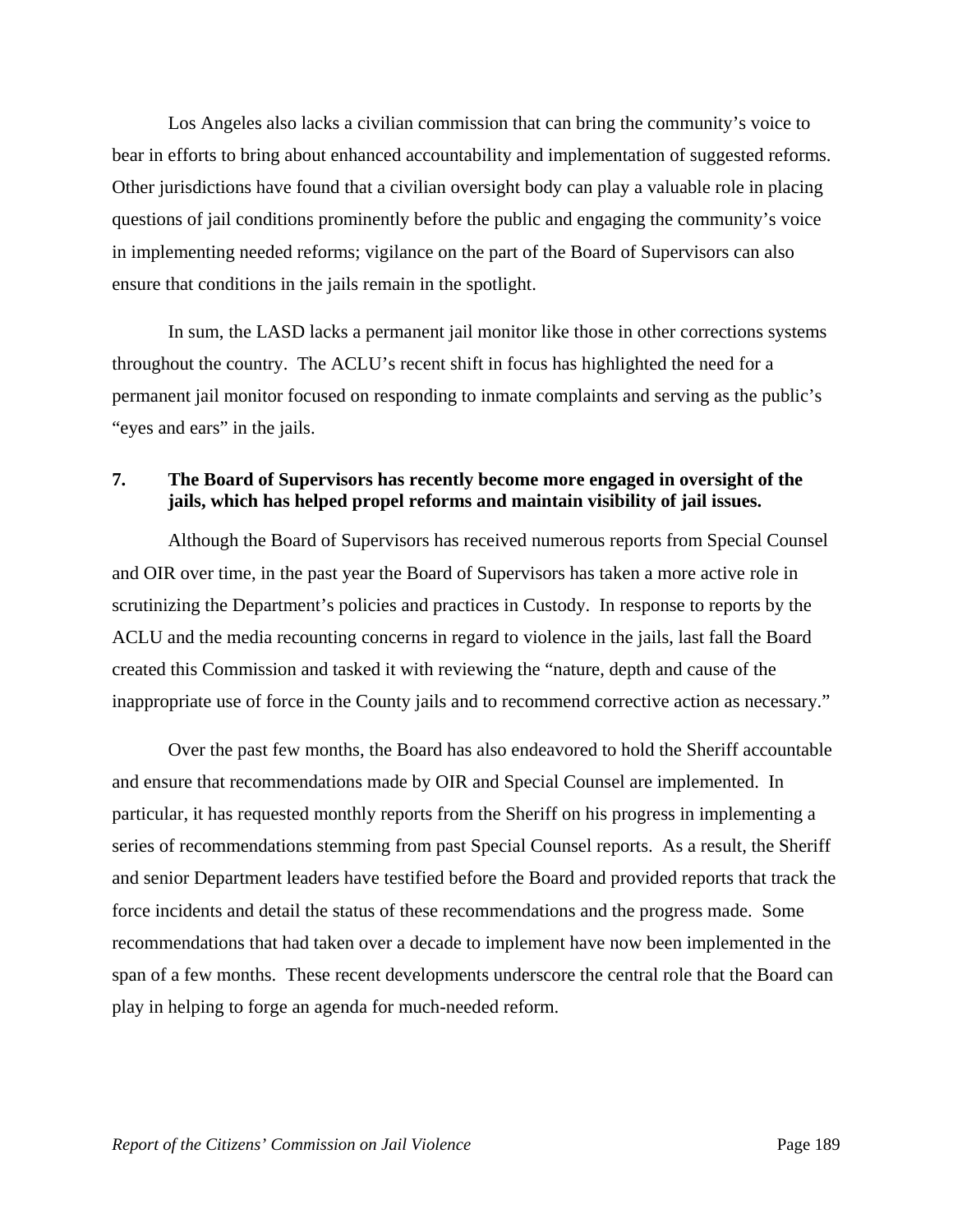#### **8. The Board has oversight and budgetary authority over LASD.**

 Under state law, the Board of Supervisors has both the authority and the obligation to supervise LASD's budget and how the Department disburses public funds. While the Sheriff maintains operational autonomy over his Department, the Board of Supervisors approves the Department's annual budget and also makes certain personnel determinations. The Board allocates funds annually, as part of the yearly budget cycle, and also midstream, as requests or needs arise.

 The Board has the authority to monitor how the money it allocates is used and can ask the Sheriff to report back on the status of allocations made for specific purposes. That authority can enable the Board to keep a watchful eye on new reforms or initiatives that it opts to fund.

#### **Recommendations**

## **8.1 The Board of Supervisors should create an independent Inspector General's Office to provide comprehensive oversight and monitoring of the Department and its jails.**

 "Prison oversight is absolutely essential to the safe operation of prisons," according to corrections expert Michele Deitch. In distinguishing internal accountability measures from external scrutiny, Deitch explained that the "goal of [external oversight] is to shine a light on what happens in correctional institutions" and through the resulting transparency provide both protection "from harm and an assurance that rights will be vindicated." As former New York Corrections head Martin Horn observed, external oversight "makes [a corrections system] better; … it forces us to question what, why, and how things are done."

 To further these goals, the Commission recommends the appointment of an independent Inspector General and the creation of an Office of the Inspector General ("OIG") with broad authority as well as adequate staffing and funding to review Custody issues and concerns. While the Commission realizes that other parts of the Department are not part of its mandate, similar reasoning -- and economies that would result from full consolidation of the roles of OIR and Special Counsel -- would suggest that the OIG should provide the same independent civilian oversight to review all of the Department's operations. The OIG can help ensure that problems and needed reforms come to light and do not languish for years before they are addressed.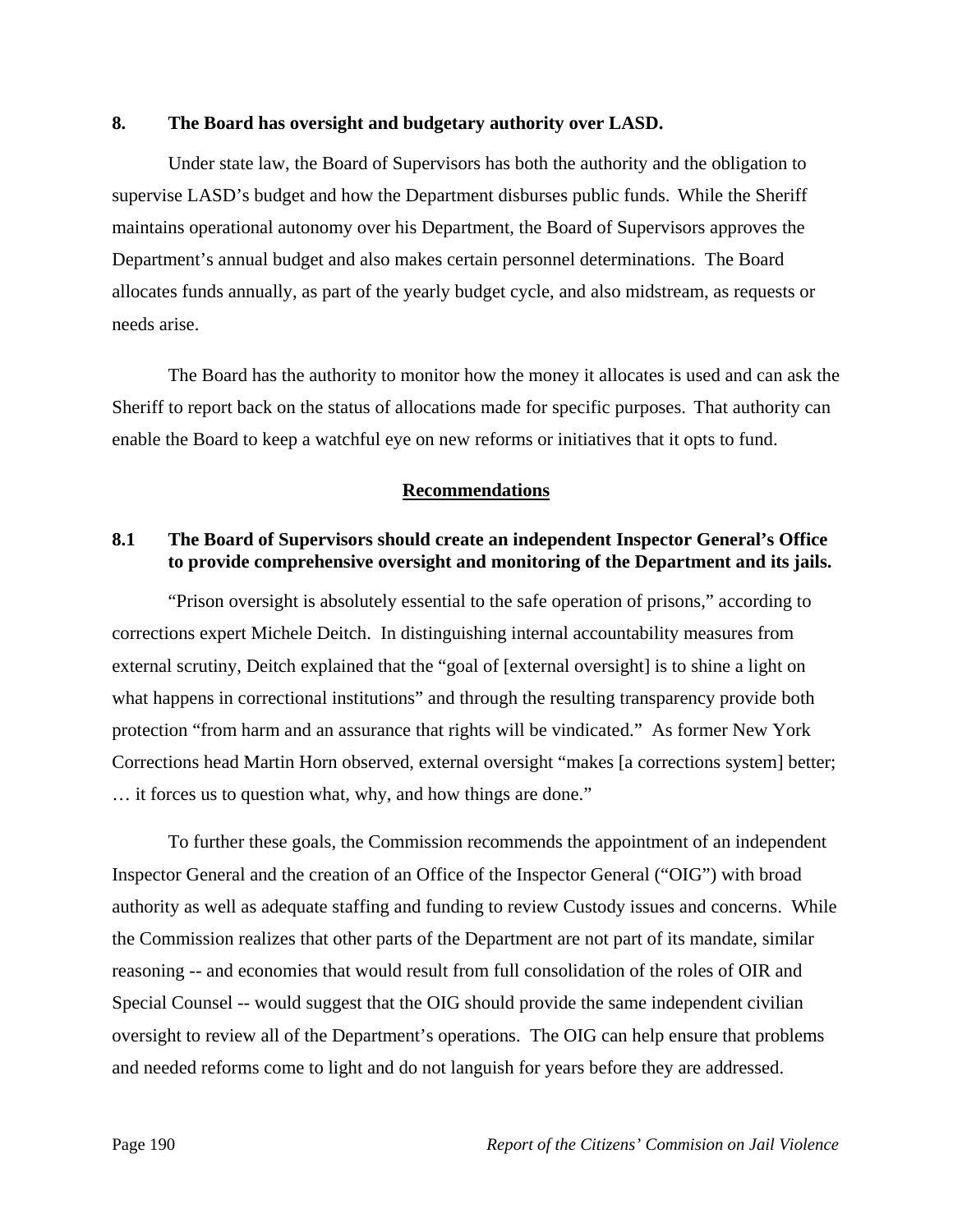The Inspector General should be appointed by the Board of Supervisors for a set term of years and be subject to removal only for cause. The Inspector General should report directly to the Board of Supervisors, but have sufficient job security guarantees and autonomy to ensure that he or she operates independently. The Board should create a committee consisting of representatives of the Board, the Department, and the public to oversee the selection process and recommend an Inspector General candidate to the Board. The OIG should also be fully independent of the Department -- it should independently contract with the Board, have its own budget separate from that of the Department, and not share facilities, computer systems or employees with the Department.

 The OIG should have unfettered access to Department records, witness interviews, video footage, data, personnel, and facilities. This access, of course, should be subject to existing legal limitations of nondisclosure under state law, which should address any concerns that ALADS or other LASD personnel might have. The OIG should have the right to conduct regular and unannounced inspections of jail facilities and have the authority, in select cases, to conduct its own independent investigations. It should make regular reports to the Board that should be public except as they relate to privileged or individual personnel matters.

 The OIG should have three primary functions with respect to Custody: (1) monitoring conditions in the jails and the Department's response to inmate and public complaints; (2) periodically reviewing the Department's use of force statistics, the Department's investigations of force incidents and allegations of misconduct, and the Department's disciplinary decisions; and (3) reviewing the quality of audits and inspections conducted by the Department and conducting its own periodic audits and inspections. Moreover, recognizing that some cases may be sufficiently sensitive or important to warrant independent investigation, the OIG should have authority in select cases -- as it deems necessary -- to conduct its own independent investigations, with qualified staff and sufficient resources to do so.

 One branch of the newly created OIG would serve as a jail monitor, thereby obviating the need for the Department to rely on the ACLU for this function. This branch would regularly visit and inspect (both scheduled and unannounced) the Department's Custody facilities and oversee the inmate complaint process. This will include ensuring inmate access to the complaint process, following up on inmate complaints as appropriate to ensure they are resolved promptly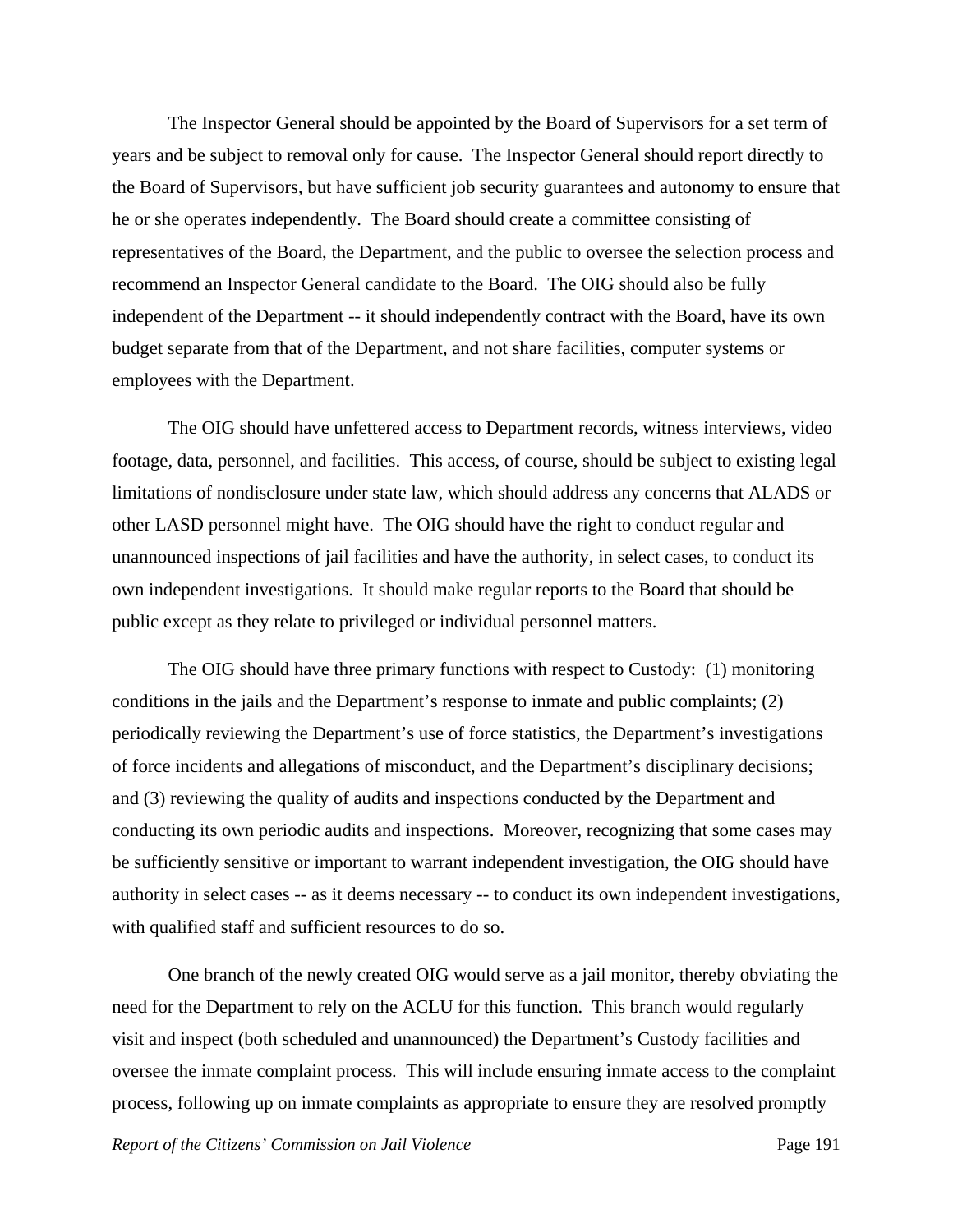and fairly, and monitoring the timeliness and efficacy of the Department's responses. The OIG should be a co-recipient of all inmate complaints and independently track complaints as they move through the Department to ensure they are resolved in a timely manner. It should have the right to interview inmates and staff if it believes a complaint has not been adequately addressed. By engaging in all of these activities, and reporting on its findings, the OIG would expand upon the Ombudsman's limited role in following up on inmate complaints and consolidate these functions into a single oversight body.

 Special Counsel should also be subsumed within the OIG. As Special Counsel does now, the OIG should be tasked with identifying problematic issues in Custody and in the individual facilities. It should also promptly receive from the Department all force statistics (and other data) from all the Custody facilities on a monthly basis. The OIG should regularly review this data for trends.

Finally, OIR should become a branch within the OIG.<sup>10</sup> As such, external oversight of the investigatory and disciplinary system would be consolidated within the OIG. As noted in the Management Chapter, the Commission recommends that the Department establish an Internal Audit and Inspections Division to evaluate compliance with laws, regulations and Department policies; assess performance of Custody staff; and review areas in need of improvement. The OIG would review the Department's audits and inspections for thoroughness and quality in accordance with generally accepted government auditing standards. On a limited basis, it would also conduct its own periodic audits and inspections of Custody operations.

 The Commission recognizes that a truly effective OIG requires the support of both the Board of Supervisors and the Sheriff. As noted throughout this Report, accountability for ongoing problems in the jails and effective enforcement mechanisms for ensuring action on recommended reforms has been lacking. Thus, an OIG that regularly reports to the Board, coupled with the Sheriff's regular reports to the Board during public hearings, will ensure that problems in the jails are identified publicly and not ignored. Moreover, the OIG should meet regularly with the Sheriff and the Assistant Sheriff for Custody to discuss ongoing issues,

 $10$  On a limited basis, the OIG would continue to maintain the privilege OIR currently has with the Department with respect to its advice on individual cases; that privilege has proven valuable to OIR in ensuring access and enabling it to assess the quality of investigations and appropriateness of the discipline imposed.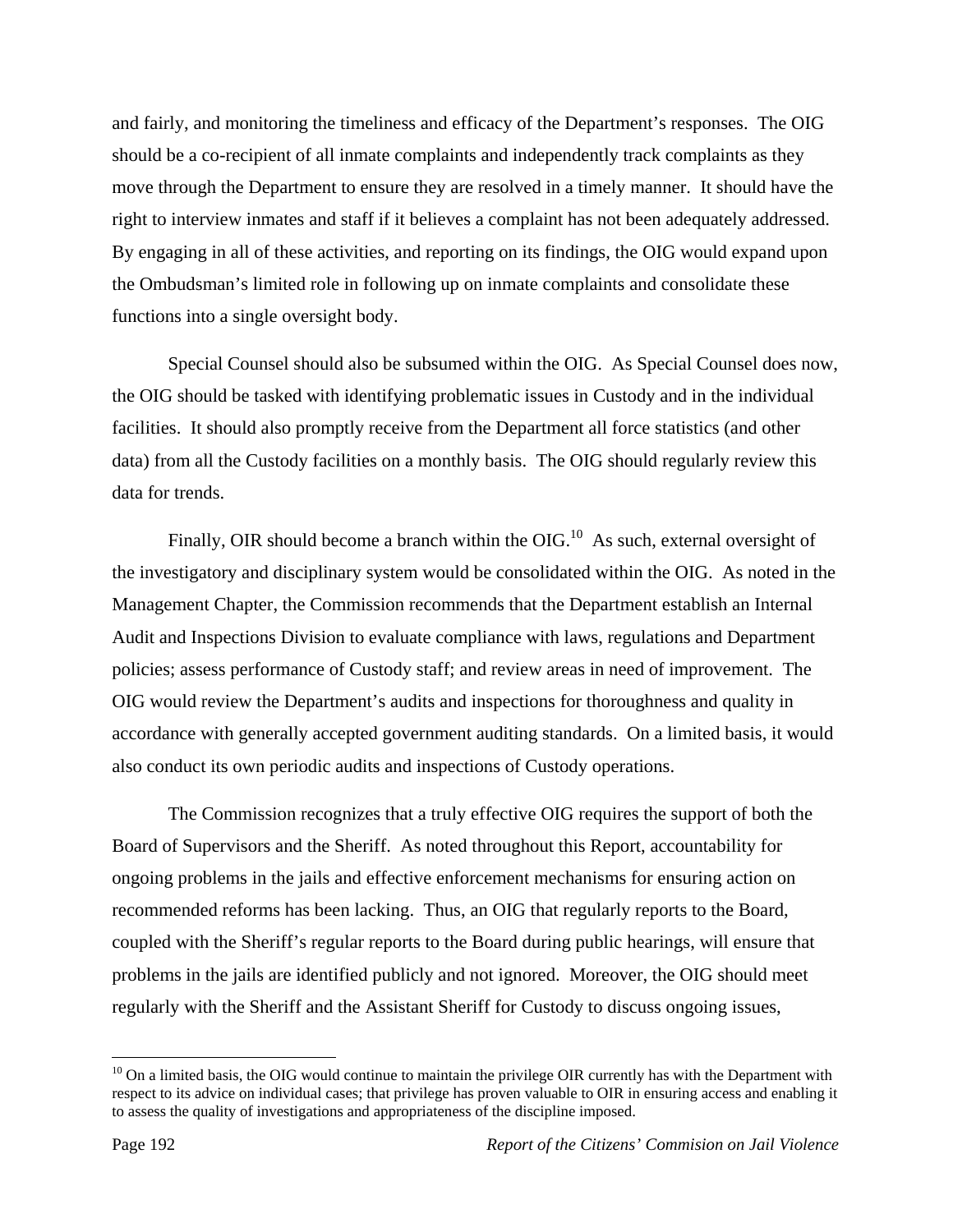concerns and recommendations. The OIG can only be truly effective, however, if the Sheriff provides full access to the OIG and embraces this reform just as he has embraced oversight by OIR, and has "welcome[d] input and critique."

 While the Commission considered a civilian commission comprised of community leaders as an additional oversight body, such a commission is not necessary if the Board of Supervisors continues to put a spotlight on conditions in the jails and establishes a wellstructured and adequately staffed OIG.

### **8.2 The Department should report regularly to the Board of Supervisors on use of force and the status of Custody reform recommendations.**

 As the Department has done recently, it should continue to report to the Board of Supervisors on the number of force incidents in Custody facilities, broken down by the number of Significant Force and Less Significant Force incidents for each facility. In addition, the Department should report monthly on the number of force incidents found to be "unreasonable" and out of policy.

 The Department should also be asked by the Board of Supervisors to promptly respond to each of the recommendations set forth in this Commission's Report in a written report to the Board. The Sheriff should personally present that written response to the Board in a public meeting and then report monthly to the Board on the ongoing status of the Department's implementation of these recommendations (to be accompanied by a monthly written submission with supporting documentation reflecting implementation steps and status).

 The Sheriff and Assistant Sheriff for Custody should also make regular reports to the Board on the status of any pending or future recommendations from the OIG (when it is created and staffed) and in the interim from Special Counsel and OIR.

 Finally, the Board of Supervisors should use its budgetary and oversight authority to ensure that any funds allocated by the Board to LASD to implement recommendations and reforms contained in this Report are used for their intended purposes.